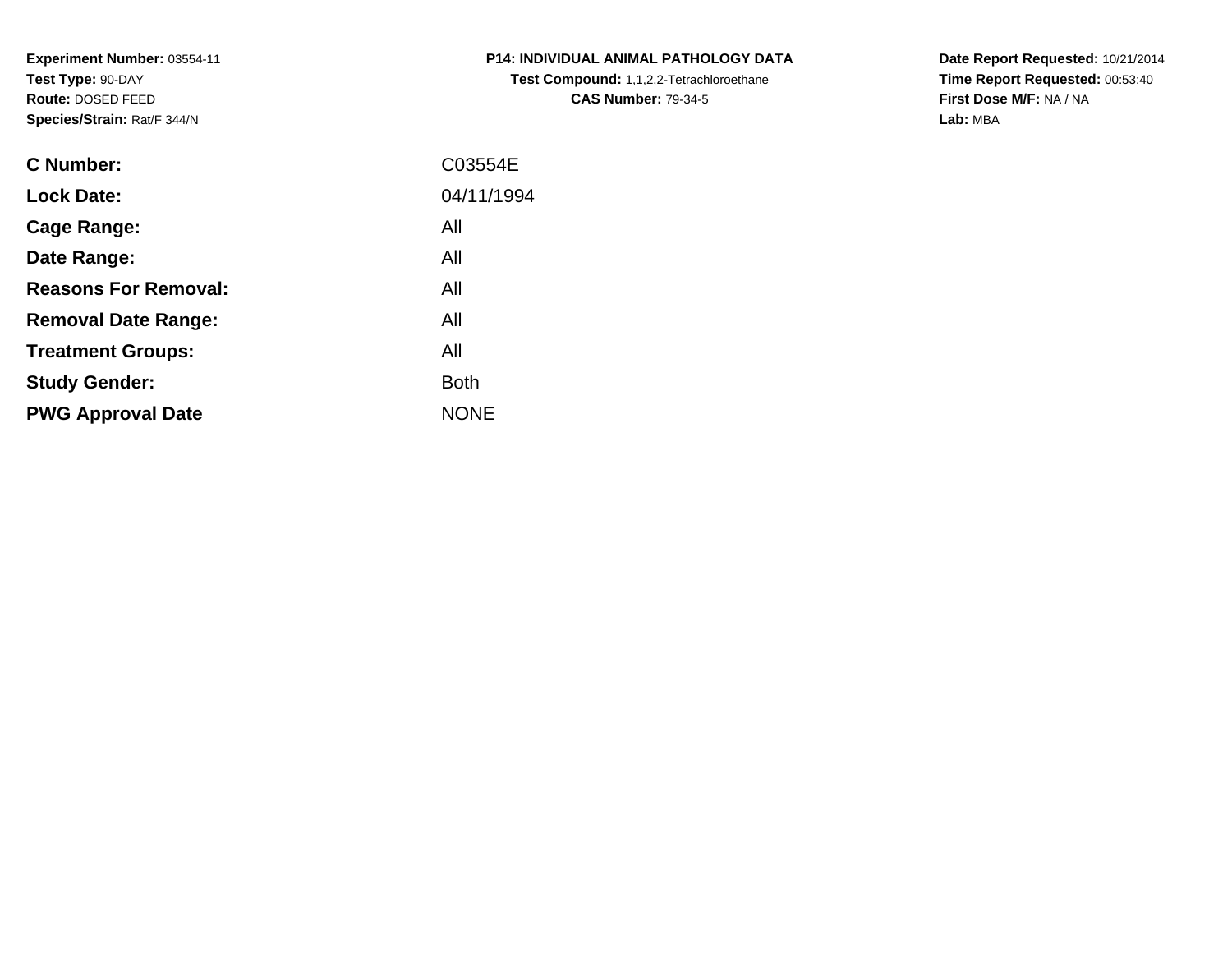| Experiment Number: 03554-11<br>Test Type: 90-DAY<br>Route: DOSED FEED<br>Species/Strain: Rat/F 344/N | <b>P14: INDIVIDUAL ANIMAL PATHOLOGY DATA</b><br>Test Compound: 1,1,2,2-Tetrachloroethane<br><b>CAS Number: 79-34-5</b> |                                   | Date Report Requested: 10/21/2014<br>Time Report Requested: 00:53:40<br>First Dose M/F: NA / NA<br>Lab: MBA |
|------------------------------------------------------------------------------------------------------|------------------------------------------------------------------------------------------------------------------------|-----------------------------------|-------------------------------------------------------------------------------------------------------------|
| <b>ANIMAL ID: 1</b>                                                                                  | <b>TRT#: 1</b>                                                                                                         | <b>SEX: Male</b>                  | DAY ON TEST: 92                                                                                             |
|                                                                                                      | <b>DOSE: UNTREAT CONTROL</b>                                                                                           | <b>DISP: Terminal Sacrifice</b>   | <b>HISTO: MB1936-1</b>                                                                                      |
|                                                                                                      |                                                                                                                        | ORGAN AND ACCOUNTABLE SITE STATUS |                                                                                                             |
| <b>NORMAL</b>                                                                                        |                                                                                                                        |                                   |                                                                                                             |
| * Adrenal Cortex                                                                                     | * Adrenal Medulla                                                                                                      | * Blood Vessel                    | * Bone                                                                                                      |
| * Bone Marrow                                                                                        | * Brain                                                                                                                | * Epididymis                      | * Esophagus                                                                                                 |
| * Intestine Large, Cecum                                                                             | * Intestine Large, Colon                                                                                               | * Intestine Large, Rectum         | * Intestine Small, Duodenum                                                                                 |
| * Intestine Small, Ileum                                                                             | * Intestine Small, Jejunum                                                                                             | * Islets, Pancreatic              | * Kidney                                                                                                    |
| * Liver                                                                                              | * Lung                                                                                                                 | * Lymph Node, Mesenteric          | * Mammary Gland                                                                                             |
| * Nose                                                                                               | * Pancreas                                                                                                             | * Parathyroid Gland               | * Prostate                                                                                                  |
| * Salivary Glands                                                                                    | * Seminal Vesicle                                                                                                      | * Skin                            | * Spleen                                                                                                    |
| * Stomach, Forestomach                                                                               | * Stomach, Glandular                                                                                                   | * Testes                          | * Thymus                                                                                                    |
| * Thyroid Gland                                                                                      | * Trachea                                                                                                              |                                   |                                                                                                             |
| <b>MISSING</b>                                                                                       |                                                                                                                        |                                   |                                                                                                             |
| * Urinary Bladder                                                                                    |                                                                                                                        |                                   |                                                                                                             |
| <b>OBSERVATIONS</b>                                                                                  |                                                                                                                        |                                   |                                                                                                             |
| * Lymph Node, Mandibular                                                                             |                                                                                                                        | Hemorrhage                        | Minimal                                                                                                     |
| * Pituitary Gland                                                                                    | Pars Distalis                                                                                                          | Cyst                              | Minimal                                                                                                     |
| * Preputial Gland                                                                                    |                                                                                                                        | Inflammation                      | Chronic Active, Minimal                                                                                     |
| PRIMARY CAUSE OF DEATH                                                                               |                                                                                                                        |                                   |                                                                                                             |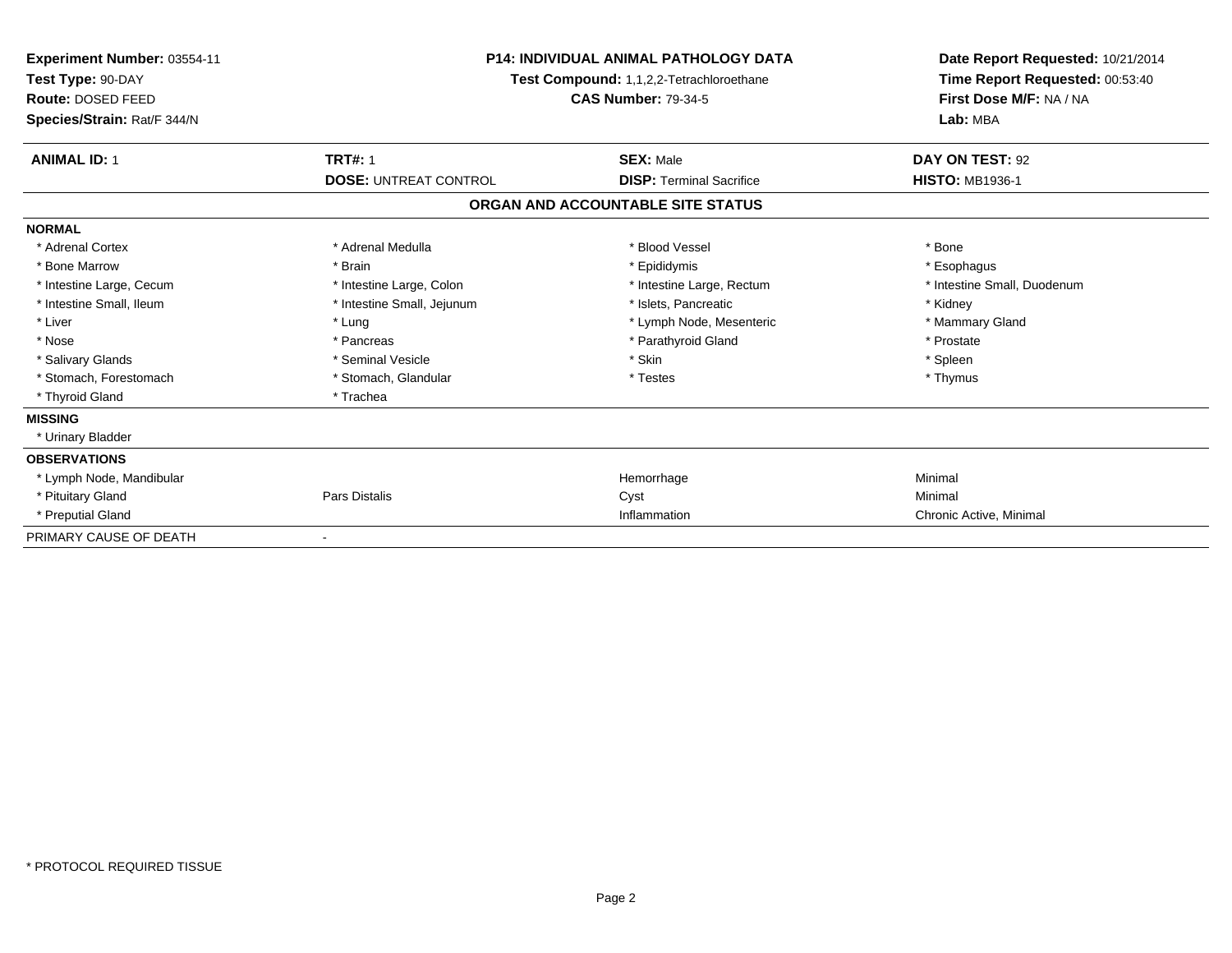| Experiment Number: 03554-11<br>Test Type: 90-DAY<br>Route: DOSED FEED<br>Species/Strain: Rat/F 344/N | <b>P14: INDIVIDUAL ANIMAL PATHOLOGY DATA</b><br>Test Compound: 1,1,2,2-Tetrachloroethane<br><b>CAS Number: 79-34-5</b> |                                                     | Date Report Requested: 10/21/2014<br>Time Report Requested: 00:53:40<br>First Dose M/F: NA / NA<br>Lab: MBA |
|------------------------------------------------------------------------------------------------------|------------------------------------------------------------------------------------------------------------------------|-----------------------------------------------------|-------------------------------------------------------------------------------------------------------------|
| <b>ANIMAL ID: 2</b>                                                                                  | <b>TRT#: 1</b><br><b>DOSE: UNTREAT CONTROL</b>                                                                         | <b>SEX: Male</b><br><b>DISP: Terminal Sacrifice</b> | DAY ON TEST: 92<br><b>HISTO: MB193G-2</b>                                                                   |
|                                                                                                      |                                                                                                                        | ORGAN AND ACCOUNTABLE SITE STATUS                   |                                                                                                             |
| <b>NORMAL</b>                                                                                        |                                                                                                                        |                                                     |                                                                                                             |
| * Adrenal Cortex                                                                                     | * Adrenal Medulla                                                                                                      | * Blood Vessel                                      | * Bone                                                                                                      |
| * Bone Marrow                                                                                        | * Brain                                                                                                                | * Epididymis                                        | * Esophagus                                                                                                 |
| * Heart                                                                                              | * Intestine Large, Cecum                                                                                               | * Intestine Large, Colon                            | * Intestine Large, Rectum                                                                                   |
| * Intestine Small, Duodenum                                                                          | * Intestine Small, Ileum                                                                                               | * Intestine Small, Jejunum                          | * Islets, Pancreatic                                                                                        |
| * Kidney                                                                                             | * Liver                                                                                                                | * Lung                                              | * Lymph Node, Mandibular                                                                                    |
| * Lymph Node, Mesenteric                                                                             | * Nose                                                                                                                 | * Pancreas                                          | * Pituitary Gland                                                                                           |
| * Preputial Gland                                                                                    | * Prostate                                                                                                             | * Salivary Glands                                   | * Seminal Vesicle                                                                                           |
| * Skin                                                                                               | * Spleen                                                                                                               | * Stomach, Forestomach                              | * Stomach, Glandular                                                                                        |
| * Testes                                                                                             | * Thymus                                                                                                               | * Thyroid Gland                                     | * Trachea                                                                                                   |
| * Urinary Bladder                                                                                    |                                                                                                                        |                                                     |                                                                                                             |
| <b>MISSING</b>                                                                                       |                                                                                                                        |                                                     |                                                                                                             |
| * Mammary Gland                                                                                      |                                                                                                                        |                                                     |                                                                                                             |
| PRIMARY CAUSE OF DEATH                                                                               |                                                                                                                        |                                                     |                                                                                                             |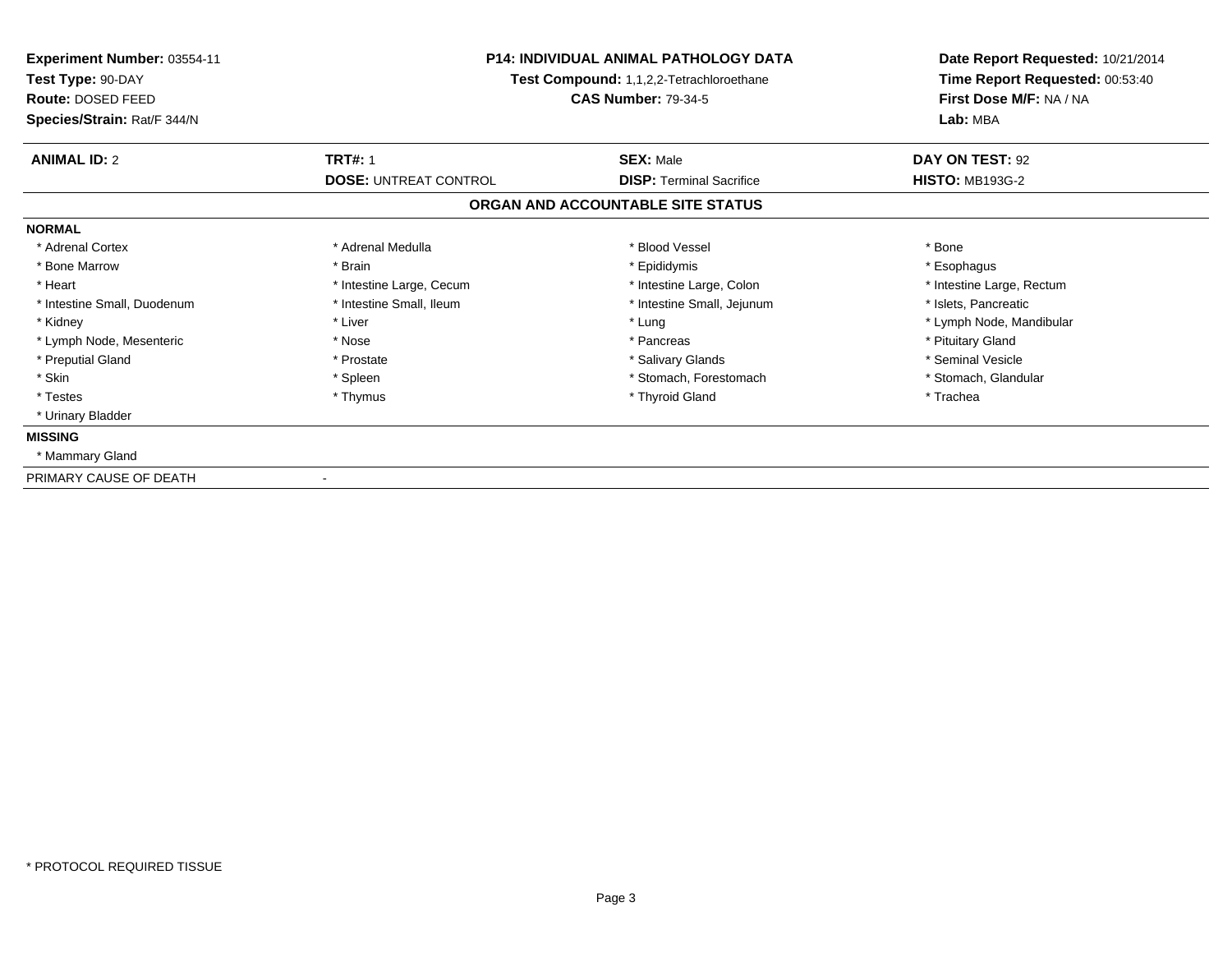| Experiment Number: 03554-11<br>Test Type: 90-DAY<br>Route: DOSED FEED<br>Species/Strain: Rat/F 344/N | <b>P14: INDIVIDUAL ANIMAL PATHOLOGY DATA</b><br>Test Compound: 1,1,2,2-Tetrachloroethane<br><b>CAS Number: 79-34-5</b> |                                   | Date Report Requested: 10/21/2014<br>Time Report Requested: 00:53:40<br>First Dose M/F: NA / NA<br>Lab: MBA |
|------------------------------------------------------------------------------------------------------|------------------------------------------------------------------------------------------------------------------------|-----------------------------------|-------------------------------------------------------------------------------------------------------------|
| <b>ANIMAL ID: 3</b>                                                                                  | <b>TRT#: 1</b>                                                                                                         | <b>SEX: Male</b>                  | DAY ON TEST: 92                                                                                             |
|                                                                                                      | <b>DOSE: UNTREAT CONTROL</b>                                                                                           | <b>DISP: Terminal Sacrifice</b>   | <b>HISTO: MB193G-3</b>                                                                                      |
|                                                                                                      |                                                                                                                        | ORGAN AND ACCOUNTABLE SITE STATUS |                                                                                                             |
| <b>NORMAL</b>                                                                                        |                                                                                                                        |                                   |                                                                                                             |
| * Adrenal Cortex                                                                                     | * Adrenal Medulla                                                                                                      | * Blood Vessel                    | * Bone                                                                                                      |
| * Bone Marrow                                                                                        | * Brain                                                                                                                | * Epididymis                      | * Esophagus                                                                                                 |
| * Heart                                                                                              | * Intestine Large, Cecum                                                                                               | * Intestine Large, Colon          | * Intestine Large, Rectum                                                                                   |
| * Intestine Small, Duodenum                                                                          | * Intestine Small. Ileum                                                                                               | * Intestine Small, Jejunum        | * Islets. Pancreatic                                                                                        |
| * Liver                                                                                              | * Lung                                                                                                                 | * Lymph Node, Mandibular          | * Lymph Node, Mesenteric                                                                                    |
| * Mammary Gland                                                                                      | * Nose                                                                                                                 | * Parathyroid Gland               | * Pituitary Gland                                                                                           |
| * Preputial Gland                                                                                    | * Prostate                                                                                                             | * Salivary Glands                 | * Seminal Vesicle                                                                                           |
| * Skin                                                                                               | * Spleen                                                                                                               | * Stomach, Forestomach            | * Stomach, Glandular                                                                                        |
| * Testes                                                                                             | * Thymus                                                                                                               | * Thyroid Gland                   | * Trachea                                                                                                   |
| * Urinary Bladder                                                                                    |                                                                                                                        |                                   |                                                                                                             |
| <b>OBSERVATIONS</b>                                                                                  |                                                                                                                        |                                   |                                                                                                             |
| * Kidney                                                                                             |                                                                                                                        | Nephropathy                       | Chronic, Minimal                                                                                            |
| * Pancreas                                                                                           | Acinus                                                                                                                 | Atrophy                           | Focal, Minimal                                                                                              |
| PRIMARY CAUSE OF DEATH                                                                               |                                                                                                                        |                                   |                                                                                                             |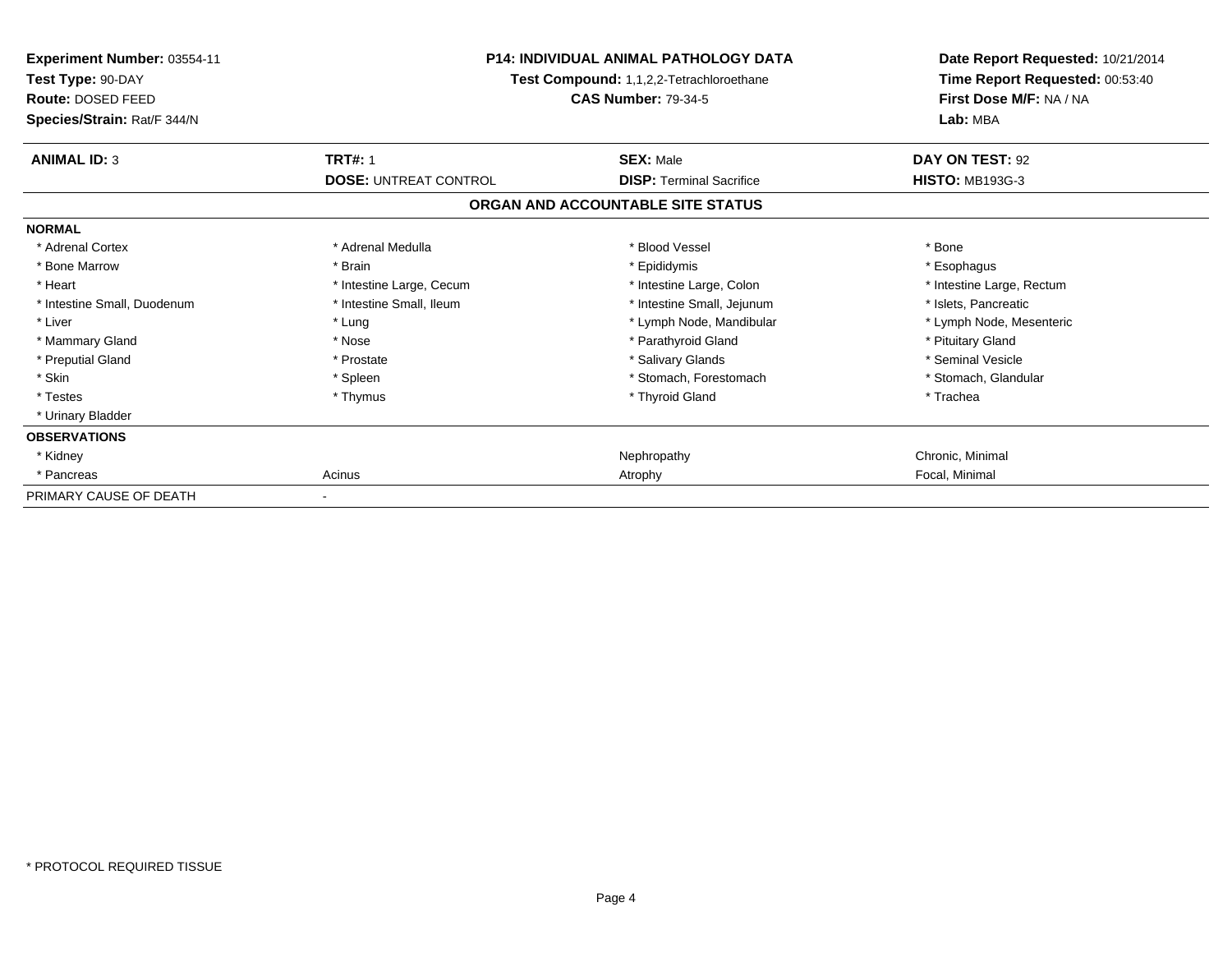| Experiment Number: 03554-11<br>Test Type: 90-DAY<br>Route: DOSED FEED<br>Species/Strain: Rat/F 344/N | <b>P14: INDIVIDUAL ANIMAL PATHOLOGY DATA</b><br>Test Compound: 1,1,2,2-Tetrachloroethane<br><b>CAS Number: 79-34-5</b> |                                   | Date Report Requested: 10/21/2014<br>Time Report Requested: 00:53:40<br>First Dose M/F: NA / NA<br>Lab: MBA |
|------------------------------------------------------------------------------------------------------|------------------------------------------------------------------------------------------------------------------------|-----------------------------------|-------------------------------------------------------------------------------------------------------------|
| <b>ANIMAL ID: 4</b>                                                                                  | <b>TRT#: 1</b>                                                                                                         | <b>SEX: Male</b>                  | DAY ON TEST: 92                                                                                             |
|                                                                                                      | <b>DOSE: UNTREAT CONTROL</b>                                                                                           | <b>DISP:</b> Terminal Sacrifice   | <b>HISTO: MB193G-4</b>                                                                                      |
|                                                                                                      |                                                                                                                        | ORGAN AND ACCOUNTABLE SITE STATUS |                                                                                                             |
| <b>NORMAL</b>                                                                                        |                                                                                                                        |                                   |                                                                                                             |
| * Adrenal Cortex                                                                                     | * Adrenal Medulla                                                                                                      | * Blood Vessel                    | * Bone                                                                                                      |
| * Bone Marrow                                                                                        | * Brain                                                                                                                | * Epididymis                      | * Esophagus                                                                                                 |
| * Intestine Large, Cecum                                                                             | * Intestine Large, Colon                                                                                               | * Intestine Large, Rectum         | * Intestine Small, Duodenum                                                                                 |
| * Intestine Small. Ileum                                                                             | * Intestine Small, Jejunum                                                                                             | * Islets, Pancreatic              | * Liver                                                                                                     |
| * Lung                                                                                               | * Lymph Node, Mandibular                                                                                               | * Lymph Node, Mesenteric          | * Mammary Gland                                                                                             |
| * Nose                                                                                               | * Pancreas                                                                                                             | * Pituitary Gland                 | * Prostate                                                                                                  |
| * Salivary Glands                                                                                    | * Seminal Vesicle                                                                                                      | * Skin                            | * Spleen                                                                                                    |
| * Stomach. Forestomach                                                                               | * Stomach, Glandular                                                                                                   | * Testes                          | * Thymus                                                                                                    |
| * Thyroid Gland                                                                                      | * Trachea                                                                                                              | * Urinary Bladder                 |                                                                                                             |
| <b>OBSERVATIONS</b>                                                                                  |                                                                                                                        |                                   |                                                                                                             |
| * Heart                                                                                              |                                                                                                                        | Cardiomyopathy                    | Minimal                                                                                                     |
| * Kidney                                                                                             |                                                                                                                        | Nephropathy                       | Chronic, Minimal                                                                                            |
| * Preputial Gland                                                                                    |                                                                                                                        | Inflammation                      | Chronic, Minimal                                                                                            |
| PRIMARY CAUSE OF DEATH                                                                               |                                                                                                                        |                                   |                                                                                                             |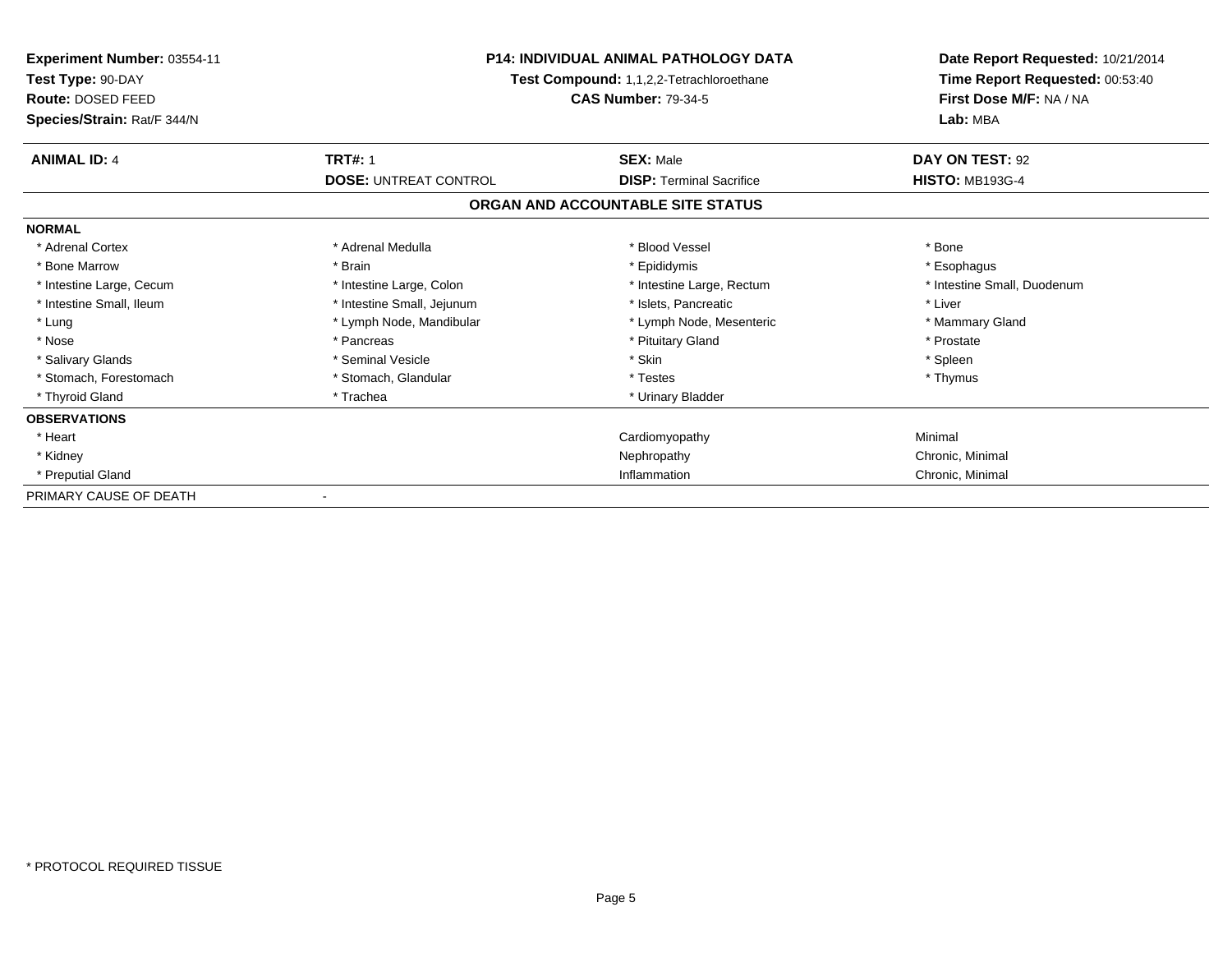| <b>Experiment Number: 03554-11</b><br>Test Type: 90-DAY<br>Route: DOSED FEED | <b>P14: INDIVIDUAL ANIMAL PATHOLOGY DATA</b><br>Test Compound: 1,1,2,2-Tetrachloroethane<br><b>CAS Number: 79-34-5</b> |                                   | Date Report Requested: 10/21/2014<br>Time Report Requested: 00:53:40<br>First Dose M/F: NA / NA |  |
|------------------------------------------------------------------------------|------------------------------------------------------------------------------------------------------------------------|-----------------------------------|-------------------------------------------------------------------------------------------------|--|
| Species/Strain: Rat/F 344/N                                                  |                                                                                                                        |                                   |                                                                                                 |  |
| <b>ANIMAL ID: 5</b>                                                          | <b>TRT#: 1</b>                                                                                                         | <b>SEX: Male</b>                  | DAY ON TEST: 92                                                                                 |  |
|                                                                              | <b>DOSE: UNTREAT CONTROL</b>                                                                                           | <b>DISP: Terminal Sacrifice</b>   | <b>HISTO: MB193G-5</b>                                                                          |  |
|                                                                              |                                                                                                                        | ORGAN AND ACCOUNTABLE SITE STATUS |                                                                                                 |  |
| <b>NORMAL</b>                                                                |                                                                                                                        |                                   |                                                                                                 |  |
| * Adrenal Cortex                                                             | * Adrenal Medulla                                                                                                      | * Blood Vessel                    | * Bone                                                                                          |  |
| * Bone Marrow                                                                | * Brain                                                                                                                | * Epididymis                      | * Esophagus                                                                                     |  |
| * Intestine Large, Cecum                                                     | * Intestine Large, Colon                                                                                               | * Intestine Large, Rectum         | * Intestine Small, Duodenum                                                                     |  |
| * Intestine Small, Ileum                                                     | * Intestine Small, Jejunum                                                                                             | * Islets. Pancreatic              | * Liver                                                                                         |  |
| * Lung                                                                       | * Mammary Gland                                                                                                        | * Nose                            | * Pancreas                                                                                      |  |
| * Parathyroid Gland                                                          | * Pituitary Gland                                                                                                      | * Prostate                        | * Salivary Glands                                                                               |  |
| * Seminal Vesicle                                                            | * Skin                                                                                                                 | * Spleen                          | * Stomach, Forestomach                                                                          |  |
| * Stomach, Glandular                                                         | * Testes                                                                                                               | * Thymus                          | * Thyroid Gland                                                                                 |  |
| * Trachea                                                                    | * Urinary Bladder                                                                                                      |                                   |                                                                                                 |  |
| <b>OBSERVATIONS</b>                                                          |                                                                                                                        |                                   |                                                                                                 |  |
| * Heart                                                                      |                                                                                                                        | Cardiomyopathy                    | Minimal                                                                                         |  |
| * Kidney                                                                     |                                                                                                                        | Nephropathy                       | Chronic, Minimal                                                                                |  |
| * Lymph Node, Mandibular                                                     |                                                                                                                        | Hyperplasia                       | Lymphoid, Minimal                                                                               |  |
| * Preputial Gland                                                            |                                                                                                                        | Inflammation                      | Chronic, Minimal                                                                                |  |
| PRIMARY CAUSE OF DEATH                                                       |                                                                                                                        |                                   |                                                                                                 |  |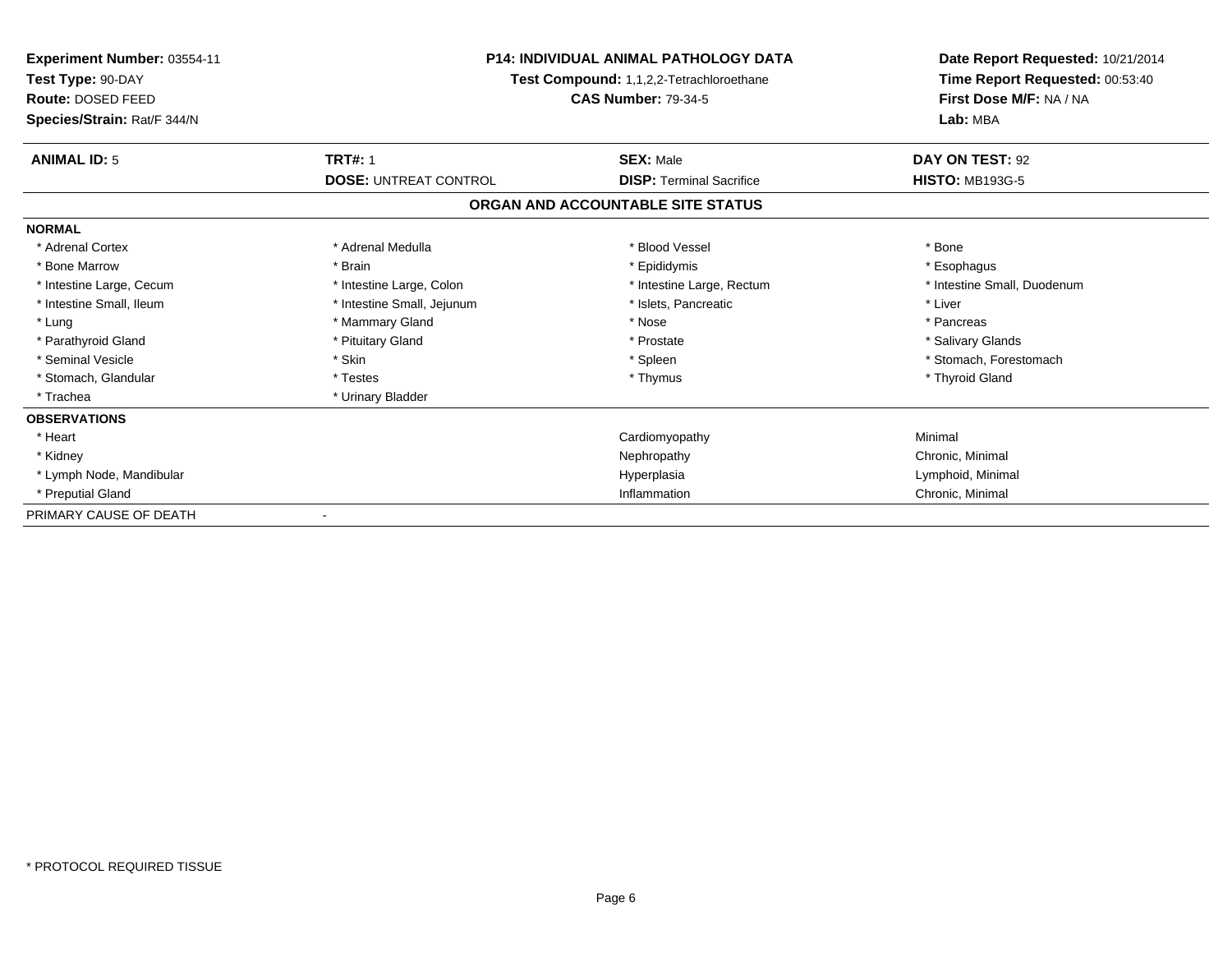| Experiment Number: 03554-11<br>Test Type: 90-DAY<br><b>Route: DOSED FEED</b><br>Species/Strain: Rat/F 344/N | <b>P14: INDIVIDUAL ANIMAL PATHOLOGY DATA</b><br>Test Compound: 1,1,2,2-Tetrachloroethane<br><b>CAS Number: 79-34-5</b> |                                   | Date Report Requested: 10/21/2014<br>Time Report Requested: 00:53:40<br>First Dose M/F: NA / NA<br>Lab: MBA |  |
|-------------------------------------------------------------------------------------------------------------|------------------------------------------------------------------------------------------------------------------------|-----------------------------------|-------------------------------------------------------------------------------------------------------------|--|
| <b>ANIMAL ID: 6</b>                                                                                         | <b>TRT#: 1</b>                                                                                                         | <b>SEX: Male</b>                  | DAY ON TEST: 92                                                                                             |  |
|                                                                                                             | <b>DOSE: UNTREAT CONTROL</b>                                                                                           | <b>DISP: Terminal Sacrifice</b>   | <b>HISTO: MB193G-6</b>                                                                                      |  |
|                                                                                                             |                                                                                                                        | ORGAN AND ACCOUNTABLE SITE STATUS |                                                                                                             |  |
| <b>NORMAL</b>                                                                                               |                                                                                                                        |                                   |                                                                                                             |  |
| * Adrenal Cortex                                                                                            | * Adrenal Medulla                                                                                                      | * Blood Vessel                    | * Bone                                                                                                      |  |
| * Bone Marrow                                                                                               | * Brain                                                                                                                | * Epididymis                      | * Esophagus                                                                                                 |  |
| * Heart                                                                                                     | * Intestine Large, Cecum                                                                                               | * Intestine Large, Colon          | * Intestine Large, Rectum                                                                                   |  |
| * Intestine Small, Duodenum                                                                                 | * Intestine Small, Ileum                                                                                               | * Intestine Small, Jejunum        | * Islets, Pancreatic                                                                                        |  |
| * Liver                                                                                                     | * Lung                                                                                                                 | * Lymph Node, Mesenteric          | * Mammary Gland                                                                                             |  |
| * Nose                                                                                                      | * Pancreas                                                                                                             | * Parathyroid Gland               | * Pituitary Gland                                                                                           |  |
| * Preputial Gland                                                                                           | * Prostate                                                                                                             | * Salivary Glands                 | * Seminal Vesicle                                                                                           |  |
| * Skin                                                                                                      | * Spleen                                                                                                               | * Stomach, Forestomach            | * Stomach, Glandular                                                                                        |  |
| * Testes                                                                                                    | * Thyroid Gland                                                                                                        | * Trachea                         | * Urinary Bladder                                                                                           |  |
| <b>OBSERVATIONS</b>                                                                                         |                                                                                                                        |                                   |                                                                                                             |  |
| * Kidney                                                                                                    |                                                                                                                        | Nephropathy                       | Chronic, Minimal                                                                                            |  |
| * Liver                                                                                                     |                                                                                                                        |                                   |                                                                                                             |  |
| Note: TGL 1-NCL                                                                                             |                                                                                                                        |                                   |                                                                                                             |  |
| * Lymph Node, Mandibular                                                                                    |                                                                                                                        | Hemorrhage                        | Minimal                                                                                                     |  |
|                                                                                                             |                                                                                                                        | Hyperplasia                       | Lymphoid, Minimal                                                                                           |  |
| * Thymus                                                                                                    |                                                                                                                        | Hemorrhage                        | Minimal                                                                                                     |  |
| PRIMARY CAUSE OF DEATH                                                                                      |                                                                                                                        |                                   |                                                                                                             |  |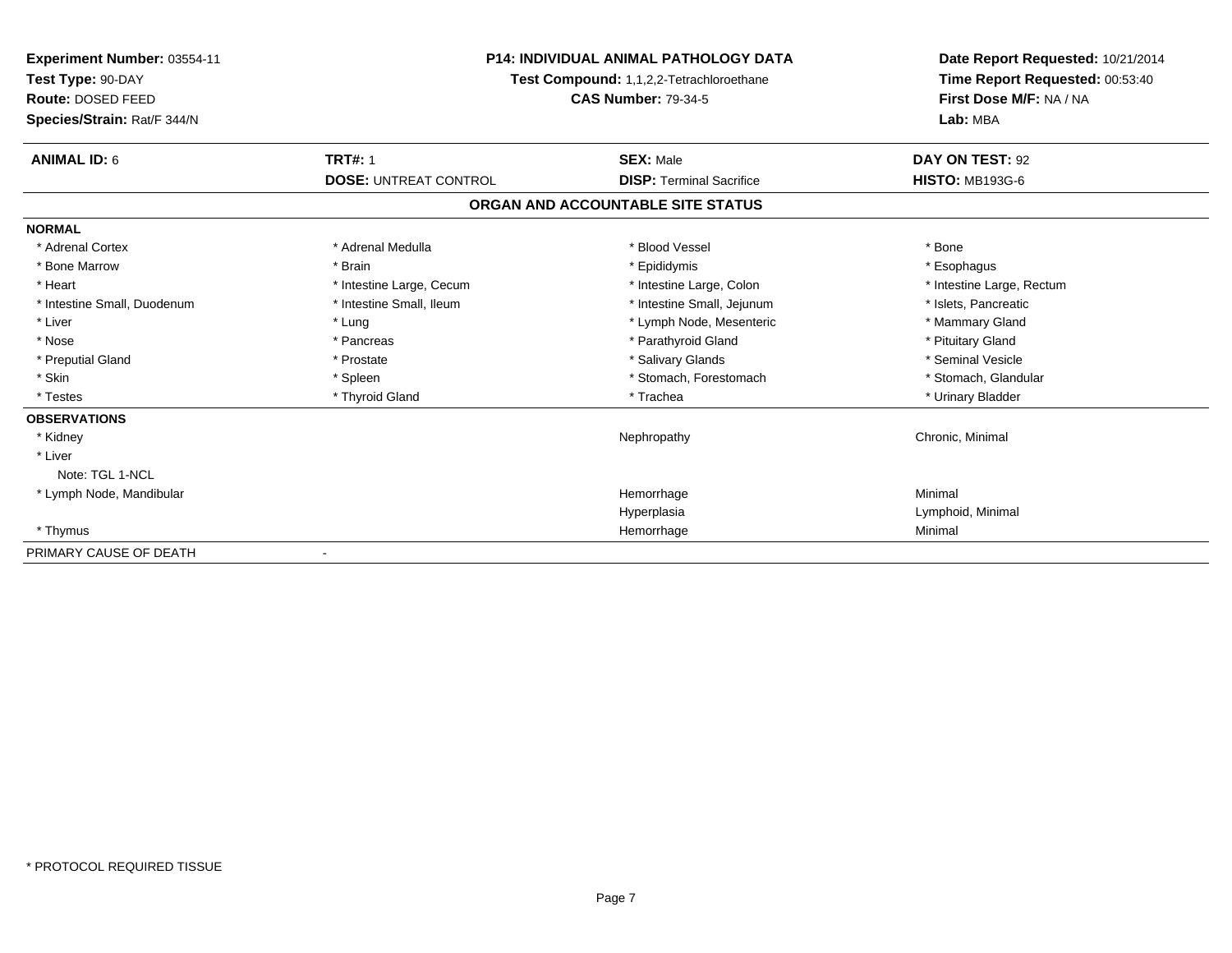| Experiment Number: 03554-11<br>Test Type: 90-DAY<br>Route: DOSED FEED | <b>P14: INDIVIDUAL ANIMAL PATHOLOGY DATA</b><br>Test Compound: 1,1,2,2-Tetrachloroethane<br><b>CAS Number: 79-34-5</b> |                                   | Date Report Requested: 10/21/2014<br>Time Report Requested: 00:53:40<br>First Dose M/F: NA / NA |  |
|-----------------------------------------------------------------------|------------------------------------------------------------------------------------------------------------------------|-----------------------------------|-------------------------------------------------------------------------------------------------|--|
| Species/Strain: Rat/F 344/N                                           |                                                                                                                        |                                   | Lab: MBA                                                                                        |  |
| <b>ANIMAL ID: 7</b>                                                   | <b>TRT#: 1</b>                                                                                                         | <b>SEX: Male</b>                  | DAY ON TEST: 92                                                                                 |  |
|                                                                       | <b>DOSE: UNTREAT CONTROL</b>                                                                                           | <b>DISP: Terminal Sacrifice</b>   | <b>HISTO: MB193G-7</b>                                                                          |  |
|                                                                       |                                                                                                                        | ORGAN AND ACCOUNTABLE SITE STATUS |                                                                                                 |  |
| <b>NORMAL</b>                                                         |                                                                                                                        |                                   |                                                                                                 |  |
| * Adrenal Cortex                                                      | * Adrenal Medulla                                                                                                      | * Blood Vessel                    | * Bone                                                                                          |  |
| * Bone Marrow                                                         | * Brain                                                                                                                | * Epididymis                      | * Esophagus                                                                                     |  |
| * Heart                                                               | * Intestine Large, Cecum                                                                                               | * Intestine Large, Colon          | * Intestine Large, Rectum                                                                       |  |
| * Intestine Small, Duodenum                                           | * Intestine Small, Ileum                                                                                               | * Intestine Small, Jejunum        | * Islets, Pancreatic                                                                            |  |
| * Liver                                                               | * Lymph Node, Mandibular                                                                                               | * Lymph Node, Mesenteric          | * Mammary Gland                                                                                 |  |
| * Nose                                                                | * Pancreas                                                                                                             | * Parathyroid Gland               | * Pituitary Gland                                                                               |  |
| * Preputial Gland                                                     | * Prostate                                                                                                             | * Salivary Glands                 | * Seminal Vesicle                                                                               |  |
| * Skin                                                                | * Spleen                                                                                                               | * Stomach, Forestomach            | * Stomach, Glandular                                                                            |  |
| * Testes                                                              | * Thymus                                                                                                               | * Thyroid Gland                   | * Trachea                                                                                       |  |
| * Urinary Bladder                                                     |                                                                                                                        |                                   |                                                                                                 |  |
| <b>OBSERVATIONS</b>                                                   |                                                                                                                        |                                   |                                                                                                 |  |
| * Kidney                                                              | <b>Renal Tubule</b>                                                                                                    | <b>Dilatation</b>                 | Minimal                                                                                         |  |
|                                                                       | <b>Bilateral</b>                                                                                                       | Nephropathy                       | Chronic, Minimal                                                                                |  |
| * Lung                                                                | Alveolar Epith                                                                                                         | Hyperplasia                       | Focal, Mild                                                                                     |  |
| PRIMARY CAUSE OF DEATH                                                |                                                                                                                        |                                   |                                                                                                 |  |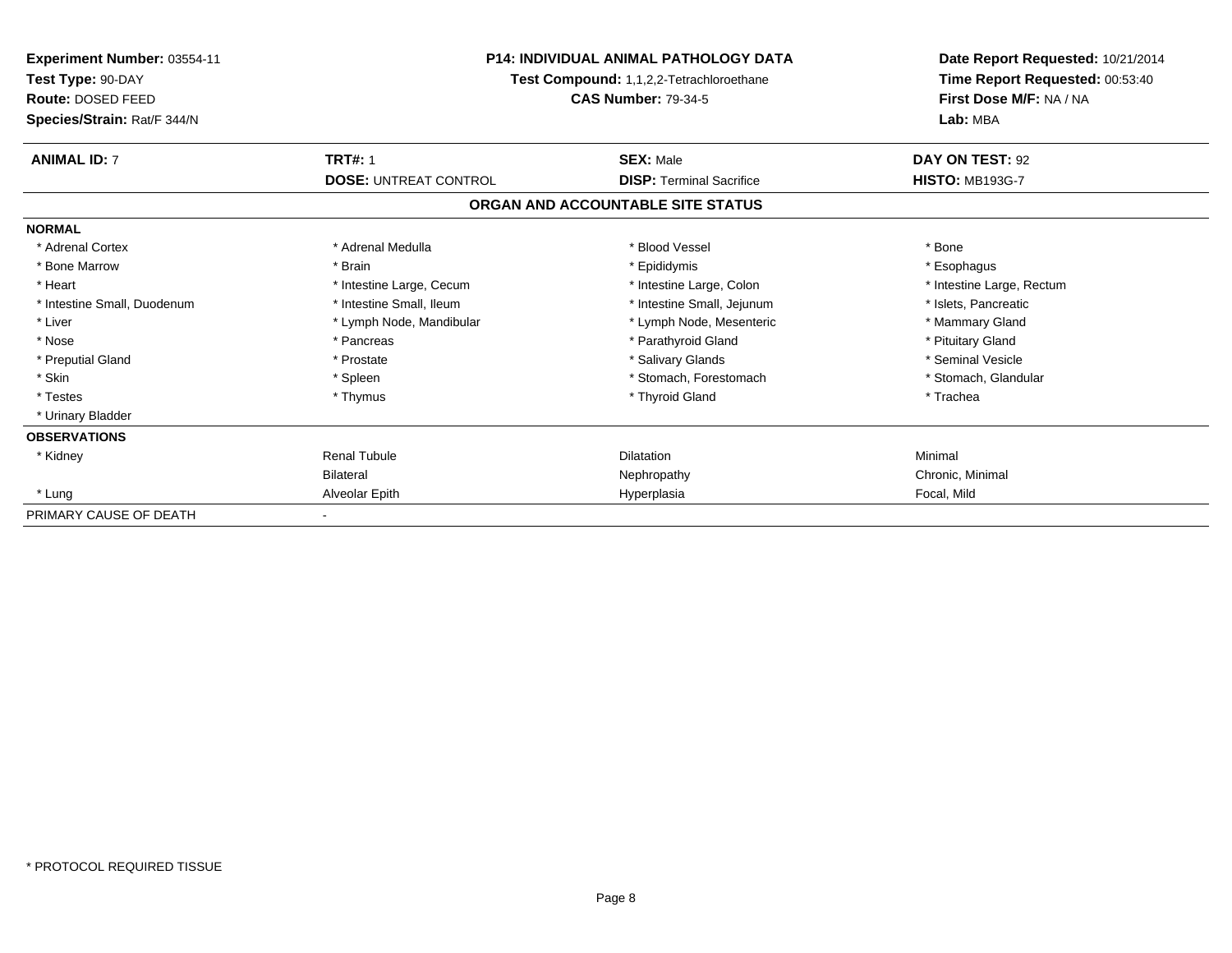| Experiment Number: 03554-11<br>Test Type: 90-DAY<br>Route: DOSED FEED<br>Species/Strain: Rat/F 344/N | <b>P14: INDIVIDUAL ANIMAL PATHOLOGY DATA</b><br><b>Test Compound: 1,1,2,2-Tetrachloroethane</b><br><b>CAS Number: 79-34-5</b> |                                   | Date Report Requested: 10/21/2014<br>Time Report Requested: 00:53:40<br>First Dose M/F: NA / NA<br>Lab: MBA |
|------------------------------------------------------------------------------------------------------|-------------------------------------------------------------------------------------------------------------------------------|-----------------------------------|-------------------------------------------------------------------------------------------------------------|
| <b>ANIMAL ID: 8</b>                                                                                  | <b>TRT#: 1</b>                                                                                                                | <b>SEX: Male</b>                  | DAY ON TEST: 92                                                                                             |
|                                                                                                      | <b>DOSE: UNTREAT CONTROL</b>                                                                                                  | <b>DISP: Terminal Sacrifice</b>   | <b>HISTO: MB193G-8</b>                                                                                      |
|                                                                                                      |                                                                                                                               | ORGAN AND ACCOUNTABLE SITE STATUS |                                                                                                             |
| <b>NORMAL</b>                                                                                        |                                                                                                                               |                                   |                                                                                                             |
| * Adrenal Cortex                                                                                     | * Adrenal Medulla                                                                                                             | * Blood Vessel                    | * Bone                                                                                                      |
| * Bone Marrow                                                                                        | * Brain                                                                                                                       | * Epididymis                      | * Esophagus                                                                                                 |
| * Intestine Large, Cecum                                                                             | * Intestine Large, Colon                                                                                                      | * Intestine Large, Rectum         | * Intestine Small, Duodenum                                                                                 |
| * Intestine Small, Ileum                                                                             | * Intestine Small, Jejunum                                                                                                    | * Islets, Pancreatic              | * Kidney                                                                                                    |
| * Liver                                                                                              | * Lymph Node, Mandibular                                                                                                      | * Lymph Node, Mesenteric          | * Mammary Gland                                                                                             |
| * Nose                                                                                               | * Pancreas                                                                                                                    | * Parathyroid Gland               | * Pituitary Gland                                                                                           |
| * Prostate                                                                                           | * Salivary Glands                                                                                                             | * Seminal Vesicle                 | * Skin                                                                                                      |
| * Spleen                                                                                             | * Stomach, Forestomach                                                                                                        | * Stomach, Glandular              | * Testes                                                                                                    |
| * Thyroid Gland                                                                                      | * Trachea                                                                                                                     | * Urinary Bladder                 |                                                                                                             |
| <b>OBSERVATIONS</b>                                                                                  |                                                                                                                               |                                   |                                                                                                             |
| * Heart                                                                                              |                                                                                                                               | Cardiomyopathy                    | Minimal                                                                                                     |
| * Lung                                                                                               | Interstitium                                                                                                                  | Inflammation                      | Chronic, Minimal                                                                                            |
| * Preputial Gland                                                                                    |                                                                                                                               | Inflammation                      | Chronic, Minimal                                                                                            |
| * Thymus                                                                                             |                                                                                                                               | Hemorrhage                        | Minimal                                                                                                     |
| [Hemorrhage TGLS = 1-3]                                                                              |                                                                                                                               |                                   |                                                                                                             |
| PRIMARY CAUSE OF DEATH                                                                               |                                                                                                                               |                                   |                                                                                                             |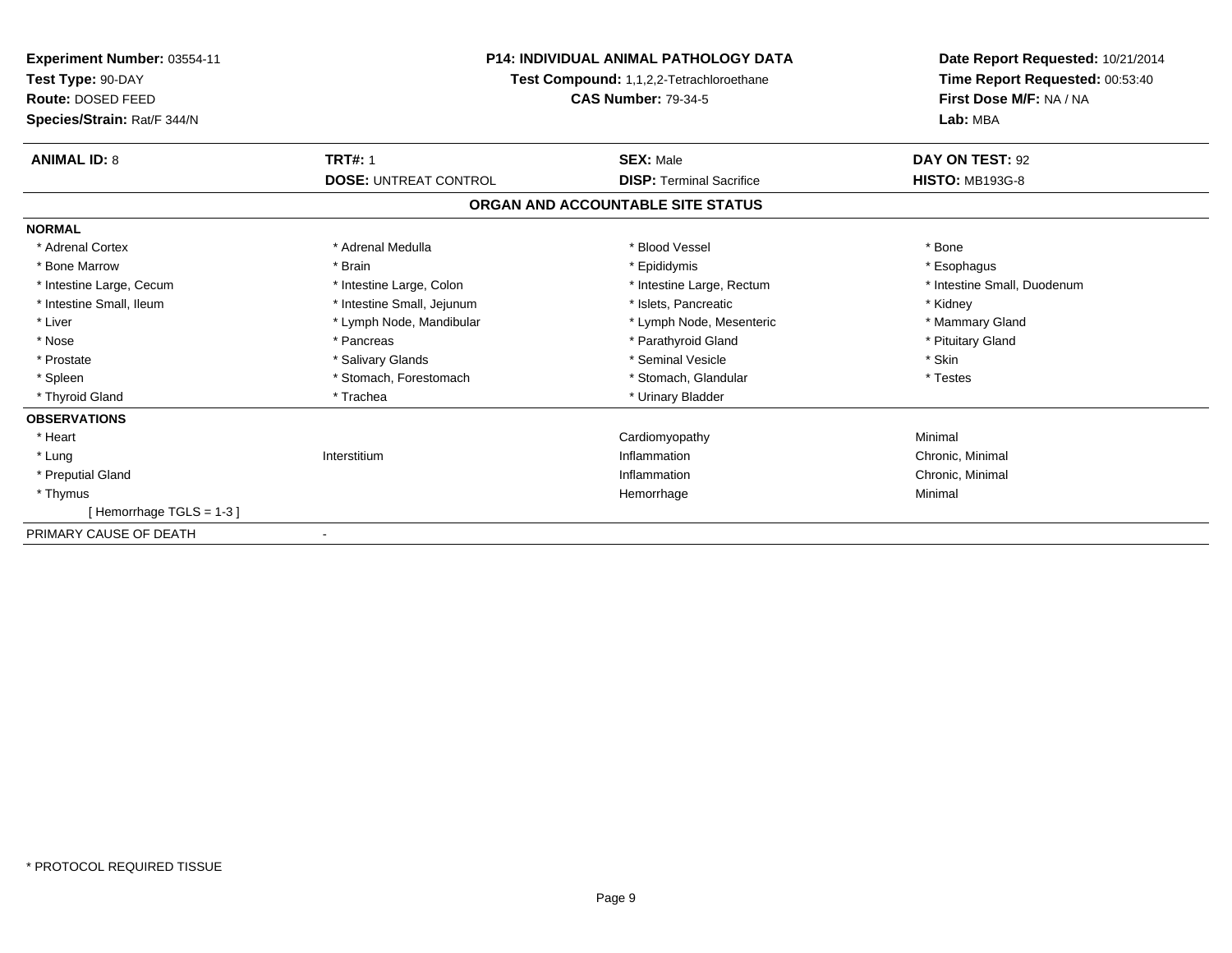| Experiment Number: 03554-11<br>Test Type: 90-DAY<br>Route: DOSED FEED<br>Species/Strain: Rat/F 344/N | <b>P14: INDIVIDUAL ANIMAL PATHOLOGY DATA</b><br>Test Compound: 1,1,2,2-Tetrachloroethane<br><b>CAS Number: 79-34-5</b> |                                   | Date Report Requested: 10/21/2014<br>Time Report Requested: 00:53:40<br>First Dose M/F: NA / NA<br>Lab: MBA |
|------------------------------------------------------------------------------------------------------|------------------------------------------------------------------------------------------------------------------------|-----------------------------------|-------------------------------------------------------------------------------------------------------------|
| <b>ANIMAL ID: 9</b>                                                                                  | <b>TRT#: 1</b>                                                                                                         | <b>SEX: Male</b>                  | DAY ON TEST: 92                                                                                             |
|                                                                                                      | <b>DOSE: UNTREAT CONTROL</b>                                                                                           | <b>DISP: Terminal Sacrifice</b>   | <b>HISTO: MB193G-9</b>                                                                                      |
|                                                                                                      |                                                                                                                        | ORGAN AND ACCOUNTABLE SITE STATUS |                                                                                                             |
| <b>NORMAL</b>                                                                                        |                                                                                                                        |                                   |                                                                                                             |
| * Adrenal Cortex                                                                                     | * Adrenal Medulla                                                                                                      | * Blood Vessel                    | * Bone                                                                                                      |
| * Bone Marrow                                                                                        | * Brain                                                                                                                | * Epididymis                      | * Esophagus                                                                                                 |
| * Intestine Large, Cecum                                                                             | * Intestine Large, Colon                                                                                               | * Intestine Large, Rectum         | * Intestine Small, Duodenum                                                                                 |
| * Intestine Small, Ileum                                                                             | * Intestine Small, Jejunum                                                                                             | * Islets, Pancreatic              | * Kidney                                                                                                    |
| * Liver                                                                                              | * Lung                                                                                                                 | * Lymph Node, Mandibular          | * Lymph Node, Mesenteric                                                                                    |
| * Mammary Gland                                                                                      | * Nose                                                                                                                 | * Pancreas                        | * Parathyroid Gland                                                                                         |
| * Pituitary Gland                                                                                    | * Prostate                                                                                                             | * Salivary Glands                 | * Seminal Vesicle                                                                                           |
| * Skin                                                                                               | * Spleen                                                                                                               | * Stomach. Forestomach            | * Stomach, Glandular                                                                                        |
| * Testes                                                                                             | * Thymus                                                                                                               | * Thyroid Gland                   | * Trachea                                                                                                   |
| * Urinary Bladder                                                                                    |                                                                                                                        |                                   |                                                                                                             |
| <b>OBSERVATIONS</b>                                                                                  |                                                                                                                        |                                   |                                                                                                             |
| * Heart                                                                                              |                                                                                                                        | Cardiomyopathy                    | Minimal                                                                                                     |
| * Preputial Gland                                                                                    |                                                                                                                        | Inflammation                      | Chronic, Minimal                                                                                            |
| PRIMARY CAUSE OF DEATH                                                                               |                                                                                                                        |                                   |                                                                                                             |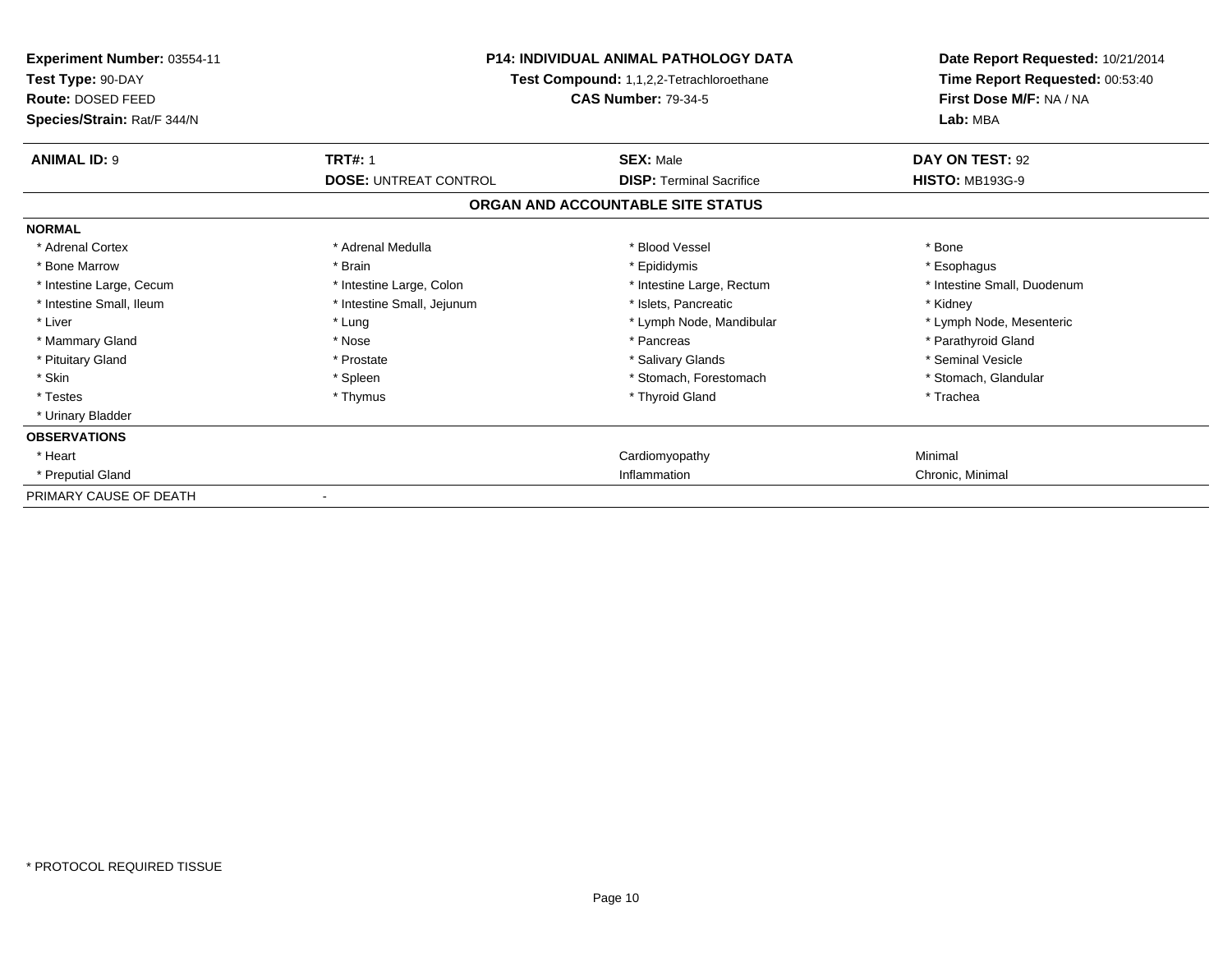| Experiment Number: 03554-11<br>Test Type: 90-DAY<br>Route: DOSED FEED<br>Species/Strain: Rat/F 344/N | <b>P14: INDIVIDUAL ANIMAL PATHOLOGY DATA</b><br>Test Compound: 1,1,2,2-Tetrachloroethane<br><b>CAS Number: 79-34-5</b> |                                                     | Date Report Requested: 10/21/2014<br>Time Report Requested: 00:53:40<br>First Dose M/F: NA / NA<br>Lab: MBA |
|------------------------------------------------------------------------------------------------------|------------------------------------------------------------------------------------------------------------------------|-----------------------------------------------------|-------------------------------------------------------------------------------------------------------------|
| <b>ANIMAL ID: 10</b>                                                                                 | <b>TRT#: 1</b><br><b>DOSE: UNTREAT CONTROL</b>                                                                         | <b>SEX: Male</b><br><b>DISP: Terminal Sacrifice</b> | DAY ON TEST: 92<br><b>HISTO: MB193G-10</b>                                                                  |
|                                                                                                      |                                                                                                                        | ORGAN AND ACCOUNTABLE SITE STATUS                   |                                                                                                             |
| <b>NORMAL</b>                                                                                        |                                                                                                                        |                                                     |                                                                                                             |
| * Adrenal Cortex                                                                                     | * Adrenal Medulla                                                                                                      | * Blood Vessel                                      | * Bone                                                                                                      |
| * Bone Marrow                                                                                        | * Brain                                                                                                                | * Epididymis                                        | * Esophagus                                                                                                 |
| * Heart                                                                                              | * Intestine Large, Cecum                                                                                               | * Intestine Large, Colon                            | * Intestine Large, Rectum                                                                                   |
| * Intestine Small, Duodenum                                                                          | * Intestine Small, Ileum                                                                                               | * Intestine Small, Jejunum                          | * Islets, Pancreatic                                                                                        |
| * Kidney                                                                                             | * Liver                                                                                                                | * Lung                                              | * Lymph Node, Mandibular                                                                                    |
| * Lymph Node, Mesenteric                                                                             | * Mammary Gland                                                                                                        | * Nose                                              | * Pancreas                                                                                                  |
| * Pituitary Gland                                                                                    | * Preputial Gland                                                                                                      | * Prostate                                          | * Salivary Glands                                                                                           |
| * Seminal Vesicle                                                                                    | * Skin                                                                                                                 | * Spleen                                            | * Stomach, Forestomach                                                                                      |
| * Stomach, Glandular                                                                                 | * Testes                                                                                                               | * Thymus                                            | * Thyroid Gland                                                                                             |
| * Trachea                                                                                            | * Urinary Bladder                                                                                                      |                                                     |                                                                                                             |
| <b>MISSING</b>                                                                                       |                                                                                                                        |                                                     |                                                                                                             |
| * Parathyroid Gland                                                                                  |                                                                                                                        |                                                     |                                                                                                             |
| PRIMARY CAUSE OF DEATH                                                                               |                                                                                                                        |                                                     |                                                                                                             |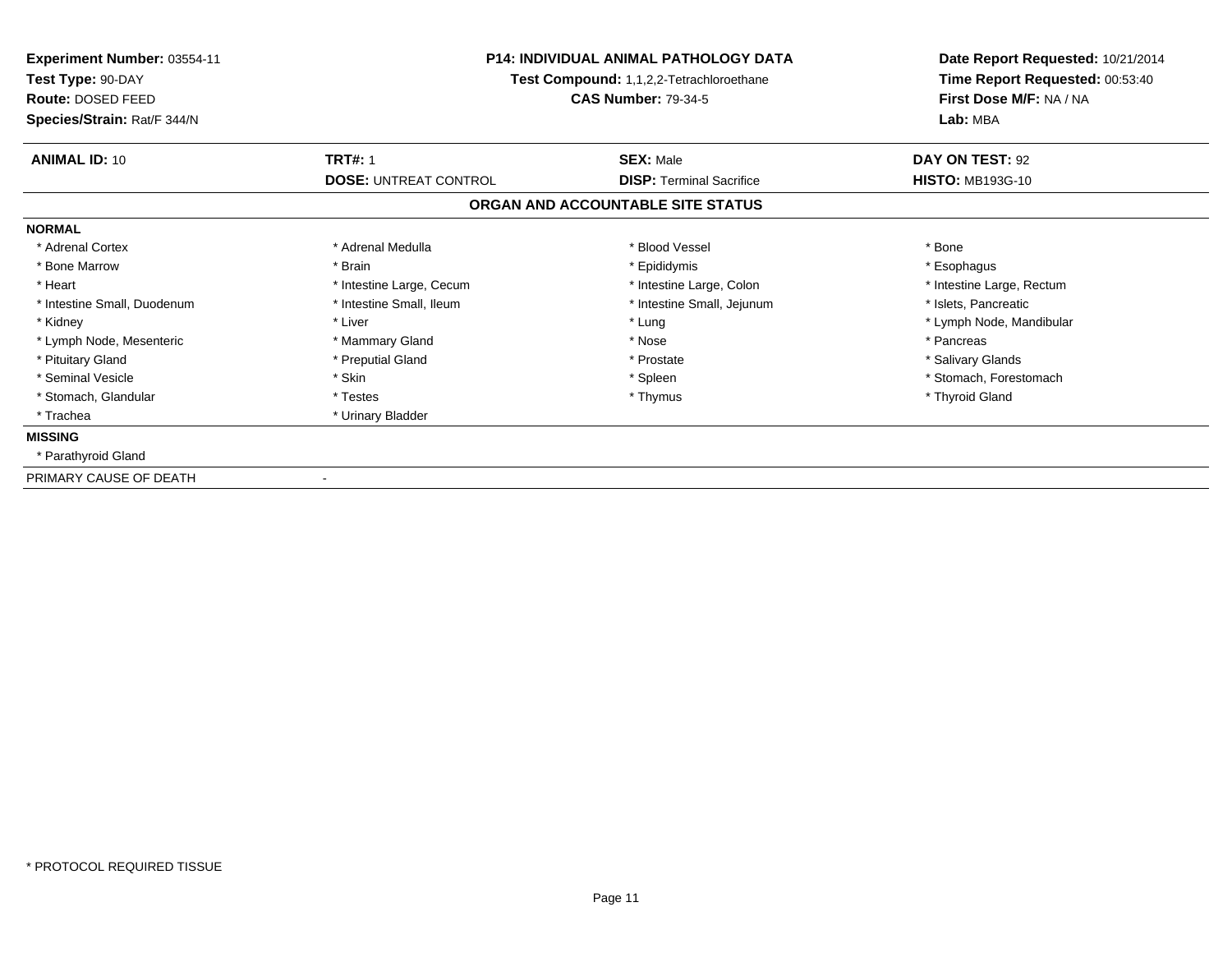| <b>Experiment Number: 03554-11</b><br>Test Type: 90-DAY | <b>P14: INDIVIDUAL ANIMAL PATHOLOGY DATA</b><br>Test Compound: 1,1,2,2-Tetrachloroethane<br><b>CAS Number: 79-34-5</b> |                                   | Date Report Requested: 10/21/2014<br>Time Report Requested: 00:53:40<br>First Dose M/F: NA / NA<br>Lab: MBA |
|---------------------------------------------------------|------------------------------------------------------------------------------------------------------------------------|-----------------------------------|-------------------------------------------------------------------------------------------------------------|
| Route: DOSED FEED<br>Species/Strain: Rat/F 344/N        |                                                                                                                        |                                   |                                                                                                             |
| <b>ANIMAL ID: 11</b>                                    | <b>TRT#: 2</b>                                                                                                         | <b>SEX: Male</b>                  | DAY ON TEST: 92                                                                                             |
|                                                         | <b>DOSE: VEHICLE CONTROL</b>                                                                                           | <b>DISP: Terminal Sacrifice</b>   | <b>HISTO: MB193G-11</b>                                                                                     |
|                                                         |                                                                                                                        | ORGAN AND ACCOUNTABLE SITE STATUS |                                                                                                             |
| <b>NORMAL</b>                                           |                                                                                                                        |                                   |                                                                                                             |
| * Adrenal Cortex                                        | * Adrenal Medulla                                                                                                      | * Blood Vessel                    | * Bone                                                                                                      |
| * Bone Marrow                                           | * Brain                                                                                                                | * Epididymis                      | * Esophagus                                                                                                 |
| * Intestine Large, Cecum                                | * Intestine Large, Colon                                                                                               | * Intestine Large, Rectum         | * Intestine Small, Duodenum                                                                                 |
| * Intestine Small, Ileum                                | * Intestine Small, Jejunum                                                                                             | * Islets, Pancreatic              | * Liver                                                                                                     |
| * Lymph Node, Mandibular                                | * Lymph Node, Mesenteric                                                                                               | * Mammary Gland                   | * Nose                                                                                                      |
| * Pancreas                                              | * Parathyroid Gland                                                                                                    | * Pituitary Gland                 | * Preputial Gland                                                                                           |
| * Salivary Glands                                       | * Seminal Vesicle                                                                                                      | * Skin                            | * Spleen                                                                                                    |
| * Stomach, Forestomach                                  | * Stomach, Glandular                                                                                                   | * Testes                          | * Thymus                                                                                                    |
| * Thyroid Gland                                         | * Trachea                                                                                                              | * Urinary Bladder                 |                                                                                                             |
| <b>OBSERVATIONS</b>                                     |                                                                                                                        |                                   |                                                                                                             |
| * Heart                                                 |                                                                                                                        | Cardiomyopathy                    | Minimal                                                                                                     |
| * Kidney                                                |                                                                                                                        | Nephropathy                       | Chronic, Minimal                                                                                            |
| * Lung                                                  | Interstitium                                                                                                           | Inflammation                      | Chronic, Minimal                                                                                            |
| * Prostate                                              |                                                                                                                        | Inflammation                      | Acute, Minimal                                                                                              |
| PRIMARY CAUSE OF DEATH                                  |                                                                                                                        |                                   |                                                                                                             |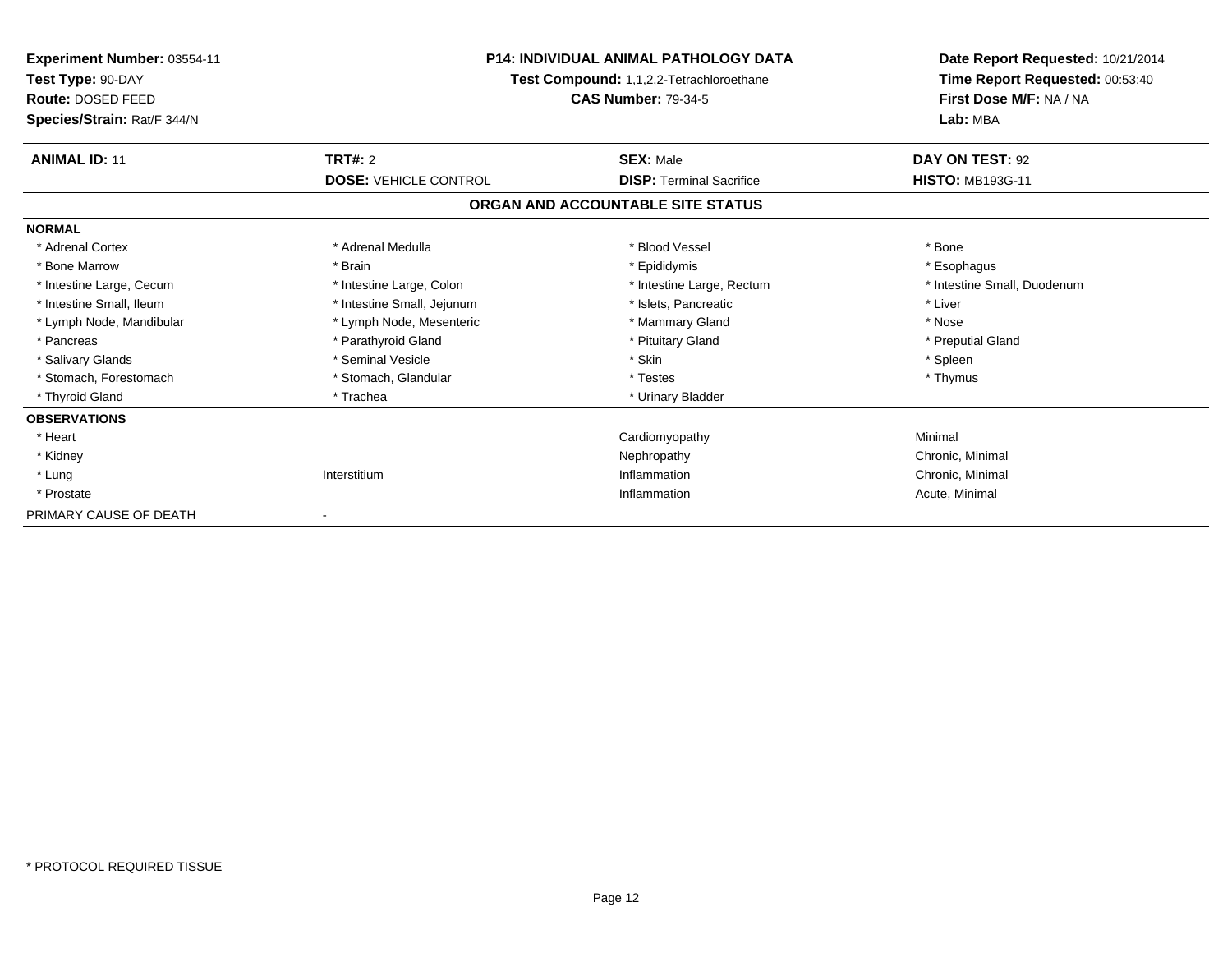| Experiment Number: 03554-11<br>Test Type: 90-DAY<br>Route: DOSED FEED<br>Species/Strain: Rat/F 344/N | <b>P14: INDIVIDUAL ANIMAL PATHOLOGY DATA</b><br>Test Compound: 1,1,2,2-Tetrachloroethane<br><b>CAS Number: 79-34-5</b> |                                   | Date Report Requested: 10/21/2014<br>Time Report Requested: 00:53:40<br>First Dose M/F: NA / NA<br>Lab: MBA |
|------------------------------------------------------------------------------------------------------|------------------------------------------------------------------------------------------------------------------------|-----------------------------------|-------------------------------------------------------------------------------------------------------------|
| <b>ANIMAL ID: 12</b>                                                                                 | <b>TRT#: 2</b>                                                                                                         | <b>SEX: Male</b>                  | DAY ON TEST: 92                                                                                             |
|                                                                                                      | <b>DOSE: VEHICLE CONTROL</b>                                                                                           | <b>DISP: Terminal Sacrifice</b>   | <b>HISTO: MB193G-12</b>                                                                                     |
|                                                                                                      |                                                                                                                        | ORGAN AND ACCOUNTABLE SITE STATUS |                                                                                                             |
| <b>NORMAL</b>                                                                                        |                                                                                                                        |                                   |                                                                                                             |
| * Adrenal Cortex                                                                                     | * Adrenal Medulla                                                                                                      | * Blood Vessel                    | * Bone                                                                                                      |
| * Bone Marrow                                                                                        | * Brain                                                                                                                | * Epididymis                      | * Esophagus                                                                                                 |
| * Heart                                                                                              | * Intestine Large, Cecum                                                                                               | * Intestine Large, Colon          | * Intestine Large, Rectum                                                                                   |
| * Intestine Small, Duodenum                                                                          | * Intestine Small, Ileum                                                                                               | * Intestine Small, Jejunum        | * Islets, Pancreatic                                                                                        |
| * Kidney                                                                                             | * Liver                                                                                                                | * Lung                            | * Lymph Node, Mandibular                                                                                    |
| * Lymph Node, Mesenteric                                                                             | * Mammary Gland                                                                                                        | * Nose                            | * Parathyroid Gland                                                                                         |
| * Pituitary Gland                                                                                    | * Preputial Gland                                                                                                      | * Prostate                        | * Salivary Glands                                                                                           |
| * Seminal Vesicle                                                                                    | * Skin                                                                                                                 | * Spleen                          | * Stomach. Forestomach                                                                                      |
| * Stomach, Glandular                                                                                 | * Testes                                                                                                               | * Thymus                          | * Trachea                                                                                                   |
| * Urinary Bladder                                                                                    |                                                                                                                        |                                   |                                                                                                             |
| <b>OBSERVATIONS</b>                                                                                  |                                                                                                                        |                                   |                                                                                                             |
| * Pancreas                                                                                           | Acinus                                                                                                                 | Atrophy                           | Focal, Mild                                                                                                 |
| * Thyroid Gland                                                                                      |                                                                                                                        | Ultimobranchial Cyst              | Minimal                                                                                                     |
| PRIMARY CAUSE OF DEATH                                                                               |                                                                                                                        |                                   |                                                                                                             |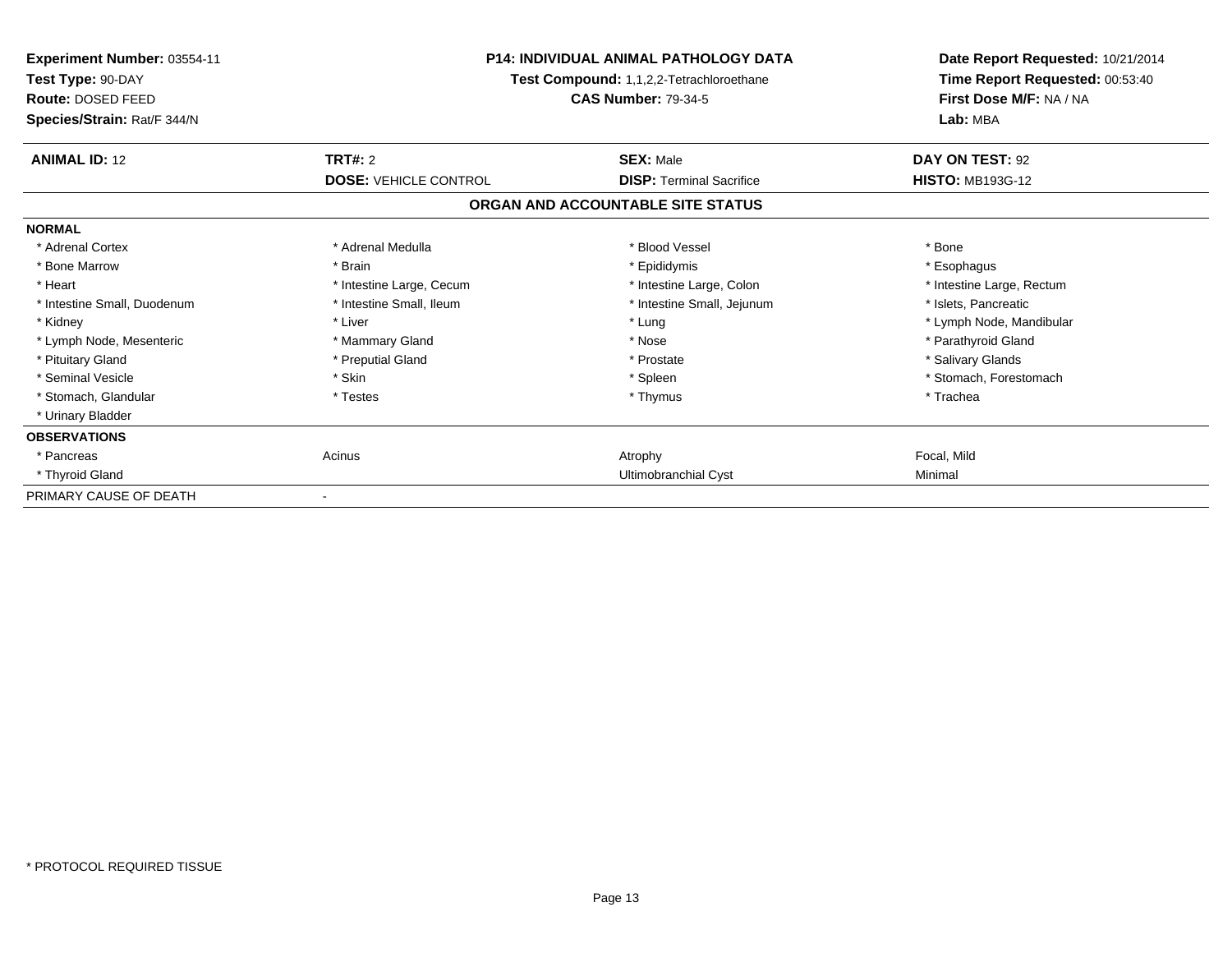| <b>Experiment Number: 03554-11</b><br>Test Type: 90-DAY<br>Route: DOSED FEED<br>Species/Strain: Rat/F 344/N | <b>P14: INDIVIDUAL ANIMAL PATHOLOGY DATA</b><br>Test Compound: 1,1,2,2-Tetrachloroethane<br><b>CAS Number: 79-34-5</b> |                                   | Date Report Requested: 10/21/2014<br>Time Report Requested: 00:53:40<br>First Dose M/F: NA / NA<br>Lab: MBA |
|-------------------------------------------------------------------------------------------------------------|------------------------------------------------------------------------------------------------------------------------|-----------------------------------|-------------------------------------------------------------------------------------------------------------|
| <b>ANIMAL ID: 13</b>                                                                                        | <b>TRT#: 2</b>                                                                                                         | <b>SEX: Male</b>                  | DAY ON TEST: 92                                                                                             |
|                                                                                                             | <b>DOSE: VEHICLE CONTROL</b>                                                                                           | <b>DISP:</b> Terminal Sacrifice   | <b>HISTO: MB193G-13</b>                                                                                     |
|                                                                                                             |                                                                                                                        | ORGAN AND ACCOUNTABLE SITE STATUS |                                                                                                             |
| <b>NORMAL</b>                                                                                               |                                                                                                                        |                                   |                                                                                                             |
| * Adrenal Cortex                                                                                            | * Adrenal Medulla                                                                                                      | * Blood Vessel                    | * Bone                                                                                                      |
| * Bone Marrow                                                                                               | * Brain                                                                                                                | * Epididymis                      | * Esophagus                                                                                                 |
| * Intestine Large, Cecum                                                                                    | * Intestine Large, Colon                                                                                               | * Intestine Large, Rectum         | * Intestine Small, Duodenum                                                                                 |
| * Intestine Small, Ileum                                                                                    | * Intestine Small, Jejunum                                                                                             | * Islets, Pancreatic              | * Liver                                                                                                     |
| * Lung                                                                                                      | * Lymph Node, Mandibular                                                                                               | * Lymph Node, Mesenteric          | * Mammary Gland                                                                                             |
| * Nose                                                                                                      | * Pancreas                                                                                                             | * Parathyroid Gland               | * Pituitary Gland                                                                                           |
| * Prostate                                                                                                  | * Salivary Glands                                                                                                      | * Seminal Vesicle                 | * Skin                                                                                                      |
| * Spleen                                                                                                    | * Stomach. Forestomach                                                                                                 | * Stomach, Glandular              | * Testes                                                                                                    |
| * Thymus                                                                                                    | * Thyroid Gland                                                                                                        | * Trachea                         | * Urinary Bladder                                                                                           |
| <b>OBSERVATIONS</b>                                                                                         |                                                                                                                        |                                   |                                                                                                             |
| * Heart                                                                                                     |                                                                                                                        | Cardiomyopathy                    | Minimal                                                                                                     |
| * Kidney                                                                                                    |                                                                                                                        | Nephropathy                       | Chronic, Minimal                                                                                            |
| * Preputial Gland                                                                                           |                                                                                                                        | Inflammation                      | Chronic, Minimal                                                                                            |
| PRIMARY CAUSE OF DEATH                                                                                      |                                                                                                                        |                                   |                                                                                                             |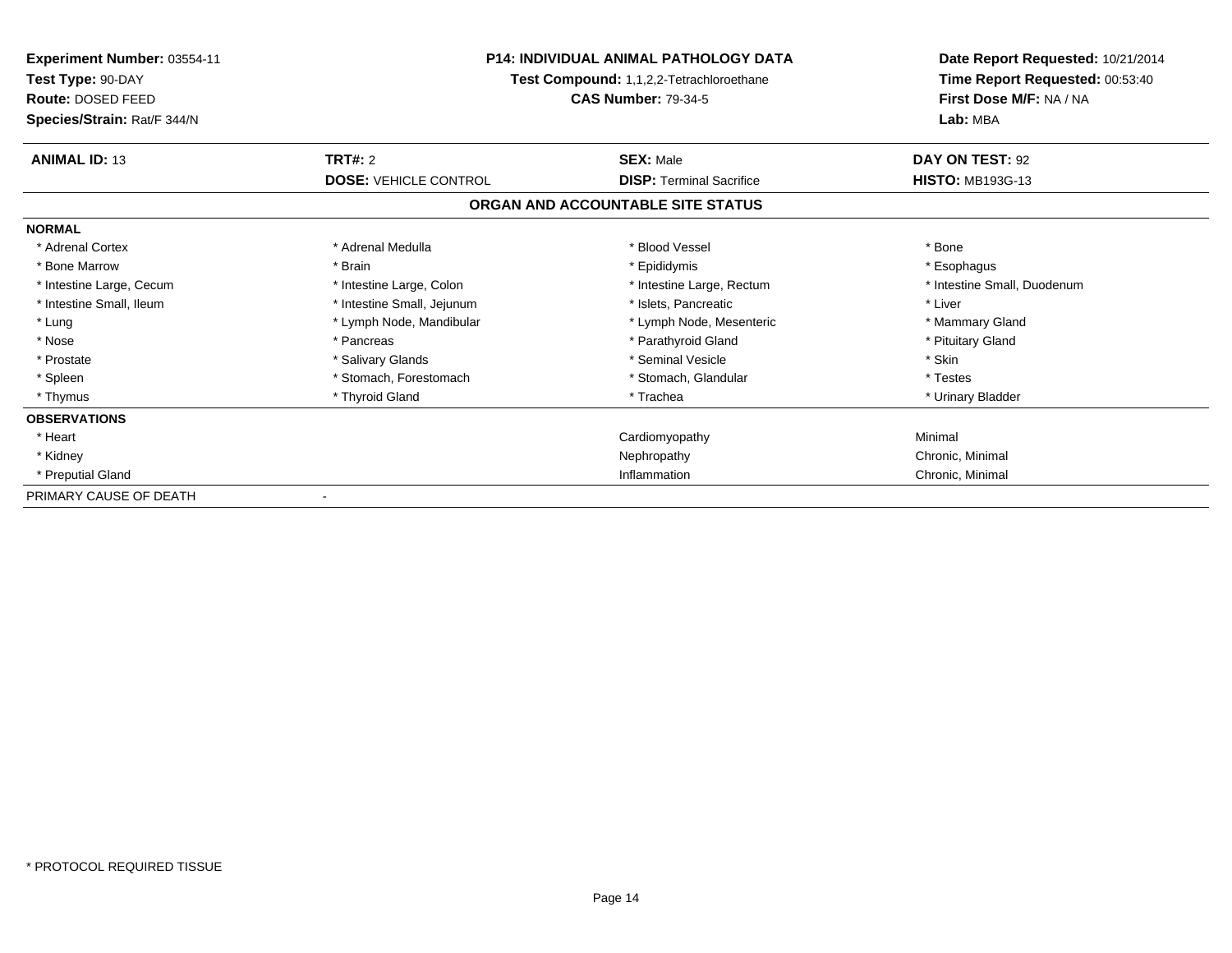| <b>Experiment Number: 03554-11</b><br>Test Type: 90-DAY<br>Route: DOSED FEED<br>Species/Strain: Rat/F 344/N | <b>P14: INDIVIDUAL ANIMAL PATHOLOGY DATA</b><br><b>Test Compound: 1,1,2,2-Tetrachloroethane</b><br><b>CAS Number: 79-34-5</b> |                                   | Date Report Requested: 10/21/2014<br>Time Report Requested: 00:53:40<br>First Dose M/F: NA / NA<br>Lab: MBA |
|-------------------------------------------------------------------------------------------------------------|-------------------------------------------------------------------------------------------------------------------------------|-----------------------------------|-------------------------------------------------------------------------------------------------------------|
| <b>ANIMAL ID: 14</b>                                                                                        | TRT#: 2                                                                                                                       | <b>SEX: Male</b>                  | DAY ON TEST: 92                                                                                             |
|                                                                                                             | <b>DOSE: VEHICLE CONTROL</b>                                                                                                  | <b>DISP: Terminal Sacrifice</b>   | <b>HISTO: MB193G-14</b>                                                                                     |
|                                                                                                             |                                                                                                                               | ORGAN AND ACCOUNTABLE SITE STATUS |                                                                                                             |
| <b>NORMAL</b>                                                                                               |                                                                                                                               |                                   |                                                                                                             |
| * Adrenal Cortex                                                                                            | * Adrenal Medulla                                                                                                             | * Blood Vessel                    | * Bone                                                                                                      |
| * Bone Marrow                                                                                               | * Brain                                                                                                                       | * Epididymis                      | * Esophagus                                                                                                 |
| * Intestine Large, Cecum                                                                                    | * Intestine Large, Colon                                                                                                      | * Intestine Large, Rectum         | * Intestine Small, Duodenum                                                                                 |
| * Intestine Small, Ileum                                                                                    | * Intestine Small, Jejunum                                                                                                    | * Islets, Pancreatic              | * Liver                                                                                                     |
| * Lymph Node, Mandibular                                                                                    | * Lymph Node, Mesenteric                                                                                                      | * Mammary Gland                   | * Nose                                                                                                      |
| * Parathyroid Gland                                                                                         | * Pituitary Gland                                                                                                             | * Salivary Glands                 | * Seminal Vesicle                                                                                           |
| * Skin                                                                                                      | * Spleen                                                                                                                      | * Stomach, Forestomach            | * Stomach, Glandular                                                                                        |
| * Testes                                                                                                    | * Thymus                                                                                                                      | * Thyroid Gland                   | * Trachea                                                                                                   |
| * Urinary Bladder                                                                                           |                                                                                                                               |                                   |                                                                                                             |
| <b>OBSERVATIONS</b>                                                                                         |                                                                                                                               |                                   |                                                                                                             |
| * Heart                                                                                                     |                                                                                                                               | Cardiomyopathy                    | Minimal                                                                                                     |
| * Kidney                                                                                                    | <b>Bilateral</b>                                                                                                              | Nephropathy                       | Chronic, Minimal                                                                                            |
| * Lung                                                                                                      | Interstitium                                                                                                                  | Inflammation                      | Chronic, Mild                                                                                               |
| * Pancreas                                                                                                  | Acinus                                                                                                                        | Atrophy                           | Focal, Minimal                                                                                              |
| * Preputial Gland                                                                                           |                                                                                                                               | Inflammation                      | Chronic, Minimal                                                                                            |
| * Prostate                                                                                                  |                                                                                                                               | Inflammation                      | Chronic Active, Mild                                                                                        |
| PRIMARY CAUSE OF DEATH                                                                                      |                                                                                                                               |                                   |                                                                                                             |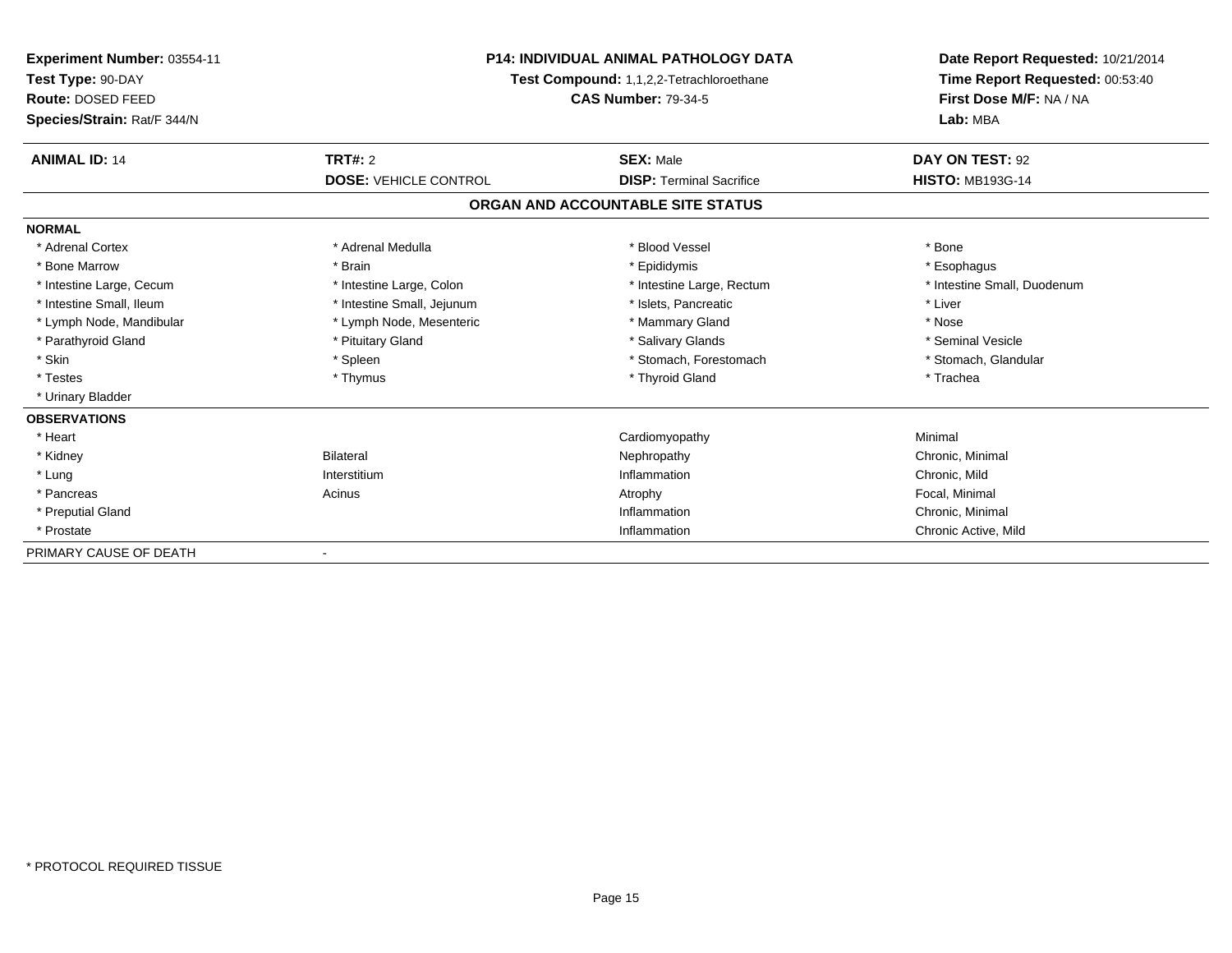| <b>Experiment Number: 03554-11</b><br>Test Type: 90-DAY<br>Route: DOSED FEED<br>Species/Strain: Rat/F 344/N | <b>P14: INDIVIDUAL ANIMAL PATHOLOGY DATA</b><br>Test Compound: 1,1,2,2-Tetrachloroethane<br><b>CAS Number: 79-34-5</b> |                                   | Date Report Requested: 10/21/2014<br>Time Report Requested: 00:53:40<br>First Dose M/F: NA / NA<br>Lab: MBA |
|-------------------------------------------------------------------------------------------------------------|------------------------------------------------------------------------------------------------------------------------|-----------------------------------|-------------------------------------------------------------------------------------------------------------|
| <b>ANIMAL ID: 15</b>                                                                                        | TRT#: 2                                                                                                                | <b>SEX: Male</b>                  | DAY ON TEST: 92                                                                                             |
|                                                                                                             | <b>DOSE: VEHICLE CONTROL</b>                                                                                           | <b>DISP: Terminal Sacrifice</b>   | <b>HISTO: MB193-15</b>                                                                                      |
|                                                                                                             |                                                                                                                        | ORGAN AND ACCOUNTABLE SITE STATUS |                                                                                                             |
| <b>NORMAL</b>                                                                                               |                                                                                                                        |                                   |                                                                                                             |
| * Adrenal Cortex                                                                                            | * Adrenal Medulla                                                                                                      | * Blood Vessel                    | * Bone                                                                                                      |
| * Bone Marrow                                                                                               | * Brain                                                                                                                | * Epididymis                      | * Esophagus                                                                                                 |
| * Intestine Large, Cecum                                                                                    | * Intestine Large, Colon                                                                                               | * Intestine Large, Rectum         | * Intestine Small, Duodenum                                                                                 |
| * Intestine Small, Ileum                                                                                    | * Intestine Small, Jejunum                                                                                             | * Islets, Pancreatic              | * Kidney                                                                                                    |
| * Liver                                                                                                     | * Lung                                                                                                                 | * Lymph Node, Mandibular          | * Mammary Gland                                                                                             |
| * Nose                                                                                                      | * Pancreas                                                                                                             | * Parathyroid Gland               | * Pituitary Gland                                                                                           |
| * Prostate                                                                                                  | * Salivary Glands                                                                                                      | * Seminal Vesicle                 | * Skin                                                                                                      |
| * Spleen                                                                                                    | * Stomach. Forestomach                                                                                                 | * Stomach, Glandular              | * Testes                                                                                                    |
| * Thymus                                                                                                    | * Thyroid Gland                                                                                                        | * Trachea                         | * Urinary Bladder                                                                                           |
| <b>OBSERVATIONS</b>                                                                                         |                                                                                                                        |                                   |                                                                                                             |
| * Heart                                                                                                     |                                                                                                                        | Cardiomyopathy                    | Minimal                                                                                                     |
| * Lymph Node, Mesenteric                                                                                    |                                                                                                                        | <b>Infiltration Cellular</b>      | Histiocyte, Minimal                                                                                         |
| * Preputial Gland                                                                                           |                                                                                                                        | Inflammation                      | Chronic, Minimal                                                                                            |
| PRIMARY CAUSE OF DEATH                                                                                      |                                                                                                                        |                                   |                                                                                                             |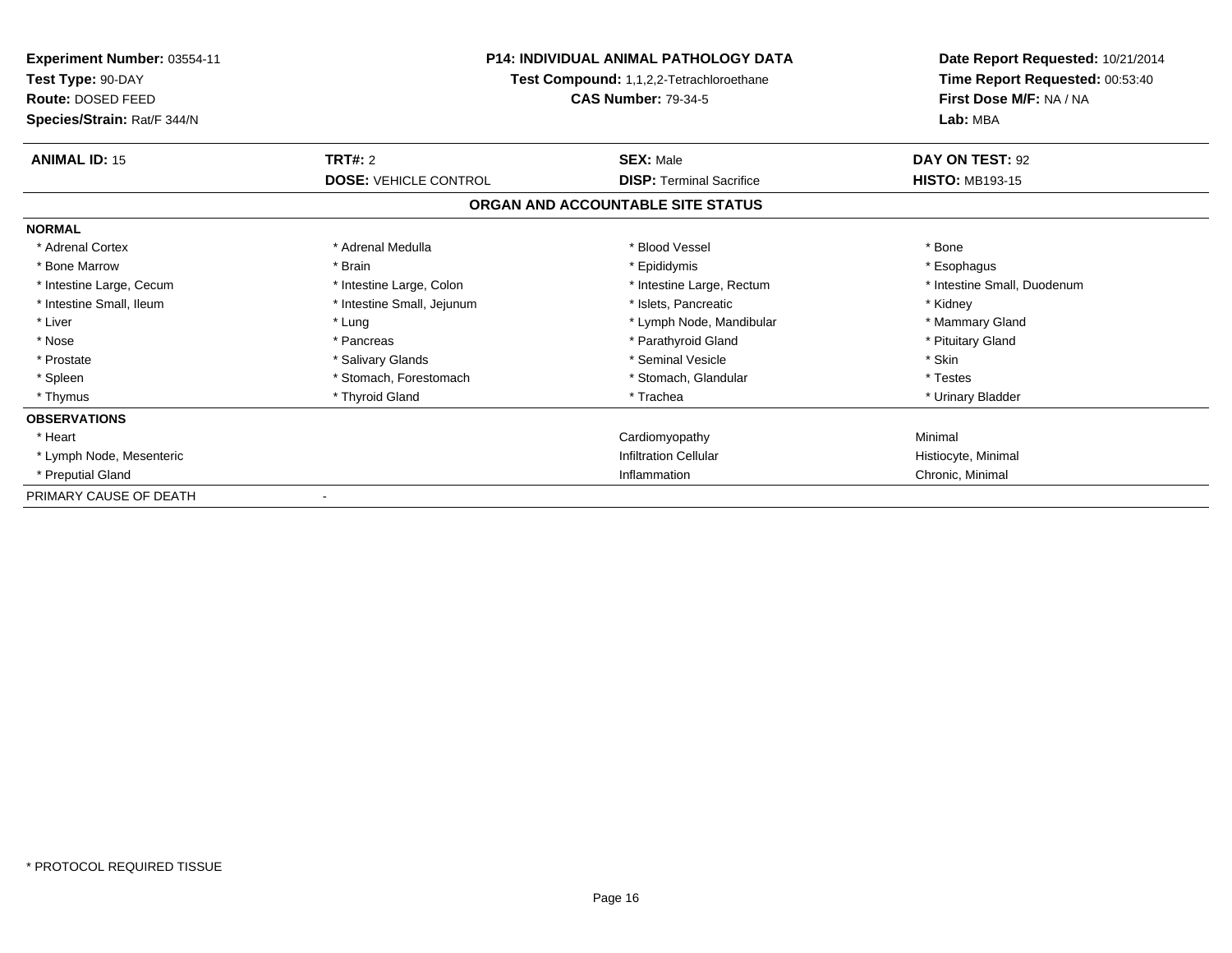| Experiment Number: 03554-11<br>Test Type: 90-DAY<br>Route: DOSED FEED<br>Species/Strain: Rat/F 344/N | <b>P14: INDIVIDUAL ANIMAL PATHOLOGY DATA</b><br>Test Compound: 1,1,2,2-Tetrachloroethane<br><b>CAS Number: 79-34-5</b> |                                   | Date Report Requested: 10/21/2014<br>Time Report Requested: 00:53:40<br>First Dose M/F: NA / NA<br>Lab: MBA |
|------------------------------------------------------------------------------------------------------|------------------------------------------------------------------------------------------------------------------------|-----------------------------------|-------------------------------------------------------------------------------------------------------------|
| <b>ANIMAL ID: 16</b>                                                                                 | TRT#: 2                                                                                                                | <b>SEX: Male</b>                  | DAY ON TEST: 92                                                                                             |
|                                                                                                      | <b>DOSE: VEHICLE CONTROL</b>                                                                                           | <b>DISP: Terminal Sacrifice</b>   | <b>HISTO: MB193G-16</b>                                                                                     |
|                                                                                                      |                                                                                                                        | ORGAN AND ACCOUNTABLE SITE STATUS |                                                                                                             |
| <b>NORMAL</b>                                                                                        |                                                                                                                        |                                   |                                                                                                             |
| * Adrenal Cortex                                                                                     | * Adrenal Medulla                                                                                                      | * Blood Vessel                    | * Bone                                                                                                      |
| * Bone Marrow                                                                                        | * Brain                                                                                                                | * Epididymis                      | * Esophagus                                                                                                 |
| * Intestine Large, Cecum                                                                             | * Intestine Large, Colon                                                                                               | * Intestine Large, Rectum         | * Intestine Small, Duodenum                                                                                 |
| * Intestine Small, Ileum                                                                             | * Intestine Small, Jejunum                                                                                             | * Islets, Pancreatic              | * Kidney                                                                                                    |
| * Liver                                                                                              | * Lung                                                                                                                 | * Lymph Node, Mandibular          | * Lymph Node, Mesenteric                                                                                    |
| * Mammary Gland                                                                                      | * Nose                                                                                                                 | * Pancreas                        | * Parathyroid Gland                                                                                         |
| * Pituitary Gland                                                                                    | * Prostate                                                                                                             | * Salivary Glands                 | * Seminal Vesicle                                                                                           |
| * Skin                                                                                               | * Spleen                                                                                                               | * Stomach. Forestomach            | * Stomach, Glandular                                                                                        |
| * Testes                                                                                             | * Thymus                                                                                                               | * Thyroid Gland                   | * Trachea                                                                                                   |
| * Urinary Bladder                                                                                    |                                                                                                                        |                                   |                                                                                                             |
| <b>OBSERVATIONS</b>                                                                                  |                                                                                                                        |                                   |                                                                                                             |
| * Heart                                                                                              |                                                                                                                        | Cardiomyopathy                    | Minimal                                                                                                     |
| * Preputial Gland                                                                                    |                                                                                                                        | Inflammation                      | Chronic, Mild                                                                                               |
| PRIMARY CAUSE OF DEATH                                                                               |                                                                                                                        |                                   |                                                                                                             |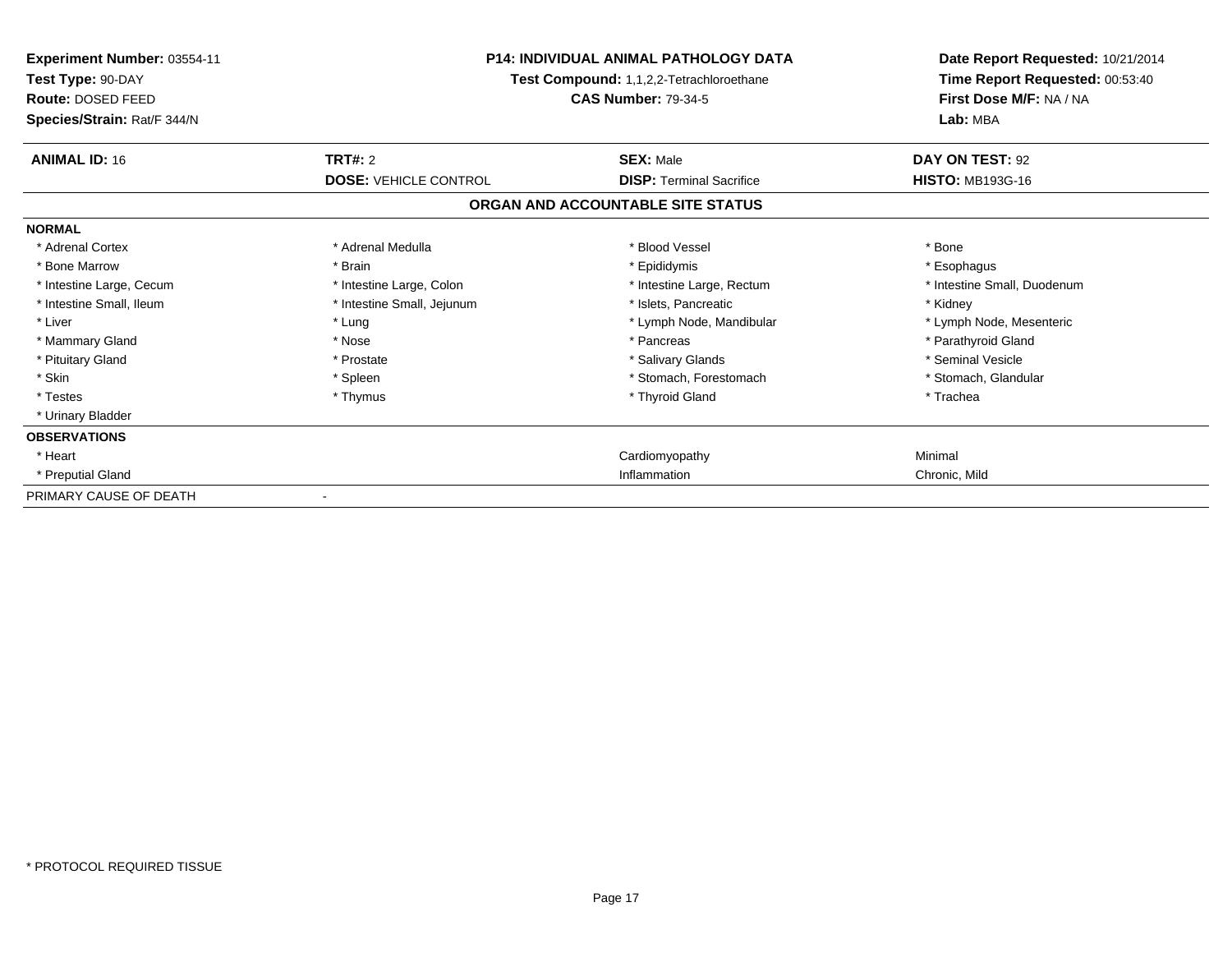| <b>Experiment Number: 03554-11</b><br>Test Type: 90-DAY |                              | <b>P14: INDIVIDUAL ANIMAL PATHOLOGY DATA</b><br>Test Compound: 1,1,2,2-Tetrachloroethane |                          |
|---------------------------------------------------------|------------------------------|------------------------------------------------------------------------------------------|--------------------------|
| Route: DOSED FEED<br>Species/Strain: Rat/F 344/N        |                              | First Dose M/F: NA / NA<br>Lab: MBA                                                      |                          |
| <b>ANIMAL ID: 17</b>                                    | <b>TRT#: 2</b>               | <b>SEX: Male</b>                                                                         | DAY ON TEST: 92          |
|                                                         | <b>DOSE: VEHICLE CONTROL</b> | <b>DISP: Terminal Sacrifice</b>                                                          | <b>HISTO: MB193G-17</b>  |
|                                                         |                              | ORGAN AND ACCOUNTABLE SITE STATUS                                                        |                          |
| <b>NORMAL</b>                                           |                              |                                                                                          |                          |
| * Adrenal Cortex                                        | * Adrenal Medulla            | * Blood Vessel                                                                           | * Bone                   |
| * Bone Marrow                                           | * Brain                      | * Epididymis                                                                             | * Esophagus              |
| * Intestine Large, Cecum                                | * Intestine Large, Colon     | * Intestine Small, Duodenum                                                              | * Intestine Small, Ileum |
| * Intestine Small, Jejunum                              | * Islets, Pancreatic         | * Liver                                                                                  | * Lung                   |
| * Lymph Node, Mandibular                                | * Mammary Gland              | * Nose                                                                                   | * Pancreas               |
| * Parathyroid Gland                                     | * Pituitary Gland            | * Preputial Gland                                                                        | * Prostate               |
| * Salivary Glands                                       | * Seminal Vesicle            | * Skin                                                                                   | * Spleen                 |
| * Stomach, Forestomach                                  | * Stomach, Glandular         | * Testes                                                                                 | * Thymus                 |
| * Thyroid Gland                                         | * Trachea                    | * Urinary Bladder                                                                        |                          |
| <b>OBSERVATIONS</b>                                     |                              |                                                                                          |                          |
| * Heart                                                 |                              | Cardiomyopathy                                                                           | Minimal                  |
| * Intestine Large, Rectum                               | Artery                       | Thrombosis                                                                               | Mild                     |
| * Kidney                                                |                              | Nephropathy                                                                              | Chronic, Minimal         |
| * Lymph Node, Mesenteric                                |                              | <b>Infiltration Cellular</b>                                                             | Histiocyte, Minimal      |
| PRIMARY CAUSE OF DEATH                                  |                              |                                                                                          |                          |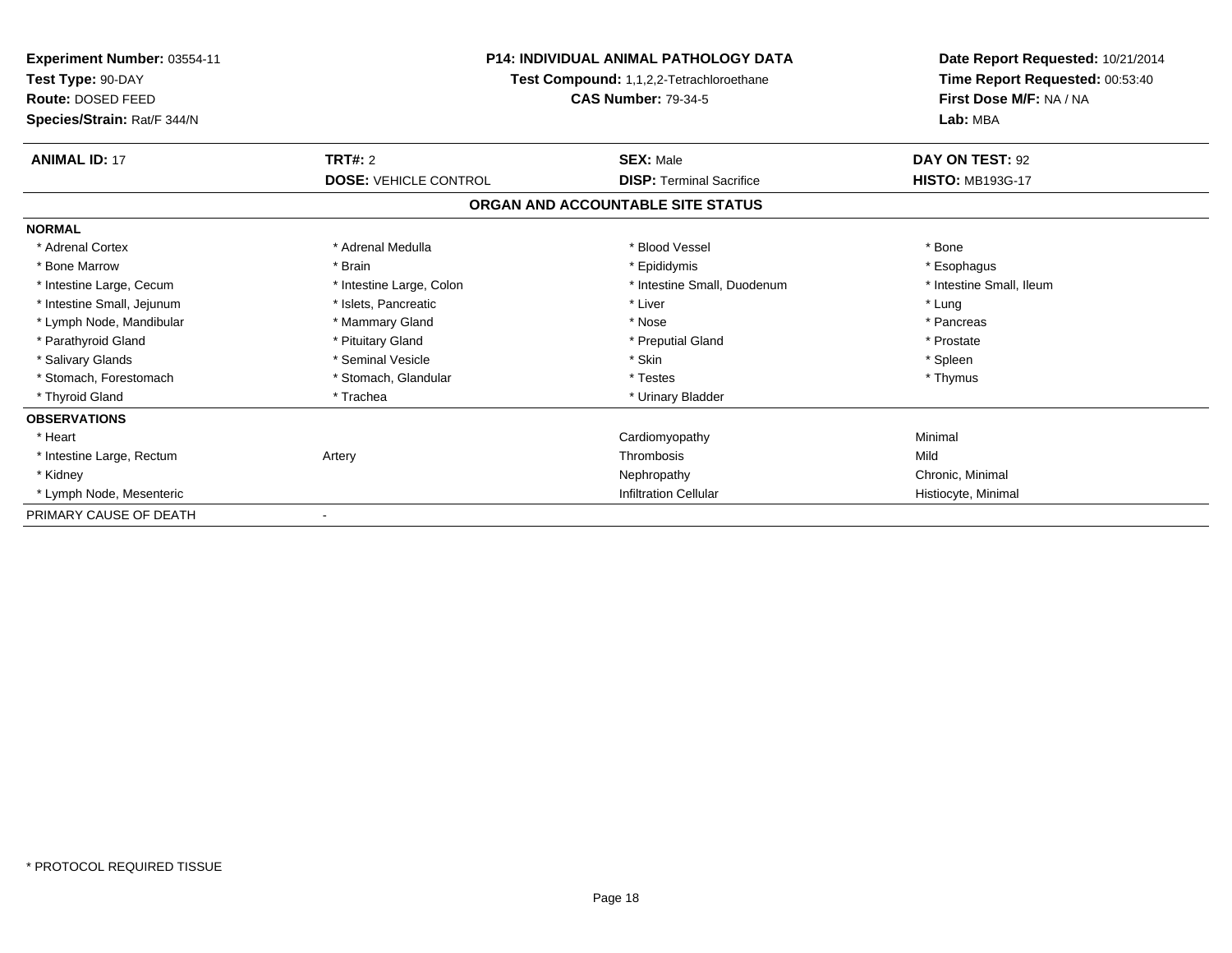| <b>Experiment Number: 03554-11</b><br>Test Type: 90-DAY<br>Route: DOSED FEED<br>Species/Strain: Rat/F 344/N | <b>P14: INDIVIDUAL ANIMAL PATHOLOGY DATA</b><br>Test Compound: 1,1,2,2-Tetrachloroethane<br><b>CAS Number: 79-34-5</b> |                                   | Date Report Requested: 10/21/2014<br>Time Report Requested: 00:53:40<br>First Dose M/F: NA / NA<br>Lab: MBA |
|-------------------------------------------------------------------------------------------------------------|------------------------------------------------------------------------------------------------------------------------|-----------------------------------|-------------------------------------------------------------------------------------------------------------|
| <b>ANIMAL ID: 18</b>                                                                                        | TRT#: 2                                                                                                                | <b>SEX: Male</b>                  | DAY ON TEST: 92                                                                                             |
|                                                                                                             | <b>DOSE: VEHICLE CONTROL</b>                                                                                           | <b>DISP: Terminal Sacrifice</b>   | <b>HISTO: MB193G-18</b>                                                                                     |
|                                                                                                             |                                                                                                                        | ORGAN AND ACCOUNTABLE SITE STATUS |                                                                                                             |
| <b>NORMAL</b>                                                                                               |                                                                                                                        |                                   |                                                                                                             |
| * Adrenal Cortex                                                                                            | * Adrenal Medulla                                                                                                      | * Blood Vessel                    | * Bone                                                                                                      |
| * Bone Marrow                                                                                               | * Brain                                                                                                                | * Epididymis                      | * Esophagus                                                                                                 |
| * Intestine Large, Cecum                                                                                    | * Intestine Large, Colon                                                                                               | * Intestine Large, Rectum         | * Intestine Small, Duodenum                                                                                 |
| * Intestine Small, Ileum                                                                                    | * Intestine Small, Jejunum                                                                                             | * Islets, Pancreatic              | * Lung                                                                                                      |
| * Lymph Node, Mandibular                                                                                    | * Lymph Node, Mesenteric                                                                                               | * Mammary Gland                   | * Nose                                                                                                      |
| * Parathyroid Gland                                                                                         | * Pituitary Gland                                                                                                      | * Prostate                        | * Salivary Glands                                                                                           |
| * Seminal Vesicle                                                                                           | * Skin                                                                                                                 | * Spleen                          | * Stomach, Forestomach                                                                                      |
| * Stomach, Glandular                                                                                        | * Testes                                                                                                               | * Thymus                          | * Thyroid Gland                                                                                             |
| * Trachea                                                                                                   | * Urinary Bladder                                                                                                      |                                   |                                                                                                             |
| <b>OBSERVATIONS</b>                                                                                         |                                                                                                                        |                                   |                                                                                                             |
| * Heart                                                                                                     |                                                                                                                        | Cardiomyopathy                    | Mild                                                                                                        |
| * Kidney                                                                                                    |                                                                                                                        | Nephropathy                       | Chronic, Minimal                                                                                            |
| * Liver                                                                                                     |                                                                                                                        | Hepatodiaphragmatic Nodule        |                                                                                                             |
| * Pancreas                                                                                                  | Acinus                                                                                                                 | Atrophy                           | Focal, Minimal                                                                                              |
| * Preputial Gland                                                                                           |                                                                                                                        | Inflammation                      | Chronic, Mild                                                                                               |
| PRIMARY CAUSE OF DEATH                                                                                      |                                                                                                                        |                                   |                                                                                                             |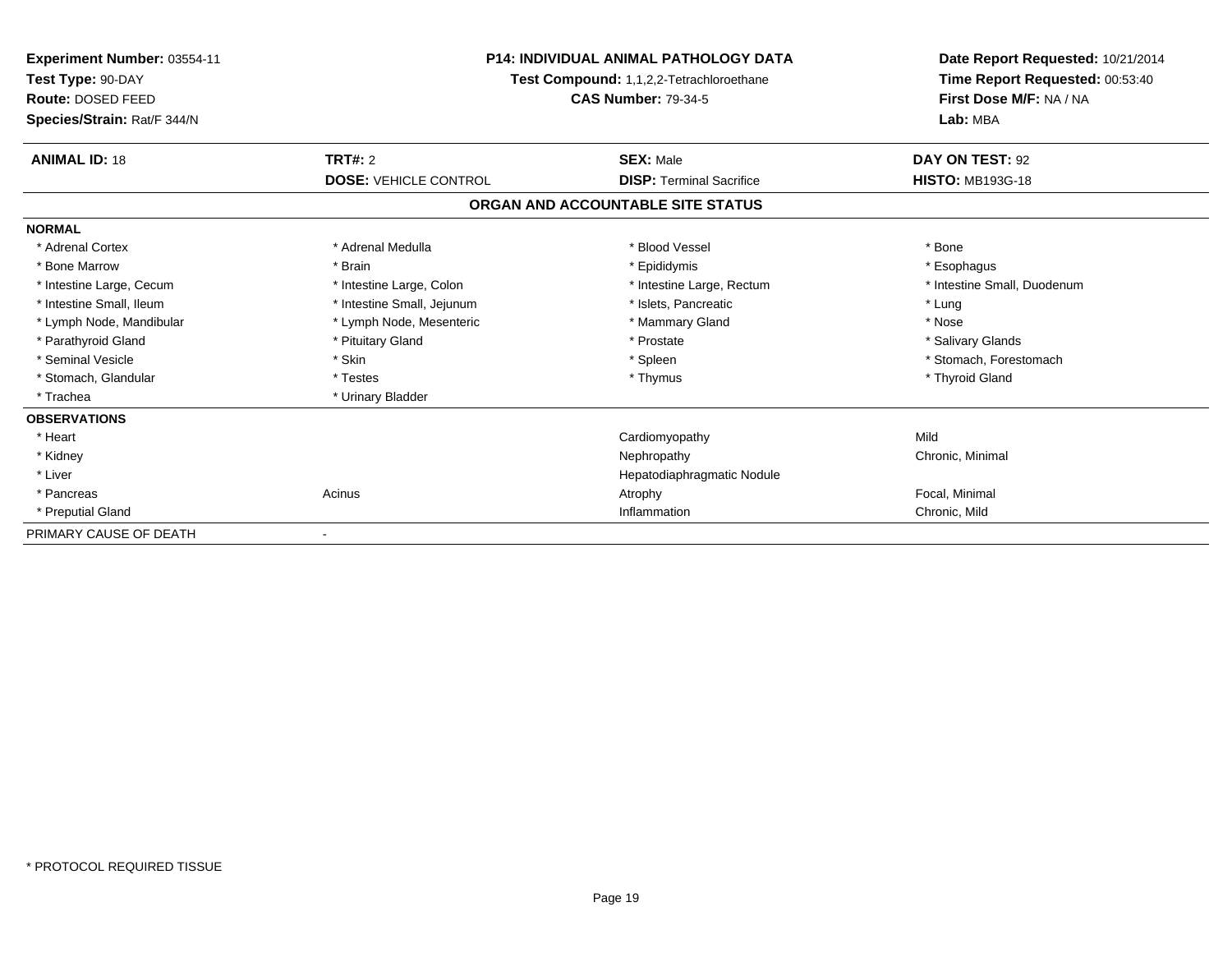| Experiment Number: 03554-11<br>Test Type: 90-DAY<br>Route: DOSED FEED<br>Species/Strain: Rat/F 344/N | <b>P14: INDIVIDUAL ANIMAL PATHOLOGY DATA</b><br>Test Compound: 1,1,2,2-Tetrachloroethane<br><b>CAS Number: 79-34-5</b> |                                   | Date Report Requested: 10/21/2014<br>Time Report Requested: 00:53:40<br>First Dose M/F: NA / NA<br>Lab: MBA |
|------------------------------------------------------------------------------------------------------|------------------------------------------------------------------------------------------------------------------------|-----------------------------------|-------------------------------------------------------------------------------------------------------------|
| <b>ANIMAL ID: 19</b>                                                                                 | TRT#: 2                                                                                                                | <b>SEX: Male</b>                  | DAY ON TEST: 92                                                                                             |
|                                                                                                      | <b>DOSE: VEHICLE CONTROL</b>                                                                                           | <b>DISP: Terminal Sacrifice</b>   | <b>HISTO: MB193G-19</b>                                                                                     |
|                                                                                                      |                                                                                                                        | ORGAN AND ACCOUNTABLE SITE STATUS |                                                                                                             |
| <b>NORMAL</b>                                                                                        |                                                                                                                        |                                   |                                                                                                             |
| * Adrenal Cortex                                                                                     | * Adrenal Medulla                                                                                                      | * Blood Vessel                    | * Bone                                                                                                      |
| * Bone Marrow                                                                                        | * Brain                                                                                                                | * Epididymis                      | * Esophagus                                                                                                 |
| * Intestine Large, Cecum                                                                             | * Intestine Large, Colon                                                                                               | * Intestine Large, Rectum         | * Intestine Small, Duodenum                                                                                 |
| * Intestine Small, Ileum                                                                             | * Intestine Small, Jejunum                                                                                             | * Islets, Pancreatic              | * Liver                                                                                                     |
| * Lung                                                                                               | * Lymph Node, Mandibular                                                                                               | * Lymph Node, Mesenteric          | * Mammary Gland                                                                                             |
| * Nose                                                                                               | * Pancreas                                                                                                             | * Parathyroid Gland               | * Pituitary Gland                                                                                           |
| * Preputial Gland                                                                                    | * Prostate                                                                                                             | * Salivary Glands                 | * Seminal Vesicle                                                                                           |
| * Skin                                                                                               | * Spleen                                                                                                               | * Stomach, Forestomach            | * Stomach, Glandular                                                                                        |
| * Testes                                                                                             | * Thymus                                                                                                               | * Thyroid Gland                   | * Trachea                                                                                                   |
| * Urinary Bladder                                                                                    |                                                                                                                        |                                   |                                                                                                             |
| <b>OBSERVATIONS</b>                                                                                  |                                                                                                                        |                                   |                                                                                                             |
| * Heart                                                                                              |                                                                                                                        | Cardiomyopathy                    | Minimal                                                                                                     |
| * Kidney                                                                                             | Bilateral                                                                                                              | Nephropathy                       | Chronic, Minimal                                                                                            |
| PRIMARY CAUSE OF DEATH                                                                               |                                                                                                                        |                                   |                                                                                                             |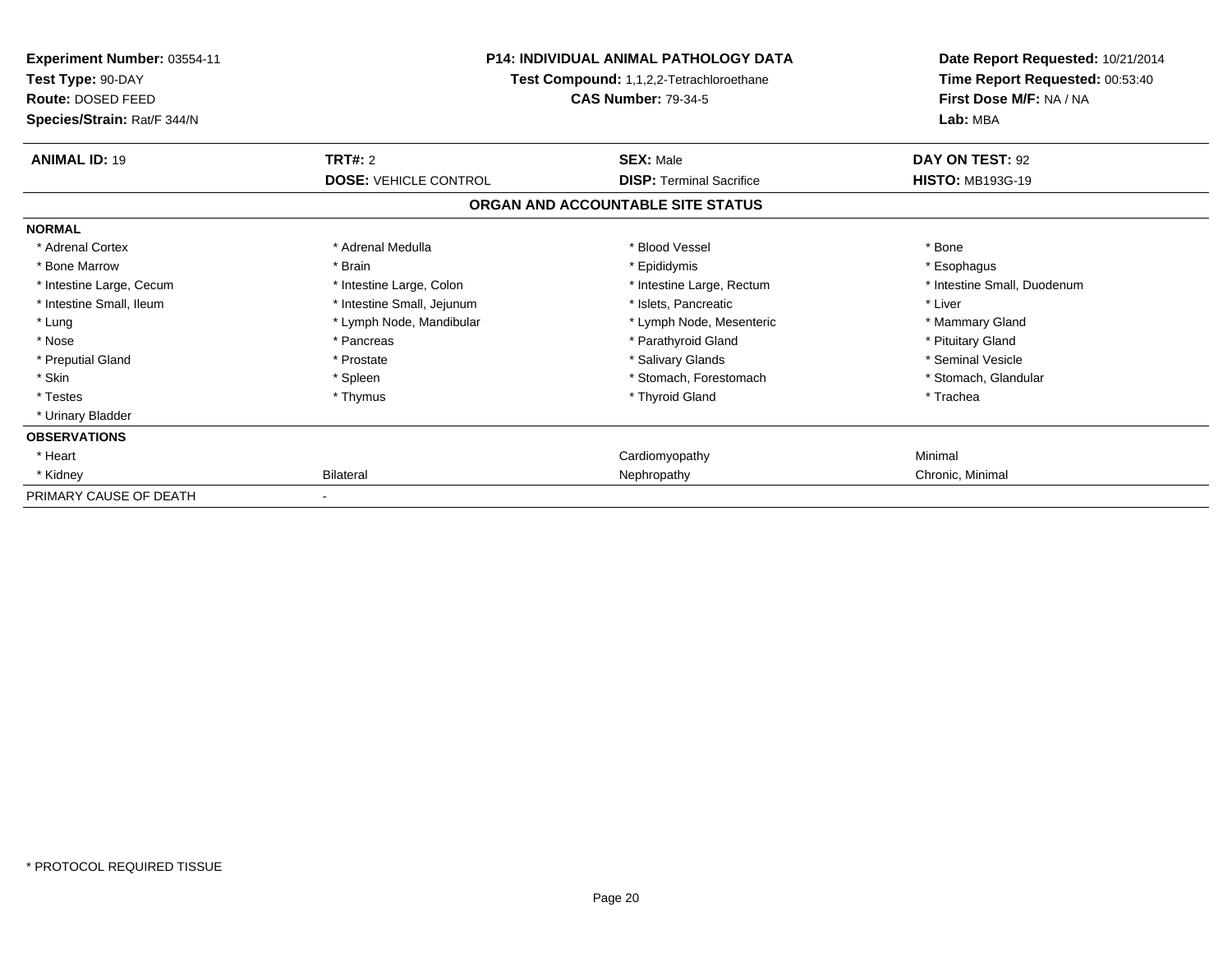| <b>Experiment Number: 03554-11</b><br>Test Type: 90-DAY<br>Route: DOSED FEED | <b>P14: INDIVIDUAL ANIMAL PATHOLOGY DATA</b><br>Test Compound: 1,1,2,2-Tetrachloroethane<br><b>CAS Number: 79-34-5</b> |                                   | Date Report Requested: 10/21/2014<br>Time Report Requested: 00:53:40<br>First Dose M/F: NA / NA |  |
|------------------------------------------------------------------------------|------------------------------------------------------------------------------------------------------------------------|-----------------------------------|-------------------------------------------------------------------------------------------------|--|
| Species/Strain: Rat/F 344/N                                                  |                                                                                                                        |                                   | Lab: MBA                                                                                        |  |
| <b>ANIMAL ID: 20</b>                                                         | <b>TRT#: 2</b>                                                                                                         | <b>SEX: Male</b>                  | DAY ON TEST: 92                                                                                 |  |
|                                                                              | <b>DOSE: VEHICLE CONTROL</b>                                                                                           | <b>DISP: Terminal Sacrifice</b>   | <b>HISTO: MB193G-20</b>                                                                         |  |
|                                                                              |                                                                                                                        | ORGAN AND ACCOUNTABLE SITE STATUS |                                                                                                 |  |
| <b>NORMAL</b>                                                                |                                                                                                                        |                                   |                                                                                                 |  |
| * Adrenal Medulla                                                            | * Blood Vessel                                                                                                         | * Bone                            | * Bone Marrow                                                                                   |  |
| * Brain                                                                      | * Epididymis                                                                                                           | * Esophagus                       | * Intestine Large, Cecum                                                                        |  |
| * Intestine Large, Colon                                                     | * Intestine Large, Rectum                                                                                              | * Intestine Small, Duodenum       | * Intestine Small, Ileum                                                                        |  |
| * Intestine Small, Jejunum                                                   | * Islets, Pancreatic                                                                                                   | * Liver                           | * Lung                                                                                          |  |
| * Lymph Node, Mandibular                                                     | * Lymph Node, Mesenteric                                                                                               | * Mammary Gland                   | * Nose                                                                                          |  |
| * Pancreas                                                                   | * Parathyroid Gland                                                                                                    | * Pituitary Gland                 | * Preputial Gland                                                                               |  |
| * Prostate                                                                   | * Salivary Glands                                                                                                      | * Seminal Vesicle                 | * Skin                                                                                          |  |
| * Spleen                                                                     | * Stomach, Forestomach                                                                                                 | * Stomach, Glandular              | * Testes                                                                                        |  |
| * Thyroid Gland                                                              | * Trachea                                                                                                              | * Urinary Bladder                 |                                                                                                 |  |
| <b>OBSERVATIONS</b>                                                          |                                                                                                                        |                                   |                                                                                                 |  |
| * Adrenal Cortex                                                             |                                                                                                                        | Inflammation                      | Chronic, Focal, Minimal                                                                         |  |
| * Heart                                                                      |                                                                                                                        | Cardiomyopathy                    | Minimal                                                                                         |  |
| * Kidney                                                                     |                                                                                                                        | Nephropathy                       | Chronic, Minimal                                                                                |  |
| * Thymus                                                                     |                                                                                                                        | Hemorrhage                        | Minimal                                                                                         |  |
| PRIMARY CAUSE OF DEATH                                                       |                                                                                                                        |                                   |                                                                                                 |  |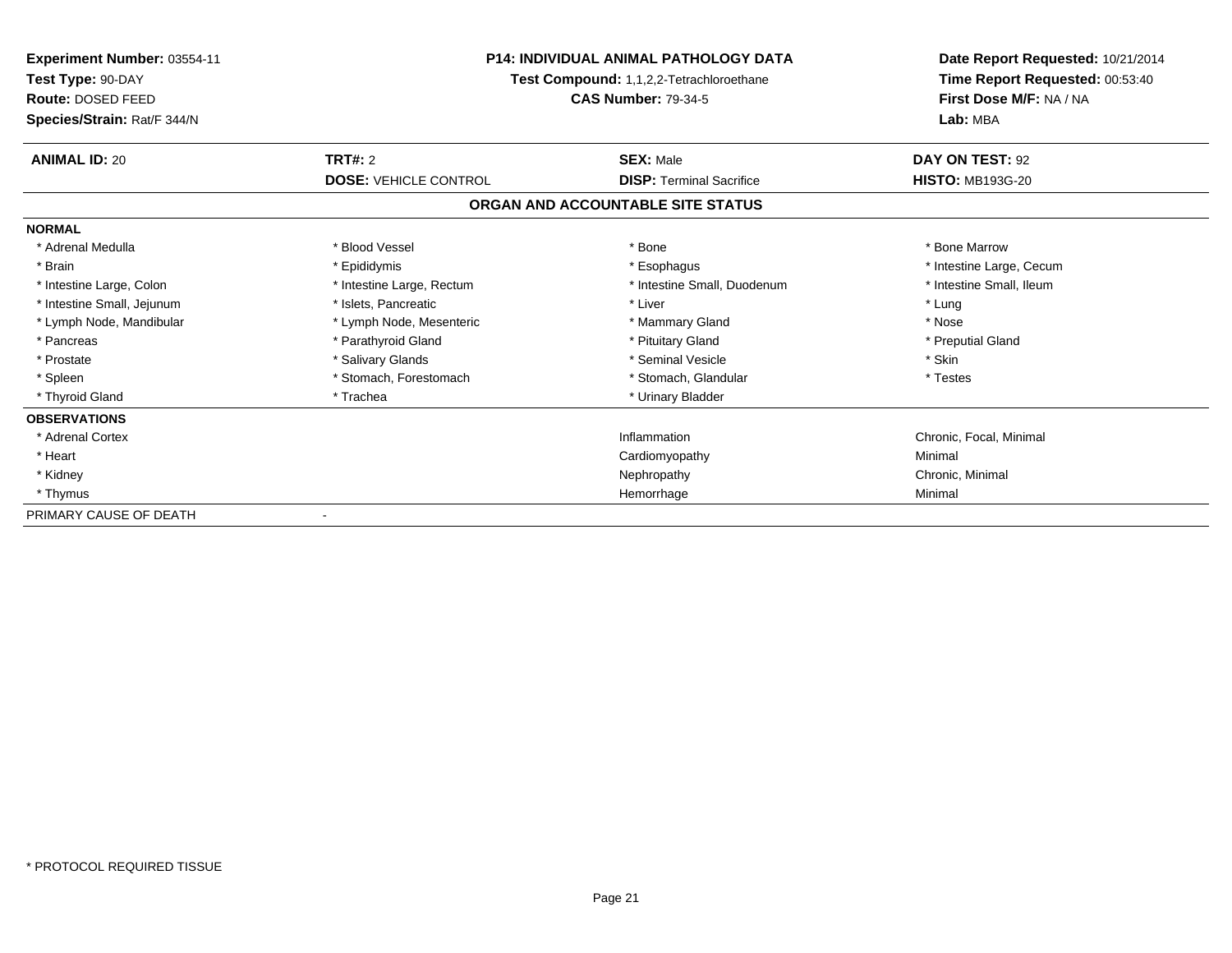| Experiment Number: 03554-11<br>Test Type: 90-DAY |                       | P14: INDIVIDUAL ANIMAL PATHOLOGY DATA    | Date Report Requested: 10/21/2014<br>Time Report Requested: 00:53:40 |
|--------------------------------------------------|-----------------------|------------------------------------------|----------------------------------------------------------------------|
|                                                  |                       | Test Compound: 1,1,2,2-Tetrachloroethane |                                                                      |
| Route: DOSED FEED                                |                       | <b>CAS Number: 79-34-5</b>               | First Dose M/F: NA / NA                                              |
| Species/Strain: Rat/F 344/N                      |                       |                                          | Lab: MBA                                                             |
| <b>ANIMAL ID: 21</b>                             | TRT#: 3               | <b>SEX: Male</b>                         | DAY ON TEST: 92                                                      |
|                                                  | <b>DOSE: 18 MG/KG</b> | <b>DISP:</b> Terminal Sacrifice          | <b>HISTO: MB193G-21</b>                                              |
|                                                  |                       | ORGAN AND ACCOUNTABLE SITE STATUS        |                                                                      |
| <b>NORMAL</b>                                    |                       |                                          |                                                                      |
| Bone                                             | <b>Bone Marrow</b>    | <b>Preputial Gland</b>                   | Prostate                                                             |
| Seminal Vesicle                                  | Spleen                | Testes                                   |                                                                      |
| <b>OBSERVATIONS</b>                              |                       |                                          |                                                                      |
| Liver                                            | Hepatocyte            | Vacuolization Cytoplasmic                | Minimal                                                              |
| PRIMARY CAUSE OF DEATH                           |                       |                                          |                                                                      |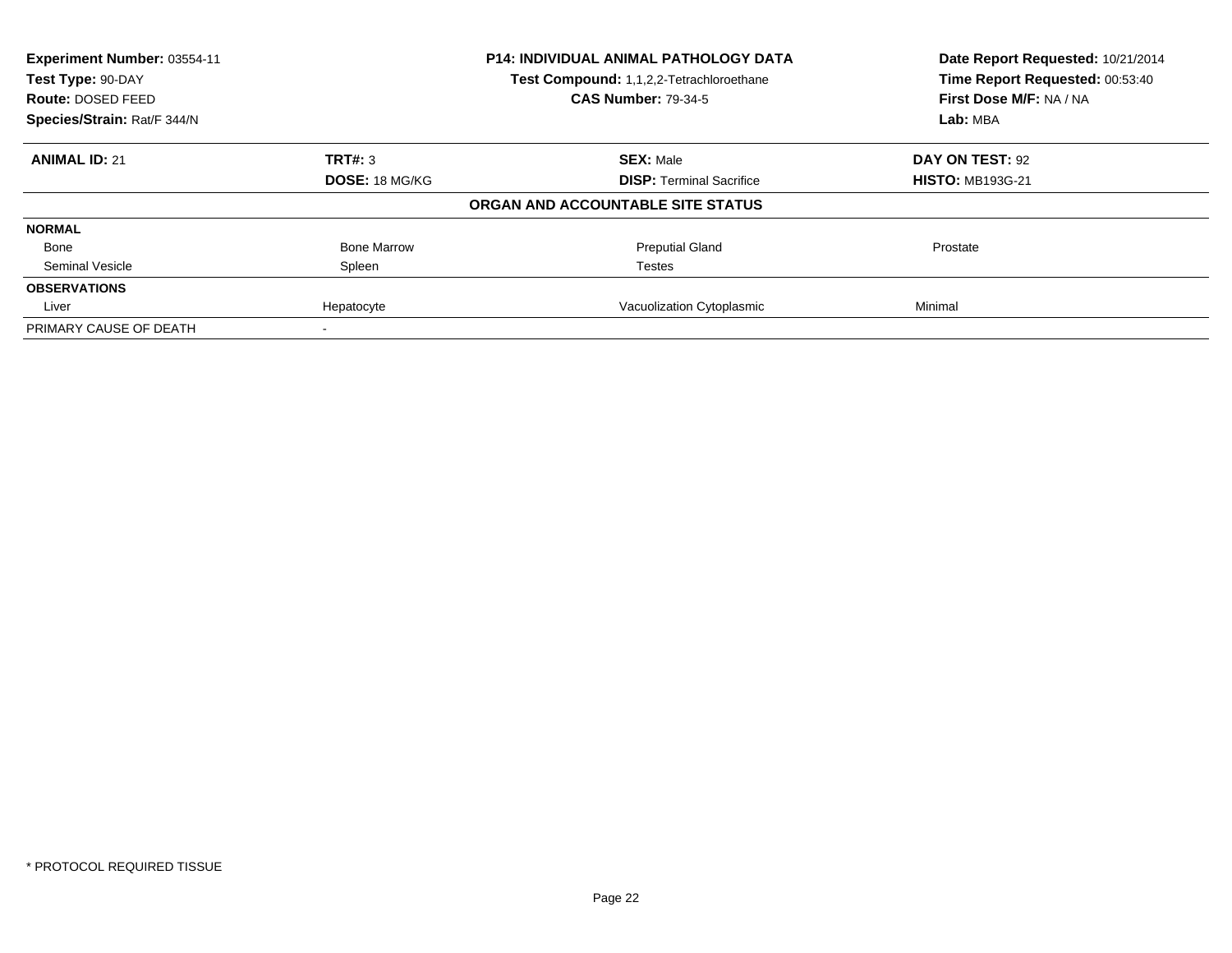| Experiment Number: 03554-11<br>Test Type: 90-DAY |                       | <b>P14: INDIVIDUAL ANIMAL PATHOLOGY DATA</b> | Date Report Requested: 10/21/2014 |
|--------------------------------------------------|-----------------------|----------------------------------------------|-----------------------------------|
|                                                  |                       | Test Compound: 1,1,2,2-Tetrachloroethane     | Time Report Requested: 00:53:40   |
| Route: DOSED FEED                                |                       | <b>CAS Number: 79-34-5</b>                   | First Dose M/F: NA / NA           |
| Species/Strain: Rat/F 344/N                      |                       |                                              | Lab: MBA                          |
| <b>ANIMAL ID: 22</b>                             | TRT#: 3               | <b>SEX: Male</b>                             | DAY ON TEST: 92                   |
|                                                  | <b>DOSE: 18 MG/KG</b> | <b>DISP:</b> Terminal Sacrifice              | <b>HISTO: MB193G-22</b>           |
|                                                  |                       | ORGAN AND ACCOUNTABLE SITE STATUS            |                                   |
| <b>NORMAL</b>                                    |                       |                                              |                                   |
| Bone                                             | <b>Bone Marrow</b>    | Liver                                        | Prostate                          |
| Seminal Vesicle                                  | Spleen                | <b>Testes</b>                                |                                   |
| <b>OBSERVATIONS</b>                              |                       |                                              |                                   |
| <b>Preputial Gland</b>                           |                       | Inflammation                                 | Chronic Active, Mild              |
| PRIMARY CAUSE OF DEATH                           |                       |                                              |                                   |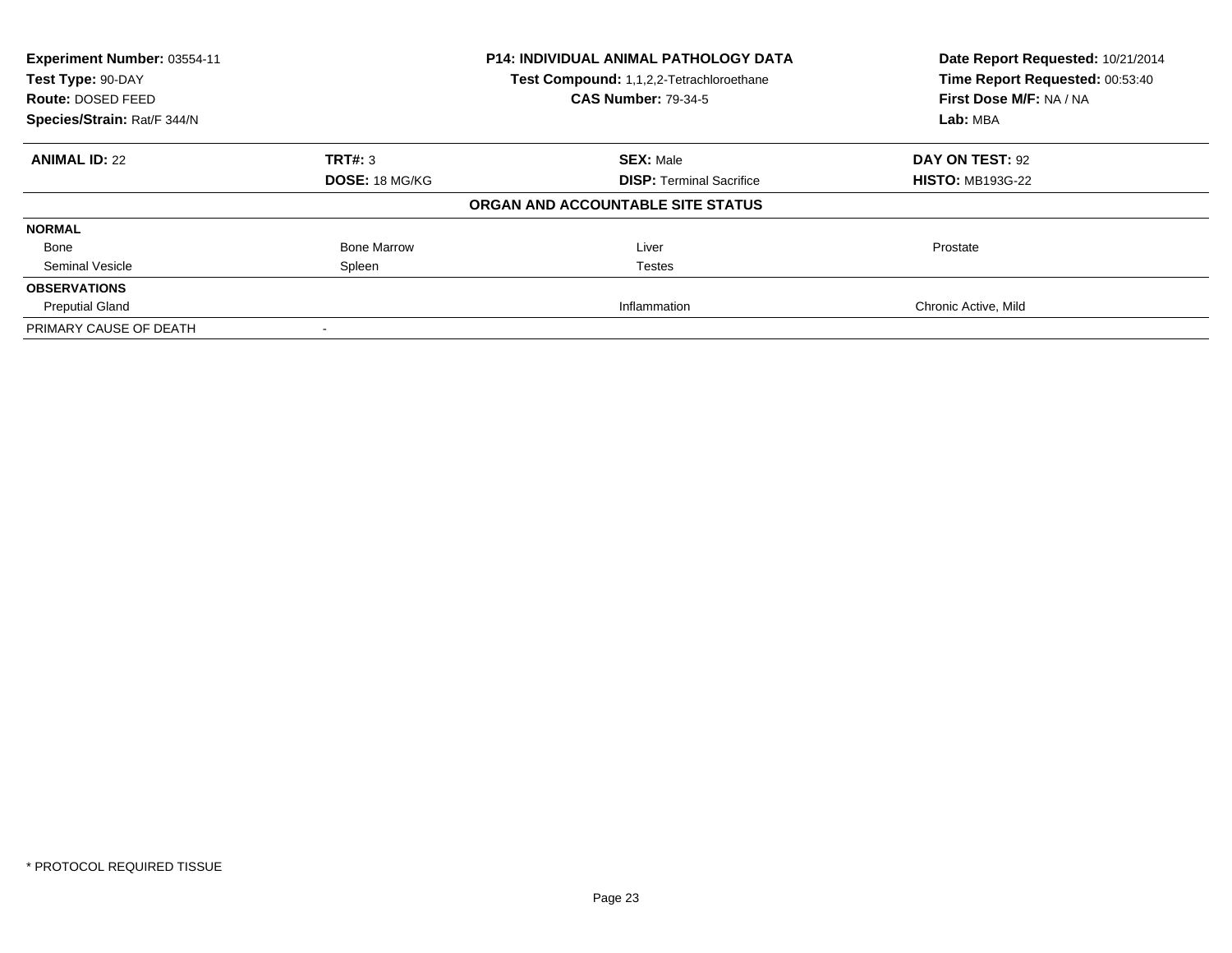| Experiment Number: 03554-11<br>Test Type: 90-DAY<br>Route: DOSED FEED | <b>P14: INDIVIDUAL ANIMAL PATHOLOGY DATA</b><br>Test Compound: 1,1,2,2-Tetrachloroethane<br><b>CAS Number: 79-34-5</b> |                                   | Date Report Requested: 10/21/2014<br>Time Report Requested: 00:53:40 |  |
|-----------------------------------------------------------------------|------------------------------------------------------------------------------------------------------------------------|-----------------------------------|----------------------------------------------------------------------|--|
| Species/Strain: Rat/F 344/N                                           |                                                                                                                        |                                   | First Dose M/F: NA / NA<br>Lab: MBA                                  |  |
| <b>ANIMAL ID: 23</b>                                                  | TRT#: 3                                                                                                                | <b>SEX: Male</b>                  | DAY ON TEST: 92                                                      |  |
|                                                                       | <b>DOSE: 18 MG/KG</b>                                                                                                  | <b>DISP:</b> Terminal Sacrifice   | <b>HISTO: MB193G-23</b>                                              |  |
|                                                                       |                                                                                                                        | ORGAN AND ACCOUNTABLE SITE STATUS |                                                                      |  |
| <b>NORMAL</b>                                                         |                                                                                                                        |                                   |                                                                      |  |
| Bone                                                                  | <b>Bone Marrow</b>                                                                                                     | Prostate                          | <b>Seminal Vesicle</b>                                               |  |
| Spleen                                                                | Testes                                                                                                                 |                                   |                                                                      |  |
| <b>OBSERVATIONS</b>                                                   |                                                                                                                        |                                   |                                                                      |  |
| Liver                                                                 | Hepatocyte                                                                                                             | Vacuolization Cytoplasmic         | Minimal                                                              |  |
| PRIMARY CAUSE OF DEATH                                                |                                                                                                                        |                                   |                                                                      |  |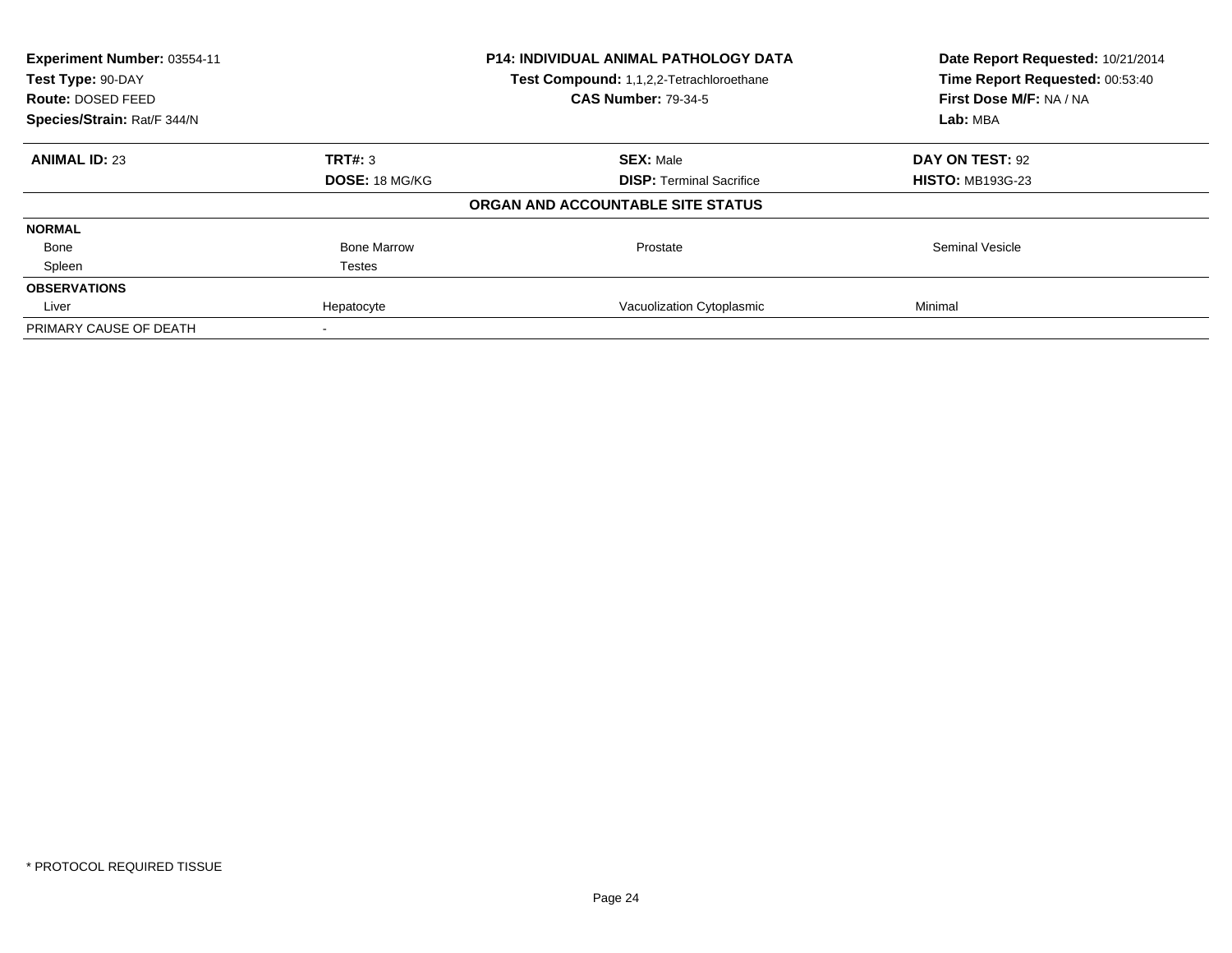| Experiment Number: 03554-11 |                       | P14: INDIVIDUAL ANIMAL PATHOLOGY DATA    | Date Report Requested: 10/21/2014 |
|-----------------------------|-----------------------|------------------------------------------|-----------------------------------|
| Test Type: 90-DAY           |                       | Test Compound: 1,1,2,2-Tetrachloroethane | Time Report Requested: 00:53:40   |
| Route: DOSED FEED           |                       | <b>CAS Number: 79-34-5</b>               | First Dose M/F: NA / NA           |
| Species/Strain: Rat/F 344/N |                       |                                          | Lab: MBA                          |
| <b>ANIMAL ID: 24</b>        | TRT#: 3               | <b>SEX: Male</b>                         | DAY ON TEST: 92                   |
|                             | <b>DOSE: 18 MG/KG</b> | <b>DISP:</b> Terminal Sacrifice          | <b>HISTO: MB193G-24</b>           |
|                             |                       | ORGAN AND ACCOUNTABLE SITE STATUS        |                                   |
| <b>NORMAL</b>               |                       |                                          |                                   |
| Bone                        | <b>Bone Marrow</b>    | <b>Preputial Gland</b>                   | Prostate                          |
| Seminal Vesicle             | Spleen                | Testes                                   |                                   |
| <b>OBSERVATIONS</b>         |                       |                                          |                                   |
| Liver                       | Hepatocyte            | Vacuolization Cytoplasmic                | Minimal                           |
| PRIMARY CAUSE OF DEATH      |                       |                                          |                                   |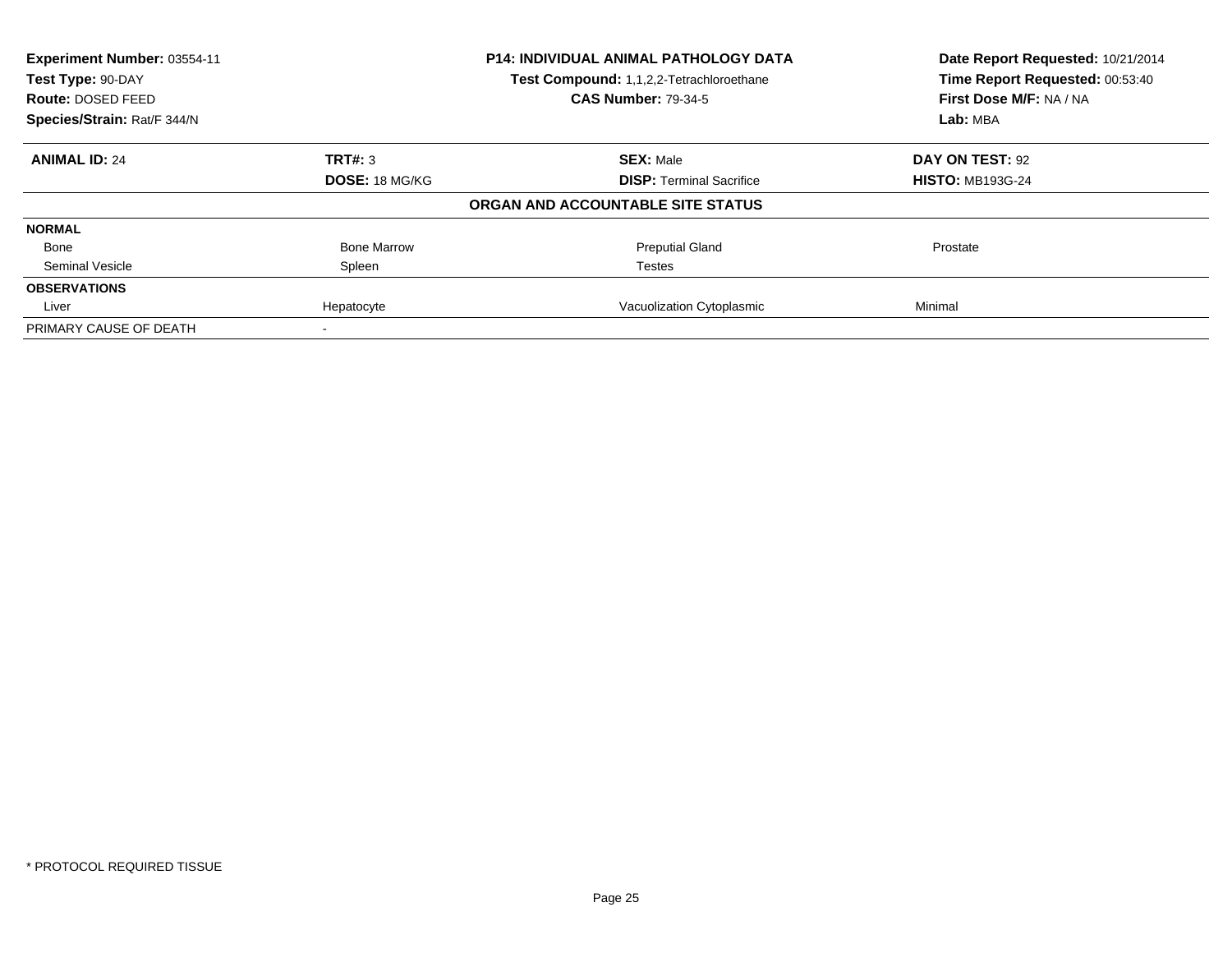| Experiment Number: 03554-11<br>Test Type: 90-DAY |                       | P14: INDIVIDUAL ANIMAL PATHOLOGY DATA<br>Test Compound: 1,1,2,2-Tetrachloroethane | Date Report Requested: 10/21/2014<br>Time Report Requested: 00:53:40 |
|--------------------------------------------------|-----------------------|-----------------------------------------------------------------------------------|----------------------------------------------------------------------|
| Route: DOSED FEED                                |                       | <b>CAS Number: 79-34-5</b>                                                        | First Dose M/F: NA / NA                                              |
| Species/Strain: Rat/F 344/N                      |                       |                                                                                   | Lab: MBA                                                             |
| <b>ANIMAL ID: 25</b>                             | TRT#: 3               | <b>SEX: Male</b>                                                                  | DAY ON TEST: 92                                                      |
|                                                  | <b>DOSE: 18 MG/KG</b> | <b>DISP:</b> Terminal Sacrifice                                                   | <b>HISTO: MB193G-25</b>                                              |
|                                                  |                       | ORGAN AND ACCOUNTABLE SITE STATUS                                                 |                                                                      |
| <b>NORMAL</b>                                    |                       |                                                                                   |                                                                      |
| Bone                                             | <b>Bone Marrow</b>    | <b>Preputial Gland</b>                                                            | Prostate                                                             |
| Seminal Vesicle                                  | Spleen                |                                                                                   |                                                                      |
| <b>OBSERVATIONS</b>                              |                       |                                                                                   |                                                                      |
| Liver                                            | Hepatocyte            | Vacuolization Cytoplasmic                                                         | Minimal                                                              |
| PRIMARY CAUSE OF DEATH                           |                       |                                                                                   |                                                                      |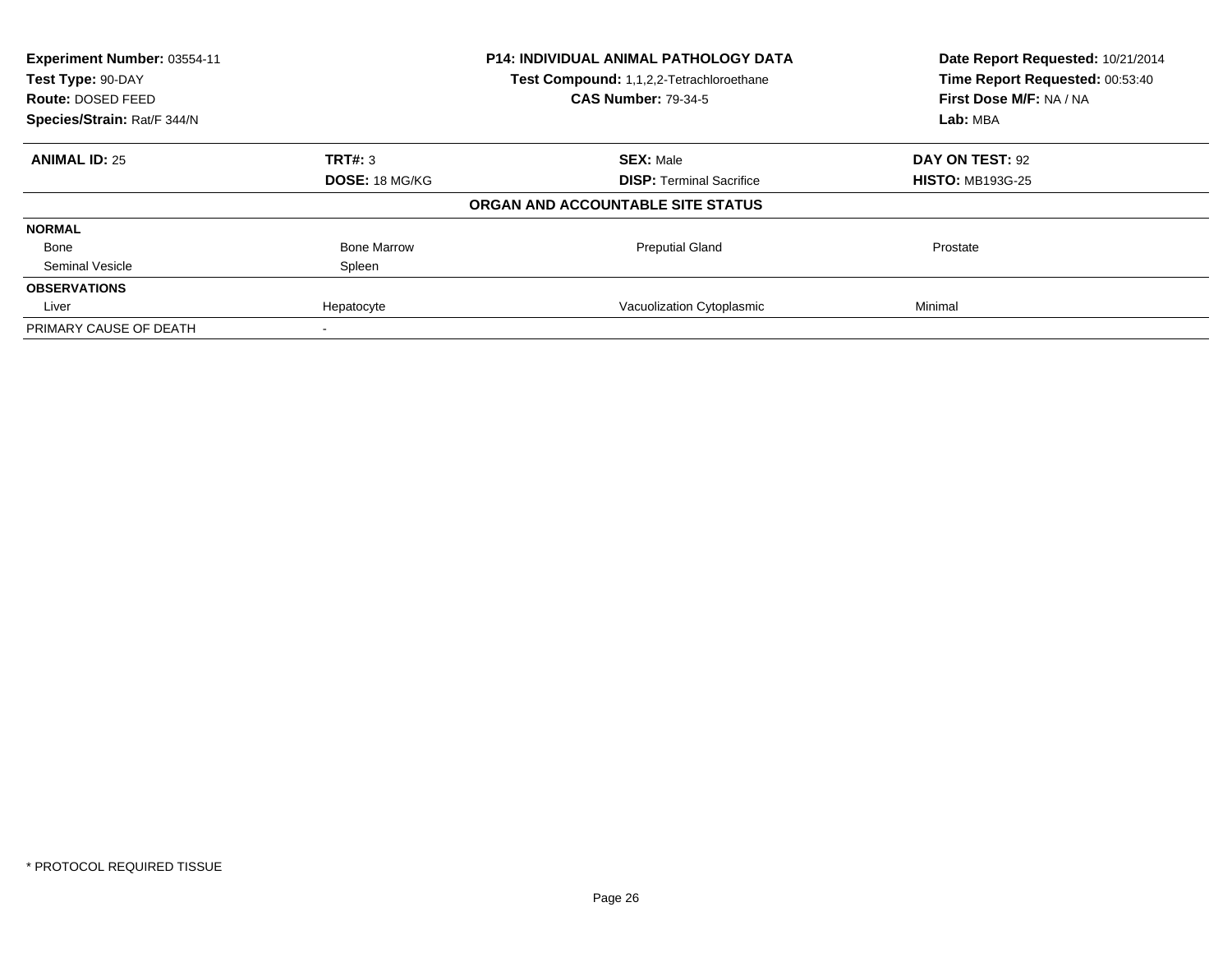| Experiment Number: 03554-11 | P14: INDIVIDUAL ANIMAL PATHOLOGY DATA |                                          | Date Report Requested: 10/21/2014                          |
|-----------------------------|---------------------------------------|------------------------------------------|------------------------------------------------------------|
| Test Type: 90-DAY           |                                       | Test Compound: 1,1,2,2-Tetrachloroethane | Time Report Requested: 00:53:40<br>First Dose M/F: NA / NA |
| Route: DOSED FEED           |                                       | <b>CAS Number: 79-34-5</b>               |                                                            |
| Species/Strain: Rat/F 344/N |                                       |                                          | Lab: MBA                                                   |
| <b>ANIMAL ID: 26</b>        | TRT#: 3                               | <b>SEX: Male</b>                         | DAY ON TEST: 92                                            |
|                             | <b>DOSE: 18 MG/KG</b>                 | <b>DISP:</b> Terminal Sacrifice          | <b>HISTO: MB193G-26</b>                                    |
|                             |                                       | ORGAN AND ACCOUNTABLE SITE STATUS        |                                                            |
| <b>NORMAL</b>               |                                       |                                          |                                                            |
| Bone                        | <b>Bone Marrow</b>                    | Lung                                     | Prostate                                                   |
| Seminal Vesicle             | Spleen                                | Testes                                   |                                                            |
| <b>OBSERVATIONS</b>         |                                       |                                          |                                                            |
| Liver                       | Hepatocyte                            | Vacuolization Cytoplasmic                | Mild                                                       |
| PRIMARY CAUSE OF DEATH      |                                       |                                          |                                                            |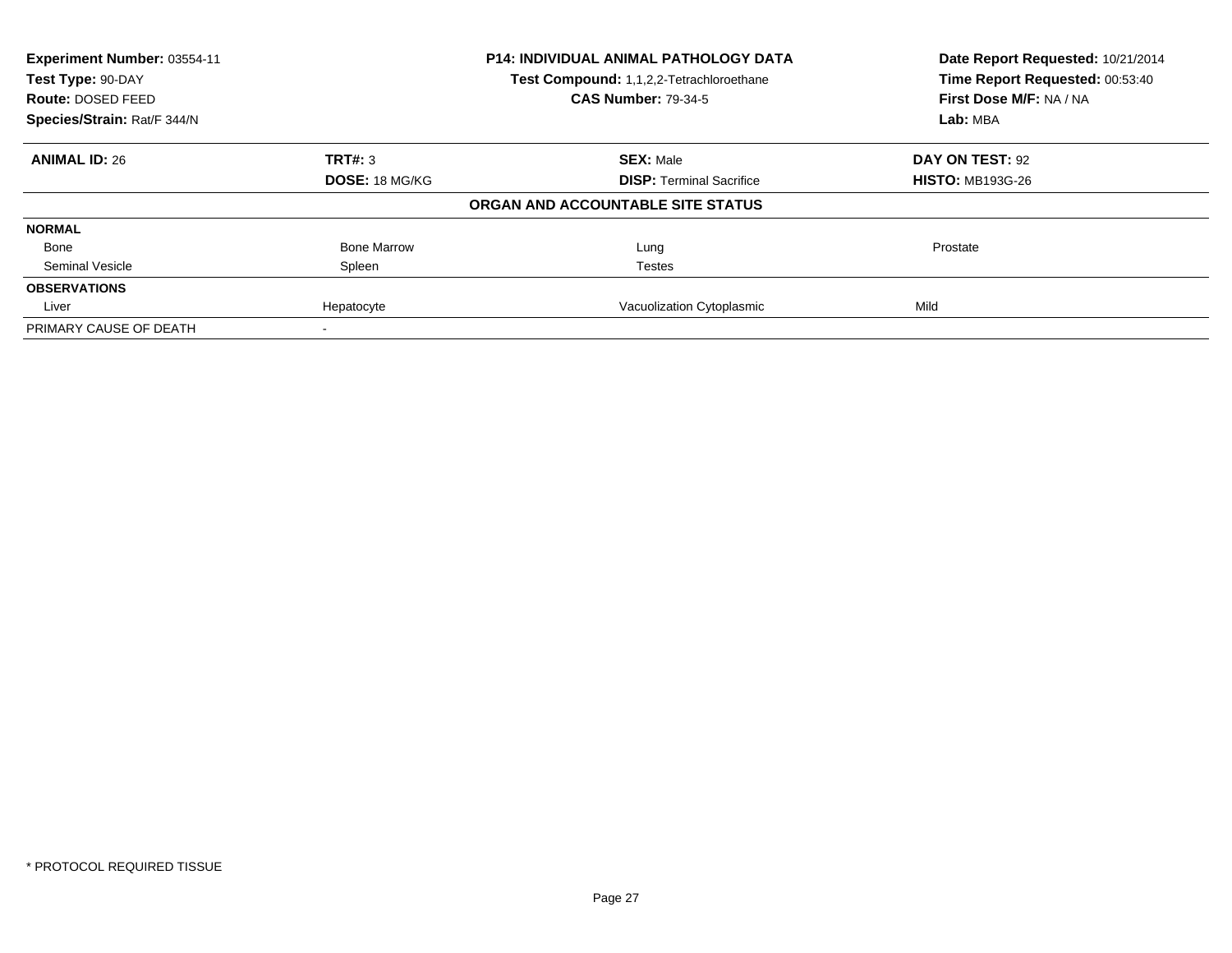| Experiment Number: 03554-11 | <b>P14: INDIVIDUAL ANIMAL PATHOLOGY DATA</b><br>Test Compound: 1,1,2,2-Tetrachloroethane |                                   | Date Report Requested: 10/21/2014 |
|-----------------------------|------------------------------------------------------------------------------------------|-----------------------------------|-----------------------------------|
| Test Type: 90-DAY           |                                                                                          |                                   | Time Report Requested: 00:53:40   |
| Route: DOSED FEED           |                                                                                          | <b>CAS Number: 79-34-5</b>        | First Dose M/F: NA / NA           |
| Species/Strain: Rat/F 344/N |                                                                                          |                                   | Lab: MBA                          |
| <b>ANIMAL ID: 27</b>        | TRT#: 3                                                                                  | <b>SEX: Male</b>                  | DAY ON TEST: 92                   |
|                             | <b>DOSE: 18 MG/KG</b>                                                                    | <b>DISP:</b> Terminal Sacrifice   | <b>HISTO: MB193G-27</b>           |
|                             |                                                                                          | ORGAN AND ACCOUNTABLE SITE STATUS |                                   |
| <b>NORMAL</b>               |                                                                                          |                                   |                                   |
| Bone                        | Bone Marrow                                                                              | Liver                             | <b>Preputial Gland</b>            |
| Prostate                    | <b>Seminal Vesicle</b>                                                                   | Spleen                            | Testes                            |
| PRIMARY CAUSE OF DEATH      |                                                                                          |                                   |                                   |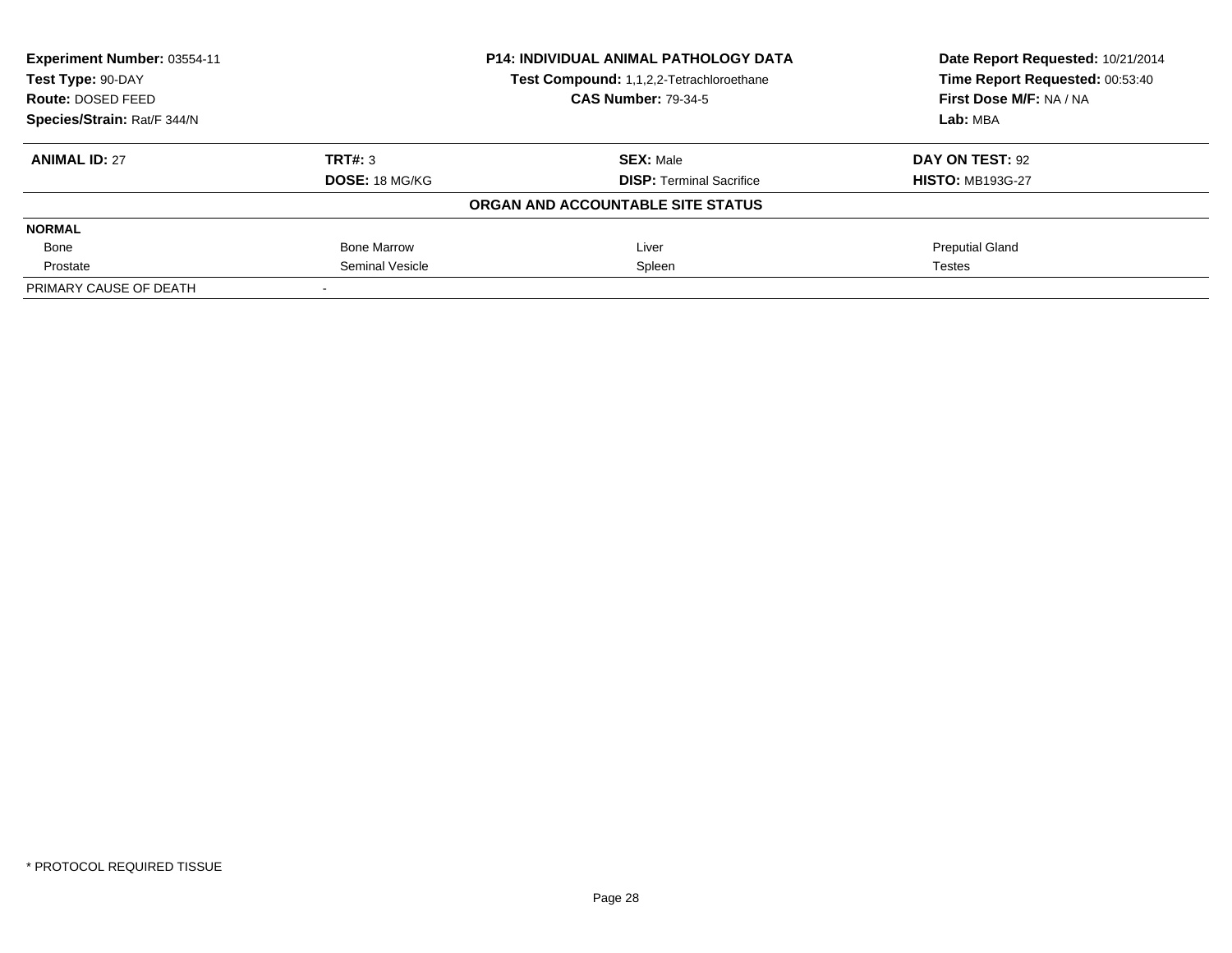| Experiment Number: 03554-11<br>Test Type: 90-DAY |                       | <b>P14: INDIVIDUAL ANIMAL PATHOLOGY DATA</b><br>Test Compound: 1,1,2,2-Tetrachloroethane | Date Report Requested: 10/21/2014<br>Time Report Requested: 00:53:40 |
|--------------------------------------------------|-----------------------|------------------------------------------------------------------------------------------|----------------------------------------------------------------------|
| Route: DOSED FEED                                |                       | <b>CAS Number: 79-34-5</b>                                                               | First Dose M/F: NA / NA                                              |
| Species/Strain: Rat/F 344/N                      |                       |                                                                                          | Lab: MBA                                                             |
| <b>ANIMAL ID: 28</b>                             | TRT#: 3               | <b>SEX: Male</b>                                                                         | DAY ON TEST: 92                                                      |
|                                                  | <b>DOSE: 18 MG/KG</b> | <b>DISP:</b> Terminal Sacrifice                                                          | <b>HISTO: MB193G-28</b>                                              |
|                                                  |                       | ORGAN AND ACCOUNTABLE SITE STATUS                                                        |                                                                      |
| <b>NORMAL</b>                                    |                       |                                                                                          |                                                                      |
| Bone                                             | <b>Bone Marrow</b>    | Prostate                                                                                 | <b>Seminal Vesicle</b>                                               |
| Spleen                                           | Testes                |                                                                                          |                                                                      |
| <b>OBSERVATIONS</b>                              |                       |                                                                                          |                                                                      |
| Liver                                            | Hepatocyte            | Vacuolization Cytoplasmic                                                                | Minimal                                                              |
| PRIMARY CAUSE OF DEATH                           |                       |                                                                                          |                                                                      |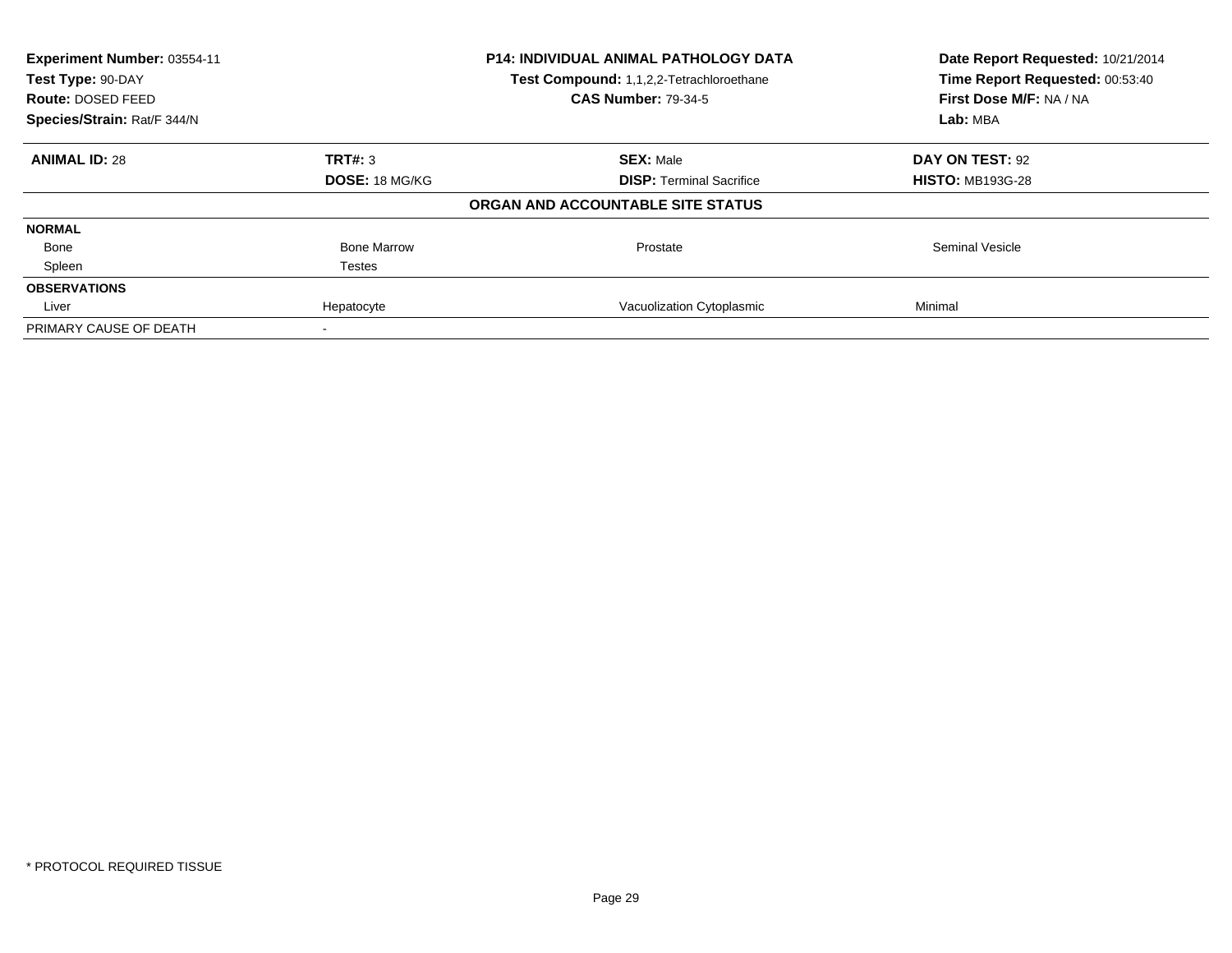| Experiment Number: 03554-11 | <b>P14: INDIVIDUAL ANIMAL PATHOLOGY DATA</b><br>Test Compound: 1,1,2,2-Tetrachloroethane |                                   | Date Report Requested: 10/21/2014<br>Time Report Requested: 00:53:40 |
|-----------------------------|------------------------------------------------------------------------------------------|-----------------------------------|----------------------------------------------------------------------|
| Test Type: 90-DAY           |                                                                                          |                                   |                                                                      |
| Route: DOSED FEED           |                                                                                          | <b>CAS Number: 79-34-5</b>        | First Dose M/F: NA / NA                                              |
| Species/Strain: Rat/F 344/N |                                                                                          |                                   | Lab: MBA                                                             |
| <b>ANIMAL ID: 29</b>        | TRT#: 3                                                                                  | <b>SEX: Male</b>                  | DAY ON TEST: 92                                                      |
|                             | <b>DOSE: 18 MG/KG</b>                                                                    | <b>DISP:</b> Terminal Sacrifice   | <b>HISTO: MB193G-29</b>                                              |
|                             |                                                                                          | ORGAN AND ACCOUNTABLE SITE STATUS |                                                                      |
| <b>NORMAL</b>               |                                                                                          |                                   |                                                                      |
| Bone                        | <b>Bone Marrow</b>                                                                       | Liver                             | Prostate                                                             |
| Seminal Vesicle             | Spleen                                                                                   | <b>Testes</b>                     |                                                                      |
| PRIMARY CAUSE OF DEATH      |                                                                                          |                                   |                                                                      |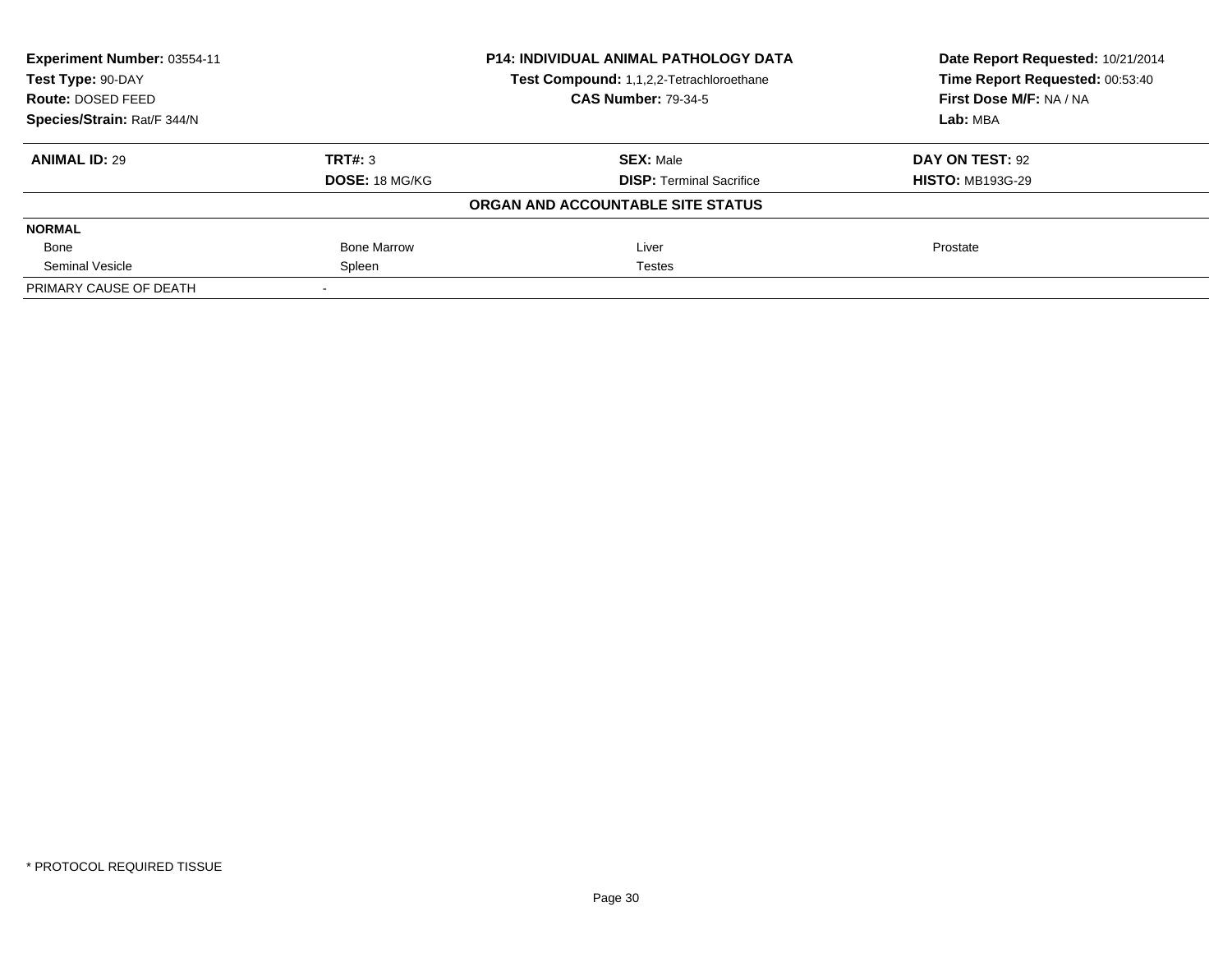| Experiment Number: 03554-11<br>Test Type: 90-DAY |                       | <b>P14: INDIVIDUAL ANIMAL PATHOLOGY DATA</b><br>Test Compound: 1,1,2,2-Tetrachloroethane | Date Report Requested: 10/21/2014<br>Time Report Requested: 00:53:40 |
|--------------------------------------------------|-----------------------|------------------------------------------------------------------------------------------|----------------------------------------------------------------------|
| Route: DOSED FEED                                |                       | <b>CAS Number: 79-34-5</b>                                                               | First Dose M/F: NA / NA                                              |
| Species/Strain: Rat/F 344/N                      |                       |                                                                                          | Lab: MBA                                                             |
| <b>ANIMAL ID: 30</b>                             | TRT#: 3               | <b>SEX: Male</b>                                                                         | DAY ON TEST: 92                                                      |
|                                                  | <b>DOSE: 18 MG/KG</b> | <b>DISP:</b> Terminal Sacrifice                                                          | <b>HISTO: MB193G-30</b>                                              |
|                                                  |                       | ORGAN AND ACCOUNTABLE SITE STATUS                                                        |                                                                      |
| <b>NORMAL</b>                                    |                       |                                                                                          |                                                                      |
| Bone                                             | <b>Bone Marrow</b>    | Prostate                                                                                 | <b>Seminal Vesicle</b>                                               |
| Spleen                                           | Testes                |                                                                                          |                                                                      |
| <b>OBSERVATIONS</b>                              |                       |                                                                                          |                                                                      |
| Liver                                            | Hepatocyte            | Vacuolization Cytoplasmic                                                                | Mild                                                                 |
| PRIMARY CAUSE OF DEATH                           |                       |                                                                                          |                                                                      |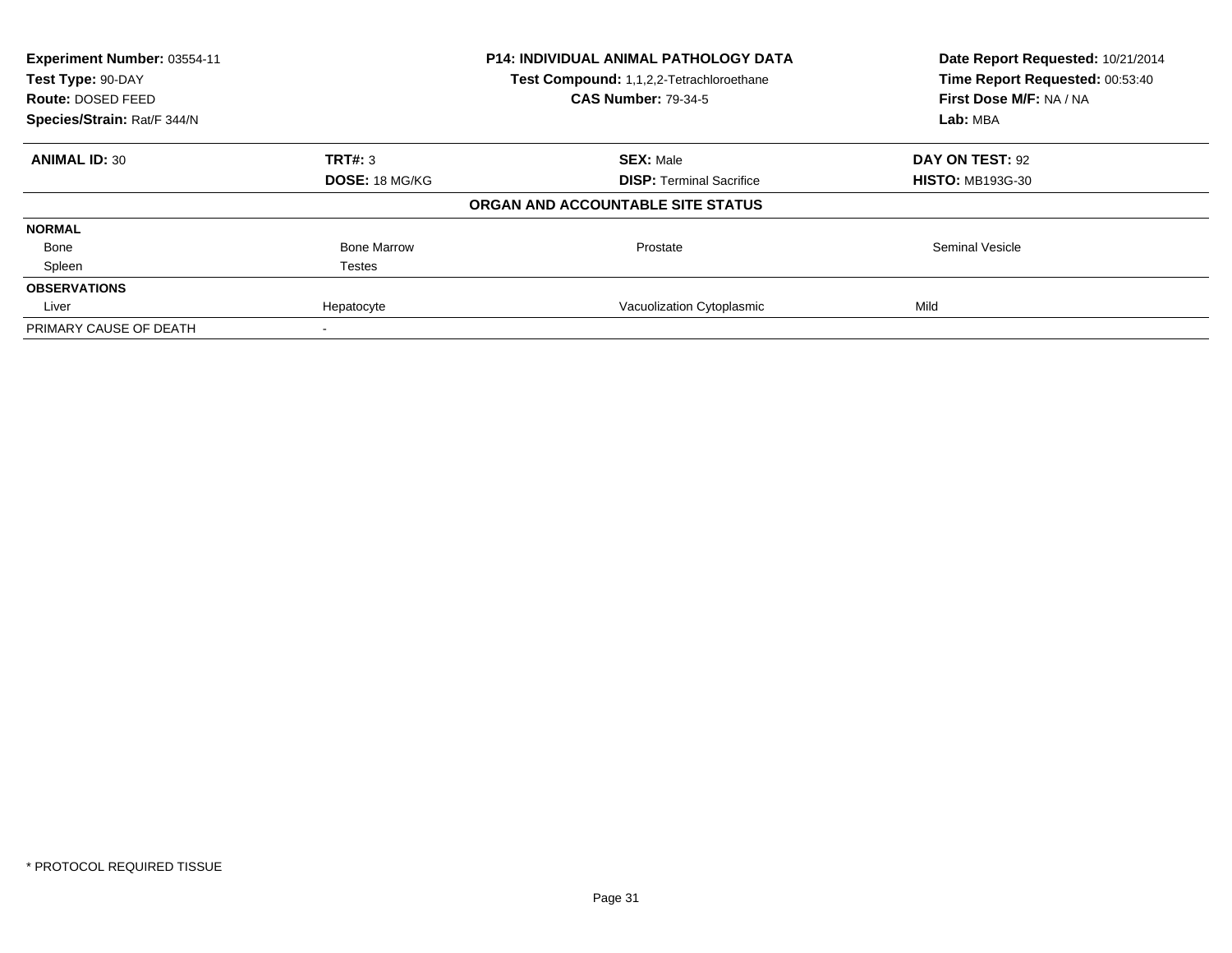| Experiment Number: 03554-11<br>Test Type: 90-DAY<br><b>Route: DOSED FEED</b><br>Species/Strain: Rat/F 344/N |                    | <b>P14: INDIVIDUAL ANIMAL PATHOLOGY DATA</b><br>Test Compound: 1,1,2,2-Tetrachloroethane<br><b>CAS Number: 79-34-5</b> | Date Report Requested: 10/21/2014<br>Time Report Requested: 00:53:40<br>First Dose M/F: NA / NA<br>Lab: MBA |
|-------------------------------------------------------------------------------------------------------------|--------------------|------------------------------------------------------------------------------------------------------------------------|-------------------------------------------------------------------------------------------------------------|
| <b>ANIMAL ID: 31</b>                                                                                        | <b>TRT#: 4</b>     | <b>SEX: Male</b>                                                                                                       | DAY ON TEST: 92                                                                                             |
|                                                                                                             | DOSE: 37 MG/KG     | <b>DISP:</b> Terminal Sacrifice                                                                                        | <b>HISTO: MB193G-31</b>                                                                                     |
|                                                                                                             |                    | ORGAN AND ACCOUNTABLE SITE STATUS                                                                                      |                                                                                                             |
| <b>NORMAL</b>                                                                                               |                    |                                                                                                                        |                                                                                                             |
| Bone                                                                                                        | <b>Bone Marrow</b> | <b>Preputial Gland</b>                                                                                                 | Prostate                                                                                                    |
| Seminal Vesicle                                                                                             | Spleen             | <b>Testes</b>                                                                                                          |                                                                                                             |
| <b>OBSERVATIONS</b>                                                                                         |                    |                                                                                                                        |                                                                                                             |
| Liver                                                                                                       | Hepatocyte         | Vacuolization Cytoplasmic                                                                                              | Mild                                                                                                        |
| [Vacuolization Cytoplasmic TGLS = 1-8]                                                                      |                    |                                                                                                                        |                                                                                                             |
| PRIMARY CAUSE OF DEATH                                                                                      |                    |                                                                                                                        |                                                                                                             |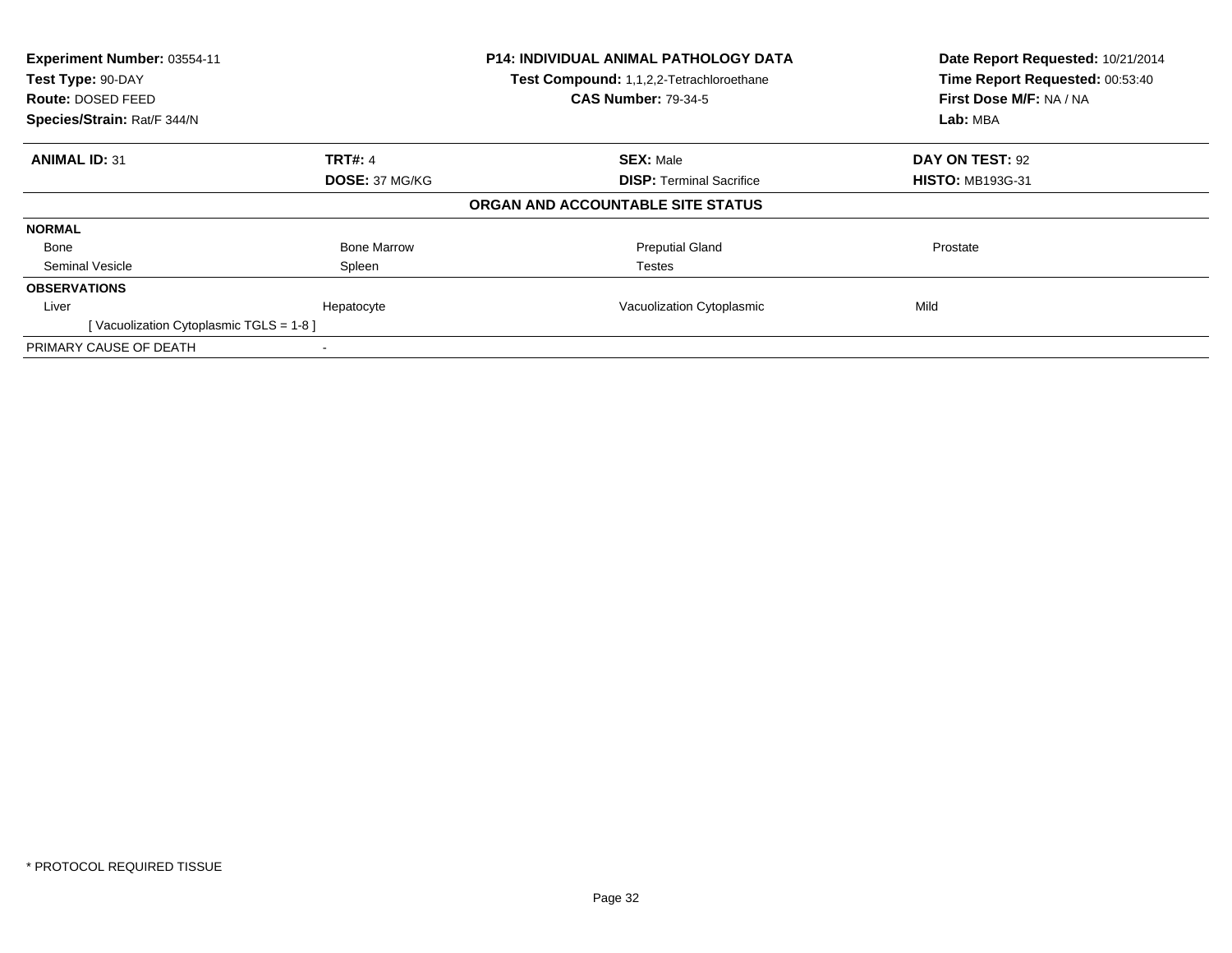| Experiment Number: 03554-11 | <b>P14: INDIVIDUAL ANIMAL PATHOLOGY DATA</b> |                                          | Date Report Requested: 10/21/2014<br>Time Report Requested: 00:53:40 |
|-----------------------------|----------------------------------------------|------------------------------------------|----------------------------------------------------------------------|
| Test Type: 90-DAY           |                                              | Test Compound: 1,1,2,2-Tetrachloroethane |                                                                      |
| Route: DOSED FEED           |                                              | <b>CAS Number: 79-34-5</b>               | First Dose M/F: NA / NA                                              |
| Species/Strain: Rat/F 344/N |                                              |                                          | Lab: MBA                                                             |
| <b>ANIMAL ID: 32</b>        | <b>TRT#: 4</b>                               | <b>SEX: Male</b>                         | DAY ON TEST: 92                                                      |
|                             | DOSE: 37 MG/KG                               | <b>DISP:</b> Terminal Sacrifice          | <b>HISTO: MB193G-32</b>                                              |
|                             |                                              | ORGAN AND ACCOUNTABLE SITE STATUS        |                                                                      |
| <b>NORMAL</b>               |                                              |                                          |                                                                      |
| Bone                        | <b>Bone Marrow</b>                           | <b>Preputial Gland</b>                   | Prostate                                                             |
| Seminal Vesicle             | Spleen                                       | Testes                                   |                                                                      |
| <b>OBSERVATIONS</b>         |                                              |                                          |                                                                      |
| Liver                       | Hepatocyte                                   | Vacuolization Cytoplasmic                | Mild                                                                 |
| PRIMARY CAUSE OF DEATH      |                                              |                                          |                                                                      |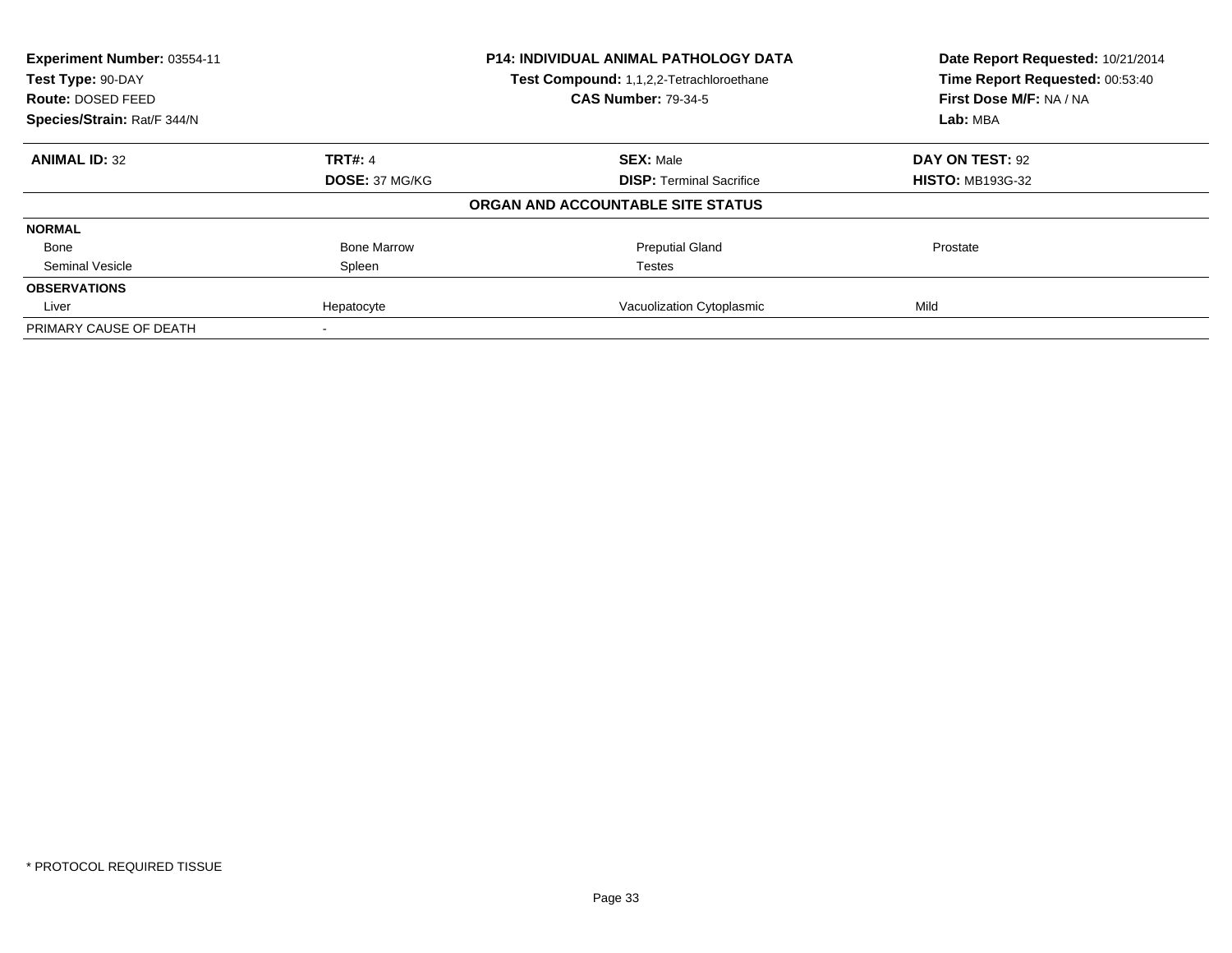| Experiment Number: 03554-11<br>Test Type: 90-DAY<br><b>Route: DOSED FEED</b><br>Species/Strain: Rat/F 344/N |                    | <b>P14: INDIVIDUAL ANIMAL PATHOLOGY DATA</b><br>Test Compound: 1,1,2,2-Tetrachloroethane<br><b>CAS Number: 79-34-5</b> | Date Report Requested: 10/21/2014<br>Time Report Requested: 00:53:40<br>First Dose M/F: NA / NA<br>Lab: MBA |
|-------------------------------------------------------------------------------------------------------------|--------------------|------------------------------------------------------------------------------------------------------------------------|-------------------------------------------------------------------------------------------------------------|
| <b>ANIMAL ID: 33</b>                                                                                        | <b>TRT#: 4</b>     | <b>SEX: Male</b>                                                                                                       | DAY ON TEST: 92                                                                                             |
|                                                                                                             | DOSE: 37 MG/KG     | <b>DISP:</b> Terminal Sacrifice                                                                                        | <b>HISTO: MB193G-33</b>                                                                                     |
|                                                                                                             |                    | ORGAN AND ACCOUNTABLE SITE STATUS                                                                                      |                                                                                                             |
| <b>NORMAL</b>                                                                                               |                    |                                                                                                                        |                                                                                                             |
| Bone                                                                                                        | <b>Bone Marrow</b> | <b>Preputial Gland</b>                                                                                                 | Prostate                                                                                                    |
| Seminal Vesicle                                                                                             | Testes             |                                                                                                                        |                                                                                                             |
| <b>OBSERVATIONS</b>                                                                                         |                    |                                                                                                                        |                                                                                                             |
| Liver                                                                                                       | Hepatocyte         | Vacuolization Cytoplasmic                                                                                              | Mild                                                                                                        |
| Spleen                                                                                                      |                    | Pigmentation                                                                                                           | Minimal                                                                                                     |
| PRIMARY CAUSE OF DEATH                                                                                      |                    |                                                                                                                        |                                                                                                             |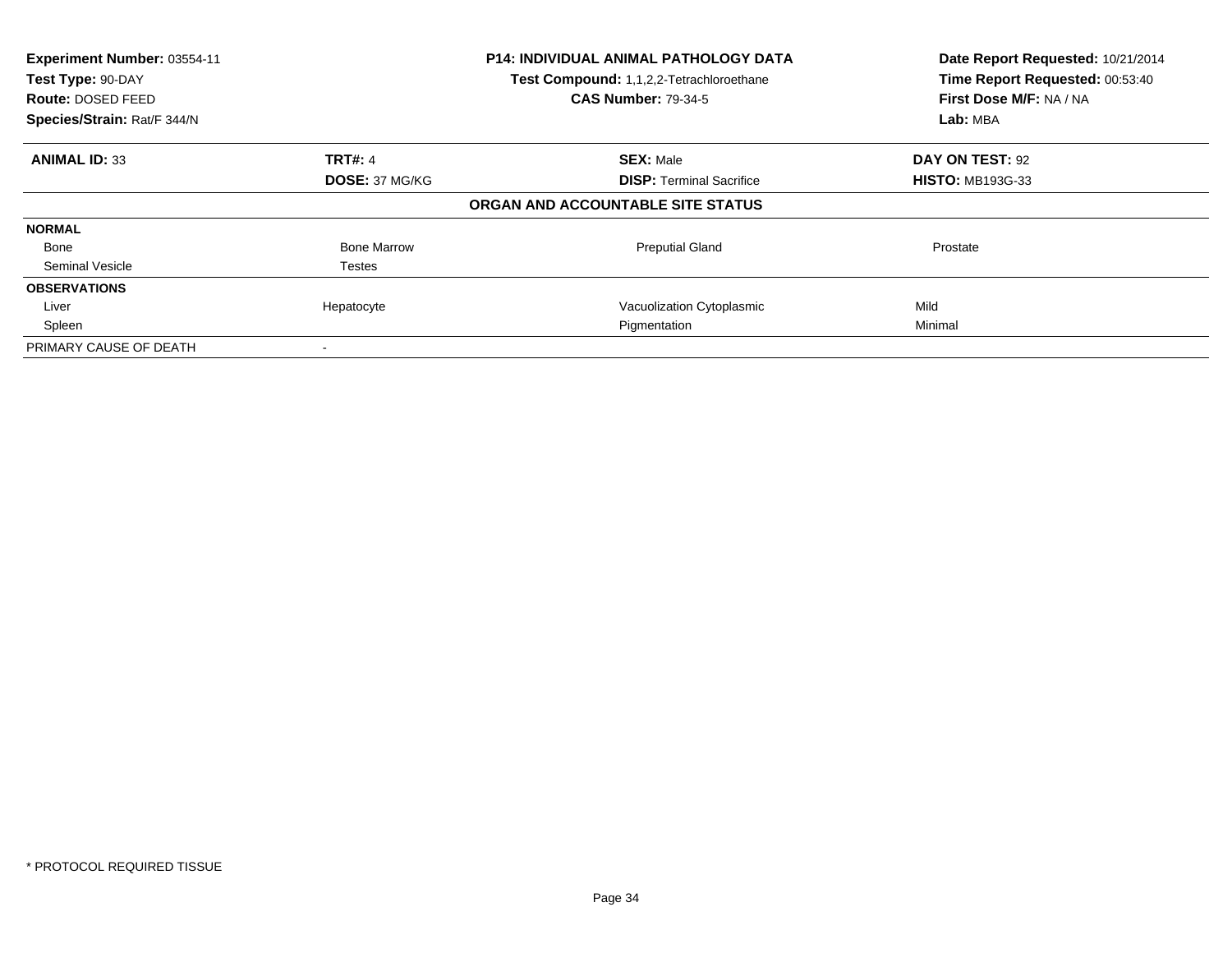| Experiment Number: 03554-11<br>Test Type: 90-DAY<br>Route: DOSED FEED<br>Species/Strain: Rat/F 344/N |                    | <b>P14: INDIVIDUAL ANIMAL PATHOLOGY DATA</b><br>Test Compound: 1,1,2,2-Tetrachloroethane<br><b>CAS Number: 79-34-5</b> | Date Report Requested: 10/21/2014<br>Time Report Requested: 00:53:40<br>First Dose M/F: NA / NA<br>Lab: MBA |
|------------------------------------------------------------------------------------------------------|--------------------|------------------------------------------------------------------------------------------------------------------------|-------------------------------------------------------------------------------------------------------------|
|                                                                                                      |                    |                                                                                                                        |                                                                                                             |
| <b>ANIMAL ID: 34</b>                                                                                 | <b>TRT#: 4</b>     | <b>SEX: Male</b>                                                                                                       | DAY ON TEST: 92                                                                                             |
|                                                                                                      | DOSE: 37 MG/KG     | <b>DISP:</b> Terminal Sacrifice                                                                                        | <b>HISTO: MB193G-34</b>                                                                                     |
|                                                                                                      |                    | ORGAN AND ACCOUNTABLE SITE STATUS                                                                                      |                                                                                                             |
| <b>NORMAL</b>                                                                                        |                    |                                                                                                                        |                                                                                                             |
| Bone                                                                                                 | <b>Bone Marrow</b> | Prostate                                                                                                               | Seminal Vesicle                                                                                             |
| Spleen                                                                                               | Testes             |                                                                                                                        |                                                                                                             |
| <b>OBSERVATIONS</b>                                                                                  |                    |                                                                                                                        |                                                                                                             |
| Liver                                                                                                |                    | Hepatodiaphragmatic Nodule                                                                                             |                                                                                                             |
|                                                                                                      | Hepatocyte         | Vacuolization Cytoplasmic                                                                                              | Mild                                                                                                        |
| [Hepatodiaphragmatic Nodule TGLS = 1-12 ]                                                            |                    |                                                                                                                        |                                                                                                             |
| PRIMARY CAUSE OF DEATH                                                                               |                    |                                                                                                                        |                                                                                                             |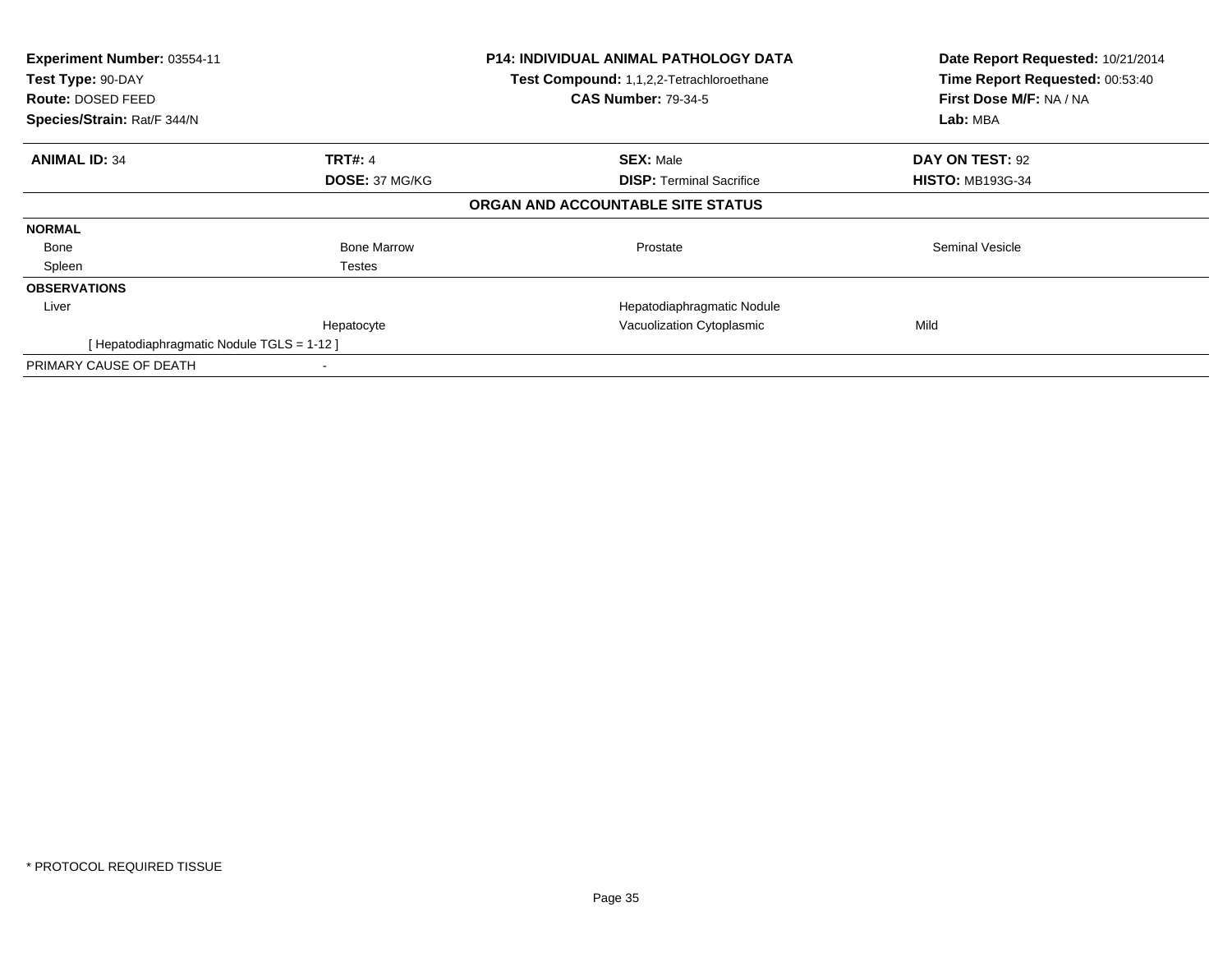| Experiment Number: 03554-11<br>Test Type: 90-DAY |                        | <b>P14: INDIVIDUAL ANIMAL PATHOLOGY DATA</b><br>Test Compound: 1,1,2,2-Tetrachloroethane<br><b>CAS Number: 79-34-5</b> | Date Report Requested: 10/21/2014<br>Time Report Requested: 00:53:40<br>First Dose M/F: NA / NA |
|--------------------------------------------------|------------------------|------------------------------------------------------------------------------------------------------------------------|-------------------------------------------------------------------------------------------------|
| Route: DOSED FEED<br>Species/Strain: Rat/F 344/N |                        |                                                                                                                        | Lab: MBA                                                                                        |
| <b>ANIMAL ID: 35</b>                             | <b>TRT#: 4</b>         | <b>SEX: Male</b>                                                                                                       | DAY ON TEST: 92                                                                                 |
|                                                  | DOSE: 37 MG/KG         | <b>DISP:</b> Terminal Sacrifice                                                                                        | <b>HISTO: MB193G-35</b>                                                                         |
|                                                  |                        | ORGAN AND ACCOUNTABLE SITE STATUS                                                                                      |                                                                                                 |
| <b>NORMAL</b>                                    |                        |                                                                                                                        |                                                                                                 |
| <b>Bone</b>                                      | <b>Preputial Gland</b> | Prostate                                                                                                               | Seminal Vesicle                                                                                 |
| <b>OBSERVATIONS</b>                              |                        |                                                                                                                        |                                                                                                 |
| <b>Bone Marrow</b>                               |                        | Lymphoma Malignant                                                                                                     |                                                                                                 |
| Liver                                            |                        | Lymphoma Malignant                                                                                                     |                                                                                                 |
|                                                  | Hepatocyte             | Sarcoma                                                                                                                |                                                                                                 |
| [Lymphoma Malignant TGLS = 2-8]                  |                        |                                                                                                                        |                                                                                                 |
| Spleen                                           |                        | Lymphoma Malignant                                                                                                     |                                                                                                 |
| [Lymphoma Malignant TGLS = 1-8]                  |                        |                                                                                                                        |                                                                                                 |
| <b>Testes</b>                                    | <b>Germinal Epith</b>  | Atrophy                                                                                                                | Mild                                                                                            |
| Thymus                                           |                        | Lymphoma Malignant                                                                                                     |                                                                                                 |
| PRIMARY CAUSE OF DEATH                           |                        |                                                                                                                        |                                                                                                 |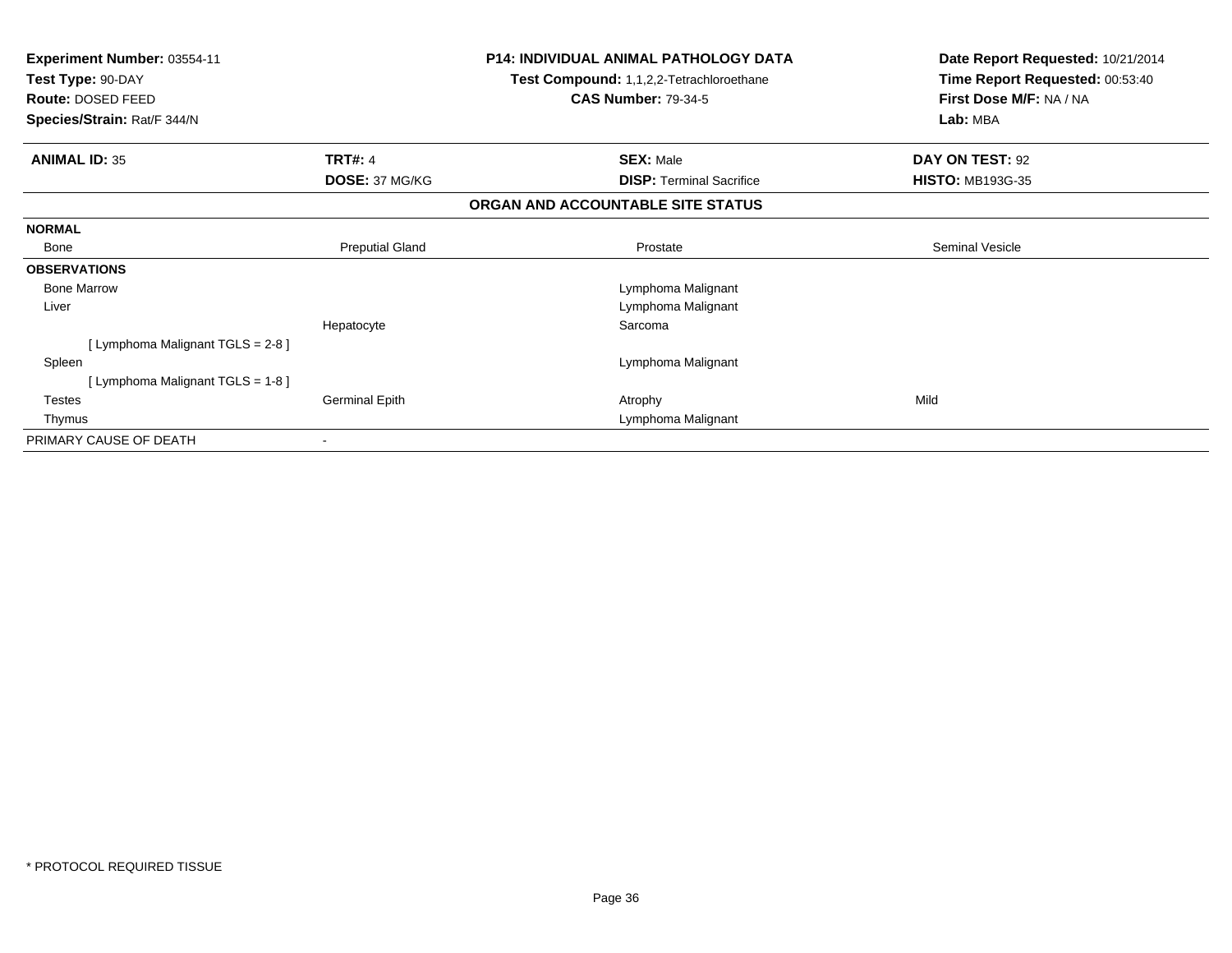| Experiment Number: 03554-11<br>Test Type: 90-DAY<br>Route: DOSED FEED<br>Species/Strain: Rat/F 344/N |                    | <b>P14: INDIVIDUAL ANIMAL PATHOLOGY DATA</b><br>Test Compound: 1,1,2,2-Tetrachloroethane<br><b>CAS Number: 79-34-5</b> | Date Report Requested: 10/21/2014<br>Time Report Requested: 00:53:40<br>First Dose M/F: NA / NA<br>Lab: MBA |
|------------------------------------------------------------------------------------------------------|--------------------|------------------------------------------------------------------------------------------------------------------------|-------------------------------------------------------------------------------------------------------------|
| <b>ANIMAL ID: 36</b>                                                                                 | <b>TRT#: 4</b>     | <b>SEX: Male</b>                                                                                                       | DAY ON TEST: 92                                                                                             |
|                                                                                                      | DOSE: 37 MG/KG     | <b>DISP:</b> Terminal Sacrifice                                                                                        | <b>HISTO: MB193G-36</b>                                                                                     |
|                                                                                                      |                    | ORGAN AND ACCOUNTABLE SITE STATUS                                                                                      |                                                                                                             |
| <b>NORMAL</b>                                                                                        |                    |                                                                                                                        |                                                                                                             |
| Bone                                                                                                 | <b>Bone Marrow</b> | Prostate                                                                                                               | Seminal Vesicle                                                                                             |
| Spleen                                                                                               |                    |                                                                                                                        |                                                                                                             |
| <b>OBSERVATIONS</b>                                                                                  |                    |                                                                                                                        |                                                                                                             |
| Liver                                                                                                | Hepatocyte         | Vacuolization Cytoplasmic                                                                                              | Mild                                                                                                        |
| [Vacuolization Cytoplasmic TGLS = 1-8]                                                               |                    |                                                                                                                        |                                                                                                             |
| Testes                                                                                               | Germinal Epith     | Atrophy                                                                                                                | Minimal                                                                                                     |
| PRIMARY CAUSE OF DEATH                                                                               |                    |                                                                                                                        |                                                                                                             |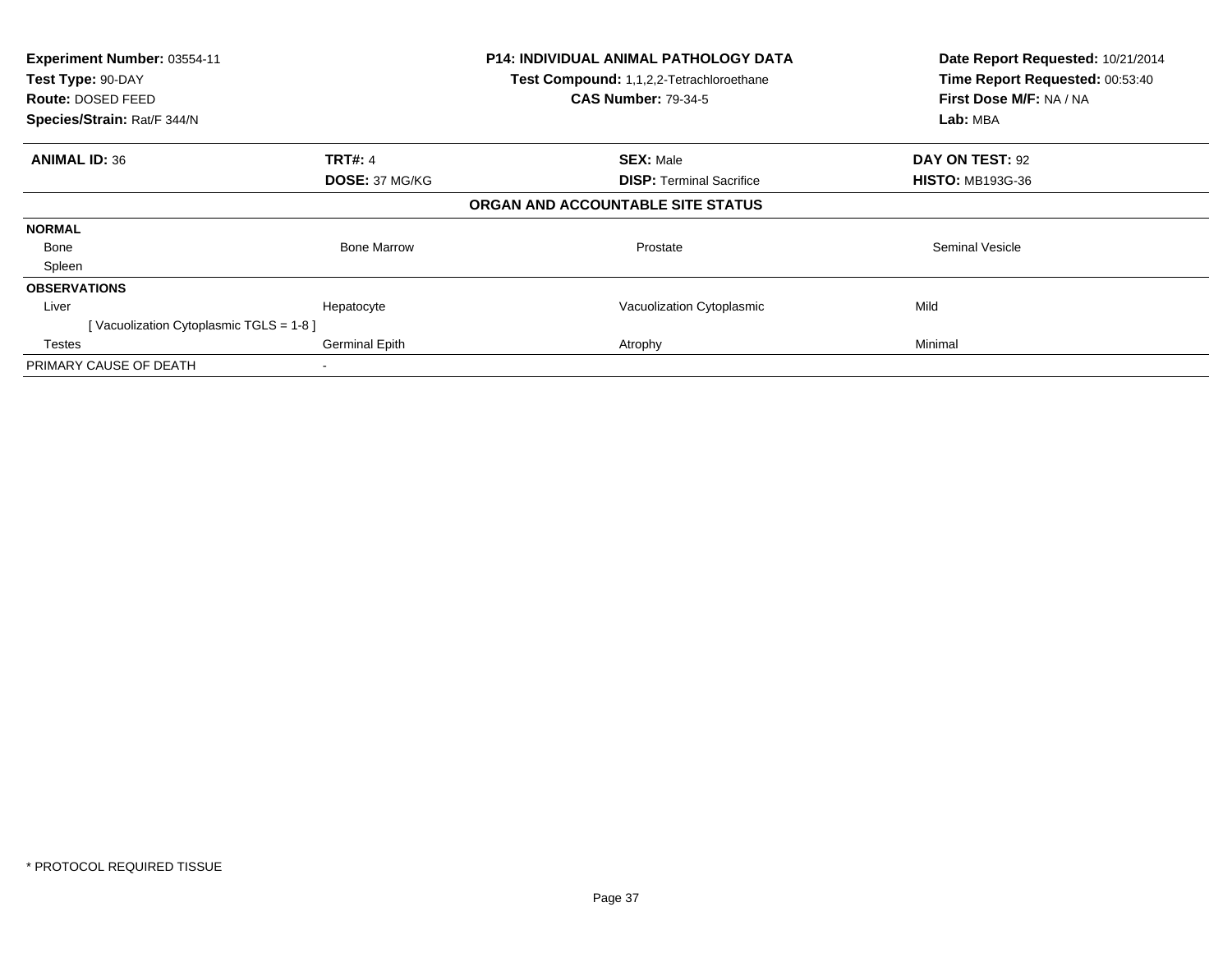| Experiment Number: 03554-11<br>Test Type: 90-DAY |                | <b>P14: INDIVIDUAL ANIMAL PATHOLOGY DATA</b><br>Test Compound: 1,1,2,2-Tetrachloroethane | Date Report Requested: 10/21/2014<br>Time Report Requested: 00:53:40 |
|--------------------------------------------------|----------------|------------------------------------------------------------------------------------------|----------------------------------------------------------------------|
| <b>Route: DOSED FEED</b>                         |                | <b>CAS Number: 79-34-5</b>                                                               | First Dose M/F: NA / NA                                              |
| Species/Strain: Rat/F 344/N                      |                |                                                                                          | Lab: MBA                                                             |
| <b>ANIMAL ID: 37</b>                             | <b>TRT#: 4</b> | <b>SEX: Male</b>                                                                         | DAY ON TEST: 92                                                      |
|                                                  | DOSE: 37 MG/KG | <b>DISP: Terminal Sacrifice</b>                                                          | <b>HISTO: MB193G-37</b>                                              |
|                                                  |                | ORGAN AND ACCOUNTABLE SITE STATUS                                                        |                                                                      |
| <b>NORMAL</b>                                    |                |                                                                                          |                                                                      |
| Spleen                                           |                |                                                                                          |                                                                      |
| <b>OBSERVATIONS</b>                              |                |                                                                                          |                                                                      |
| Liver                                            | Hepatocyte     | Vacuolization Cytoplasmic                                                                | Mild                                                                 |
| PRIMARY CAUSE OF DEATH                           |                |                                                                                          |                                                                      |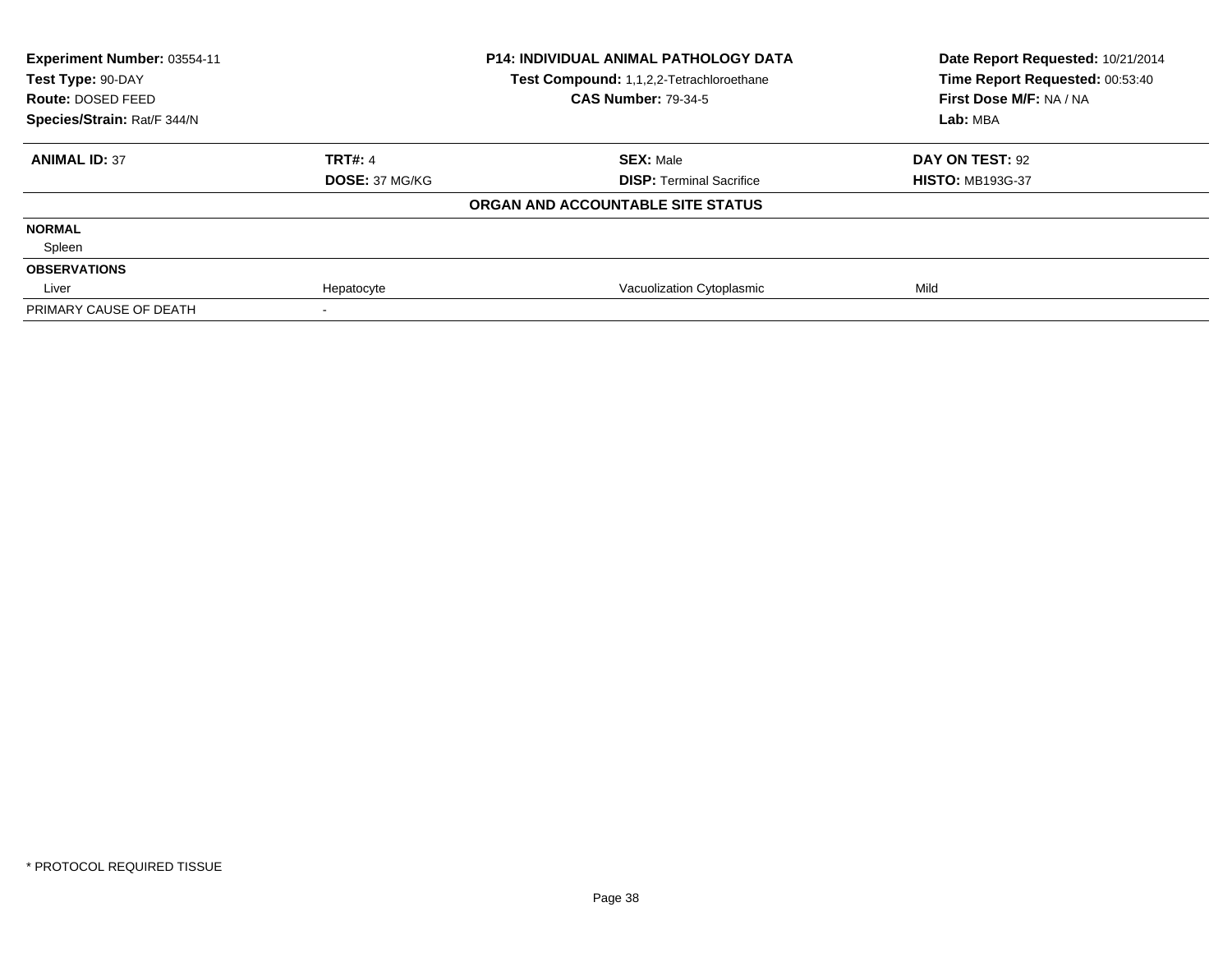| <b>Experiment Number: 03554-11</b><br>Test Type: 90-DAY<br><b>Route: DOSED FEED</b><br>Species/Strain: Rat/F 344/N |                    | <b>P14: INDIVIDUAL ANIMAL PATHOLOGY DATA</b><br><b>Test Compound: 1,1,2,2-Tetrachloroethane</b><br><b>CAS Number: 79-34-5</b> | Date Report Requested: 10/21/2014<br>Time Report Requested: 00:53:40<br>First Dose M/F: NA / NA<br>Lab: MBA |
|--------------------------------------------------------------------------------------------------------------------|--------------------|-------------------------------------------------------------------------------------------------------------------------------|-------------------------------------------------------------------------------------------------------------|
| <b>ANIMAL ID: 38</b>                                                                                               | <b>TRT#: 4</b>     | <b>SEX: Male</b>                                                                                                              | DAY ON TEST: 92                                                                                             |
|                                                                                                                    | DOSE: 37 MG/KG     | <b>DISP:</b> Terminal Sacrifice                                                                                               | <b>HISTO: MB193G-38</b>                                                                                     |
|                                                                                                                    |                    | ORGAN AND ACCOUNTABLE SITE STATUS                                                                                             |                                                                                                             |
| <b>NORMAL</b>                                                                                                      |                    |                                                                                                                               |                                                                                                             |
| Bone                                                                                                               | <b>Bone Marrow</b> | Prostate                                                                                                                      | Seminal Vesicle                                                                                             |
| Spleen                                                                                                             | Testes             |                                                                                                                               |                                                                                                             |
| <b>OBSERVATIONS</b>                                                                                                |                    |                                                                                                                               |                                                                                                             |
| Liver                                                                                                              |                    | Hematopoietic Cell Proliferation                                                                                              | Minimal                                                                                                     |
|                                                                                                                    |                    | Hepatodiaphragmatic Nodule                                                                                                    |                                                                                                             |
|                                                                                                                    | Hepatocyte         | Vacuolization Cytoplasmic                                                                                                     | Mild                                                                                                        |
| [ Hepatodiaphragmatic Nodule TGLS = 1-8 ]                                                                          |                    |                                                                                                                               |                                                                                                             |
| PRIMARY CAUSE OF DEATH                                                                                             |                    |                                                                                                                               |                                                                                                             |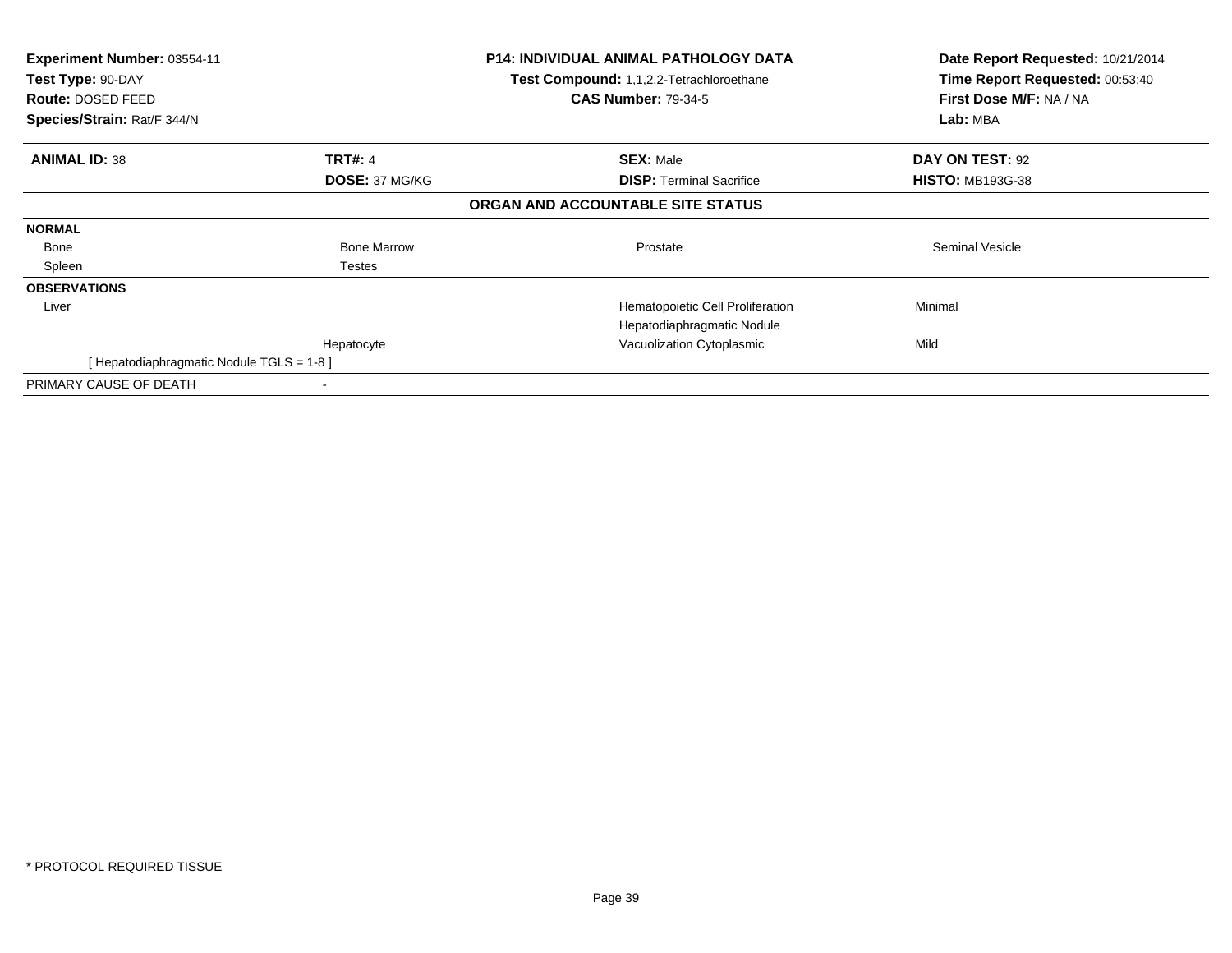| Experiment Number: 03554-11<br>Test Type: 90-DAY<br><b>Route: DOSED FEED</b><br>Species/Strain: Rat/F 344/N |                    | <b>P14: INDIVIDUAL ANIMAL PATHOLOGY DATA</b><br>Test Compound: 1,1,2,2-Tetrachloroethane<br><b>CAS Number: 79-34-5</b> | Date Report Requested: 10/21/2014<br>Time Report Requested: 00:53:40<br>First Dose M/F: NA / NA<br>Lab: MBA |
|-------------------------------------------------------------------------------------------------------------|--------------------|------------------------------------------------------------------------------------------------------------------------|-------------------------------------------------------------------------------------------------------------|
| <b>ANIMAL ID: 39</b>                                                                                        | <b>TRT#: 4</b>     | <b>SEX: Male</b>                                                                                                       | DAY ON TEST: 92                                                                                             |
|                                                                                                             | DOSE: 37 MG/KG     | <b>DISP:</b> Terminal Sacrifice                                                                                        | <b>HISTO: MB193G-39</b>                                                                                     |
|                                                                                                             |                    | ORGAN AND ACCOUNTABLE SITE STATUS                                                                                      |                                                                                                             |
| <b>NORMAL</b>                                                                                               |                    |                                                                                                                        |                                                                                                             |
| Bone                                                                                                        | <b>Bone Marrow</b> | <b>Preputial Gland</b>                                                                                                 | Prostate                                                                                                    |
| Seminal Vesicle                                                                                             | Spleen             | <b>Testes</b>                                                                                                          |                                                                                                             |
| <b>OBSERVATIONS</b>                                                                                         |                    |                                                                                                                        |                                                                                                             |
| Liver                                                                                                       | Hepatocyte         | Vacuolization Cytoplasmic                                                                                              | Mild                                                                                                        |
| [Vacuolization Cytoplasmic TGLS = 1-8]                                                                      |                    |                                                                                                                        |                                                                                                             |
| PRIMARY CAUSE OF DEATH                                                                                      |                    |                                                                                                                        |                                                                                                             |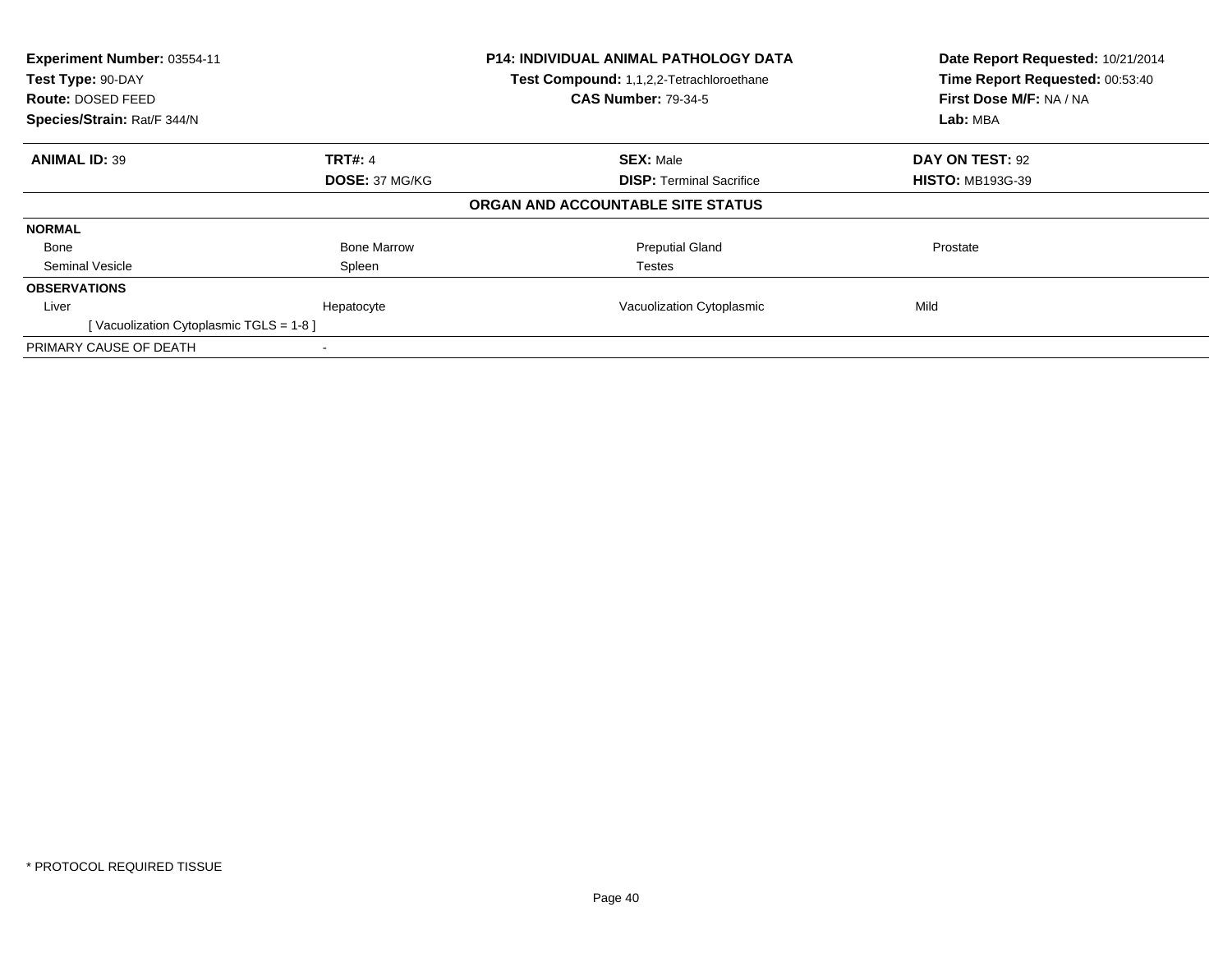| Experiment Number: 03554-11<br>Test Type: 90-DAY<br>Route: DOSED FEED |                       | <b>P14: INDIVIDUAL ANIMAL PATHOLOGY DATA</b><br>Test Compound: 1,1,2,2-Tetrachloroethane<br><b>CAS Number: 79-34-5</b> | Date Report Requested: 10/21/2014<br>Time Report Requested: 00:53:40<br>First Dose M/F: NA / NA |
|-----------------------------------------------------------------------|-----------------------|------------------------------------------------------------------------------------------------------------------------|-------------------------------------------------------------------------------------------------|
| Species/Strain: Rat/F 344/N                                           |                       |                                                                                                                        | Lab: MBA                                                                                        |
| <b>ANIMAL ID: 40</b>                                                  | <b>TRT#: 4</b>        | <b>SEX: Male</b>                                                                                                       | DAY ON TEST: 92                                                                                 |
|                                                                       | <b>DOSE: 37 MG/KG</b> | <b>DISP:</b> Terminal Sacrifice                                                                                        | <b>HISTO: MB193G-40</b>                                                                         |
|                                                                       |                       | ORGAN AND ACCOUNTABLE SITE STATUS                                                                                      |                                                                                                 |
| <b>NORMAL</b>                                                         |                       |                                                                                                                        |                                                                                                 |
| Bone                                                                  | <b>Bone Marrow</b>    | Prostate                                                                                                               | <b>Seminal Vesicle</b>                                                                          |
| Spleen                                                                | Testes                |                                                                                                                        |                                                                                                 |
| <b>OBSERVATIONS</b>                                                   |                       |                                                                                                                        |                                                                                                 |
| Liver                                                                 | Hepatocyte            | Vacuolization Cytoplasmic                                                                                              | Mild                                                                                            |
| PRIMARY CAUSE OF DEATH                                                |                       |                                                                                                                        |                                                                                                 |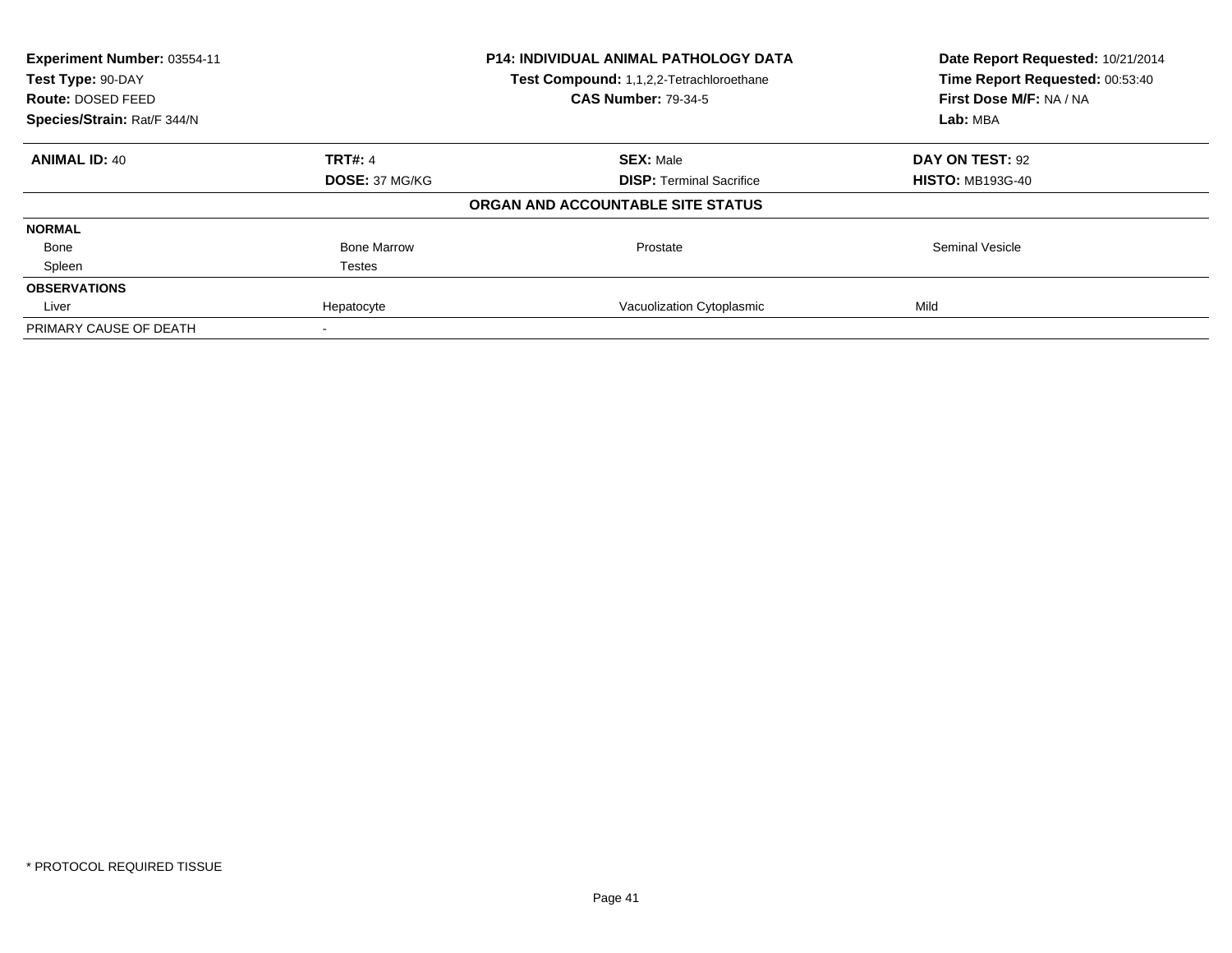| Experiment Number: 03554-11<br>Test Type: 90-DAY<br><b>Route: DOSED FEED</b><br>Species/Strain: Rat/F 344/N |                    | <b>P14: INDIVIDUAL ANIMAL PATHOLOGY DATA</b><br>Test Compound: 1,1,2,2-Tetrachloroethane<br><b>CAS Number: 79-34-5</b> | Date Report Requested: 10/21/2014<br>Time Report Requested: 00:53:40<br>First Dose M/F: NA / NA<br>Lab: MBA |
|-------------------------------------------------------------------------------------------------------------|--------------------|------------------------------------------------------------------------------------------------------------------------|-------------------------------------------------------------------------------------------------------------|
| <b>ANIMAL ID: 41</b>                                                                                        | TRT#: 5            | <b>SEX: Male</b>                                                                                                       | DAY ON TEST: 92                                                                                             |
|                                                                                                             | DOSE: 75 MG/KG     | <b>DISP:</b> Terminal Sacrifice                                                                                        | <b>HISTO: MB193G-41</b>                                                                                     |
|                                                                                                             |                    | ORGAN AND ACCOUNTABLE SITE STATUS                                                                                      |                                                                                                             |
| <b>NORMAL</b>                                                                                               |                    |                                                                                                                        |                                                                                                             |
| Bone                                                                                                        | <b>Bone Marrow</b> | <b>Preputial Gland</b>                                                                                                 | Prostate                                                                                                    |
| Seminal Vesicle                                                                                             | Testes             |                                                                                                                        |                                                                                                             |
| <b>OBSERVATIONS</b>                                                                                         |                    |                                                                                                                        |                                                                                                             |
| Liver                                                                                                       | Hepatocyte         | Vacuolization Cytoplasmic                                                                                              | Mild                                                                                                        |
| Spleen                                                                                                      |                    | Pigmentation                                                                                                           | Minimal                                                                                                     |
| PRIMARY CAUSE OF DEATH                                                                                      |                    |                                                                                                                        |                                                                                                             |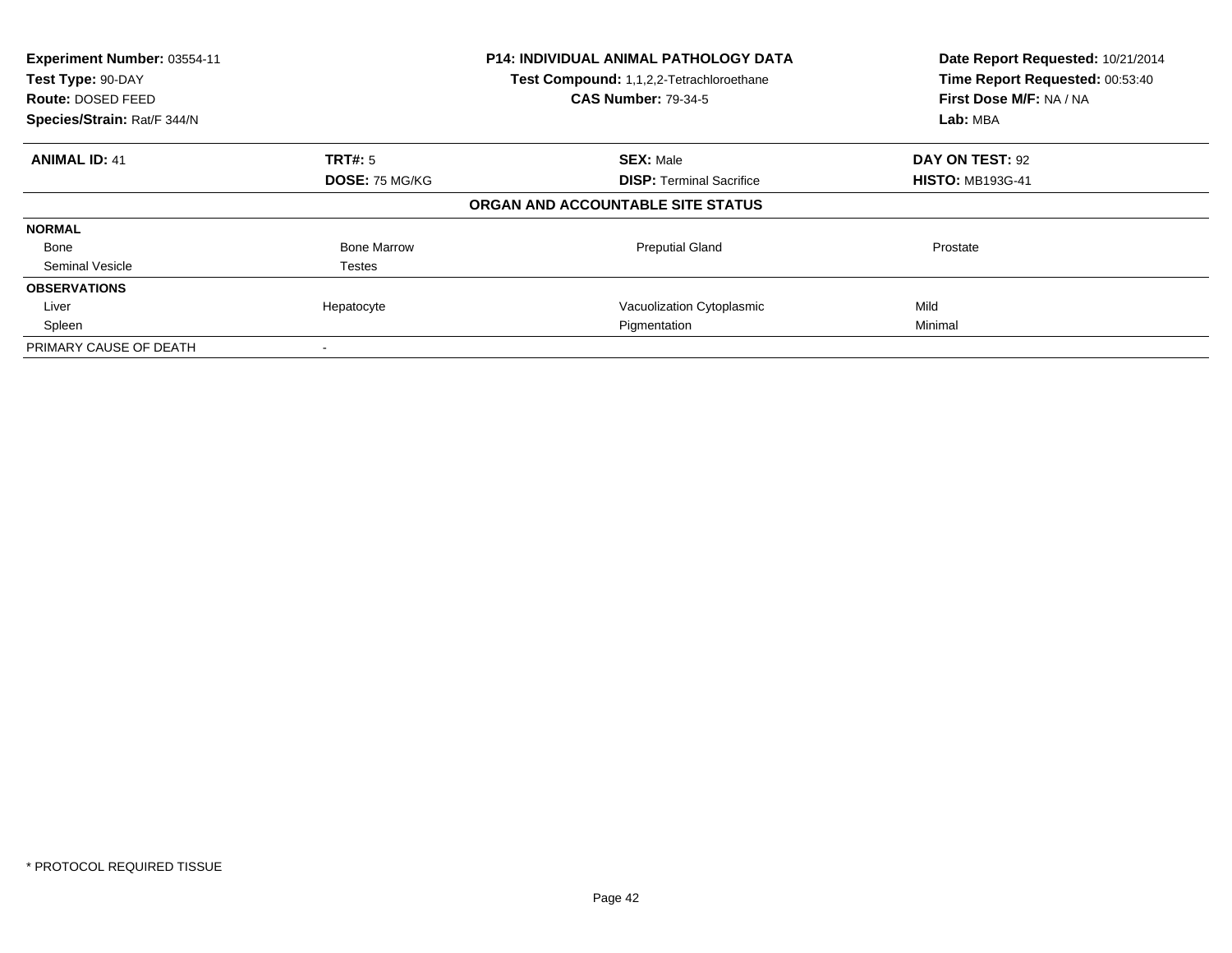| Experiment Number: 03554-11<br>Test Type: 90-DAY<br><b>Route: DOSED FEED</b><br>Species/Strain: Rat/F 344/N |                    | <b>P14: INDIVIDUAL ANIMAL PATHOLOGY DATA</b><br>Test Compound: 1,1,2,2-Tetrachloroethane<br><b>CAS Number: 79-34-5</b> | Date Report Requested: 10/21/2014<br>Time Report Requested: 00:53:40<br>First Dose M/F: NA / NA<br>Lab: MBA |
|-------------------------------------------------------------------------------------------------------------|--------------------|------------------------------------------------------------------------------------------------------------------------|-------------------------------------------------------------------------------------------------------------|
| <b>ANIMAL ID: 42</b>                                                                                        | TRT#: 5            | <b>SEX: Male</b>                                                                                                       | DAY ON TEST: 92                                                                                             |
|                                                                                                             | DOSE: 75 MG/KG     | <b>DISP:</b> Terminal Sacrifice                                                                                        | <b>HISTO: MB193G-42</b>                                                                                     |
|                                                                                                             |                    | ORGAN AND ACCOUNTABLE SITE STATUS                                                                                      |                                                                                                             |
| <b>NORMAL</b>                                                                                               |                    |                                                                                                                        |                                                                                                             |
| Bone                                                                                                        | <b>Bone Marrow</b> | <b>Preputial Gland</b>                                                                                                 | Prostate                                                                                                    |
| Seminal Vesicle                                                                                             | Testes             |                                                                                                                        |                                                                                                             |
| <b>OBSERVATIONS</b>                                                                                         |                    |                                                                                                                        |                                                                                                             |
| Liver                                                                                                       | Hepatocyte         | Vacuolization Cytoplasmic                                                                                              | Mild                                                                                                        |
| Spleen                                                                                                      |                    | Pigmentation                                                                                                           | Minimal                                                                                                     |
| PRIMARY CAUSE OF DEATH                                                                                      |                    |                                                                                                                        |                                                                                                             |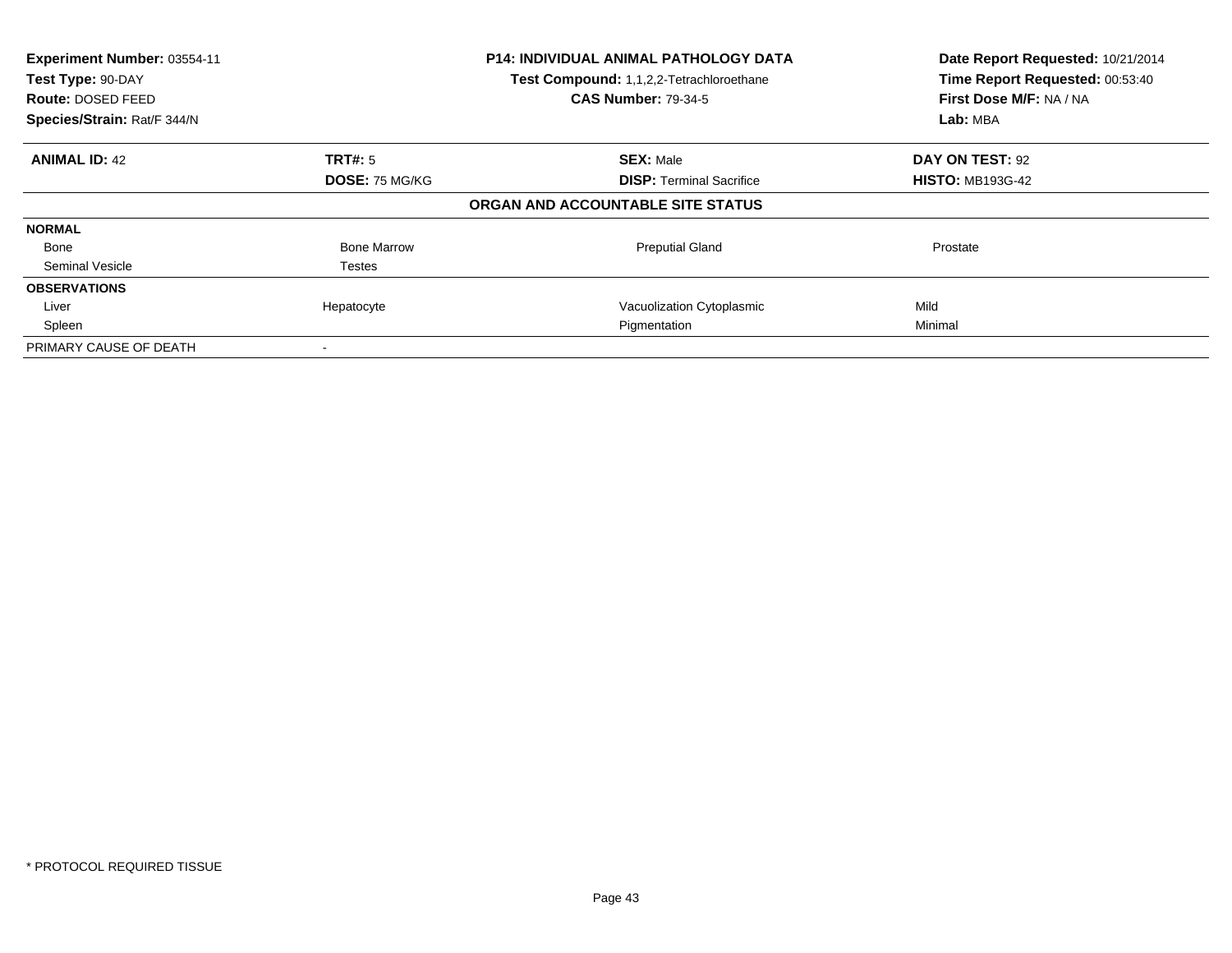| Experiment Number: 03554-11<br>Test Type: 90-DAY<br><b>Route: DOSED FEED</b><br>Species/Strain: Rat/F 344/N |                       | <b>P14: INDIVIDUAL ANIMAL PATHOLOGY DATA</b><br>Test Compound: 1,1,2,2-Tetrachloroethane<br><b>CAS Number: 79-34-5</b> | Date Report Requested: 10/21/2014<br>Time Report Requested: 00:53:40<br>First Dose M/F: NA / NA<br>Lab: MBA |
|-------------------------------------------------------------------------------------------------------------|-----------------------|------------------------------------------------------------------------------------------------------------------------|-------------------------------------------------------------------------------------------------------------|
| <b>ANIMAL ID: 43</b>                                                                                        | TRT#: 5               | <b>SEX: Male</b>                                                                                                       | DAY ON TEST: 92                                                                                             |
|                                                                                                             | <b>DOSE: 75 MG/KG</b> | <b>DISP:</b> Terminal Sacrifice                                                                                        | <b>HISTO: MB193G-43</b>                                                                                     |
|                                                                                                             |                       | ORGAN AND ACCOUNTABLE SITE STATUS                                                                                      |                                                                                                             |
| <b>NORMAL</b>                                                                                               |                       |                                                                                                                        |                                                                                                             |
| Bone                                                                                                        | <b>Bone Marrow</b>    | <b>Preputial Gland</b>                                                                                                 | Prostate                                                                                                    |
| Seminal Vesicle                                                                                             | Testes                |                                                                                                                        |                                                                                                             |
| <b>OBSERVATIONS</b>                                                                                         |                       |                                                                                                                        |                                                                                                             |
| Liver                                                                                                       | Hepatocyte            | Vacuolization Cytoplasmic                                                                                              | Minimal                                                                                                     |
| Spleen                                                                                                      |                       | Pigmentation                                                                                                           | Minimal                                                                                                     |
| PRIMARY CAUSE OF DEATH                                                                                      |                       |                                                                                                                        |                                                                                                             |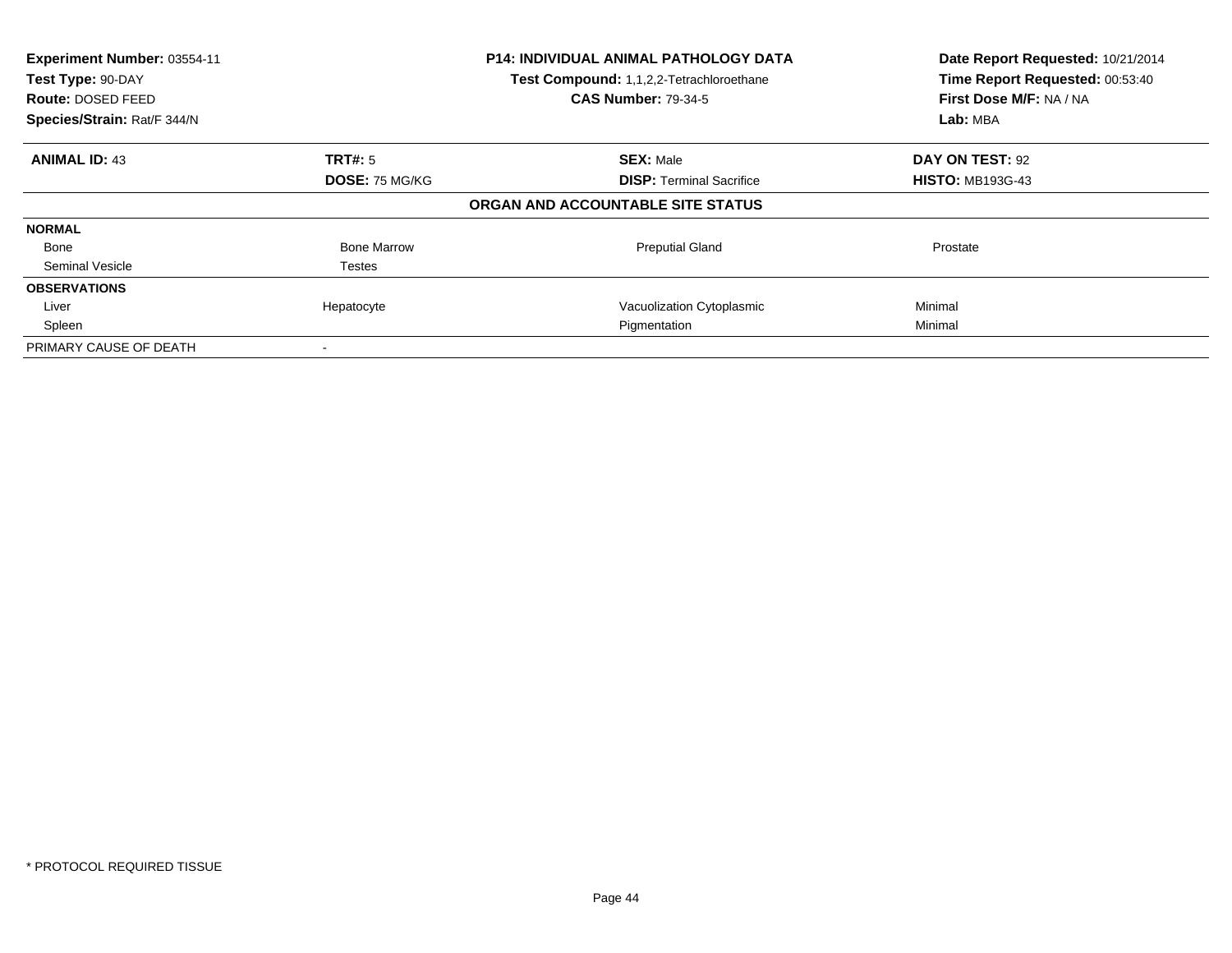| Experiment Number: 03554-11<br>Test Type: 90-DAY<br><b>Route: DOSED FEED</b><br>Species/Strain: Rat/F 344/N |                    | <b>P14: INDIVIDUAL ANIMAL PATHOLOGY DATA</b><br>Test Compound: 1,1,2,2-Tetrachloroethane<br><b>CAS Number: 79-34-5</b> | Date Report Requested: 10/21/2014<br>Time Report Requested: 00:53:40<br>First Dose M/F: NA / NA<br>Lab: MBA |
|-------------------------------------------------------------------------------------------------------------|--------------------|------------------------------------------------------------------------------------------------------------------------|-------------------------------------------------------------------------------------------------------------|
| <b>ANIMAL ID: 44</b>                                                                                        | TRT#: 5            | <b>SEX: Male</b>                                                                                                       | DAY ON TEST: 92                                                                                             |
|                                                                                                             | DOSE: 75 MG/KG     | <b>DISP:</b> Terminal Sacrifice                                                                                        | <b>HISTO: MB193G-44</b>                                                                                     |
|                                                                                                             |                    | ORGAN AND ACCOUNTABLE SITE STATUS                                                                                      |                                                                                                             |
| <b>NORMAL</b>                                                                                               |                    |                                                                                                                        |                                                                                                             |
| Bone                                                                                                        | <b>Bone Marrow</b> | Prostate                                                                                                               | <b>Seminal Vesicle</b>                                                                                      |
| <b>Testes</b>                                                                                               |                    |                                                                                                                        |                                                                                                             |
| <b>OBSERVATIONS</b>                                                                                         |                    |                                                                                                                        |                                                                                                             |
| Liver                                                                                                       | Hepatocyte         | Vacuolization Cytoplasmic                                                                                              | Mild                                                                                                        |
| Spleen                                                                                                      |                    | Pigmentation                                                                                                           | Minimal                                                                                                     |
| PRIMARY CAUSE OF DEATH                                                                                      |                    |                                                                                                                        |                                                                                                             |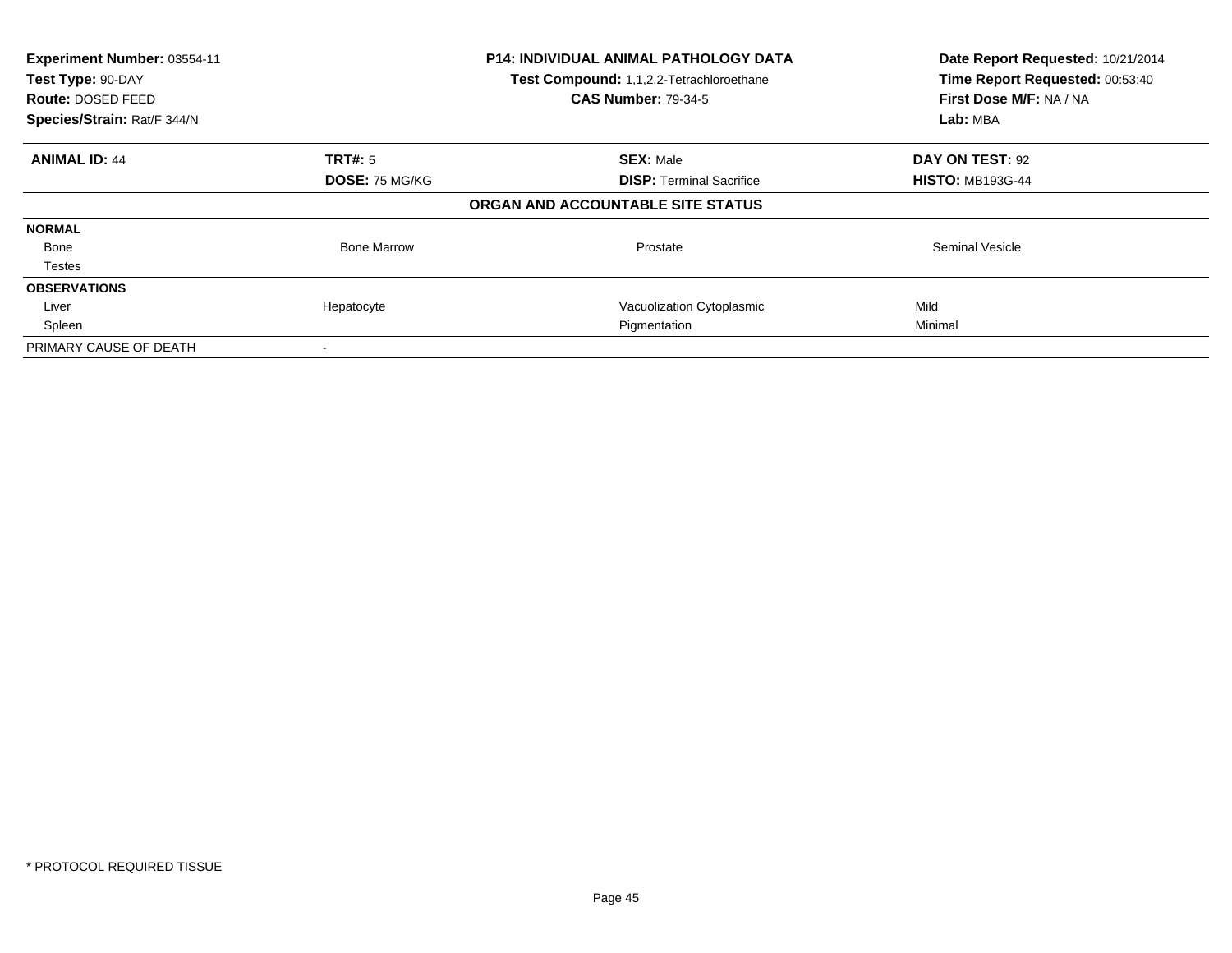| Experiment Number: 03554-11<br>Test Type: 90-DAY<br><b>Route: DOSED FEED</b><br>Species/Strain: Rat/F 344/N |                       | <b>P14: INDIVIDUAL ANIMAL PATHOLOGY DATA</b><br>Test Compound: 1,1,2,2-Tetrachloroethane<br><b>CAS Number: 79-34-5</b> | Date Report Requested: 10/21/2014<br>Time Report Requested: 00:53:40<br>First Dose M/F: NA / NA<br>Lab: MBA |
|-------------------------------------------------------------------------------------------------------------|-----------------------|------------------------------------------------------------------------------------------------------------------------|-------------------------------------------------------------------------------------------------------------|
| <b>ANIMAL ID: 45</b>                                                                                        | TRT#: 5               | <b>SEX: Male</b>                                                                                                       | DAY ON TEST: 92                                                                                             |
|                                                                                                             | <b>DOSE: 75 MG/KG</b> | <b>DISP:</b> Terminal Sacrifice                                                                                        | <b>HISTO: MB193G-45</b>                                                                                     |
|                                                                                                             |                       | ORGAN AND ACCOUNTABLE SITE STATUS                                                                                      |                                                                                                             |
| <b>NORMAL</b>                                                                                               |                       |                                                                                                                        |                                                                                                             |
| Bone                                                                                                        | <b>Bone Marrow</b>    | Prostate                                                                                                               | <b>Seminal Vesicle</b>                                                                                      |
| Spleen                                                                                                      | Testes                |                                                                                                                        |                                                                                                             |
| <b>OBSERVATIONS</b>                                                                                         |                       |                                                                                                                        |                                                                                                             |
| Liver                                                                                                       | Hepatocyte            | Vacuolization Cytoplasmic                                                                                              | Mild                                                                                                        |
| [Vacuolization Cytoplasmic TGLS = 1-8]                                                                      |                       |                                                                                                                        |                                                                                                             |
| PRIMARY CAUSE OF DEATH                                                                                      |                       |                                                                                                                        |                                                                                                             |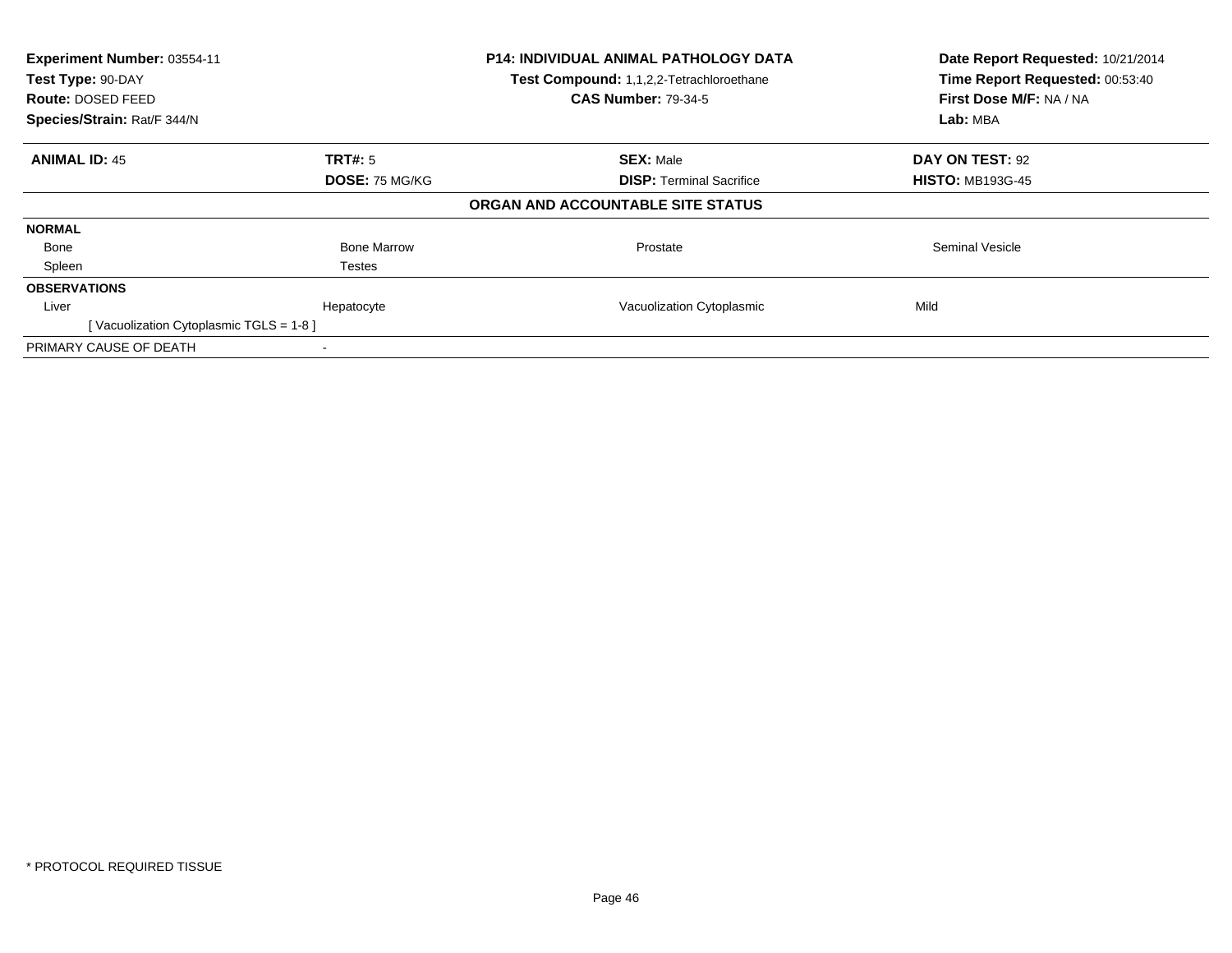| <b>Experiment Number: 03554-11</b><br>Test Type: 90-DAY<br><b>Route: DOSED FEED</b><br>Species/Strain: Rat/F 344/N |                       | <b>P14: INDIVIDUAL ANIMAL PATHOLOGY DATA</b><br>Test Compound: 1,1,2,2-Tetrachloroethane<br><b>CAS Number: 79-34-5</b> | Date Report Requested: 10/21/2014<br>Time Report Requested: 00:53:40<br>First Dose M/F: NA / NA<br>Lab: MBA |
|--------------------------------------------------------------------------------------------------------------------|-----------------------|------------------------------------------------------------------------------------------------------------------------|-------------------------------------------------------------------------------------------------------------|
| <b>ANIMAL ID: 46</b>                                                                                               | <b>TRT#: 5</b>        | <b>SEX: Male</b>                                                                                                       | DAY ON TEST: 92                                                                                             |
|                                                                                                                    | <b>DOSE: 75 MG/KG</b> | <b>DISP: Terminal Sacrifice</b>                                                                                        | <b>HISTO: MB193G-46</b>                                                                                     |
|                                                                                                                    |                       | ORGAN AND ACCOUNTABLE SITE STATUS                                                                                      |                                                                                                             |
| <b>NORMAL</b>                                                                                                      |                       |                                                                                                                        |                                                                                                             |
| Bone                                                                                                               | <b>Bone Marrow</b>    | <b>Preputial Gland</b>                                                                                                 | Prostate                                                                                                    |
| Seminal Vesicle                                                                                                    | Testes                |                                                                                                                        |                                                                                                             |
| <b>OBSERVATIONS</b>                                                                                                |                       |                                                                                                                        |                                                                                                             |
| Liver                                                                                                              | Hepatocyte            | Hypertrophy                                                                                                            | Minimal                                                                                                     |
|                                                                                                                    | Hepatocyte            | Vacuolization Cytoplasmic                                                                                              | Mild                                                                                                        |
| [Vacuolization Cytoplasmic TGLS = $1-8$ ]                                                                          |                       |                                                                                                                        |                                                                                                             |
| Spleen                                                                                                             |                       | Pigmentation                                                                                                           | Minimal                                                                                                     |
| PRIMARY CAUSE OF DEATH                                                                                             |                       |                                                                                                                        |                                                                                                             |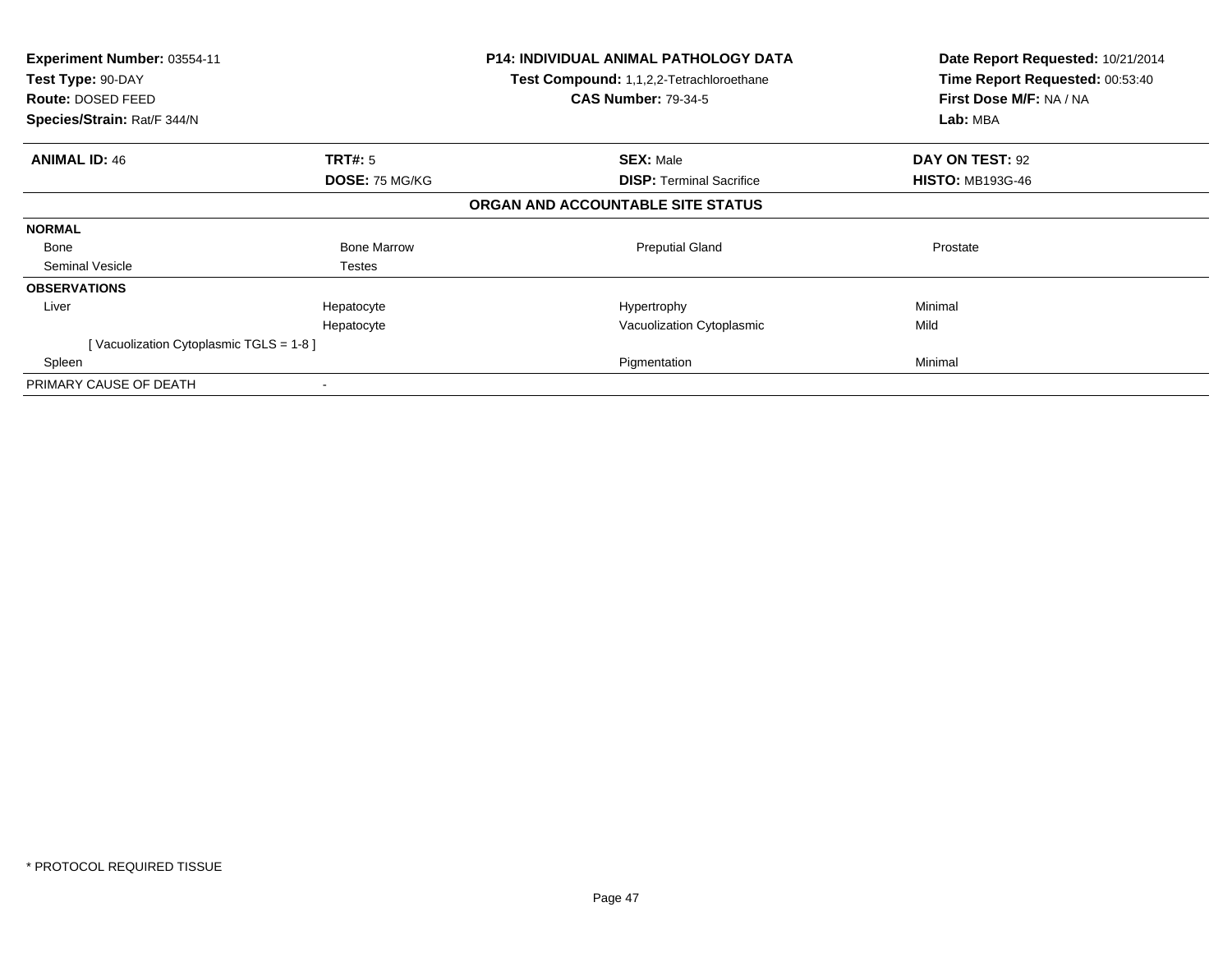| Experiment Number: 03554-11<br>Test Type: 90-DAY<br><b>Route: DOSED FEED</b><br>Species/Strain: Rat/F 344/N |                       | <b>P14: INDIVIDUAL ANIMAL PATHOLOGY DATA</b><br>Test Compound: 1,1,2,2-Tetrachloroethane<br><b>CAS Number: 79-34-5</b> | Date Report Requested: 10/21/2014<br>Time Report Requested: 00:53:40<br>First Dose M/F: NA / NA<br>Lab: MBA |
|-------------------------------------------------------------------------------------------------------------|-----------------------|------------------------------------------------------------------------------------------------------------------------|-------------------------------------------------------------------------------------------------------------|
| <b>ANIMAL ID: 47</b>                                                                                        | <b>TRT#:</b> 5        | <b>SEX: Male</b>                                                                                                       | DAY ON TEST: 92                                                                                             |
|                                                                                                             | <b>DOSE: 75 MG/KG</b> | <b>DISP: Terminal Sacrifice</b>                                                                                        | <b>HISTO: MB193G-47</b>                                                                                     |
|                                                                                                             |                       | ORGAN AND ACCOUNTABLE SITE STATUS                                                                                      |                                                                                                             |
| <b>NORMAL</b>                                                                                               |                       |                                                                                                                        |                                                                                                             |
| Bone                                                                                                        | <b>Bone Marrow</b>    | <b>Preputial Gland</b>                                                                                                 | Prostate                                                                                                    |
| Seminal Vesicle                                                                                             | Testes                |                                                                                                                        |                                                                                                             |
| <b>OBSERVATIONS</b>                                                                                         |                       |                                                                                                                        |                                                                                                             |
| Liver                                                                                                       | Hepatocyte            | Vacuolization Cytoplasmic                                                                                              | Moderate                                                                                                    |
| Spleen                                                                                                      |                       | Pigmentation                                                                                                           | Minimal                                                                                                     |
| PRIMARY CAUSE OF DEATH                                                                                      |                       |                                                                                                                        |                                                                                                             |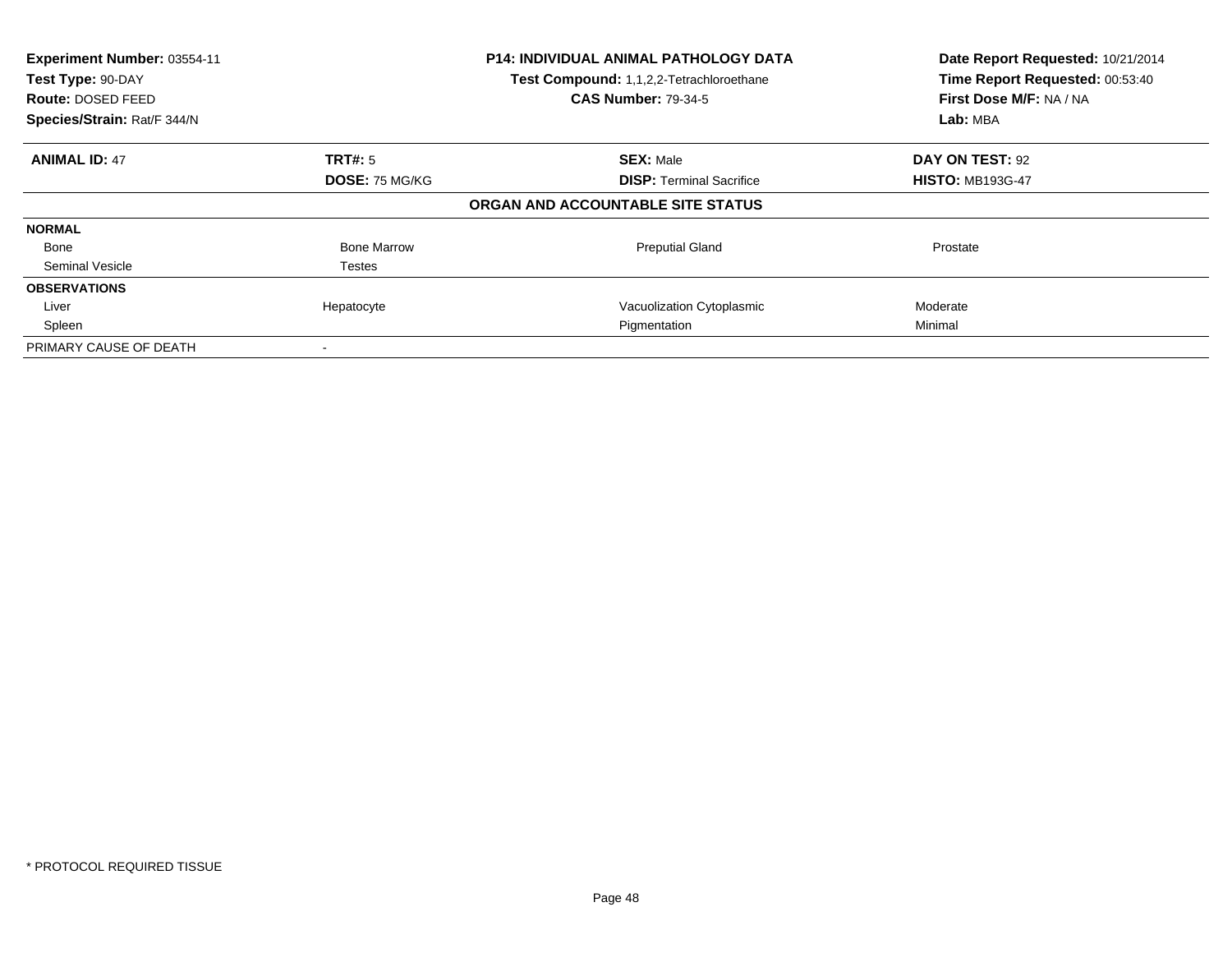| Experiment Number: 03554-11<br>Test Type: 90-DAY<br><b>Route: DOSED FEED</b><br>Species/Strain: Rat/F 344/N |                    | <b>P14: INDIVIDUAL ANIMAL PATHOLOGY DATA</b><br>Test Compound: 1,1,2,2-Tetrachloroethane<br><b>CAS Number: 79-34-5</b> | Date Report Requested: 10/21/2014<br>Time Report Requested: 00:53:40<br>First Dose M/F: NA / NA<br>Lab: MBA |
|-------------------------------------------------------------------------------------------------------------|--------------------|------------------------------------------------------------------------------------------------------------------------|-------------------------------------------------------------------------------------------------------------|
| <b>ANIMAL ID: 48</b>                                                                                        | TRT#: 5            | <b>SEX: Male</b>                                                                                                       | DAY ON TEST: 92                                                                                             |
|                                                                                                             | DOSE: 75 MG/KG     | <b>DISP:</b> Terminal Sacrifice                                                                                        | <b>HISTO: MB193G-48</b>                                                                                     |
|                                                                                                             |                    | ORGAN AND ACCOUNTABLE SITE STATUS                                                                                      |                                                                                                             |
| <b>NORMAL</b>                                                                                               |                    |                                                                                                                        |                                                                                                             |
| Bone                                                                                                        | <b>Bone Marrow</b> | Prostate                                                                                                               | <b>Seminal Vesicle</b>                                                                                      |
| <b>Testes</b>                                                                                               |                    |                                                                                                                        |                                                                                                             |
| <b>OBSERVATIONS</b>                                                                                         |                    |                                                                                                                        |                                                                                                             |
| Liver                                                                                                       | Hepatocyte         | Vacuolization Cytoplasmic                                                                                              | Minimal                                                                                                     |
| Spleen                                                                                                      |                    | Pigmentation                                                                                                           | Minimal                                                                                                     |
| PRIMARY CAUSE OF DEATH                                                                                      |                    |                                                                                                                        |                                                                                                             |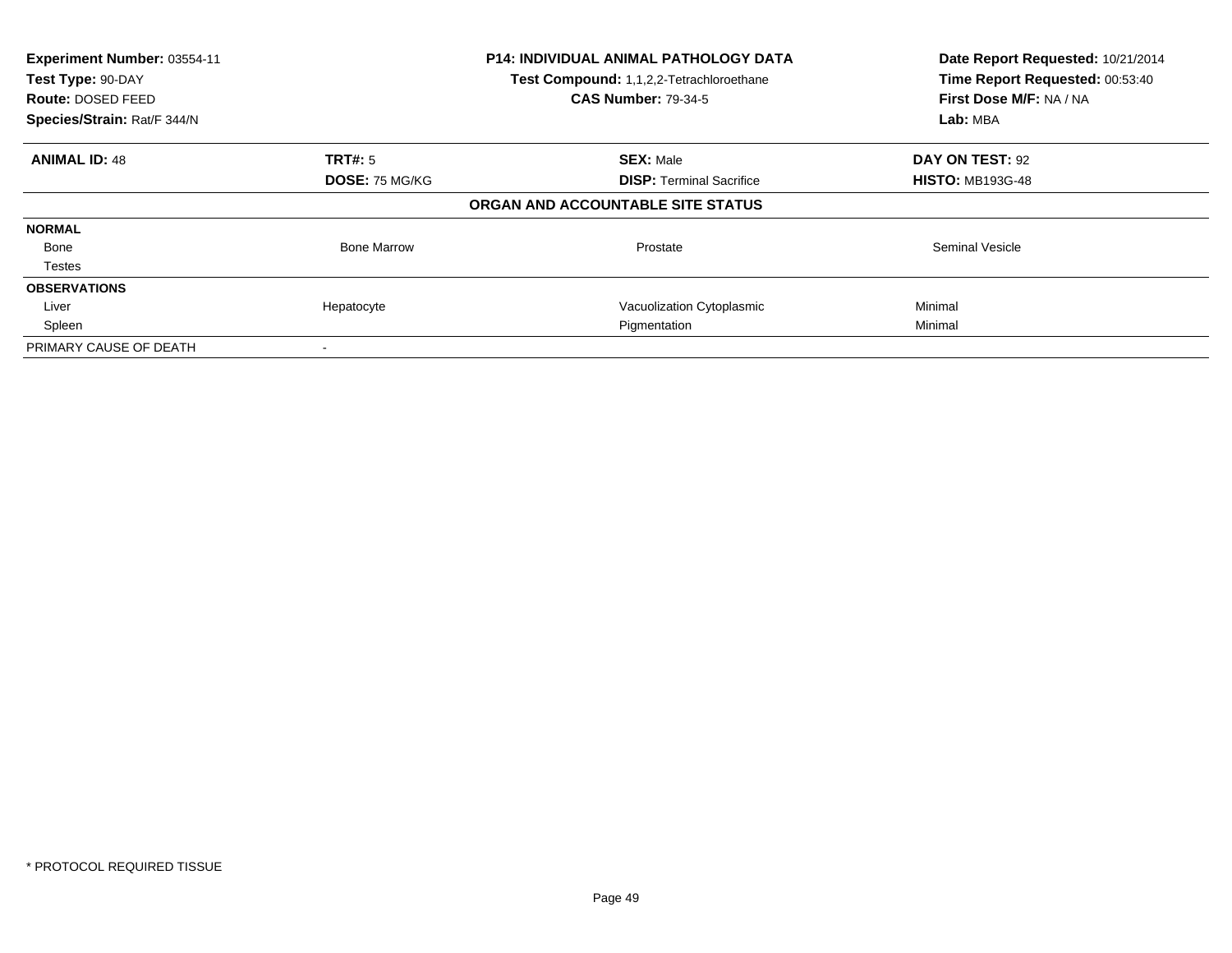| Experiment Number: 03554-11<br>Test Type: 90-DAY<br><b>Route: DOSED FEED</b><br>Species/Strain: Rat/F 344/N |                    | <b>P14: INDIVIDUAL ANIMAL PATHOLOGY DATA</b><br>Test Compound: 1,1,2,2-Tetrachloroethane<br><b>CAS Number: 79-34-5</b> | Date Report Requested: 10/21/2014<br>Time Report Requested: 00:53:40<br>First Dose M/F: NA / NA<br>Lab: MBA |
|-------------------------------------------------------------------------------------------------------------|--------------------|------------------------------------------------------------------------------------------------------------------------|-------------------------------------------------------------------------------------------------------------|
| <b>ANIMAL ID: 49</b>                                                                                        | TRT#: 5            | <b>SEX: Male</b>                                                                                                       | DAY ON TEST: 92                                                                                             |
|                                                                                                             | DOSE: 75 MG/KG     | <b>DISP:</b> Terminal Sacrifice                                                                                        | <b>HISTO: MB193G-49</b>                                                                                     |
|                                                                                                             |                    | ORGAN AND ACCOUNTABLE SITE STATUS                                                                                      |                                                                                                             |
| <b>NORMAL</b>                                                                                               |                    |                                                                                                                        |                                                                                                             |
| Bone                                                                                                        | <b>Bone Marrow</b> | Prostate                                                                                                               | <b>Seminal Vesicle</b>                                                                                      |
| <b>Testes</b>                                                                                               |                    |                                                                                                                        |                                                                                                             |
| <b>OBSERVATIONS</b>                                                                                         |                    |                                                                                                                        |                                                                                                             |
| Liver                                                                                                       | Hepatocyte         | Vacuolization Cytoplasmic                                                                                              | Mild                                                                                                        |
| Spleen                                                                                                      |                    | Pigmentation                                                                                                           | Minimal                                                                                                     |
| PRIMARY CAUSE OF DEATH                                                                                      |                    |                                                                                                                        |                                                                                                             |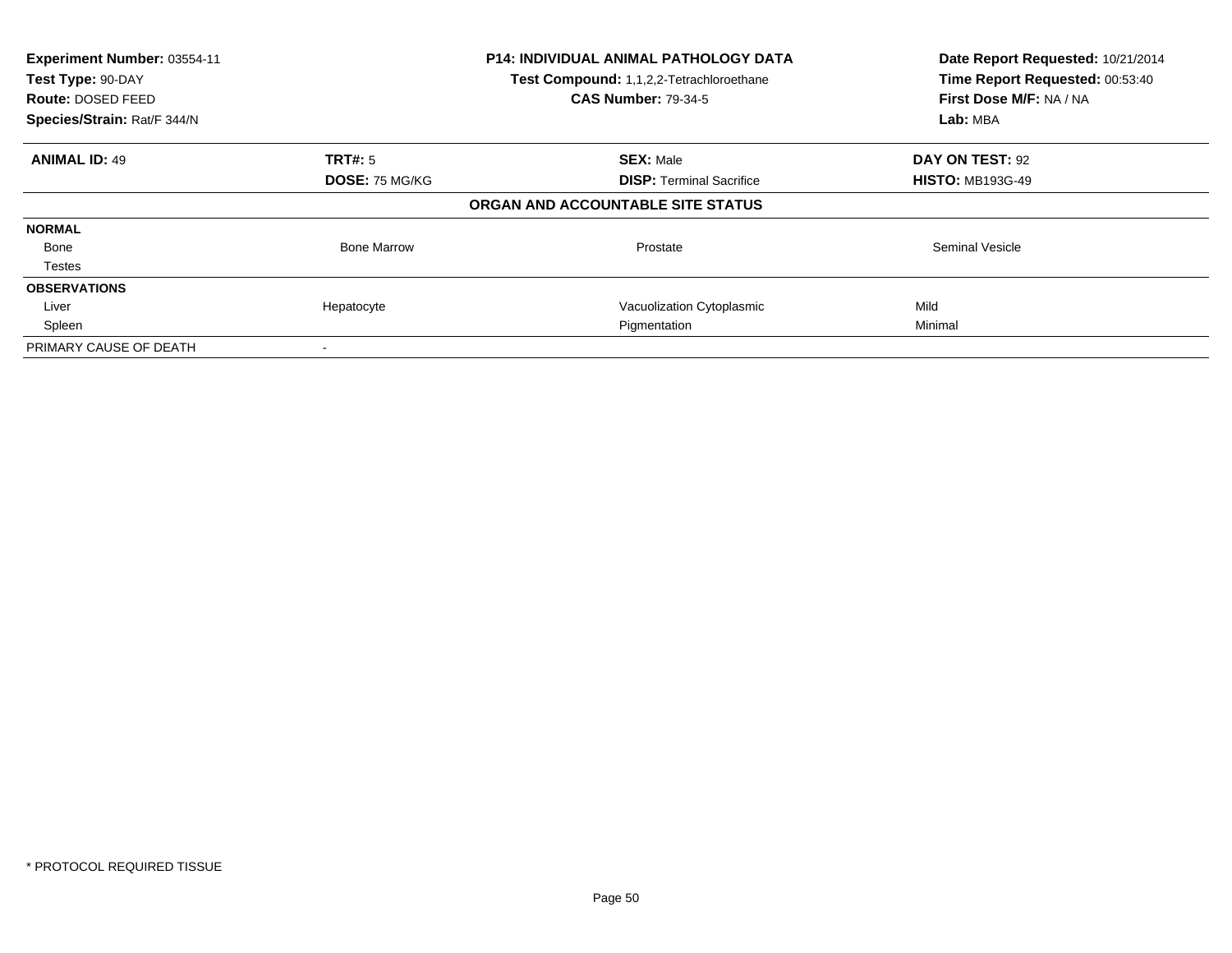| Experiment Number: 03554-11<br>Test Type: 90-DAY<br>Route: DOSED FEED<br>Species/Strain: Rat/F 344/N |                    | <b>P14: INDIVIDUAL ANIMAL PATHOLOGY DATA</b><br>Test Compound: 1,1,2,2-Tetrachloroethane<br><b>CAS Number: 79-34-5</b> | Date Report Requested: 10/21/2014<br>Time Report Requested: 00:53:40<br>First Dose M/F: NA / NA<br>Lab: MBA |
|------------------------------------------------------------------------------------------------------|--------------------|------------------------------------------------------------------------------------------------------------------------|-------------------------------------------------------------------------------------------------------------|
| <b>ANIMAL ID: 50</b>                                                                                 | <b>TRT#: 5</b>     | <b>SEX: Male</b>                                                                                                       | DAY ON TEST: 92                                                                                             |
|                                                                                                      | DOSE: 75 MG/KG     | <b>DISP:</b> Terminal Sacrifice                                                                                        | <b>HISTO: MB193G-50</b>                                                                                     |
|                                                                                                      |                    | ORGAN AND ACCOUNTABLE SITE STATUS                                                                                      |                                                                                                             |
| <b>NORMAL</b>                                                                                        |                    |                                                                                                                        |                                                                                                             |
| Bone                                                                                                 | <b>Bone Marrow</b> | <b>Preputial Gland</b>                                                                                                 | Prostate                                                                                                    |
| Seminal Vesicle                                                                                      | Testes             |                                                                                                                        |                                                                                                             |
| <b>OBSERVATIONS</b>                                                                                  |                    |                                                                                                                        |                                                                                                             |
| Liver                                                                                                | Hepatocyte         | Vacuolization Cytoplasmic                                                                                              | Mild                                                                                                        |
| [Vacuolization Cytoplasmic TGLS = 1-8]                                                               |                    |                                                                                                                        |                                                                                                             |
| Spleen                                                                                               |                    | Pigmentation                                                                                                           | Minimal                                                                                                     |
| PRIMARY CAUSE OF DEATH                                                                               |                    |                                                                                                                        |                                                                                                             |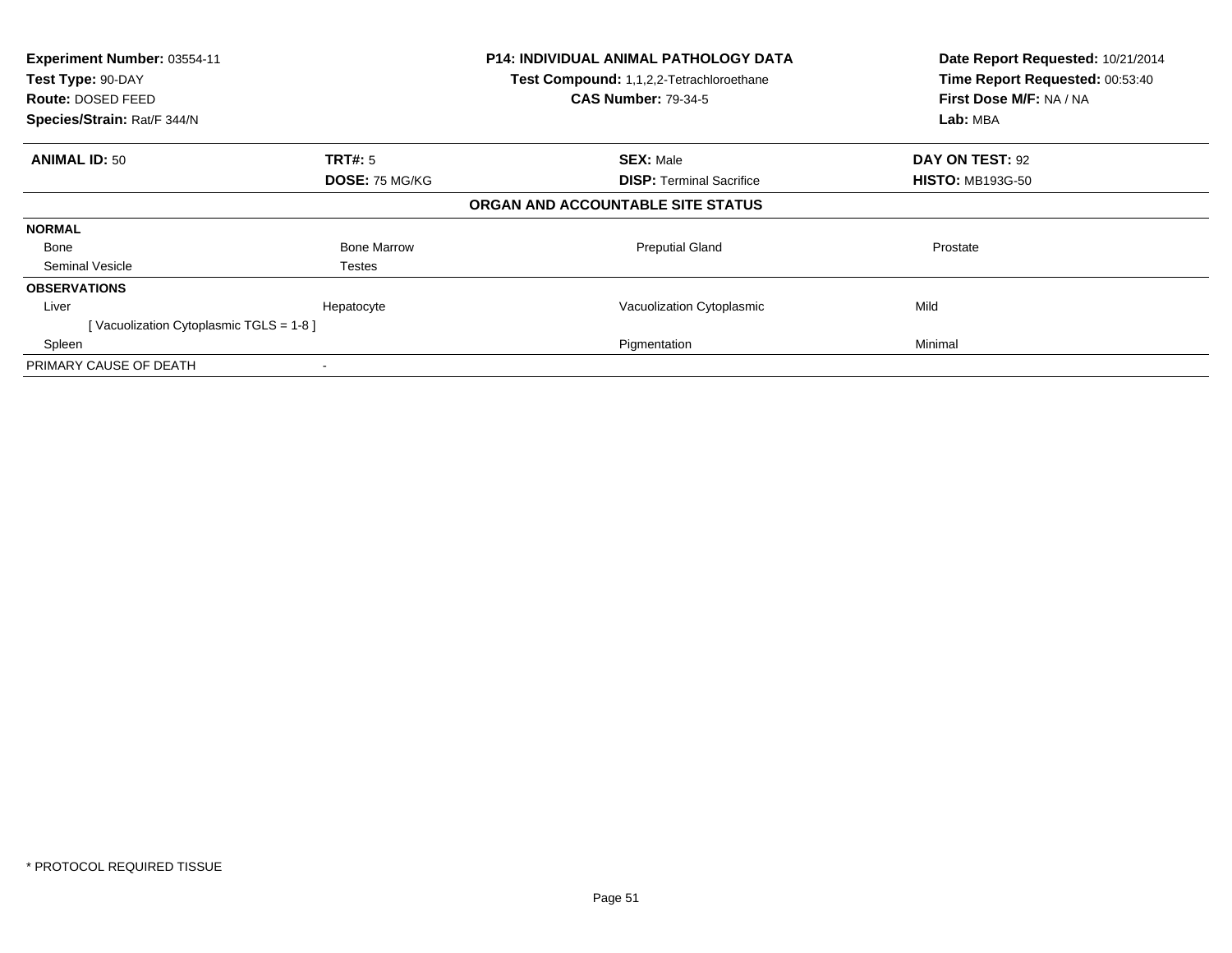| <b>Experiment Number: 03554-11</b><br>Test Type: 90-DAY<br><b>Route: DOSED FEED</b><br>Species/Strain: Rat/F 344/N |                           | <b>P14: INDIVIDUAL ANIMAL PATHOLOGY DATA</b><br>Test Compound: 1,1,2,2-Tetrachloroethane<br><b>CAS Number: 79-34-5</b> | Date Report Requested: 10/21/2014<br>Time Report Requested: 00:53:40<br>First Dose M/F: NA / NA<br>Lab: MBA |
|--------------------------------------------------------------------------------------------------------------------|---------------------------|------------------------------------------------------------------------------------------------------------------------|-------------------------------------------------------------------------------------------------------------|
| <b>ANIMAL ID: 51</b>                                                                                               | TRT#: 6                   | <b>SEX: Male</b>                                                                                                       | DAY ON TEST: 92                                                                                             |
|                                                                                                                    | <b>DOSE: 150</b><br>MG/KG | <b>DISP:</b> Terminal Sacrifice                                                                                        | <b>HISTO: MB193G-51</b>                                                                                     |
|                                                                                                                    |                           | ORGAN AND ACCOUNTABLE SITE STATUS                                                                                      |                                                                                                             |
| <b>NORMAL</b>                                                                                                      |                           |                                                                                                                        |                                                                                                             |
| Bone                                                                                                               | <b>Bone Marrow</b>        | <b>Preputial Gland</b>                                                                                                 | Prostate                                                                                                    |
| Seminal Vesicle                                                                                                    | Spleen                    | <b>Testes</b>                                                                                                          |                                                                                                             |
| <b>OBSERVATIONS</b>                                                                                                |                           |                                                                                                                        |                                                                                                             |
| Liver                                                                                                              |                           | <b>Clear Cell Focus</b>                                                                                                |                                                                                                             |
|                                                                                                                    | Hepatocyte                | Hypertrophy                                                                                                            | Minimal                                                                                                     |
|                                                                                                                    | Hepatocyte                | Necrosis                                                                                                               | Minimal                                                                                                     |
|                                                                                                                    |                           | Pigmentation                                                                                                           | Minimal                                                                                                     |
|                                                                                                                    | Hepatocyte                | Vacuolization Cytoplasmic                                                                                              | Minimal                                                                                                     |
| PRIMARY CAUSE OF DEATH                                                                                             | $\overline{\phantom{a}}$  |                                                                                                                        |                                                                                                             |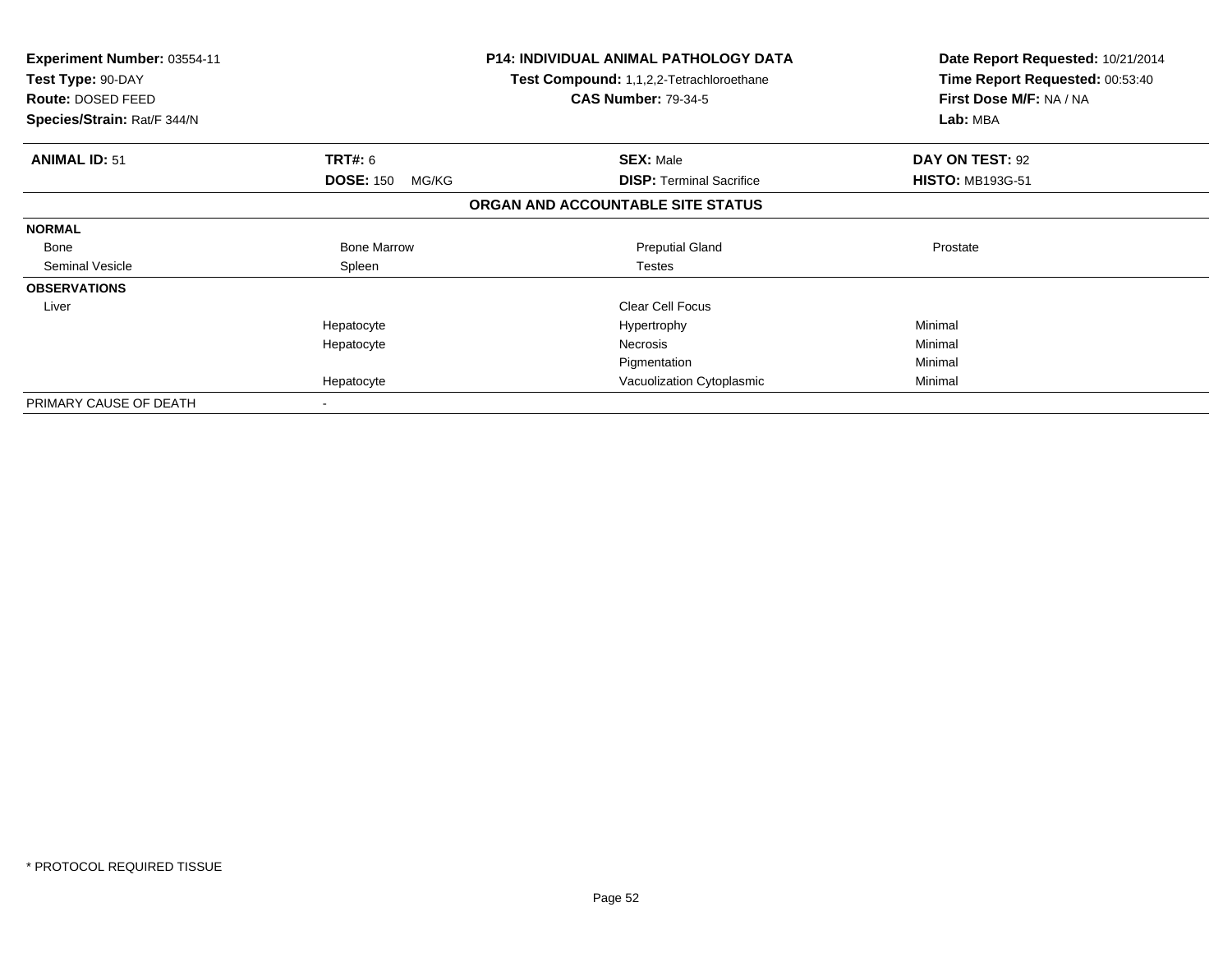| Experiment Number: 03554-11<br>Test Type: 90-DAY<br>Route: DOSED FEED<br>Species/Strain: Rat/F 344/N |                           | <b>P14: INDIVIDUAL ANIMAL PATHOLOGY DATA</b><br>Test Compound: 1,1,2,2-Tetrachloroethane<br><b>CAS Number: 79-34-5</b> | Date Report Requested: 10/21/2014<br>Time Report Requested: 00:53:40<br>First Dose M/F: NA / NA<br>Lab: MBA |
|------------------------------------------------------------------------------------------------------|---------------------------|------------------------------------------------------------------------------------------------------------------------|-------------------------------------------------------------------------------------------------------------|
| <b>ANIMAL ID: 52</b>                                                                                 | <b>TRT#: 6</b>            | <b>SEX: Male</b>                                                                                                       | DAY ON TEST: 92                                                                                             |
|                                                                                                      | <b>DOSE: 150</b><br>MG/KG | <b>DISP:</b> Terminal Sacrifice                                                                                        | <b>HISTO: MB193G-52</b>                                                                                     |
|                                                                                                      |                           | ORGAN AND ACCOUNTABLE SITE STATUS                                                                                      |                                                                                                             |
| <b>NORMAL</b>                                                                                        |                           |                                                                                                                        |                                                                                                             |
| <b>Bone</b>                                                                                          | <b>Bone Marrow</b>        | Prostate                                                                                                               | Seminal Vesicle                                                                                             |
| <b>Testes</b>                                                                                        |                           |                                                                                                                        |                                                                                                             |
| <b>OBSERVATIONS</b>                                                                                  |                           |                                                                                                                        |                                                                                                             |
| Liver                                                                                                | Hepatocyte                | Hypertrophy                                                                                                            | Mild                                                                                                        |
|                                                                                                      |                           | <b>Mixed Cell Focus</b>                                                                                                |                                                                                                             |
|                                                                                                      | Hepatocyte                | <b>Necrosis</b>                                                                                                        | Minimal                                                                                                     |
|                                                                                                      |                           | Pigmentation                                                                                                           | Minimal                                                                                                     |
|                                                                                                      | Hepatocyte                | Vacuolization Cytoplasmic                                                                                              | Mild                                                                                                        |
| <b>Preputial Gland</b>                                                                               |                           | Inflammation                                                                                                           | Chronic, Minimal                                                                                            |
| Spleen                                                                                               | Red Pulp                  | Atrophy                                                                                                                | Minimal                                                                                                     |
|                                                                                                      |                           | Pigmentation                                                                                                           | Minimal                                                                                                     |
| PRIMARY CAUSE OF DEATH                                                                               |                           |                                                                                                                        |                                                                                                             |
| Animal Note: CARCASS THIN, TGL 1-NST                                                                 |                           |                                                                                                                        |                                                                                                             |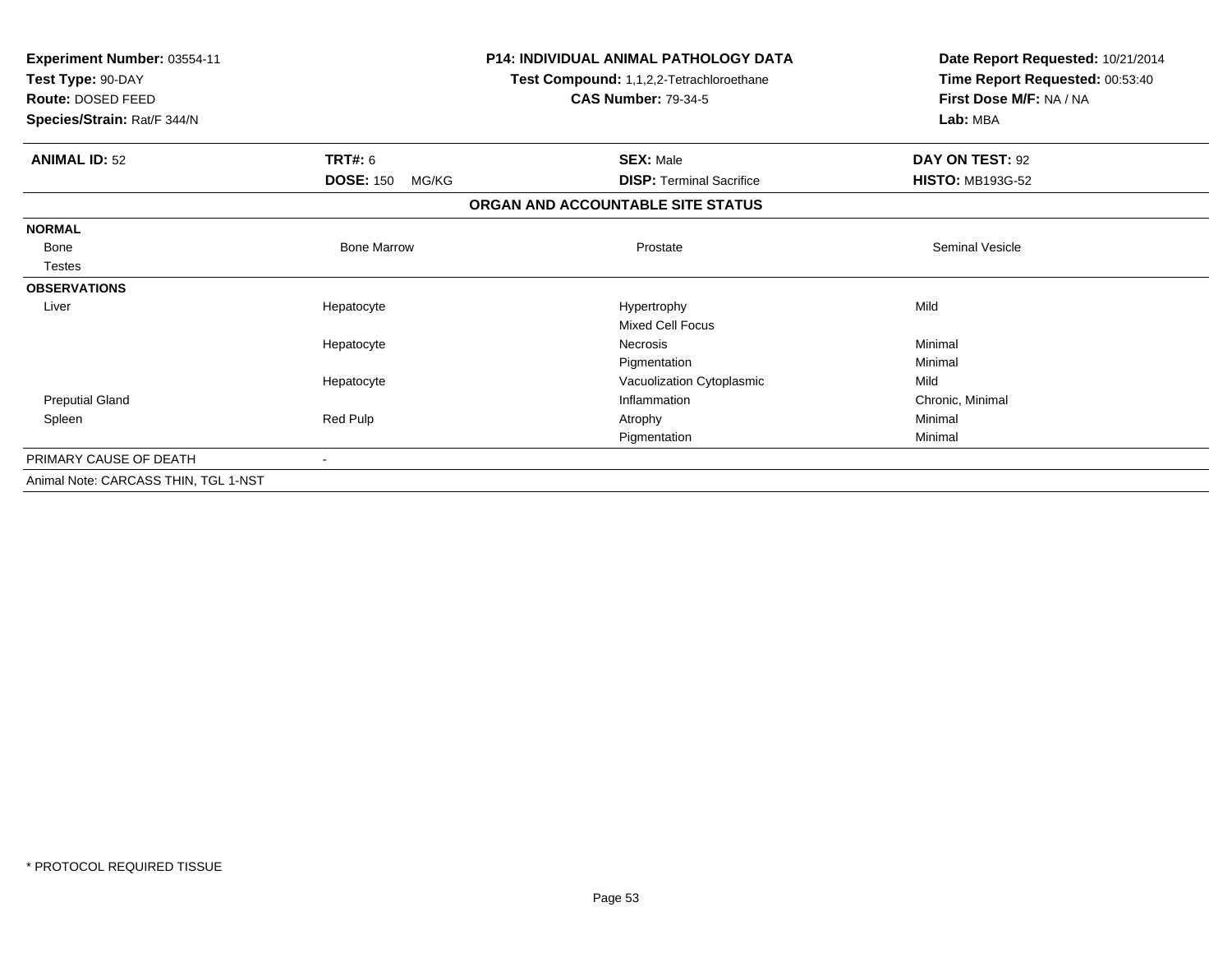| Experiment Number: 03554-11<br>Test Type: 90-DAY<br><b>Route: DOSED FEED</b><br>Species/Strain: Rat/F 344/N |                           | <b>P14: INDIVIDUAL ANIMAL PATHOLOGY DATA</b><br>Test Compound: 1,1,2,2-Tetrachloroethane<br><b>CAS Number: 79-34-5</b> | Date Report Requested: 10/21/2014<br>Time Report Requested: 00:53:40<br>First Dose M/F: NA / NA<br>Lab: MBA |
|-------------------------------------------------------------------------------------------------------------|---------------------------|------------------------------------------------------------------------------------------------------------------------|-------------------------------------------------------------------------------------------------------------|
| <b>ANIMAL ID: 53</b>                                                                                        | TRT#: 6                   | <b>SEX: Male</b>                                                                                                       | DAY ON TEST: 92                                                                                             |
|                                                                                                             | <b>DOSE: 150</b><br>MG/KG | <b>DISP: Terminal Sacrifice</b>                                                                                        | <b>HISTO: MB193G-53</b>                                                                                     |
|                                                                                                             |                           | ORGAN AND ACCOUNTABLE SITE STATUS                                                                                      |                                                                                                             |
| <b>NORMAL</b>                                                                                               |                           |                                                                                                                        |                                                                                                             |
| Bone                                                                                                        | <b>Bone Marrow</b>        | <b>Preputial Gland</b>                                                                                                 | Prostate                                                                                                    |
| <b>Seminal Vesicle</b>                                                                                      | <b>Testes</b>             |                                                                                                                        |                                                                                                             |
| <b>OBSERVATIONS</b>                                                                                         |                           |                                                                                                                        |                                                                                                             |
| Liver                                                                                                       |                           | Hepatodiaphragmatic Nodule                                                                                             |                                                                                                             |
|                                                                                                             | Hepatocyte                | Hypertrophy                                                                                                            | Minimal                                                                                                     |
|                                                                                                             | Hepatocyte                | <b>Necrosis</b>                                                                                                        | Minimal                                                                                                     |
|                                                                                                             |                           | Pigmentation                                                                                                           | Minimal                                                                                                     |
| [Hepatodiaphragmatic Nodule TGLS = 2-12 ]                                                                   |                           |                                                                                                                        |                                                                                                             |
| Spleen                                                                                                      | Red Pulp                  | Atrophy                                                                                                                | Minimal                                                                                                     |
|                                                                                                             |                           | Pigmentation                                                                                                           | Minimal                                                                                                     |
| PRIMARY CAUSE OF DEATH                                                                                      |                           |                                                                                                                        |                                                                                                             |
| Animal Note: CARCASS THIN, TGL 1-NST                                                                        |                           |                                                                                                                        |                                                                                                             |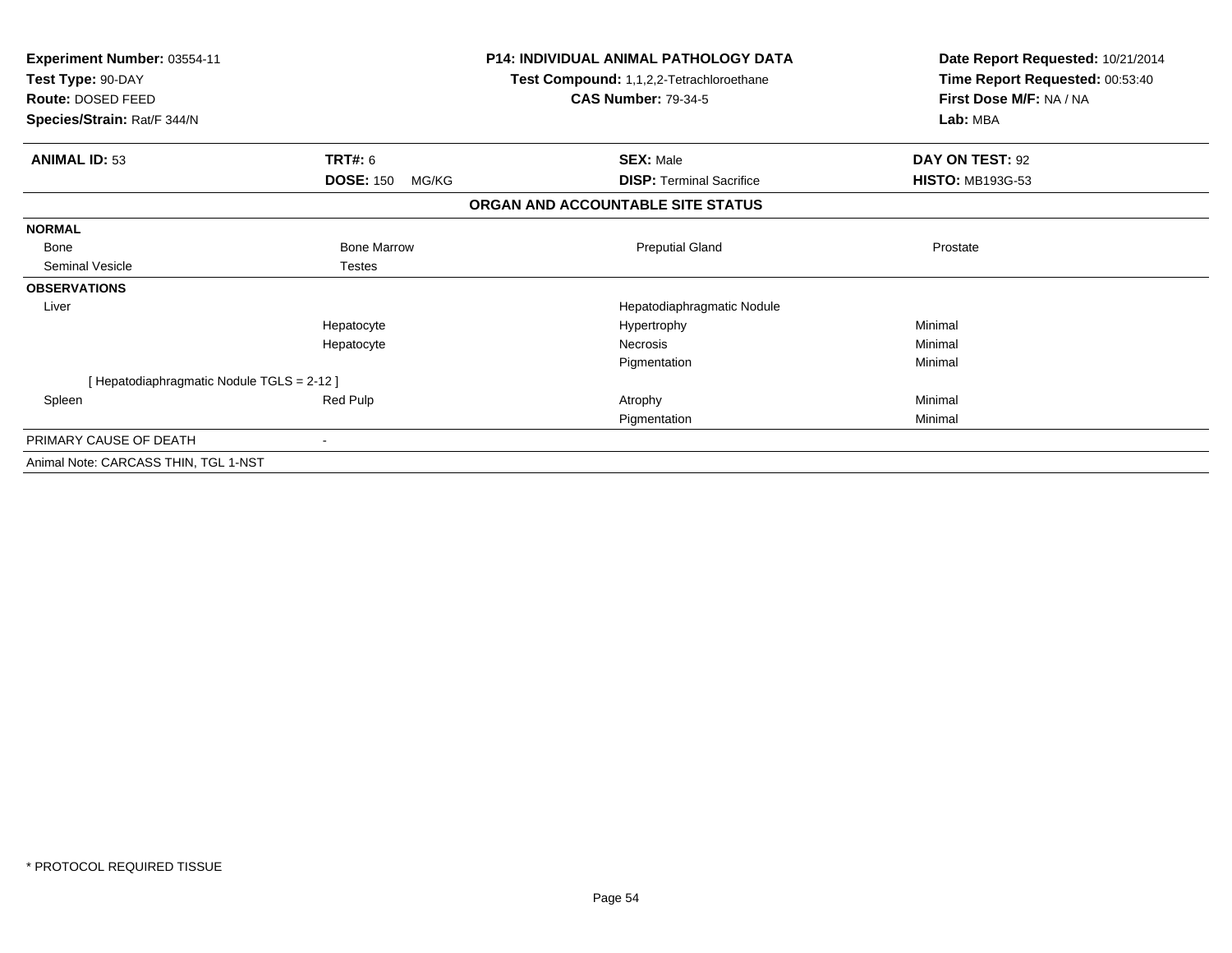| Experiment Number: 03554-11<br>Test Type: 90-DAY<br>Route: DOSED FEED |                           | <b>P14: INDIVIDUAL ANIMAL PATHOLOGY DATA</b><br>Test Compound: 1,1,2,2-Tetrachloroethane<br><b>CAS Number: 79-34-5</b> | Date Report Requested: 10/21/2014<br>Time Report Requested: 00:53:40<br>First Dose M/F: NA / NA |
|-----------------------------------------------------------------------|---------------------------|------------------------------------------------------------------------------------------------------------------------|-------------------------------------------------------------------------------------------------|
| Species/Strain: Rat/F 344/N                                           |                           |                                                                                                                        | Lab: MBA                                                                                        |
| <b>ANIMAL ID: 54</b>                                                  | <b>TRT#: 6</b>            | <b>SEX: Male</b>                                                                                                       | DAY ON TEST: 92                                                                                 |
|                                                                       | <b>DOSE: 150</b><br>MG/KG | <b>DISP:</b> Terminal Sacrifice                                                                                        | <b>HISTO: MB193G-54</b>                                                                         |
|                                                                       |                           | ORGAN AND ACCOUNTABLE SITE STATUS                                                                                      |                                                                                                 |
| <b>NORMAL</b>                                                         |                           |                                                                                                                        |                                                                                                 |
| Bone                                                                  | <b>Bone Marrow</b>        | <b>Preputial Gland</b>                                                                                                 | Prostate                                                                                        |
| Seminal Vesicle                                                       | <b>Testes</b>             |                                                                                                                        |                                                                                                 |
| <b>OBSERVATIONS</b>                                                   |                           |                                                                                                                        |                                                                                                 |
| Liver                                                                 | Hepatocyte                | Hypertrophy                                                                                                            | Minimal                                                                                         |
|                                                                       |                           | Mixed Cell Focus                                                                                                       |                                                                                                 |
|                                                                       | Hepatocyte                | Necrosis                                                                                                               | Minimal                                                                                         |
|                                                                       |                           | Pigmentation                                                                                                           | Minimal                                                                                         |
|                                                                       | Hepatocyte                | Vacuolization Cytoplasmic                                                                                              | Minimal                                                                                         |
| Spleen                                                                | Red Pulp                  | Atrophy                                                                                                                | Minimal                                                                                         |
|                                                                       |                           | Pigmentation                                                                                                           | Minimal                                                                                         |
| PRIMARY CAUSE OF DEATH                                                |                           |                                                                                                                        |                                                                                                 |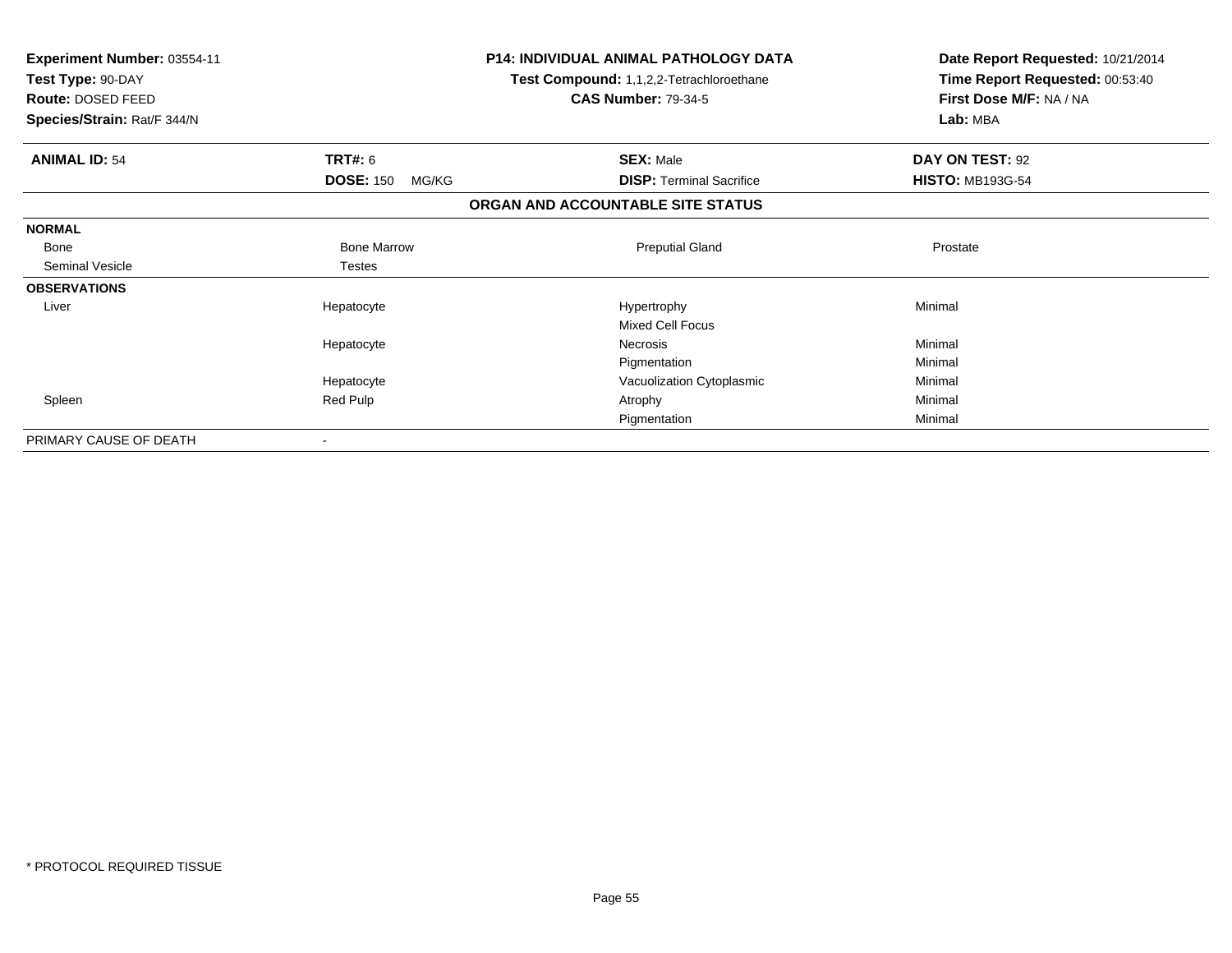| Experiment Number: 03554-11<br>Test Type: 90-DAY<br>Route: DOSED FEED |                           | <b>P14: INDIVIDUAL ANIMAL PATHOLOGY DATA</b><br>Test Compound: 1,1,2,2-Tetrachloroethane<br><b>CAS Number: 79-34-5</b> | Date Report Requested: 10/21/2014<br>Time Report Requested: 00:53:40<br>First Dose M/F: NA / NA |
|-----------------------------------------------------------------------|---------------------------|------------------------------------------------------------------------------------------------------------------------|-------------------------------------------------------------------------------------------------|
| Species/Strain: Rat/F 344/N                                           |                           |                                                                                                                        | Lab: MBA                                                                                        |
| <b>ANIMAL ID: 55</b>                                                  | <b>TRT#: 6</b>            | <b>SEX: Male</b>                                                                                                       | DAY ON TEST: 92                                                                                 |
|                                                                       | <b>DOSE: 150</b><br>MG/KG | <b>DISP:</b> Terminal Sacrifice                                                                                        | <b>HISTO: MB193G-55</b>                                                                         |
|                                                                       |                           | ORGAN AND ACCOUNTABLE SITE STATUS                                                                                      |                                                                                                 |
| <b>NORMAL</b>                                                         |                           |                                                                                                                        |                                                                                                 |
| Bone                                                                  | Prostate                  | Seminal Vesicle                                                                                                        | <b>Testes</b>                                                                                   |
| <b>OBSERVATIONS</b>                                                   |                           |                                                                                                                        |                                                                                                 |
| <b>Bone Marrow</b>                                                    |                           | Atrophy                                                                                                                | Minimal                                                                                         |
| Liver                                                                 |                           | Hepatodiaphragmatic Nodule                                                                                             |                                                                                                 |
|                                                                       | Hepatocyte                | Hypertrophy                                                                                                            | Mild                                                                                            |
|                                                                       | Hepatocyte                | Necrosis                                                                                                               | Minimal                                                                                         |
| [Hepatodiaphragmatic Nodule TGLS = 2-8]                               |                           |                                                                                                                        |                                                                                                 |
| <b>Preputial Gland</b>                                                |                           | Inflammation                                                                                                           | Chronic Active, Moderate                                                                        |
| [Inflammation TGLS = 1-9A]                                            |                           |                                                                                                                        |                                                                                                 |
| Spleen                                                                | Red Pulp                  | Atrophy                                                                                                                | Minimal                                                                                         |
|                                                                       |                           | Pigmentation                                                                                                           | Minimal                                                                                         |
| PRIMARY CAUSE OF DEATH                                                |                           |                                                                                                                        |                                                                                                 |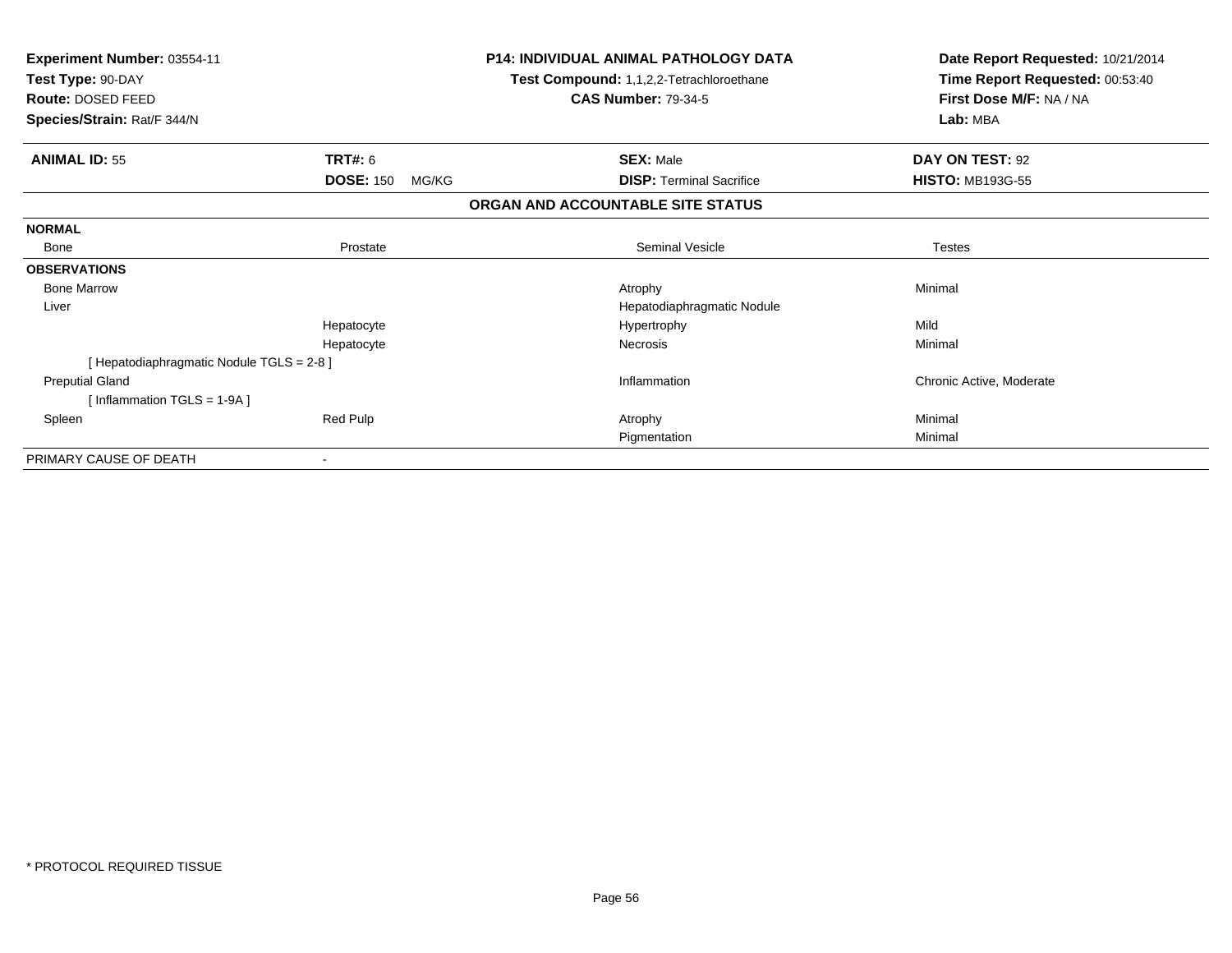| Experiment Number: 03554-11            |                           | <b>P14: INDIVIDUAL ANIMAL PATHOLOGY DATA</b> | Date Report Requested: 10/21/2014 |
|----------------------------------------|---------------------------|----------------------------------------------|-----------------------------------|
| Test Type: 90-DAY                      |                           | Test Compound: 1,1,2,2-Tetrachloroethane     | Time Report Requested: 00:53:40   |
| Route: DOSED FEED                      |                           | <b>CAS Number: 79-34-5</b>                   | First Dose M/F: NA / NA           |
| Species/Strain: Rat/F 344/N            |                           |                                              | Lab: MBA                          |
| <b>ANIMAL ID: 56</b>                   | <b>TRT#: 6</b>            | <b>SEX: Male</b>                             | DAY ON TEST: 92                   |
|                                        | <b>DOSE: 150</b><br>MG/KG | <b>DISP: Terminal Sacrifice</b>              | <b>HISTO: MB193G-56</b>           |
|                                        |                           | ORGAN AND ACCOUNTABLE SITE STATUS            |                                   |
| <b>NORMAL</b>                          |                           |                                              |                                   |
| Bone                                   | <b>Preputial Gland</b>    | Prostate                                     | <b>Seminal Vesicle</b>            |
| Testes                                 |                           |                                              |                                   |
| <b>OBSERVATIONS</b>                    |                           |                                              |                                   |
| <b>Bone Marrow</b>                     |                           | Atrophy                                      | Minimal                           |
| Liver                                  | Hepatocyte                | Hypertrophy                                  | Minimal                           |
|                                        |                           | <b>Mixed Cell Focus</b>                      |                                   |
|                                        | Hepatocyte                | Vacuolization Cytoplasmic                    | Mild                              |
| [Vacuolization Cytoplasmic TGLS = 1-8] |                           |                                              |                                   |
| Spleen                                 |                           | Pigmentation                                 | Minimal                           |
| PRIMARY CAUSE OF DEATH                 | $\blacksquare$            |                                              |                                   |
| Animal Note: CARCASS THIN, TGL 2-NST   |                           |                                              |                                   |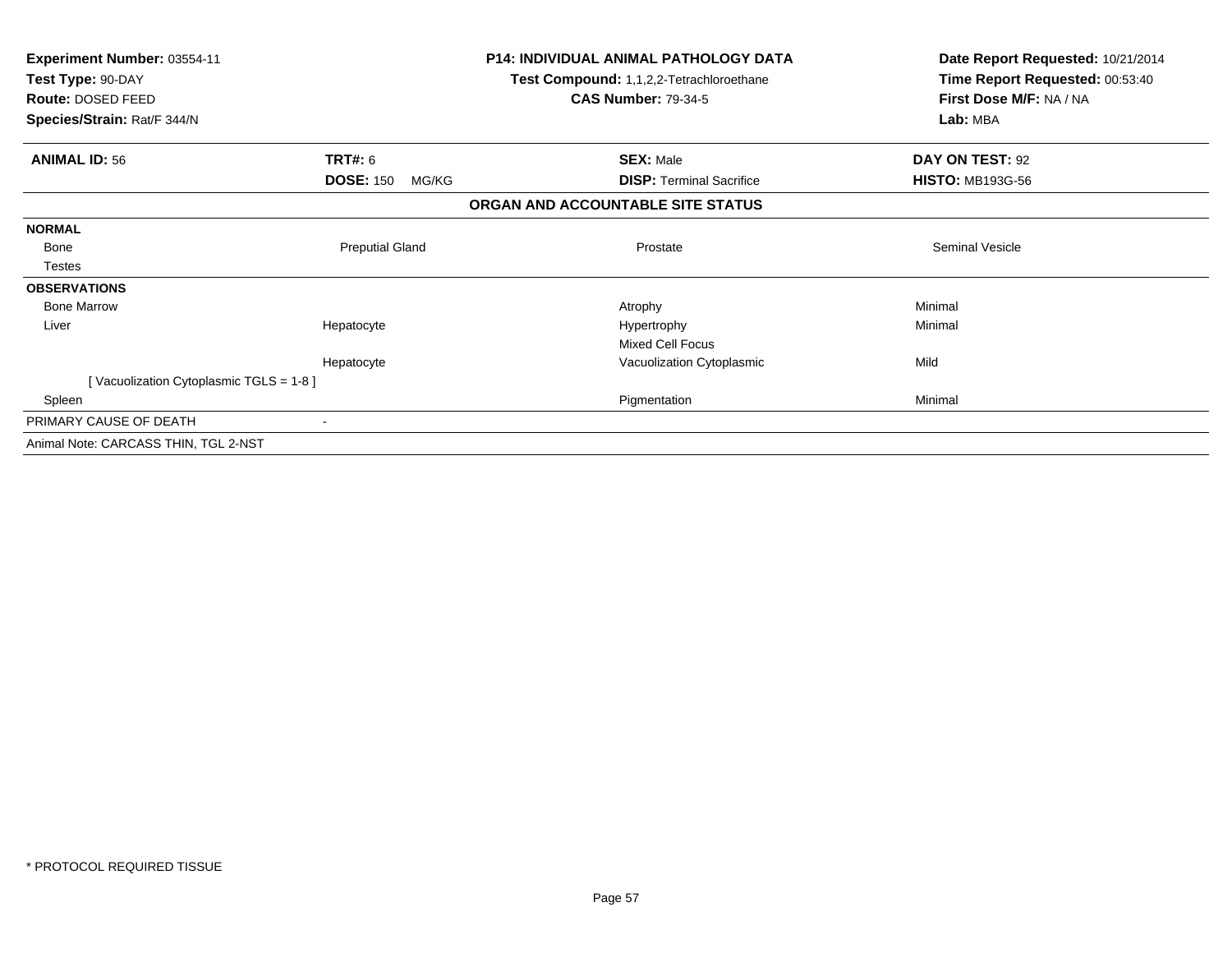| Experiment Number: 03554-11<br>Test Type: 90-DAY<br>Route: DOSED FEED |                           | <b>P14: INDIVIDUAL ANIMAL PATHOLOGY DATA</b><br>Test Compound: 1,1,2,2-Tetrachloroethane<br><b>CAS Number: 79-34-5</b> | Date Report Requested: 10/21/2014<br>Time Report Requested: 00:53:40<br>First Dose M/F: NA / NA |
|-----------------------------------------------------------------------|---------------------------|------------------------------------------------------------------------------------------------------------------------|-------------------------------------------------------------------------------------------------|
| Species/Strain: Rat/F 344/N                                           |                           |                                                                                                                        | Lab: MBA                                                                                        |
| <b>ANIMAL ID: 57</b>                                                  | <b>TRT#: 6</b>            | <b>SEX: Male</b>                                                                                                       | DAY ON TEST: 92                                                                                 |
|                                                                       | <b>DOSE: 150</b><br>MG/KG | <b>DISP:</b> Terminal Sacrifice                                                                                        | <b>HISTO: MB193G-57</b>                                                                         |
|                                                                       |                           | ORGAN AND ACCOUNTABLE SITE STATUS                                                                                      |                                                                                                 |
| <b>NORMAL</b>                                                         |                           |                                                                                                                        |                                                                                                 |
| Bone                                                                  | <b>Preputial Gland</b>    | Prostate                                                                                                               | <b>Seminal Vesicle</b>                                                                          |
| <b>Testes</b>                                                         |                           |                                                                                                                        |                                                                                                 |
| <b>OBSERVATIONS</b>                                                   |                           |                                                                                                                        |                                                                                                 |
| <b>Bone Marrow</b>                                                    |                           | Atrophy                                                                                                                | Minimal                                                                                         |
| Liver                                                                 | Hepatocyte                | Hypertrophy                                                                                                            | Minimal                                                                                         |
|                                                                       | Hepatocyte                | <b>Necrosis</b>                                                                                                        | Minimal                                                                                         |
|                                                                       |                           | Pigmentation                                                                                                           | Minimal                                                                                         |
|                                                                       | Hepatocyte                | Vacuolization Cytoplasmic                                                                                              | Minimal                                                                                         |
| Spleen                                                                |                           | Pigmentation                                                                                                           | Minimal                                                                                         |
| PRIMARY CAUSE OF DEATH                                                |                           |                                                                                                                        |                                                                                                 |
| Animal Note: CARCASS THIN, TGL 1-NST.                                 |                           |                                                                                                                        |                                                                                                 |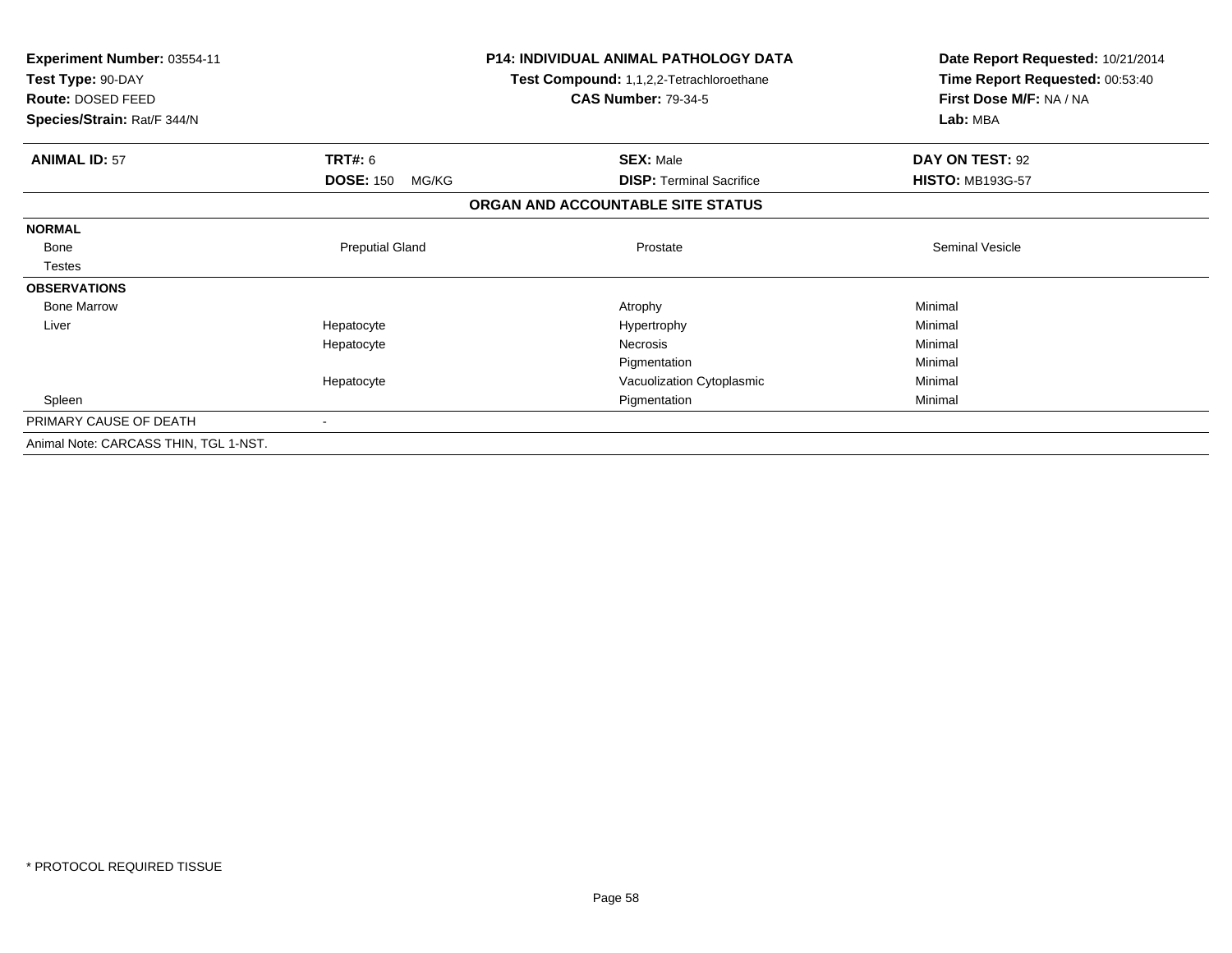| <b>Experiment Number: 03554-11</b><br>Test Type: 90-DAY<br>Route: DOSED FEED<br>Species/Strain: Rat/F 344/N |                           | <b>P14: INDIVIDUAL ANIMAL PATHOLOGY DATA</b><br><b>Test Compound: 1,1,2,2-Tetrachloroethane</b><br><b>CAS Number: 79-34-5</b> | Date Report Requested: 10/21/2014<br>Time Report Requested: 00:53:40<br>First Dose M/F: NA / NA<br>Lab: MBA |
|-------------------------------------------------------------------------------------------------------------|---------------------------|-------------------------------------------------------------------------------------------------------------------------------|-------------------------------------------------------------------------------------------------------------|
| <b>ANIMAL ID: 58</b>                                                                                        | <b>TRT#: 6</b>            | <b>SEX: Male</b>                                                                                                              | DAY ON TEST: 92                                                                                             |
|                                                                                                             | <b>DOSE: 150</b><br>MG/KG | <b>DISP:</b> Terminal Sacrifice                                                                                               | <b>HISTO: MB193G-58</b>                                                                                     |
|                                                                                                             |                           | ORGAN AND ACCOUNTABLE SITE STATUS                                                                                             |                                                                                                             |
| <b>NORMAL</b>                                                                                               |                           |                                                                                                                               |                                                                                                             |
| Bone                                                                                                        | <b>Bone Marrow</b>        | Prostate                                                                                                                      | <b>Seminal Vesicle</b>                                                                                      |
| <b>Testes</b>                                                                                               |                           |                                                                                                                               |                                                                                                             |
| <b>OBSERVATIONS</b>                                                                                         |                           |                                                                                                                               |                                                                                                             |
| Liver                                                                                                       | Hepatocyte                | Hypertrophy                                                                                                                   | Minimal                                                                                                     |
|                                                                                                             | Hepatocyte                | Vacuolization Cytoplasmic                                                                                                     | Mild                                                                                                        |
| <b>Preputial Gland</b>                                                                                      |                           | Inflammation                                                                                                                  | Chronic, Mild                                                                                               |
| Spleen                                                                                                      |                           | Pigmentation                                                                                                                  | Minimal                                                                                                     |
| PRIMARY CAUSE OF DEATH                                                                                      |                           |                                                                                                                               |                                                                                                             |
| Animal Note: CARCASS THIN, TGL 1-NST                                                                        |                           |                                                                                                                               |                                                                                                             |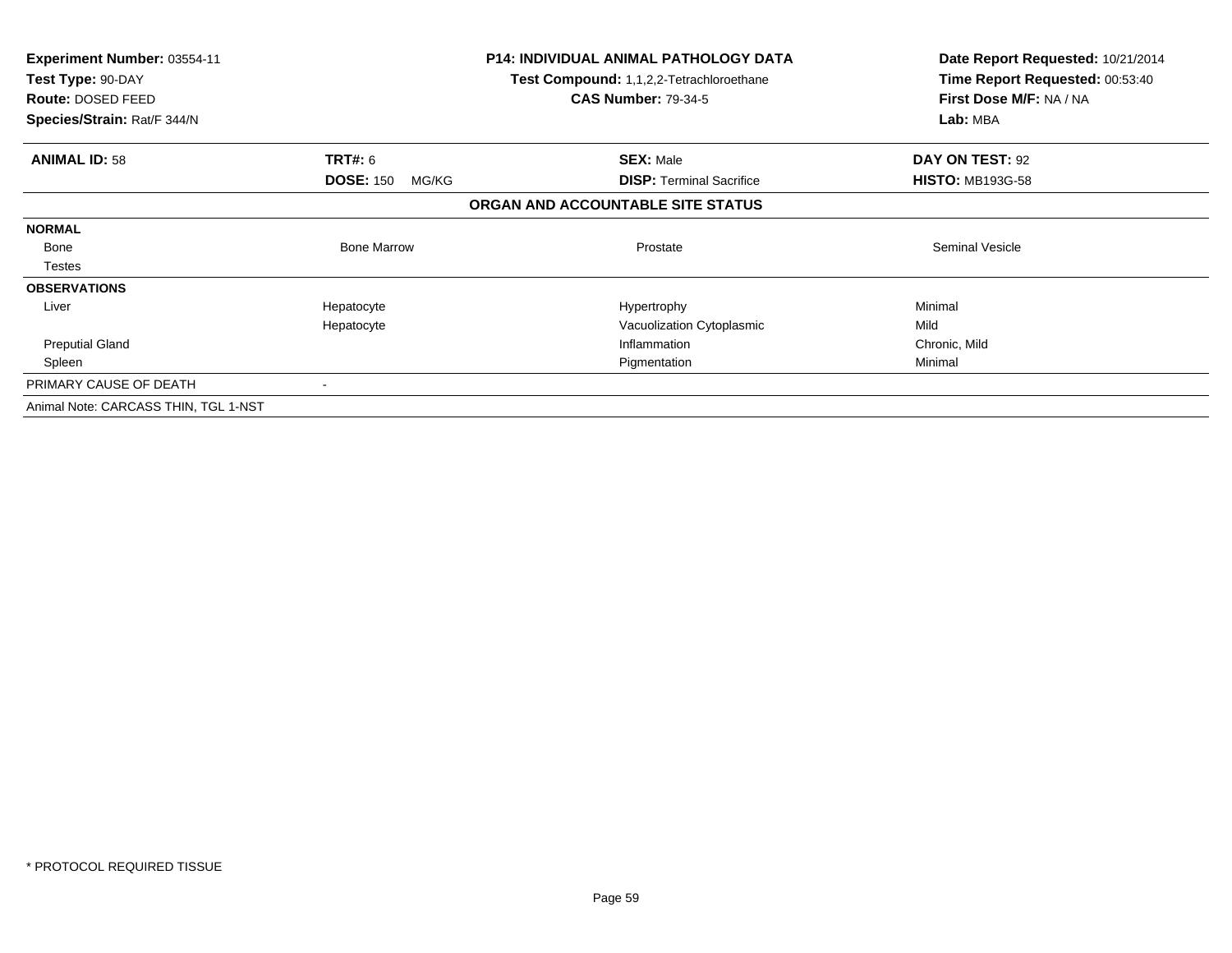| Experiment Number: 03554-11<br>Test Type: 90-DAY<br>Route: DOSED FEED<br>Species/Strain: Rat/F 344/N |                           | <b>P14: INDIVIDUAL ANIMAL PATHOLOGY DATA</b><br>Test Compound: 1,1,2,2-Tetrachloroethane<br><b>CAS Number: 79-34-5</b> | Date Report Requested: 10/21/2014<br>Time Report Requested: 00:53:40<br>First Dose M/F: NA / NA<br>Lab: MBA |
|------------------------------------------------------------------------------------------------------|---------------------------|------------------------------------------------------------------------------------------------------------------------|-------------------------------------------------------------------------------------------------------------|
|                                                                                                      |                           |                                                                                                                        |                                                                                                             |
| <b>ANIMAL ID: 59</b>                                                                                 | TRT#: 6                   | <b>SEX: Male</b>                                                                                                       | DAY ON TEST: 92                                                                                             |
|                                                                                                      | <b>DOSE: 150</b><br>MG/KG | <b>DISP: Terminal Sacrifice</b>                                                                                        | <b>HISTO: MB193G-59</b>                                                                                     |
|                                                                                                      |                           | ORGAN AND ACCOUNTABLE SITE STATUS                                                                                      |                                                                                                             |
| <b>NORMAL</b>                                                                                        |                           |                                                                                                                        |                                                                                                             |
| <b>Bone</b>                                                                                          | <b>Bone Marrow</b>        | <b>Preputial Gland</b>                                                                                                 | <b>Seminal Vesicle</b>                                                                                      |
| <b>Testes</b>                                                                                        |                           |                                                                                                                        |                                                                                                             |
| <b>OBSERVATIONS</b>                                                                                  |                           |                                                                                                                        |                                                                                                             |
| Liver                                                                                                |                           | <b>Eosinophilic Focus</b>                                                                                              |                                                                                                             |
|                                                                                                      | Hepatocyte                | Hypertrophy                                                                                                            | Mild                                                                                                        |
|                                                                                                      | Hepatocyte                | <b>Necrosis</b>                                                                                                        | Minimal                                                                                                     |
|                                                                                                      |                           | Pigmentation                                                                                                           | Minimal                                                                                                     |
|                                                                                                      | Hepatocyte                | Vacuolization Cytoplasmic                                                                                              | Minimal                                                                                                     |
| Note: TGL 3,4-NCL                                                                                    |                           |                                                                                                                        |                                                                                                             |
| [Vacuolization Cytoplasmic TGLS = 2-8]                                                               |                           |                                                                                                                        |                                                                                                             |
| Prostate                                                                                             |                           | Inflammation                                                                                                           | Acute, Mild                                                                                                 |
| Spleen                                                                                               | Red Pulp                  | Atrophy                                                                                                                | Minimal                                                                                                     |
|                                                                                                      |                           | Pigmentation                                                                                                           | Minimal                                                                                                     |
| PRIMARY CAUSE OF DEATH                                                                               | $\blacksquare$            |                                                                                                                        |                                                                                                             |
| Animal Note: CARCASS THIN, TGL 1-NST                                                                 |                           |                                                                                                                        |                                                                                                             |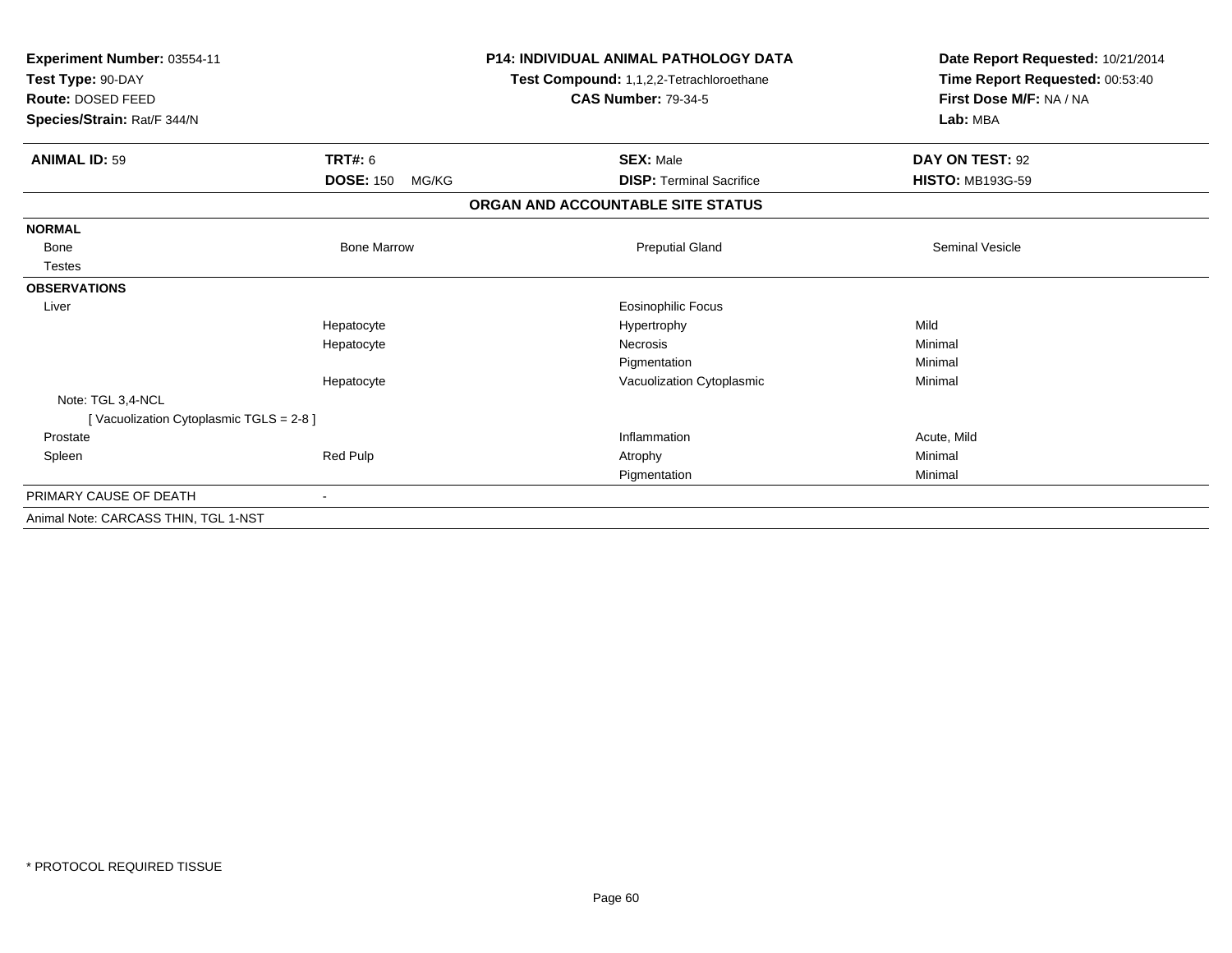| <b>Experiment Number: 03554-11</b><br>Test Type: 90-DAY<br>Route: DOSED FEED<br>Species/Strain: Rat/F 344/N |                           | <b>P14: INDIVIDUAL ANIMAL PATHOLOGY DATA</b><br>Test Compound: 1,1,2,2-Tetrachloroethane<br><b>CAS Number: 79-34-5</b> | Date Report Requested: 10/21/2014<br>Time Report Requested: 00:53:40<br>First Dose M/F: NA / NA<br>Lab: MBA |  |
|-------------------------------------------------------------------------------------------------------------|---------------------------|------------------------------------------------------------------------------------------------------------------------|-------------------------------------------------------------------------------------------------------------|--|
| <b>ANIMAL ID: 60</b>                                                                                        | <b>TRT#: 6</b>            | <b>SEX: Male</b>                                                                                                       | DAY ON TEST: 92                                                                                             |  |
|                                                                                                             | <b>DOSE: 150</b><br>MG/KG | <b>DISP:</b> Terminal Sacrifice                                                                                        | <b>HISTO: MB193G-60</b>                                                                                     |  |
|                                                                                                             |                           | ORGAN AND ACCOUNTABLE SITE STATUS                                                                                      |                                                                                                             |  |
| <b>NORMAL</b>                                                                                               |                           |                                                                                                                        |                                                                                                             |  |
| Bone                                                                                                        | <b>Bone Marrow</b>        | Prostate                                                                                                               | <b>Seminal Vesicle</b>                                                                                      |  |
| Testes                                                                                                      |                           |                                                                                                                        |                                                                                                             |  |
| <b>OBSERVATIONS</b>                                                                                         |                           |                                                                                                                        |                                                                                                             |  |
| Liver                                                                                                       | Hepatocyte                | <b>Necrosis</b>                                                                                                        | Minimal                                                                                                     |  |
|                                                                                                             |                           | Pigmentation                                                                                                           | Minimal                                                                                                     |  |
|                                                                                                             | Hepatocyte                | Vacuolization Cytoplasmic                                                                                              | Minimal                                                                                                     |  |
| <b>Preputial Gland</b>                                                                                      |                           | Inflammation                                                                                                           | Chronic, Mild                                                                                               |  |
| Spleen                                                                                                      |                           | Pigmentation                                                                                                           | Minimal                                                                                                     |  |
| PRIMARY CAUSE OF DEATH                                                                                      |                           |                                                                                                                        |                                                                                                             |  |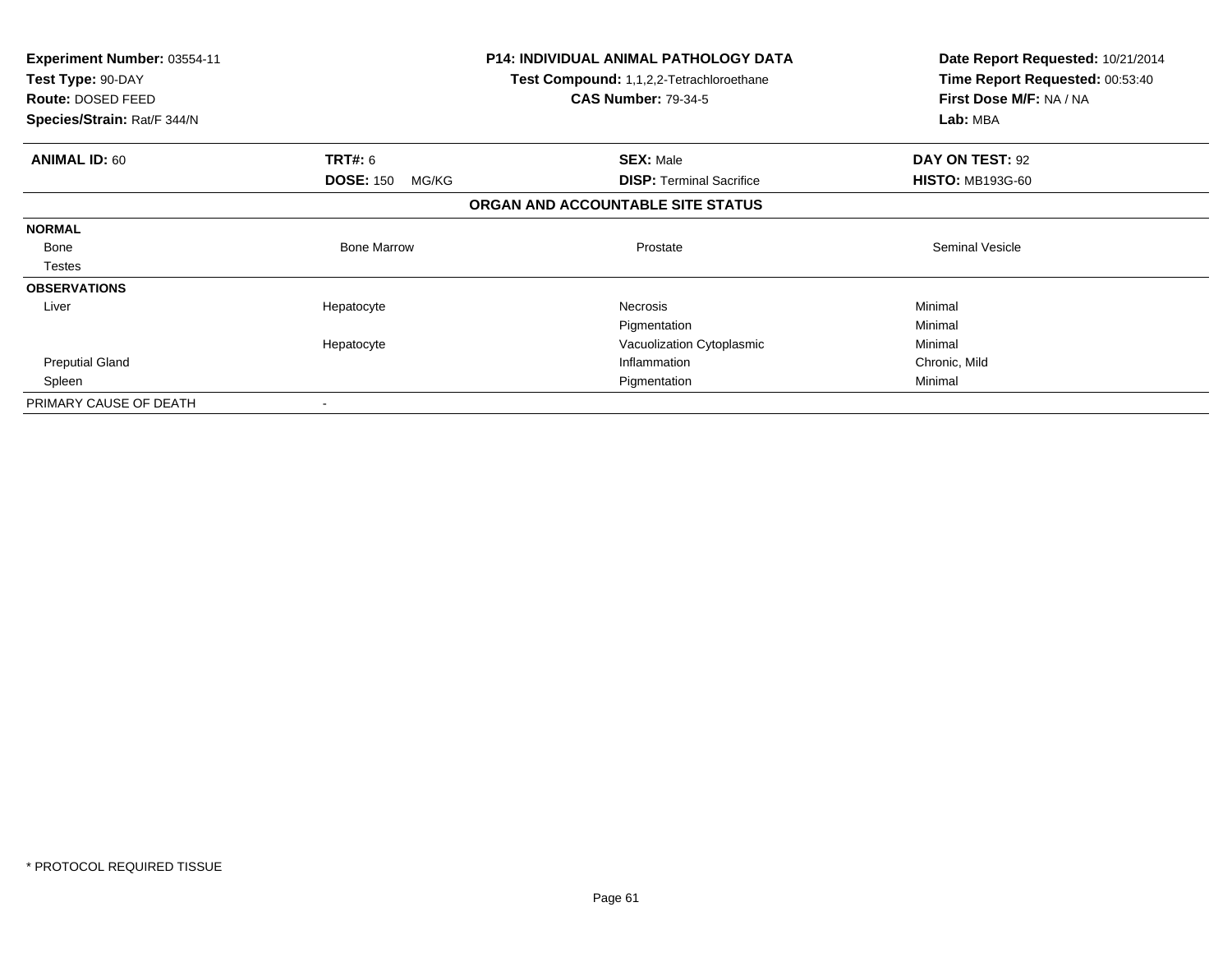| Experiment Number: 03554-11               |                                                                        | <b>P14: INDIVIDUAL ANIMAL PATHOLOGY DATA</b> | Date Report Requested: 10/21/2014                          |
|-------------------------------------------|------------------------------------------------------------------------|----------------------------------------------|------------------------------------------------------------|
| Test Type: 90-DAY                         | Test Compound: 1,1,2,2-Tetrachloroethane<br><b>CAS Number: 79-34-5</b> |                                              | Time Report Requested: 00:53:40<br>First Dose M/F: NA / NA |
| Route: DOSED FEED                         |                                                                        |                                              |                                                            |
| Species/Strain: Rat/F 344/N               |                                                                        |                                              | Lab: MBA                                                   |
| <b>ANIMAL ID: 61</b>                      | <b>TRT#: 7</b>                                                         | <b>SEX: Male</b>                             | DAY ON TEST: 92                                            |
|                                           | <b>DOSE: 300</b><br>MG/KG                                              | <b>DISP: Terminal Sacrifice</b>              | <b>HISTO: MB193G-61</b>                                    |
|                                           |                                                                        | ORGAN AND ACCOUNTABLE SITE STATUS            |                                                            |
| <b>NORMAL</b>                             |                                                                        |                                              |                                                            |
| * Adrenal Cortex                          | * Adrenal Medulla                                                      | * Blood Vessel                               | * Brain                                                    |
| * Epididymis                              | * Esophagus                                                            | * Intestine Large, Cecum                     | * Intestine Large, Colon                                   |
| * Intestine Large, Rectum                 | * Intestine Small, Duodenum                                            | * Intestine Small, Ileum                     | * Intestine Small, Jejunum                                 |
| * Islets, Pancreatic                      | * Lung                                                                 | * Lymph Node, Mandibular                     | * Lymph Node, Mesenteric                                   |
| * Mammary Gland                           | * Nose                                                                 | * Pancreas                                   | * Parathyroid Gland                                        |
| * Pituitary Gland                         | * Salivary Glands                                                      | * Skin                                       | * Stomach, Forestomach                                     |
| * Stomach, Glandular                      | * Thymus                                                               | * Thyroid Gland                              | * Trachea                                                  |
| * Urinary Bladder                         |                                                                        |                                              |                                                            |
| <b>OBSERVATIONS</b>                       |                                                                        |                                              |                                                            |
| * Bone                                    | Metaphysis                                                             | Atrophy                                      | Mild                                                       |
| * Bone Marrow                             |                                                                        | Atrophy                                      | Minimal                                                    |
| * Heart                                   |                                                                        | Cardiomyopathy                               | Minimal                                                    |
| * Kidney                                  | Bilateral, Renal Tubule                                                | Degeneration                                 | Minimal                                                    |
|                                           | Bilateral, Renal Tubule                                                | Dilatation                                   | Minimal                                                    |
| [ Dilatation TGLS = 3-7 ]                 |                                                                        |                                              |                                                            |
| * Liver                                   |                                                                        | <b>Basophilic Focus</b>                      |                                                            |
|                                           |                                                                        | Hepatodiaphragmatic Nodule                   |                                                            |
|                                           | <b>Bile Duct</b>                                                       | Hyperplasia                                  | Mild                                                       |
|                                           | Hepatocyte                                                             | Hypertrophy                                  | Moderate                                                   |
|                                           | Hepatocyte                                                             | <b>Mitotic Alteration</b>                    | Mild                                                       |
|                                           |                                                                        | <b>Mixed Cell Focus</b>                      |                                                            |
|                                           | Hepatocyte                                                             | Necrosis                                     | Minimal                                                    |
|                                           |                                                                        | Pigmentation                                 | Mild                                                       |
| [ Hepatodiaphragmatic Nodule TGLS = 2-8 ] |                                                                        |                                              |                                                            |
| * Preputial Gland                         |                                                                        | Atrophy                                      | Mild                                                       |
|                                           |                                                                        | Inflammation                                 | Chronic, Minimal                                           |
| * Prostate                                |                                                                        | Atrophy                                      | Mild                                                       |
| * Seminal Vesicle                         |                                                                        | Atrophy                                      | Minimal                                                    |
| * Spleen                                  | <b>Red Pulp</b>                                                        | Atrophy                                      | Mild                                                       |
|                                           |                                                                        | Pigmentation                                 | Mild                                                       |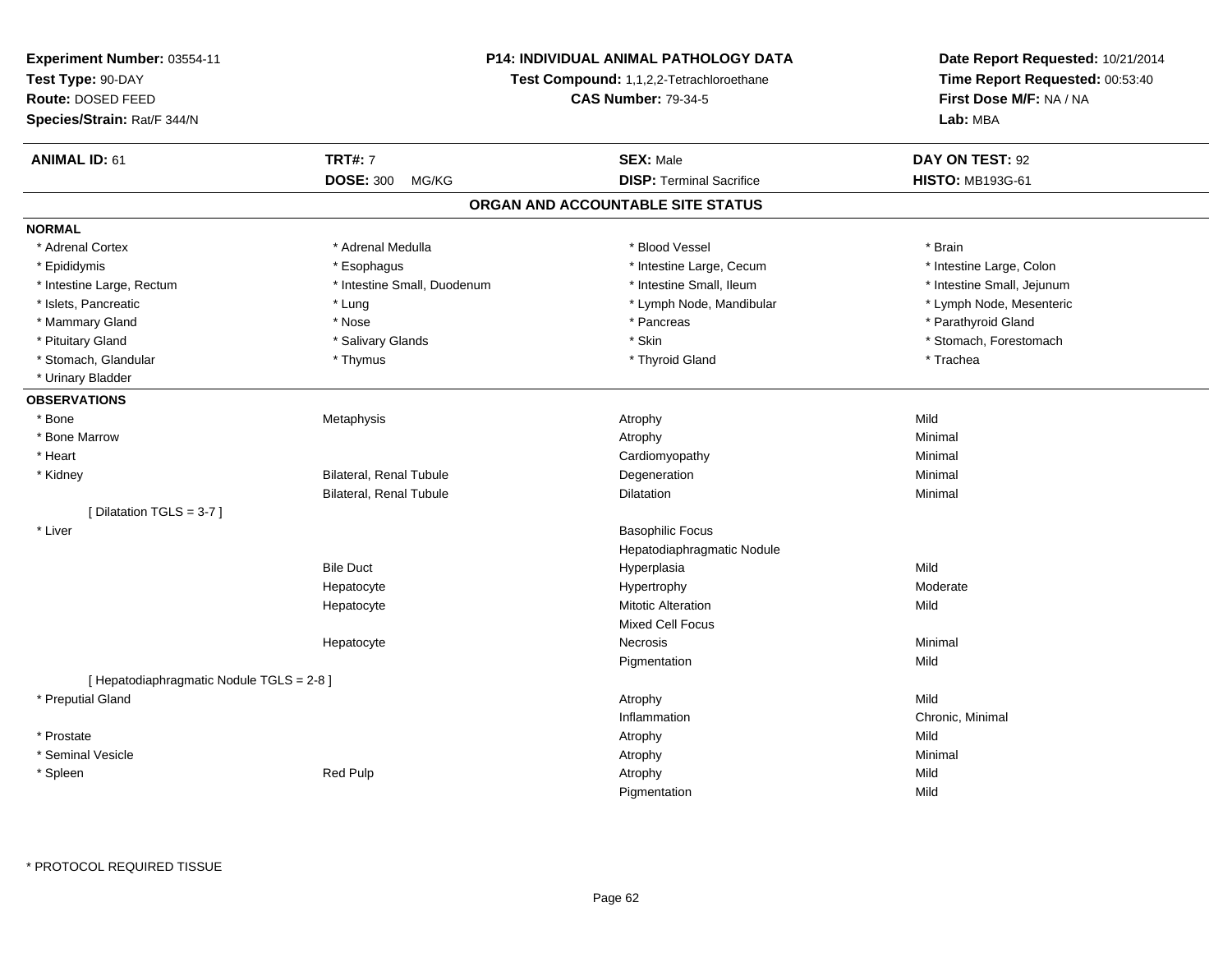| Experiment Number: 03554-11          | <b>P14: INDIVIDUAL ANIMAL PATHOLOGY DATA</b><br>Test Compound: 1,1,2,2-Tetrachloroethane<br><b>CAS Number: 79-34-5</b> |                                   | Date Report Requested: 10/21/2014 |
|--------------------------------------|------------------------------------------------------------------------------------------------------------------------|-----------------------------------|-----------------------------------|
| Test Type: 90-DAY                    |                                                                                                                        |                                   | Time Report Requested: 00:53:40   |
| Route: DOSED FEED                    |                                                                                                                        |                                   | First Dose M/F: NA / NA           |
| Species/Strain: Rat/F 344/N          |                                                                                                                        |                                   | Lab: MBA                          |
| <b>ANIMAL ID: 61</b>                 | <b>TRT#: 7</b>                                                                                                         | <b>SEX: Male</b>                  | DAY ON TEST: 92                   |
|                                      | <b>DOSE: 300</b><br>MG/KG                                                                                              | <b>DISP:</b> Terminal Sacrifice   | <b>HISTO: MB193G-61</b>           |
|                                      |                                                                                                                        | ORGAN AND ACCOUNTABLE SITE STATUS |                                   |
| * Testes                             | <b>Germinal Epith</b>                                                                                                  | Atrophy                           | Minimal                           |
| PRIMARY CAUSE OF DEATH               |                                                                                                                        |                                   |                                   |
| Animal Note: CARCASS THIN, TGL 1-NST |                                                                                                                        |                                   |                                   |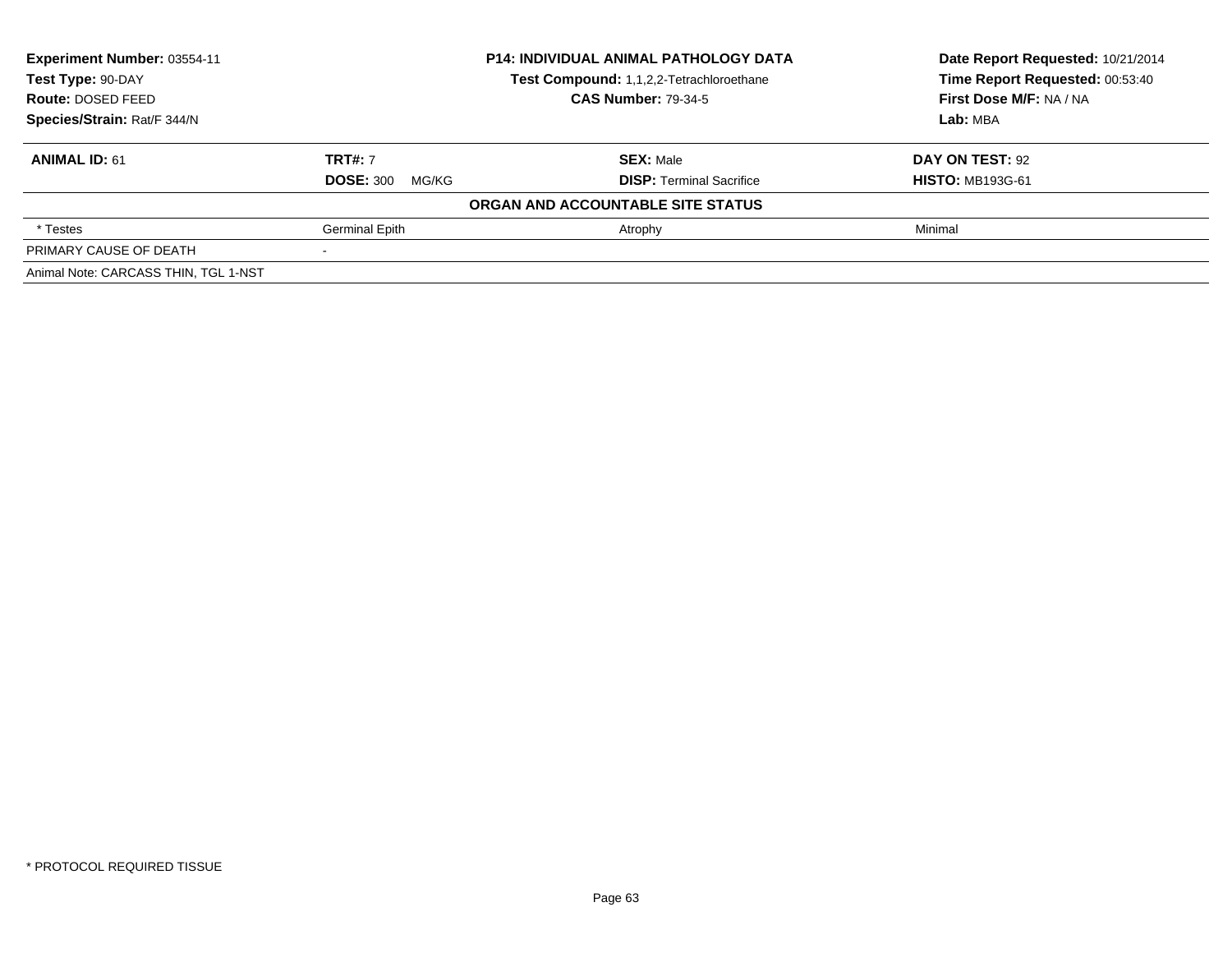| Experiment Number: 03554-11   |                            | P14: INDIVIDUAL ANIMAL PATHOLOGY DATA    | Date Report Requested: 10/21/2014<br>Time Report Requested: 00:53:40 |
|-------------------------------|----------------------------|------------------------------------------|----------------------------------------------------------------------|
| Test Type: 90-DAY             |                            | Test Compound: 1,1,2,2-Tetrachloroethane |                                                                      |
| Route: DOSED FEED             | <b>CAS Number: 79-34-5</b> |                                          | First Dose M/F: NA / NA                                              |
| Species/Strain: Rat/F 344/N   |                            |                                          | Lab: MBA                                                             |
| <b>ANIMAL ID: 62</b>          | <b>TRT#: 7</b>             | <b>SEX: Male</b>                         | DAY ON TEST: 92                                                      |
|                               | <b>DOSE: 300</b><br>MG/KG  | <b>DISP:</b> Accidentally Killed         | <b>HISTO: MB193G-62</b>                                              |
|                               |                            | ORGAN AND ACCOUNTABLE SITE STATUS        |                                                                      |
| <b>NORMAL</b>                 |                            |                                          |                                                                      |
| * Adrenal Cortex              | * Adrenal Medulla          | * Blood Vessel                           | * Brain                                                              |
| * Epididymis                  | * Esophagus                | * Heart                                  | * Intestine Large, Cecum                                             |
| * Intestine Large, Colon      | * Intestine Large, Rectum  | * Intestine Small, Duodenum              | * Intestine Small, Ileum                                             |
| * Intestine Small, Jejunum    | * Islets, Pancreatic       | * Kidney                                 | * Lung                                                               |
| * Lymph Node, Mandibular      | * Lymph Node, Mesenteric   | * Mammary Gland                          | * Nose                                                               |
| * Pancreas                    | * Parathyroid Gland        | * Pituitary Gland                        | * Salivary Glands                                                    |
| * Skin                        | * Stomach, Forestomach     | * Stomach, Glandular                     | * Thymus                                                             |
| * Thyroid Gland               | * Trachea                  | * Urinary Bladder                        |                                                                      |
| <b>OBSERVATIONS</b>           |                            |                                          |                                                                      |
| * Bone                        | Metaphysis                 | Atrophy                                  | Moderate                                                             |
| * Bone Marrow                 |                            | Atrophy                                  | Mild                                                                 |
| * Liver                       |                            | <b>Basophilic Focus</b>                  | Multiple                                                             |
|                               | <b>Bile Duct</b>           | Hyperplasia                              | Mild                                                                 |
|                               | Hepatocyte                 | Hypertrophy                              | Moderate                                                             |
|                               | Hepatocyte                 | <b>Mitotic Alteration</b>                | Mild                                                                 |
|                               |                            | <b>Mixed Cell Focus</b>                  |                                                                      |
|                               | Hepatocyte                 | <b>Necrosis</b>                          | Mild                                                                 |
|                               |                            | Pigmentation                             | Mild                                                                 |
| Note: TGL 2-NCL               |                            |                                          |                                                                      |
| [Mixed Cell Focus TGLS = 3-8] |                            |                                          |                                                                      |
| * Preputial Gland             |                            | Atrophy                                  | Mild                                                                 |
|                               |                            | Inflammation                             | Chronic, Mild                                                        |
| * Prostate                    |                            | Atrophy                                  | Mild                                                                 |
| * Seminal Vesicle             |                            | Atrophy                                  | Moderate                                                             |
| [Atrophy TGLS = $5-9A$ ]      |                            |                                          |                                                                      |
| * Spleen                      | Lymph Follic               | Atrophy                                  | Minimal                                                              |
|                               | Red Pulp                   | Atrophy                                  | Mild                                                                 |
|                               |                            | Pigmentation                             | Mild                                                                 |
| * Testes                      | <b>Germinal Epith</b>      | Atrophy                                  | Moderate                                                             |
| [Atrophy TGLS = $4-9$ ]       |                            |                                          |                                                                      |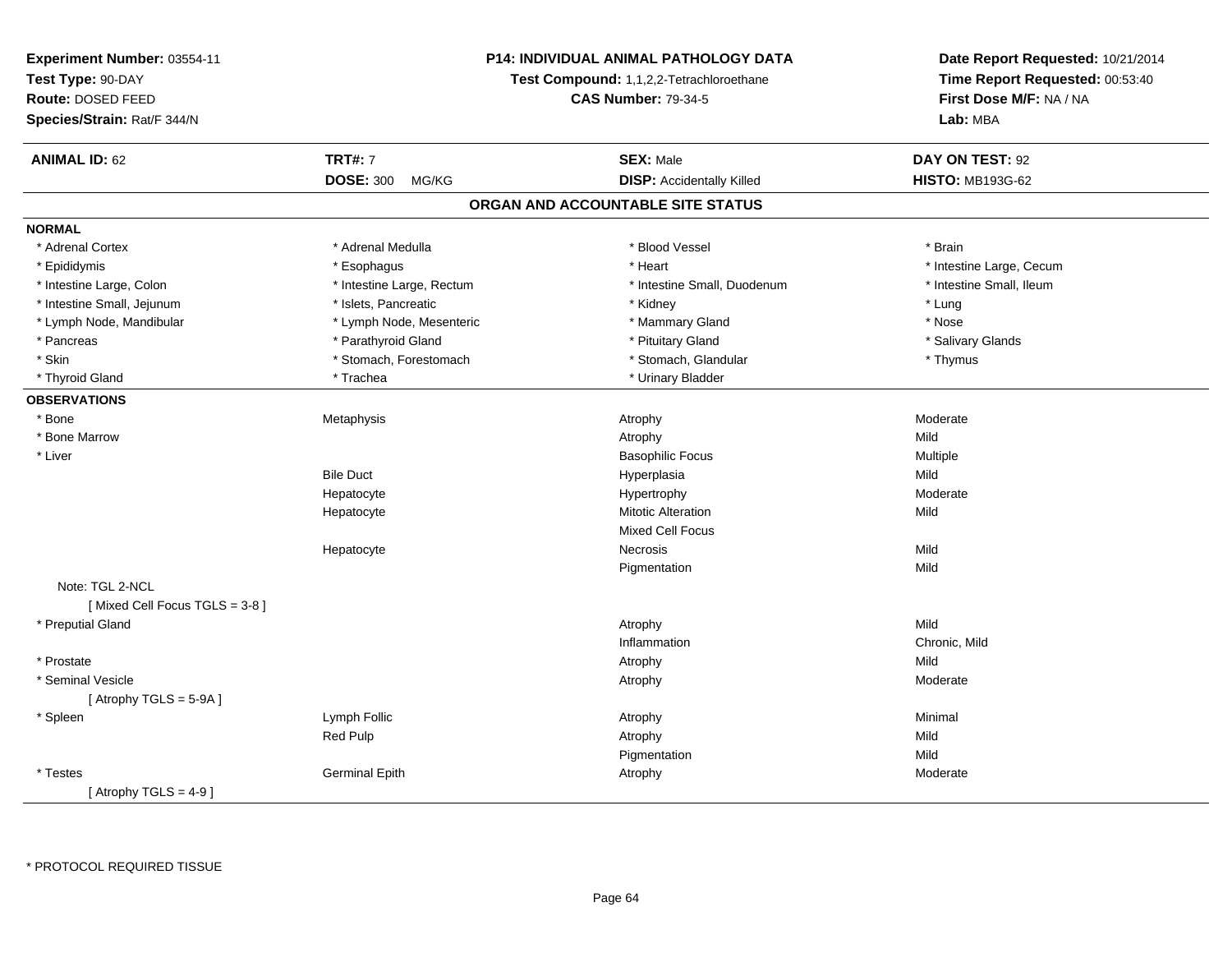| Experiment Number: 03554-11<br>Test Type: 90-DAY<br>Route: DOSED FEED<br>Species/Strain: Rat/F 344/N | <b>P14: INDIVIDUAL ANIMAL PATHOLOGY DATA</b><br>Test Compound: 1,1,2,2-Tetrachloroethane<br><b>CAS Number: 79-34-5</b> |                                                      | Date Report Requested: 10/21/2014<br>Time Report Requested: 00:53:40<br>First Dose M/F: NA / NA<br>Lab: MBA |
|------------------------------------------------------------------------------------------------------|------------------------------------------------------------------------------------------------------------------------|------------------------------------------------------|-------------------------------------------------------------------------------------------------------------|
| <b>ANIMAL ID: 62</b>                                                                                 | <b>TRT#: 7</b><br><b>DOSE: 300</b><br>MG/KG                                                                            | <b>SEX: Male</b><br><b>DISP: Accidentally Killed</b> | DAY ON TEST: 92<br><b>HISTO: MB193G-62</b>                                                                  |
|                                                                                                      |                                                                                                                        | ORGAN AND ACCOUNTABLE SITE STATUS                    |                                                                                                             |
| PRIMARY CAUSE OF DEATH                                                                               |                                                                                                                        |                                                      |                                                                                                             |
| Animal Note: CARCASS THIN, TGL 1-NST                                                                 |                                                                                                                        |                                                      |                                                                                                             |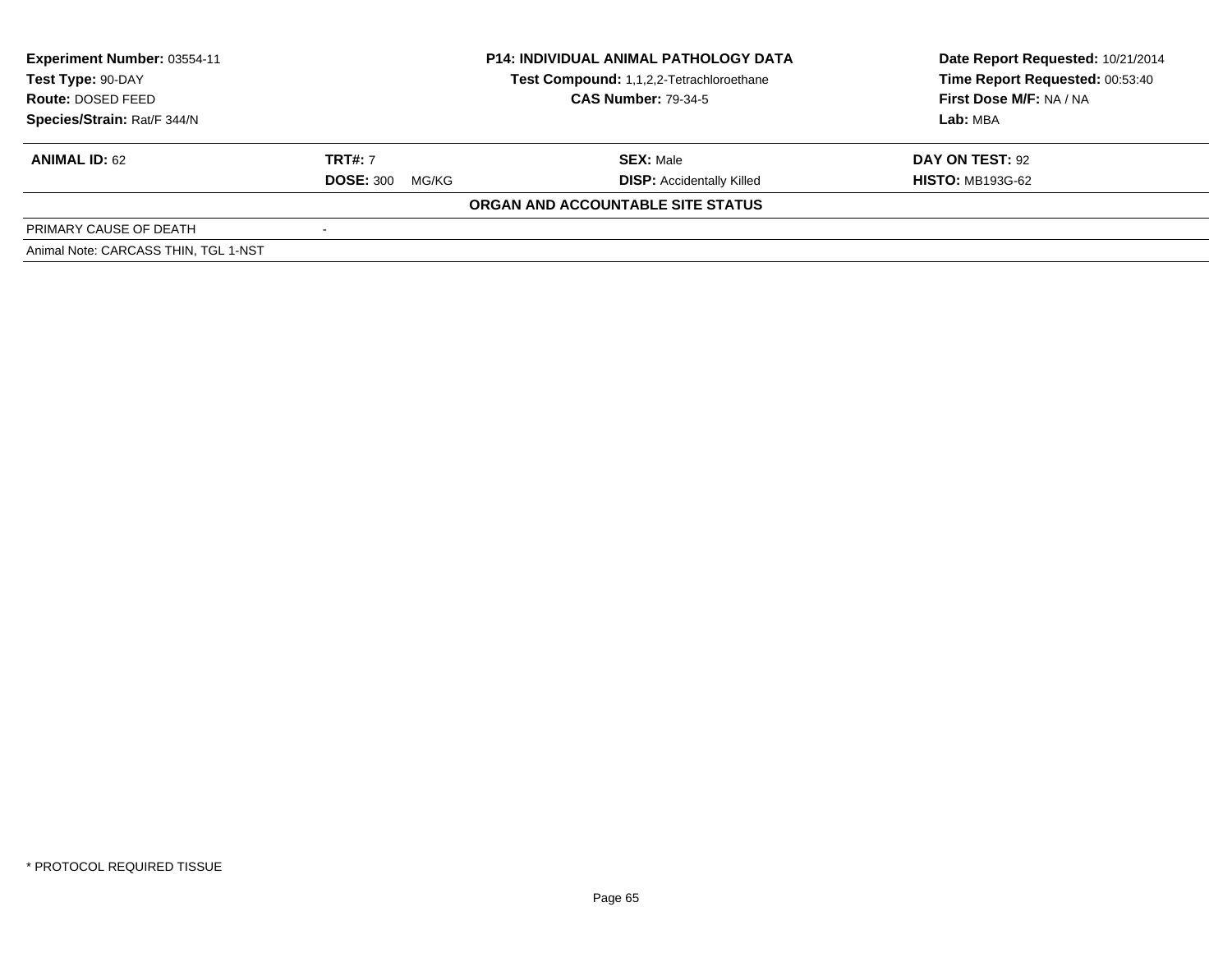| Experiment Number: 03554-11<br>Test Type: 90-DAY<br>Route: DOSED FEED<br>Species/Strain: Rat/F 344/N | P14: INDIVIDUAL ANIMAL PATHOLOGY DATA<br>Test Compound: 1,1,2,2-Tetrachloroethane<br><b>CAS Number: 79-34-5</b> |                                   | Date Report Requested: 10/21/2014<br>Time Report Requested: 00:53:40<br>First Dose M/F: NA / NA<br>Lab: MBA |
|------------------------------------------------------------------------------------------------------|-----------------------------------------------------------------------------------------------------------------|-----------------------------------|-------------------------------------------------------------------------------------------------------------|
| <b>ANIMAL ID: 63</b>                                                                                 | <b>TRT#: 7</b>                                                                                                  | <b>SEX: Male</b>                  | DAY ON TEST: 92                                                                                             |
|                                                                                                      | <b>DOSE: 300</b><br>MG/KG                                                                                       | <b>DISP: Terminal Sacrifice</b>   | <b>HISTO: MB193G-63</b>                                                                                     |
|                                                                                                      |                                                                                                                 | ORGAN AND ACCOUNTABLE SITE STATUS |                                                                                                             |
| <b>NORMAL</b>                                                                                        |                                                                                                                 |                                   |                                                                                                             |
| * Adrenal Cortex                                                                                     | * Adrenal Medulla                                                                                               | * Blood Vessel                    | * Brain                                                                                                     |
| * Epididymis                                                                                         | * Esophagus                                                                                                     | * Heart                           | * Intestine Large, Cecum                                                                                    |
| * Intestine Large, Colon                                                                             | * Intestine Large, Rectum                                                                                       | * Intestine Small, Duodenum       | * Intestine Small, Ileum                                                                                    |
| * Intestine Small, Jejunum                                                                           | * Islets, Pancreatic                                                                                            | * Lung                            | * Lymph Node, Mandibular                                                                                    |
| * Lymph Node, Mesenteric                                                                             | * Mammary Gland                                                                                                 | * Nose                            | * Pituitary Gland                                                                                           |
| * Salivary Glands                                                                                    | * Skin                                                                                                          | * Stomach, Forestomach            | * Stomach, Glandular                                                                                        |
| * Thymus                                                                                             | * Thyroid Gland                                                                                                 | * Trachea                         | * Urinary Bladder                                                                                           |
| <b>MISSING</b>                                                                                       |                                                                                                                 |                                   |                                                                                                             |
| * Parathyroid Gland                                                                                  |                                                                                                                 |                                   |                                                                                                             |
| <b>OBSERVATIONS</b>                                                                                  |                                                                                                                 |                                   |                                                                                                             |
| * Bone                                                                                               | Metaphysis                                                                                                      | Atrophy                           | Moderate                                                                                                    |
| * Bone Marrow                                                                                        |                                                                                                                 | Atrophy                           | Minimal                                                                                                     |
| * Kidney                                                                                             | <b>Bilateral, Pelvis</b>                                                                                        | Dilatation                        | Minimal                                                                                                     |
| Note: TGL 7-NCL                                                                                      |                                                                                                                 |                                   |                                                                                                             |
| * Liver                                                                                              | <b>Bile Duct</b>                                                                                                | Hyperplasia                       | Mild                                                                                                        |
|                                                                                                      | Hepatocyte                                                                                                      | Hypertrophy                       | Moderate                                                                                                    |
|                                                                                                      | Hepatocyte                                                                                                      | <b>Mitotic Alteration</b>         | Mild                                                                                                        |
|                                                                                                      |                                                                                                                 | <b>Mixed Cell Focus</b>           |                                                                                                             |
|                                                                                                      | Hepatocyte                                                                                                      | Necrosis                          | Minimal                                                                                                     |
|                                                                                                      |                                                                                                                 | Pigmentation                      | Mild                                                                                                        |
| [Mixed Cell Focus TGLS = 5,6-8]                                                                      |                                                                                                                 |                                   |                                                                                                             |
| * Pancreas                                                                                           | Acinus                                                                                                          | Atrophy                           | Focal, Minimal                                                                                              |
| * Preputial Gland                                                                                    |                                                                                                                 | Atrophy                           | Mild                                                                                                        |
| * Prostate                                                                                           |                                                                                                                 | Atrophy                           | Marked                                                                                                      |
| * Seminal Vesicle                                                                                    |                                                                                                                 | Atrophy                           | Marked                                                                                                      |
| [Atrophy TGLS = $4-9A$ ]                                                                             |                                                                                                                 |                                   |                                                                                                             |
| * Spleen                                                                                             | Red Pulp                                                                                                        | Atrophy                           | Minimal                                                                                                     |
|                                                                                                      |                                                                                                                 | Pigmentation                      | Minimal                                                                                                     |
| * Testes                                                                                             | <b>Germinal Epith</b>                                                                                           | Atrophy                           | Marked                                                                                                      |
| [Atrophy TGLS = $3-9$ ]                                                                              |                                                                                                                 |                                   |                                                                                                             |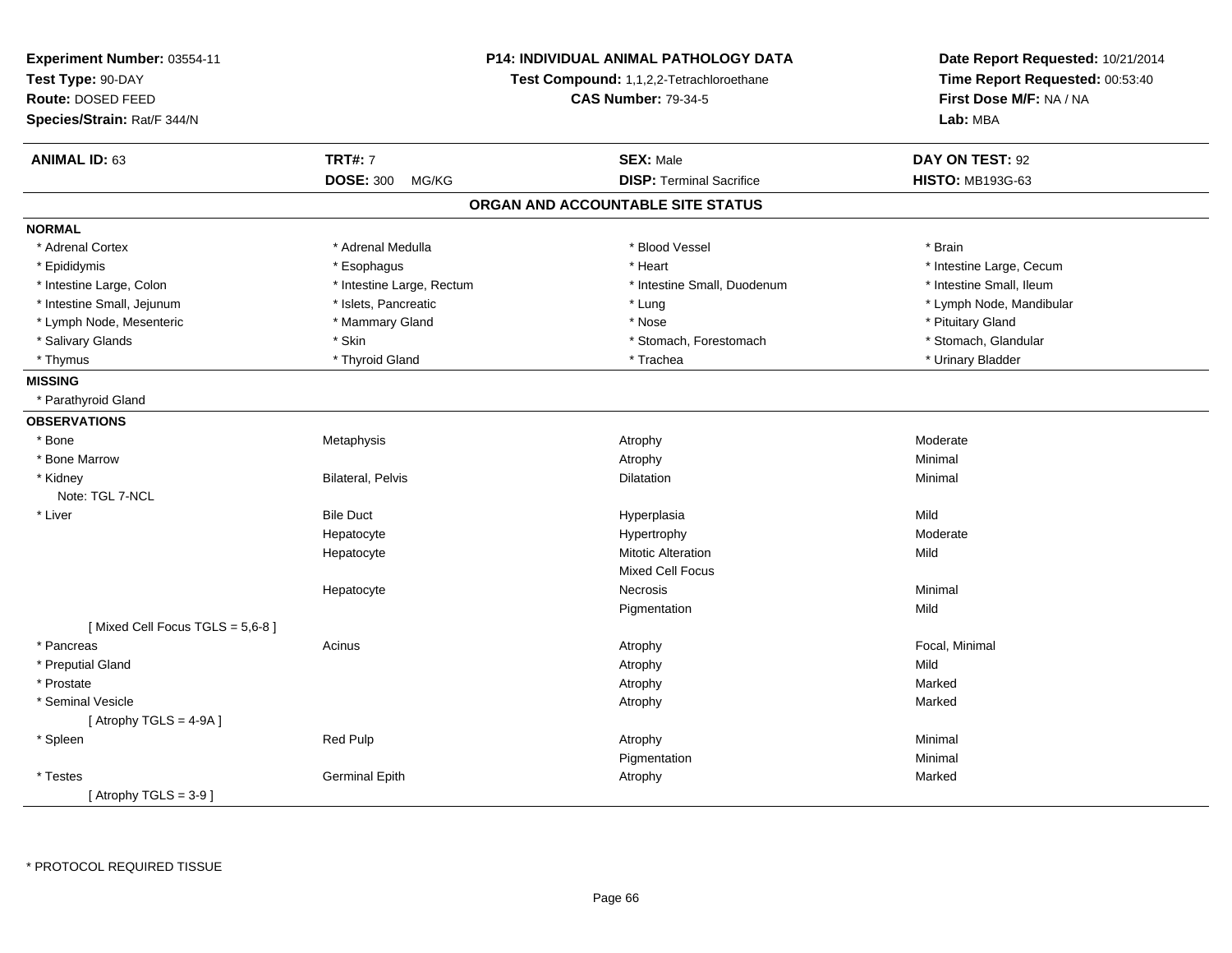| Experiment Number: 03554-11<br>Test Type: 90-DAY<br>Route: DOSED FEED<br>Species/Strain: Rat/F 344/N | <b>P14: INDIVIDUAL ANIMAL PATHOLOGY DATA</b><br>Test Compound: 1,1,2,2-Tetrachloroethane<br><b>CAS Number: 79-34-5</b> |                                                     | Date Report Requested: 10/21/2014<br>Time Report Requested: 00:53:40<br>First Dose M/F: NA / NA<br>Lab: MBA |
|------------------------------------------------------------------------------------------------------|------------------------------------------------------------------------------------------------------------------------|-----------------------------------------------------|-------------------------------------------------------------------------------------------------------------|
| <b>ANIMAL ID: 63</b>                                                                                 | <b>TRT#: 7</b><br><b>DOSE: 300</b><br>MG/KG                                                                            | <b>SEX: Male</b><br><b>DISP: Terminal Sacrifice</b> | DAY ON TEST: 92<br><b>HISTO: MB193G-63</b>                                                                  |
|                                                                                                      |                                                                                                                        | ORGAN AND ACCOUNTABLE SITE STATUS                   |                                                                                                             |
| PRIMARY CAUSE OF DEATH                                                                               |                                                                                                                        |                                                     |                                                                                                             |
| Animal Note: CARCASS THIN, TGL 1-NST                                                                 |                                                                                                                        |                                                     |                                                                                                             |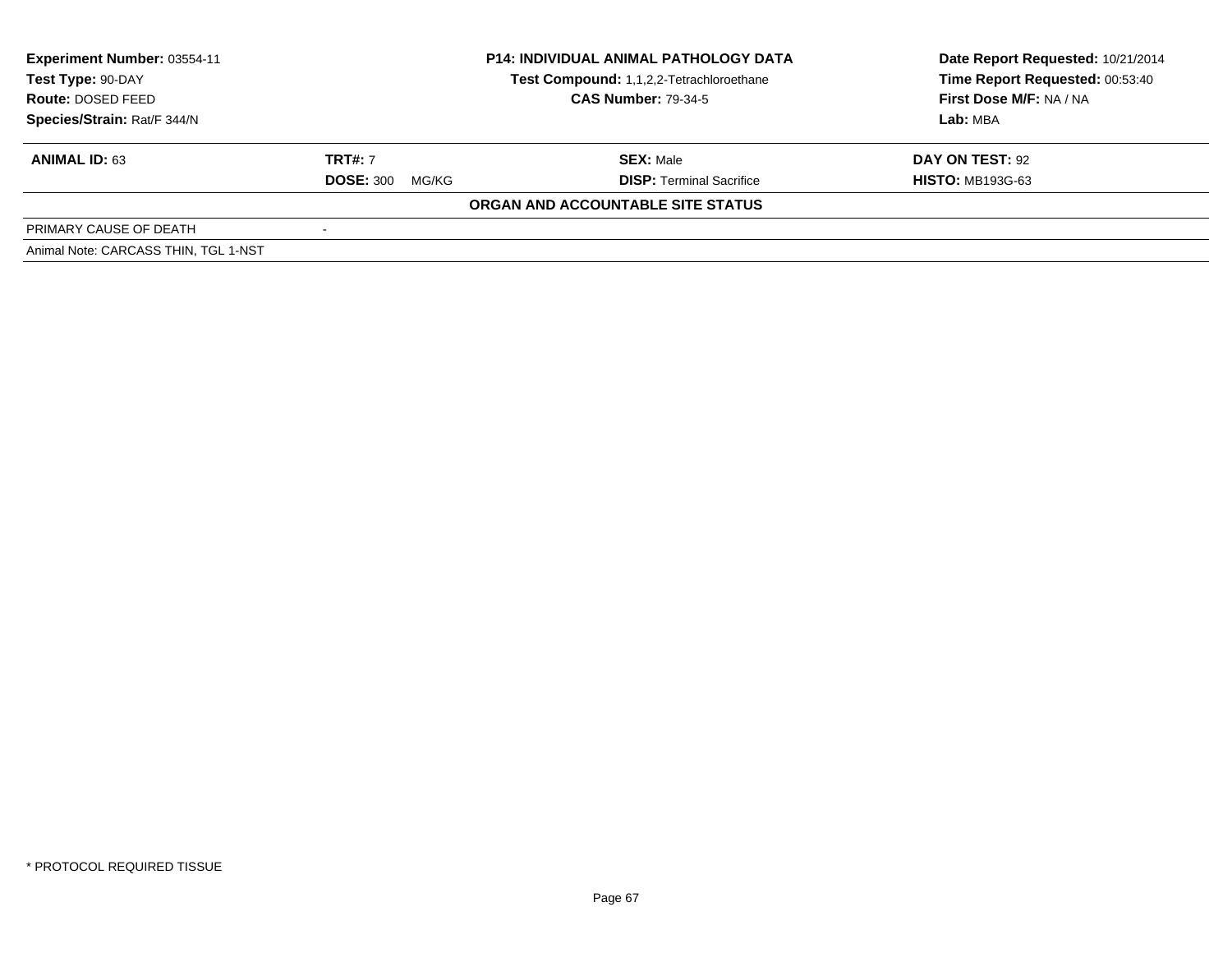| Experiment Number: 03554-11           | P14: INDIVIDUAL ANIMAL PATHOLOGY DATA<br>Test Compound: 1,1,2,2-Tetrachloroethane |                                   | Date Report Requested: 10/21/2014<br>Time Report Requested: 00:53:40 |
|---------------------------------------|-----------------------------------------------------------------------------------|-----------------------------------|----------------------------------------------------------------------|
| Test Type: 90-DAY                     |                                                                                   |                                   |                                                                      |
| Route: DOSED FEED                     |                                                                                   | <b>CAS Number: 79-34-5</b>        | First Dose M/F: NA / NA<br>Lab: MBA                                  |
| Species/Strain: Rat/F 344/N           |                                                                                   |                                   |                                                                      |
| <b>ANIMAL ID: 64</b>                  | <b>TRT#: 7</b>                                                                    | <b>SEX: Male</b>                  | DAY ON TEST: 92                                                      |
|                                       | <b>DOSE: 300</b><br>MG/KG                                                         | <b>DISP:</b> Accidentally Killed  | <b>HISTO: MB193G-64</b>                                              |
|                                       |                                                                                   | ORGAN AND ACCOUNTABLE SITE STATUS |                                                                      |
| <b>NORMAL</b>                         |                                                                                   |                                   |                                                                      |
| * Adrenal Cortex                      | * Adrenal Medulla                                                                 | * Blood Vessel                    | * Brain                                                              |
| * Epididymis                          | * Esophagus                                                                       | * Heart                           | * Intestine Large, Cecum                                             |
| * Intestine Large, Colon              | * Intestine Large, Rectum                                                         | * Intestine Small, Duodenum       | * Intestine Small, Ileum                                             |
| * Intestine Small, Jejunum            | * Islets, Pancreatic                                                              | * Kidney                          | * Lung                                                               |
| * Lymph Node, Mandibular              | * Lymph Node, Mesenteric                                                          | * Mammary Gland                   | * Nose                                                               |
| * Pancreas                            | * Parathyroid Gland                                                               | * Pituitary Gland                 | * Salivary Glands                                                    |
| * Skin                                | * Stomach, Forestomach                                                            | * Stomach, Glandular              | * Thymus                                                             |
| * Thyroid Gland                       | * Trachea                                                                         | * Urinary Bladder                 |                                                                      |
| <b>OBSERVATIONS</b>                   |                                                                                   |                                   |                                                                      |
| * Bone                                | Metaphysis                                                                        | Atrophy                           | Minimal                                                              |
| * Bone Marrow                         |                                                                                   | Atrophy                           | Minimal                                                              |
| * Liver                               | <b>Bile Duct</b>                                                                  | Hyperplasia                       | Minimal                                                              |
|                                       | Hepatocyte                                                                        | Hypertrophy                       | Mild                                                                 |
|                                       | Hepatocyte                                                                        | Necrosis                          | Minimal                                                              |
|                                       |                                                                                   | Pigmentation                      | Mild                                                                 |
| Note: TGL 2-NCL; TGL 4-NCL; TGL 5-NCL |                                                                                   |                                   |                                                                      |
| * Preputial Gland                     |                                                                                   | Atrophy                           | Mild                                                                 |
| * Prostate                            |                                                                                   | Atrophy                           | Minimal                                                              |
| * Seminal Vesicle                     |                                                                                   | Atrophy                           | Mild                                                                 |
| [Atrophy TGLS = $3-9A$ ]              |                                                                                   |                                   |                                                                      |
| * Spleen                              | Lymph Follic                                                                      | Atrophy                           | Minimal                                                              |
|                                       | Red Pulp                                                                          | Atrophy                           | Minimal                                                              |
|                                       |                                                                                   | Pigmentation                      | Minimal                                                              |
| * Testes                              | <b>Germinal Epith</b>                                                             | Atrophy                           | Minimal                                                              |
| PRIMARY CAUSE OF DEATH                | $\sim$                                                                            |                                   |                                                                      |
| Animal Note: CARCASS THIN, TGL 1-NST  |                                                                                   |                                   |                                                                      |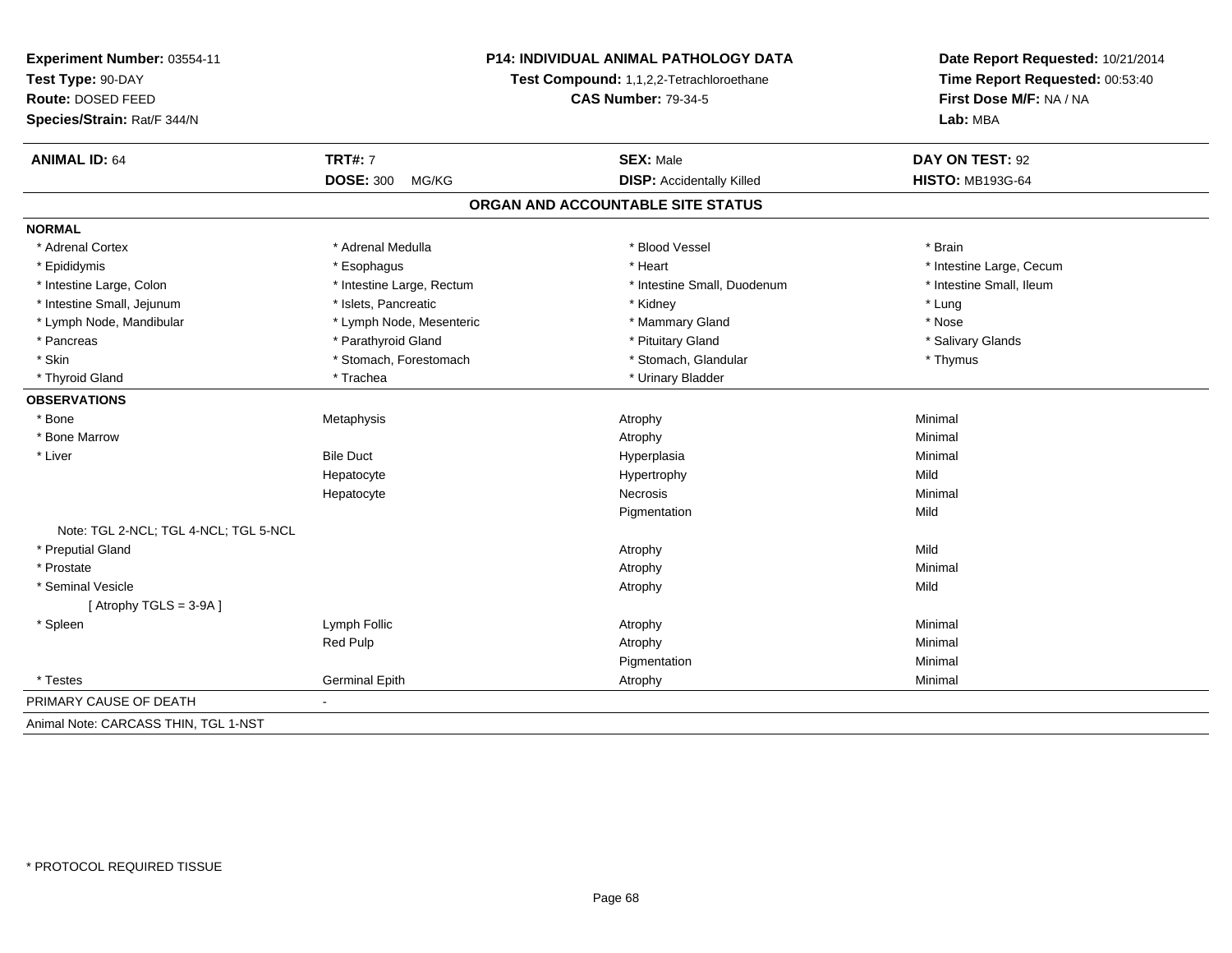| Experiment Number: 03554-11   | <b>P14: INDIVIDUAL ANIMAL PATHOLOGY DATA</b><br>Test Compound: 1,1,2,2-Tetrachloroethane<br><b>CAS Number: 79-34-5</b> |                                   | Date Report Requested: 10/21/2014<br>Time Report Requested: 00:53:40<br>First Dose M/F: NA / NA |  |
|-------------------------------|------------------------------------------------------------------------------------------------------------------------|-----------------------------------|-------------------------------------------------------------------------------------------------|--|
| Test Type: 90-DAY             |                                                                                                                        |                                   |                                                                                                 |  |
| Route: DOSED FEED             |                                                                                                                        |                                   |                                                                                                 |  |
| Species/Strain: Rat/F 344/N   |                                                                                                                        |                                   | Lab: MBA                                                                                        |  |
| <b>ANIMAL ID: 65</b>          | <b>TRT#: 7</b>                                                                                                         | <b>SEX: Male</b>                  | DAY ON TEST: 92                                                                                 |  |
|                               | <b>DOSE: 300</b><br>MG/KG                                                                                              | <b>DISP:</b> Accidentally Killed  | <b>HISTO: MB193G-65</b>                                                                         |  |
|                               |                                                                                                                        | ORGAN AND ACCOUNTABLE SITE STATUS |                                                                                                 |  |
| <b>NORMAL</b>                 |                                                                                                                        |                                   |                                                                                                 |  |
| * Adrenal Cortex              | * Adrenal Medulla                                                                                                      | * Blood Vessel                    | * Brain                                                                                         |  |
| * Epididymis                  | * Esophagus                                                                                                            | * Heart                           | * Intestine Large, Cecum                                                                        |  |
| * Intestine Large, Colon      | * Intestine Large, Rectum                                                                                              | * Intestine Small, Duodenum       | * Intestine Small, Ileum                                                                        |  |
| * Intestine Small, Jejunum    | * Islets, Pancreatic                                                                                                   | * Kidney                          | * Lung                                                                                          |  |
| * Lymph Node, Mandibular      | * Lymph Node, Mesenteric                                                                                               | * Mammary Gland                   | * Nose                                                                                          |  |
| * Pancreas                    | * Parathyroid Gland                                                                                                    | * Pituitary Gland                 | * Salivary Glands                                                                               |  |
| * Skin                        | * Stomach, Forestomach                                                                                                 | * Stomach, Glandular              | * Thyroid Gland                                                                                 |  |
| * Trachea                     | * Urinary Bladder                                                                                                      |                                   |                                                                                                 |  |
| <b>OBSERVATIONS</b>           |                                                                                                                        |                                   |                                                                                                 |  |
| * Bone                        | Metaphysis                                                                                                             | Atrophy                           | Mild                                                                                            |  |
| * Bone Marrow                 |                                                                                                                        | Atrophy                           | Minimal                                                                                         |  |
| * Liver                       | <b>Bile Duct</b>                                                                                                       | Hyperplasia                       | Mild                                                                                            |  |
|                               | Hepatocyte                                                                                                             | Hypertrophy                       | Moderate                                                                                        |  |
|                               | Hepatocyte                                                                                                             | <b>Mitotic Alteration</b>         | Mild                                                                                            |  |
|                               |                                                                                                                        | Mixed Cell Focus                  |                                                                                                 |  |
|                               | Hepatocyte                                                                                                             | Necrosis                          | Mild                                                                                            |  |
|                               |                                                                                                                        | Pigmentation                      | Mild                                                                                            |  |
| Note: TGL 3-NCL               |                                                                                                                        |                                   |                                                                                                 |  |
| [Mixed Cell Focus TGLS = 4-8] |                                                                                                                        |                                   |                                                                                                 |  |
| * Preputial Gland             |                                                                                                                        | Atrophy                           | Minimal                                                                                         |  |
|                               | <b>Bilateral</b>                                                                                                       | Inflammation                      | Chronic, Minimal                                                                                |  |
| * Prostate                    |                                                                                                                        | Atrophy                           | Mild                                                                                            |  |
| * Seminal Vesicle             |                                                                                                                        | Atrophy                           | Moderate                                                                                        |  |
| [Atrophy TGLS = 2-9A]         |                                                                                                                        |                                   |                                                                                                 |  |
| * Spleen                      | Lymph Follic                                                                                                           | Atrophy                           | Minimal                                                                                         |  |
|                               | Red Pulp                                                                                                               | Atrophy                           | Mild                                                                                            |  |
|                               |                                                                                                                        | Pigmentation                      | Mild                                                                                            |  |
| * Testes                      | <b>Germinal Epith</b>                                                                                                  | Atrophy                           | Mild                                                                                            |  |
| * Thymus                      |                                                                                                                        | Hemorrhage                        | Minimal                                                                                         |  |
| PRIMARY CAUSE OF DEATH        | $\blacksquare$                                                                                                         |                                   |                                                                                                 |  |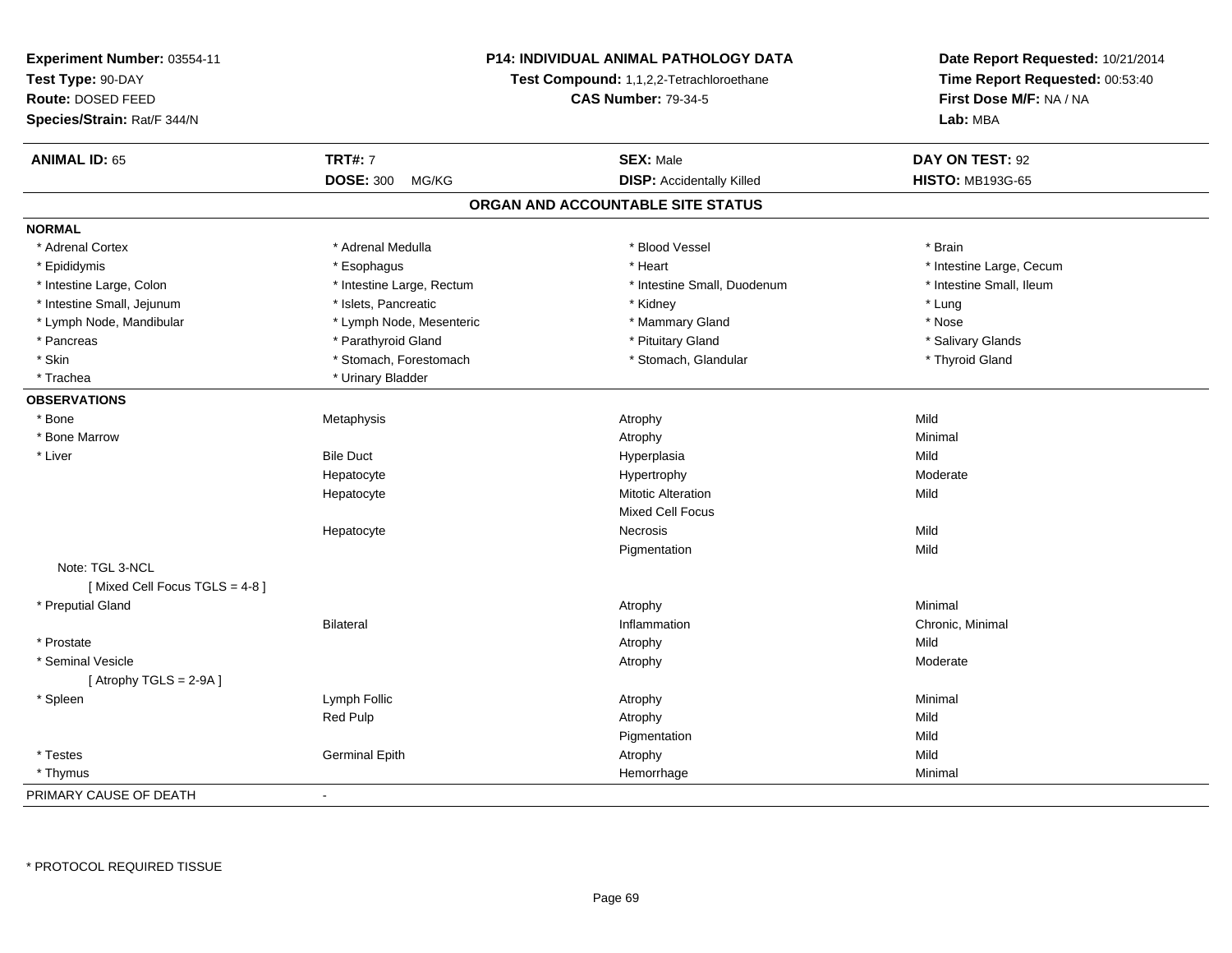| <b>Experiment Number: 03554-11</b><br>Test Type: 90-DAY<br>Route: DOSED FEED<br>Species/Strain: Rat/F 344/N | <b>P14: INDIVIDUAL ANIMAL PATHOLOGY DATA</b><br>Test Compound: 1,1,2,2-Tetrachloroethane<br><b>CAS Number: 79-34-5</b> |                                                      | Date Report Requested: 10/21/2014<br>Time Report Requested: 00:53:40<br>First Dose M/F: NA / NA<br>Lab: MBA |
|-------------------------------------------------------------------------------------------------------------|------------------------------------------------------------------------------------------------------------------------|------------------------------------------------------|-------------------------------------------------------------------------------------------------------------|
| <b>ANIMAL ID: 65</b>                                                                                        | <b>TRT#: 7</b><br><b>DOSE: 300</b><br>MG/KG                                                                            | <b>SEX: Male</b><br><b>DISP:</b> Accidentally Killed | DAY ON TEST: 92<br><b>HISTO: MB193G-65</b>                                                                  |
|                                                                                                             |                                                                                                                        | ORGAN AND ACCOUNTABLE SITE STATUS                    |                                                                                                             |
| Animal Note: CARCASS THIN, TGL 1-NST                                                                        |                                                                                                                        |                                                      |                                                                                                             |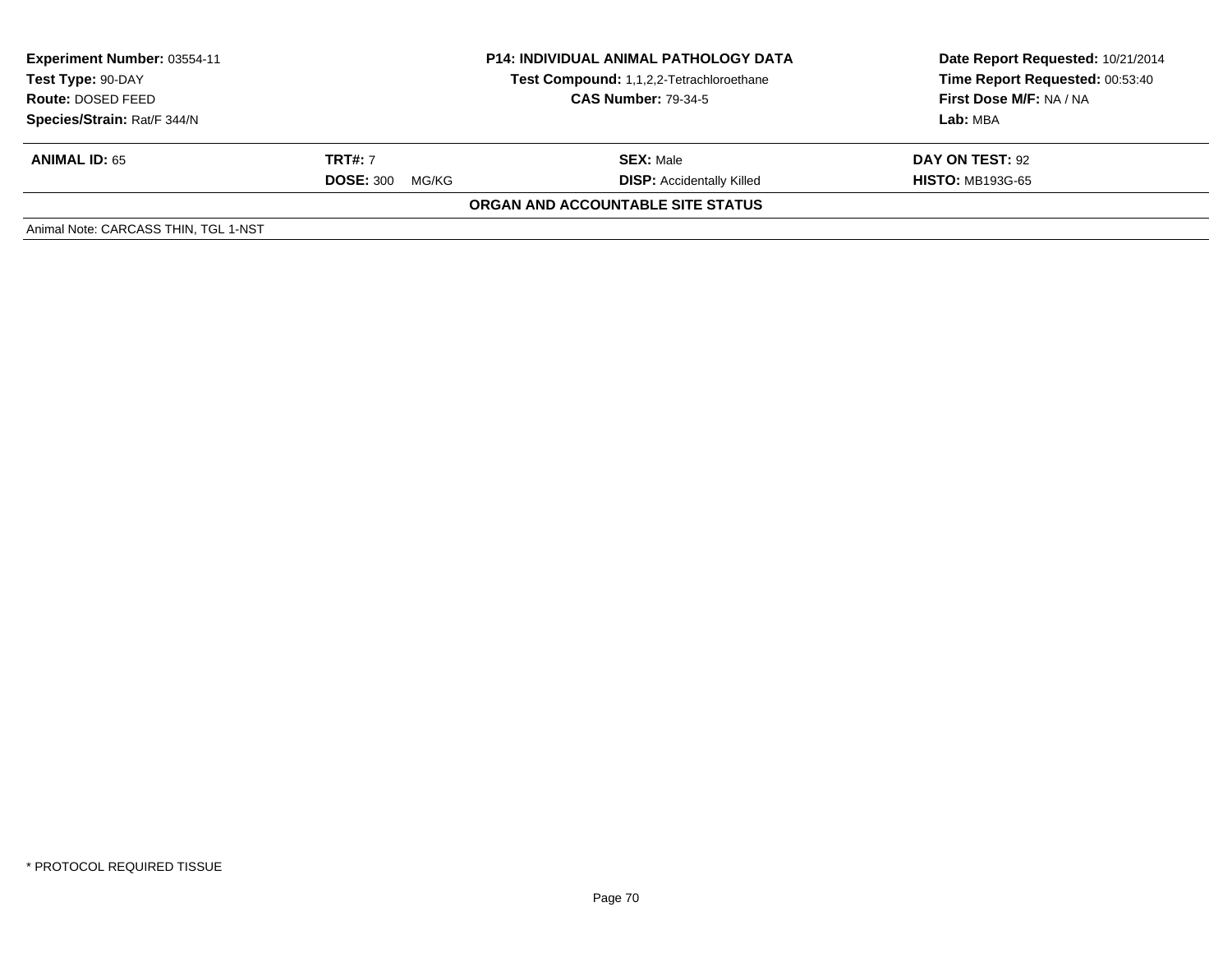| Experiment Number: 03554-11 |                                | <b>P14: INDIVIDUAL ANIMAL PATHOLOGY DATA</b> | Date Report Requested: 10/21/2014<br>Time Report Requested: 00:53:40 |
|-----------------------------|--------------------------------|----------------------------------------------|----------------------------------------------------------------------|
| Test Type: 90-DAY           |                                | Test Compound: 1,1,2,2-Tetrachloroethane     |                                                                      |
| Route: DOSED FEED           | <b>CAS Number: 79-34-5</b>     |                                              | First Dose M/F: NA / NA                                              |
| Species/Strain: Rat/F 344/N |                                |                                              | Lab: MBA                                                             |
| <b>ANIMAL ID: 66</b>        | <b>TRT#: 7</b>                 | <b>SEX: Male</b>                             | DAY ON TEST: 92                                                      |
|                             | <b>DOSE: 300</b><br>MG/KG      | <b>DISP: Terminal Sacrifice</b>              | <b>HISTO: MB193G-66</b>                                              |
|                             |                                | ORGAN AND ACCOUNTABLE SITE STATUS            |                                                                      |
| <b>NORMAL</b>               |                                |                                              |                                                                      |
| * Adrenal Cortex            | * Adrenal Medulla              | * Blood Vessel                               | * Brain                                                              |
| * Epididymis                | * Esophagus                    | * Intestine Large, Cecum                     | * Intestine Large, Colon                                             |
| * Intestine Large, Rectum   | * Intestine Small, Duodenum    | * Intestine Small, Ileum                     | * Intestine Small, Jejunum                                           |
| * Islets, Pancreatic        | * Lung                         | * Lymph Node, Mandibular                     | * Lymph Node, Mesenteric                                             |
| * Mammary Gland             | * Nose                         | * Pancreas                                   | * Parathyroid Gland                                                  |
| * Pituitary Gland           | * Salivary Glands              | * Skin                                       | * Stomach, Forestomach                                               |
| * Stomach, Glandular        | * Thymus                       | * Thyroid Gland                              | * Trachea                                                            |
| * Urinary Bladder           |                                |                                              |                                                                      |
| <b>OBSERVATIONS</b>         |                                |                                              |                                                                      |
| * Bone                      | Metaphysis                     | Atrophy                                      | Moderate                                                             |
| * Bone Marrow               |                                | Atrophy                                      | Mild                                                                 |
| * Heart                     |                                | Cardiomyopathy                               | Minimal                                                              |
| * Kidney                    | Bilateral, Renal Tubule        | Degeneration                                 | Minimal                                                              |
|                             | <b>Bilateral, Renal Tubule</b> | Dilatation                                   | Mild                                                                 |
| [ Dilatation TGLS = 8-7 ]   |                                |                                              |                                                                      |
| * Liver                     | <b>Bile Duct</b>               | Hyperplasia                                  | Mild                                                                 |
|                             | Hepatocyte                     | Hypertrophy                                  | Marked                                                               |
|                             | Hepatocyte                     | <b>Necrosis</b>                              | Minimal                                                              |
|                             |                                | Pigmentation                                 | Mild                                                                 |
| Note: TGL 4-NCL; TGL 5-NCL  |                                |                                              |                                                                      |
| [Hypertrophy TGLS = 3-8]    |                                |                                              |                                                                      |
| * Preputial Gland           |                                | Atrophy                                      | Minimal                                                              |
|                             | <b>Bilateral</b>               | Inflammation                                 | Chronic, Mild                                                        |
| * Prostate                  |                                | Atrophy                                      | Mild                                                                 |
| * Seminal Vesicle           |                                | Atrophy                                      | Moderate                                                             |
| [Atrophy TGLS = $7-9A$ ]    |                                |                                              |                                                                      |
| * Skin                      |                                |                                              |                                                                      |
| Note: TGL 2-NCL             |                                |                                              |                                                                      |
| * Spleen                    | <b>Red Pulp</b>                | Atrophy                                      | Minimal                                                              |
|                             |                                | Pigmentation                                 | Mild                                                                 |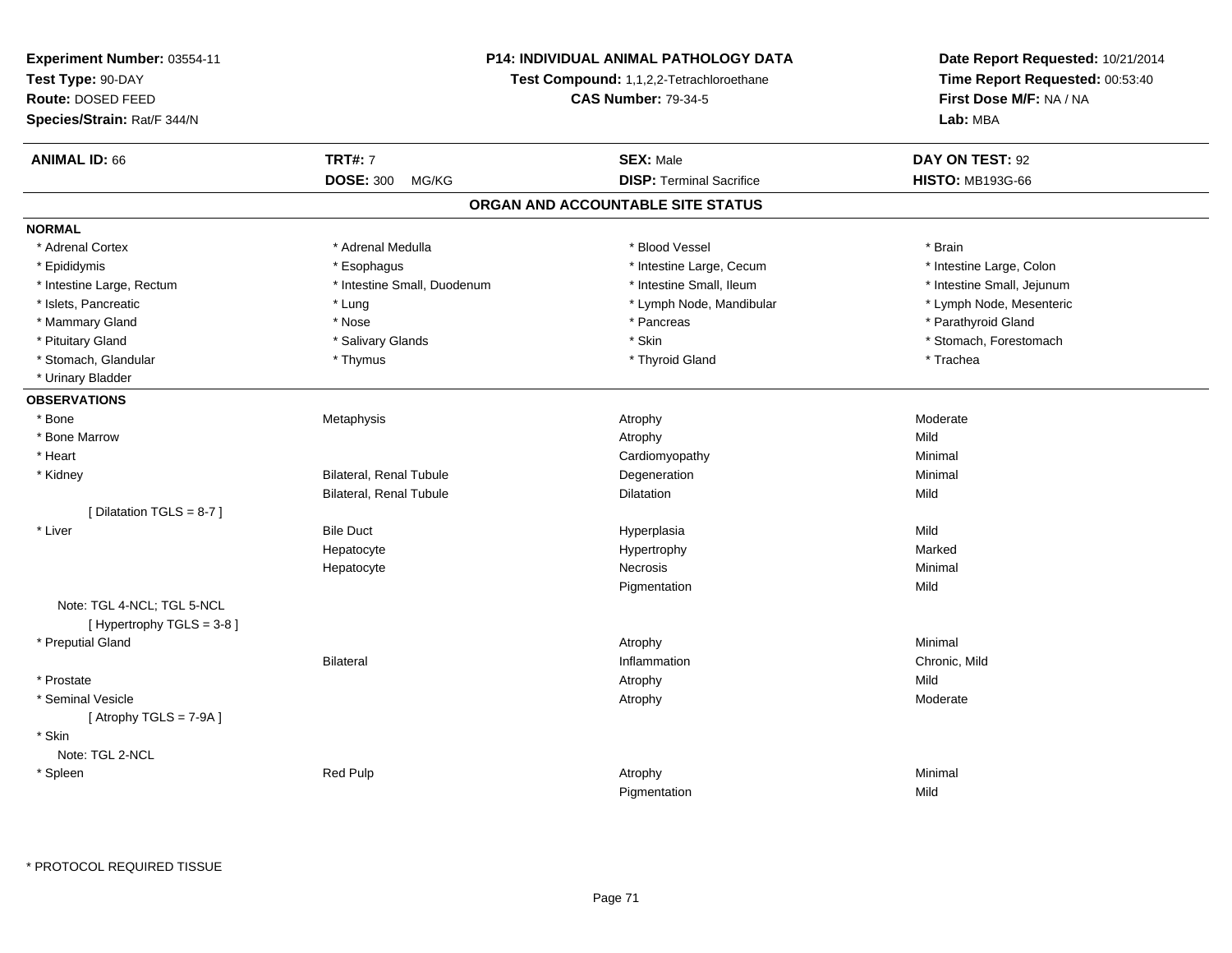| Experiment Number: 03554-11          |                            | <b>P14: INDIVIDUAL ANIMAL PATHOLOGY DATA</b> | Date Report Requested: 10/21/2014 |
|--------------------------------------|----------------------------|----------------------------------------------|-----------------------------------|
| Test Type: 90-DAY                    |                            | Test Compound: 1,1,2,2-Tetrachloroethane     | Time Report Requested: 00:53:40   |
| Route: DOSED FEED                    | <b>CAS Number: 79-34-5</b> |                                              | First Dose M/F: NA / NA           |
| Species/Strain: Rat/F 344/N          |                            |                                              | Lab: MBA                          |
| <b>ANIMAL ID: 66</b>                 | <b>TRT#: 7</b>             | <b>SEX: Male</b>                             | DAY ON TEST: 92                   |
|                                      | <b>DOSE: 300</b><br>MG/KG  | <b>DISP:</b> Terminal Sacrifice              | <b>HISTO: MB193G-66</b>           |
|                                      |                            | ORGAN AND ACCOUNTABLE SITE STATUS            |                                   |
| * Testes                             | Germinal Epith             | Atrophy                                      | Mild                              |
| [Atrophy TGLS = $6-9$ ]              |                            |                                              |                                   |
| PRIMARY CAUSE OF DEATH               |                            |                                              |                                   |
| Animal Note: CARCASS THIN, TGL 1-NST |                            |                                              |                                   |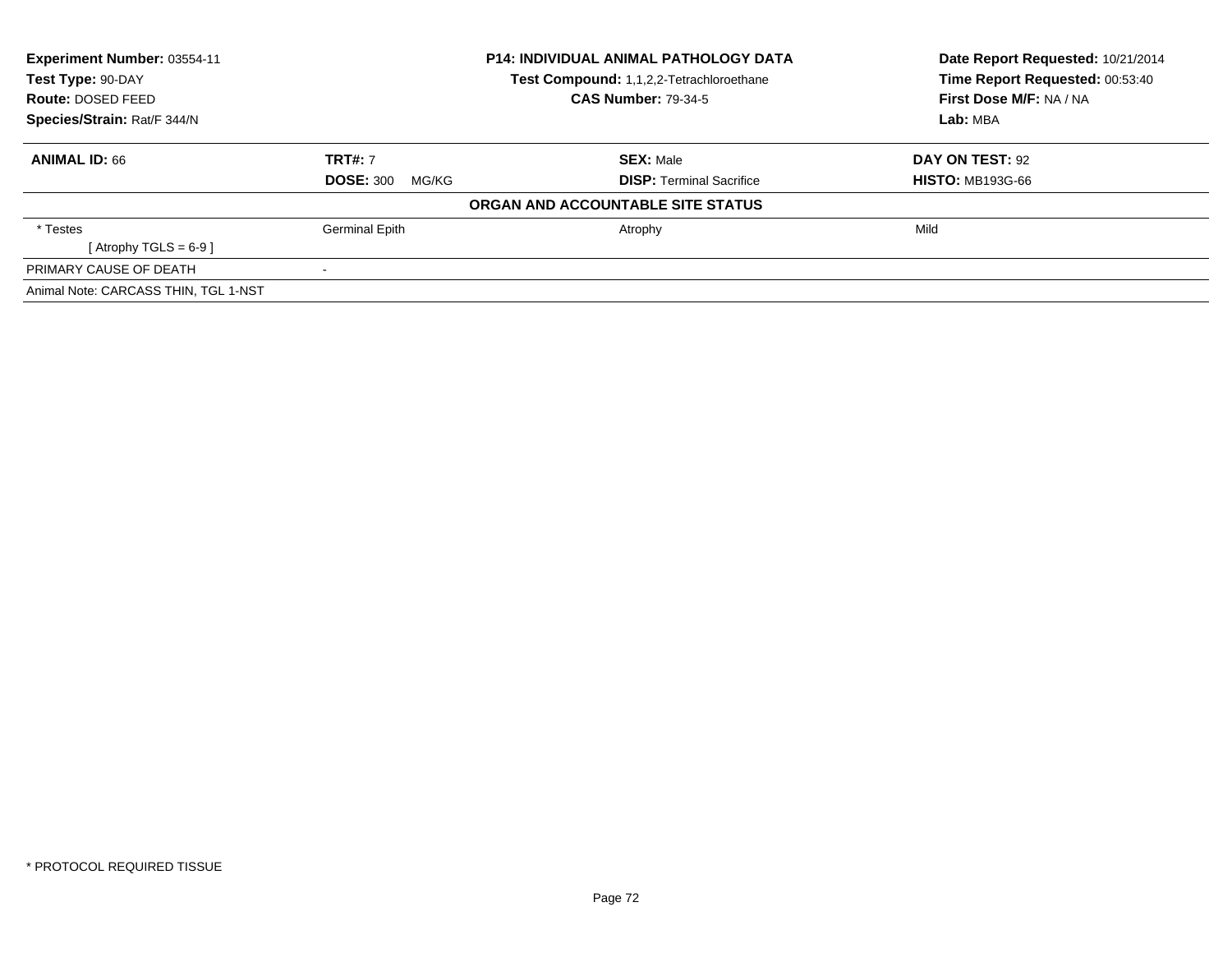| Experiment Number: 03554-11 | P14: INDIVIDUAL ANIMAL PATHOLOGY DATA<br>Test Compound: 1,1,2,2-Tetrachloroethane |                                   | Date Report Requested: 10/21/2014<br>Time Report Requested: 00:53:40 |  |
|-----------------------------|-----------------------------------------------------------------------------------|-----------------------------------|----------------------------------------------------------------------|--|
| Test Type: 90-DAY           |                                                                                   |                                   |                                                                      |  |
| Route: DOSED FEED           |                                                                                   | <b>CAS Number: 79-34-5</b>        | First Dose M/F: NA / NA                                              |  |
| Species/Strain: Rat/F 344/N |                                                                                   |                                   | Lab: MBA                                                             |  |
|                             |                                                                                   |                                   |                                                                      |  |
| <b>ANIMAL ID: 67</b>        | <b>TRT#: 7</b>                                                                    | <b>SEX: Male</b>                  | DAY ON TEST: 92                                                      |  |
|                             | <b>DOSE: 300</b><br>MG/KG                                                         | <b>DISP: Terminal Sacrifice</b>   | <b>HISTO: MB193G-67</b>                                              |  |
|                             |                                                                                   | ORGAN AND ACCOUNTABLE SITE STATUS |                                                                      |  |
| <b>NORMAL</b>               |                                                                                   |                                   |                                                                      |  |
| * Adrenal Cortex            | * Adrenal Medulla                                                                 | * Blood Vessel                    | * Brain                                                              |  |
| * Epididymis                | * Esophagus                                                                       | * Heart                           | * Intestine Large, Cecum                                             |  |
| * Intestine Large, Colon    | * Intestine Large, Rectum                                                         | * Intestine Small, Duodenum       | * Intestine Small, Ileum                                             |  |
| * Intestine Small, Jejunum  | * Islets, Pancreatic                                                              | * Lymph Node, Mandibular          | * Lymph Node, Mesenteric                                             |  |
| * Mammary Gland             | * Nose                                                                            | * Pancreas                        | * Parathyroid Gland                                                  |  |
| * Pituitary Gland           | * Prostate                                                                        | * Salivary Glands                 | * Skin                                                               |  |
| * Stomach, Forestomach      | * Stomach, Glandular                                                              | * Thymus                          | * Thyroid Gland                                                      |  |
| * Trachea                   | * Urinary Bladder                                                                 |                                   |                                                                      |  |
| <b>OBSERVATIONS</b>         |                                                                                   |                                   |                                                                      |  |
| * Bone                      | Metaphysis                                                                        | Atrophy                           | Mild                                                                 |  |
| * Bone Marrow               |                                                                                   | Atrophy                           | Mild                                                                 |  |
| * Kidney                    |                                                                                   | Mineralization                    | Focal, Minimal                                                       |  |
| * Liver                     | <b>Bile Duct</b>                                                                  | Hyperplasia                       | Mild                                                                 |  |
|                             | Hepatocyte                                                                        | Hypertrophy                       | Moderate                                                             |  |
|                             | Hepatocyte                                                                        | <b>Mitotic Alteration</b>         | Mild                                                                 |  |
|                             | Hepatocyte                                                                        | <b>Necrosis</b>                   | Mild                                                                 |  |
|                             |                                                                                   | Pigmentation                      | Mild                                                                 |  |
| Note: TGL 4-NCL             |                                                                                   |                                   |                                                                      |  |
| * Lung                      | Interstitium                                                                      | Inflammation                      | Chronic, Minimal                                                     |  |
| * Preputial Gland           |                                                                                   | Atrophy                           | Minimal                                                              |  |
| * Seminal Vesicle           |                                                                                   | Atrophy                           | Moderate                                                             |  |
| [Atrophy TGLS = $5-9A$ ]    |                                                                                   |                                   |                                                                      |  |
| * Skin                      |                                                                                   |                                   |                                                                      |  |
| Note: TGL 2-NCL             |                                                                                   |                                   |                                                                      |  |
| * Spleen                    | Lymph Follic                                                                      | Atrophy                           | Minimal                                                              |  |
|                             | Red Pulp                                                                          | Atrophy                           | Minimal                                                              |  |
| $^\star$ Testes             | <b>Germinal Epith</b>                                                             | Atrophy                           | Mild                                                                 |  |
| [Atrophy TGLS = $3-9$ ]     |                                                                                   |                                   |                                                                      |  |
| PRIMARY CAUSE OF DEATH      | ä,                                                                                |                                   |                                                                      |  |

Animal Note: CARCASS THIN, TGL 1-NST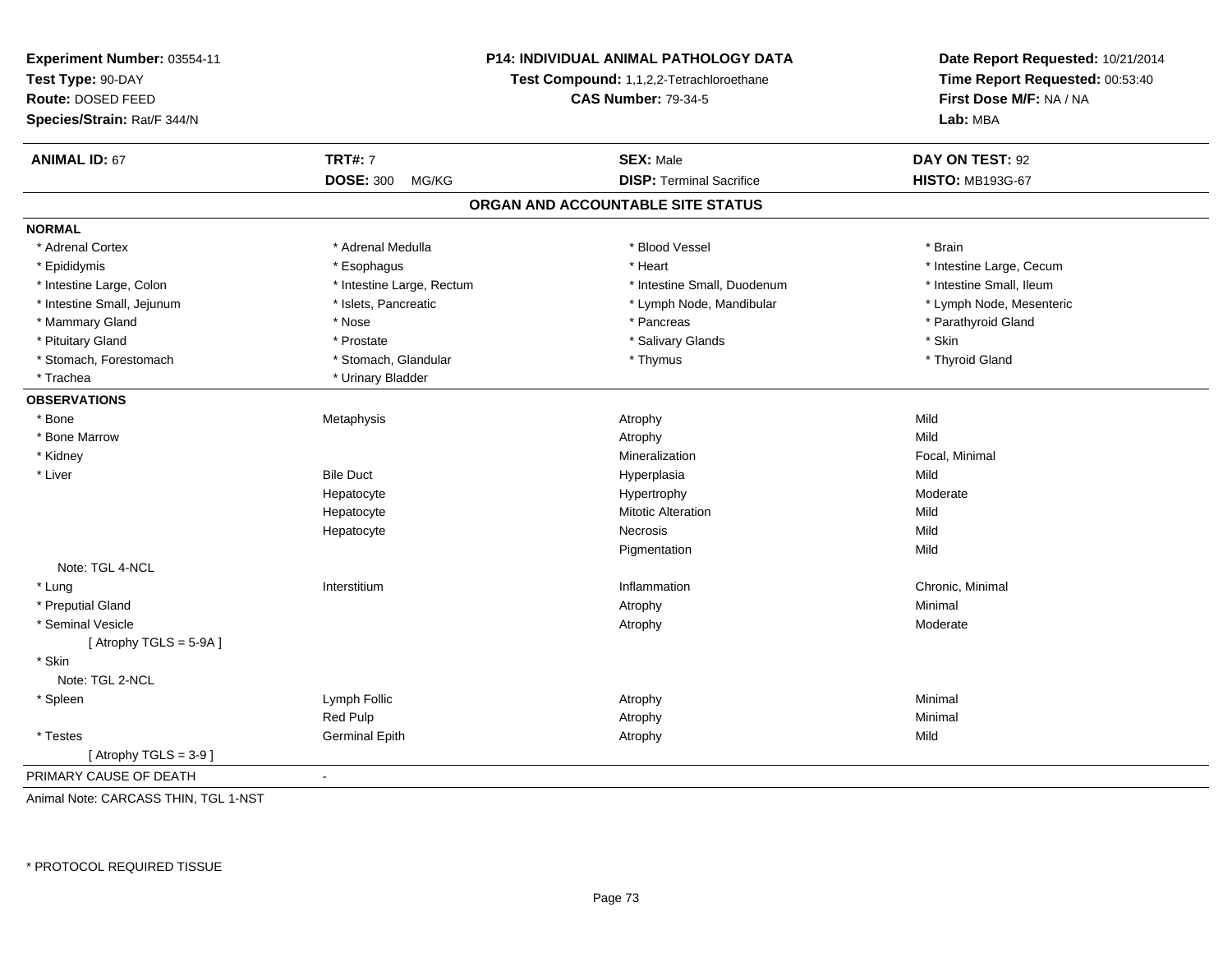| Experiment Number: 03554-11<br>Test Type: 90-DAY<br>Route: DOSED FEED |                           | <b>P14: INDIVIDUAL ANIMAL PATHOLOGY DATA</b> | Date Report Requested: 10/21/2014<br>Time Report Requested: 00:53:40 |
|-----------------------------------------------------------------------|---------------------------|----------------------------------------------|----------------------------------------------------------------------|
|                                                                       |                           | Test Compound: 1,1,2,2-Tetrachloroethane     |                                                                      |
|                                                                       |                           | <b>CAS Number: 79-34-5</b>                   | First Dose M/F: NA / NA                                              |
| Species/Strain: Rat/F 344/N                                           |                           |                                              | Lab: MBA                                                             |
| <b>ANIMAL ID: 67</b>                                                  | <b>TRT#: 7</b>            | <b>SEX: Male</b>                             | DAY ON TEST: 92                                                      |
|                                                                       | <b>DOSE: 300</b><br>MG/KG | <b>DISP: Terminal Sacrifice</b>              | <b>HISTO: MB193G-67</b>                                              |
|                                                                       |                           | ORGAN AND ACCOUNTABLE SITE STATUS            |                                                                      |
|                                                                       |                           |                                              |                                                                      |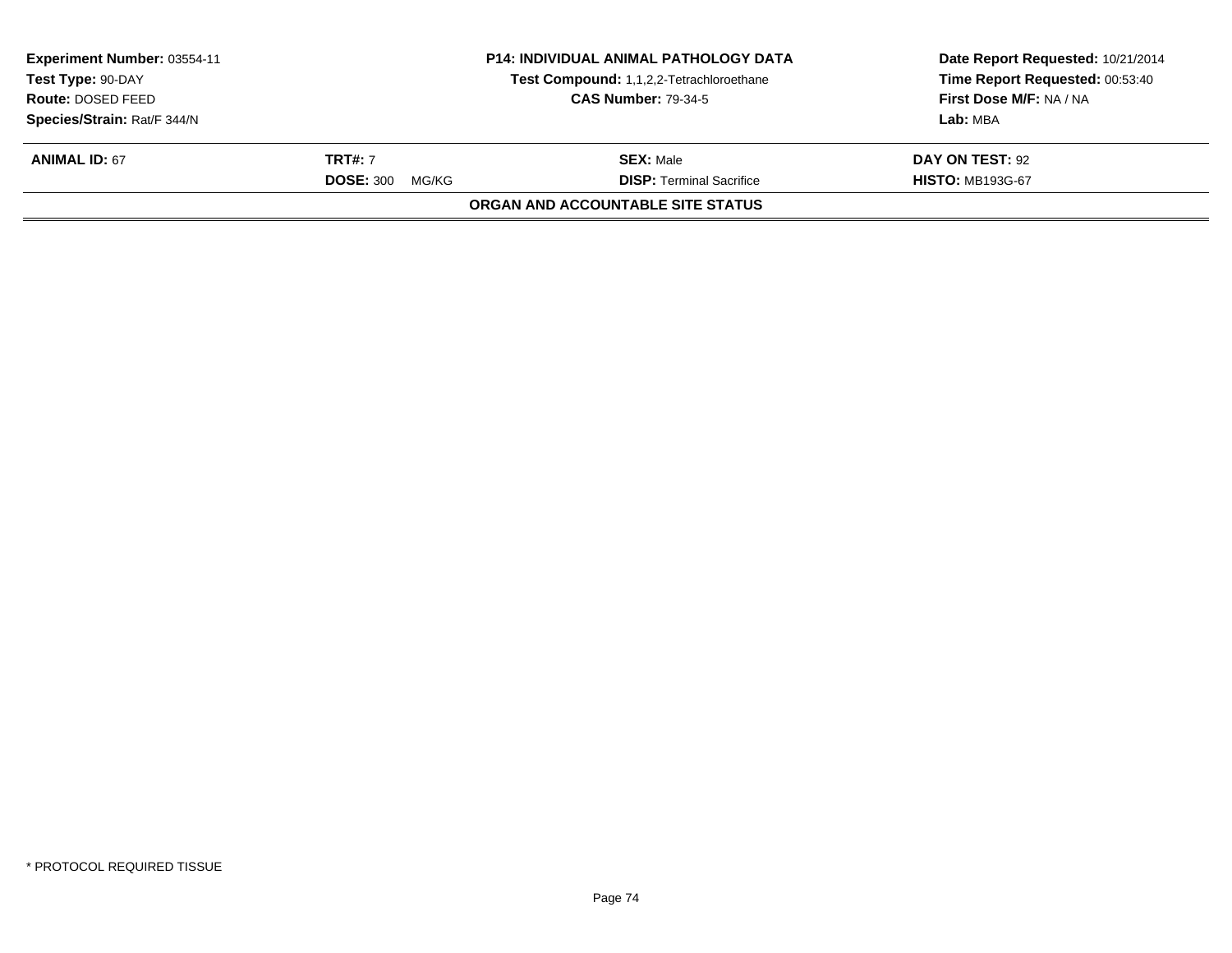| Experiment Number: 03554-11   | <b>P14: INDIVIDUAL ANIMAL PATHOLOGY DATA</b><br>Test Compound: 1,1,2,2-Tetrachloroethane<br><b>CAS Number: 79-34-5</b> |                                   | Date Report Requested: 10/21/2014<br>Time Report Requested: 00:53:40 |  |
|-------------------------------|------------------------------------------------------------------------------------------------------------------------|-----------------------------------|----------------------------------------------------------------------|--|
| Test Type: 90-DAY             |                                                                                                                        |                                   |                                                                      |  |
| Route: DOSED FEED             |                                                                                                                        |                                   | First Dose M/F: NA / NA                                              |  |
| Species/Strain: Rat/F 344/N   |                                                                                                                        |                                   | Lab: MBA                                                             |  |
|                               |                                                                                                                        |                                   |                                                                      |  |
| <b>ANIMAL ID: 68</b>          | <b>TRT#: 7</b>                                                                                                         | <b>SEX: Male</b>                  | DAY ON TEST: 92                                                      |  |
|                               | <b>DOSE: 300</b><br>MG/KG                                                                                              | <b>DISP: Terminal Sacrifice</b>   | <b>HISTO: MB193G-68</b>                                              |  |
|                               |                                                                                                                        | ORGAN AND ACCOUNTABLE SITE STATUS |                                                                      |  |
| <b>NORMAL</b>                 |                                                                                                                        |                                   |                                                                      |  |
| * Adrenal Cortex              | * Adrenal Medulla                                                                                                      | * Blood Vessel                    | * Brain                                                              |  |
| * Epididymis                  | * Esophagus                                                                                                            | * Heart                           | * Intestine Large, Cecum                                             |  |
| * Intestine Large, Colon      | * Intestine Large, Rectum                                                                                              | * Intestine Small, Duodenum       | * Intestine Small, Ileum                                             |  |
| * Intestine Small, Jejunum    | * Islets, Pancreatic                                                                                                   | * Kidney                          | * Lung                                                               |  |
| * Lymph Node, Mandibular      | * Lymph Node, Mesenteric                                                                                               | * Mammary Gland                   | * Nose                                                               |  |
| * Pancreas                    | * Parathyroid Gland                                                                                                    | * Pituitary Gland                 | * Salivary Glands                                                    |  |
| * Skin                        | * Stomach, Forestomach                                                                                                 | * Stomach, Glandular              | * Thymus                                                             |  |
| * Thyroid Gland               | * Trachea                                                                                                              | * Urinary Bladder                 |                                                                      |  |
| <b>OBSERVATIONS</b>           |                                                                                                                        |                                   |                                                                      |  |
| * Bone                        | Metaphysis                                                                                                             | Atrophy                           | Minimal                                                              |  |
| * Bone Marrow                 |                                                                                                                        | Atrophy                           | Mild                                                                 |  |
| * Liver                       | <b>Bile Duct</b>                                                                                                       | Hyperplasia                       | Mild                                                                 |  |
|                               | Hepatocyte                                                                                                             | Hypertrophy                       | Marked                                                               |  |
|                               | Hepatocyte                                                                                                             | <b>Mitotic Alteration</b>         | Mild                                                                 |  |
|                               |                                                                                                                        | <b>Mixed Cell Focus</b>           |                                                                      |  |
|                               | Hepatocyte                                                                                                             | <b>Necrosis</b>                   | Mild                                                                 |  |
|                               |                                                                                                                        | Pigmentation                      | Mild                                                                 |  |
| Note: TGL 3-NCL               |                                                                                                                        |                                   |                                                                      |  |
| [Mixed Cell Focus TGLS = 4-8] |                                                                                                                        |                                   |                                                                      |  |
| * Preputial Gland             |                                                                                                                        | Atrophy                           | Minimal                                                              |  |
|                               |                                                                                                                        | Inflammation                      | Chronic, Mild                                                        |  |
| * Prostate                    |                                                                                                                        | Atrophy                           | Mild                                                                 |  |
| * Seminal Vesicle             |                                                                                                                        | Atrophy                           | Moderate                                                             |  |
| [Atrophy TGLS = 5-9A]         |                                                                                                                        |                                   |                                                                      |  |
| * Skin                        |                                                                                                                        |                                   |                                                                      |  |
| Note: TGL 2-NCL               |                                                                                                                        |                                   |                                                                      |  |
| * Spleen                      | Red Pulp                                                                                                               | Atrophy                           | Minimal                                                              |  |
|                               |                                                                                                                        | Pigmentation                      | Mild                                                                 |  |
| * Testes                      | Germinal Epith                                                                                                         | Atrophy                           | Moderate                                                             |  |
| PRIMARY CAUSE OF DEATH        | $\blacksquare$                                                                                                         |                                   |                                                                      |  |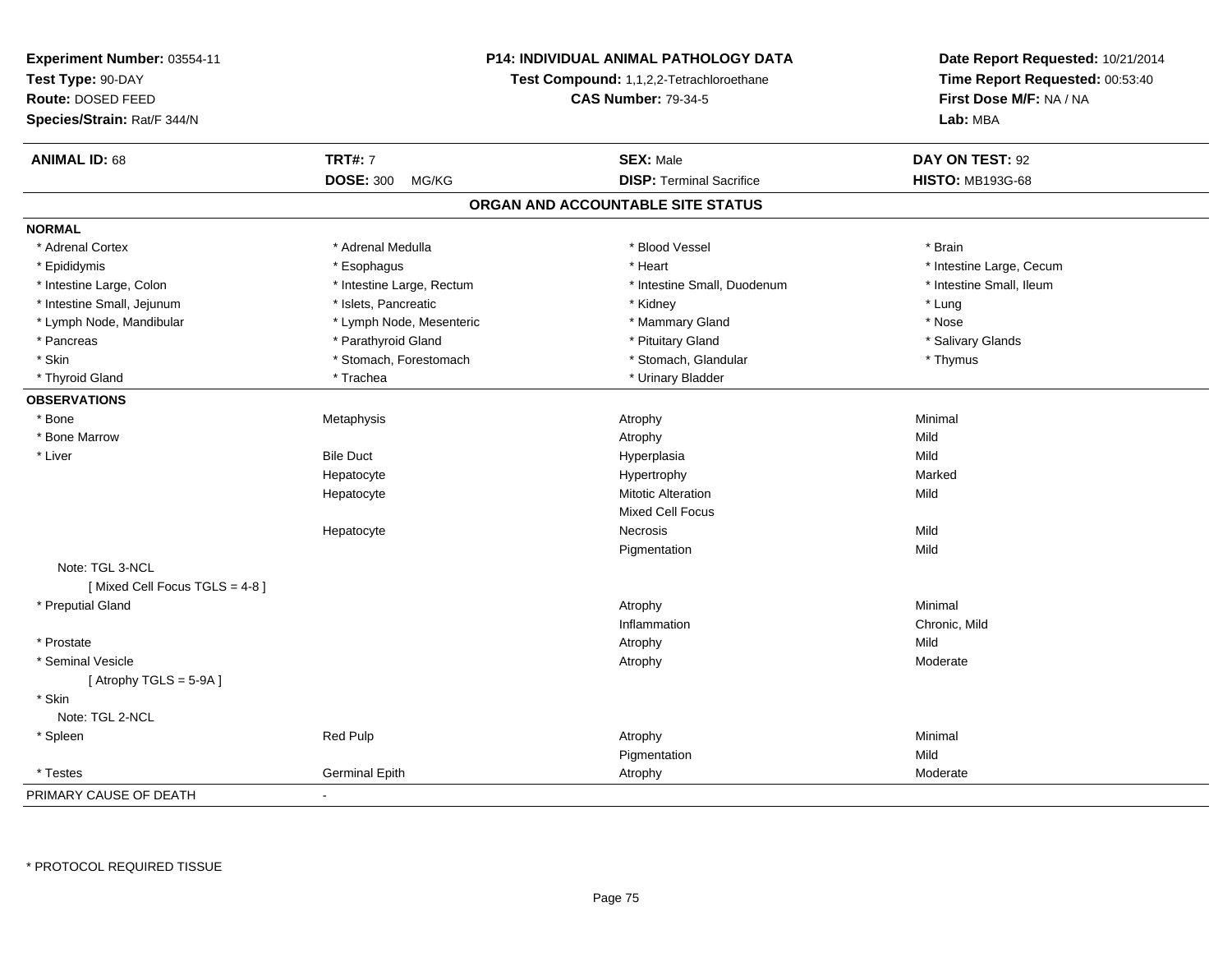| <b>Experiment Number: 03554-11</b><br>Test Type: 90-DAY<br><b>Route: DOSED FEED</b><br>Species/Strain: Rat/F 344/N | <b>P14: INDIVIDUAL ANIMAL PATHOLOGY DATA</b><br>Test Compound: 1,1,2,2-Tetrachloroethane<br><b>CAS Number: 79-34-5</b> |                                                     | Date Report Requested: 10/21/2014<br>Time Report Requested: 00:53:40<br>First Dose M/F: NA / NA<br>Lab: MBA |
|--------------------------------------------------------------------------------------------------------------------|------------------------------------------------------------------------------------------------------------------------|-----------------------------------------------------|-------------------------------------------------------------------------------------------------------------|
| <b>ANIMAL ID: 68</b>                                                                                               | <b>TRT#: 7</b><br><b>DOSE: 300</b><br>MG/KG                                                                            | <b>SEX: Male</b><br><b>DISP:</b> Terminal Sacrifice | DAY ON TEST: 92<br><b>HISTO: MB193G-68</b>                                                                  |
|                                                                                                                    |                                                                                                                        | <b>ORGAN AND ACCOUNTABLE SITE STATUS</b>            |                                                                                                             |
| Animal Note: CARCASS THIN, TGL 1-NST                                                                               |                                                                                                                        |                                                     |                                                                                                             |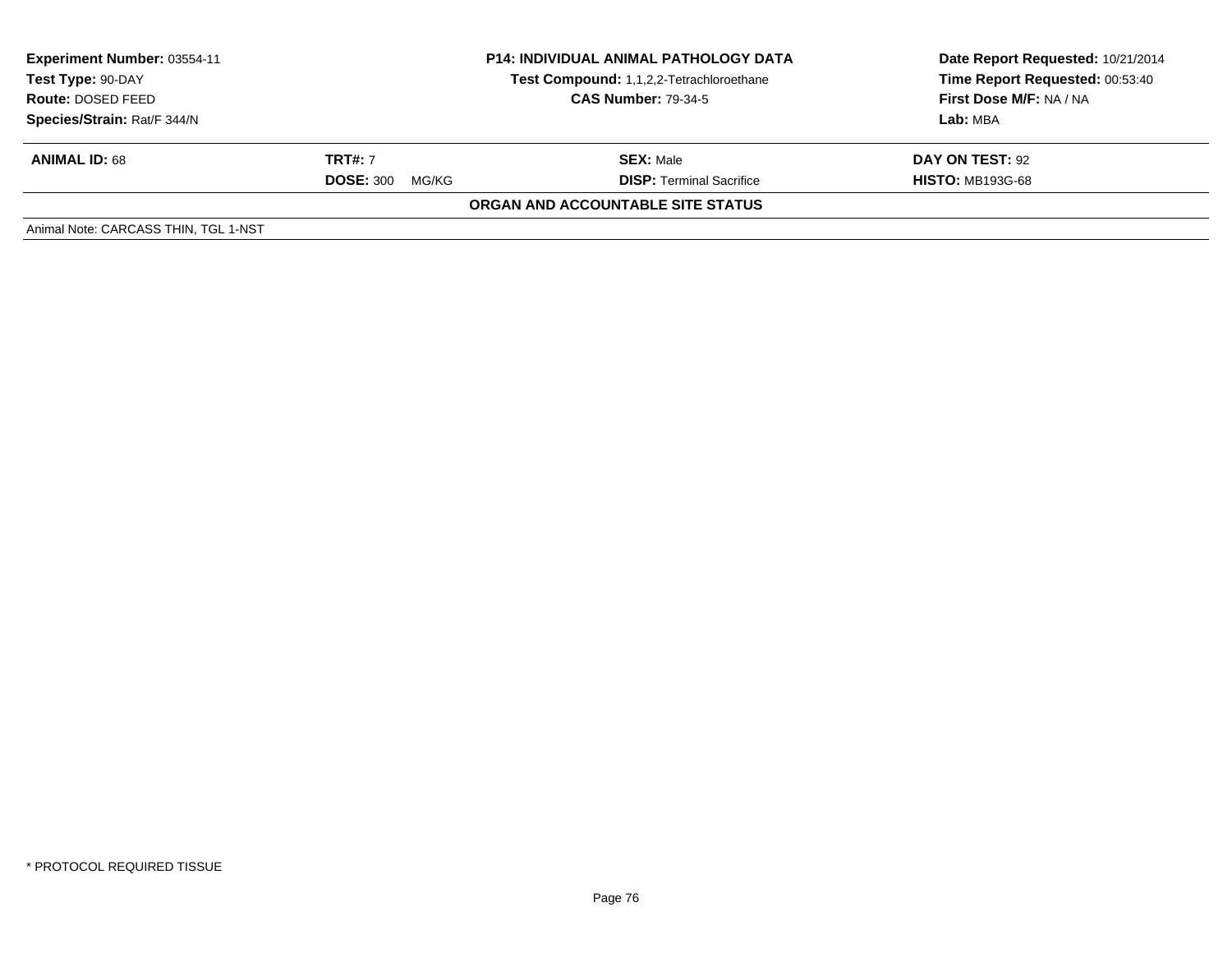| P14: INDIVIDUAL ANIMAL PATHOLOGY DATA<br>Experiment Number: 03554-11 |                                                                        | Date Report Requested: 10/21/2014 |                                 |  |
|----------------------------------------------------------------------|------------------------------------------------------------------------|-----------------------------------|---------------------------------|--|
| Test Type: 90-DAY                                                    | Test Compound: 1,1,2,2-Tetrachloroethane<br><b>CAS Number: 79-34-5</b> |                                   | Time Report Requested: 00:53:40 |  |
| Route: DOSED FEED                                                    |                                                                        |                                   | First Dose M/F: NA / NA         |  |
| Species/Strain: Rat/F 344/N                                          |                                                                        |                                   | Lab: MBA                        |  |
|                                                                      |                                                                        |                                   |                                 |  |
| <b>ANIMAL ID: 69</b>                                                 | <b>TRT#: 7</b>                                                         | <b>SEX: Male</b>                  | DAY ON TEST: 92                 |  |
|                                                                      | <b>DOSE: 300</b><br>MG/KG                                              | <b>DISP: Terminal Sacrifice</b>   | <b>HISTO: MB193G-69</b>         |  |
|                                                                      |                                                                        | ORGAN AND ACCOUNTABLE SITE STATUS |                                 |  |
| <b>NORMAL</b>                                                        |                                                                        |                                   |                                 |  |
| * Adrenal Cortex                                                     | * Adrenal Medulla                                                      | * Blood Vessel                    | * Brain                         |  |
| * Epididymis                                                         | * Esophagus                                                            | * Heart                           | * Intestine Large, Cecum        |  |
| * Intestine Large, Colon                                             | * Intestine Large, Rectum                                              | * Intestine Small, Duodenum       | * Intestine Small, Ileum        |  |
| * Intestine Small, Jejunum                                           | * Islets, Pancreatic                                                   | * Lung                            | * Lymph Node, Mandibular        |  |
| * Lymph Node, Mesenteric                                             | * Mammary Gland                                                        | * Nose                            | * Pancreas                      |  |
| * Parathyroid Gland                                                  | * Pituitary Gland                                                      | * Salivary Glands                 | * Skin                          |  |
| * Stomach, Forestomach                                               | * Stomach, Glandular                                                   | * Thymus                          | * Thyroid Gland                 |  |
| * Trachea                                                            | * Urinary Bladder                                                      |                                   |                                 |  |
| <b>OBSERVATIONS</b>                                                  |                                                                        |                                   |                                 |  |
| * Bone                                                               | Metaphysis                                                             | Atrophy                           | Mild                            |  |
| * Bone Marrow                                                        |                                                                        | Atrophy                           | Minimal                         |  |
| * Kidney                                                             | Bilateral, Renal Tubule                                                | Dilatation                        | Minimal                         |  |
| Note: TGL 4-NCL                                                      |                                                                        |                                   |                                 |  |
| * Liver                                                              |                                                                        | <b>Basophilic Focus</b>           |                                 |  |
|                                                                      | <b>Bile Duct</b>                                                       | Hyperplasia                       | Minimal                         |  |
|                                                                      | Hepatocyte                                                             | Hypertrophy                       | Moderate                        |  |
|                                                                      | Hepatocyte                                                             | Necrosis                          | Mild                            |  |
|                                                                      |                                                                        | Pigmentation                      | Mild                            |  |
| * Preputial Gland                                                    |                                                                        | Atrophy                           | Minimal                         |  |
| * Prostate                                                           |                                                                        | Atrophy                           | Mild                            |  |
| * Seminal Vesicle                                                    |                                                                        | Atrophy                           | Moderate                        |  |
| [Atrophy TGLS = $5-9A$ ]                                             |                                                                        |                                   |                                 |  |
| * Skin                                                               |                                                                        |                                   |                                 |  |
| Note: TGL 2-NCL                                                      |                                                                        |                                   |                                 |  |
| * Spleen                                                             |                                                                        | Pigmentation                      | Minimal                         |  |
| * Testes                                                             | <b>Germinal Epith</b>                                                  | Atrophy                           | Mild                            |  |
| [Atrophy TGLS = $3-9$ ]                                              |                                                                        |                                   |                                 |  |
| PRIMARY CAUSE OF DEATH                                               | $\sim$                                                                 |                                   |                                 |  |
| Animal Note: CARCASS THIN, TGL 1-NST                                 |                                                                        |                                   |                                 |  |

\* PROTOCOL REQUIRED TISSUE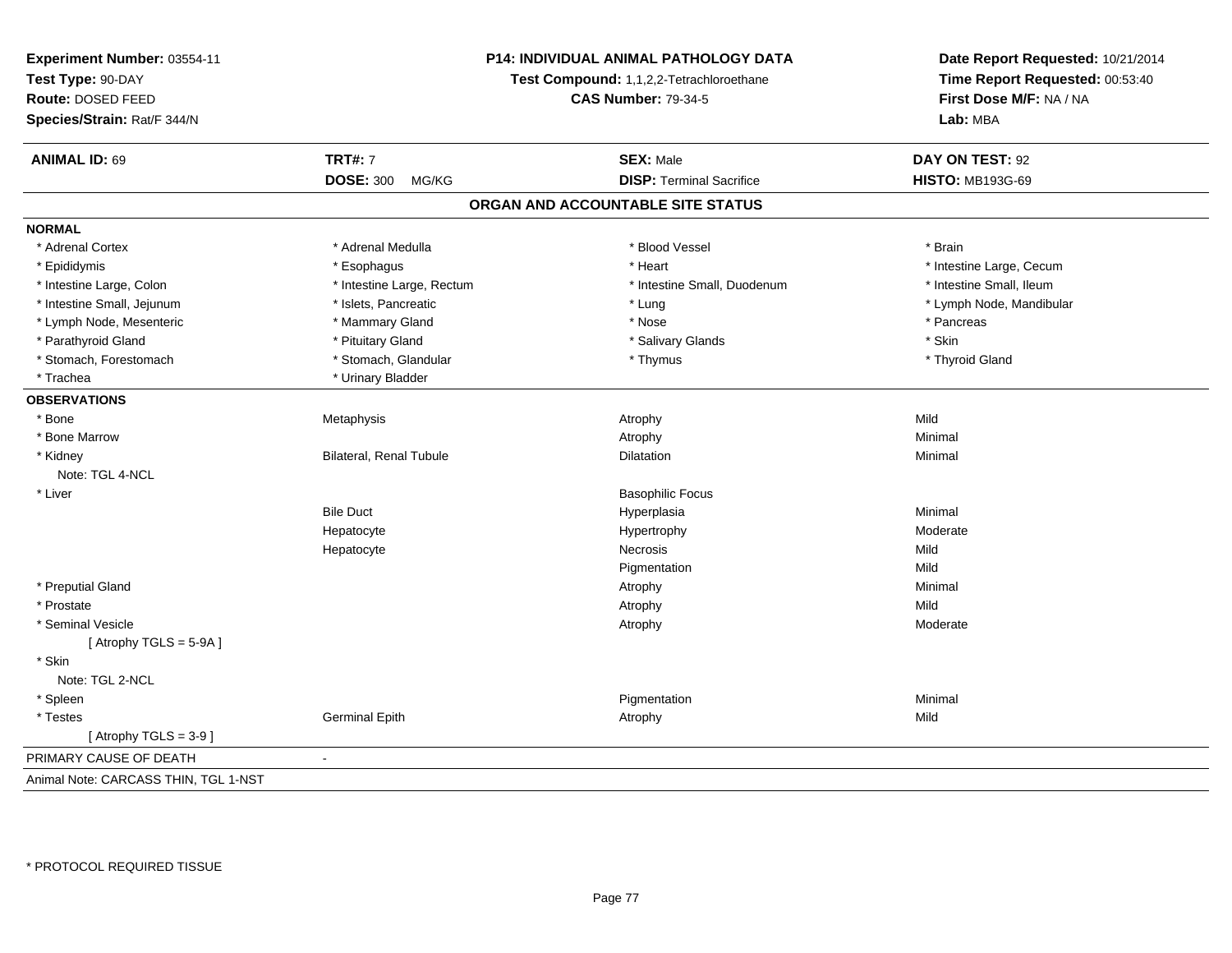| Experiment Number: 03554-11<br>Test Type: 90-DAY<br>Route: DOSED FEED<br>Species/Strain: Rat/F 344/N |                           | P14: INDIVIDUAL ANIMAL PATHOLOGY DATA<br>Test Compound: 1,1,2,2-Tetrachloroethane<br><b>CAS Number: 79-34-5</b> | Date Report Requested: 10/21/2014<br>Time Report Requested: 00:53:40<br>First Dose M/F: NA / NA<br>Lab: MBA |
|------------------------------------------------------------------------------------------------------|---------------------------|-----------------------------------------------------------------------------------------------------------------|-------------------------------------------------------------------------------------------------------------|
| <b>ANIMAL ID: 70</b>                                                                                 | <b>TRT#: 7</b>            | <b>SEX: Male</b>                                                                                                | DAY ON TEST: 92                                                                                             |
|                                                                                                      | <b>DOSE: 300</b><br>MG/KG | <b>DISP: Terminal Sacrifice</b>                                                                                 | <b>HISTO: MB193G-70</b>                                                                                     |
|                                                                                                      |                           | ORGAN AND ACCOUNTABLE SITE STATUS                                                                               |                                                                                                             |
| <b>NORMAL</b>                                                                                        |                           |                                                                                                                 |                                                                                                             |
| * Adrenal Cortex                                                                                     | * Adrenal Medulla         | * Blood Vessel                                                                                                  | * Brain                                                                                                     |
| * Epididymis                                                                                         | * Esophagus               | * Heart                                                                                                         | * Intestine Large, Cecum                                                                                    |
| * Intestine Large, Colon                                                                             | * Intestine Large, Rectum | * Intestine Small, Duodenum                                                                                     | * Intestine Small, Ileum                                                                                    |
| * Intestine Small, Jejunum                                                                           | * Islets, Pancreatic      | * Kidney                                                                                                        | * Lymph Node, Mandibular                                                                                    |
| * Lymph Node, Mesenteric                                                                             | * Mammary Gland           | * Nose                                                                                                          | * Pancreas                                                                                                  |
| * Pituitary Gland                                                                                    | * Salivary Glands         | * Skin                                                                                                          | * Stomach, Glandular                                                                                        |
| * Thymus                                                                                             | * Thyroid Gland           | * Trachea                                                                                                       | * Urinary Bladder                                                                                           |
| <b>MISSING</b>                                                                                       |                           |                                                                                                                 |                                                                                                             |
| * Parathyroid Gland                                                                                  |                           |                                                                                                                 |                                                                                                             |
| <b>OBSERVATIONS</b>                                                                                  |                           |                                                                                                                 |                                                                                                             |
| * Bone                                                                                               | Metaphysis                | Atrophy                                                                                                         | Mild                                                                                                        |
| * Bone Marrow                                                                                        |                           | Atrophy                                                                                                         | Mild                                                                                                        |
| * Liver                                                                                              |                           | <b>Clear Cell Focus</b>                                                                                         |                                                                                                             |
|                                                                                                      |                           | <b>Eosinophilic Focus</b>                                                                                       |                                                                                                             |
|                                                                                                      | <b>Bile Duct</b>          | Hyperplasia                                                                                                     | Minimal                                                                                                     |
|                                                                                                      | Hepatocyte                | Hypertrophy                                                                                                     | Marked                                                                                                      |
|                                                                                                      | Hepatocyte                | Necrosis                                                                                                        | Mild                                                                                                        |
|                                                                                                      |                           | Pigmentation                                                                                                    | Minimal                                                                                                     |
| * Lung                                                                                               | Interstitium              | Inflammation                                                                                                    | Chronic, Minimal                                                                                            |
| * Preputial Gland                                                                                    |                           | Atrophy                                                                                                         | Minimal                                                                                                     |
| * Prostate                                                                                           |                           | Atrophy                                                                                                         | Minimal                                                                                                     |
| [Atrophy TGLS = $2-9A$ ]                                                                             |                           |                                                                                                                 |                                                                                                             |
| * Seminal Vesicle                                                                                    |                           | Atrophy                                                                                                         | Mild                                                                                                        |
| [Atrophy TGLS = $3-9A$ ]                                                                             |                           |                                                                                                                 |                                                                                                             |
| * Spleen                                                                                             | Lymph Follic              | Atrophy                                                                                                         | Minimal                                                                                                     |
|                                                                                                      | Red Pulp                  | Atrophy                                                                                                         | Mild                                                                                                        |
|                                                                                                      |                           | Pigmentation                                                                                                    | Minimal                                                                                                     |
| * Stomach, Forestomach                                                                               |                           | Inflammation                                                                                                    | Acute, Minimal                                                                                              |
| * Testes                                                                                             | <b>Germinal Epith</b>     | Atrophy                                                                                                         | Mild                                                                                                        |

PRIMARY CAUSE OF DEATH-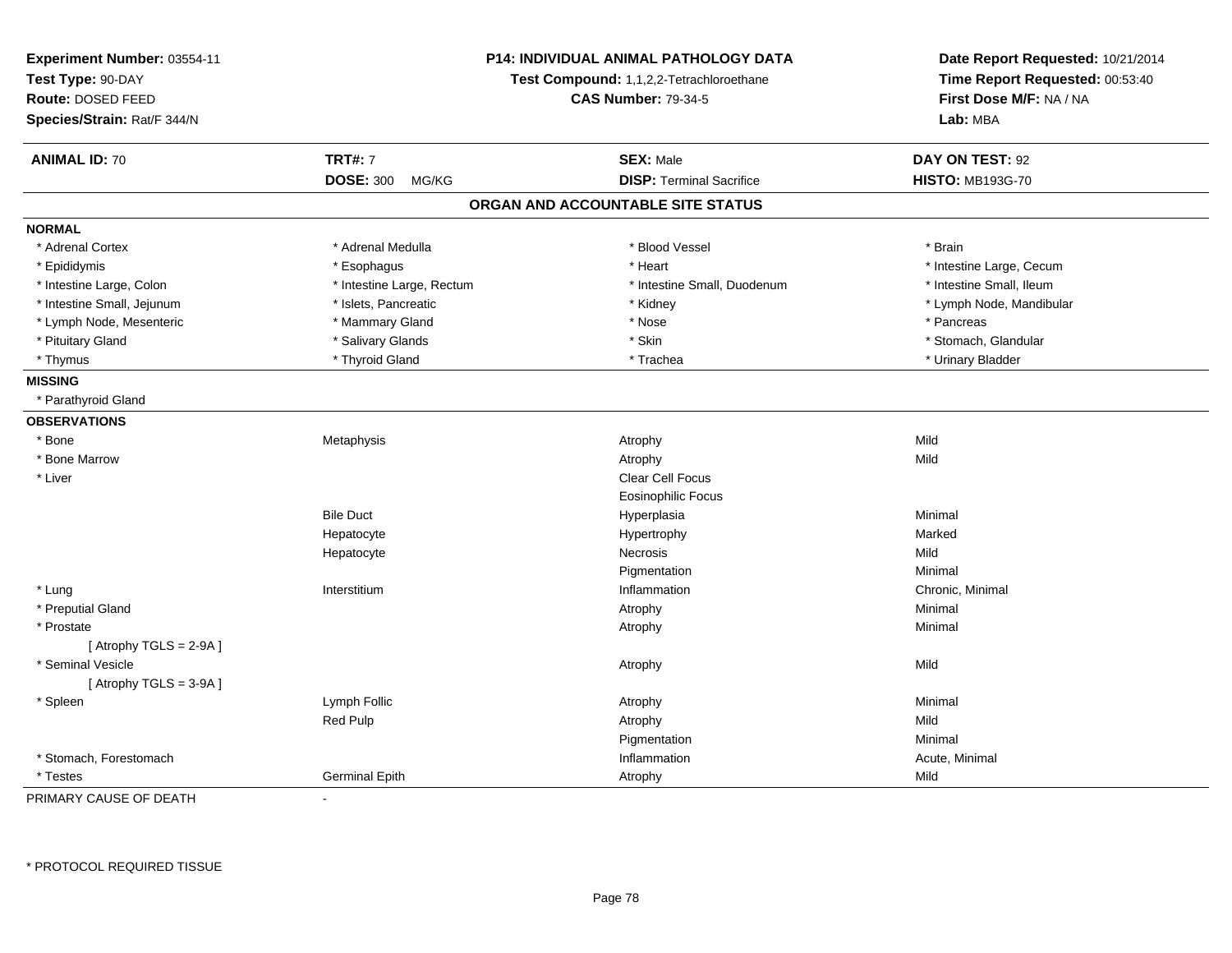| Experiment Number: 03554-11<br>Test Type: 90-DAY<br>Route: DOSED FEED | <b>P14: INDIVIDUAL ANIMAL PATHOLOGY DATA</b><br>Test Compound: 1,1,2,2-Tetrachloroethane<br><b>CAS Number: 79-34-5</b> |                                   | Date Report Requested: 10/21/2014<br>Time Report Requested: 00:53:40<br><b>First Dose M/F: NA / NA</b> |  |
|-----------------------------------------------------------------------|------------------------------------------------------------------------------------------------------------------------|-----------------------------------|--------------------------------------------------------------------------------------------------------|--|
| Species/Strain: Rat/F 344/N                                           |                                                                                                                        |                                   | Lab: MBA                                                                                               |  |
| <b>ANIMAL ID: 70</b>                                                  | <b>TRT#:</b> 7                                                                                                         | <b>SEX: Male</b>                  | DAY ON TEST: 92                                                                                        |  |
|                                                                       | <b>DOSE: 300</b><br>MG/KG                                                                                              | <b>DISP: Terminal Sacrifice</b>   | <b>HISTO: MB193G-70</b>                                                                                |  |
|                                                                       |                                                                                                                        | ORGAN AND ACCOUNTABLE SITE STATUS |                                                                                                        |  |
| Animal Note: CARCASS THIN, TGL 1-NST                                  |                                                                                                                        |                                   |                                                                                                        |  |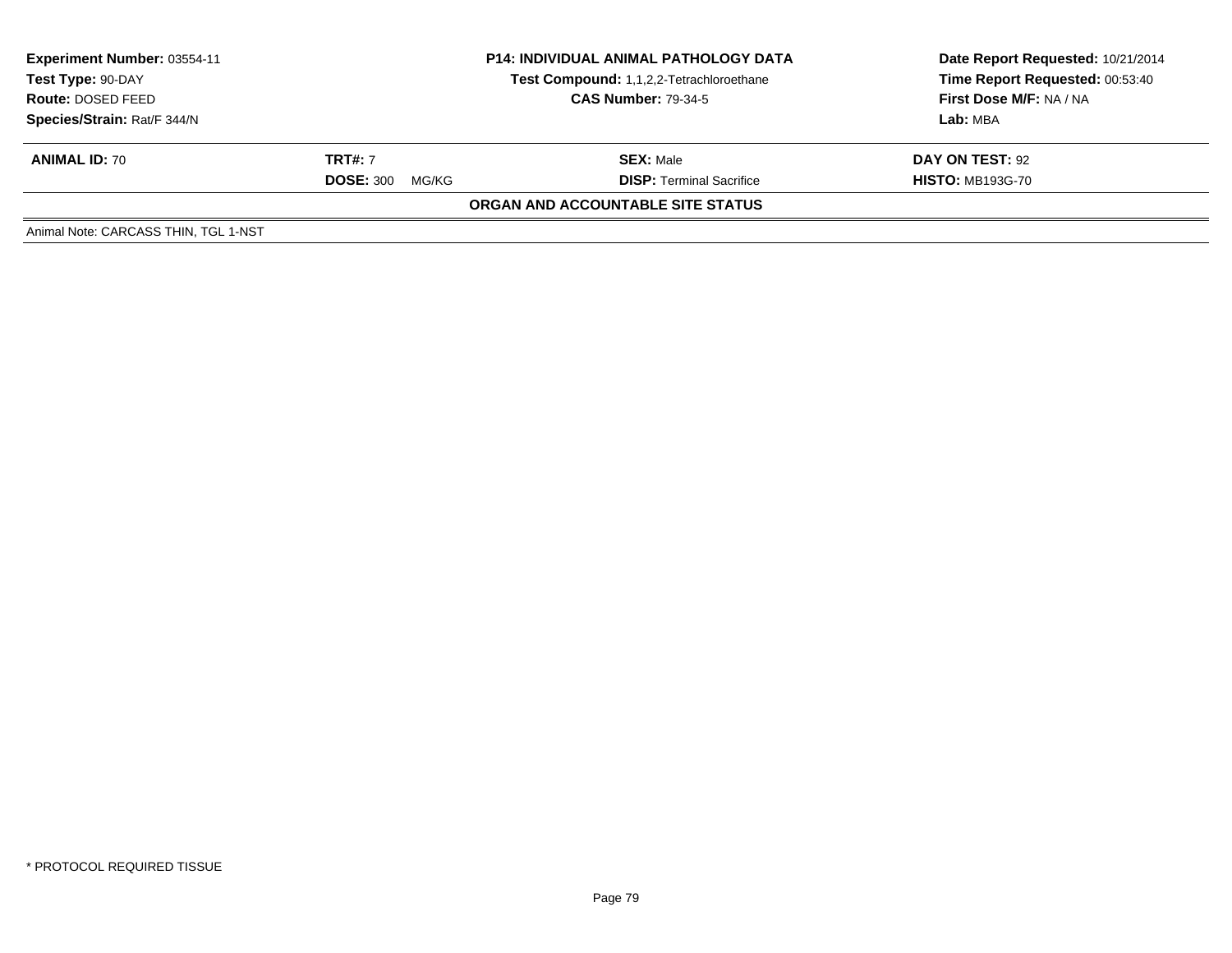| Experiment Number: 03554-11<br>Test Type: 90-DAY<br>Route: DOSED FEED<br>Species/Strain: Rat/F 344/N | <b>P14: INDIVIDUAL ANIMAL PATHOLOGY DATA</b><br>Test Compound: 1,1,2,2-Tetrachloroethane<br><b>CAS Number: 79-34-5</b> |                                   | Date Report Requested: 10/21/2014<br>Time Report Requested: 00:53:40<br>First Dose M/F: NA / NA<br>Lab: MBA |
|------------------------------------------------------------------------------------------------------|------------------------------------------------------------------------------------------------------------------------|-----------------------------------|-------------------------------------------------------------------------------------------------------------|
| <b>ANIMAL ID: 71</b>                                                                                 | <b>TRT#: 8</b>                                                                                                         | <b>SEX: Female</b>                | DAY ON TEST: 92                                                                                             |
|                                                                                                      | <b>DOSE: UNTREAT CONTROL</b>                                                                                           | <b>DISP: Terminal Sacrifice</b>   | <b>HISTO: MB193G-71</b>                                                                                     |
|                                                                                                      |                                                                                                                        | ORGAN AND ACCOUNTABLE SITE STATUS |                                                                                                             |
| <b>NORMAL</b>                                                                                        |                                                                                                                        |                                   |                                                                                                             |
| * Adrenal Cortex                                                                                     | * Adrenal Medulla                                                                                                      | * Blood Vessel                    | * Bone                                                                                                      |
| * Bone Marrow                                                                                        | * Brain                                                                                                                | * Esophagus                       | * Intestine Large, Cecum                                                                                    |
| * Intestine Large, Colon                                                                             | * Intestine Large, Rectum                                                                                              | * Intestine Small, Duodenum       | * Intestine Small, Ileum                                                                                    |
| * Intestine Small, Jejunum                                                                           | * Islets, Pancreatic                                                                                                   | * Liver                           | * Lung                                                                                                      |
| * Lymph Node, Mandibular                                                                             | * Lymph Node, Mesenteric                                                                                               | * Mammary Gland                   | * Nose                                                                                                      |
| * Ovary                                                                                              | * Pancreas                                                                                                             | * Pituitary Gland                 | * Salivary Glands                                                                                           |
| * Skin                                                                                               | * Spleen                                                                                                               | * Stomach, Forestomach            | * Stomach, Glandular                                                                                        |
| * Thymus                                                                                             | * Thyroid Gland                                                                                                        | * Trachea                         | * Urinary Bladder                                                                                           |
| <b>MISSING</b>                                                                                       |                                                                                                                        |                                   |                                                                                                             |
| * Parathyroid Gland                                                                                  |                                                                                                                        |                                   |                                                                                                             |
| <b>OBSERVATIONS</b>                                                                                  |                                                                                                                        |                                   |                                                                                                             |
| * Clitoral Gland                                                                                     |                                                                                                                        | Inflammation                      | Chronic, Mild                                                                                               |
| * Heart                                                                                              |                                                                                                                        | Cardiomyopathy                    | Minimal                                                                                                     |
| * Kidney                                                                                             | <b>Bilateral</b>                                                                                                       | Mineralization                    | Mild                                                                                                        |
| * Uterus                                                                                             |                                                                                                                        | Hydrometra                        | Minimal                                                                                                     |
| PRIMARY CAUSE OF DEATH                                                                               |                                                                                                                        |                                   |                                                                                                             |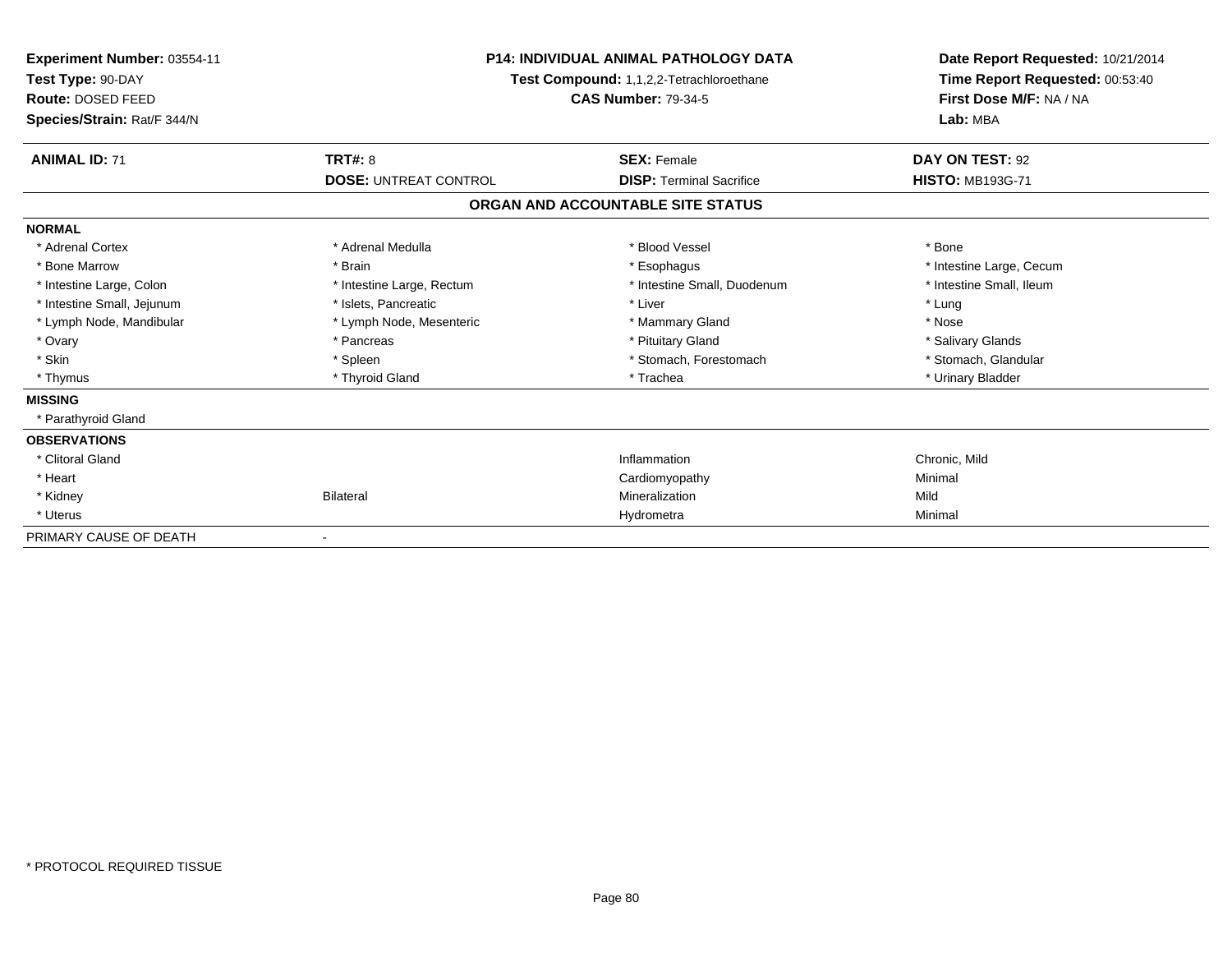| Experiment Number: 03554-11<br>Test Type: 90-DAY<br>Route: DOSED FEED<br>Species/Strain: Rat/F 344/N | <b>P14: INDIVIDUAL ANIMAL PATHOLOGY DATA</b><br>Test Compound: 1,1,2,2-Tetrachloroethane<br><b>CAS Number: 79-34-5</b> |                                   | Date Report Requested: 10/21/2014<br>Time Report Requested: 00:53:40<br>First Dose M/F: NA / NA<br>Lab: MBA |
|------------------------------------------------------------------------------------------------------|------------------------------------------------------------------------------------------------------------------------|-----------------------------------|-------------------------------------------------------------------------------------------------------------|
| <b>ANIMAL ID: 72</b>                                                                                 | <b>TRT#: 8</b>                                                                                                         | <b>SEX: Female</b>                | DAY ON TEST: 92                                                                                             |
|                                                                                                      | <b>DOSE: UNTREAT CONTROL</b>                                                                                           | <b>DISP: Terminal Sacrifice</b>   | <b>HISTO: MB193G-72</b>                                                                                     |
|                                                                                                      |                                                                                                                        | ORGAN AND ACCOUNTABLE SITE STATUS |                                                                                                             |
| <b>NORMAL</b>                                                                                        |                                                                                                                        |                                   |                                                                                                             |
| * Adrenal Cortex                                                                                     | * Adrenal Medulla                                                                                                      | * Blood Vessel                    | * Bone                                                                                                      |
| * Bone Marrow                                                                                        | * Brain                                                                                                                | * Esophagus                       | * Heart                                                                                                     |
| * Intestine Large, Cecum                                                                             | * Intestine Large, Colon                                                                                               | * Intestine Large, Rectum         | * Intestine Small, Duodenum                                                                                 |
| * Intestine Small, Ileum                                                                             | * Intestine Small, Jejunum                                                                                             | * Islets, Pancreatic              | * Liver                                                                                                     |
| * Lung                                                                                               | * Lymph Node, Mandibular                                                                                               | * Lymph Node, Mesenteric          | * Mammary Gland                                                                                             |
| * Nose                                                                                               | * Ovary                                                                                                                | * Pancreas                        | * Pituitary Gland                                                                                           |
| * Salivary Glands                                                                                    | * Skin                                                                                                                 | * Spleen                          | * Stomach, Forestomach                                                                                      |
| * Stomach, Glandular                                                                                 | * Thymus                                                                                                               | * Thyroid Gland                   | * Trachea                                                                                                   |
| * Urinary Bladder                                                                                    | * Uterus                                                                                                               |                                   |                                                                                                             |
| <b>MISSING</b>                                                                                       |                                                                                                                        |                                   |                                                                                                             |
| * Parathyroid Gland                                                                                  |                                                                                                                        |                                   |                                                                                                             |
| <b>OBSERVATIONS</b>                                                                                  |                                                                                                                        |                                   |                                                                                                             |
| * Clitoral Gland                                                                                     |                                                                                                                        | Inflammation                      | Chronic, Minimal                                                                                            |
| * Kidney                                                                                             | <b>Bilateral</b>                                                                                                       | Mineralization                    | Mild                                                                                                        |
| PRIMARY CAUSE OF DEATH                                                                               |                                                                                                                        |                                   |                                                                                                             |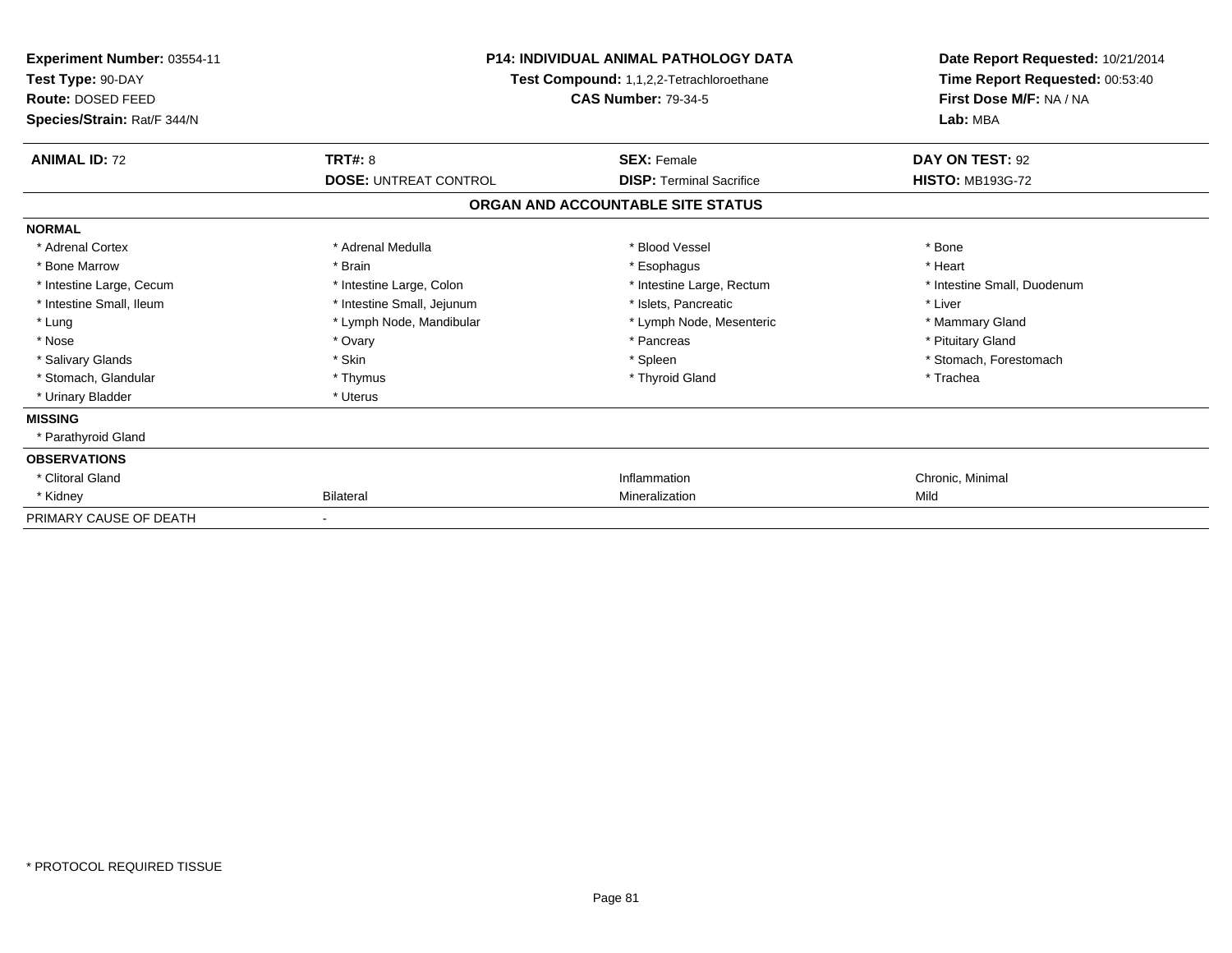| Experiment Number: 03554-11<br>Test Type: 90-DAY<br>Route: DOSED FEED<br>Species/Strain: Rat/F 344/N | <b>P14: INDIVIDUAL ANIMAL PATHOLOGY DATA</b><br>Test Compound: 1,1,2,2-Tetrachloroethane<br><b>CAS Number: 79-34-5</b> |                                   | Date Report Requested: 10/21/2014<br>Time Report Requested: 00:53:40<br>First Dose M/F: NA / NA<br>Lab: MBA |
|------------------------------------------------------------------------------------------------------|------------------------------------------------------------------------------------------------------------------------|-----------------------------------|-------------------------------------------------------------------------------------------------------------|
| <b>ANIMAL ID: 73</b>                                                                                 | TRT#: 8                                                                                                                | <b>SEX: Female</b>                | DAY ON TEST: 92                                                                                             |
|                                                                                                      | <b>DOSE: UNTREAT CONTROL</b>                                                                                           | <b>DISP:</b> Terminal Sacrifice   | <b>HISTO: MB193G-73</b>                                                                                     |
|                                                                                                      |                                                                                                                        | ORGAN AND ACCOUNTABLE SITE STATUS |                                                                                                             |
| <b>NORMAL</b>                                                                                        |                                                                                                                        |                                   |                                                                                                             |
| * Adrenal Cortex                                                                                     | * Adrenal Medulla                                                                                                      | * Blood Vessel                    | * Bone                                                                                                      |
| * Bone Marrow                                                                                        | * Brain                                                                                                                | * Clitoral Gland                  | * Esophagus                                                                                                 |
| * Heart                                                                                              | * Intestine Large, Cecum                                                                                               | * Intestine Large, Colon          | * Intestine Large, Rectum                                                                                   |
| * Intestine Small, Duodenum                                                                          | * Intestine Small, Ileum                                                                                               | * Intestine Small, Jejunum        | * Islets, Pancreatic                                                                                        |
| * Liver                                                                                              | * Lung                                                                                                                 | * Lymph Node, Mandibular          | * Lymph Node, Mesenteric                                                                                    |
| * Mammary Gland                                                                                      | * Nose                                                                                                                 | * Ovary                           | * Pancreas                                                                                                  |
| * Parathyroid Gland                                                                                  | * Pituitary Gland                                                                                                      | * Salivary Glands                 | * Skin                                                                                                      |
| * Spleen                                                                                             | * Stomach, Forestomach                                                                                                 | * Stomach, Glandular              | * Thymus                                                                                                    |
| * Thyroid Gland                                                                                      | * Trachea                                                                                                              | * Urinary Bladder                 | * Uterus                                                                                                    |
| <b>OBSERVATIONS</b>                                                                                  |                                                                                                                        |                                   |                                                                                                             |
| * Kidney                                                                                             | Bilateral                                                                                                              | Mineralization                    | Mild                                                                                                        |
| PRIMARY CAUSE OF DEATH                                                                               |                                                                                                                        |                                   |                                                                                                             |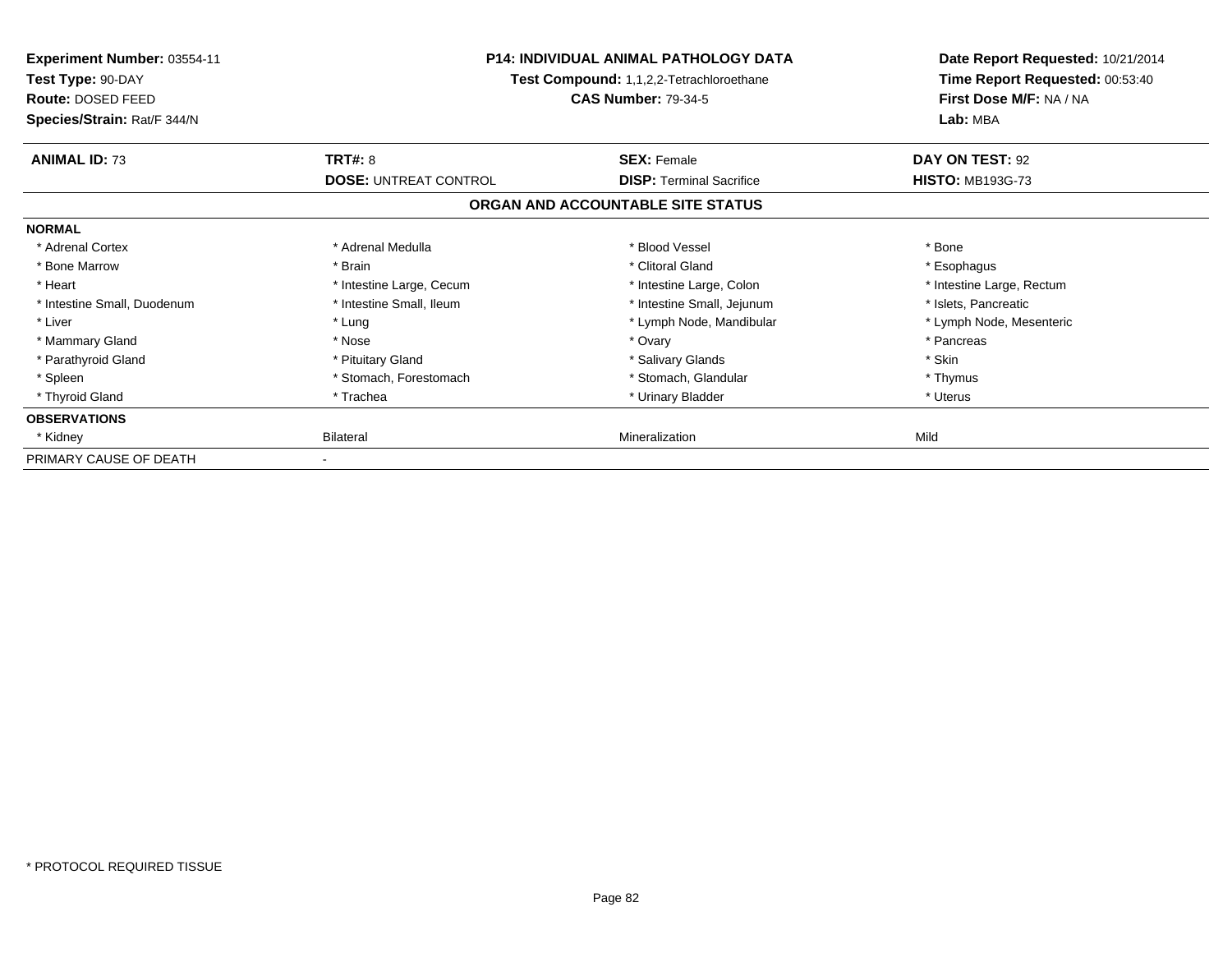| <b>Experiment Number: 03554-11</b><br>Test Type: 90-DAY<br>Route: DOSED FEED | <b>P14: INDIVIDUAL ANIMAL PATHOLOGY DATA</b><br>Test Compound: 1,1,2,2-Tetrachloroethane<br><b>CAS Number: 79-34-5</b> |                                   | Date Report Requested: 10/21/2014<br>Time Report Requested: 00:53:40<br>First Dose M/F: NA / NA |  |
|------------------------------------------------------------------------------|------------------------------------------------------------------------------------------------------------------------|-----------------------------------|-------------------------------------------------------------------------------------------------|--|
| Species/Strain: Rat/F 344/N                                                  |                                                                                                                        |                                   | Lab: MBA                                                                                        |  |
| <b>ANIMAL ID: 74</b>                                                         | <b>TRT#: 8</b>                                                                                                         | <b>SEX: Female</b>                | DAY ON TEST: 92                                                                                 |  |
|                                                                              | <b>DOSE: UNTREAT CONTROL</b>                                                                                           | <b>DISP: Terminal Sacrifice</b>   | <b>HISTO: MB193G-74</b>                                                                         |  |
|                                                                              |                                                                                                                        | ORGAN AND ACCOUNTABLE SITE STATUS |                                                                                                 |  |
| <b>NORMAL</b>                                                                |                                                                                                                        |                                   |                                                                                                 |  |
| * Adrenal Cortex                                                             | * Adrenal Medulla                                                                                                      | * Blood Vessel                    | * Bone                                                                                          |  |
| * Bone Marrow                                                                | * Brain                                                                                                                | * Esophagus                       | * Heart                                                                                         |  |
| * Intestine Large, Cecum                                                     | * Intestine Large, Colon                                                                                               | * Intestine Large, Rectum         | * Intestine Small, Duodenum                                                                     |  |
| * Intestine Small, Ileum                                                     | * Intestine Small, Jejunum                                                                                             | * Islets, Pancreatic              | * Lung                                                                                          |  |
| * Lymph Node, Mandibular                                                     | * Lymph Node, Mesenteric                                                                                               | * Mammary Gland                   | * Nose                                                                                          |  |
| * Ovary                                                                      | * Pancreas                                                                                                             | * Parathyroid Gland               | * Pituitary Gland                                                                               |  |
| * Salivary Glands                                                            | * Skin                                                                                                                 | * Spleen                          | * Stomach, Forestomach                                                                          |  |
| * Stomach, Glandular                                                         | * Thymus                                                                                                               | * Thyroid Gland                   | * Trachea                                                                                       |  |
| * Urinary Bladder                                                            | * Uterus                                                                                                               |                                   |                                                                                                 |  |
| <b>OBSERVATIONS</b>                                                          |                                                                                                                        |                                   |                                                                                                 |  |
| * Clitoral Gland                                                             | <b>Bilateral</b>                                                                                                       | Inflammation                      | Chronic Active, Mild                                                                            |  |
| * Kidney                                                                     | <b>Bilateral</b>                                                                                                       | Mineralization                    | Minimal                                                                                         |  |
| * Liver                                                                      |                                                                                                                        | Hepatodiaphragmatic Nodule        |                                                                                                 |  |
| Hepatodiaphragmatic Nodule TGLS = 1-8 ]                                      |                                                                                                                        |                                   |                                                                                                 |  |
| PRIMARY CAUSE OF DEATH                                                       | $\blacksquare$                                                                                                         |                                   |                                                                                                 |  |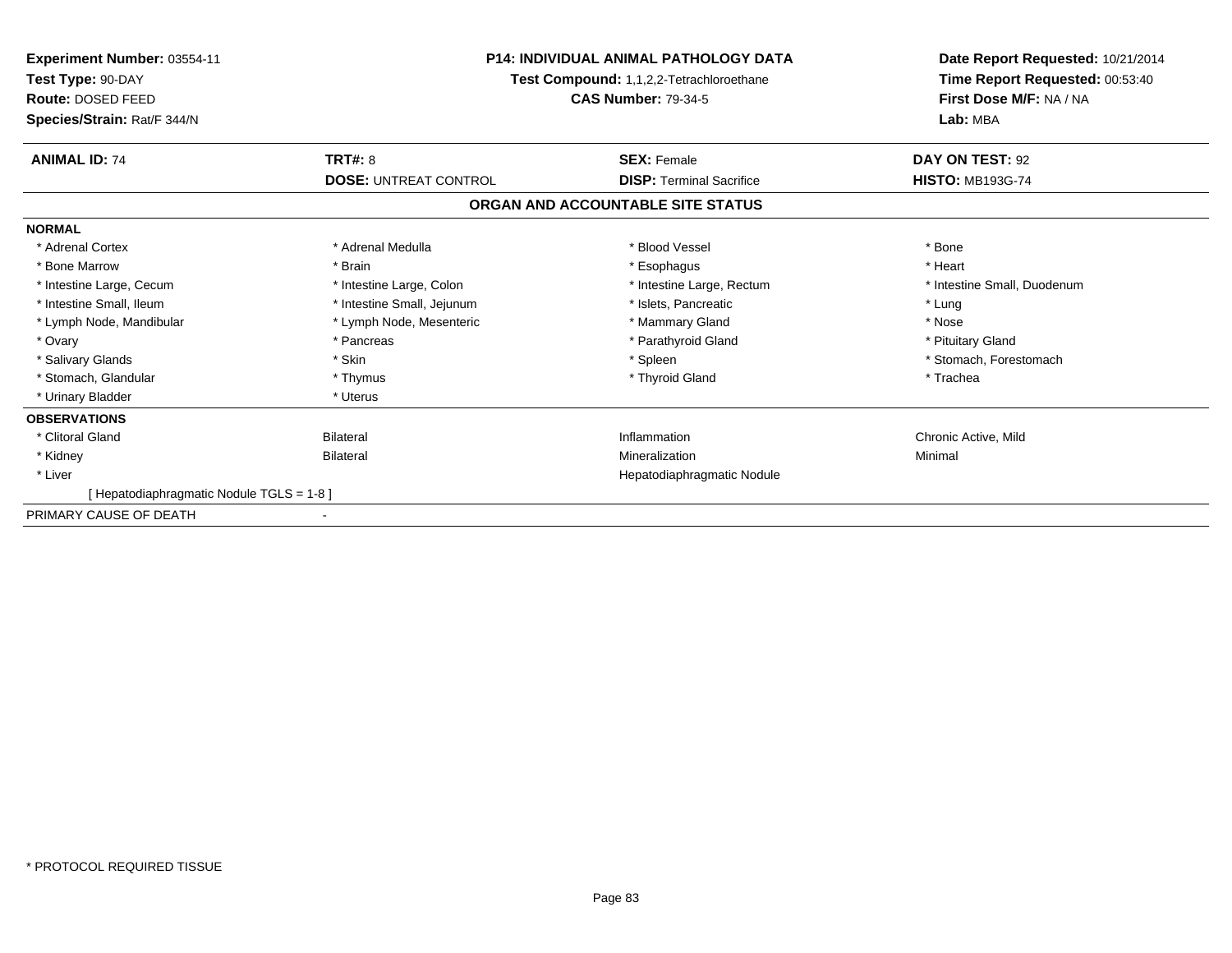| Experiment Number: 03554-11<br>Test Type: 90-DAY<br>Route: DOSED FEED<br>Species/Strain: Rat/F 344/N | <b>P14: INDIVIDUAL ANIMAL PATHOLOGY DATA</b><br>Test Compound: 1,1,2,2-Tetrachloroethane<br><b>CAS Number: 79-34-5</b> |                                   | Date Report Requested: 10/21/2014<br>Time Report Requested: 00:53:40<br>First Dose M/F: NA / NA<br>Lab: MBA |
|------------------------------------------------------------------------------------------------------|------------------------------------------------------------------------------------------------------------------------|-----------------------------------|-------------------------------------------------------------------------------------------------------------|
| <b>ANIMAL ID: 75</b>                                                                                 | TRT#: 8                                                                                                                | <b>SEX: Female</b>                | DAY ON TEST: 92                                                                                             |
|                                                                                                      | <b>DOSE: UNTREAT CONTROL</b>                                                                                           | <b>DISP:</b> Terminal Sacrifice   | <b>HISTO: MB193G-75</b>                                                                                     |
|                                                                                                      |                                                                                                                        | ORGAN AND ACCOUNTABLE SITE STATUS |                                                                                                             |
| <b>NORMAL</b>                                                                                        |                                                                                                                        |                                   |                                                                                                             |
| * Adrenal Cortex                                                                                     | * Adrenal Medulla                                                                                                      | * Blood Vessel                    | * Bone                                                                                                      |
| * Bone Marrow                                                                                        | * Brain                                                                                                                | * Clitoral Gland                  | * Esophagus                                                                                                 |
| * Heart                                                                                              | * Intestine Large, Cecum                                                                                               | * Intestine Large, Colon          | * Intestine Large, Rectum                                                                                   |
| * Intestine Small, Duodenum                                                                          | * Intestine Small, Ileum                                                                                               | * Intestine Small, Jejunum        | * Islets, Pancreatic                                                                                        |
| * Liver                                                                                              | * Lung                                                                                                                 | * Lymph Node, Mandibular          | * Lymph Node, Mesenteric                                                                                    |
| * Mammary Gland                                                                                      | * Nose                                                                                                                 | * Ovary                           | * Pancreas                                                                                                  |
| * Parathyroid Gland                                                                                  | * Pituitary Gland                                                                                                      | * Salivary Glands                 | * Skin                                                                                                      |
| * Spleen                                                                                             | * Stomach, Forestomach                                                                                                 | * Stomach, Glandular              | * Thymus                                                                                                    |
| * Thyroid Gland                                                                                      | * Trachea                                                                                                              | * Urinary Bladder                 | * Uterus                                                                                                    |
| <b>OBSERVATIONS</b>                                                                                  |                                                                                                                        |                                   |                                                                                                             |
| * Kidney                                                                                             | Bilateral                                                                                                              | Mineralization                    | Mild                                                                                                        |
| PRIMARY CAUSE OF DEATH                                                                               |                                                                                                                        |                                   |                                                                                                             |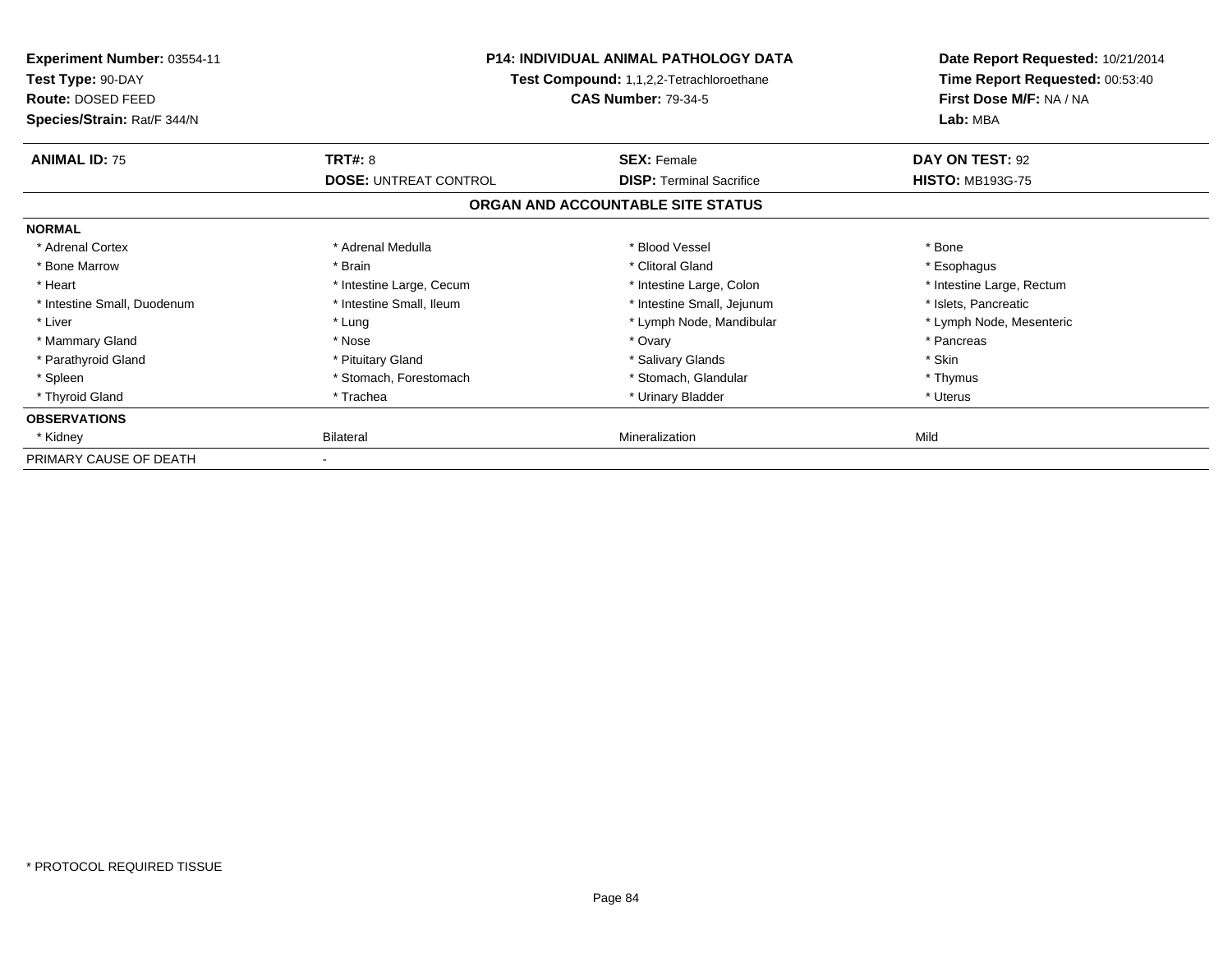| Experiment Number: 03554-11<br>Test Type: 90-DAY<br><b>Route: DOSED FEED</b><br>Species/Strain: Rat/F 344/N | <b>P14: INDIVIDUAL ANIMAL PATHOLOGY DATA</b><br>Test Compound: 1,1,2,2-Tetrachloroethane<br><b>CAS Number: 79-34-5</b> |                                   | Date Report Requested: 10/21/2014<br>Time Report Requested: 00:53:40<br>First Dose M/F: NA / NA<br>Lab: MBA |
|-------------------------------------------------------------------------------------------------------------|------------------------------------------------------------------------------------------------------------------------|-----------------------------------|-------------------------------------------------------------------------------------------------------------|
| <b>ANIMAL ID: 76</b>                                                                                        | <b>TRT#: 8</b>                                                                                                         | <b>SEX: Female</b>                | DAY ON TEST: 92                                                                                             |
|                                                                                                             | <b>DOSE: UNTREAT CONTROL</b>                                                                                           | <b>DISP:</b> Terminal Sacrifice   | <b>HISTO: MB193G-76</b>                                                                                     |
|                                                                                                             |                                                                                                                        | ORGAN AND ACCOUNTABLE SITE STATUS |                                                                                                             |
| <b>NORMAL</b>                                                                                               |                                                                                                                        |                                   |                                                                                                             |
| * Adrenal Cortex                                                                                            | * Adrenal Medulla                                                                                                      | * Blood Vessel                    | * Bone                                                                                                      |
| * Bone Marrow                                                                                               | * Brain                                                                                                                | * Clitoral Gland                  | * Esophagus                                                                                                 |
| * Heart                                                                                                     | * Intestine Large, Cecum                                                                                               | * Intestine Large, Colon          | * Intestine Large, Rectum                                                                                   |
| * Intestine Small, Duodenum                                                                                 | * Intestine Small, Ileum                                                                                               | * Intestine Small, Jejunum        | * Islets, Pancreatic                                                                                        |
| * Liver                                                                                                     | * Lung                                                                                                                 | * Lymph Node, Mandibular          | * Lymph Node, Mesenteric                                                                                    |
| * Mammary Gland                                                                                             | * Nose                                                                                                                 | * Ovary                           | * Pancreas                                                                                                  |
| * Parathyroid Gland                                                                                         | * Pituitary Gland                                                                                                      | * Salivary Glands                 | * Skin                                                                                                      |
| * Spleen                                                                                                    | * Stomach, Forestomach                                                                                                 | * Stomach, Glandular              | * Thymus                                                                                                    |
| * Thyroid Gland                                                                                             | * Trachea                                                                                                              | * Urinary Bladder                 | * Uterus                                                                                                    |
| <b>OBSERVATIONS</b>                                                                                         |                                                                                                                        |                                   |                                                                                                             |
| * Kidney                                                                                                    |                                                                                                                        | Nephropathy                       | Chronic, Minimal                                                                                            |
| PRIMARY CAUSE OF DEATH                                                                                      |                                                                                                                        |                                   |                                                                                                             |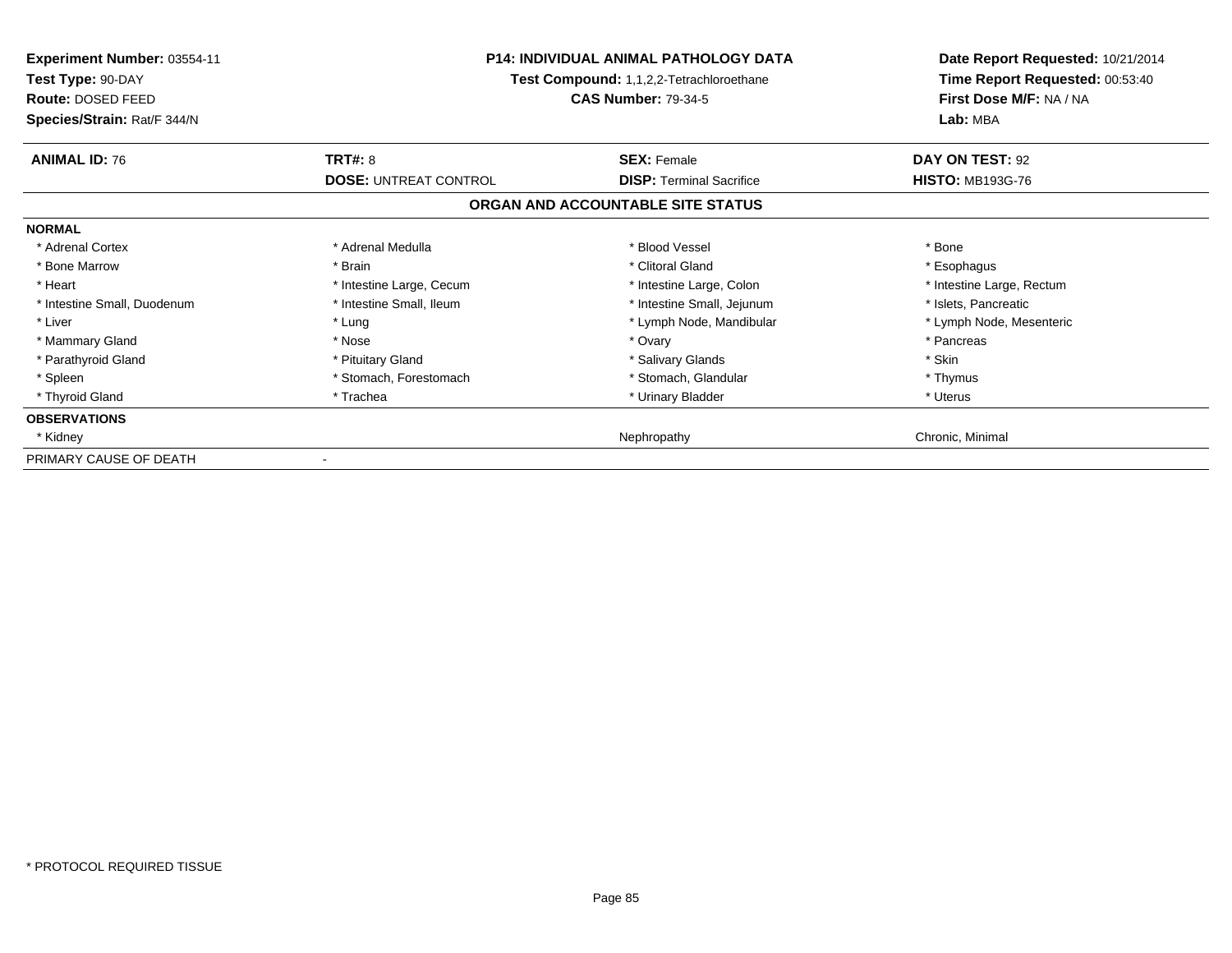| <b>Experiment Number: 03554-11</b><br>Test Type: 90-DAY<br>Route: DOSED FEED<br>Species/Strain: Rat/F 344/N | <b>P14: INDIVIDUAL ANIMAL PATHOLOGY DATA</b><br>Test Compound: 1,1,2,2-Tetrachloroethane<br><b>CAS Number: 79-34-5</b> |                                   | Date Report Requested: 10/21/2014<br>Time Report Requested: 00:53:40<br>First Dose M/F: NA / NA<br>Lab: MBA |
|-------------------------------------------------------------------------------------------------------------|------------------------------------------------------------------------------------------------------------------------|-----------------------------------|-------------------------------------------------------------------------------------------------------------|
| <b>ANIMAL ID: 77</b>                                                                                        | <b>TRT#: 8</b>                                                                                                         | <b>SEX: Female</b>                | DAY ON TEST: 92                                                                                             |
|                                                                                                             | <b>DOSE: UNTREAT CONTROL</b>                                                                                           | <b>DISP: Terminal Sacrifice</b>   | <b>HISTO: MB193G-77</b>                                                                                     |
|                                                                                                             |                                                                                                                        | ORGAN AND ACCOUNTABLE SITE STATUS |                                                                                                             |
| <b>NORMAL</b>                                                                                               |                                                                                                                        |                                   |                                                                                                             |
| * Adrenal Cortex                                                                                            | * Adrenal Medulla                                                                                                      | * Blood Vessel                    | * Bone                                                                                                      |
| * Bone Marrow                                                                                               | * Brain                                                                                                                | * Clitoral Gland                  | * Esophagus                                                                                                 |
| * Intestine Large, Cecum                                                                                    | * Intestine Large, Colon                                                                                               | * Intestine Large, Rectum         | * Intestine Small, Duodenum                                                                                 |
| * Intestine Small, Ileum                                                                                    | * Intestine Small, Jejunum                                                                                             | * Islets. Pancreatic              | * Liver                                                                                                     |
| * Lung                                                                                                      | * Lymph Node, Mandibular                                                                                               | * Lymph Node, Mesenteric          | * Mammary Gland                                                                                             |
| * Nose                                                                                                      | * Ovary                                                                                                                | * Pancreas                        | * Parathyroid Gland                                                                                         |
| * Pituitary Gland                                                                                           | * Salivary Glands                                                                                                      | * Skin                            | * Spleen                                                                                                    |
| * Stomach, Forestomach                                                                                      | * Stomach, Glandular                                                                                                   | * Thymus                          | * Trachea                                                                                                   |
| * Urinary Bladder                                                                                           | * Uterus                                                                                                               |                                   |                                                                                                             |
| <b>OBSERVATIONS</b>                                                                                         |                                                                                                                        |                                   |                                                                                                             |
| * Heart                                                                                                     |                                                                                                                        | Cardiomyopathy                    | Minimal                                                                                                     |
| * Kidney                                                                                                    | <b>Bilateral</b>                                                                                                       | Mineralization                    | Minimal                                                                                                     |
| * Ovary                                                                                                     |                                                                                                                        |                                   |                                                                                                             |
| Note: TGL 1-NCL                                                                                             |                                                                                                                        |                                   |                                                                                                             |
| * Thyroid Gland                                                                                             |                                                                                                                        | Ultimobranchial Cyst              | Minimal                                                                                                     |
| PRIMARY CAUSE OF DEATH                                                                                      |                                                                                                                        |                                   |                                                                                                             |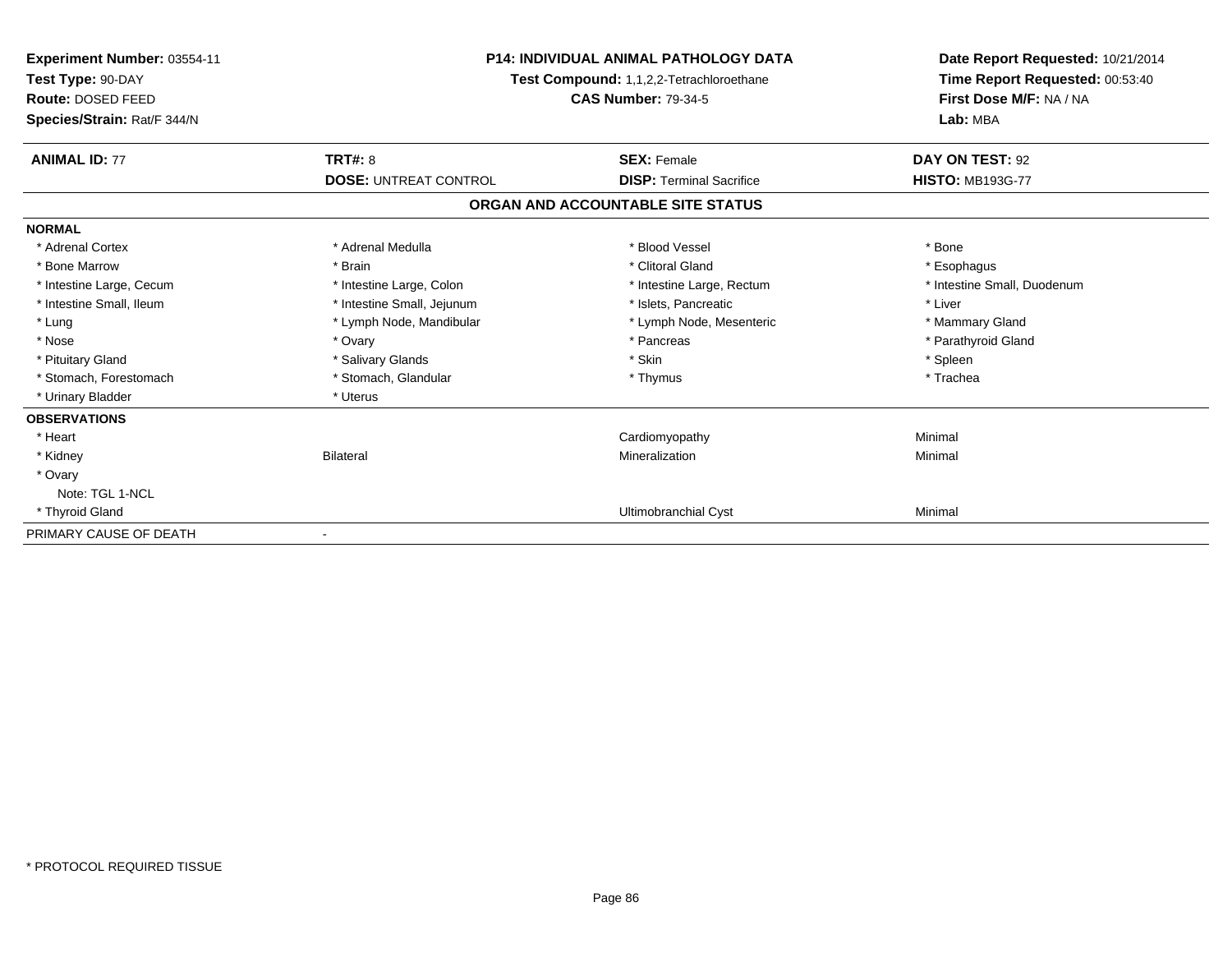| <b>Experiment Number: 03554-11</b><br>Test Type: 90-DAY<br>Route: DOSED FEED<br>Species/Strain: Rat/F 344/N | <b>P14: INDIVIDUAL ANIMAL PATHOLOGY DATA</b><br>Test Compound: 1,1,2,2-Tetrachloroethane<br><b>CAS Number: 79-34-5</b> |                                   | Date Report Requested: 10/21/2014<br>Time Report Requested: 00:53:40<br>First Dose M/F: NA / NA<br>Lab: MBA |
|-------------------------------------------------------------------------------------------------------------|------------------------------------------------------------------------------------------------------------------------|-----------------------------------|-------------------------------------------------------------------------------------------------------------|
| <b>ANIMAL ID: 78</b>                                                                                        | TRT#: 8                                                                                                                | <b>SEX: Female</b>                | DAY ON TEST: 92                                                                                             |
|                                                                                                             | <b>DOSE: UNTREAT CONTROL</b>                                                                                           | <b>DISP: Terminal Sacrifice</b>   | <b>HISTO: MB193G-78</b>                                                                                     |
|                                                                                                             |                                                                                                                        | ORGAN AND ACCOUNTABLE SITE STATUS |                                                                                                             |
| <b>NORMAL</b>                                                                                               |                                                                                                                        |                                   |                                                                                                             |
| * Adrenal Cortex                                                                                            | * Adrenal Medulla                                                                                                      | * Blood Vessel                    | * Bone                                                                                                      |
| * Bone Marrow                                                                                               | * Brain                                                                                                                | * Clitoral Gland                  | * Esophagus                                                                                                 |
| * Heart                                                                                                     | * Intestine Large, Cecum                                                                                               | * Intestine Large, Colon          | * Intestine Large, Rectum                                                                                   |
| * Intestine Small, Duodenum                                                                                 | * Intestine Small, Ileum                                                                                               | * Intestine Small, Jejunum        | * Islets, Pancreatic                                                                                        |
| * Lung                                                                                                      | * Lymph Node, Mandibular                                                                                               | * Mammary Gland                   | * Nose                                                                                                      |
| * Ovary                                                                                                     | * Pancreas                                                                                                             | * Parathyroid Gland               | * Pituitary Gland                                                                                           |
| * Salivary Glands                                                                                           | * Skin                                                                                                                 | * Spleen                          | * Stomach, Forestomach                                                                                      |
| * Stomach, Glandular                                                                                        | * Thymus                                                                                                               | * Trachea                         | * Urinary Bladder                                                                                           |
| * Uterus                                                                                                    |                                                                                                                        |                                   |                                                                                                             |
| <b>OBSERVATIONS</b>                                                                                         |                                                                                                                        |                                   |                                                                                                             |
| * Kidney                                                                                                    | Bilateral                                                                                                              | Mineralization                    | Minimal                                                                                                     |
| * Liver                                                                                                     |                                                                                                                        | Hepatodiaphragmatic Nodule        |                                                                                                             |
| [ Hepatodiaphragmatic Nodule TGLS = 1-8 ]                                                                   |                                                                                                                        |                                   |                                                                                                             |
| * Lymph Node, Mesenteric                                                                                    |                                                                                                                        | <b>Infiltration Cellular</b>      | Histiocyte, Minimal                                                                                         |
| * Thyroid Gland                                                                                             |                                                                                                                        | Ultimobranchial Cyst              | Minimal                                                                                                     |
| PRIMARY CAUSE OF DEATH                                                                                      |                                                                                                                        |                                   |                                                                                                             |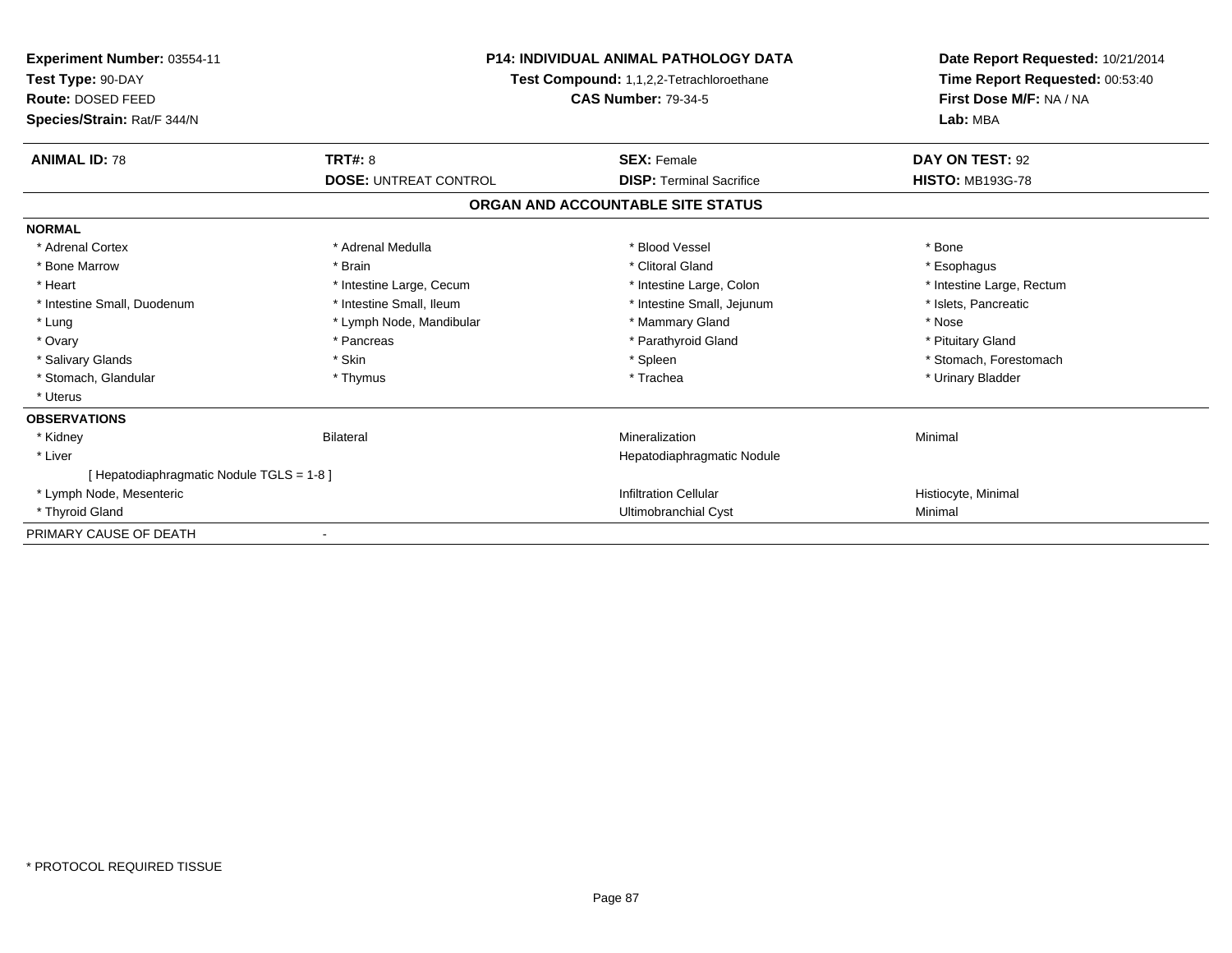| Experiment Number: 03554-11<br>Test Type: 90-DAY<br>Route: DOSED FEED<br>Species/Strain: Rat/F 344/N | <b>P14: INDIVIDUAL ANIMAL PATHOLOGY DATA</b><br>Test Compound: 1,1,2,2-Tetrachloroethane<br><b>CAS Number: 79-34-5</b> |                                   | Date Report Requested: 10/21/2014<br>Time Report Requested: 00:53:40<br>First Dose M/F: NA / NA<br>Lab: MBA |
|------------------------------------------------------------------------------------------------------|------------------------------------------------------------------------------------------------------------------------|-----------------------------------|-------------------------------------------------------------------------------------------------------------|
| <b>ANIMAL ID: 79</b>                                                                                 | <b>TRT#: 8</b>                                                                                                         | <b>SEX: Female</b>                | DAY ON TEST: 92                                                                                             |
|                                                                                                      | <b>DOSE: UNTREAT CONTROL</b>                                                                                           | <b>DISP: Terminal Sacrifice</b>   | <b>HISTO: MB193G-79</b>                                                                                     |
|                                                                                                      |                                                                                                                        | ORGAN AND ACCOUNTABLE SITE STATUS |                                                                                                             |
| <b>NORMAL</b>                                                                                        |                                                                                                                        |                                   |                                                                                                             |
| * Adrenal Cortex                                                                                     | * Adrenal Medulla                                                                                                      | * Blood Vessel                    | * Bone                                                                                                      |
| * Bone Marrow                                                                                        | * Brain                                                                                                                | * Esophagus                       | * Heart                                                                                                     |
| * Intestine Large, Cecum                                                                             | * Intestine Large, Colon                                                                                               | * Intestine Large, Rectum         | * Intestine Small, Duodenum                                                                                 |
| * Intestine Small, Ileum                                                                             | * Intestine Small, Jejunum                                                                                             | * Islets, Pancreatic              | * Liver                                                                                                     |
| * Lung                                                                                               | * Lymph Node, Mandibular                                                                                               | * Mammary Gland                   | * Nose                                                                                                      |
| * Ovary                                                                                              | * Pancreas                                                                                                             | * Parathyroid Gland               | * Pituitary Gland                                                                                           |
| * Salivary Glands                                                                                    | * Skin                                                                                                                 | * Spleen                          | * Stomach, Forestomach                                                                                      |
| * Stomach, Glandular                                                                                 | * Thymus                                                                                                               | * Thyroid Gland                   | * Trachea                                                                                                   |
| * Urinary Bladder                                                                                    |                                                                                                                        |                                   |                                                                                                             |
| <b>OBSERVATIONS</b>                                                                                  |                                                                                                                        |                                   |                                                                                                             |
| * Clitoral Gland                                                                                     |                                                                                                                        | Inflammation                      | Chronic, Mild                                                                                               |
| * Kidney                                                                                             | <b>Bilateral</b>                                                                                                       | Mineralization                    | Minimal                                                                                                     |
| * Lymph Node, Mesenteric                                                                             |                                                                                                                        | <b>Infiltration Cellular</b>      | Histiocyte, Minimal                                                                                         |
| * Uterus                                                                                             |                                                                                                                        | Hydrometra                        | Moderate                                                                                                    |
| [Hydrometra TGLS = 1-9]                                                                              |                                                                                                                        |                                   |                                                                                                             |
| PRIMARY CAUSE OF DEATH                                                                               |                                                                                                                        |                                   |                                                                                                             |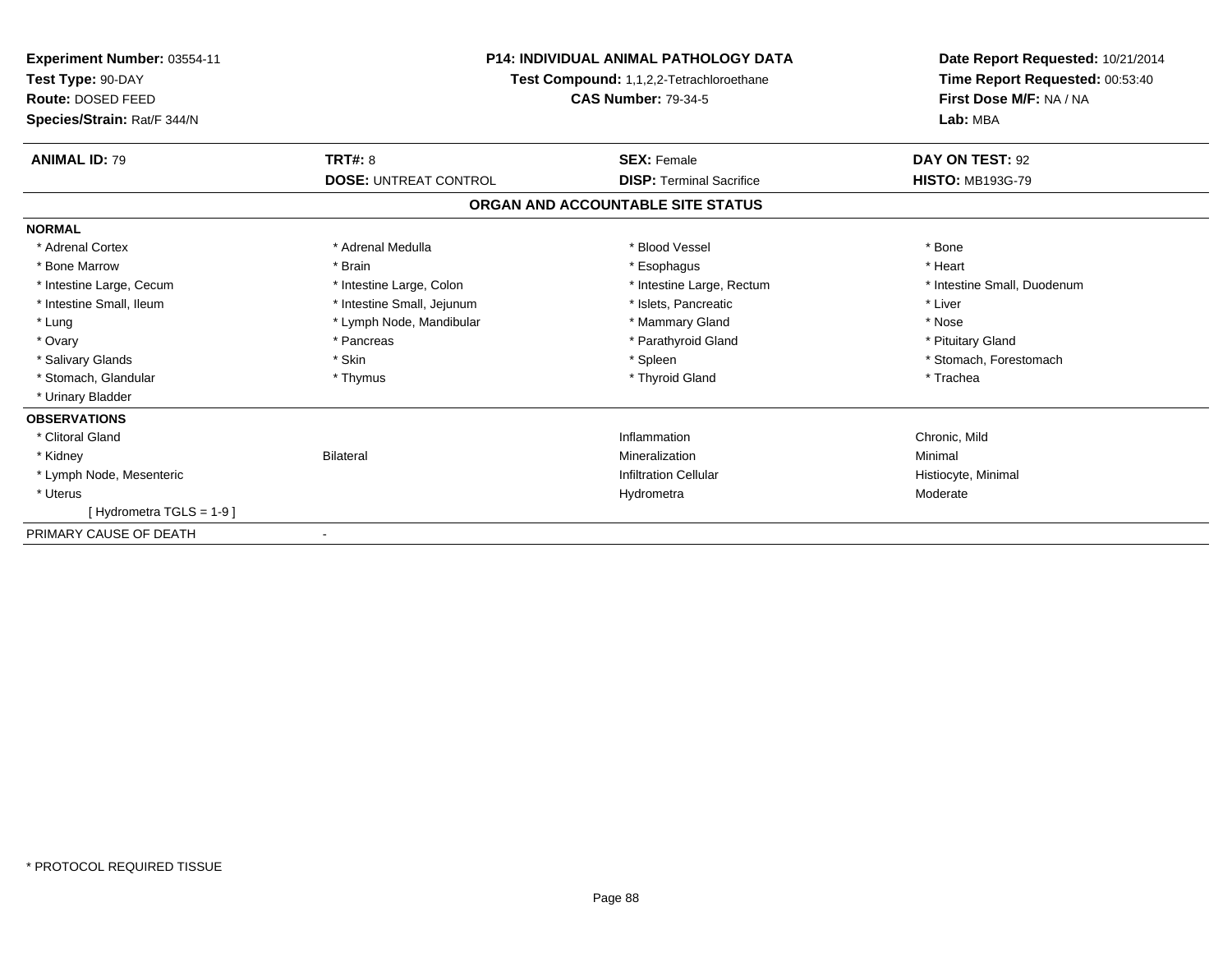| Experiment Number: 03554-11<br>Test Type: 90-DAY<br>Route: DOSED FEED<br>Species/Strain: Rat/F 344/N |                              | <b>P14: INDIVIDUAL ANIMAL PATHOLOGY DATA</b><br>Test Compound: 1,1,2,2-Tetrachloroethane<br><b>CAS Number: 79-34-5</b> | Date Report Requested: 10/21/2014<br>Time Report Requested: 00:53:40<br>First Dose M/F: NA / NA<br>Lab: MBA |  |
|------------------------------------------------------------------------------------------------------|------------------------------|------------------------------------------------------------------------------------------------------------------------|-------------------------------------------------------------------------------------------------------------|--|
| <b>ANIMAL ID: 80</b>                                                                                 | <b>TRT#: 8</b>               | <b>SEX: Female</b>                                                                                                     | DAY ON TEST: 92                                                                                             |  |
|                                                                                                      | <b>DOSE: UNTREAT CONTROL</b> | <b>DISP: Terminal Sacrifice</b>                                                                                        | <b>HISTO: MB193G-80</b>                                                                                     |  |
|                                                                                                      |                              | ORGAN AND ACCOUNTABLE SITE STATUS                                                                                      |                                                                                                             |  |
| <b>NORMAL</b>                                                                                        |                              |                                                                                                                        |                                                                                                             |  |
| * Adrenal Cortex                                                                                     | * Adrenal Medulla            | * Blood Vessel                                                                                                         | * Bone                                                                                                      |  |
| * Bone Marrow                                                                                        | * Brain                      | * Esophagus                                                                                                            | * Heart                                                                                                     |  |
| * Intestine Large, Cecum                                                                             | * Intestine Large, Colon     | * Intestine Large, Rectum                                                                                              | * Intestine Small, Duodenum                                                                                 |  |
| * Intestine Small, Ileum                                                                             | * Intestine Small, Jejunum   | * Islets. Pancreatic                                                                                                   | * Liver                                                                                                     |  |
| * Lung                                                                                               | * Lymph Node, Mandibular     | * Lymph Node, Mesenteric                                                                                               | * Mammary Gland                                                                                             |  |
| * Nose                                                                                               | * Ovary                      | * Pancreas                                                                                                             | * Parathyroid Gland                                                                                         |  |
| * Pituitary Gland                                                                                    | * Salivary Glands            | * Skin                                                                                                                 | * Spleen                                                                                                    |  |
| * Stomach, Forestomach                                                                               | * Stomach, Glandular         | * Thymus                                                                                                               | * Thyroid Gland                                                                                             |  |
| * Trachea                                                                                            | * Urinary Bladder            |                                                                                                                        |                                                                                                             |  |
| <b>OBSERVATIONS</b>                                                                                  |                              |                                                                                                                        |                                                                                                             |  |
| * Clitoral Gland                                                                                     |                              | Inflammation                                                                                                           | Chronic, Mild                                                                                               |  |
| * Kidney                                                                                             | <b>Bilateral</b>             | Mineralization                                                                                                         | Mild                                                                                                        |  |
| * Ovary                                                                                              |                              |                                                                                                                        |                                                                                                             |  |
| Note: TGL 2-NCL                                                                                      |                              |                                                                                                                        |                                                                                                             |  |
| * Uterus                                                                                             |                              | Hydrometra                                                                                                             | Moderate                                                                                                    |  |
| [Hydrometra TGLS = 1-9]                                                                              |                              |                                                                                                                        |                                                                                                             |  |
| PRIMARY CAUSE OF DEATH                                                                               |                              |                                                                                                                        |                                                                                                             |  |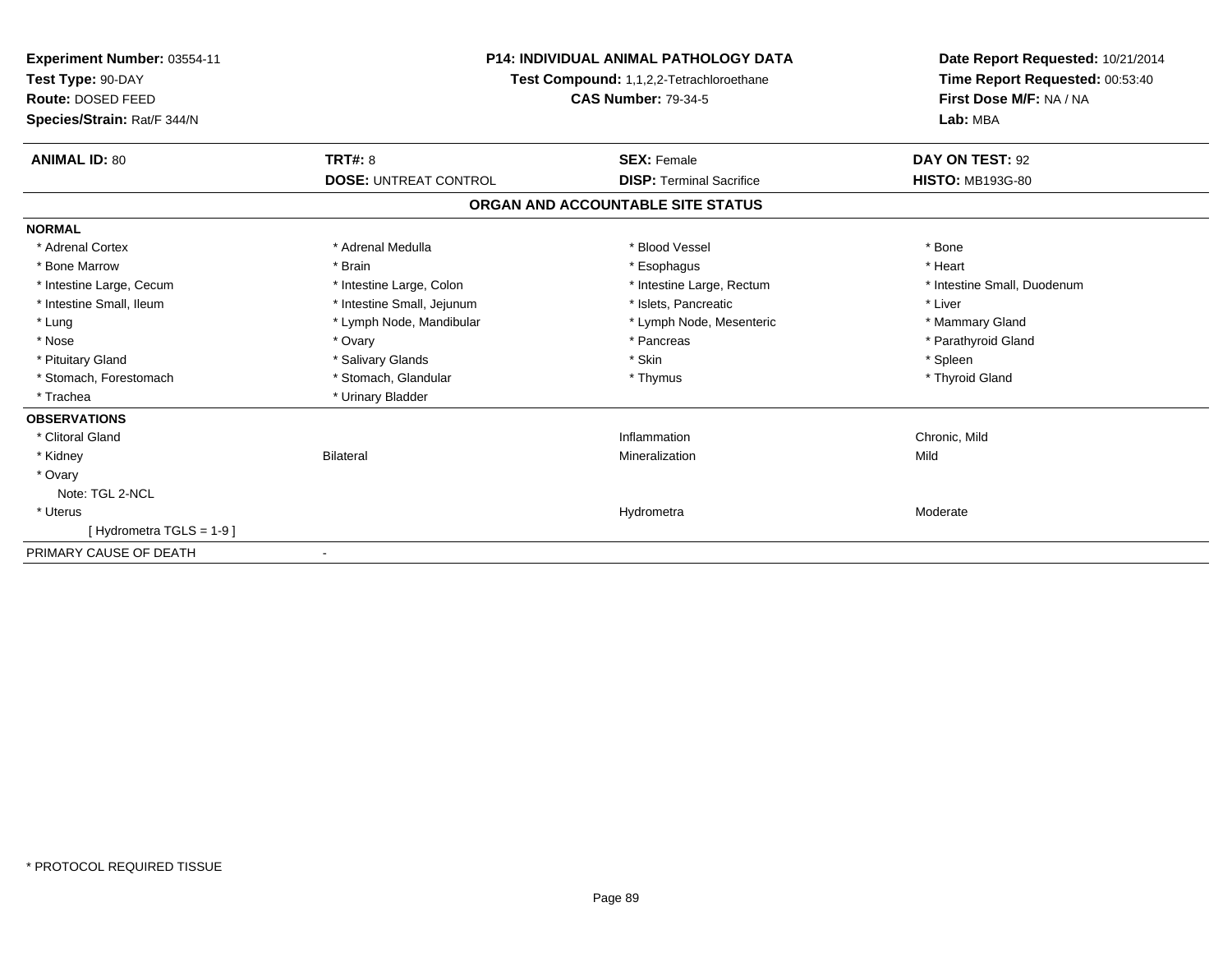| Experiment Number: 03554-11<br>Test Type: 90-DAY<br>Route: DOSED FEED<br>Species/Strain: Rat/F 344/N | <b>P14: INDIVIDUAL ANIMAL PATHOLOGY DATA</b><br>Test Compound: 1,1,2,2-Tetrachloroethane<br><b>CAS Number: 79-34-5</b> |                                   | Date Report Requested: 10/21/2014<br>Time Report Requested: 00:53:40<br>First Dose M/F: NA / NA<br>Lab: MBA |  |
|------------------------------------------------------------------------------------------------------|------------------------------------------------------------------------------------------------------------------------|-----------------------------------|-------------------------------------------------------------------------------------------------------------|--|
| <b>ANIMAL ID: 81</b>                                                                                 | <b>TRT#: 9</b>                                                                                                         | <b>SEX: Female</b>                | DAY ON TEST: 92                                                                                             |  |
|                                                                                                      | <b>DOSE: VEHICLE CONTROL</b>                                                                                           | <b>DISP: Terminal Sacrifice</b>   | <b>HISTO: MB193G-81</b>                                                                                     |  |
|                                                                                                      |                                                                                                                        | ORGAN AND ACCOUNTABLE SITE STATUS |                                                                                                             |  |
| <b>NORMAL</b>                                                                                        |                                                                                                                        |                                   |                                                                                                             |  |
| * Adrenal Cortex                                                                                     | * Adrenal Medulla                                                                                                      | * Blood Vessel                    | * Bone                                                                                                      |  |
| * Bone Marrow                                                                                        | * Brain                                                                                                                | * Esophagus                       | * Heart                                                                                                     |  |
| * Intestine Large, Cecum                                                                             | * Intestine Large, Colon                                                                                               | * Intestine Large, Rectum         | * Intestine Small, Duodenum                                                                                 |  |
| * Intestine Small, Ileum                                                                             | * Intestine Small, Jejunum                                                                                             | * Islets. Pancreatic              | * Liver                                                                                                     |  |
| * Lung                                                                                               | * Lymph Node, Mandibular                                                                                               | * Lymph Node, Mesenteric          | * Mammary Gland                                                                                             |  |
| * Nose                                                                                               | * Ovary                                                                                                                | * Pancreas                        | * Parathyroid Gland                                                                                         |  |
| * Pituitary Gland                                                                                    | * Salivary Glands                                                                                                      | * Spleen                          | * Stomach, Forestomach                                                                                      |  |
| * Stomach, Glandular                                                                                 | * Thymus                                                                                                               | * Thyroid Gland                   | * Trachea                                                                                                   |  |
| * Urinary Bladder                                                                                    | * Uterus                                                                                                               |                                   |                                                                                                             |  |
| <b>MISSING</b>                                                                                       |                                                                                                                        |                                   |                                                                                                             |  |
| * Clitoral Gland                                                                                     |                                                                                                                        |                                   |                                                                                                             |  |
| <b>OBSERVATIONS</b>                                                                                  |                                                                                                                        |                                   |                                                                                                             |  |
| * Kidney                                                                                             | <b>Bilateral</b>                                                                                                       | Mineralization                    | Minimal                                                                                                     |  |
| * Skin                                                                                               |                                                                                                                        | Hemorrhage                        | Mild                                                                                                        |  |
| [Hemorrhage TGLS = 1-12]                                                                             |                                                                                                                        |                                   |                                                                                                             |  |
| PRIMARY CAUSE OF DEATH                                                                               |                                                                                                                        |                                   |                                                                                                             |  |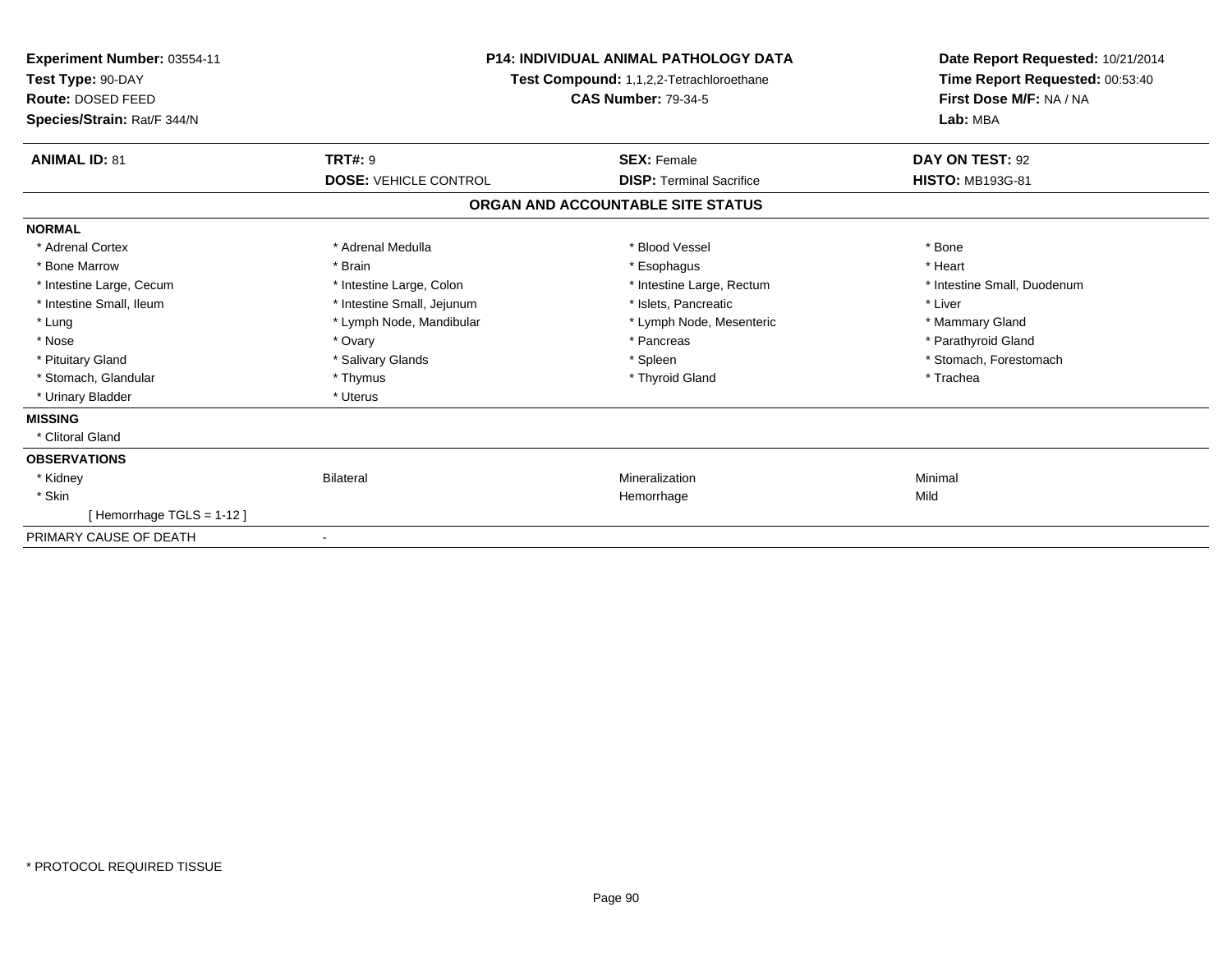| <b>Experiment Number: 03554-11</b><br>Test Type: 90-DAY<br>Route: DOSED FEED<br>Species/Strain: Rat/F 344/N | <b>P14: INDIVIDUAL ANIMAL PATHOLOGY DATA</b><br>Test Compound: 1,1,2,2-Tetrachloroethane<br><b>CAS Number: 79-34-5</b> |                                   | Date Report Requested: 10/21/2014<br>Time Report Requested: 00:53:40<br>First Dose M/F: NA / NA<br>Lab: MBA |  |
|-------------------------------------------------------------------------------------------------------------|------------------------------------------------------------------------------------------------------------------------|-----------------------------------|-------------------------------------------------------------------------------------------------------------|--|
| <b>ANIMAL ID: 82</b>                                                                                        | <b>TRT#: 9</b>                                                                                                         | <b>SEX: Female</b>                | DAY ON TEST: 92                                                                                             |  |
|                                                                                                             | <b>DOSE: VEHICLE CONTROL</b>                                                                                           | <b>DISP: Terminal Sacrifice</b>   | <b>HISTO: MB193G-82</b>                                                                                     |  |
|                                                                                                             |                                                                                                                        | ORGAN AND ACCOUNTABLE SITE STATUS |                                                                                                             |  |
| <b>NORMAL</b>                                                                                               |                                                                                                                        |                                   |                                                                                                             |  |
| * Adrenal Cortex                                                                                            | * Adrenal Medulla                                                                                                      | * Blood Vessel                    | * Bone                                                                                                      |  |
| * Bone Marrow                                                                                               | * Brain                                                                                                                | * Esophagus                       | * Heart                                                                                                     |  |
| * Intestine Large, Cecum                                                                                    | * Intestine Large, Colon                                                                                               | * Intestine Large, Rectum         | * Intestine Small, Duodenum                                                                                 |  |
| * Intestine Small, Ileum                                                                                    | * Intestine Small, Jejunum                                                                                             | * Islets, Pancreatic              | * Liver                                                                                                     |  |
| * Lymph Node, Mesenteric                                                                                    | * Mammary Gland                                                                                                        | * Ovary                           | * Pancreas                                                                                                  |  |
| * Parathyroid Gland                                                                                         | * Pituitary Gland                                                                                                      | * Salivary Glands                 | * Skin                                                                                                      |  |
| * Spleen                                                                                                    | * Stomach, Forestomach                                                                                                 | * Stomach, Glandular              | * Thymus                                                                                                    |  |
| * Thyroid Gland                                                                                             | * Urinary Bladder                                                                                                      | * Uterus                          |                                                                                                             |  |
| <b>OBSERVATIONS</b>                                                                                         |                                                                                                                        |                                   |                                                                                                             |  |
| * Clitoral Gland                                                                                            | <b>Bilateral</b>                                                                                                       | Inflammation                      | Chronic, Mild                                                                                               |  |
| * Kidney                                                                                                    | <b>Bilateral</b>                                                                                                       | Mineralization                    | Minimal                                                                                                     |  |
| * Lung                                                                                                      | Interstitium                                                                                                           | Inflammation                      | Chronic, Mild                                                                                               |  |
| * Lymph Node, Mandibular                                                                                    |                                                                                                                        | Hyperplasia                       | Lymphoid, Minimal                                                                                           |  |
| * Nose                                                                                                      |                                                                                                                        | Foreign Body                      |                                                                                                             |  |
|                                                                                                             |                                                                                                                        | Inflammation                      | Chronic Active, Minimal                                                                                     |  |
| * Trachea                                                                                                   |                                                                                                                        | Inflammation                      | Chronic, Minimal                                                                                            |  |
| PRIMARY CAUSE OF DEATH                                                                                      |                                                                                                                        |                                   |                                                                                                             |  |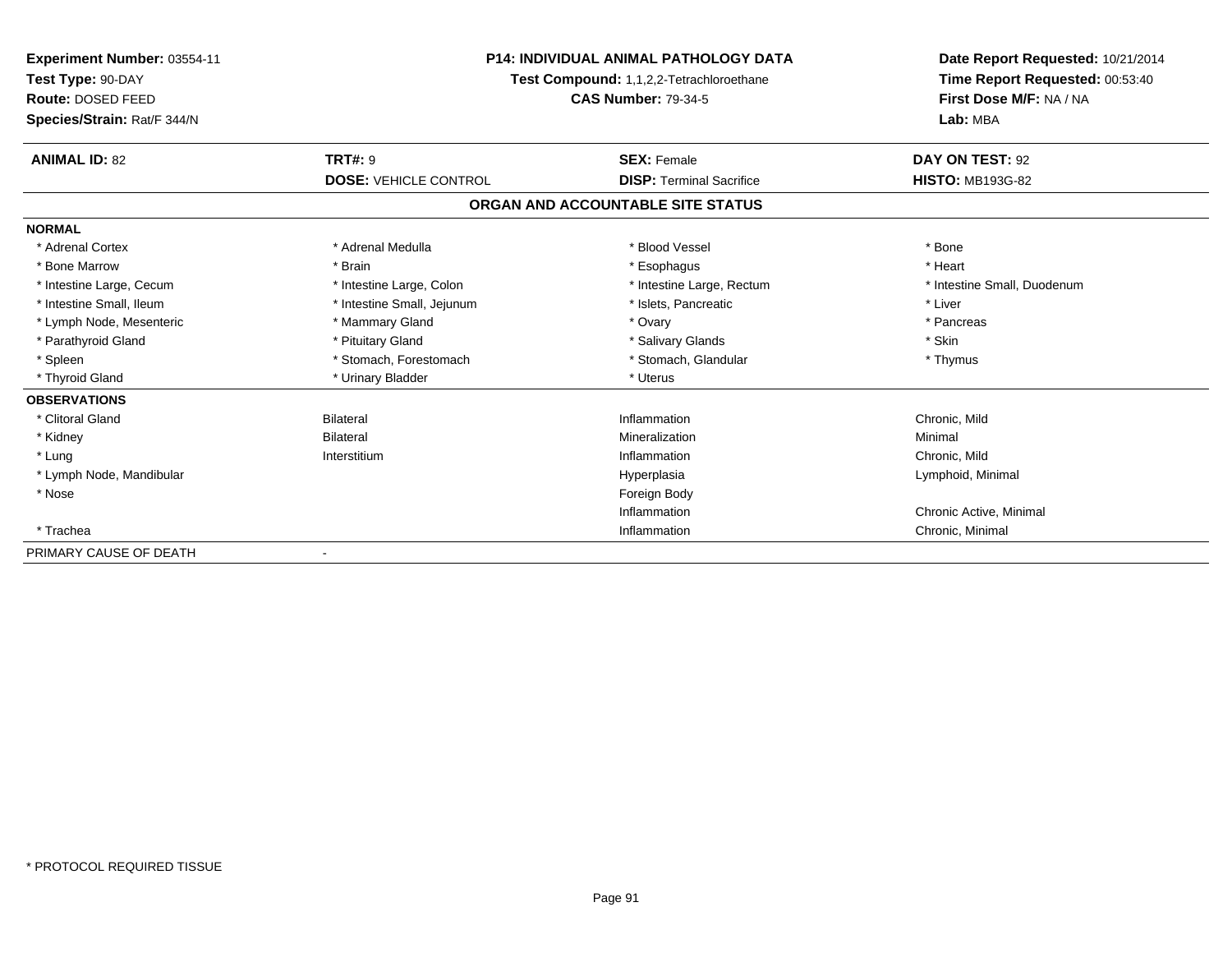| <b>Experiment Number: 03554-11</b><br>Test Type: 90-DAY<br><b>Route: DOSED FEED</b><br>Species/Strain: Rat/F 344/N | <b>P14: INDIVIDUAL ANIMAL PATHOLOGY DATA</b><br>Test Compound: 1,1,2,2-Tetrachloroethane<br><b>CAS Number: 79-34-5</b> |                                   | Date Report Requested: 10/21/2014<br>Time Report Requested: 00:53:40<br>First Dose M/F: NA / NA<br>Lab: MBA |
|--------------------------------------------------------------------------------------------------------------------|------------------------------------------------------------------------------------------------------------------------|-----------------------------------|-------------------------------------------------------------------------------------------------------------|
| <b>ANIMAL ID: 83</b>                                                                                               | <b>TRT#: 9</b>                                                                                                         | <b>SEX: Female</b>                | DAY ON TEST: 92                                                                                             |
|                                                                                                                    | <b>DOSE: VEHICLE CONTROL</b>                                                                                           | <b>DISP: Terminal Sacrifice</b>   | <b>HISTO: MB193G-83</b>                                                                                     |
|                                                                                                                    |                                                                                                                        | ORGAN AND ACCOUNTABLE SITE STATUS |                                                                                                             |
| <b>NORMAL</b>                                                                                                      |                                                                                                                        |                                   |                                                                                                             |
| * Adrenal Cortex                                                                                                   | * Adrenal Medulla                                                                                                      | * Blood Vessel                    | * Bone                                                                                                      |
| * Bone Marrow                                                                                                      | * Brain                                                                                                                | * Clitoral Gland                  | * Esophagus                                                                                                 |
| * Heart                                                                                                            | * Intestine Large, Cecum                                                                                               | * Intestine Large, Colon          | * Intestine Large, Rectum                                                                                   |
| * Intestine Small, Duodenum                                                                                        | * Intestine Small, Ileum                                                                                               | * Intestine Small, Jejunum        | * Islets, Pancreatic                                                                                        |
| * Liver                                                                                                            | * Lung                                                                                                                 | * Lymph Node, Mandibular          | * Lymph Node, Mesenteric                                                                                    |
| * Mammary Gland                                                                                                    | * Nose                                                                                                                 | * Ovary                           | * Pancreas                                                                                                  |
| * Parathyroid Gland                                                                                                | * Pituitary Gland                                                                                                      | * Salivary Glands                 | * Skin                                                                                                      |
| * Spleen                                                                                                           | * Stomach, Forestomach                                                                                                 | * Stomach, Glandular              | * Thyroid Gland                                                                                             |
| * Trachea                                                                                                          | * Urinary Bladder                                                                                                      | * Uterus                          |                                                                                                             |
| <b>OBSERVATIONS</b>                                                                                                |                                                                                                                        |                                   |                                                                                                             |
| * Kidney                                                                                                           | Bilateral                                                                                                              | Mineralization                    | Minimal                                                                                                     |
| * Thymus                                                                                                           |                                                                                                                        | Hemorrhage                        | Minimal                                                                                                     |
| PRIMARY CAUSE OF DEATH                                                                                             |                                                                                                                        |                                   |                                                                                                             |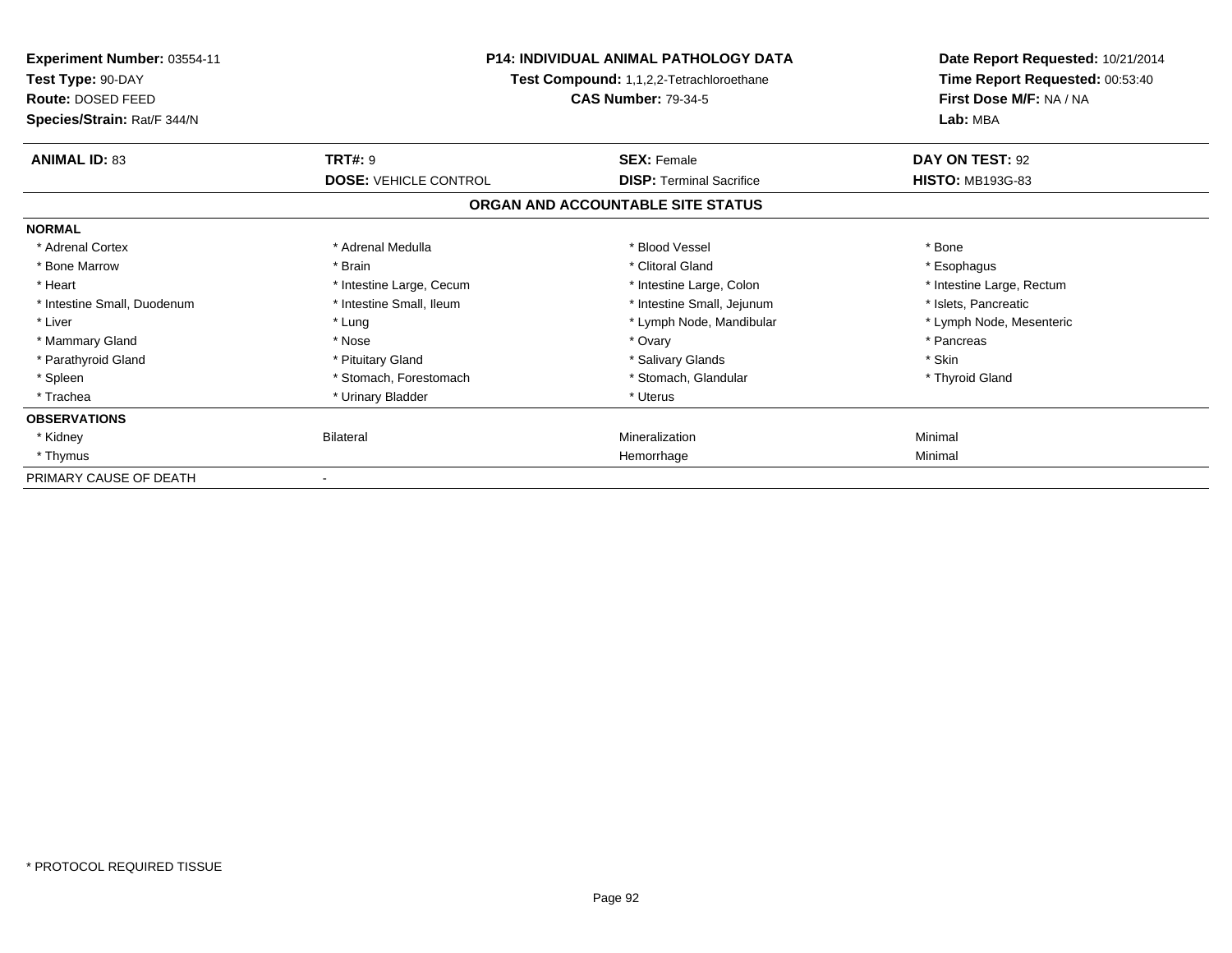| <b>Experiment Number: 03554-11</b><br>Test Type: 90-DAY<br>Route: DOSED FEED<br>Species/Strain: Rat/F 344/N | <b>P14: INDIVIDUAL ANIMAL PATHOLOGY DATA</b><br>Test Compound: 1,1,2,2-Tetrachloroethane<br><b>CAS Number: 79-34-5</b> |                                   | Date Report Requested: 10/21/2014<br>Time Report Requested: 00:53:40<br>First Dose M/F: NA / NA<br>Lab: MBA |
|-------------------------------------------------------------------------------------------------------------|------------------------------------------------------------------------------------------------------------------------|-----------------------------------|-------------------------------------------------------------------------------------------------------------|
| <b>ANIMAL ID: 84</b>                                                                                        | <b>TRT#: 9</b>                                                                                                         | <b>SEX: Female</b>                | DAY ON TEST: 92                                                                                             |
|                                                                                                             | <b>DOSE: VEHICLE CONTROL</b>                                                                                           | <b>DISP: Terminal Sacrifice</b>   | <b>HISTO: MB193G-84</b>                                                                                     |
|                                                                                                             |                                                                                                                        | ORGAN AND ACCOUNTABLE SITE STATUS |                                                                                                             |
| <b>NORMAL</b>                                                                                               |                                                                                                                        |                                   |                                                                                                             |
| * Adrenal Cortex                                                                                            | * Adrenal Medulla                                                                                                      | * Blood Vessel                    | * Bone                                                                                                      |
| * Bone Marrow                                                                                               | * Brain                                                                                                                | * Clitoral Gland                  | * Esophagus                                                                                                 |
| * Heart                                                                                                     | * Intestine Large, Cecum                                                                                               | * Intestine Large, Colon          | * Intestine Large, Rectum                                                                                   |
| * Intestine Small, Duodenum                                                                                 | * Intestine Small. Ileum                                                                                               | * Intestine Small, Jejunum        | * Islets, Pancreatic                                                                                        |
| * Liver                                                                                                     | * Lung                                                                                                                 | * Lymph Node, Mandibular          | * Lymph Node, Mesenteric                                                                                    |
| * Mammary Gland                                                                                             | * Nose                                                                                                                 | * Ovary                           | * Pancreas                                                                                                  |
| * Parathyroid Gland                                                                                         | * Pituitary Gland                                                                                                      | * Salivary Glands                 | * Skin                                                                                                      |
| * Spleen                                                                                                    | * Stomach, Forestomach                                                                                                 | * Stomach, Glandular              | * Thymus                                                                                                    |
| * Thyroid Gland                                                                                             | * Trachea                                                                                                              | * Urinary Bladder                 | * Uterus                                                                                                    |
| <b>OBSERVATIONS</b>                                                                                         |                                                                                                                        |                                   |                                                                                                             |
| * Kidney                                                                                                    | <b>Pelvis</b>                                                                                                          | Inflammation                      | Chronic, Mild                                                                                               |
|                                                                                                             | <b>Bilateral</b>                                                                                                       | Mineralization                    | Minimal                                                                                                     |
|                                                                                                             |                                                                                                                        | Nephropathy                       | Chronic, Minimal                                                                                            |
| PRIMARY CAUSE OF DEATH                                                                                      |                                                                                                                        |                                   |                                                                                                             |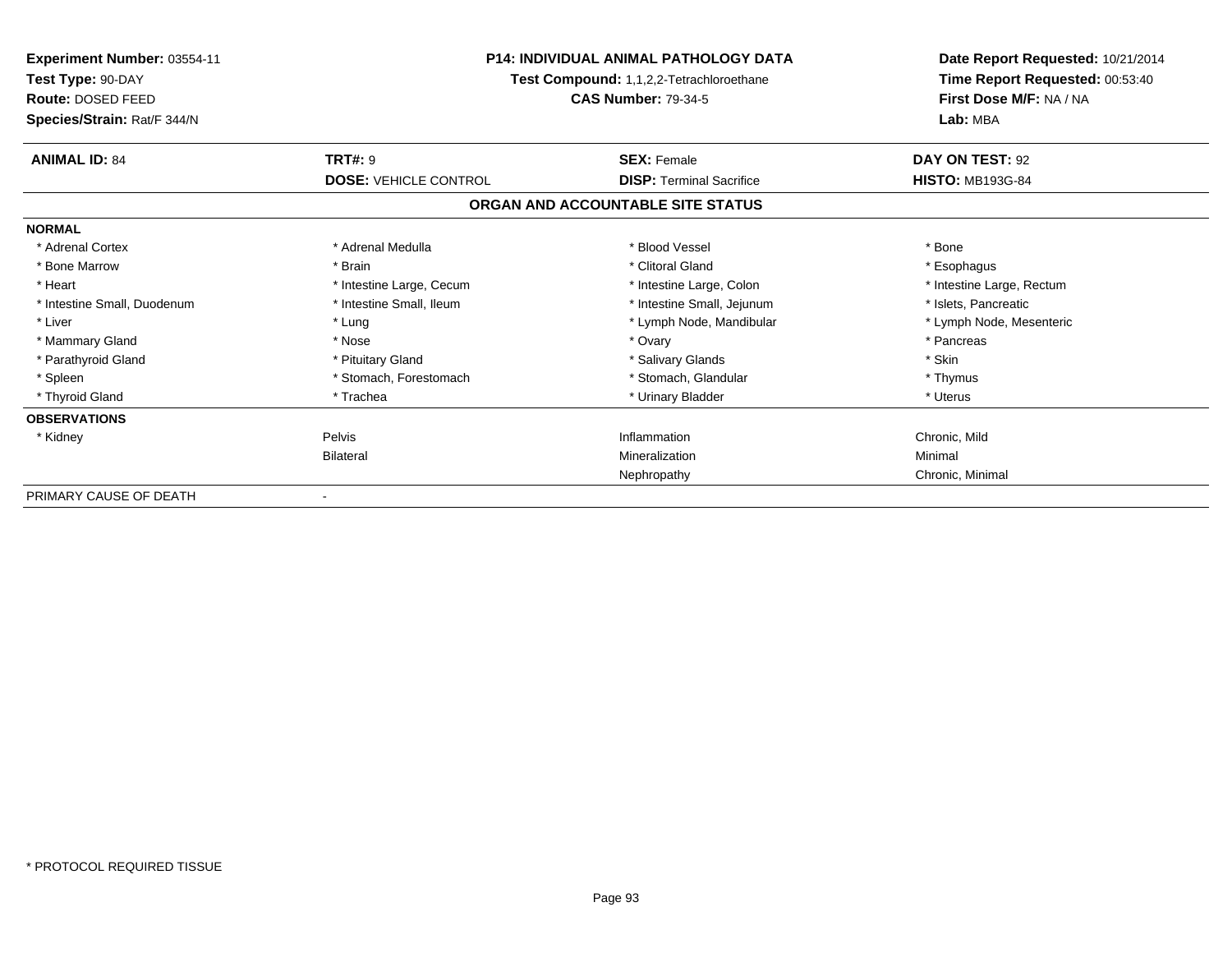| <b>Experiment Number: 03554-11</b><br>Test Type: 90-DAY<br>Route: DOSED FEED<br>Species/Strain: Rat/F 344/N | <b>P14: INDIVIDUAL ANIMAL PATHOLOGY DATA</b><br>Test Compound: 1,1,2,2-Tetrachloroethane<br><b>CAS Number: 79-34-5</b> |                                   | Date Report Requested: 10/21/2014<br>Time Report Requested: 00:53:40<br>First Dose M/F: NA / NA<br>Lab: MBA |
|-------------------------------------------------------------------------------------------------------------|------------------------------------------------------------------------------------------------------------------------|-----------------------------------|-------------------------------------------------------------------------------------------------------------|
| <b>ANIMAL ID: 85</b>                                                                                        | <b>TRT#: 9</b>                                                                                                         | <b>SEX: Female</b>                | DAY ON TEST: 92                                                                                             |
|                                                                                                             | <b>DOSE: VEHICLE CONTROL</b>                                                                                           | <b>DISP: Terminal Sacrifice</b>   | <b>HISTO: MB193G-85</b>                                                                                     |
|                                                                                                             |                                                                                                                        | ORGAN AND ACCOUNTABLE SITE STATUS |                                                                                                             |
| <b>NORMAL</b>                                                                                               |                                                                                                                        |                                   |                                                                                                             |
| * Adrenal Cortex                                                                                            | * Adrenal Medulla                                                                                                      | * Blood Vessel                    | * Bone                                                                                                      |
| * Bone Marrow                                                                                               | * Brain                                                                                                                | * Clitoral Gland                  | * Esophagus                                                                                                 |
| * Intestine Large, Cecum                                                                                    | * Intestine Large, Colon                                                                                               | * Intestine Large, Rectum         | * Intestine Small, Duodenum                                                                                 |
| * Intestine Small, Ileum                                                                                    | * Intestine Small, Jejunum                                                                                             | * Islets, Pancreatic              | * Liver                                                                                                     |
| * Lung                                                                                                      | * Lymph Node, Mandibular                                                                                               | * Lymph Node, Mesenteric          | * Mammary Gland                                                                                             |
| * Nose                                                                                                      | * Ovary                                                                                                                | * Pancreas                        | * Parathyroid Gland                                                                                         |
| * Pituitary Gland                                                                                           | * Salivary Glands                                                                                                      | * Skin                            | * Spleen                                                                                                    |
| * Stomach, Forestomach                                                                                      | * Stomach, Glandular                                                                                                   | * Thymus                          | * Thyroid Gland                                                                                             |
| * Trachea                                                                                                   | * Urinary Bladder                                                                                                      | * Uterus                          |                                                                                                             |
| <b>OBSERVATIONS</b>                                                                                         |                                                                                                                        |                                   |                                                                                                             |
| * Heart                                                                                                     |                                                                                                                        | Cardiomyopathy                    | Minimal                                                                                                     |
| * Kidney                                                                                                    | <b>Bilateral</b>                                                                                                       | Mineralization                    | Minimal                                                                                                     |
| PRIMARY CAUSE OF DEATH                                                                                      |                                                                                                                        |                                   |                                                                                                             |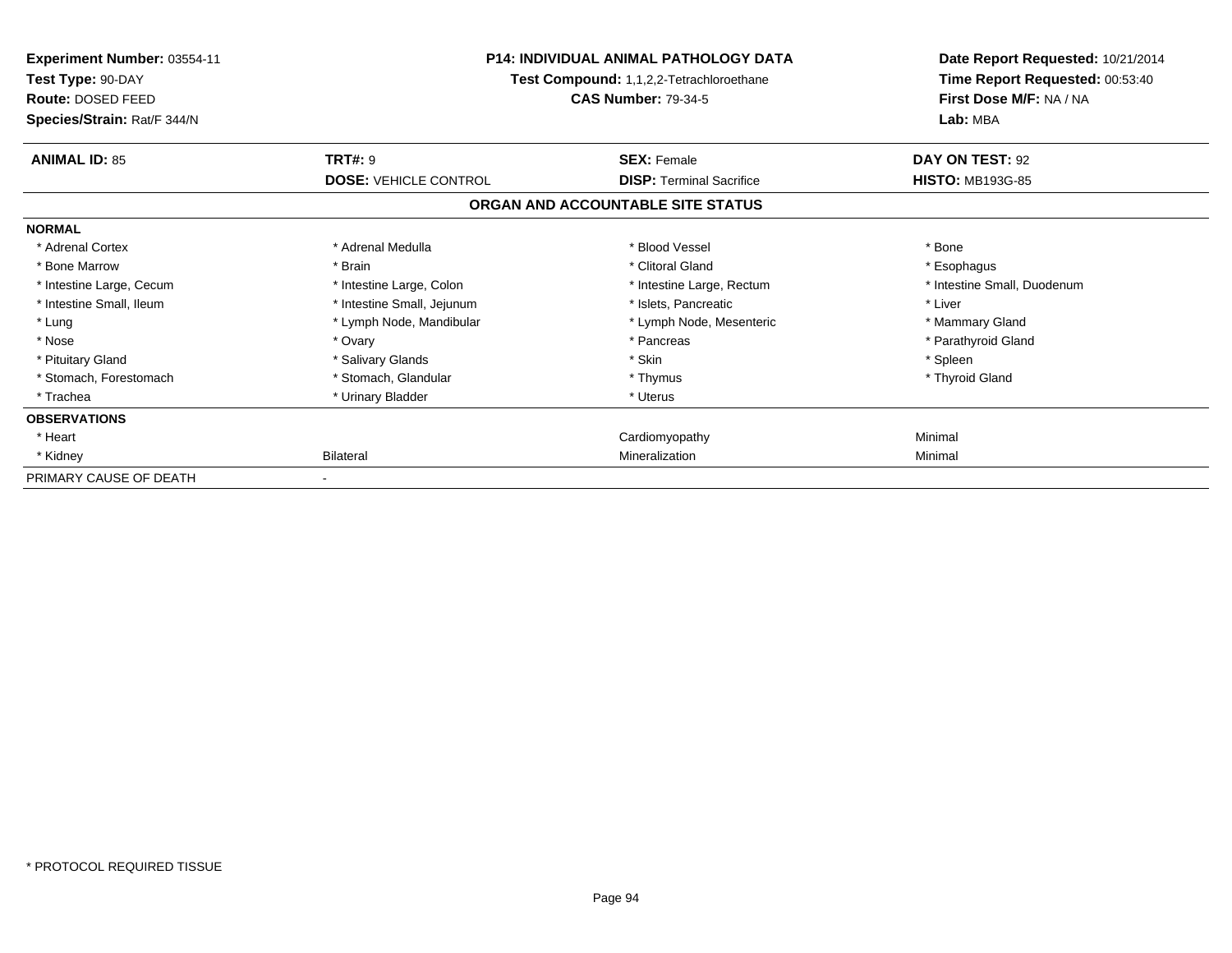| Experiment Number: 03554-11               | <b>P14: INDIVIDUAL ANIMAL PATHOLOGY DATA</b><br>Test Compound: 1,1,2,2-Tetrachloroethane<br><b>CAS Number: 79-34-5</b> |                                   | Date Report Requested: 10/21/2014 |
|-------------------------------------------|------------------------------------------------------------------------------------------------------------------------|-----------------------------------|-----------------------------------|
| Test Type: 90-DAY                         |                                                                                                                        |                                   | Time Report Requested: 00:53:40   |
| Route: DOSED FEED                         |                                                                                                                        |                                   | First Dose M/F: NA / NA           |
| Species/Strain: Rat/F 344/N               |                                                                                                                        |                                   | Lab: MBA                          |
| <b>ANIMAL ID: 86</b>                      | <b>TRT#: 9</b>                                                                                                         | <b>SEX: Female</b>                | DAY ON TEST: 92                   |
|                                           | <b>DOSE: VEHICLE CONTROL</b>                                                                                           | <b>DISP: Terminal Sacrifice</b>   | <b>HISTO: MB193G-86</b>           |
|                                           |                                                                                                                        | ORGAN AND ACCOUNTABLE SITE STATUS |                                   |
| <b>NORMAL</b>                             |                                                                                                                        |                                   |                                   |
| * Adrenal Cortex                          | * Adrenal Medulla                                                                                                      | * Blood Vessel                    | * Bone                            |
| * Bone Marrow                             | * Brain                                                                                                                | * Clitoral Gland                  | * Esophagus                       |
| * Heart                                   | * Intestine Large, Cecum                                                                                               | * Intestine Large, Colon          | * Intestine Large, Rectum         |
| * Intestine Small, Duodenum               | * Intestine Small. Ileum                                                                                               | * Intestine Small, Jejunum        | * Islets, Pancreatic              |
| * Lung                                    | * Lymph Node, Mandibular                                                                                               | * Lymph Node, Mesenteric          | * Mammary Gland                   |
| * Nose                                    | * Pancreas                                                                                                             | * Parathyroid Gland               | * Pituitary Gland                 |
| * Salivary Glands                         | * Skin                                                                                                                 | * Spleen                          | * Stomach, Forestomach            |
| * Stomach, Glandular                      | * Thyroid Gland                                                                                                        | * Trachea                         | * Urinary Bladder                 |
| * Uterus                                  |                                                                                                                        |                                   |                                   |
| <b>OBSERVATIONS</b>                       |                                                                                                                        |                                   |                                   |
| * Kidney                                  | <b>Bilateral</b>                                                                                                       | Mineralization                    | Mild                              |
| * Liver                                   |                                                                                                                        | Hepatodiaphragmatic Nodule        |                                   |
| [ Hepatodiaphragmatic Nodule TGLS = 2-8 ] |                                                                                                                        |                                   |                                   |
| * Ovary                                   |                                                                                                                        | Cyst                              | Mild                              |
| [ Cyst TGLS = $3-9$ ]                     |                                                                                                                        |                                   |                                   |
| * Thymus                                  |                                                                                                                        | Hemorrhage                        | Mild                              |
| [Hemorrhage TGLS = $1-3$ ]                |                                                                                                                        |                                   |                                   |
| PRIMARY CAUSE OF DEATH                    |                                                                                                                        |                                   |                                   |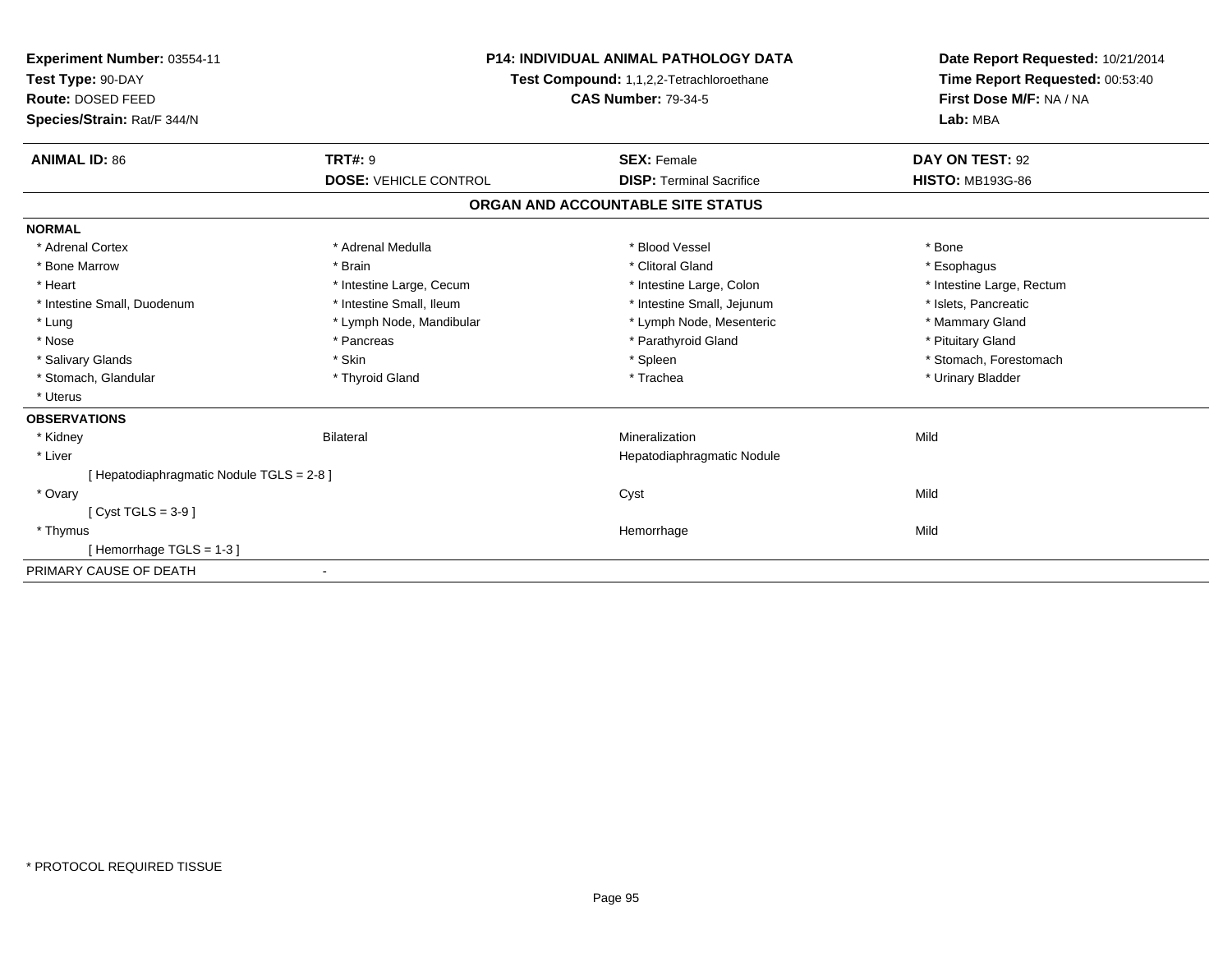| Experiment Number: 03554-11<br>Test Type: 90-DAY<br>Route: DOSED FEED<br>Species/Strain: Rat/F 344/N | <b>P14: INDIVIDUAL ANIMAL PATHOLOGY DATA</b><br>Test Compound: 1,1,2,2-Tetrachloroethane<br><b>CAS Number: 79-34-5</b> |                                   | Date Report Requested: 10/21/2014<br>Time Report Requested: 00:53:40<br>First Dose M/F: NA / NA<br>Lab: MBA |
|------------------------------------------------------------------------------------------------------|------------------------------------------------------------------------------------------------------------------------|-----------------------------------|-------------------------------------------------------------------------------------------------------------|
| <b>ANIMAL ID: 87</b>                                                                                 | <b>TRT#: 9</b>                                                                                                         | <b>SEX: Female</b>                | DAY ON TEST: 92                                                                                             |
|                                                                                                      | <b>DOSE: VEHICLE CONTROL</b>                                                                                           | <b>DISP: Terminal Sacrifice</b>   | <b>HISTO: MB193G-87</b>                                                                                     |
|                                                                                                      |                                                                                                                        | ORGAN AND ACCOUNTABLE SITE STATUS |                                                                                                             |
| <b>NORMAL</b>                                                                                        |                                                                                                                        |                                   |                                                                                                             |
| * Adrenal Cortex                                                                                     | * Adrenal Medulla                                                                                                      | * Blood Vessel                    | * Bone                                                                                                      |
| * Bone Marrow                                                                                        | * Brain                                                                                                                | * Clitoral Gland                  | * Esophagus                                                                                                 |
| * Heart                                                                                              | * Intestine Large, Cecum                                                                                               | * Intestine Large, Colon          | * Intestine Large, Rectum                                                                                   |
| * Intestine Small, Duodenum                                                                          | * Intestine Small, Jejunum                                                                                             | * Islets, Pancreatic              | * Liver                                                                                                     |
| * Lung                                                                                               | * Lymph Node, Mesenteric                                                                                               | * Mammary Gland                   | * Nose                                                                                                      |
| * Ovary                                                                                              | * Pancreas                                                                                                             | * Parathyroid Gland               | * Pituitary Gland                                                                                           |
| * Salivary Glands                                                                                    | * Skin                                                                                                                 | * Spleen                          | * Stomach, Forestomach                                                                                      |
| * Stomach, Glandular                                                                                 | * Thymus                                                                                                               | * Thyroid Gland                   | * Trachea                                                                                                   |
| * Urinary Bladder                                                                                    | * Uterus                                                                                                               |                                   |                                                                                                             |
| <b>OBSERVATIONS</b>                                                                                  |                                                                                                                        |                                   |                                                                                                             |
| * Intestine Small, Ileum                                                                             |                                                                                                                        | Inflammation                      | Chronic, Minimal                                                                                            |
| * Kidney                                                                                             | <b>Bilateral</b>                                                                                                       | Mineralization                    | Minimal                                                                                                     |
| * Lymph Node, Mandibular                                                                             |                                                                                                                        | Hemorrhage                        | Minimal                                                                                                     |
| PRIMARY CAUSE OF DEATH                                                                               |                                                                                                                        |                                   |                                                                                                             |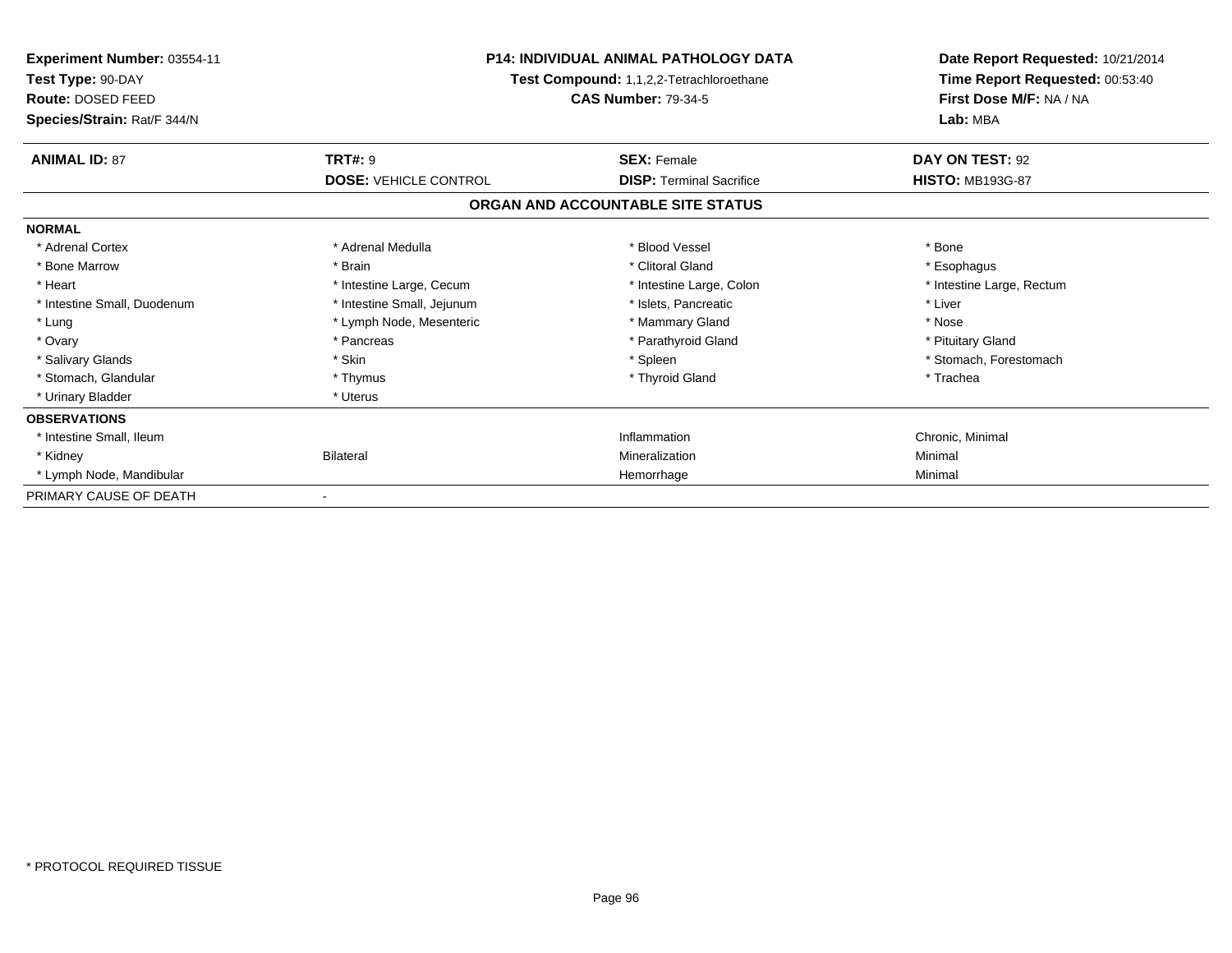| Experiment Number: 03554-11<br>Test Type: 90-DAY<br>Route: DOSED FEED<br>Species/Strain: Rat/F 344/N | <b>P14: INDIVIDUAL ANIMAL PATHOLOGY DATA</b><br>Test Compound: 1,1,2,2-Tetrachloroethane<br><b>CAS Number: 79-34-5</b> |                                   | Date Report Requested: 10/21/2014<br>Time Report Requested: 00:53:40<br>First Dose M/F: NA / NA<br>Lab: MBA |
|------------------------------------------------------------------------------------------------------|------------------------------------------------------------------------------------------------------------------------|-----------------------------------|-------------------------------------------------------------------------------------------------------------|
| <b>ANIMAL ID: 88</b>                                                                                 | <b>TRT#: 9</b>                                                                                                         | <b>SEX: Female</b>                | DAY ON TEST: 92                                                                                             |
|                                                                                                      | <b>DOSE: VEHICLE CONTROL</b>                                                                                           | <b>DISP: Terminal Sacrifice</b>   | <b>HISTO: MB193G-88</b>                                                                                     |
|                                                                                                      |                                                                                                                        | ORGAN AND ACCOUNTABLE SITE STATUS |                                                                                                             |
| <b>NORMAL</b>                                                                                        |                                                                                                                        |                                   |                                                                                                             |
| * Adrenal Cortex                                                                                     | * Adrenal Medulla                                                                                                      | * Blood Vessel                    | * Bone                                                                                                      |
| * Bone Marrow                                                                                        | * Brain                                                                                                                | * Clitoral Gland                  | * Esophagus                                                                                                 |
| * Heart                                                                                              | * Intestine Large, Cecum                                                                                               | * Intestine Large, Colon          | * Intestine Large, Rectum                                                                                   |
| * Intestine Small, Duodenum                                                                          | * Intestine Small, Ileum                                                                                               | * Intestine Small, Jejunum        | * Islets, Pancreatic                                                                                        |
| * Liver                                                                                              | * Lung                                                                                                                 | * Lymph Node, Mandibular          | * Lymph Node, Mesenteric                                                                                    |
| * Mammary Gland                                                                                      | * Nose                                                                                                                 | * Ovary                           | * Pancreas                                                                                                  |
| * Parathyroid Gland                                                                                  | * Pituitary Gland                                                                                                      | * Salivary Glands                 | * Skin                                                                                                      |
| * Spleen                                                                                             | * Stomach, Forestomach                                                                                                 | * Stomach, Glandular              | * Thymus                                                                                                    |
| * Thyroid Gland                                                                                      | * Trachea                                                                                                              |                                   |                                                                                                             |
| <b>OBSERVATIONS</b>                                                                                  |                                                                                                                        |                                   |                                                                                                             |
| * Kidney                                                                                             | Pelvis, Transit Epithe                                                                                                 | Hyperplasia                       | Mild                                                                                                        |
|                                                                                                      | <b>Bilateral, Pelvis</b>                                                                                               | Inflammation                      | Chronic, Mild                                                                                               |
|                                                                                                      | <b>Bilateral</b>                                                                                                       | Mineralization                    | Mild                                                                                                        |
| * Urinary Bladder                                                                                    |                                                                                                                        | Inflammation                      | Chronic, Mild                                                                                               |
| * Uterus                                                                                             |                                                                                                                        | Hydrometra                        | Moderate                                                                                                    |
| [Hydrometra TGLS = 1-9]                                                                              |                                                                                                                        |                                   |                                                                                                             |
| PRIMARY CAUSE OF DEATH                                                                               |                                                                                                                        |                                   |                                                                                                             |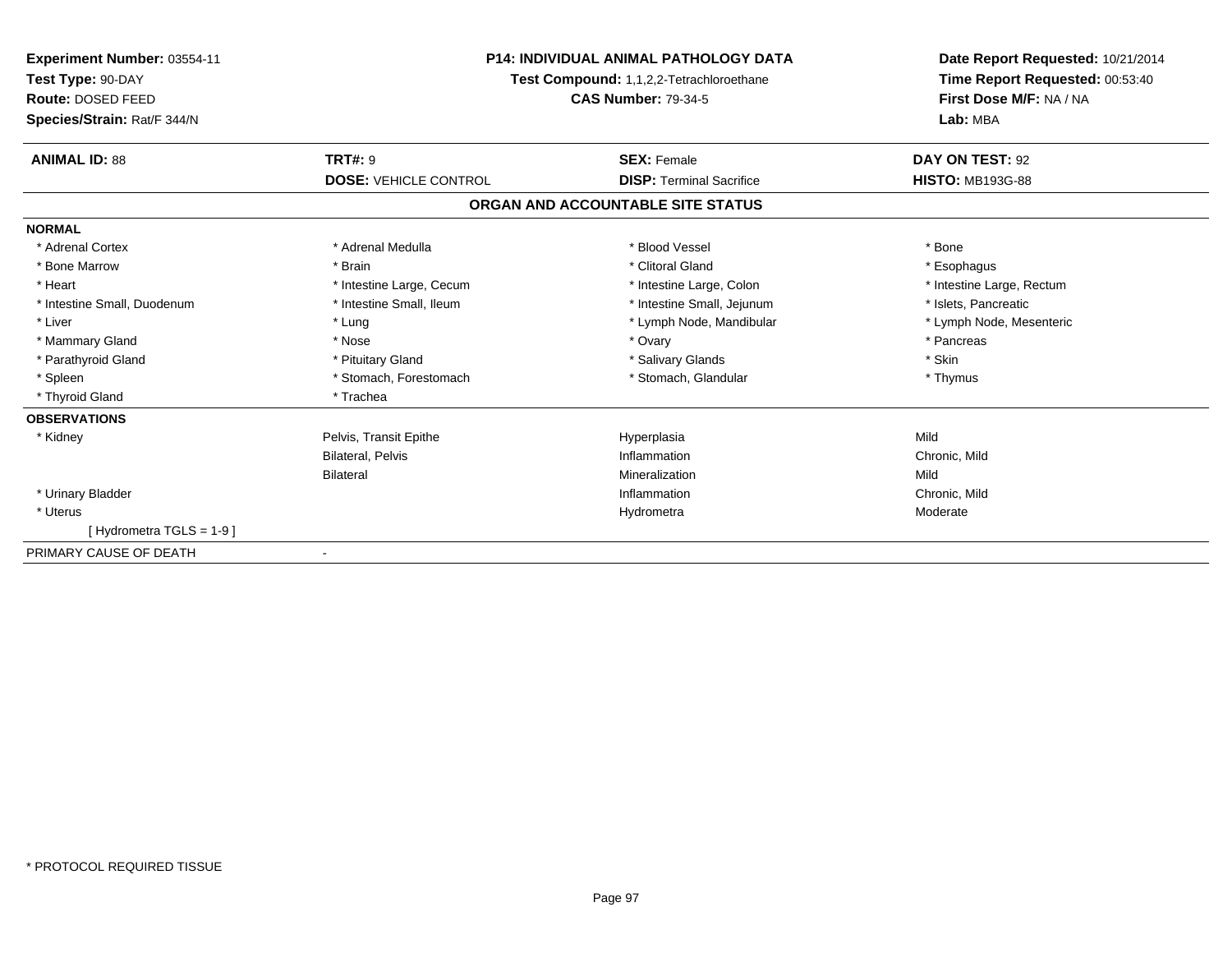| <b>Experiment Number: 03554-11</b><br>Test Type: 90-DAY | <b>P14: INDIVIDUAL ANIMAL PATHOLOGY DATA</b><br>Test Compound: 1,1,2,2-Tetrachloroethane<br><b>CAS Number: 79-34-5</b> |                                   | Date Report Requested: 10/21/2014<br>Time Report Requested: 00:53:40<br>First Dose M/F: NA / NA<br>Lab: MBA |
|---------------------------------------------------------|------------------------------------------------------------------------------------------------------------------------|-----------------------------------|-------------------------------------------------------------------------------------------------------------|
| Route: DOSED FEED<br>Species/Strain: Rat/F 344/N        |                                                                                                                        |                                   |                                                                                                             |
| <b>ANIMAL ID: 89</b>                                    | <b>TRT#: 9</b>                                                                                                         | <b>SEX: Female</b>                | DAY ON TEST: 92                                                                                             |
|                                                         | <b>DOSE: VEHICLE CONTROL</b>                                                                                           | <b>DISP: Terminal Sacrifice</b>   | <b>HISTO: MB193G-89</b>                                                                                     |
|                                                         |                                                                                                                        | ORGAN AND ACCOUNTABLE SITE STATUS |                                                                                                             |
| <b>NORMAL</b>                                           |                                                                                                                        |                                   |                                                                                                             |
| * Adrenal Cortex                                        | * Adrenal Medulla                                                                                                      | * Blood Vessel                    | * Bone                                                                                                      |
| * Bone Marrow                                           | * Brain                                                                                                                | * Esophagus                       | * Heart                                                                                                     |
| * Intestine Large, Cecum                                | * Intestine Large, Colon                                                                                               | * Intestine Large, Rectum         | * Intestine Small, Duodenum                                                                                 |
| * Intestine Small, Ileum                                | * Intestine Small, Jejunum                                                                                             | * Islets, Pancreatic              | * Lung                                                                                                      |
| * Lymph Node, Mandibular                                | * Lymph Node, Mesenteric                                                                                               | * Mammary Gland                   | * Nose                                                                                                      |
| * Ovary                                                 | * Pancreas                                                                                                             | * Parathyroid Gland               | * Pituitary Gland                                                                                           |
| * Salivary Glands                                       | * Skin                                                                                                                 | * Spleen                          | * Stomach, Forestomach                                                                                      |
| * Stomach, Glandular                                    | * Thymus                                                                                                               | * Thyroid Gland                   | * Trachea                                                                                                   |
| * Urinary Bladder                                       | * Uterus                                                                                                               |                                   |                                                                                                             |
| <b>OBSERVATIONS</b>                                     |                                                                                                                        |                                   |                                                                                                             |
| * Clitoral Gland                                        |                                                                                                                        | Inflammation                      | Chronic, Minimal                                                                                            |
| * Kidney                                                | Bilateral                                                                                                              | Mineralization                    | Mild                                                                                                        |
| * Liver                                                 |                                                                                                                        | Hepatodiaphragmatic Nodule        |                                                                                                             |
| [Hepatodiaphragmatic Nodule TGLS = 1-8,8.1]             |                                                                                                                        |                                   |                                                                                                             |
| PRIMARY CAUSE OF DEATH                                  |                                                                                                                        |                                   |                                                                                                             |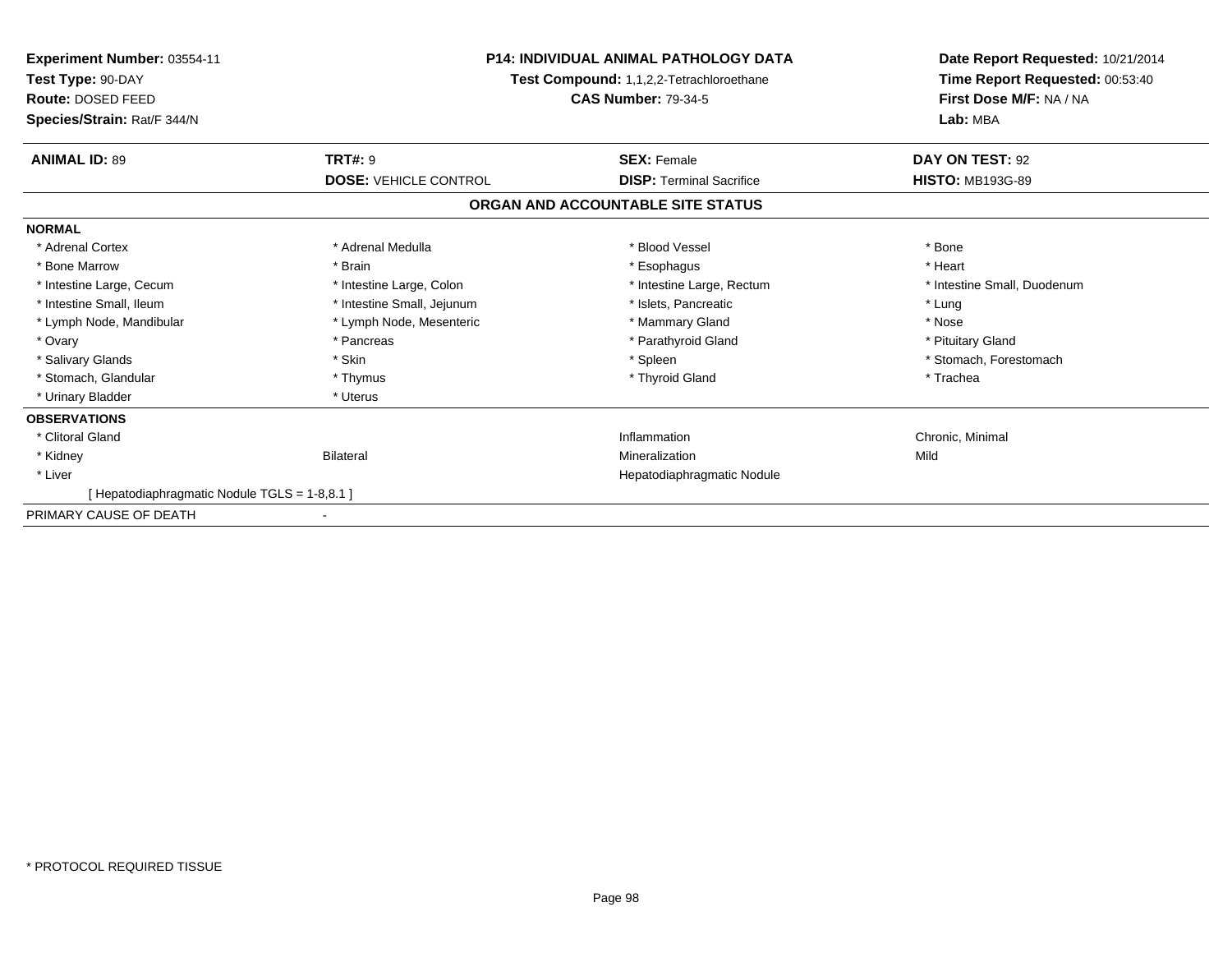| <b>Experiment Number: 03554-11</b><br>Test Type: 90-DAY<br>Route: DOSED FEED<br>Species/Strain: Rat/F 344/N | <b>P14: INDIVIDUAL ANIMAL PATHOLOGY DATA</b><br>Test Compound: 1,1,2,2-Tetrachloroethane<br><b>CAS Number: 79-34-5</b> |                                   | Date Report Requested: 10/21/2014<br>Time Report Requested: 00:53:40<br>First Dose M/F: NA / NA<br>Lab: MBA |
|-------------------------------------------------------------------------------------------------------------|------------------------------------------------------------------------------------------------------------------------|-----------------------------------|-------------------------------------------------------------------------------------------------------------|
| <b>ANIMAL ID: 90</b>                                                                                        | <b>TRT#: 9</b>                                                                                                         | <b>SEX: Female</b>                | DAY ON TEST: 92                                                                                             |
|                                                                                                             | <b>DOSE: VEHICLE CONTROL</b>                                                                                           | <b>DISP: Terminal Sacrifice</b>   | <b>HISTO: MB193G-90</b>                                                                                     |
|                                                                                                             |                                                                                                                        | ORGAN AND ACCOUNTABLE SITE STATUS |                                                                                                             |
| <b>NORMAL</b>                                                                                               |                                                                                                                        |                                   |                                                                                                             |
| * Adrenal Cortex                                                                                            | * Adrenal Medulla                                                                                                      | * Blood Vessel                    | * Bone                                                                                                      |
| * Bone Marrow                                                                                               | * Brain                                                                                                                | * Clitoral Gland                  | * Esophagus                                                                                                 |
| * Heart                                                                                                     | * Intestine Large, Cecum                                                                                               | * Intestine Large, Colon          | * Intestine Large, Rectum                                                                                   |
| * Intestine Small, Duodenum                                                                                 | * Intestine Small, Ileum                                                                                               | * Intestine Small, Jejunum        | * Islets, Pancreatic                                                                                        |
| * Lung                                                                                                      | * Lymph Node, Mandibular                                                                                               | * Mammary Gland                   | * Nose                                                                                                      |
| * Ovary                                                                                                     | * Pancreas                                                                                                             | * Parathyroid Gland               | * Pituitary Gland                                                                                           |
| * Salivary Glands                                                                                           | * Skin                                                                                                                 | * Stomach, Forestomach            | * Stomach, Glandular                                                                                        |
| * Thyroid Gland                                                                                             | * Trachea                                                                                                              | * Urinary Bladder                 | * Uterus                                                                                                    |
| <b>OBSERVATIONS</b>                                                                                         |                                                                                                                        |                                   |                                                                                                             |
| * Kidney                                                                                                    | <b>Bilateral</b>                                                                                                       | Mineralization                    | Minimal                                                                                                     |
| * Liver                                                                                                     |                                                                                                                        | Hepatodiaphragmatic Nodule        |                                                                                                             |
| [ Hepatodiaphragmatic Nodule TGLS = 1-8 ]                                                                   |                                                                                                                        |                                   |                                                                                                             |
| * Lymph Node, Mesenteric                                                                                    |                                                                                                                        | <b>Infiltration Cellular</b>      | Histiocyte, Minimal                                                                                         |
| * Spleen                                                                                                    |                                                                                                                        | Pigmentation                      | Minimal                                                                                                     |
| * Thymus                                                                                                    |                                                                                                                        | Hemorrhage                        | Minimal                                                                                                     |
| PRIMARY CAUSE OF DEATH                                                                                      |                                                                                                                        |                                   |                                                                                                             |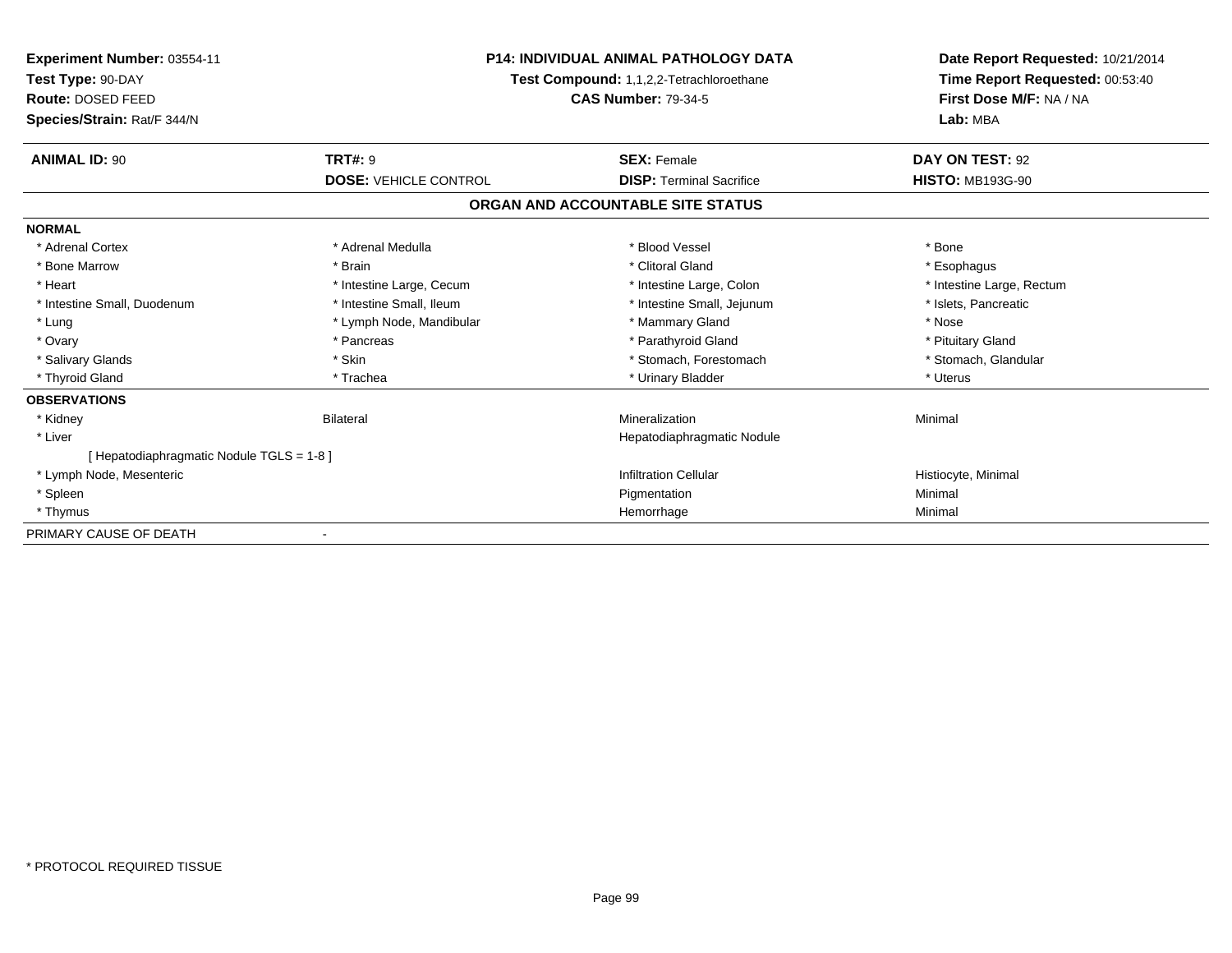| Experiment Number: 03554-11 | <b>P14: INDIVIDUAL ANIMAL PATHOLOGY DATA</b><br>Test Compound: 1,1,2,2-Tetrachloroethane |                                   | Date Report Requested: 10/21/2014<br>Time Report Requested: 00:53:40 |
|-----------------------------|------------------------------------------------------------------------------------------|-----------------------------------|----------------------------------------------------------------------|
| Test Type: 90-DAY           |                                                                                          |                                   |                                                                      |
| Route: DOSED FEED           |                                                                                          | <b>CAS Number: 79-34-5</b>        | First Dose M/F: NA / NA                                              |
| Species/Strain: Rat/F 344/N |                                                                                          |                                   | Lab: MBA                                                             |
| <b>ANIMAL ID: 91</b>        | <b>TRT#: 10</b>                                                                          | <b>SEX: Female</b>                | DAY ON TEST: 92                                                      |
|                             | <b>DOSE: 18 MG/KG</b>                                                                    | <b>DISP: Terminal Sacrifice</b>   | <b>HISTO: MB193G-91</b>                                              |
|                             |                                                                                          | ORGAN AND ACCOUNTABLE SITE STATUS |                                                                      |
| <b>NORMAL</b>               |                                                                                          |                                   |                                                                      |
| Bone                        | <b>Bone Marrow</b>                                                                       | Clitoral Gland                    | Liver                                                                |
| Ovary                       | Spleen                                                                                   | Uterus                            |                                                                      |
| PRIMARY CAUSE OF DEATH      |                                                                                          |                                   |                                                                      |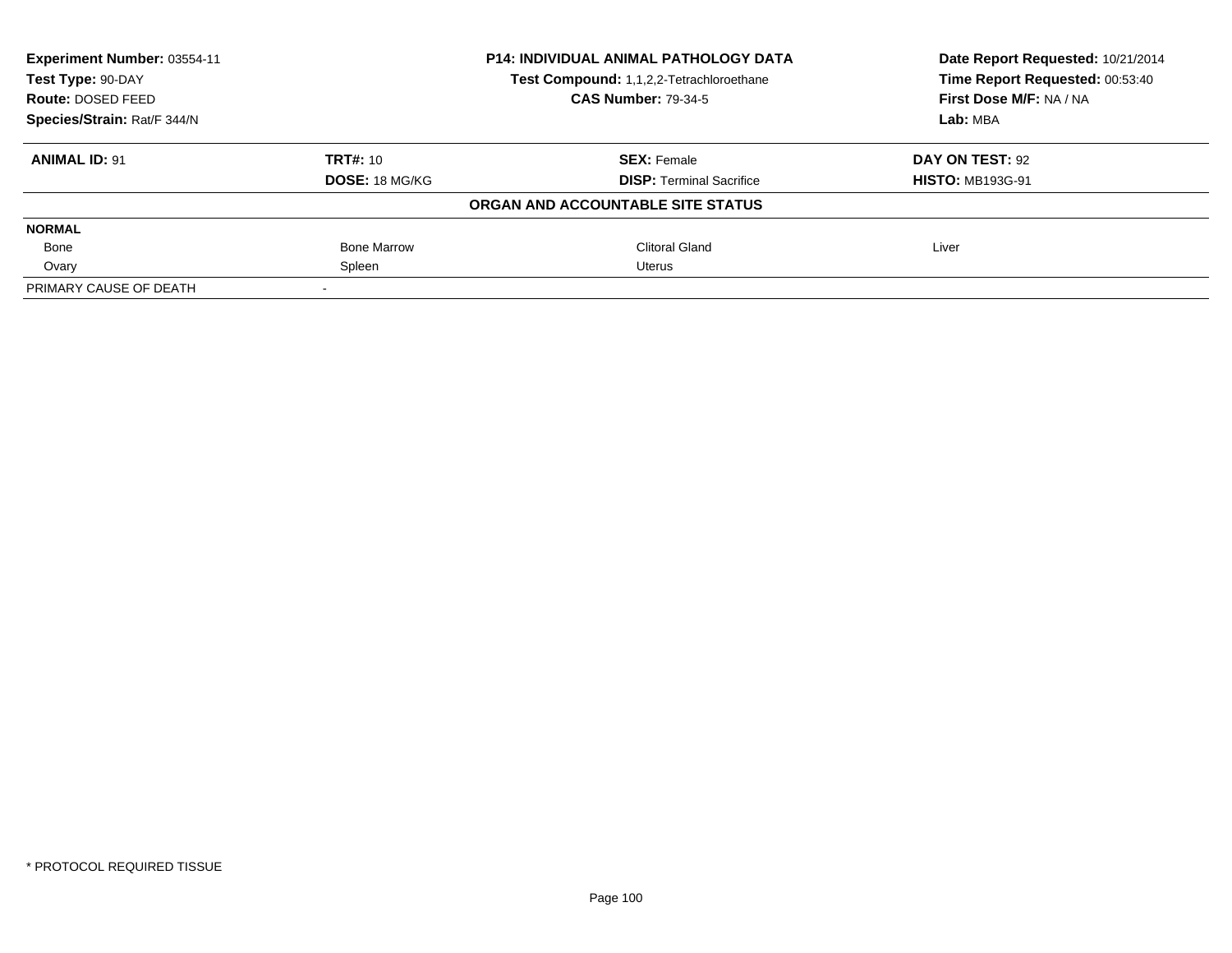| Experiment Number: 03554-11<br>Test Type: 90-DAY<br><b>Route: DOSED FEED</b><br>Species/Strain: Rat/F 344/N |                       | P14: INDIVIDUAL ANIMAL PATHOLOGY DATA<br>Test Compound: 1,1,2,2-Tetrachloroethane<br><b>CAS Number: 79-34-5</b> | Date Report Requested: 10/21/2014<br>Time Report Requested: 00:53:40<br>First Dose M/F: NA / NA<br>Lab: MBA |
|-------------------------------------------------------------------------------------------------------------|-----------------------|-----------------------------------------------------------------------------------------------------------------|-------------------------------------------------------------------------------------------------------------|
| <b>ANIMAL ID: 92</b>                                                                                        | <b>TRT#: 10</b>       | <b>SEX: Female</b>                                                                                              | DAY ON TEST: 92                                                                                             |
|                                                                                                             | <b>DOSE: 18 MG/KG</b> | <b>DISP:</b> Terminal Sacrifice                                                                                 | <b>HISTO: MB193G-92</b>                                                                                     |
|                                                                                                             |                       | ORGAN AND ACCOUNTABLE SITE STATUS                                                                               |                                                                                                             |
| <b>NORMAL</b>                                                                                               |                       |                                                                                                                 |                                                                                                             |
| Bone                                                                                                        | <b>Bone Marrow</b>    | <b>Clitoral Gland</b>                                                                                           | Ovary                                                                                                       |
| Spleen                                                                                                      | Uterus                |                                                                                                                 |                                                                                                             |
| <b>OBSERVATIONS</b>                                                                                         |                       |                                                                                                                 |                                                                                                             |
| Liver                                                                                                       |                       | Hepatodiaphragmatic Nodule                                                                                      |                                                                                                             |
| [Hepatodiaphragmatic Nodule TGLS = 1-8]                                                                     |                       |                                                                                                                 |                                                                                                             |
| PRIMARY CAUSE OF DEATH                                                                                      |                       |                                                                                                                 |                                                                                                             |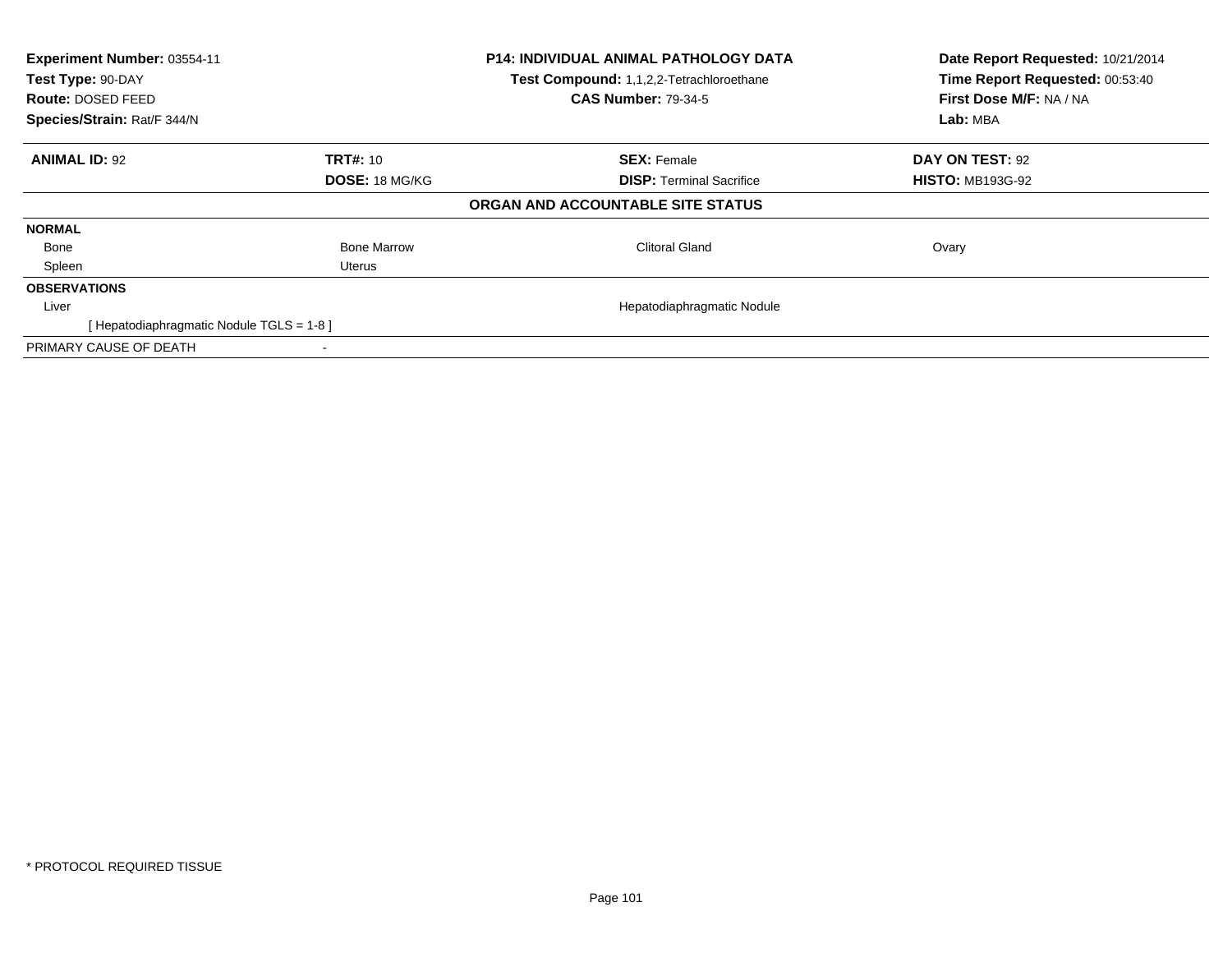| Experiment Number: 03554-11<br>Test Type: 90-DAY<br><b>Route: DOSED FEED</b><br>Species/Strain: Rat/F 344/N |                       | P14: INDIVIDUAL ANIMAL PATHOLOGY DATA<br>Test Compound: 1,1,2,2-Tetrachloroethane<br><b>CAS Number: 79-34-5</b> | Date Report Requested: 10/21/2014<br>Time Report Requested: 00:53:40<br>First Dose M/F: NA / NA<br>Lab: MBA |
|-------------------------------------------------------------------------------------------------------------|-----------------------|-----------------------------------------------------------------------------------------------------------------|-------------------------------------------------------------------------------------------------------------|
| <b>ANIMAL ID: 93</b>                                                                                        | <b>TRT#: 10</b>       | <b>SEX: Female</b>                                                                                              | DAY ON TEST: 92                                                                                             |
|                                                                                                             | <b>DOSE: 18 MG/KG</b> | <b>DISP:</b> Terminal Sacrifice                                                                                 | <b>HISTO: MB193G-93</b>                                                                                     |
|                                                                                                             |                       | ORGAN AND ACCOUNTABLE SITE STATUS                                                                               |                                                                                                             |
| <b>NORMAL</b>                                                                                               |                       |                                                                                                                 |                                                                                                             |
| Bone                                                                                                        | <b>Bone Marrow</b>    | <b>Clitoral Gland</b>                                                                                           | Ovary                                                                                                       |
| Spleen                                                                                                      | Uterus                |                                                                                                                 |                                                                                                             |
| <b>OBSERVATIONS</b>                                                                                         |                       |                                                                                                                 |                                                                                                             |
| Liver                                                                                                       |                       | Hepatodiaphragmatic Nodule                                                                                      |                                                                                                             |
| [ Hepatodiaphragmatic Nodule TGLS = 1,2-8 ]                                                                 |                       |                                                                                                                 |                                                                                                             |
| PRIMARY CAUSE OF DEATH                                                                                      |                       |                                                                                                                 |                                                                                                             |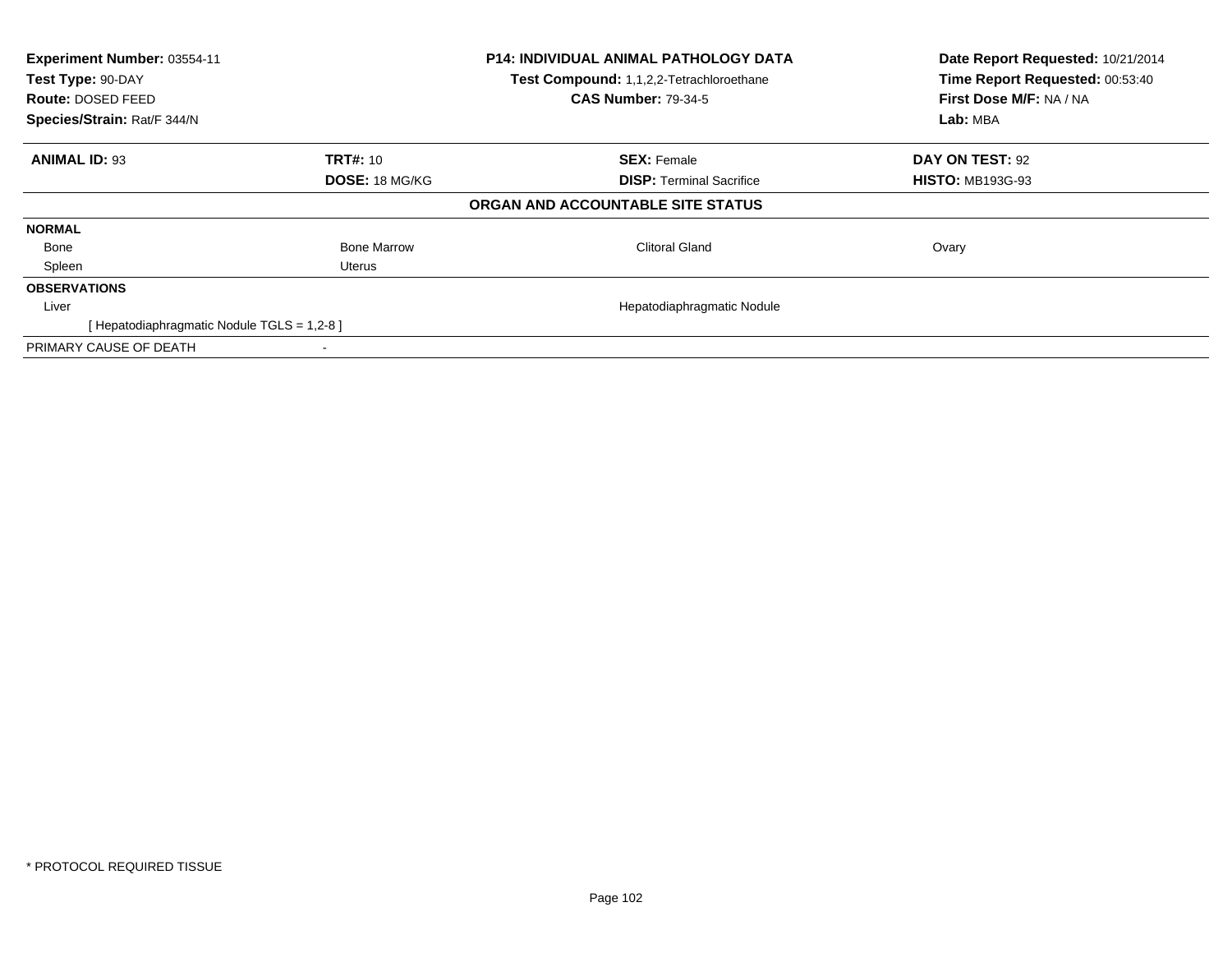| Experiment Number: 03554-11<br>Test Type: 90-DAY |                       | <b>P14: INDIVIDUAL ANIMAL PATHOLOGY DATA</b> | Date Report Requested: 10/21/2014 |
|--------------------------------------------------|-----------------------|----------------------------------------------|-----------------------------------|
|                                                  |                       | Test Compound: 1,1,2,2-Tetrachloroethane     | Time Report Requested: 00:53:40   |
| Route: DOSED FEED                                |                       | <b>CAS Number: 79-34-5</b>                   | First Dose M/F: NA / NA           |
| Species/Strain: Rat/F 344/N                      |                       |                                              | Lab: MBA                          |
| <b>ANIMAL ID: 94</b>                             | <b>TRT#: 10</b>       | <b>SEX: Female</b>                           | DAY ON TEST: 92                   |
|                                                  | <b>DOSE: 18 MG/KG</b> | <b>DISP:</b> Terminal Sacrifice              | <b>HISTO: MB193G-94</b>           |
|                                                  |                       | ORGAN AND ACCOUNTABLE SITE STATUS            |                                   |
| <b>NORMAL</b>                                    |                       |                                              |                                   |
| Bone                                             | <b>Bone Marrow</b>    | Liver                                        | Ovary                             |
| Spleen                                           |                       |                                              |                                   |
| <b>OBSERVATIONS</b>                              |                       |                                              |                                   |
| Uterus                                           |                       | Hydrometra                                   | Mild                              |
| [Hydrometra TGLS = $1-9$ ]                       |                       |                                              |                                   |
| PRIMARY CAUSE OF DEATH                           |                       |                                              |                                   |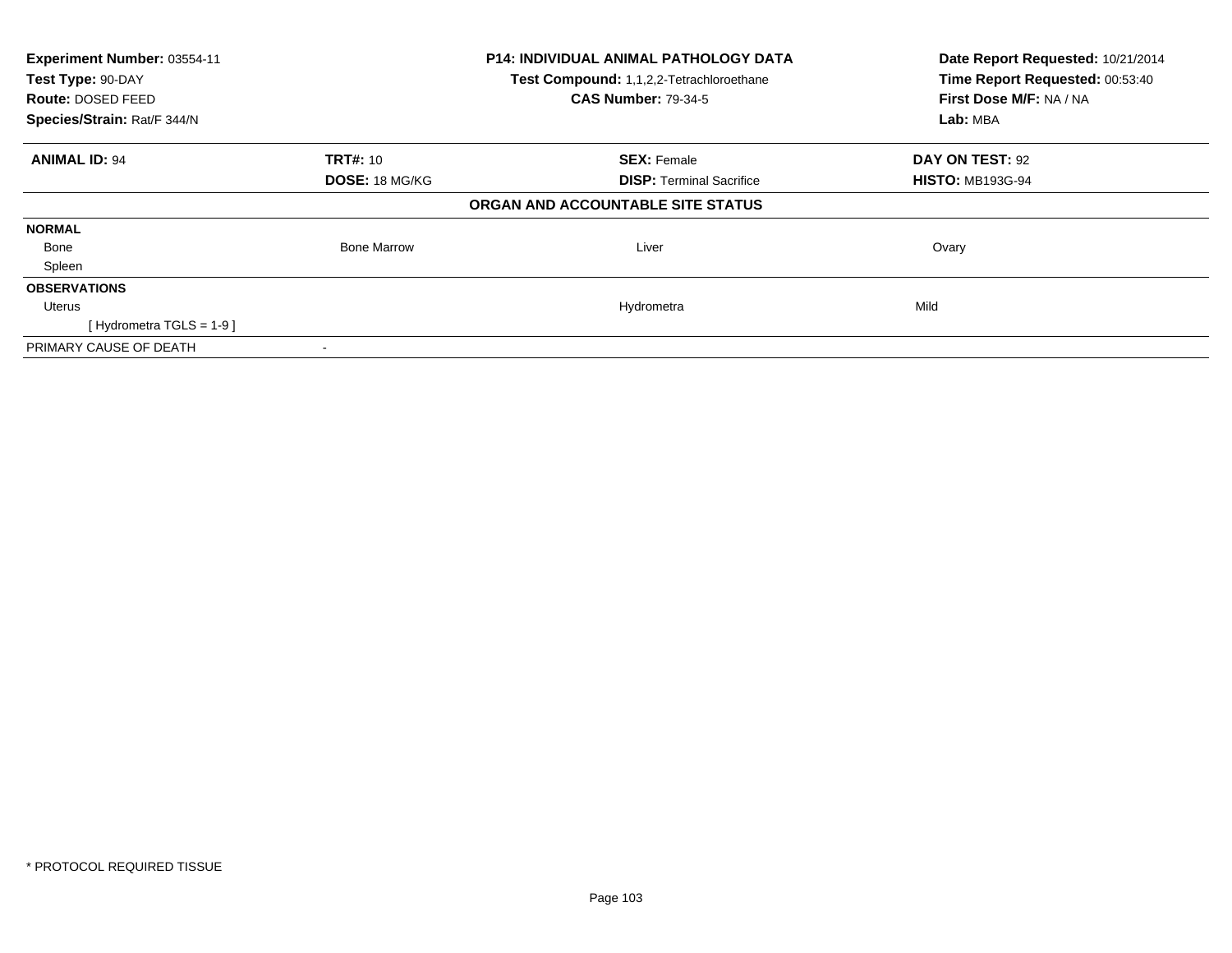| Experiment Number: 03554-11<br>Test Type: 90-DAY<br><b>Route: DOSED FEED</b><br>Species/Strain: Rat/F 344/N |                       | <b>P14: INDIVIDUAL ANIMAL PATHOLOGY DATA</b><br>Test Compound: 1,1,2,2-Tetrachloroethane<br><b>CAS Number: 79-34-5</b> | Date Report Requested: 10/21/2014<br>Time Report Requested: 00:53:40<br>First Dose M/F: NA / NA<br>Lab: MBA |
|-------------------------------------------------------------------------------------------------------------|-----------------------|------------------------------------------------------------------------------------------------------------------------|-------------------------------------------------------------------------------------------------------------|
| <b>ANIMAL ID: 95</b>                                                                                        | <b>TRT#: 10</b>       | <b>SEX: Female</b>                                                                                                     | DAY ON TEST: 92                                                                                             |
|                                                                                                             | <b>DOSE: 18 MG/KG</b> | <b>DISP:</b> Terminal Sacrifice                                                                                        | <b>HISTO: MB193G-95</b>                                                                                     |
|                                                                                                             |                       | ORGAN AND ACCOUNTABLE SITE STATUS                                                                                      |                                                                                                             |
| <b>NORMAL</b>                                                                                               |                       |                                                                                                                        |                                                                                                             |
| Bone                                                                                                        | <b>Bone Marrow</b>    | Ovary                                                                                                                  | Spleen                                                                                                      |
| <b>Uterus</b>                                                                                               |                       |                                                                                                                        |                                                                                                             |
| <b>OBSERVATIONS</b>                                                                                         |                       |                                                                                                                        |                                                                                                             |
| Liver                                                                                                       |                       | Hepatodiaphragmatic Nodule                                                                                             |                                                                                                             |
| [ Hepatodiaphragmatic Nodule TGLS = 1-8 ]                                                                   |                       |                                                                                                                        |                                                                                                             |
| PRIMARY CAUSE OF DEATH                                                                                      |                       |                                                                                                                        |                                                                                                             |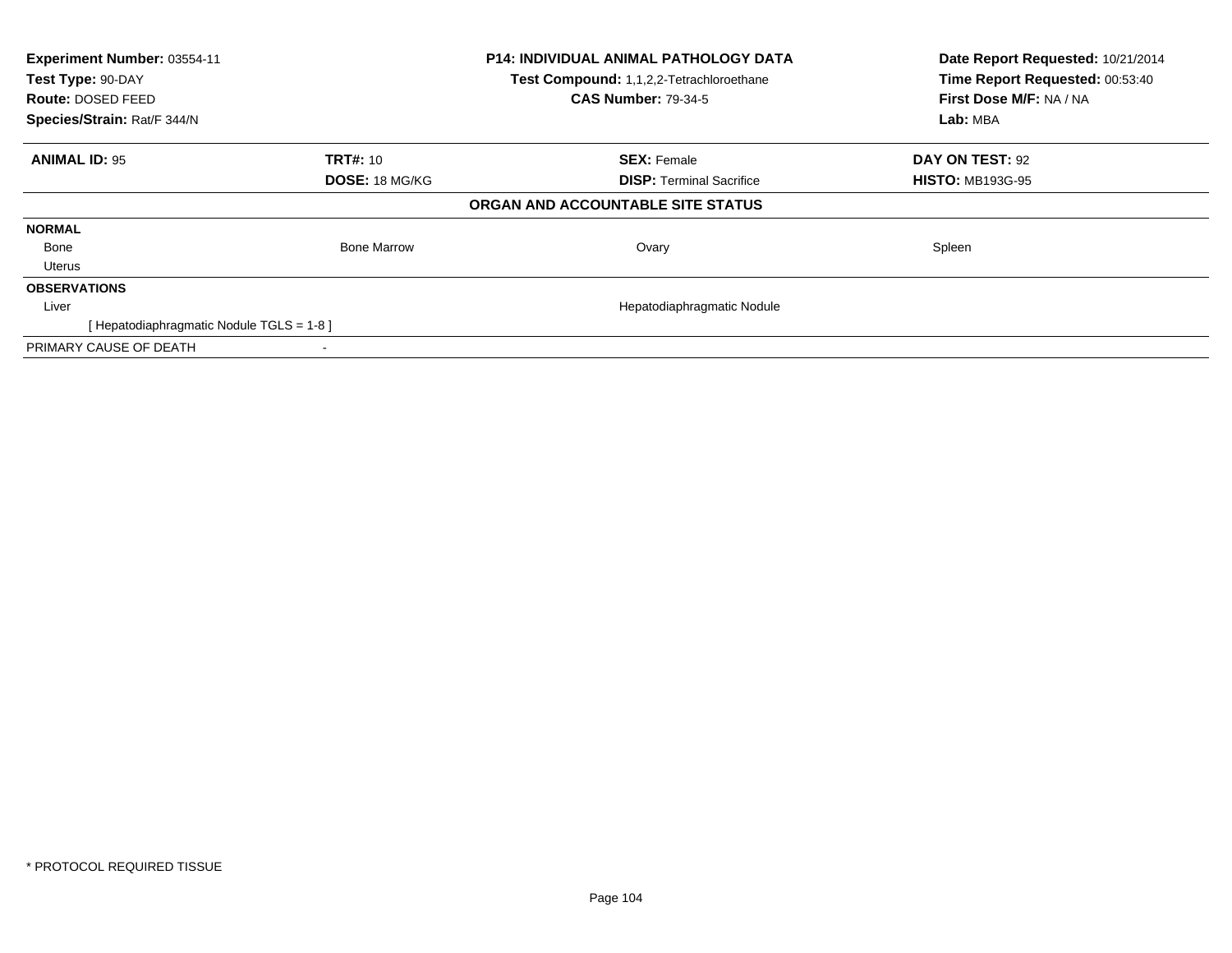| Experiment Number: 03554-11<br><b>P14: INDIVIDUAL ANIMAL PATHOLOGY DATA</b><br>Test Type: 90-DAY<br>Test Compound: 1,1,2,2-Tetrachloroethane |                       |                                   | Date Report Requested: 10/21/2014 |
|----------------------------------------------------------------------------------------------------------------------------------------------|-----------------------|-----------------------------------|-----------------------------------|
|                                                                                                                                              |                       | Time Report Requested: 00:53:40   |                                   |
| <b>Route: DOSED FEED</b>                                                                                                                     |                       | <b>CAS Number: 79-34-5</b>        | First Dose M/F: NA / NA           |
| Species/Strain: Rat/F 344/N                                                                                                                  |                       |                                   | Lab: MBA                          |
| <b>ANIMAL ID: 96</b>                                                                                                                         | TRT#: 10              | <b>SEX: Female</b>                | DAY ON TEST: 92                   |
|                                                                                                                                              | <b>DOSE: 18 MG/KG</b> | <b>DISP:</b> Terminal Sacrifice   | <b>HISTO: MB193G-96</b>           |
|                                                                                                                                              |                       | ORGAN AND ACCOUNTABLE SITE STATUS |                                   |
| <b>NORMAL</b>                                                                                                                                |                       |                                   |                                   |
| Bone                                                                                                                                         | <b>Bone Marrow</b>    | Liver                             | Ovary                             |
| Spleen                                                                                                                                       | Uterus                |                                   |                                   |
| <b>OBSERVATIONS</b>                                                                                                                          |                       |                                   |                                   |
| <b>Clitoral Gland</b>                                                                                                                        |                       | Inflammation                      | Chronic Active, Mild              |
| PRIMARY CAUSE OF DEATH                                                                                                                       |                       |                                   |                                   |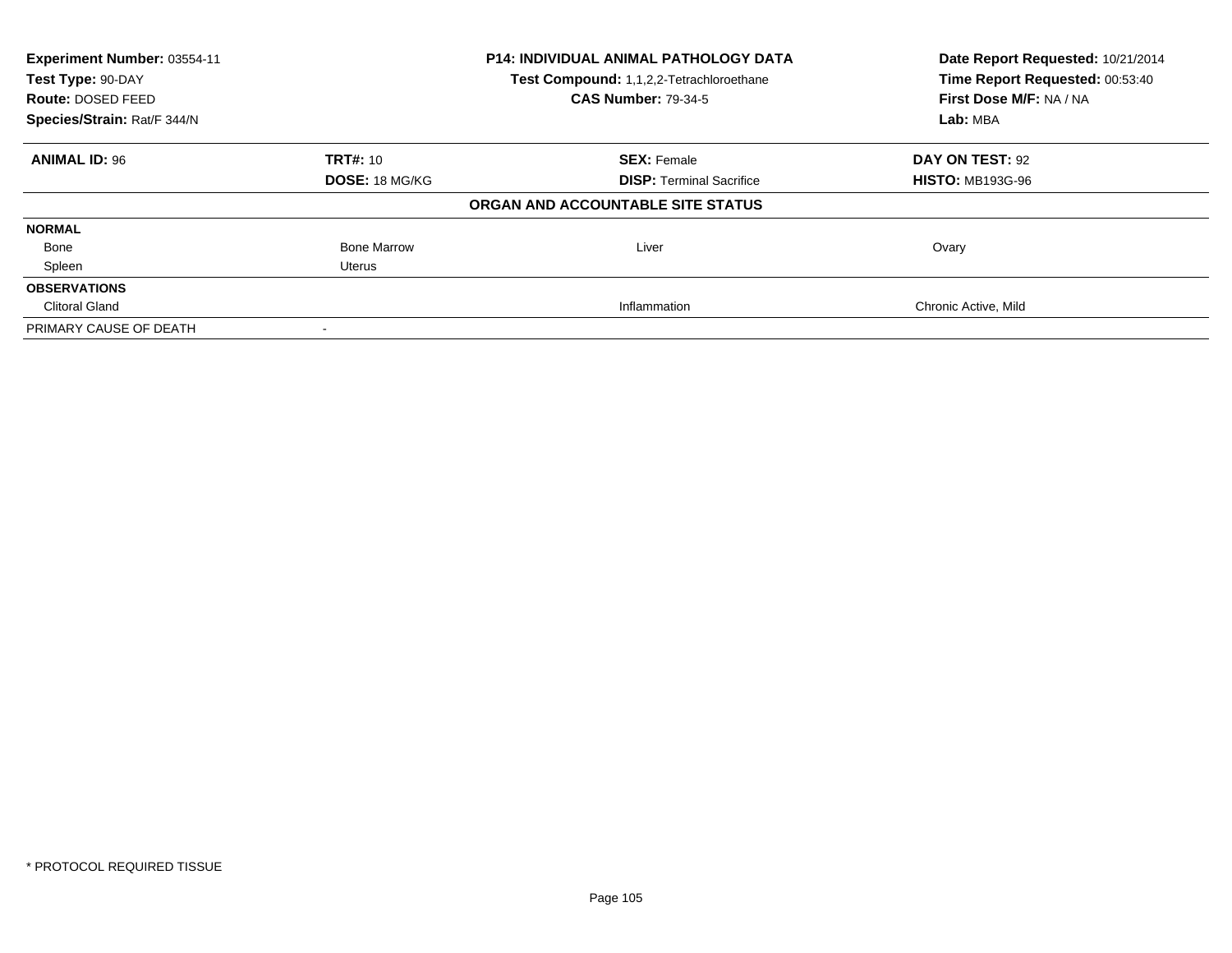| Experiment Number: 03554-11 | <b>P14: INDIVIDUAL ANIMAL PATHOLOGY DATA</b><br>Test Compound: 1,1,2,2-Tetrachloroethane |                                   | Date Report Requested: 10/21/2014<br>Time Report Requested: 00:53:40 |
|-----------------------------|------------------------------------------------------------------------------------------|-----------------------------------|----------------------------------------------------------------------|
| Test Type: 90-DAY           |                                                                                          |                                   |                                                                      |
| Route: DOSED FEED           |                                                                                          | <b>CAS Number: 79-34-5</b>        | First Dose M/F: NA / NA                                              |
| Species/Strain: Rat/F 344/N |                                                                                          |                                   | Lab: MBA                                                             |
| <b>ANIMAL ID: 97</b>        | <b>TRT#: 10</b>                                                                          | <b>SEX: Female</b>                | DAY ON TEST: 92                                                      |
|                             | <b>DOSE: 18 MG/KG</b>                                                                    | <b>DISP: Terminal Sacrifice</b>   | <b>HISTO: MB193G-97</b>                                              |
|                             |                                                                                          | ORGAN AND ACCOUNTABLE SITE STATUS |                                                                      |
| <b>NORMAL</b>               |                                                                                          |                                   |                                                                      |
| Bone                        | <b>Bone Marrow</b>                                                                       | <b>Clitoral Gland</b>             | Liver                                                                |
| Ovary                       | Spleen                                                                                   | Uterus                            |                                                                      |
| PRIMARY CAUSE OF DEATH      |                                                                                          |                                   |                                                                      |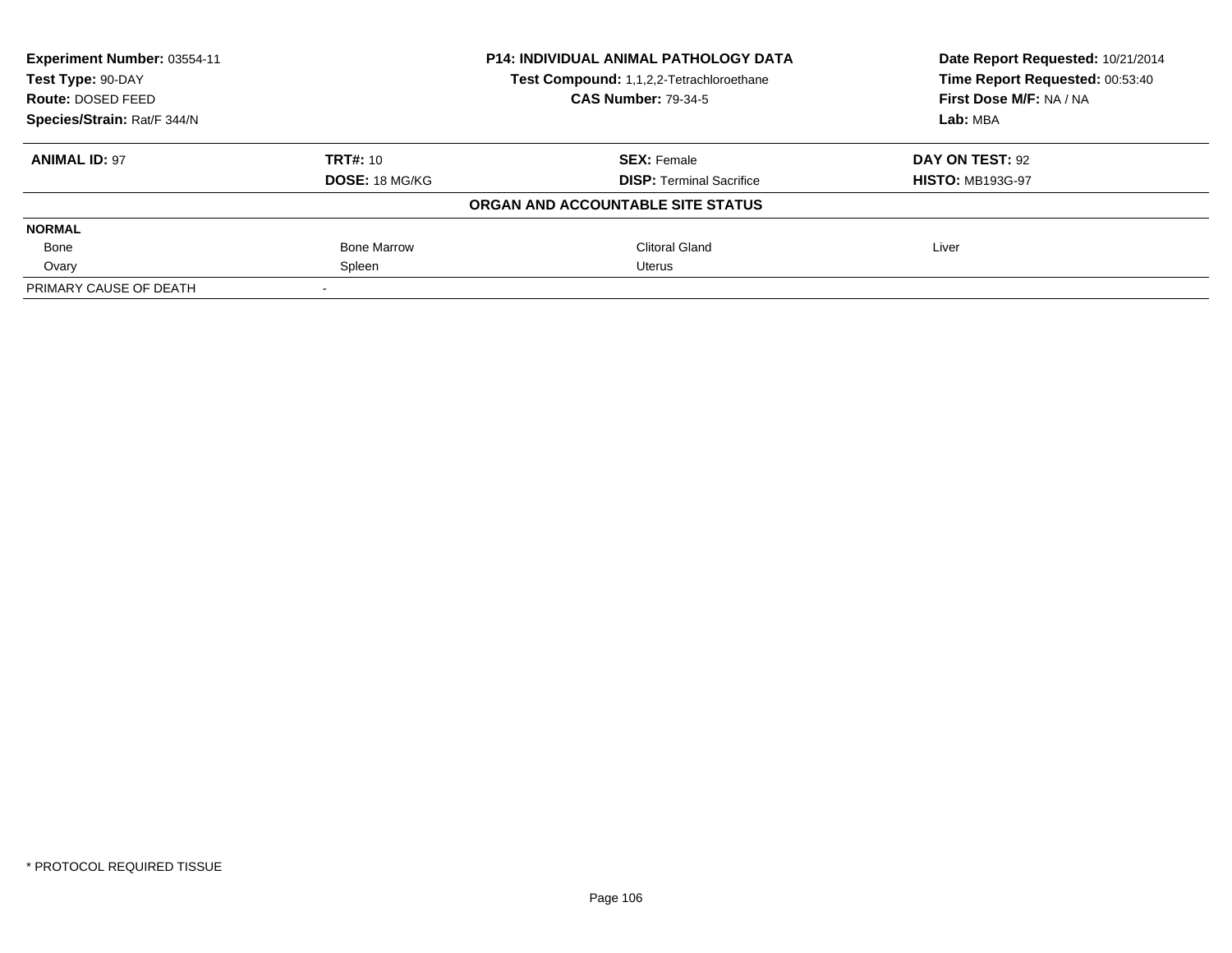| Experiment Number: 03554-11 | <b>P14: INDIVIDUAL ANIMAL PATHOLOGY DATA</b><br>Test Compound: 1,1,2,2-Tetrachloroethane |                                   | Date Report Requested: 10/21/2014<br>Time Report Requested: 00:53:40 |
|-----------------------------|------------------------------------------------------------------------------------------|-----------------------------------|----------------------------------------------------------------------|
| Test Type: 90-DAY           |                                                                                          |                                   |                                                                      |
| Route: DOSED FEED           |                                                                                          | <b>CAS Number: 79-34-5</b>        | First Dose M/F: NA / NA                                              |
| Species/Strain: Rat/F 344/N |                                                                                          |                                   | Lab: MBA                                                             |
| <b>ANIMAL ID: 98</b>        | <b>TRT#: 10</b>                                                                          | <b>SEX: Female</b>                | DAY ON TEST: 92                                                      |
|                             | <b>DOSE: 18 MG/KG</b>                                                                    | <b>DISP: Terminal Sacrifice</b>   | <b>HISTO: MB193G-98</b>                                              |
|                             |                                                                                          | ORGAN AND ACCOUNTABLE SITE STATUS |                                                                      |
| <b>NORMAL</b>               |                                                                                          |                                   |                                                                      |
| Bone                        | <b>Bone Marrow</b>                                                                       | Liver                             | Ovary                                                                |
| Spleen                      | Uterus                                                                                   |                                   |                                                                      |
| PRIMARY CAUSE OF DEATH      |                                                                                          |                                   |                                                                      |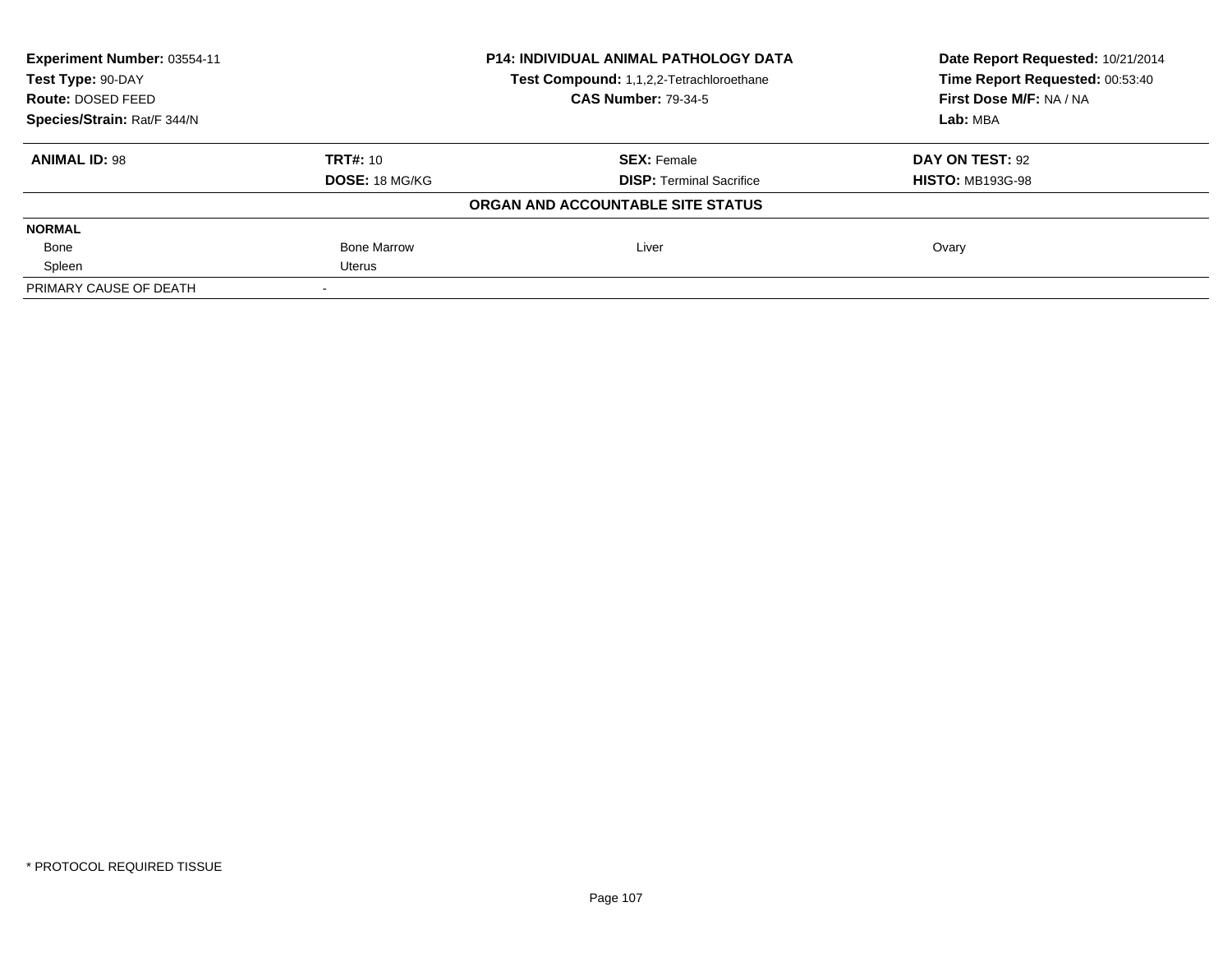| Experiment Number: 03554-11<br>Test Type: 90-DAY<br><b>Route: DOSED FEED</b><br>Species/Strain: Rat/F 344/N |                                          | <b>P14: INDIVIDUAL ANIMAL PATHOLOGY DATA</b><br>Test Compound: 1,1,2,2-Tetrachloroethane<br><b>CAS Number: 79-34-5</b> | Date Report Requested: 10/21/2014<br>Time Report Requested: 00:53:40<br>First Dose M/F: NA / NA<br>Lab: MBA |
|-------------------------------------------------------------------------------------------------------------|------------------------------------------|------------------------------------------------------------------------------------------------------------------------|-------------------------------------------------------------------------------------------------------------|
| <b>ANIMAL ID: 99</b>                                                                                        | <b>TRT#: 10</b><br><b>DOSE: 18 MG/KG</b> | <b>SEX: Female</b><br><b>DISP:</b> Terminal Sacrifice                                                                  | DAY ON TEST: 92<br><b>HISTO: MB193G-99</b>                                                                  |
|                                                                                                             |                                          | ORGAN AND ACCOUNTABLE SITE STATUS                                                                                      |                                                                                                             |
| <b>NORMAL</b>                                                                                               |                                          |                                                                                                                        |                                                                                                             |
| Bone                                                                                                        | <b>Bone Marrow</b>                       | Clitoral Gland                                                                                                         | Liver                                                                                                       |
| Ovary                                                                                                       | Spleen                                   |                                                                                                                        |                                                                                                             |
| <b>OBSERVATIONS</b>                                                                                         |                                          |                                                                                                                        |                                                                                                             |
| Uterus                                                                                                      |                                          | Hydrometra                                                                                                             | Mild                                                                                                        |
| [Hydrometra TGLS = $1-9$ ]                                                                                  |                                          |                                                                                                                        |                                                                                                             |
| PRIMARY CAUSE OF DEATH                                                                                      |                                          |                                                                                                                        |                                                                                                             |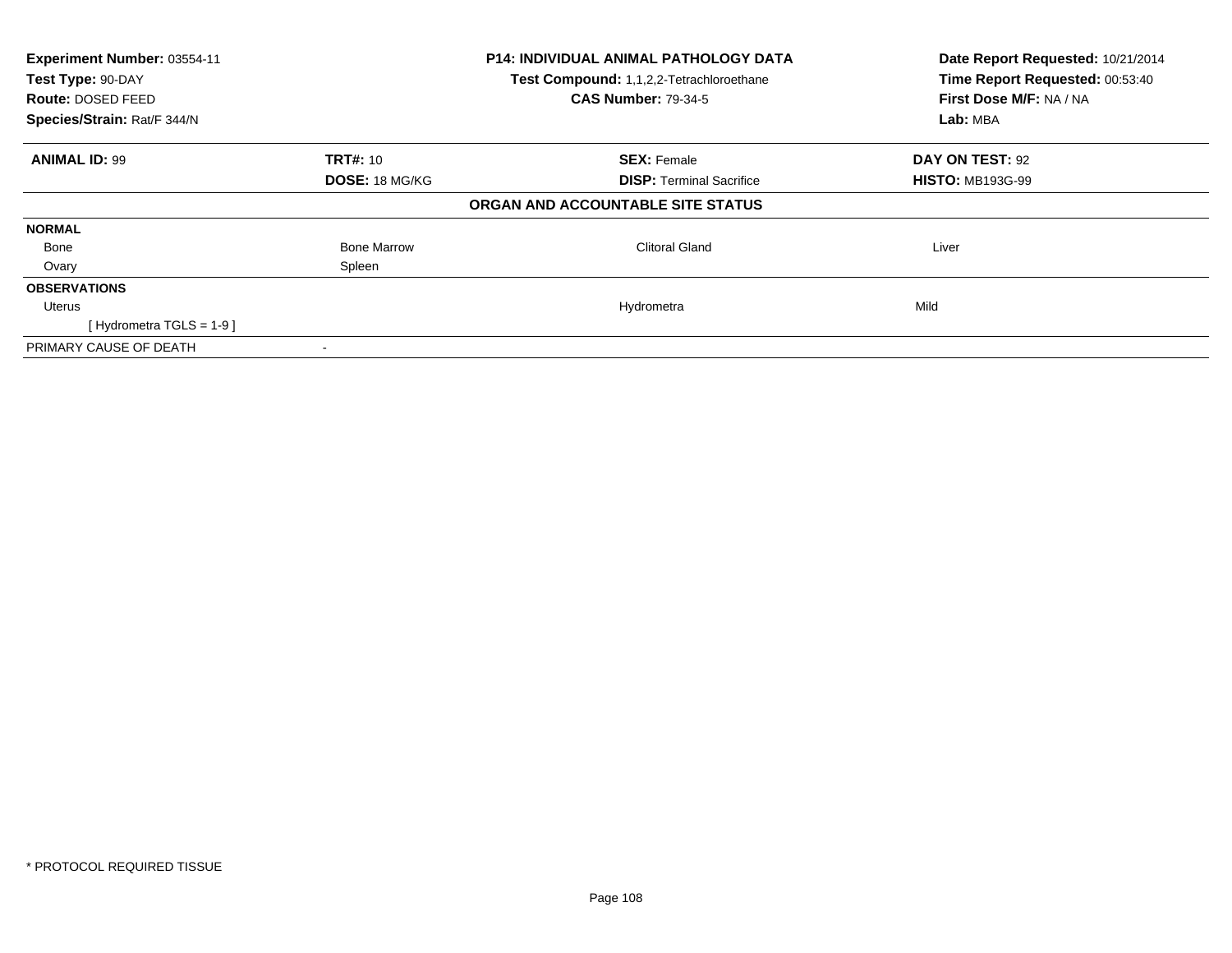| Experiment Number: 03554-11 | <b>P14: INDIVIDUAL ANIMAL PATHOLOGY DATA</b><br>Test Compound: 1,1,2,2-Tetrachloroethane |                                   | Date Report Requested: 10/21/2014 |
|-----------------------------|------------------------------------------------------------------------------------------|-----------------------------------|-----------------------------------|
| Test Type: 90-DAY           |                                                                                          |                                   | Time Report Requested: 00:53:40   |
| Route: DOSED FEED           |                                                                                          | <b>CAS Number: 79-34-5</b>        | First Dose M/F: NA / NA           |
| Species/Strain: Rat/F 344/N |                                                                                          |                                   | Lab: MBA                          |
| <b>ANIMAL ID: 100</b>       | TRT#: 10                                                                                 | <b>SEX: Female</b>                | DAY ON TEST: 92                   |
|                             | <b>DOSE: 18 MG/KG</b>                                                                    | <b>DISP:</b> Terminal Sacrifice   | <b>HISTO: MB193G-100</b>          |
|                             |                                                                                          | ORGAN AND ACCOUNTABLE SITE STATUS |                                   |
| <b>NORMAL</b>               |                                                                                          |                                   |                                   |
| Bone                        | <b>Bone Marrow</b>                                                                       | Clitoral Gland                    | Liver                             |
| Ovary                       | Spleen                                                                                   | Uterus                            |                                   |
| PRIMARY CAUSE OF DEATH      |                                                                                          |                                   |                                   |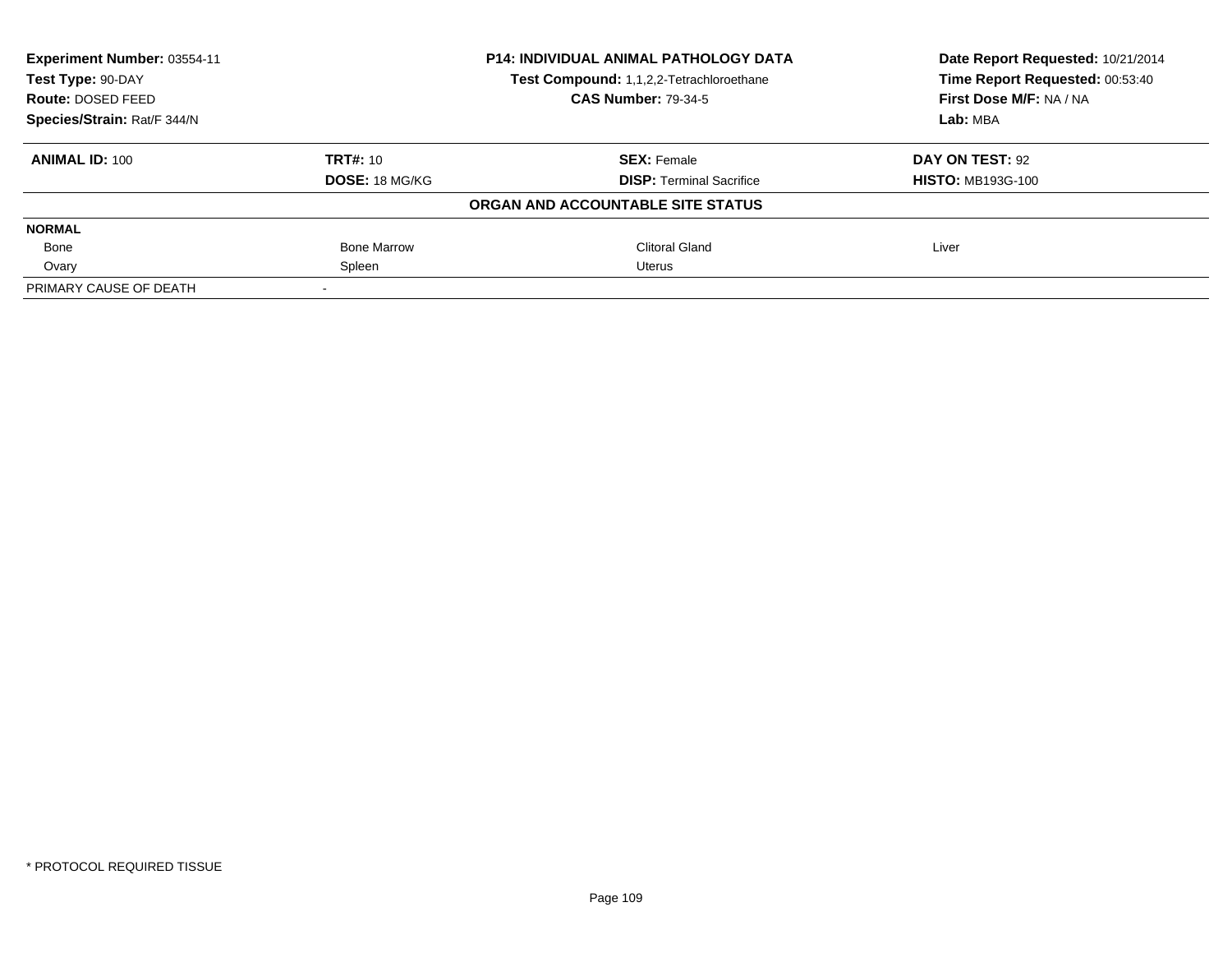| Experiment Number: 03554-11<br>Test Type: 90-DAY<br><b>Route: DOSED FEED</b><br>Species/Strain: Rat/F 344/N |                    | <b>P14: INDIVIDUAL ANIMAL PATHOLOGY DATA</b><br>Test Compound: 1,1,2,2-Tetrachloroethane<br><b>CAS Number: 79-34-5</b> | Date Report Requested: 10/21/2014<br>Time Report Requested: 00:53:40<br>First Dose M/F: NA / NA<br>Lab: MBA |
|-------------------------------------------------------------------------------------------------------------|--------------------|------------------------------------------------------------------------------------------------------------------------|-------------------------------------------------------------------------------------------------------------|
| <b>ANIMAL ID: 101</b>                                                                                       | <b>TRT#: 11</b>    | <b>SEX: Female</b>                                                                                                     | DAY ON TEST: 92                                                                                             |
|                                                                                                             | DOSE: 37 MG/KG     | <b>DISP:</b> Terminal Sacrifice                                                                                        | <b>HISTO: MB193G-101</b>                                                                                    |
|                                                                                                             |                    | ORGAN AND ACCOUNTABLE SITE STATUS                                                                                      |                                                                                                             |
| <b>NORMAL</b>                                                                                               |                    |                                                                                                                        |                                                                                                             |
| Bone                                                                                                        | <b>Bone Marrow</b> | <b>Clitoral Gland</b>                                                                                                  | Ovary                                                                                                       |
| Spleen                                                                                                      | Uterus             |                                                                                                                        |                                                                                                             |
| <b>OBSERVATIONS</b>                                                                                         |                    |                                                                                                                        |                                                                                                             |
| Liver                                                                                                       |                    | Inflammation                                                                                                           | Chronic, Minimal                                                                                            |
|                                                                                                             | Hepatocyte         | Vacuolization Cytoplasmic                                                                                              | Mild                                                                                                        |
| PRIMARY CAUSE OF DEATH                                                                                      |                    |                                                                                                                        |                                                                                                             |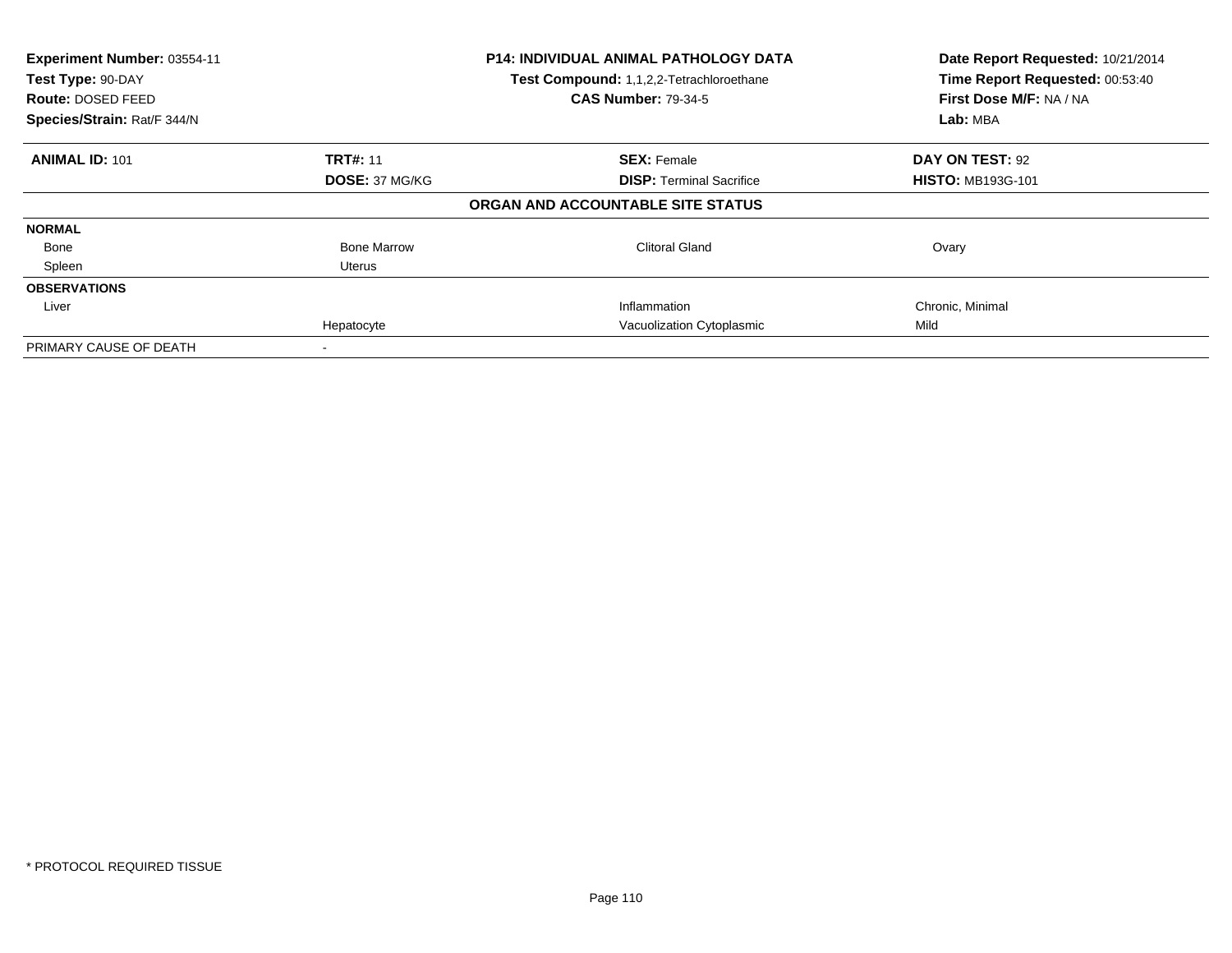| <b>Experiment Number: 03554-11</b> |                                          | <b>P14: INDIVIDUAL ANIMAL PATHOLOGY DATA</b> | Date Report Requested: 10/21/2014 |
|------------------------------------|------------------------------------------|----------------------------------------------|-----------------------------------|
| Test Type: 90-DAY                  | Test Compound: 1,1,2,2-Tetrachloroethane |                                              | Time Report Requested: 00:53:40   |
| Route: DOSED FEED                  |                                          | <b>CAS Number: 79-34-5</b>                   | First Dose M/F: NA / NA           |
| Species/Strain: Rat/F 344/N        |                                          |                                              | Lab: MBA                          |
| <b>ANIMAL ID: 102</b>              | <b>TRT#: 11</b>                          | <b>SEX: Female</b>                           | DAY ON TEST: 92                   |
|                                    | DOSE: 37 MG/KG                           | <b>DISP: Terminal Sacrifice</b>              | <b>HISTO: MB193G-102</b>          |
|                                    |                                          | ORGAN AND ACCOUNTABLE SITE STATUS            |                                   |
| <b>NORMAL</b>                      |                                          |                                              |                                   |
| Bone                               | <b>Bone Marrow</b>                       | Clitoral Gland                               | Ovary                             |
| Spleen                             |                                          |                                              |                                   |
| <b>OBSERVATIONS</b>                |                                          |                                              |                                   |
| Liver                              |                                          | Inflammation                                 | Chronic, Minimal                  |
|                                    | Hepatocyte                               | Vacuolization Cytoplasmic                    | Mild                              |
| <b>Uterus</b>                      |                                          | Hydrometra                                   | Mild                              |
| [Hydrometra TGLS = $1-9$ ]         |                                          |                                              |                                   |
| PRIMARY CAUSE OF DEATH             |                                          |                                              |                                   |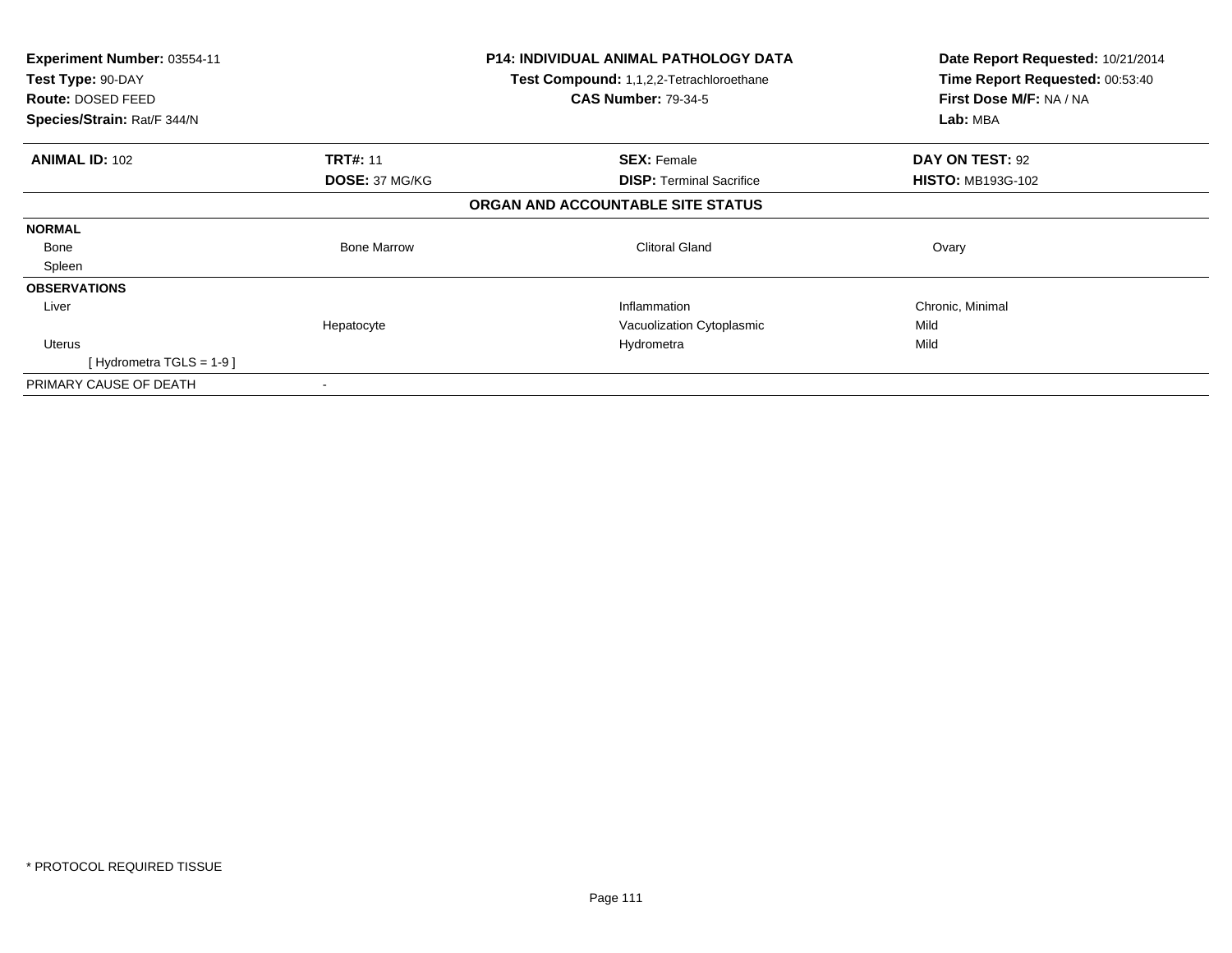| Experiment Number: 03554-11<br>Test Type: 90-DAY<br>Route: DOSED FEED<br>Species/Strain: Rat/F 344/N |                    | <b>P14: INDIVIDUAL ANIMAL PATHOLOGY DATA</b><br>Test Compound: 1,1,2,2-Tetrachloroethane<br><b>CAS Number: 79-34-5</b> | Date Report Requested: 10/21/2014<br>Time Report Requested: 00:53:40<br>First Dose M/F: NA / NA<br>Lab: MBA |
|------------------------------------------------------------------------------------------------------|--------------------|------------------------------------------------------------------------------------------------------------------------|-------------------------------------------------------------------------------------------------------------|
| <b>ANIMAL ID: 103</b>                                                                                | <b>TRT#: 11</b>    | <b>SEX: Female</b>                                                                                                     | DAY ON TEST: 92                                                                                             |
|                                                                                                      | DOSE: 37 MG/KG     | <b>DISP:</b> Terminal Sacrifice<br>ORGAN AND ACCOUNTABLE SITE STATUS                                                   | <b>HISTO: MB193G-103</b>                                                                                    |
| <b>NORMAL</b>                                                                                        |                    |                                                                                                                        |                                                                                                             |
| Bone                                                                                                 | <b>Bone Marrow</b> | <b>Clitoral Gland</b>                                                                                                  | Ovary                                                                                                       |
| Spleen                                                                                               | Uterus             |                                                                                                                        |                                                                                                             |
| <b>OBSERVATIONS</b>                                                                                  |                    |                                                                                                                        |                                                                                                             |
| Liver                                                                                                |                    | Hepatodiaphragmatic Nodule                                                                                             |                                                                                                             |
|                                                                                                      | Hepatocyte         | Vacuolization Cytoplasmic                                                                                              | Mild                                                                                                        |
| [Hepatodiaphragmatic Nodule TGLS = 1-8]                                                              |                    |                                                                                                                        |                                                                                                             |
| PRIMARY CAUSE OF DEATH                                                                               |                    |                                                                                                                        |                                                                                                             |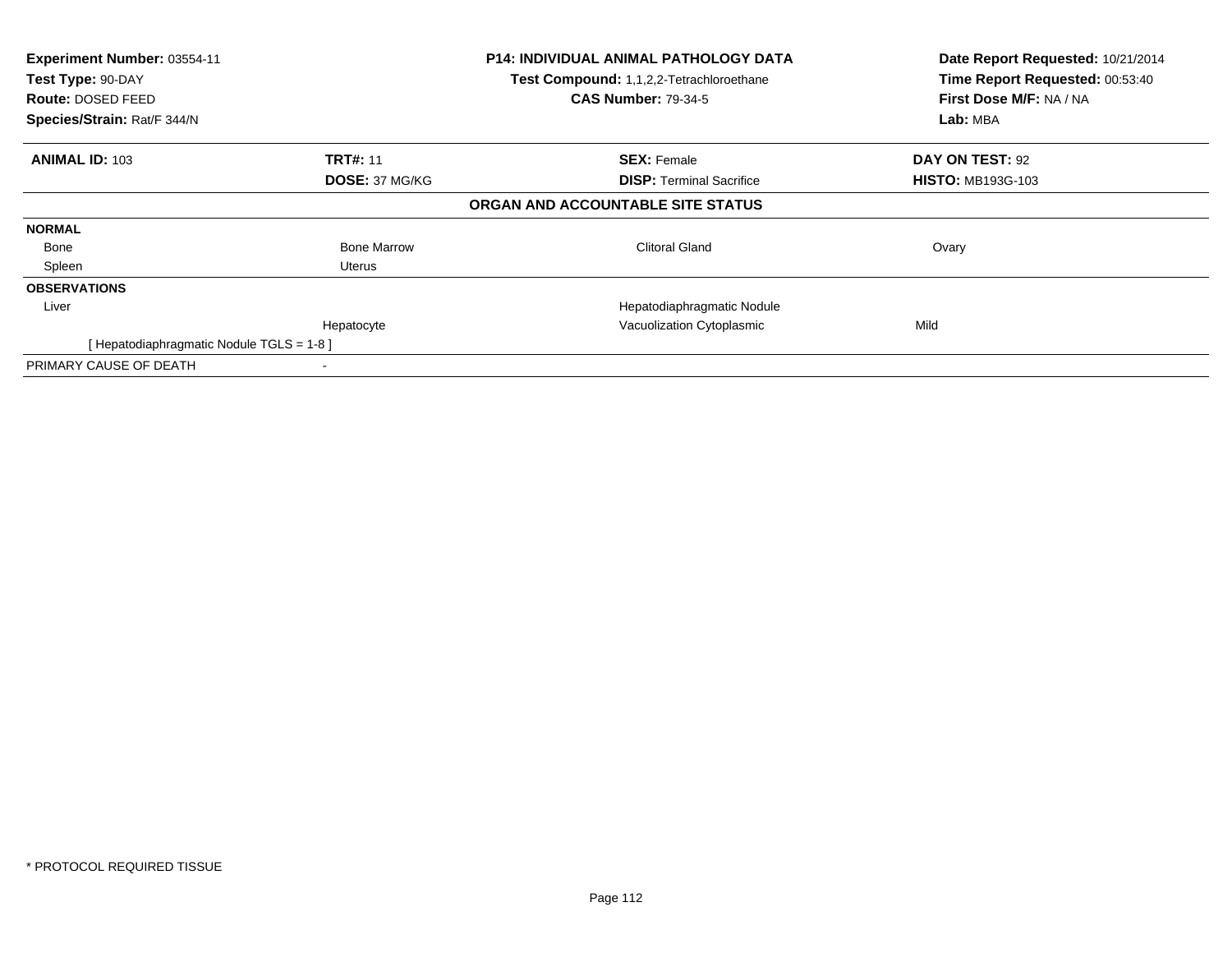| Experiment Number: 03554-11 |                       | <b>P14: INDIVIDUAL ANIMAL PATHOLOGY DATA</b> | Date Report Requested: 10/21/2014                          |
|-----------------------------|-----------------------|----------------------------------------------|------------------------------------------------------------|
| Test Type: 90-DAY           |                       | Test Compound: 1,1,2,2-Tetrachloroethane     | Time Report Requested: 00:53:40<br>First Dose M/F: NA / NA |
| <b>Route: DOSED FEED</b>    |                       | <b>CAS Number: 79-34-5</b>                   |                                                            |
| Species/Strain: Rat/F 344/N |                       |                                              | Lab: MBA                                                   |
| <b>ANIMAL ID: 104</b>       | <b>TRT#: 11</b>       | <b>SEX: Female</b>                           | DAY ON TEST: 92                                            |
|                             | <b>DOSE: 37 MG/KG</b> | <b>DISP:</b> Terminal Sacrifice              | <b>HISTO: MB193G-104</b>                                   |
|                             |                       | ORGAN AND ACCOUNTABLE SITE STATUS            |                                                            |
| <b>NORMAL</b>               |                       |                                              |                                                            |
| Bone                        | <b>Bone Marrow</b>    | Ovary                                        | Spleen                                                     |
| Uterus                      |                       |                                              |                                                            |
| <b>OBSERVATIONS</b>         |                       |                                              |                                                            |
| Liver                       | Hepatocyte            | Vacuolization Cytoplasmic                    | Minimal                                                    |
| PRIMARY CAUSE OF DEATH      |                       |                                              |                                                            |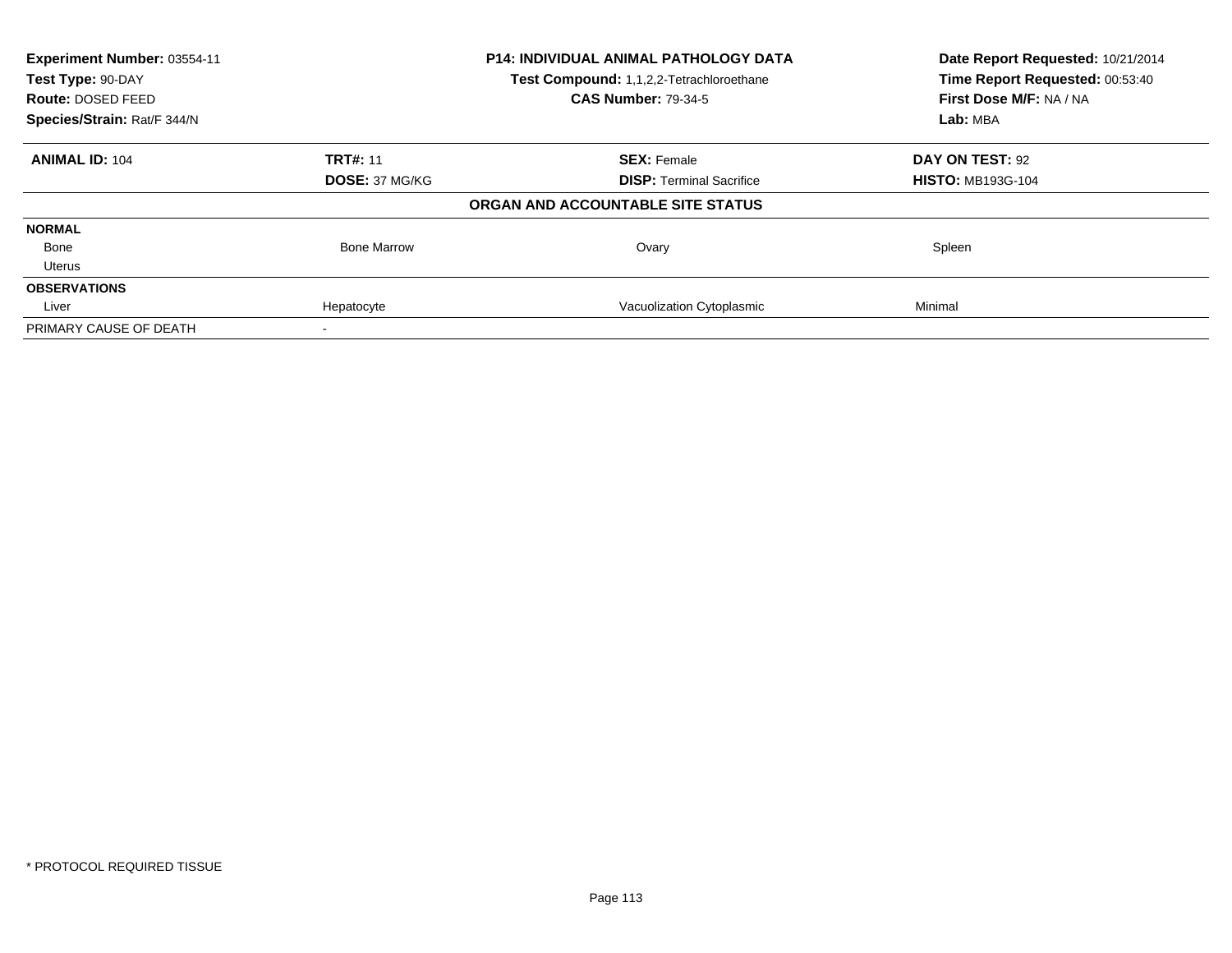| Experiment Number: 03554-11 |                       | P14: INDIVIDUAL ANIMAL PATHOLOGY DATA    | Date Report Requested: 10/21/2014<br>Time Report Requested: 00:53:40 |
|-----------------------------|-----------------------|------------------------------------------|----------------------------------------------------------------------|
| Test Type: 90-DAY           |                       | Test Compound: 1,1,2,2-Tetrachloroethane |                                                                      |
| Route: DOSED FEED           |                       | <b>CAS Number: 79-34-5</b>               | First Dose M/F: NA / NA                                              |
| Species/Strain: Rat/F 344/N |                       |                                          | Lab: MBA                                                             |
| <b>ANIMAL ID: 105</b>       | <b>TRT#: 11</b>       | <b>SEX: Female</b>                       | DAY ON TEST: 92                                                      |
|                             | <b>DOSE: 37 MG/KG</b> | <b>DISP:</b> Terminal Sacrifice          | <b>HISTO: MB193G-105</b>                                             |
|                             |                       | ORGAN AND ACCOUNTABLE SITE STATUS        |                                                                      |
| <b>NORMAL</b>               |                       |                                          |                                                                      |
| Bone                        | <b>Bone Marrow</b>    | Ovary                                    | Spleen                                                               |
| Uterus                      |                       |                                          |                                                                      |
| <b>OBSERVATIONS</b>         |                       |                                          |                                                                      |
| Liver                       | Hepatocyte            | Vacuolization Cytoplasmic                | Mild                                                                 |
| PRIMARY CAUSE OF DEATH      |                       |                                          |                                                                      |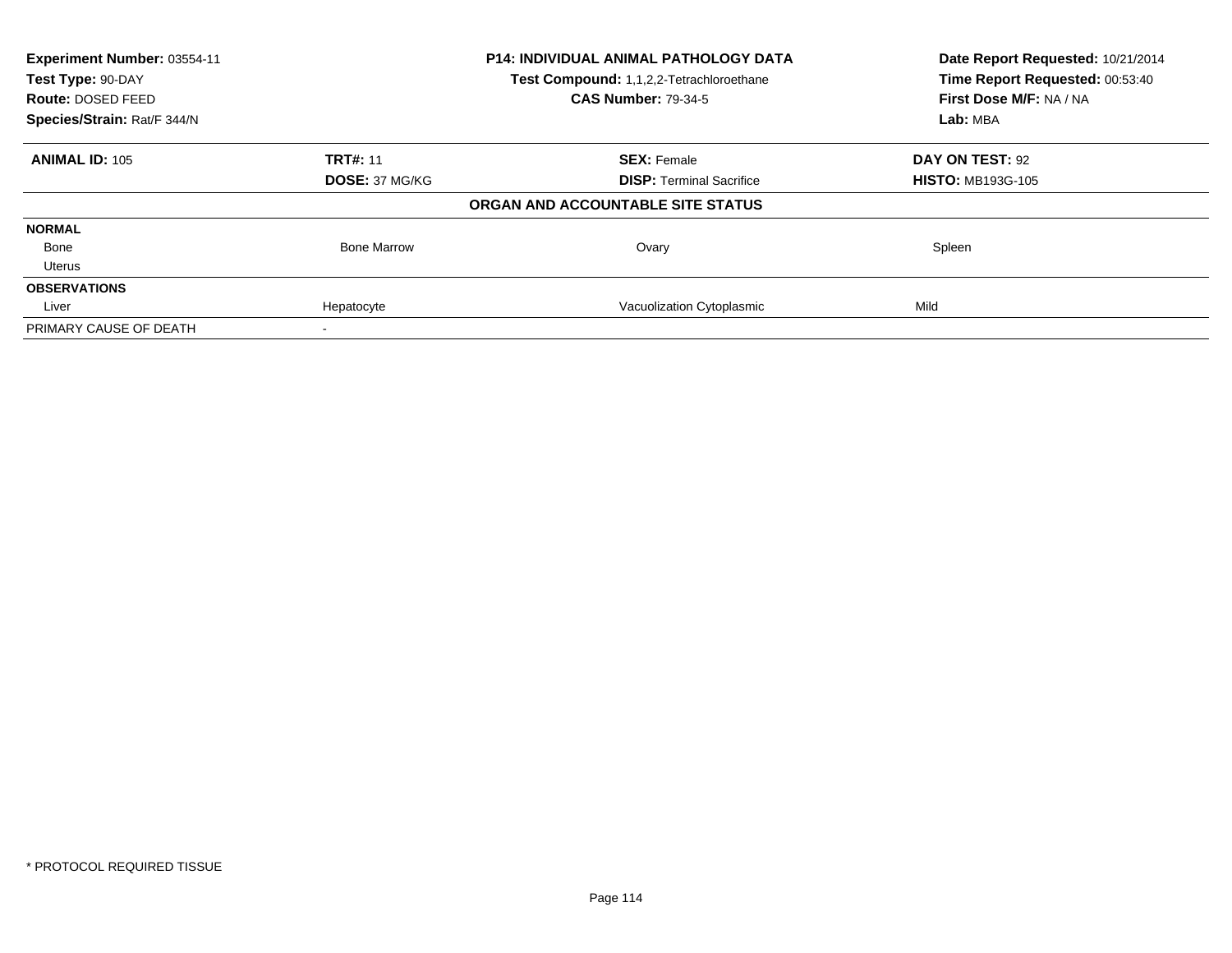| Experiment Number: 03554-11<br>Test Type: 90-DAY<br>Route: DOSED FEED |                    | <b>P14: INDIVIDUAL ANIMAL PATHOLOGY DATA</b><br>Test Compound: 1,1,2,2-Tetrachloroethane<br><b>CAS Number: 79-34-5</b> | Date Report Requested: 10/21/2014<br>Time Report Requested: 00:53:40<br>First Dose M/F: NA / NA |
|-----------------------------------------------------------------------|--------------------|------------------------------------------------------------------------------------------------------------------------|-------------------------------------------------------------------------------------------------|
| Species/Strain: Rat/F 344/N                                           |                    |                                                                                                                        | Lab: MBA                                                                                        |
| <b>ANIMAL ID: 106</b>                                                 | <b>TRT#: 11</b>    | <b>SEX: Female</b>                                                                                                     | DAY ON TEST: 92                                                                                 |
|                                                                       | DOSE: 37 MG/KG     | <b>DISP: Terminal Sacrifice</b>                                                                                        | <b>HISTO: MB193G-106</b>                                                                        |
|                                                                       |                    | ORGAN AND ACCOUNTABLE SITE STATUS                                                                                      |                                                                                                 |
| <b>NORMAL</b>                                                         |                    |                                                                                                                        |                                                                                                 |
| Bone                                                                  | <b>Bone Marrow</b> | <b>Clitoral Gland</b>                                                                                                  | Ovary                                                                                           |
| Spleen                                                                |                    |                                                                                                                        |                                                                                                 |
| <b>OBSERVATIONS</b>                                                   |                    |                                                                                                                        |                                                                                                 |
| Liver                                                                 |                    | Hepatodiaphragmatic Nodule                                                                                             |                                                                                                 |
|                                                                       |                    | Inflammation                                                                                                           | Chronic, Minimal                                                                                |
|                                                                       | Hepatocyte         | Vacuolization Cytoplasmic                                                                                              | Minimal                                                                                         |
| [Hepatodiaphragmatic Nodule TGLS = 2-8]                               |                    |                                                                                                                        |                                                                                                 |
| Ovary                                                                 |                    |                                                                                                                        |                                                                                                 |
| Note: TGL 1-NCL                                                       |                    |                                                                                                                        |                                                                                                 |
| Uterus                                                                |                    | Hydrometra                                                                                                             | Moderate                                                                                        |
| PRIMARY CAUSE OF DEATH                                                |                    |                                                                                                                        |                                                                                                 |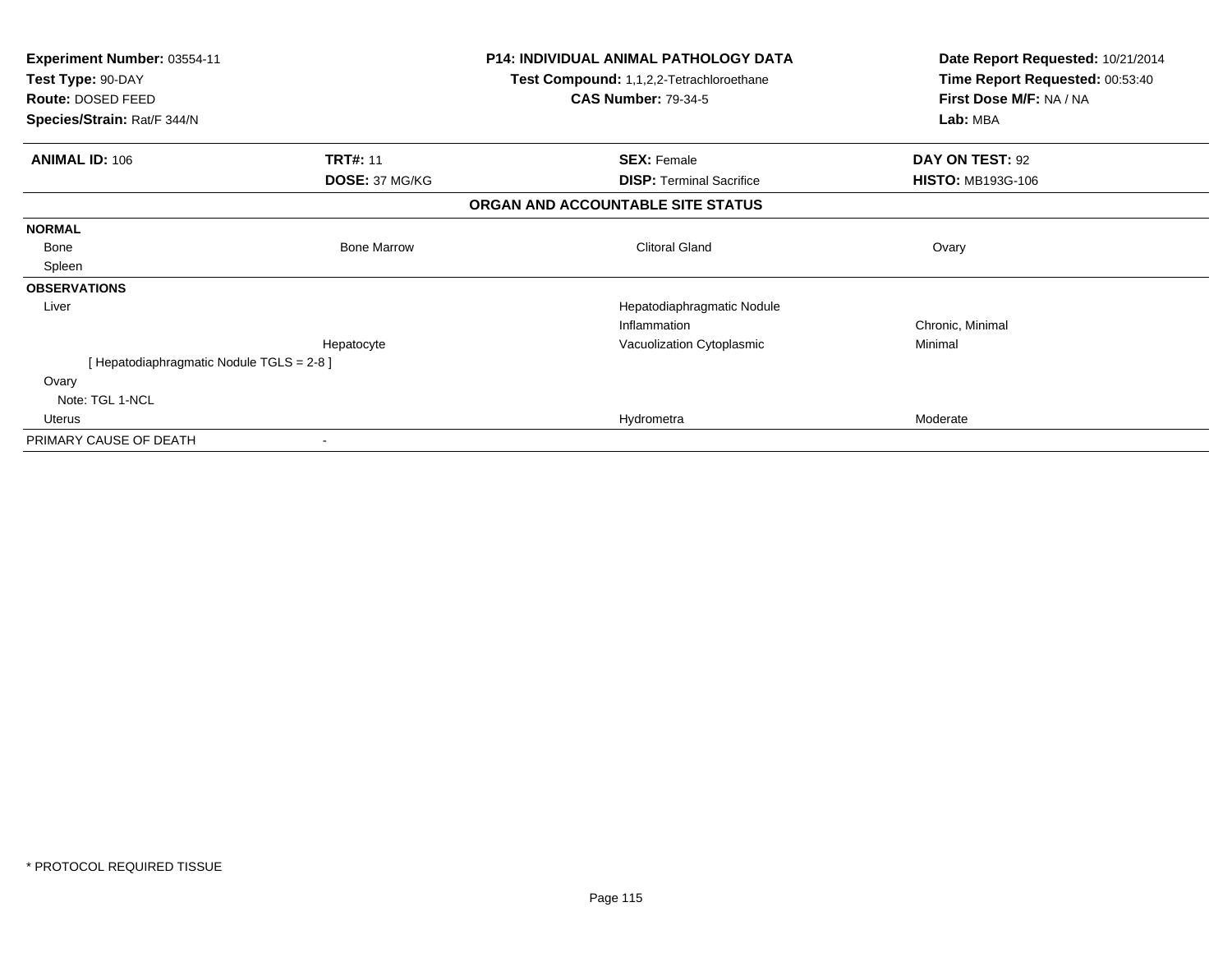| Experiment Number: 03554-11<br>Test Type: 90-DAY<br><b>Route: DOSED FEED</b><br>Species/Strain: Rat/F 344/N |                       | P14: INDIVIDUAL ANIMAL PATHOLOGY DATA<br>Test Compound: 1,1,2,2-Tetrachloroethane<br><b>CAS Number: 79-34-5</b> | Date Report Requested: 10/21/2014<br>Time Report Requested: 00:53:40<br>First Dose M/F: NA / NA<br>Lab: MBA |
|-------------------------------------------------------------------------------------------------------------|-----------------------|-----------------------------------------------------------------------------------------------------------------|-------------------------------------------------------------------------------------------------------------|
| <b>ANIMAL ID: 107</b>                                                                                       | <b>TRT#: 11</b>       | <b>SEX: Female</b>                                                                                              | DAY ON TEST: 92                                                                                             |
|                                                                                                             | <b>DOSE: 37 MG/KG</b> | <b>DISP:</b> Terminal Sacrifice<br>ORGAN AND ACCOUNTABLE SITE STATUS                                            | <b>HISTO: MB193G-107</b>                                                                                    |
| <b>NORMAL</b>                                                                                               |                       |                                                                                                                 |                                                                                                             |
| Bone                                                                                                        | <b>Bone Marrow</b>    | Ovary                                                                                                           | Spleen                                                                                                      |
| Uterus                                                                                                      |                       |                                                                                                                 |                                                                                                             |
| <b>OBSERVATIONS</b>                                                                                         |                       |                                                                                                                 |                                                                                                             |
| Liver                                                                                                       |                       | Hepatodiaphragmatic Nodule                                                                                      |                                                                                                             |
|                                                                                                             | Hepatocyte            | Vacuolization Cytoplasmic                                                                                       | Minimal                                                                                                     |
| [Hepatodiaphragmatic Nodule TGLS = 1-12; 2-8 ]                                                              |                       |                                                                                                                 |                                                                                                             |
| PRIMARY CAUSE OF DEATH                                                                                      |                       |                                                                                                                 |                                                                                                             |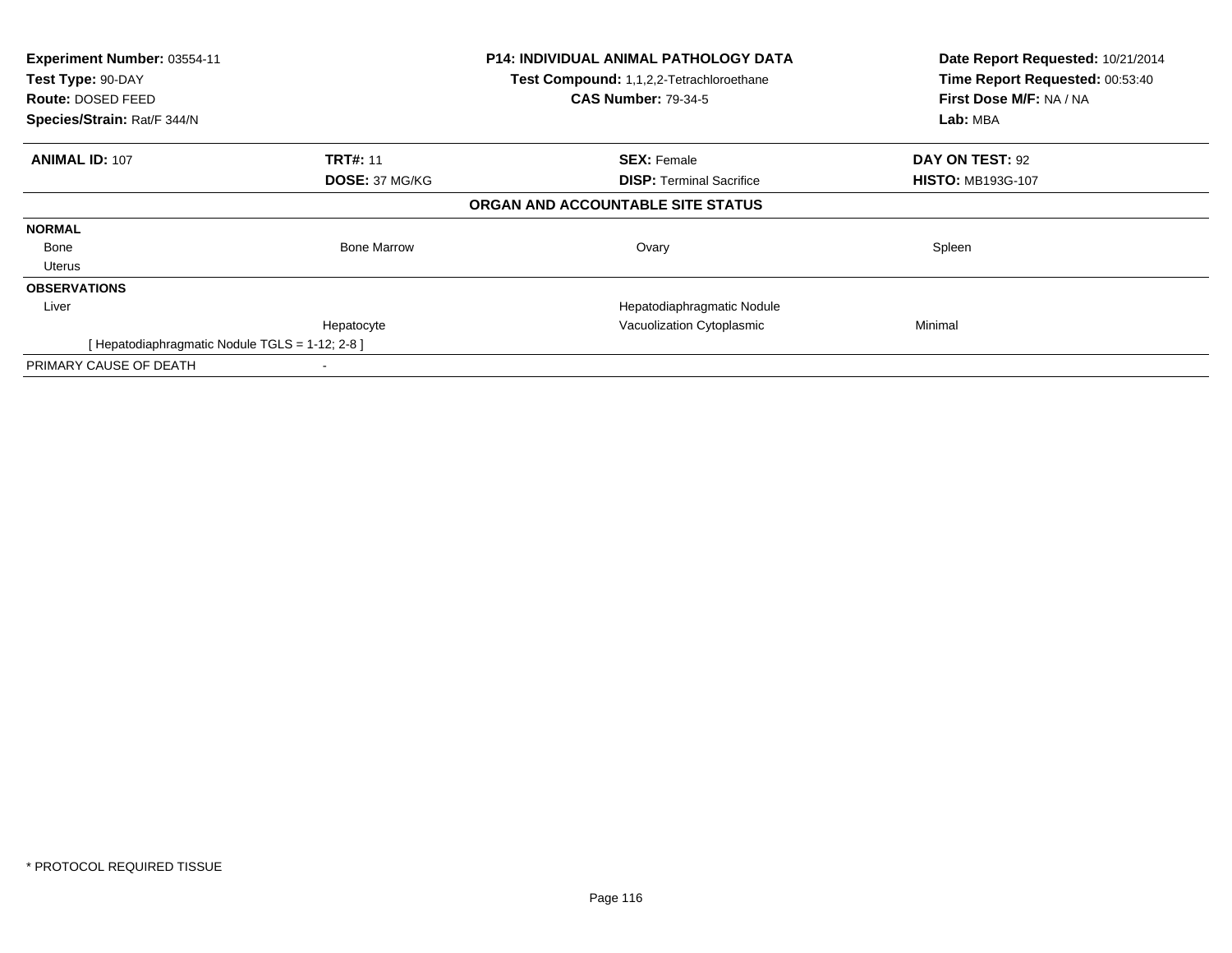| <b>Experiment Number: 03554-11</b> |                    | <b>P14: INDIVIDUAL ANIMAL PATHOLOGY DATA</b>    | Date Report Requested: 10/21/2014 |
|------------------------------------|--------------------|-------------------------------------------------|-----------------------------------|
| Test Type: 90-DAY                  |                    | <b>Test Compound: 1,1,2,2-Tetrachloroethane</b> | Time Report Requested: 00:53:40   |
| Route: DOSED FEED                  |                    | <b>CAS Number: 79-34-5</b>                      | First Dose M/F: NA / NA           |
| Species/Strain: Rat/F 344/N        |                    |                                                 | Lab: MBA                          |
| <b>ANIMAL ID: 108</b>              | <b>TRT#: 11</b>    | <b>SEX: Female</b>                              | DAY ON TEST: 92                   |
|                                    | DOSE: 37 MG/KG     | <b>DISP: Terminal Sacrifice</b>                 | <b>HISTO: MB193G-108</b>          |
|                                    |                    | ORGAN AND ACCOUNTABLE SITE STATUS               |                                   |
| <b>NORMAL</b>                      |                    |                                                 |                                   |
| Bone                               | <b>Bone Marrow</b> | <b>Clitoral Gland</b>                           | Ovary                             |
| Spleen                             |                    |                                                 |                                   |
| <b>OBSERVATIONS</b>                |                    |                                                 |                                   |
| Liver                              |                    | Inflammation                                    | Chronic, Minimal                  |
|                                    | Hepatocyte         | Vacuolization Cytoplasmic                       | Mild                              |
| <b>Uterus</b>                      |                    | Hydrometra                                      | Mild                              |
| [Hydrometra TGLS = $1-9$ ]         |                    |                                                 |                                   |
| PRIMARY CAUSE OF DEATH             |                    |                                                 |                                   |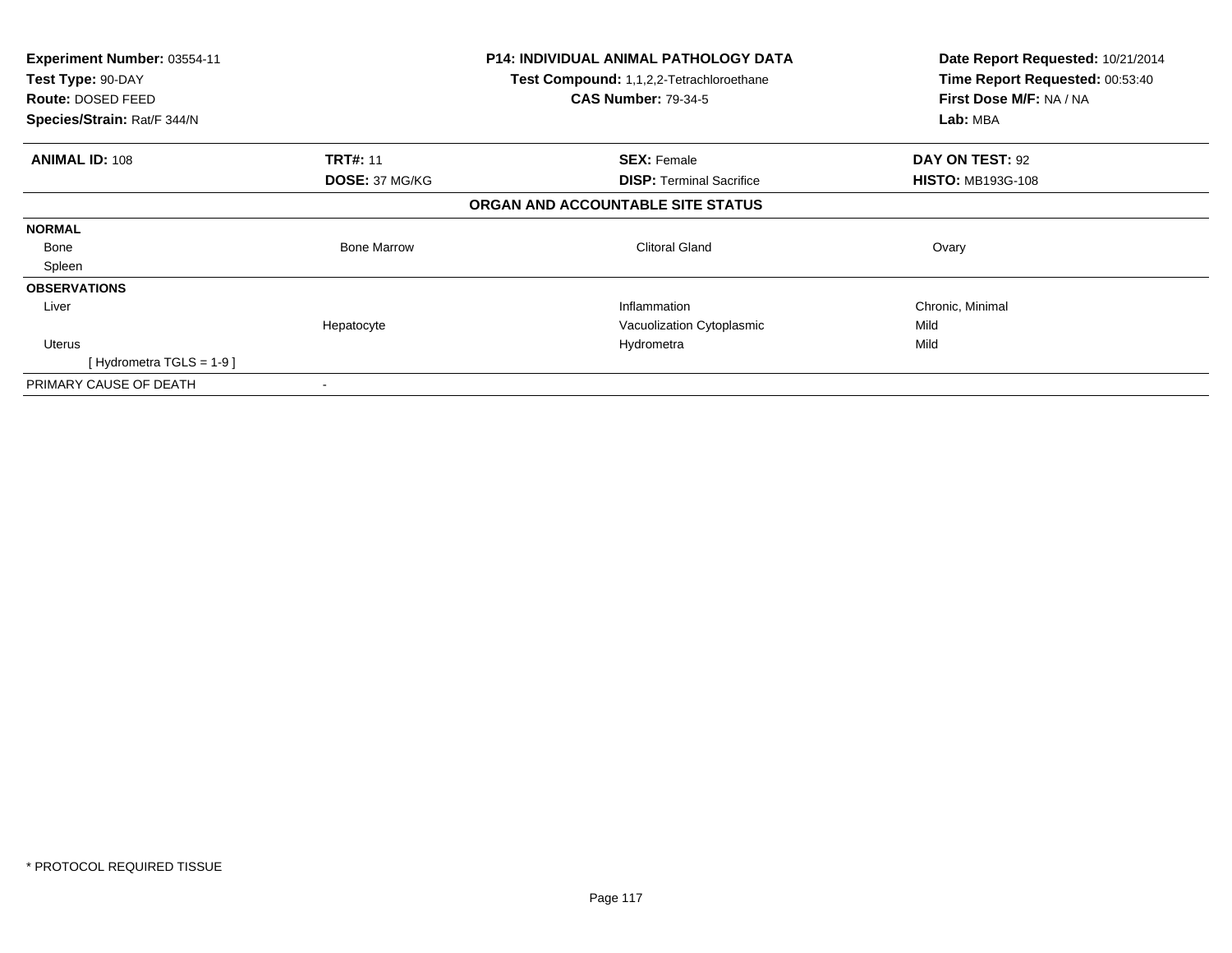| <b>Experiment Number: 03554-11</b><br>Test Type: 90-DAY<br><b>Route: DOSED FEED</b><br>Species/Strain: Rat/F 344/N |                    | <b>P14: INDIVIDUAL ANIMAL PATHOLOGY DATA</b><br>Test Compound: 1,1,2,2-Tetrachloroethane<br><b>CAS Number: 79-34-5</b> | Date Report Requested: 10/21/2014<br>Time Report Requested: 00:53:40<br>First Dose M/F: NA / NA<br>Lab: MBA |
|--------------------------------------------------------------------------------------------------------------------|--------------------|------------------------------------------------------------------------------------------------------------------------|-------------------------------------------------------------------------------------------------------------|
| <b>ANIMAL ID: 109</b>                                                                                              | <b>TRT#: 11</b>    | <b>SEX: Female</b>                                                                                                     | DAY ON TEST: 92                                                                                             |
|                                                                                                                    | DOSE: 37 MG/KG     | <b>DISP:</b> Terminal Sacrifice                                                                                        | <b>HISTO: MB193G-109</b>                                                                                    |
|                                                                                                                    |                    | ORGAN AND ACCOUNTABLE SITE STATUS                                                                                      |                                                                                                             |
| <b>NORMAL</b>                                                                                                      |                    |                                                                                                                        |                                                                                                             |
| Bone                                                                                                               | <b>Bone Marrow</b> | Ovary                                                                                                                  | Spleen                                                                                                      |
| Uterus                                                                                                             |                    |                                                                                                                        |                                                                                                             |
| <b>OBSERVATIONS</b>                                                                                                |                    |                                                                                                                        |                                                                                                             |
| <b>Clitoral Gland</b>                                                                                              |                    | Inflammation                                                                                                           | Chronic Active, Mild                                                                                        |
| Liver                                                                                                              |                    | Hepatodiaphragmatic Nodule                                                                                             |                                                                                                             |
|                                                                                                                    |                    | Inflammation                                                                                                           | Chronic, Minimal                                                                                            |
|                                                                                                                    | Hepatocyte         | Vacuolization Cytoplasmic                                                                                              | Mild                                                                                                        |
| [Hepatodiaphragmatic Nodule TGLS = 1-8]                                                                            |                    |                                                                                                                        |                                                                                                             |
| PRIMARY CAUSE OF DEATH                                                                                             |                    |                                                                                                                        |                                                                                                             |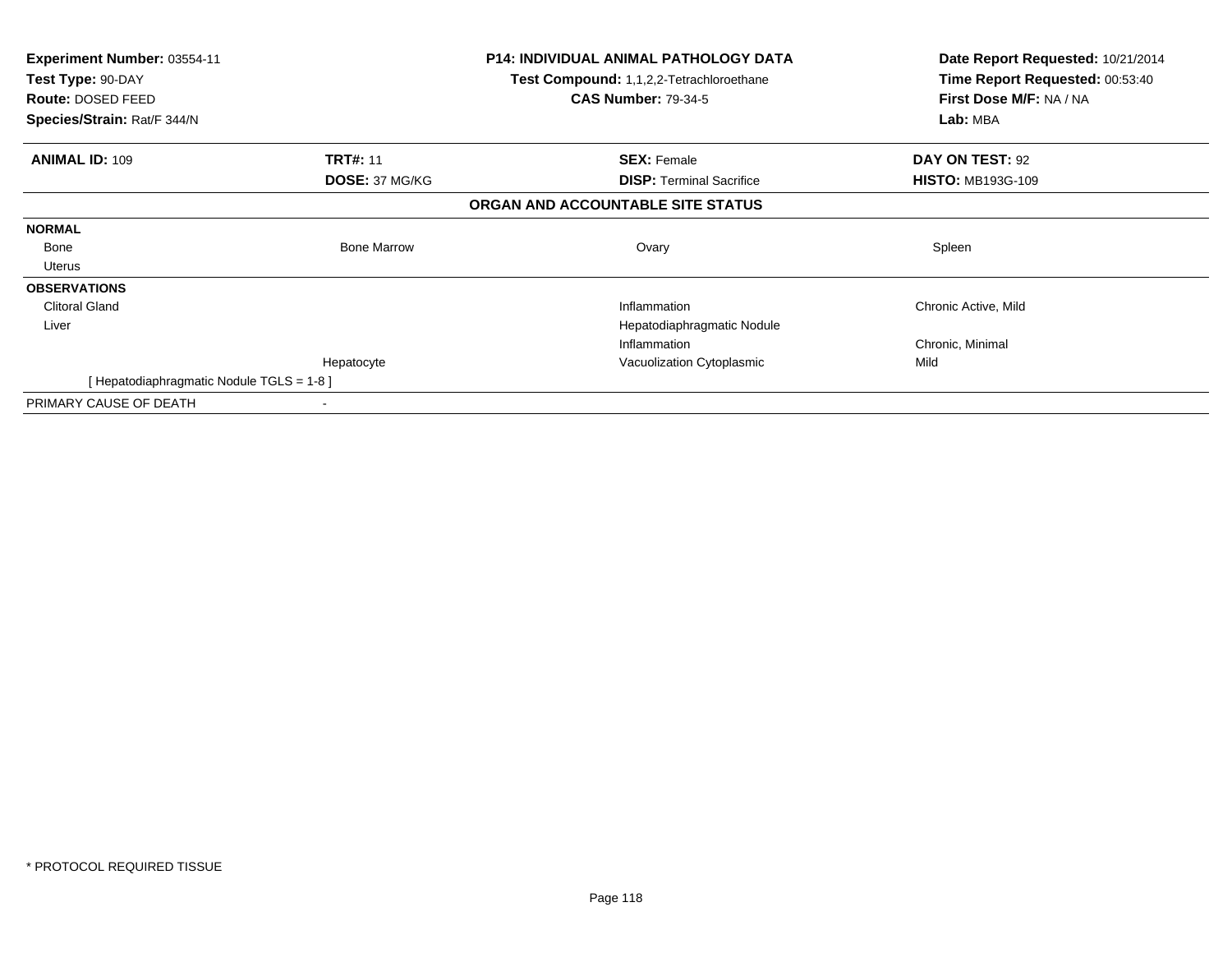| <b>Experiment Number: 03554-11</b> |                       | <b>P14: INDIVIDUAL ANIMAL PATHOLOGY DATA</b> | Date Report Requested: 10/21/2014 |
|------------------------------------|-----------------------|----------------------------------------------|-----------------------------------|
| Test Type: 90-DAY                  |                       | Test Compound: 1,1,2,2-Tetrachloroethane     | Time Report Requested: 00:53:40   |
| Route: DOSED FEED                  |                       | <b>CAS Number: 79-34-5</b>                   | First Dose M/F: NA / NA           |
| Species/Strain: Rat/F 344/N        |                       |                                              | Lab: MBA                          |
| <b>ANIMAL ID: 110</b>              | <b>TRT#: 11</b>       | <b>SEX: Female</b>                           | DAY ON TEST: 92                   |
|                                    | <b>DOSE: 37 MG/KG</b> | <b>DISP:</b> Terminal Sacrifice              | <b>HISTO: MB193G-110</b>          |
|                                    |                       | ORGAN AND ACCOUNTABLE SITE STATUS            |                                   |
| <b>NORMAL</b>                      |                       |                                              |                                   |
| Bone                               | <b>Bone Marrow</b>    | <b>Clitoral Gland</b>                        | Spleen                            |
| <b>OBSERVATIONS</b>                |                       |                                              |                                   |
| Liver                              | Hepatocyte            | Vacuolization Cytoplasmic                    | Mild                              |
| Ovary                              |                       | Cyst                                         | Mild                              |
| [Cyst TGLS = $2-9$ ]               |                       |                                              |                                   |
| Uterus                             |                       | Hydrometra                                   | Mild                              |
| [Hydrometra TGLS = $1-9$ ]         |                       |                                              |                                   |
| PRIMARY CAUSE OF DEATH             |                       |                                              |                                   |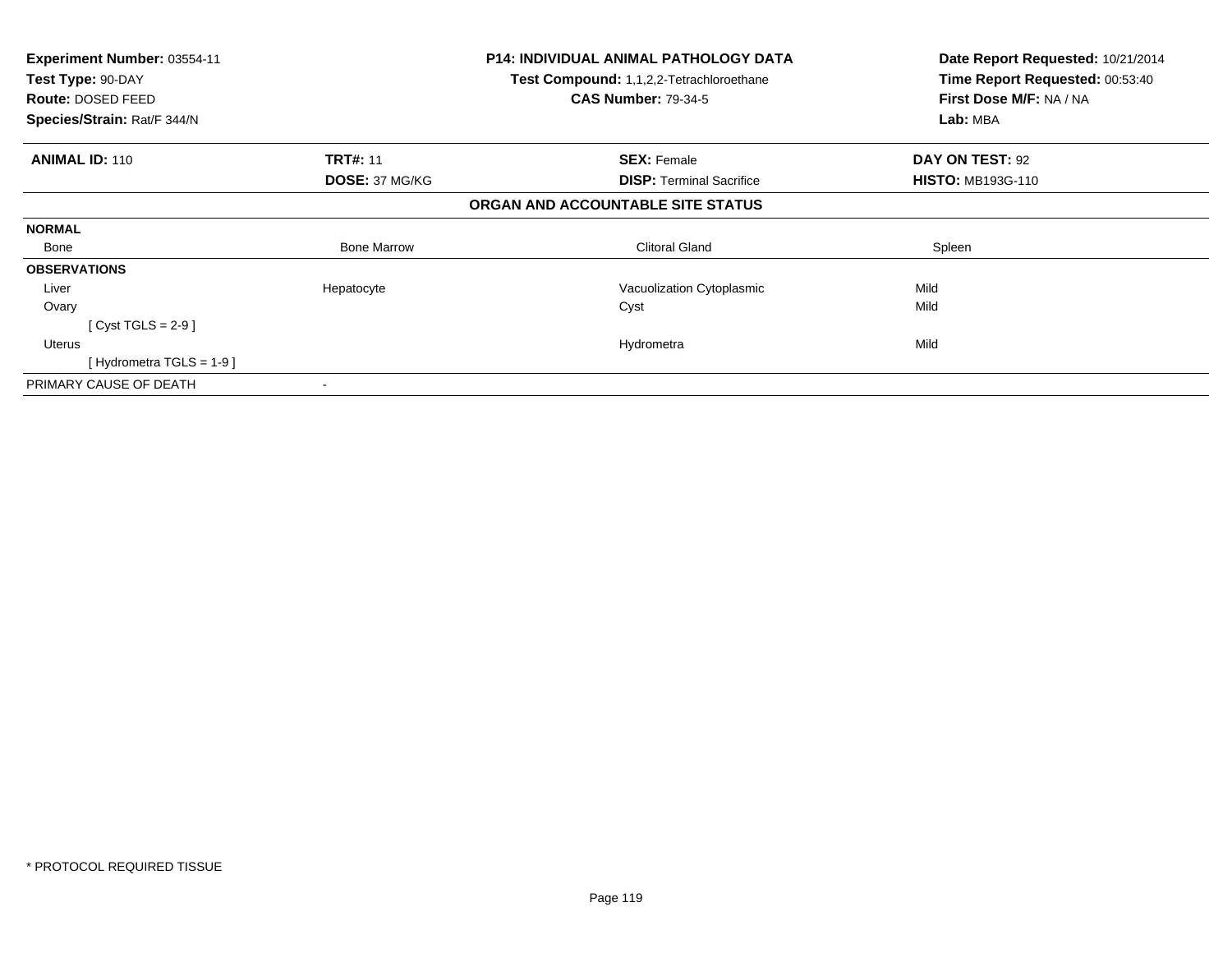| <b>Experiment Number: 03554-11</b><br>Test Type: 90-DAY<br><b>Route: DOSED FEED</b><br>Species/Strain: Rat/F 344/N |                       | <b>P14: INDIVIDUAL ANIMAL PATHOLOGY DATA</b><br><b>Test Compound: 1,1,2,2-Tetrachloroethane</b><br><b>CAS Number: 79-34-5</b> | Date Report Requested: 10/21/2014<br>Time Report Requested: 00:53:40<br>First Dose M/F: NA / NA<br>Lab: MBA |
|--------------------------------------------------------------------------------------------------------------------|-----------------------|-------------------------------------------------------------------------------------------------------------------------------|-------------------------------------------------------------------------------------------------------------|
| <b>ANIMAL ID: 111</b>                                                                                              | <b>TRT#: 12</b>       | <b>SEX: Female</b>                                                                                                            | DAY ON TEST: 92                                                                                             |
|                                                                                                                    | <b>DOSE: 75 MG/KG</b> | <b>DISP: Terminal Sacrifice</b>                                                                                               | <b>HISTO: MB193G-111</b>                                                                                    |
|                                                                                                                    |                       | ORGAN AND ACCOUNTABLE SITE STATUS                                                                                             |                                                                                                             |
| <b>NORMAL</b>                                                                                                      |                       |                                                                                                                               |                                                                                                             |
| Bone                                                                                                               | <b>Bone Marrow</b>    | Spleen                                                                                                                        | Uterus                                                                                                      |
| <b>OBSERVATIONS</b>                                                                                                |                       |                                                                                                                               |                                                                                                             |
| <b>Clitoral Gland</b>                                                                                              |                       | Inflammation                                                                                                                  | Chronic Active, Mild                                                                                        |
| Liver                                                                                                              |                       | Inflammation                                                                                                                  | Chronic, Mild                                                                                               |
|                                                                                                                    | Hepatocyte            | Vacuolization Cytoplasmic                                                                                                     | Moderate                                                                                                    |
| [Vacuolization Cytoplasmic TGLS = $1-8$ ]                                                                          |                       |                                                                                                                               |                                                                                                             |
| Ovary                                                                                                              |                       | Cyst                                                                                                                          | Minimal                                                                                                     |
| PRIMARY CAUSE OF DEATH                                                                                             |                       |                                                                                                                               |                                                                                                             |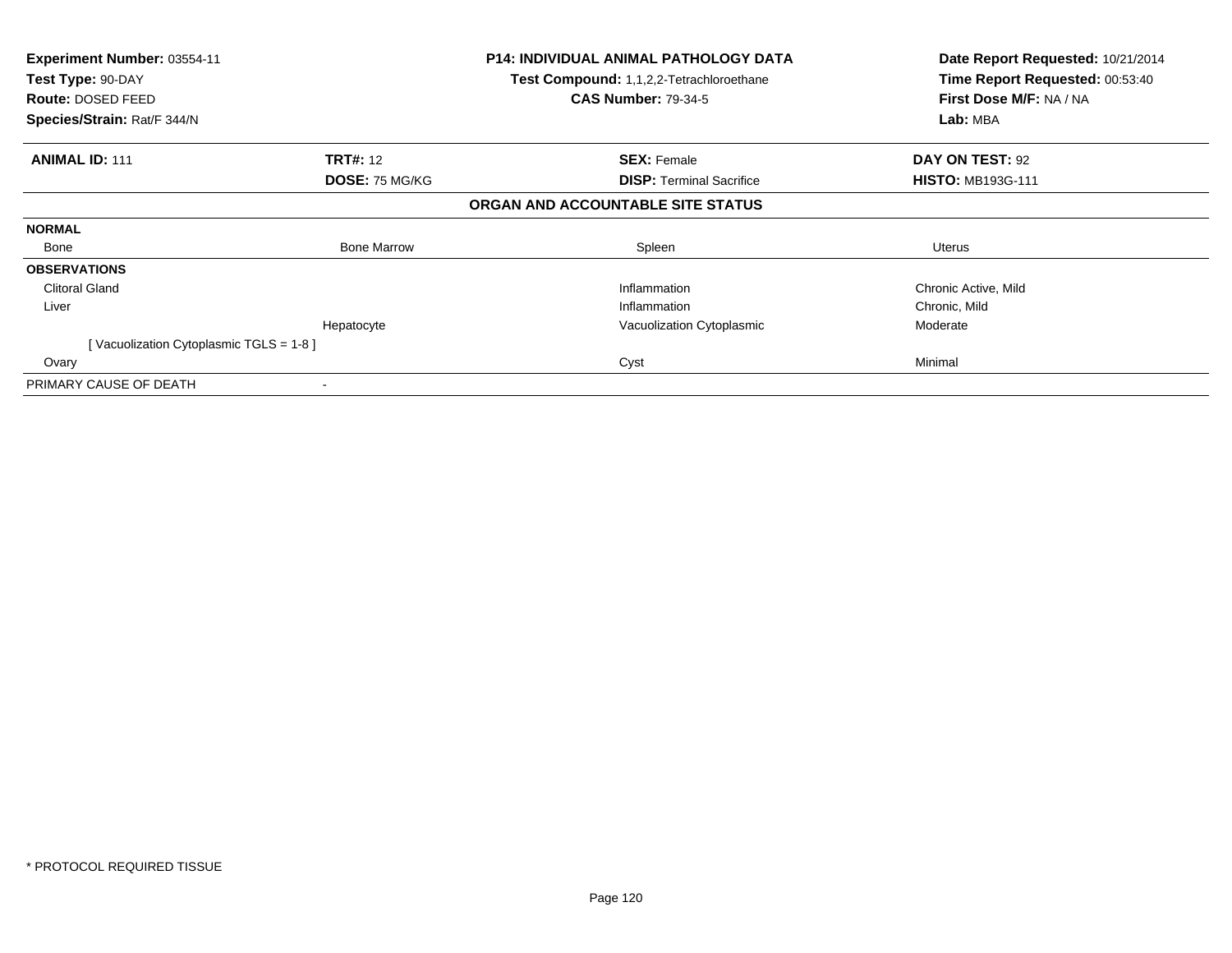| Experiment Number: 03554-11<br>Test Type: 90-DAY<br>Route: DOSED FEED |                          | P14: INDIVIDUAL ANIMAL PATHOLOGY DATA<br>Test Compound: 1,1,2,2-Tetrachloroethane<br><b>CAS Number: 79-34-5</b> | Date Report Requested: 10/21/2014<br>Time Report Requested: 00:53:40<br>First Dose M/F: NA / NA |
|-----------------------------------------------------------------------|--------------------------|-----------------------------------------------------------------------------------------------------------------|-------------------------------------------------------------------------------------------------|
| Species/Strain: Rat/F 344/N                                           |                          |                                                                                                                 | Lab: MBA                                                                                        |
| <b>ANIMAL ID: 112</b>                                                 | <b>TRT#: 12</b>          | <b>SEX: Female</b>                                                                                              | DAY ON TEST: 92                                                                                 |
|                                                                       | DOSE: 75 MG/KG           | <b>DISP:</b> Terminal Sacrifice                                                                                 | <b>HISTO: MB193G-112</b>                                                                        |
|                                                                       |                          | ORGAN AND ACCOUNTABLE SITE STATUS                                                                               |                                                                                                 |
| <b>NORMAL</b>                                                         |                          |                                                                                                                 |                                                                                                 |
| Bone                                                                  | <b>Bone Marrow</b>       | Ovary                                                                                                           | <b>Uterus</b>                                                                                   |
| <b>OBSERVATIONS</b>                                                   |                          |                                                                                                                 |                                                                                                 |
| <b>Clitoral Gland</b>                                                 |                          | Inflammation                                                                                                    | Chronic Active, Minimal                                                                         |
| Liver                                                                 | Hepatocyte               | Hypertrophy                                                                                                     | Minimal                                                                                         |
|                                                                       |                          | Inflammation                                                                                                    | Chronic, Minimal                                                                                |
|                                                                       | Hepatocyte               | Necrosis                                                                                                        | Minimal                                                                                         |
|                                                                       | Hepatocyte               | Vacuolization Cytoplasmic                                                                                       | Mild                                                                                            |
| [Vacuolization Cytoplasmic TGLS = 1-8]                                |                          |                                                                                                                 |                                                                                                 |
| Spleen                                                                |                          | Pigmentation                                                                                                    | Minimal                                                                                         |
| PRIMARY CAUSE OF DEATH                                                | $\overline{\phantom{a}}$ |                                                                                                                 |                                                                                                 |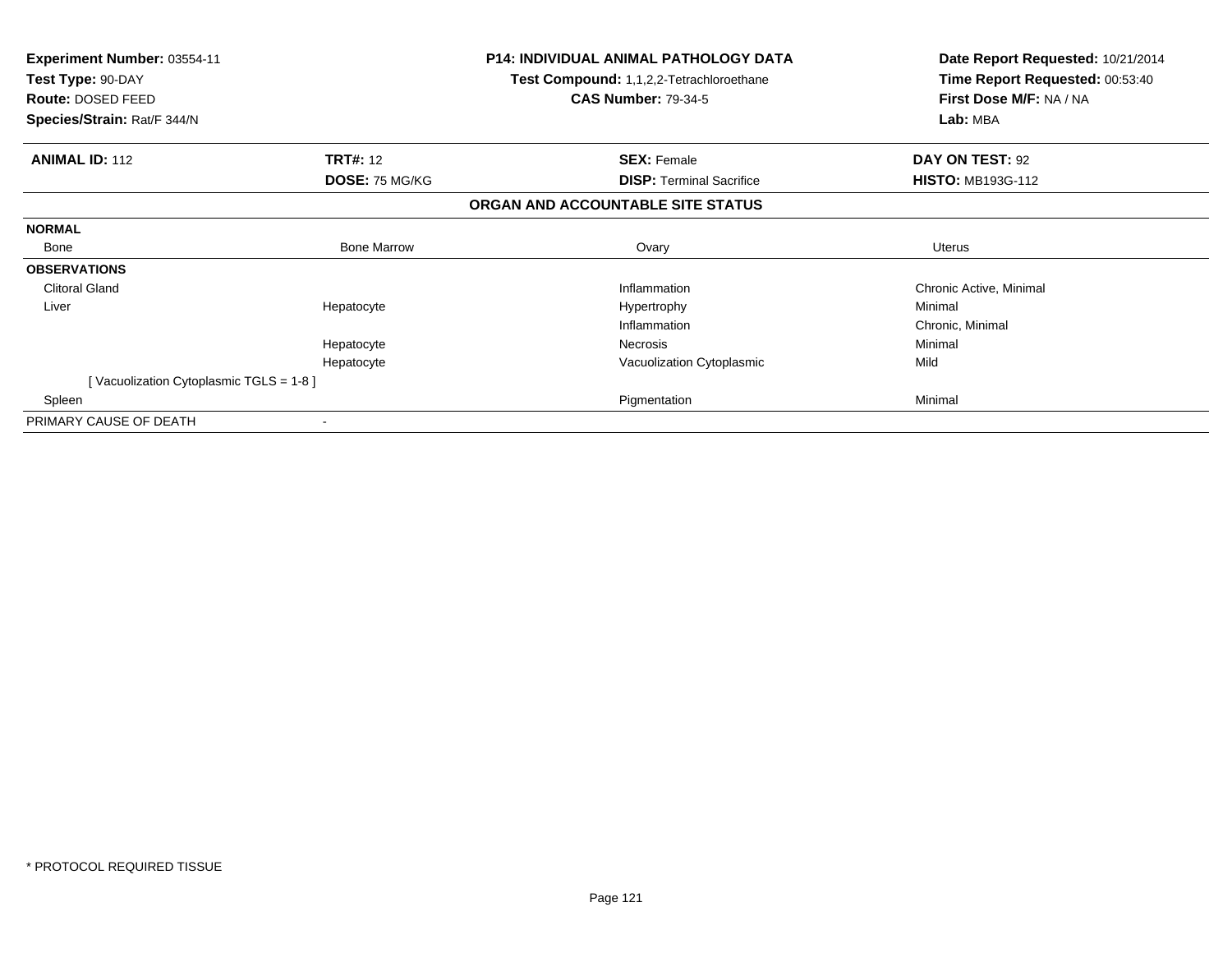| Experiment Number: 03554-11<br>Test Type: 90-DAY<br>Route: DOSED FEED<br>Species/Strain: Rat/F 344/N |                       | <b>P14: INDIVIDUAL ANIMAL PATHOLOGY DATA</b><br><b>Test Compound: 1,1,2,2-Tetrachloroethane</b><br><b>CAS Number: 79-34-5</b> | Date Report Requested: 10/21/2014<br>Time Report Requested: 00:53:40<br>First Dose M/F: NA / NA<br>Lab: MBA |
|------------------------------------------------------------------------------------------------------|-----------------------|-------------------------------------------------------------------------------------------------------------------------------|-------------------------------------------------------------------------------------------------------------|
| <b>ANIMAL ID: 113</b>                                                                                | <b>TRT#:</b> 12       | <b>SEX: Female</b>                                                                                                            | DAY ON TEST: 92                                                                                             |
|                                                                                                      | <b>DOSE: 75 MG/KG</b> | <b>DISP: Terminal Sacrifice</b>                                                                                               | <b>HISTO: MB193G-113</b>                                                                                    |
|                                                                                                      |                       | ORGAN AND ACCOUNTABLE SITE STATUS                                                                                             |                                                                                                             |
| <b>NORMAL</b>                                                                                        |                       |                                                                                                                               |                                                                                                             |
| Bone                                                                                                 | <b>Bone Marrow</b>    | <b>Clitoral Gland</b>                                                                                                         | Ovary                                                                                                       |
| Spleen                                                                                               | Uterus                |                                                                                                                               |                                                                                                             |
| <b>OBSERVATIONS</b>                                                                                  |                       |                                                                                                                               |                                                                                                             |
| Liver                                                                                                | Hepatocyte            | Hypertrophy                                                                                                                   | Minimal                                                                                                     |
|                                                                                                      |                       | Inflammation                                                                                                                  | Chronic, Minimal                                                                                            |
|                                                                                                      | Hepatocyte            | Vacuolization Cytoplasmic                                                                                                     | Mild                                                                                                        |
| [Vacuolization Cytoplasmic TGLS = $1-8$ ]                                                            |                       |                                                                                                                               |                                                                                                             |
| PRIMARY CAUSE OF DEATH                                                                               |                       |                                                                                                                               |                                                                                                             |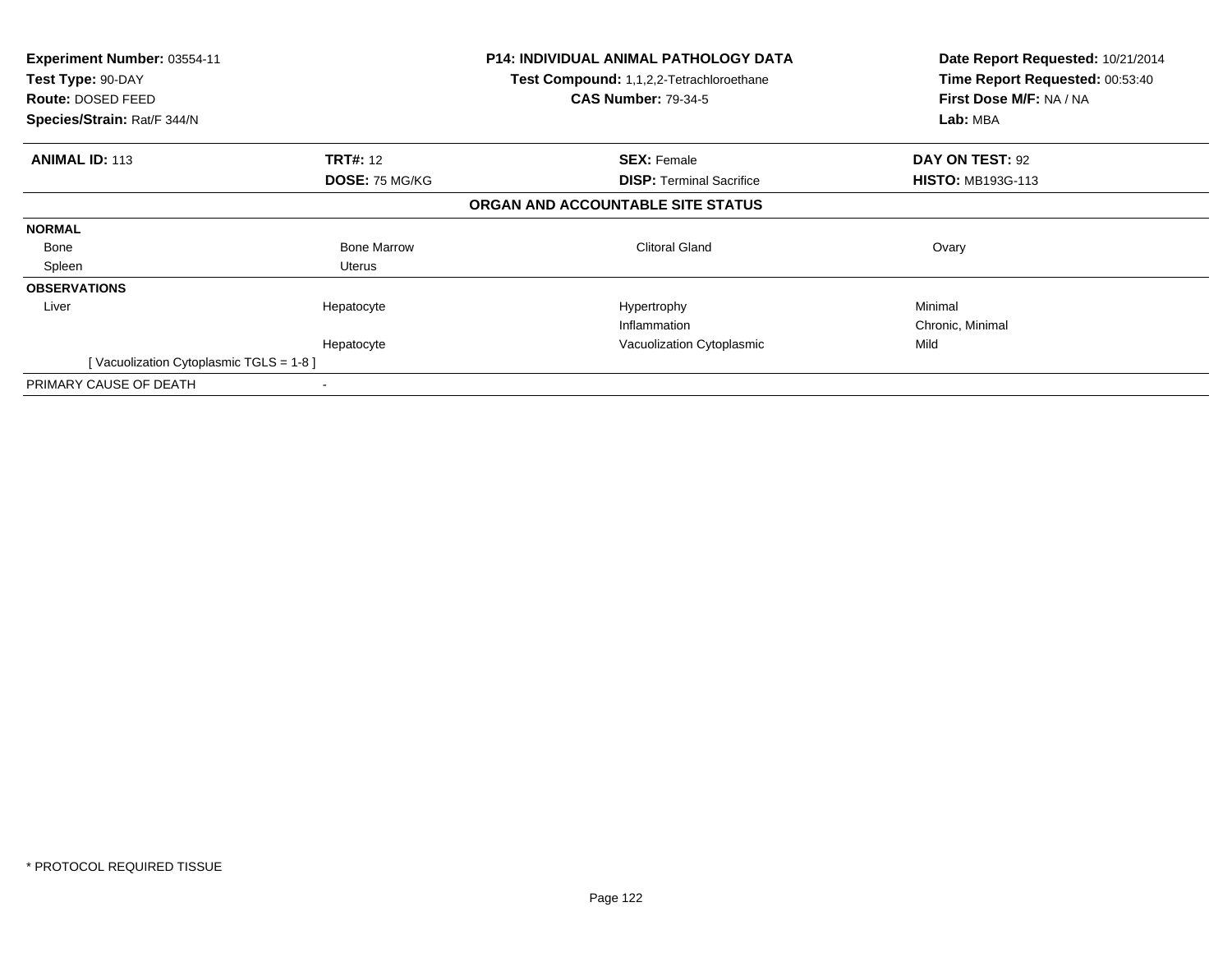| <b>Experiment Number: 03554-11</b><br>Test Type: 90-DAY<br>Route: DOSED FEED<br>Species/Strain: Rat/F 344/N |                       | <b>P14: INDIVIDUAL ANIMAL PATHOLOGY DATA</b><br><b>Test Compound: 1,1,2,2-Tetrachloroethane</b><br><b>CAS Number: 79-34-5</b> | Date Report Requested: 10/21/2014<br>Time Report Requested: 00:53:40<br>First Dose M/F: NA / NA<br>Lab: MBA |
|-------------------------------------------------------------------------------------------------------------|-----------------------|-------------------------------------------------------------------------------------------------------------------------------|-------------------------------------------------------------------------------------------------------------|
| <b>ANIMAL ID: 114</b>                                                                                       | <b>TRT#: 12</b>       | <b>SEX: Female</b>                                                                                                            | DAY ON TEST: 92                                                                                             |
|                                                                                                             | <b>DOSE: 75 MG/KG</b> | <b>DISP: Terminal Sacrifice</b>                                                                                               | <b>HISTO: MB193G-114</b>                                                                                    |
|                                                                                                             |                       | ORGAN AND ACCOUNTABLE SITE STATUS                                                                                             |                                                                                                             |
| <b>NORMAL</b>                                                                                               |                       |                                                                                                                               |                                                                                                             |
| Bone                                                                                                        | <b>Bone Marrow</b>    | Ovary                                                                                                                         | Spleen                                                                                                      |
| <b>OBSERVATIONS</b>                                                                                         |                       |                                                                                                                               |                                                                                                             |
| <b>Clitoral Gland</b>                                                                                       |                       | Inflammation                                                                                                                  | Chronic Active, Mild                                                                                        |
| Liver                                                                                                       | Hepatocyte            | Vacuolization Cytoplasmic                                                                                                     | Mild                                                                                                        |
| [Vacuolization Cytoplasmic TGLS = 2-8]                                                                      |                       |                                                                                                                               |                                                                                                             |
| Uterus                                                                                                      |                       | Hydrometra                                                                                                                    | Moderate                                                                                                    |
| [Hydrometra TGLS = $1-9$ ]                                                                                  |                       |                                                                                                                               |                                                                                                             |
| PRIMARY CAUSE OF DEATH                                                                                      |                       |                                                                                                                               |                                                                                                             |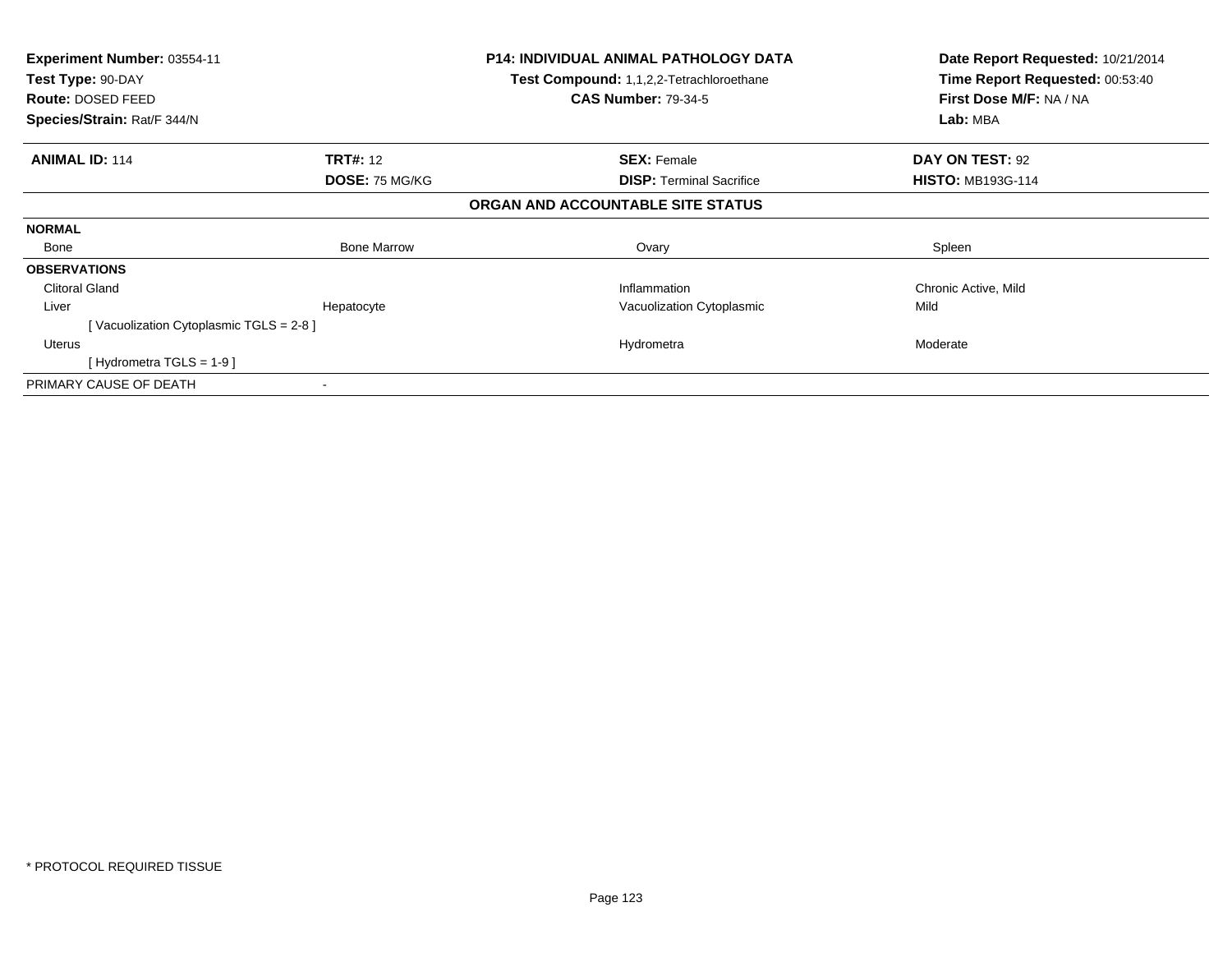| <b>Experiment Number: 03554-11</b>     |                       | <b>P14: INDIVIDUAL ANIMAL PATHOLOGY DATA</b>    | Date Report Requested: 10/21/2014 |
|----------------------------------------|-----------------------|-------------------------------------------------|-----------------------------------|
| Test Type: 90-DAY                      |                       | <b>Test Compound: 1,1,2,2-Tetrachloroethane</b> | Time Report Requested: 00:53:40   |
| Route: DOSED FEED                      |                       | <b>CAS Number: 79-34-5</b>                      | First Dose M/F: NA / NA           |
| Species/Strain: Rat/F 344/N            |                       |                                                 | Lab: MBA                          |
| <b>ANIMAL ID: 115</b>                  | <b>TRT#:</b> 12       | <b>SEX: Female</b>                              | DAY ON TEST: 92                   |
|                                        | <b>DOSE: 75 MG/KG</b> | <b>DISP:</b> Terminal Sacrifice                 | <b>HISTO: MB193G-115</b>          |
|                                        |                       | ORGAN AND ACCOUNTABLE SITE STATUS               |                                   |
| <b>NORMAL</b>                          |                       |                                                 |                                   |
| Bone                                   | <b>Bone Marrow</b>    | <b>Clitoral Gland</b>                           | Ovary                             |
| Uterus                                 |                       |                                                 |                                   |
| <b>OBSERVATIONS</b>                    |                       |                                                 |                                   |
| Liver                                  |                       | Inflammation                                    | Chronic, Minimal                  |
|                                        | Hepatocyte            | Vacuolization Cytoplasmic                       | Mild                              |
| [Vacuolization Cytoplasmic TGLS = 1-8] |                       |                                                 |                                   |
| Spleen                                 |                       | Pigmentation                                    | Minimal                           |
| PRIMARY CAUSE OF DEATH                 |                       |                                                 |                                   |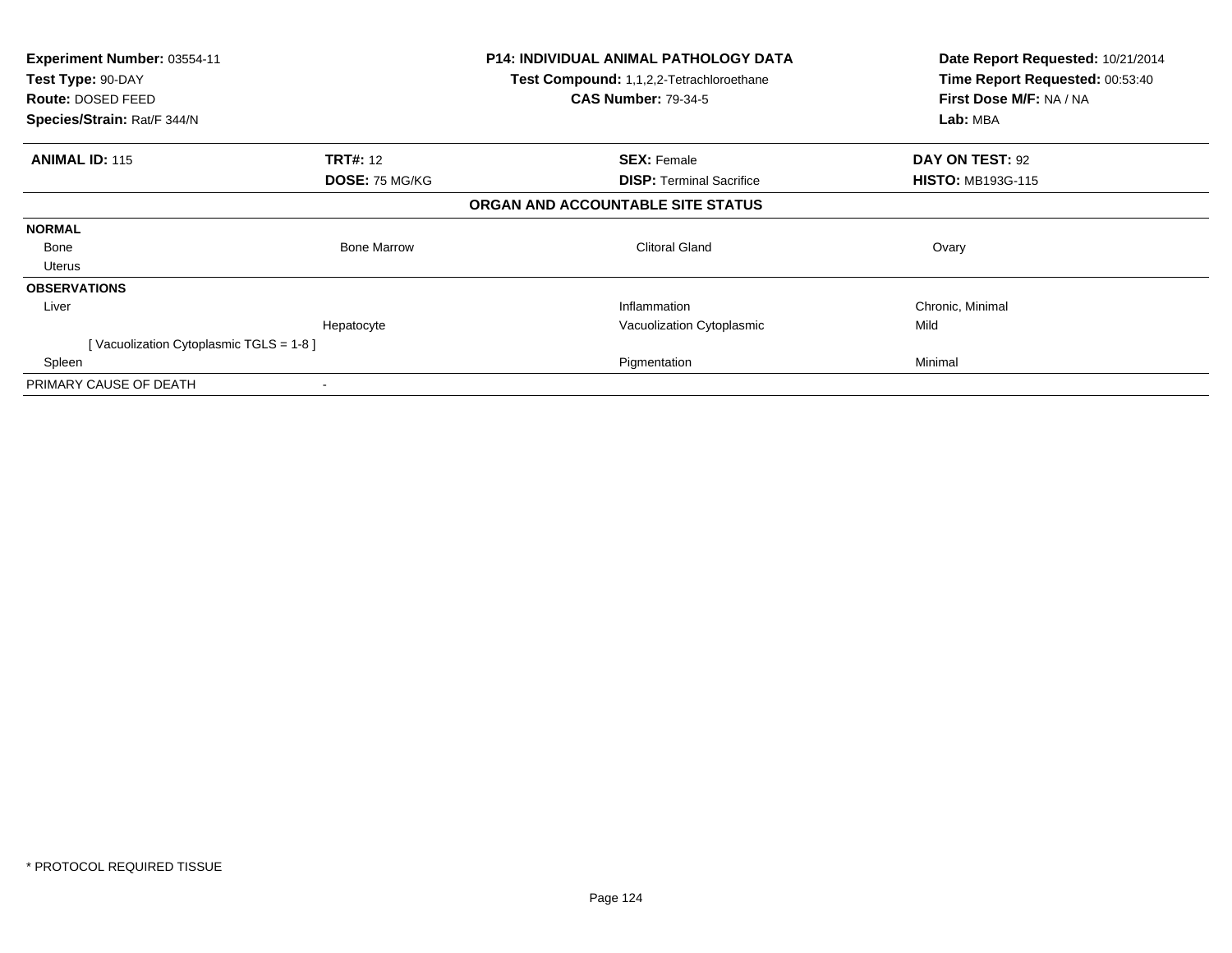| Experiment Number: 03554-11<br>Test Type: 90-DAY<br>Route: DOSED FEED<br>Species/Strain: Rat/F 344/N |                          | <b>P14: INDIVIDUAL ANIMAL PATHOLOGY DATA</b><br>Test Compound: 1,1,2,2-Tetrachloroethane<br><b>CAS Number: 79-34-5</b> | Date Report Requested: 10/21/2014<br>Time Report Requested: 00:53:40<br>First Dose M/F: NA / NA<br>Lab: MBA |
|------------------------------------------------------------------------------------------------------|--------------------------|------------------------------------------------------------------------------------------------------------------------|-------------------------------------------------------------------------------------------------------------|
| <b>ANIMAL ID: 116</b>                                                                                | <b>TRT#: 12</b>          | <b>SEX: Female</b>                                                                                                     | DAY ON TEST: 92                                                                                             |
|                                                                                                      | DOSE: 75 MG/KG           | <b>DISP: Terminal Sacrifice</b>                                                                                        | <b>HISTO: MB193G-116</b>                                                                                    |
|                                                                                                      |                          | ORGAN AND ACCOUNTABLE SITE STATUS                                                                                      |                                                                                                             |
| <b>NORMAL</b>                                                                                        |                          |                                                                                                                        |                                                                                                             |
| Bone                                                                                                 | <b>Bone Marrow</b>       | <b>Clitoral Gland</b>                                                                                                  | Spleen                                                                                                      |
| <b>OBSERVATIONS</b>                                                                                  |                          |                                                                                                                        |                                                                                                             |
| Liver                                                                                                | Hepatocyte               | Hypertrophy                                                                                                            | Minimal                                                                                                     |
|                                                                                                      | Hepatocyte               | Vacuolization Cytoplasmic                                                                                              | Mild                                                                                                        |
| [Vacuolization Cytoplasmic TGLS = 3-8]                                                               |                          |                                                                                                                        |                                                                                                             |
| Ovary                                                                                                |                          | Cyst                                                                                                                   | Mild                                                                                                        |
| [Cyst TGLS = $1-9$ ]                                                                                 |                          |                                                                                                                        |                                                                                                             |
| <b>Uterus</b>                                                                                        |                          | Hydrometra                                                                                                             | Moderate                                                                                                    |
| [Hydrometra TGLS = $2-9$ ]                                                                           |                          |                                                                                                                        |                                                                                                             |
| PRIMARY CAUSE OF DEATH                                                                               | $\overline{\phantom{a}}$ |                                                                                                                        |                                                                                                             |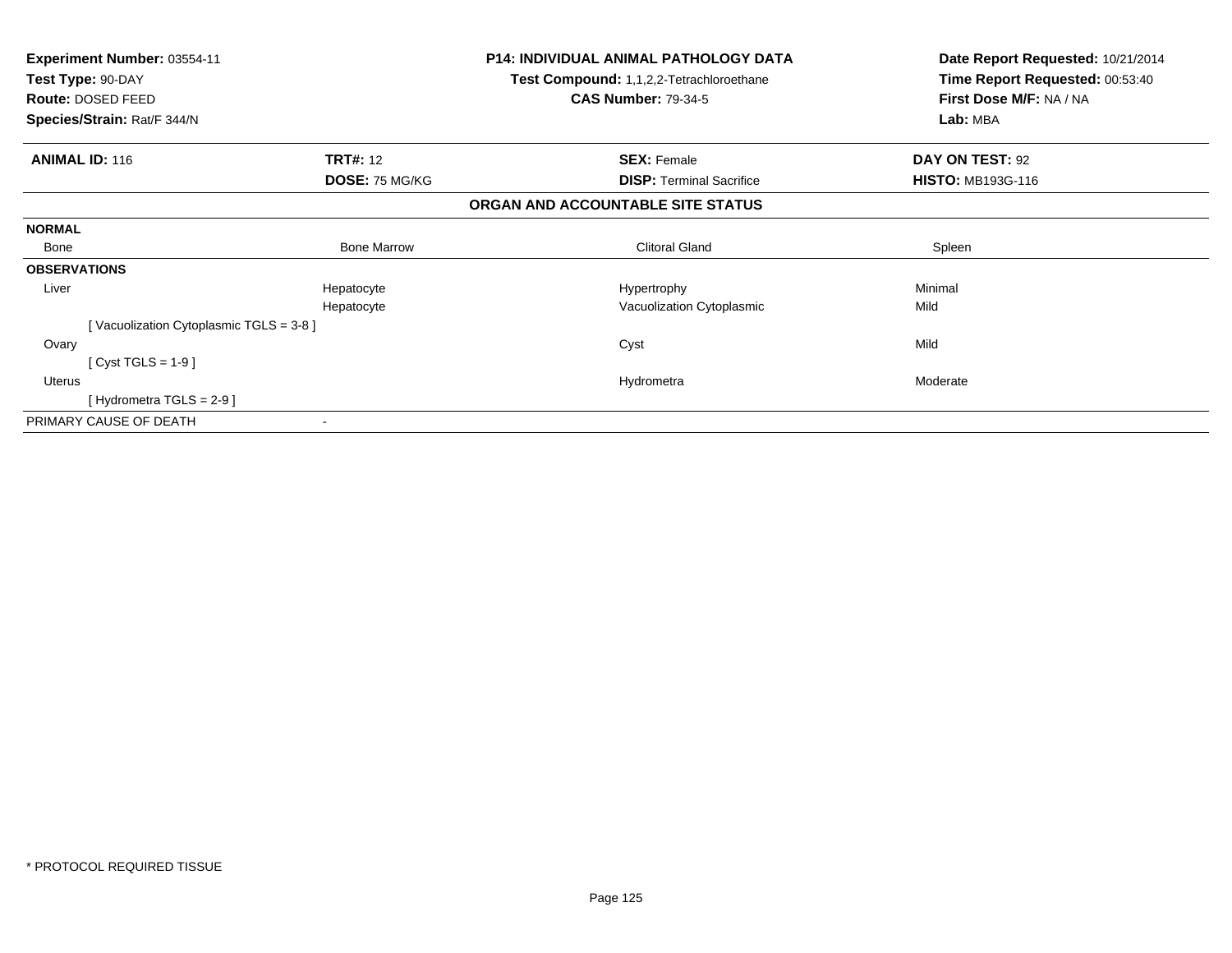| <b>Experiment Number: 03554-11</b><br>Test Type: 90-DAY |                       | <b>P14: INDIVIDUAL ANIMAL PATHOLOGY DATA</b><br><b>Test Compound: 1,1,2,2-Tetrachloroethane</b> | Date Report Requested: 10/21/2014<br>Time Report Requested: 00:53:40 |
|---------------------------------------------------------|-----------------------|-------------------------------------------------------------------------------------------------|----------------------------------------------------------------------|
| <b>Route: DOSED FEED</b>                                |                       | <b>CAS Number: 79-34-5</b>                                                                      | First Dose M/F: NA / NA                                              |
| Species/Strain: Rat/F 344/N                             |                       |                                                                                                 | Lab: MBA                                                             |
| <b>ANIMAL ID: 117</b>                                   | <b>TRT#: 12</b>       | <b>SEX: Female</b>                                                                              | DAY ON TEST: 92                                                      |
|                                                         | <b>DOSE: 75 MG/KG</b> | <b>DISP: Terminal Sacrifice</b>                                                                 | <b>HISTO: MB193G-117</b>                                             |
|                                                         |                       | ORGAN AND ACCOUNTABLE SITE STATUS                                                               |                                                                      |
| <b>NORMAL</b>                                           |                       |                                                                                                 |                                                                      |
| Bone                                                    | <b>Bone Marrow</b>    | <b>Clitoral Gland</b>                                                                           | Ovary                                                                |
| Spleen                                                  |                       |                                                                                                 |                                                                      |
| <b>OBSERVATIONS</b>                                     |                       |                                                                                                 |                                                                      |
| Liver                                                   |                       | Inflammation                                                                                    | Chronic, Minimal                                                     |
|                                                         | Hepatocyte            | Vacuolization Cytoplasmic                                                                       | Mild                                                                 |
| Uterus                                                  |                       | Hydrometra                                                                                      | Moderate                                                             |
| [Hydrometra TGLS = $1-9$ ]                              |                       |                                                                                                 |                                                                      |
| PRIMARY CAUSE OF DEATH                                  |                       |                                                                                                 |                                                                      |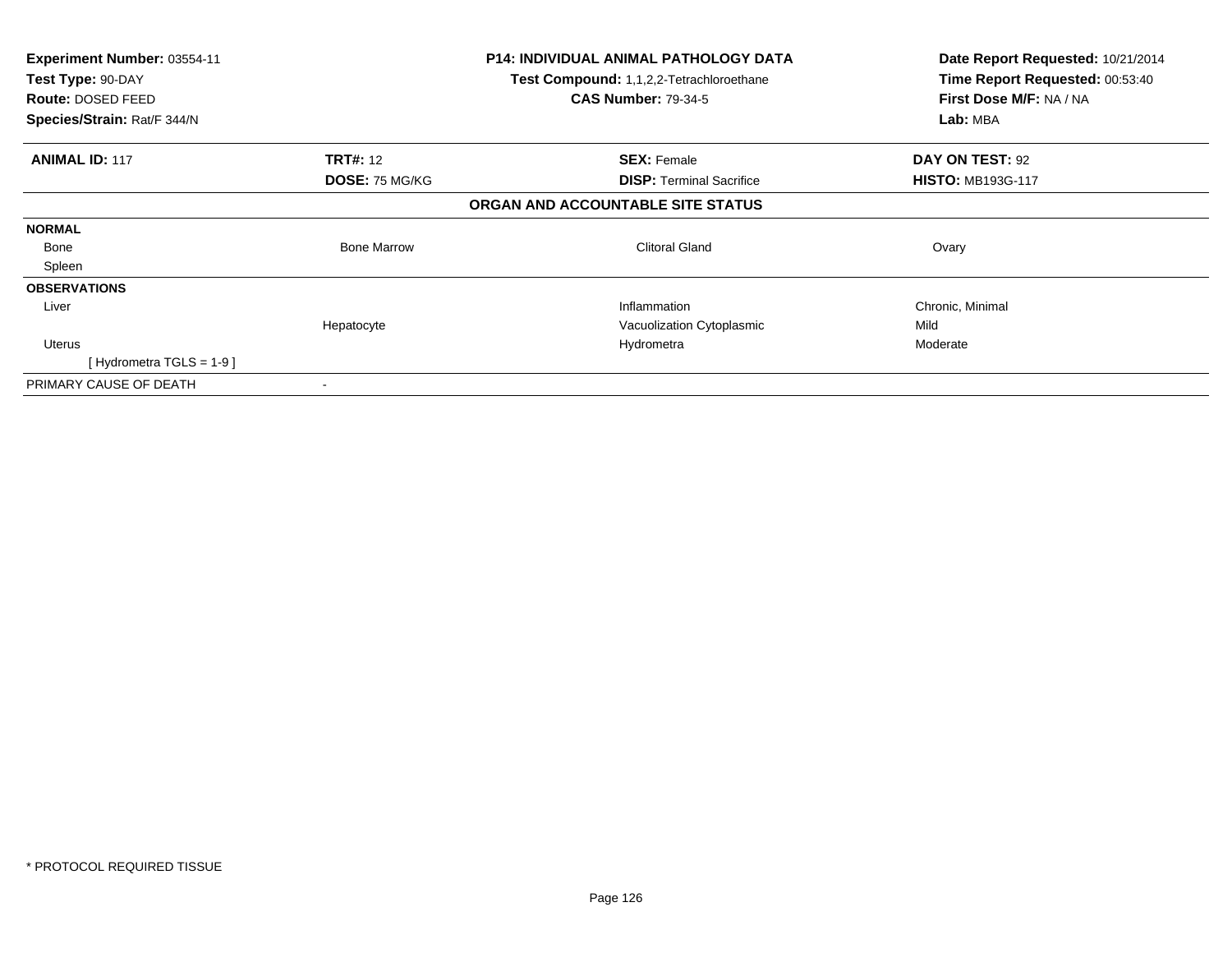| <b>Experiment Number: 03554-11</b><br>Test Type: 90-DAY<br><b>Route: DOSED FEED</b><br>Species/Strain: Rat/F 344/N |                    | <b>P14: INDIVIDUAL ANIMAL PATHOLOGY DATA</b><br><b>Test Compound: 1,1,2,2-Tetrachloroethane</b><br><b>CAS Number: 79-34-5</b> | Date Report Requested: 10/21/2014<br>Time Report Requested: 00:53:40<br>First Dose M/F: NA / NA<br>Lab: MBA |
|--------------------------------------------------------------------------------------------------------------------|--------------------|-------------------------------------------------------------------------------------------------------------------------------|-------------------------------------------------------------------------------------------------------------|
| <b>ANIMAL ID: 118</b>                                                                                              | <b>TRT#: 12</b>    | <b>SEX: Female</b>                                                                                                            | DAY ON TEST: 92                                                                                             |
|                                                                                                                    | DOSE: 75 MG/KG     | <b>DISP:</b> Terminal Sacrifice                                                                                               | <b>HISTO: MB193G-118</b>                                                                                    |
|                                                                                                                    |                    | ORGAN AND ACCOUNTABLE SITE STATUS                                                                                             |                                                                                                             |
| <b>NORMAL</b>                                                                                                      |                    |                                                                                                                               |                                                                                                             |
| Bone                                                                                                               | <b>Bone Marrow</b> | Ovary                                                                                                                         | Uterus                                                                                                      |
| <b>OBSERVATIONS</b>                                                                                                |                    |                                                                                                                               |                                                                                                             |
| <b>Clitoral Gland</b>                                                                                              |                    | Inflammation                                                                                                                  | Chronic Active, Minimal                                                                                     |
| Liver                                                                                                              | Hepatocyte         | Hypertrophy                                                                                                                   | Minimal                                                                                                     |
|                                                                                                                    | Hepatocyte         | Vacuolization Cytoplasmic                                                                                                     | Moderate                                                                                                    |
| [Vacuolization Cytoplasmic TGLS = 1-8]                                                                             |                    |                                                                                                                               |                                                                                                             |
| Spleen                                                                                                             |                    | Pigmentation                                                                                                                  | Minimal                                                                                                     |
| PRIMARY CAUSE OF DEATH                                                                                             |                    |                                                                                                                               |                                                                                                             |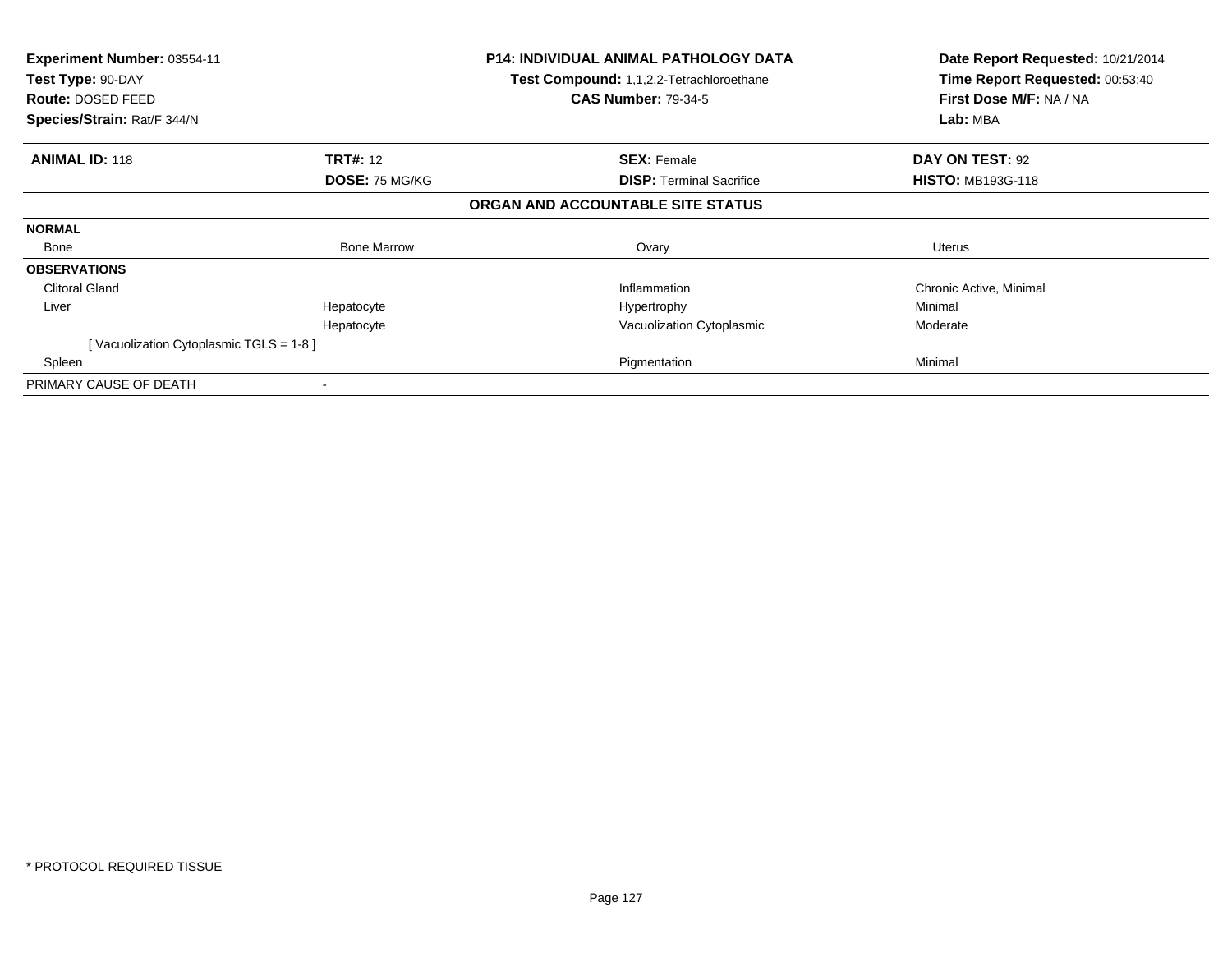| Experiment Number: 03554-11            |                       | <b>P14: INDIVIDUAL ANIMAL PATHOLOGY DATA</b>    | Date Report Requested: 10/21/2014 |
|----------------------------------------|-----------------------|-------------------------------------------------|-----------------------------------|
| Test Type: 90-DAY                      |                       | <b>Test Compound: 1,1,2,2-Tetrachloroethane</b> | Time Report Requested: 00:53:40   |
| Route: DOSED FEED                      |                       | <b>CAS Number: 79-34-5</b>                      | First Dose M/F: NA / NA           |
| Species/Strain: Rat/F 344/N            |                       |                                                 | Lab: MBA                          |
| <b>ANIMAL ID: 119</b>                  | <b>TRT#:</b> 12       | <b>SEX: Female</b>                              | DAY ON TEST: 92                   |
|                                        | <b>DOSE: 75 MG/KG</b> | <b>DISP:</b> Terminal Sacrifice                 | <b>HISTO: MB193G-119</b>          |
|                                        |                       | ORGAN AND ACCOUNTABLE SITE STATUS               |                                   |
| <b>NORMAL</b>                          |                       |                                                 |                                   |
| Bone                                   | <b>Bone Marrow</b>    | <b>Clitoral Gland</b>                           | Ovary                             |
| Spleen                                 |                       |                                                 |                                   |
| <b>OBSERVATIONS</b>                    |                       |                                                 |                                   |
| Liver                                  |                       | Inflammation                                    | Chronic, Minimal                  |
|                                        | Hepatocyte            | Vacuolization Cytoplasmic                       | Mild                              |
| [Vacuolization Cytoplasmic TGLS = 1-8] |                       |                                                 |                                   |
| Uterus                                 |                       | Hydrometra                                      | Mild                              |
| PRIMARY CAUSE OF DEATH                 |                       |                                                 |                                   |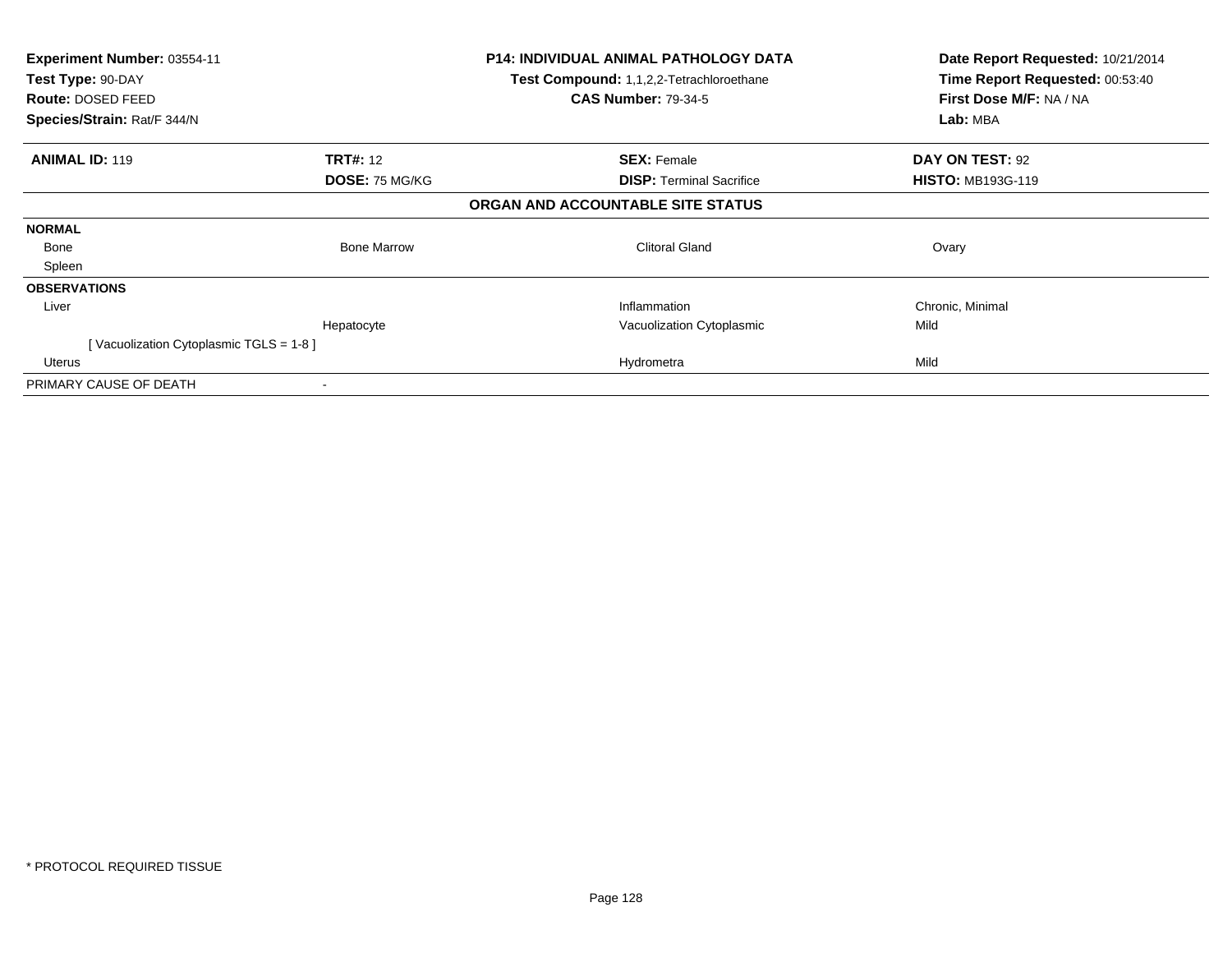| Experiment Number: 03554-11<br>Test Type: 90-DAY<br><b>Route: DOSED FEED</b><br>Species/Strain: Rat/F 344/N |                    | <b>P14: INDIVIDUAL ANIMAL PATHOLOGY DATA</b><br>Test Compound: 1,1,2,2-Tetrachloroethane<br><b>CAS Number: 79-34-5</b> | Date Report Requested: 10/21/2014<br>Time Report Requested: 00:53:40<br>First Dose M/F: NA / NA<br>Lab: MBA |
|-------------------------------------------------------------------------------------------------------------|--------------------|------------------------------------------------------------------------------------------------------------------------|-------------------------------------------------------------------------------------------------------------|
| <b>ANIMAL ID: 120</b>                                                                                       | <b>TRT#: 12</b>    | <b>SEX: Female</b>                                                                                                     | DAY ON TEST: 92                                                                                             |
|                                                                                                             | DOSE: 75 MG/KG     | <b>DISP:</b> Terminal Sacrifice                                                                                        | <b>HISTO: MB193G-120</b>                                                                                    |
|                                                                                                             |                    | ORGAN AND ACCOUNTABLE SITE STATUS                                                                                      |                                                                                                             |
| <b>NORMAL</b>                                                                                               |                    |                                                                                                                        |                                                                                                             |
| Bone                                                                                                        | <b>Bone Marrow</b> | <b>Clitoral Gland</b>                                                                                                  | Uterus                                                                                                      |
| <b>OBSERVATIONS</b>                                                                                         |                    |                                                                                                                        |                                                                                                             |
| Liver                                                                                                       | Hepatocyte         | Vacuolization Cytoplasmic                                                                                              | Mild                                                                                                        |
| Ovary                                                                                                       |                    | Cyst                                                                                                                   | Mild                                                                                                        |
| Spleen                                                                                                      |                    | Pigmentation                                                                                                           | Minimal                                                                                                     |
| PRIMARY CAUSE OF DEATH                                                                                      |                    |                                                                                                                        |                                                                                                             |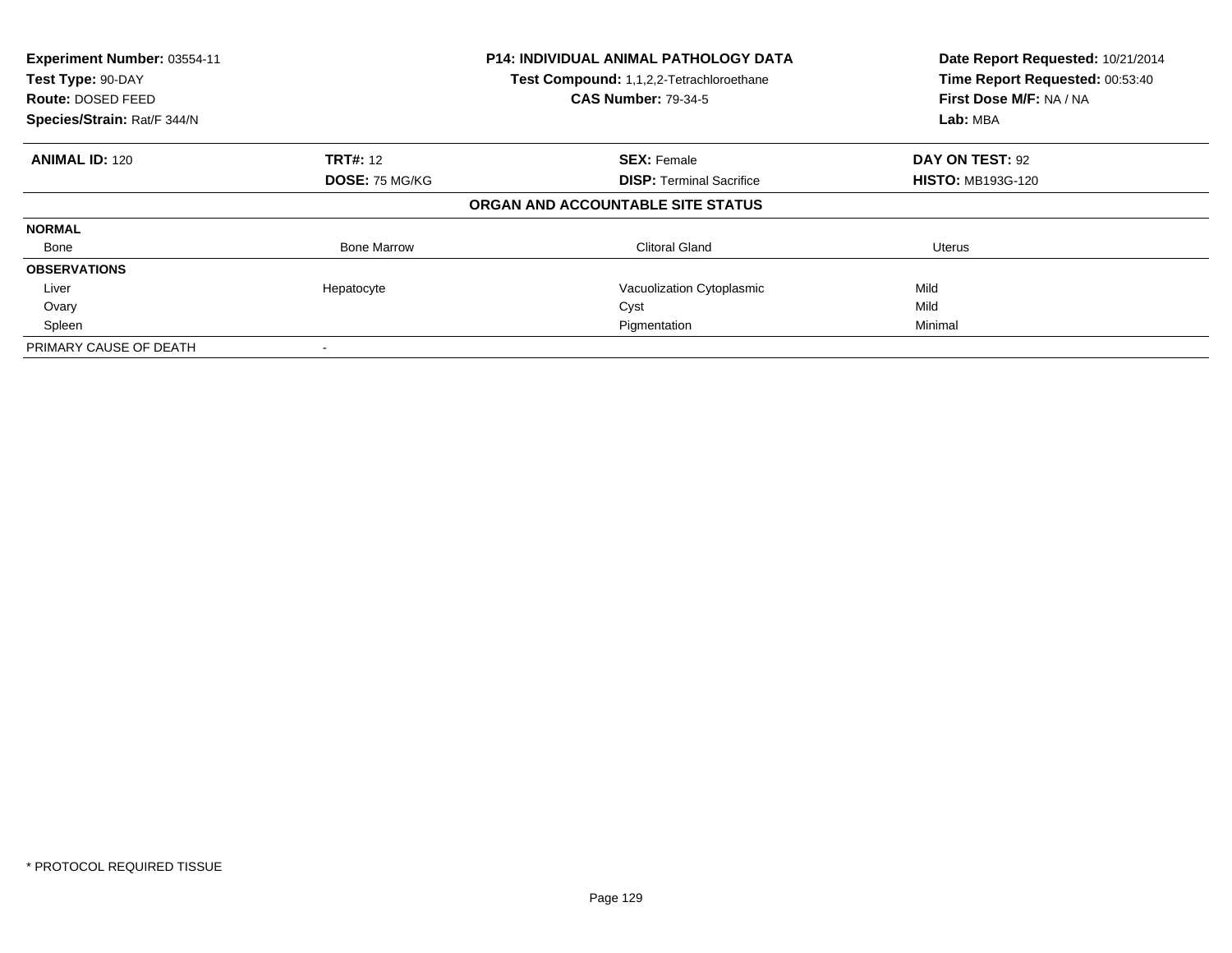| Experiment Number: 03554-11                                                  |                                          | <b>P14: INDIVIDUAL ANIMAL PATHOLOGY DATA</b> | Date Report Requested: 10/21/2014 |
|------------------------------------------------------------------------------|------------------------------------------|----------------------------------------------|-----------------------------------|
| Test Type: 90-DAY                                                            | Test Compound: 1,1,2,2-Tetrachloroethane |                                              | Time Report Requested: 00:53:40   |
| Route: DOSED FEED                                                            |                                          | <b>CAS Number: 79-34-5</b>                   | First Dose M/F: NA / NA           |
| Species/Strain: Rat/F 344/N                                                  |                                          |                                              | Lab: MBA                          |
| <b>ANIMAL ID: 121</b>                                                        | <b>TRT#: 13</b>                          | <b>SEX: Female</b>                           | DAY ON TEST: 92                   |
|                                                                              | <b>DOSE: 150</b><br>MG/KG                | <b>DISP: Terminal Sacrifice</b>              | <b>HISTO: MB193G-121</b>          |
|                                                                              |                                          | ORGAN AND ACCOUNTABLE SITE STATUS            |                                   |
| <b>NORMAL</b>                                                                |                                          |                                              |                                   |
| Spleen                                                                       |                                          |                                              |                                   |
| <b>OBSERVATIONS</b>                                                          |                                          |                                              |                                   |
| <b>Bone</b>                                                                  | Metaphysis                               | Atrophy                                      | Mild                              |
| <b>Bone Marrow</b>                                                           |                                          | Atrophy                                      | Minimal                           |
| <b>Clitoral Gland</b>                                                        |                                          | Atrophy                                      | Minimal                           |
| Liver                                                                        |                                          | <b>Basophilic Focus</b>                      |                                   |
|                                                                              |                                          | <b>Eosinophilic Focus</b>                    |                                   |
|                                                                              |                                          | Hepatodiaphragmatic Nodule                   |                                   |
|                                                                              | <b>Bile Duct</b>                         | Hyperplasia                                  | Minimal                           |
|                                                                              | Hepatocyte                               | Hypertrophy                                  | Minimal                           |
|                                                                              | Hepatocyte                               | <b>Mitotic Alteration</b>                    | Mild                              |
|                                                                              |                                          | <b>Mixed Cell Focus</b>                      |                                   |
|                                                                              | Hepatocyte                               | <b>Necrosis</b>                              | Minimal                           |
|                                                                              |                                          | Pigmentation                                 | Minimal                           |
| Note: TGL 2-NCL                                                              |                                          |                                              |                                   |
| [ Hepatodiaphragmatic Nodule TGLS = 5-8 ]<br>[Mixed Cell Focus TGLS = 3,4-8] |                                          |                                              |                                   |
| Ovary                                                                        | <b>Interstit Cell</b>                    | <b>Cytoplasmic Alteration</b>                | Minimal                           |
| <b>Uterus</b>                                                                |                                          | Atrophy                                      | Mild                              |
| PRIMARY CAUSE OF DEATH                                                       | ÷                                        |                                              |                                   |
| Animal Note: CARCASS THIN, TGL 1-NST                                         |                                          |                                              |                                   |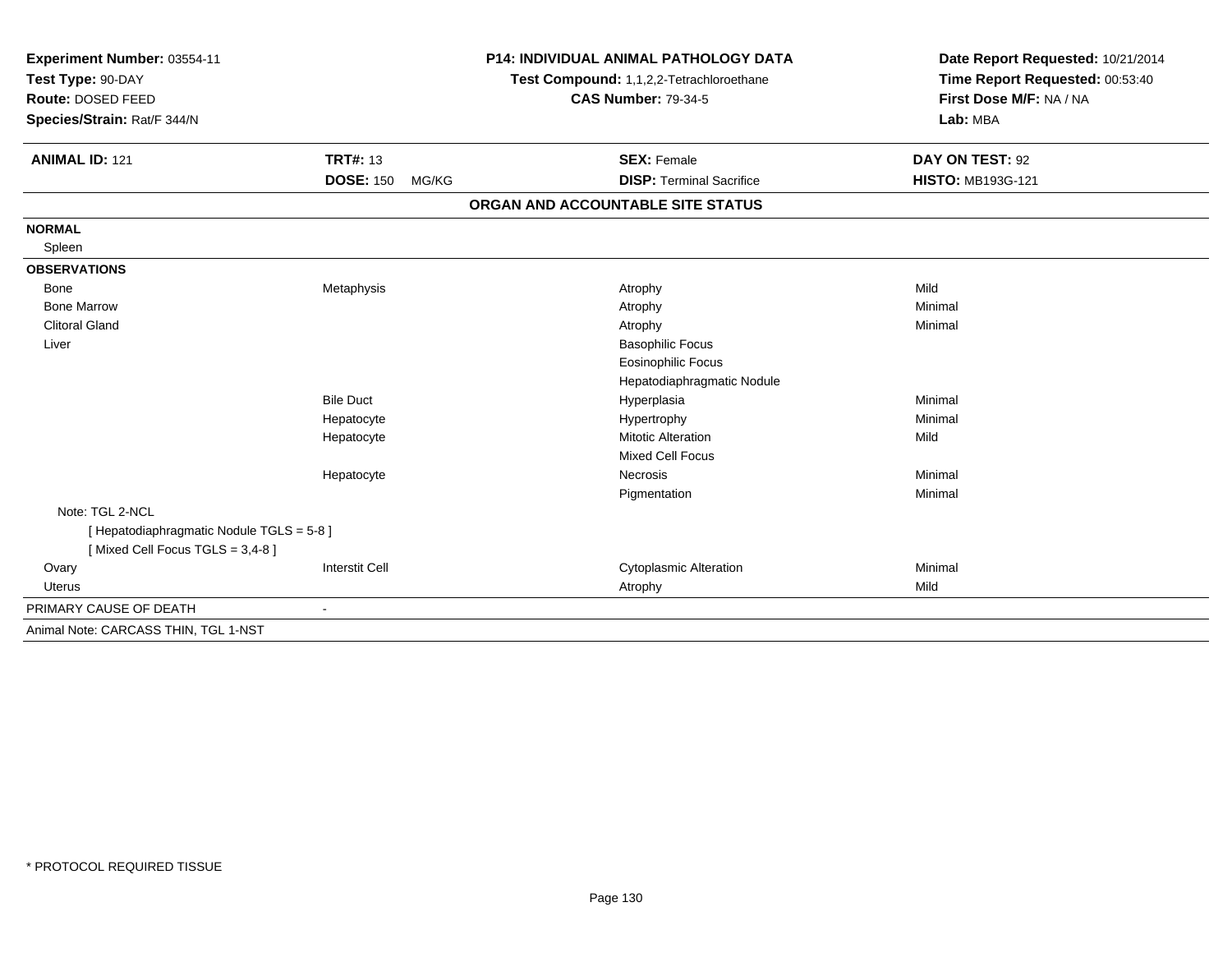| Experiment Number: 03554-11<br>Test Type: 90-DAY<br>Route: DOSED FEED<br>Species/Strain: Rat/F 344/N |                           | <b>P14: INDIVIDUAL ANIMAL PATHOLOGY DATA</b><br>Test Compound: 1,1,2,2-Tetrachloroethane<br><b>CAS Number: 79-34-5</b> | Date Report Requested: 10/21/2014<br>Time Report Requested: 00:53:40<br>First Dose M/F: NA / NA<br>Lab: MBA |
|------------------------------------------------------------------------------------------------------|---------------------------|------------------------------------------------------------------------------------------------------------------------|-------------------------------------------------------------------------------------------------------------|
| <b>ANIMAL ID: 122</b>                                                                                | <b>TRT#: 13</b>           | <b>SEX: Female</b>                                                                                                     | DAY ON TEST: 92                                                                                             |
|                                                                                                      | <b>DOSE: 150</b><br>MG/KG | <b>DISP: Terminal Sacrifice</b>                                                                                        | <b>HISTO: MB193G-122</b>                                                                                    |
|                                                                                                      |                           | ORGAN AND ACCOUNTABLE SITE STATUS                                                                                      |                                                                                                             |
| <b>NORMAL</b>                                                                                        |                           |                                                                                                                        |                                                                                                             |
| <b>Bone Marrow</b>                                                                                   | <b>Clitoral Gland</b>     | Ovary                                                                                                                  | Spleen                                                                                                      |
| <b>OBSERVATIONS</b>                                                                                  |                           |                                                                                                                        |                                                                                                             |
| Bone                                                                                                 | Metaphysis                | Atrophy                                                                                                                | Minimal                                                                                                     |
| Liver                                                                                                |                           | Eosinophilic Focus                                                                                                     |                                                                                                             |
|                                                                                                      | Hepatocyte                | Hypertrophy                                                                                                            | Mild                                                                                                        |
|                                                                                                      | Hepatocyte                | <b>Mitotic Alteration</b>                                                                                              | Mild                                                                                                        |
|                                                                                                      |                           | <b>Mixed Cell Focus</b>                                                                                                |                                                                                                             |
|                                                                                                      | Hepatocyte                | Necrosis                                                                                                               | Minimal                                                                                                     |
|                                                                                                      |                           | Pigmentation                                                                                                           | Mild                                                                                                        |
| [Mixed Cell Focus TGLS = 2,3-8]                                                                      |                           |                                                                                                                        |                                                                                                             |
| <b>Uterus</b>                                                                                        |                           | Atrophy                                                                                                                | Minimal                                                                                                     |
|                                                                                                      |                           | Hydrometra                                                                                                             | Minimal                                                                                                     |
| PRIMARY CAUSE OF DEATH                                                                               |                           |                                                                                                                        |                                                                                                             |
| Animal Note: CARCASS THIN, TGL 1-NST                                                                 |                           |                                                                                                                        |                                                                                                             |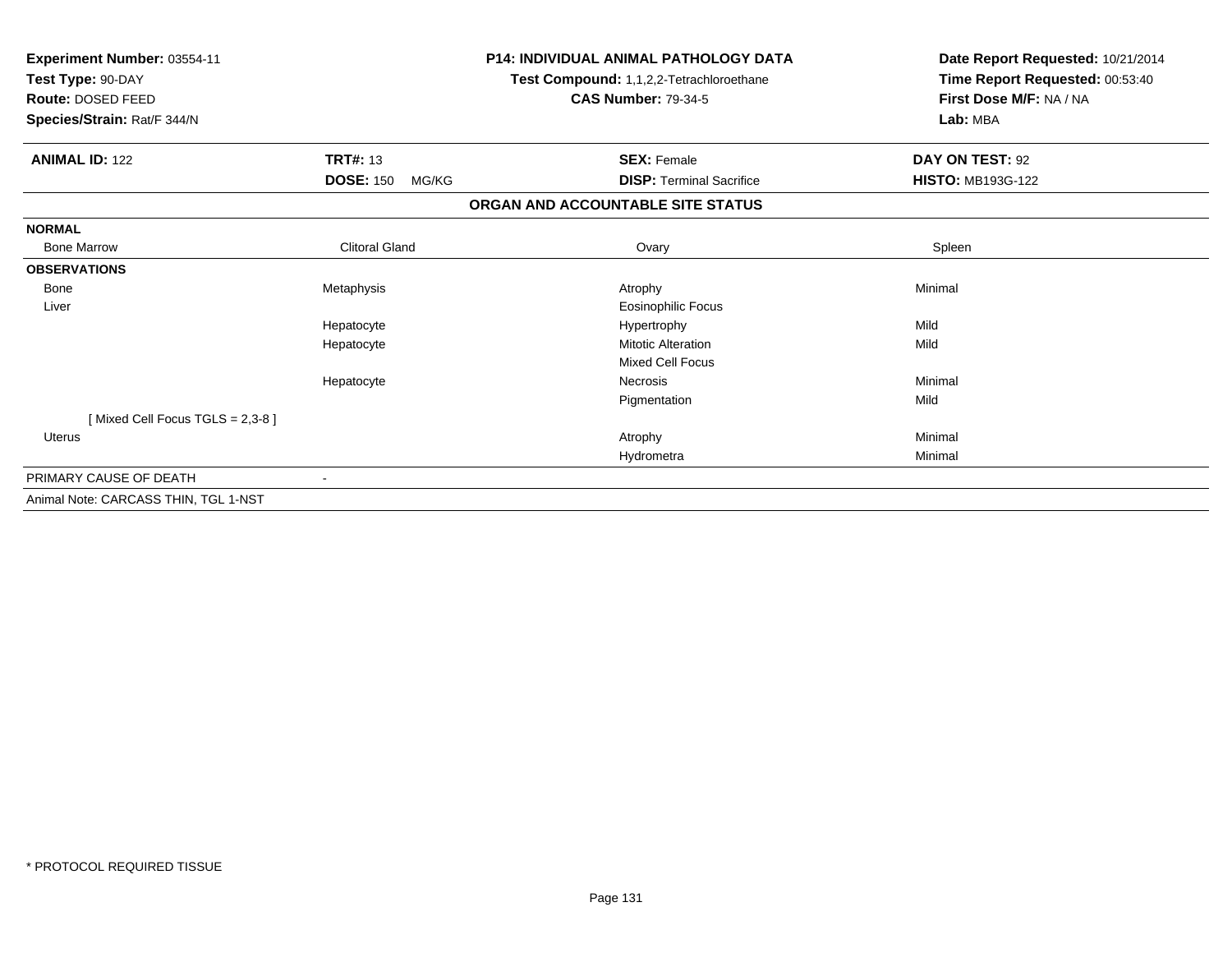| Experiment Number: 03554-11<br>Test Type: 90-DAY<br>Route: DOSED FEED<br>Species/Strain: Rat/F 344/N |                           | <b>P14: INDIVIDUAL ANIMAL PATHOLOGY DATA</b><br>Test Compound: 1,1,2,2-Tetrachloroethane<br><b>CAS Number: 79-34-5</b> | Date Report Requested: 10/21/2014<br>Time Report Requested: 00:53:40<br>First Dose M/F: NA / NA<br>Lab: MBA |
|------------------------------------------------------------------------------------------------------|---------------------------|------------------------------------------------------------------------------------------------------------------------|-------------------------------------------------------------------------------------------------------------|
| <b>ANIMAL ID: 123</b>                                                                                | <b>TRT#: 13</b>           | <b>SEX: Female</b>                                                                                                     | DAY ON TEST: 92                                                                                             |
|                                                                                                      | <b>DOSE: 150</b><br>MG/KG | <b>DISP: Terminal Sacrifice</b>                                                                                        | <b>HISTO: MB193G-123</b>                                                                                    |
|                                                                                                      |                           | ORGAN AND ACCOUNTABLE SITE STATUS                                                                                      |                                                                                                             |
| <b>NORMAL</b>                                                                                        |                           |                                                                                                                        |                                                                                                             |
| <b>Bone Marrow</b>                                                                                   | <b>Clitoral Gland</b>     | Ovary                                                                                                                  | Uterus                                                                                                      |
| <b>OBSERVATIONS</b>                                                                                  |                           |                                                                                                                        |                                                                                                             |
| <b>Bone</b>                                                                                          | Metaphysis                | Atrophy                                                                                                                | Mild                                                                                                        |
| Liver                                                                                                | Hepatocyte                | Hypertrophy                                                                                                            | Mild                                                                                                        |
|                                                                                                      | Hepatocyte                | <b>Mitotic Alteration</b>                                                                                              | Mild                                                                                                        |
|                                                                                                      |                           | <b>Mixed Cell Focus</b>                                                                                                |                                                                                                             |
|                                                                                                      | Hepatocyte                | Necrosis                                                                                                               | Minimal                                                                                                     |
|                                                                                                      |                           | Pigmentation                                                                                                           | Mild                                                                                                        |
|                                                                                                      | Hepatocyte                | Vacuolization Cytoplasmic                                                                                              | Minimal                                                                                                     |
| [Vacuolization Cytoplasmic TGLS = 2-8]                                                               |                           |                                                                                                                        |                                                                                                             |
| Spleen                                                                                               |                           | Pigmentation                                                                                                           | Minimal                                                                                                     |
| PRIMARY CAUSE OF DEATH                                                                               | $\blacksquare$            |                                                                                                                        |                                                                                                             |
| Animal Note: CARCASS THIN, TGL 1-NST                                                                 |                           |                                                                                                                        |                                                                                                             |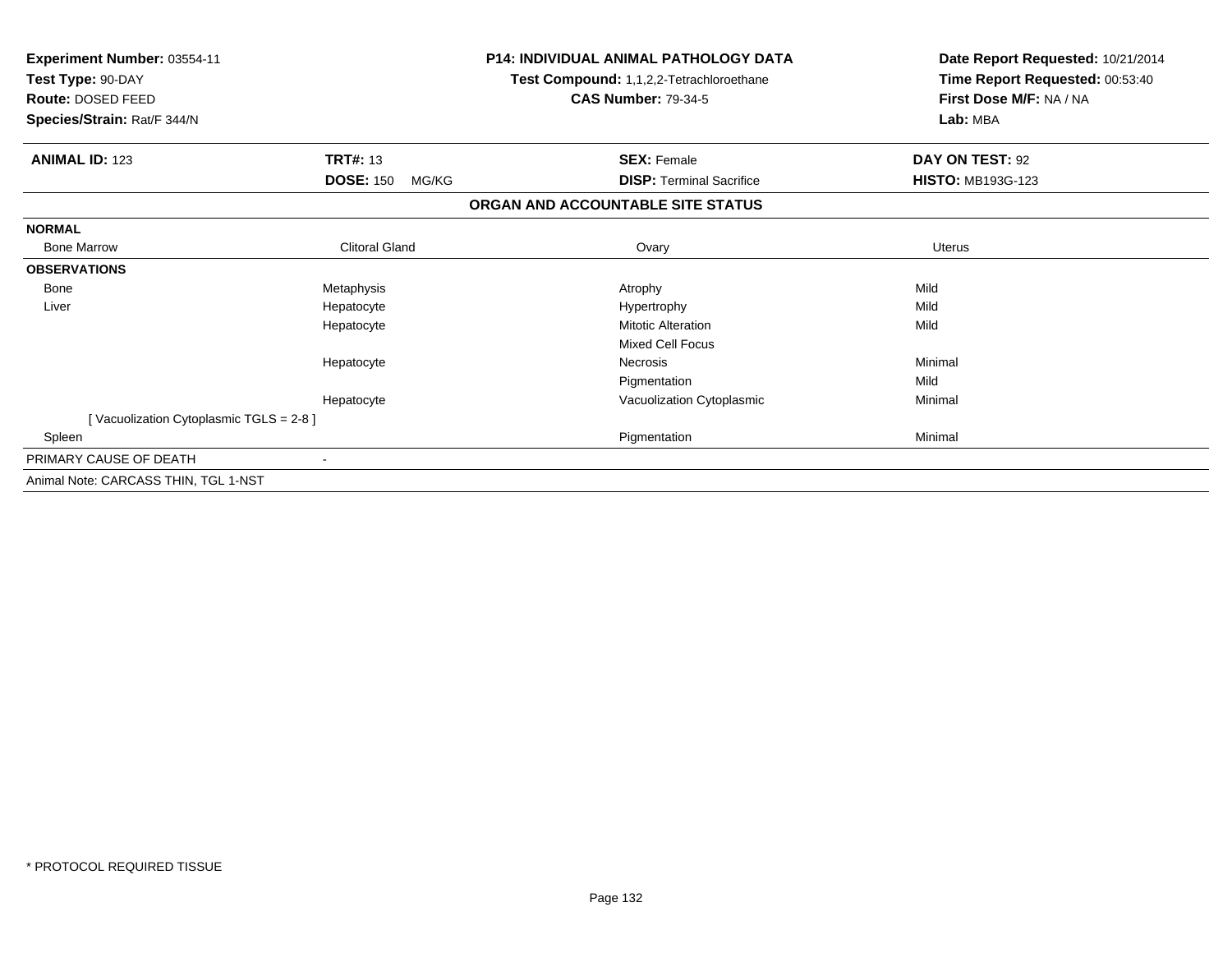| Experiment Number: 03554-11<br>Test Type: 90-DAY<br><b>Route: DOSED FEED</b><br>Species/Strain: Rat/F 344/N | <b>P14: INDIVIDUAL ANIMAL PATHOLOGY DATA</b><br>Test Compound: 1,1,2,2-Tetrachloroethane<br><b>CAS Number: 79-34-5</b> |                                   | Date Report Requested: 10/21/2014<br>Time Report Requested: 00:53:40<br>First Dose M/F: NA / NA<br>Lab: MBA |
|-------------------------------------------------------------------------------------------------------------|------------------------------------------------------------------------------------------------------------------------|-----------------------------------|-------------------------------------------------------------------------------------------------------------|
|                                                                                                             |                                                                                                                        |                                   |                                                                                                             |
| <b>ANIMAL ID: 124</b>                                                                                       | <b>TRT#: 13</b>                                                                                                        | <b>SEX: Female</b>                | DAY ON TEST: 92                                                                                             |
|                                                                                                             | <b>DOSE: 150</b><br>MG/KG                                                                                              | <b>DISP:</b> Accidentally Killed  | <b>HISTO: MB193G-124</b>                                                                                    |
|                                                                                                             |                                                                                                                        | ORGAN AND ACCOUNTABLE SITE STATUS |                                                                                                             |
| <b>NORMAL</b>                                                                                               |                                                                                                                        |                                   |                                                                                                             |
| <b>Adrenal Cortex</b>                                                                                       | <b>Adrenal Medulla</b>                                                                                                 | <b>Blood Vessel</b>               | <b>Brain</b>                                                                                                |
| Ear                                                                                                         | Esophagus                                                                                                              | Eye                               | <b>Harderian Gland</b>                                                                                      |
| Heart                                                                                                       | Intestine Large, Cecum                                                                                                 | Intestine Large, Colon            | Intestine Large, Rectum                                                                                     |
| Intestine Small, Duodenum                                                                                   | Intestine Small, Ileum                                                                                                 | Intestine Small, Jejunum          | Islets, Pancreatic                                                                                          |
| <b>Lacrimal Gland</b>                                                                                       | Larynx                                                                                                                 | Lung                              | Lymph Node                                                                                                  |
| Lymph Node, Mandibular                                                                                      | Lymph Node, Mesenteric                                                                                                 | Mammary Gland                     | Mesentery                                                                                                   |
| Nose                                                                                                        | Oral Mucosa                                                                                                            | Ovary                             | Oviduct                                                                                                     |
| Pancreas                                                                                                    | Parathyroid Gland                                                                                                      | Peripheral Nerve                  | Peritoneum                                                                                                  |
| <b>Pituitary Gland</b>                                                                                      | Pleura                                                                                                                 | Salivary Glands                   | <b>Skeletal Muscle</b>                                                                                      |
| <b>Skin</b>                                                                                                 | Spinal Cord                                                                                                            | Stomach, Forestomach              | Stomach, Glandular                                                                                          |
| Thymus                                                                                                      | <b>Thyroid Gland</b>                                                                                                   | <b>Tissue NOS</b>                 | Tongue                                                                                                      |
| Tooth                                                                                                       | Trachea                                                                                                                | Ureter                            | Urethra                                                                                                     |
| <b>Urinary Bladder</b>                                                                                      | Vagina                                                                                                                 | Zymbal's Gland                    |                                                                                                             |
| <b>OBSERVATIONS</b>                                                                                         |                                                                                                                        |                                   |                                                                                                             |
| Bone                                                                                                        | Metaphysis                                                                                                             | Atrophy                           | Mild                                                                                                        |
| <b>Bone Marrow</b>                                                                                          |                                                                                                                        | Atrophy                           | Minimal                                                                                                     |
| <b>Clitoral Gland</b>                                                                                       |                                                                                                                        | Inflammation                      | Chronic Active, Minimal                                                                                     |
| Kidney                                                                                                      | <b>Bilateral</b>                                                                                                       | Mineralization                    | Minimal                                                                                                     |
| Liver                                                                                                       | Hepatocyte                                                                                                             | Hypertrophy                       | Mild                                                                                                        |
|                                                                                                             |                                                                                                                        | <b>Mixed Cell Focus</b>           |                                                                                                             |
|                                                                                                             | Hepatocyte                                                                                                             | Necrosis                          | Minimal                                                                                                     |
|                                                                                                             |                                                                                                                        | Pigmentation                      | Minimal                                                                                                     |
| Note: TGL 2-NCL                                                                                             |                                                                                                                        |                                   |                                                                                                             |
| Spleen                                                                                                      |                                                                                                                        | Pigmentation                      | Mild                                                                                                        |
| Uterus                                                                                                      |                                                                                                                        | Atrophy                           | Mild                                                                                                        |
| PRIMARY CAUSE OF DEATH                                                                                      | $\overline{\phantom{a}}$                                                                                               |                                   |                                                                                                             |
| Animal Nata: CABCACC TUIN TCL 4 NICT                                                                        |                                                                                                                        |                                   |                                                                                                             |

Animal Note: CARCASS THIN, TGL 1-NST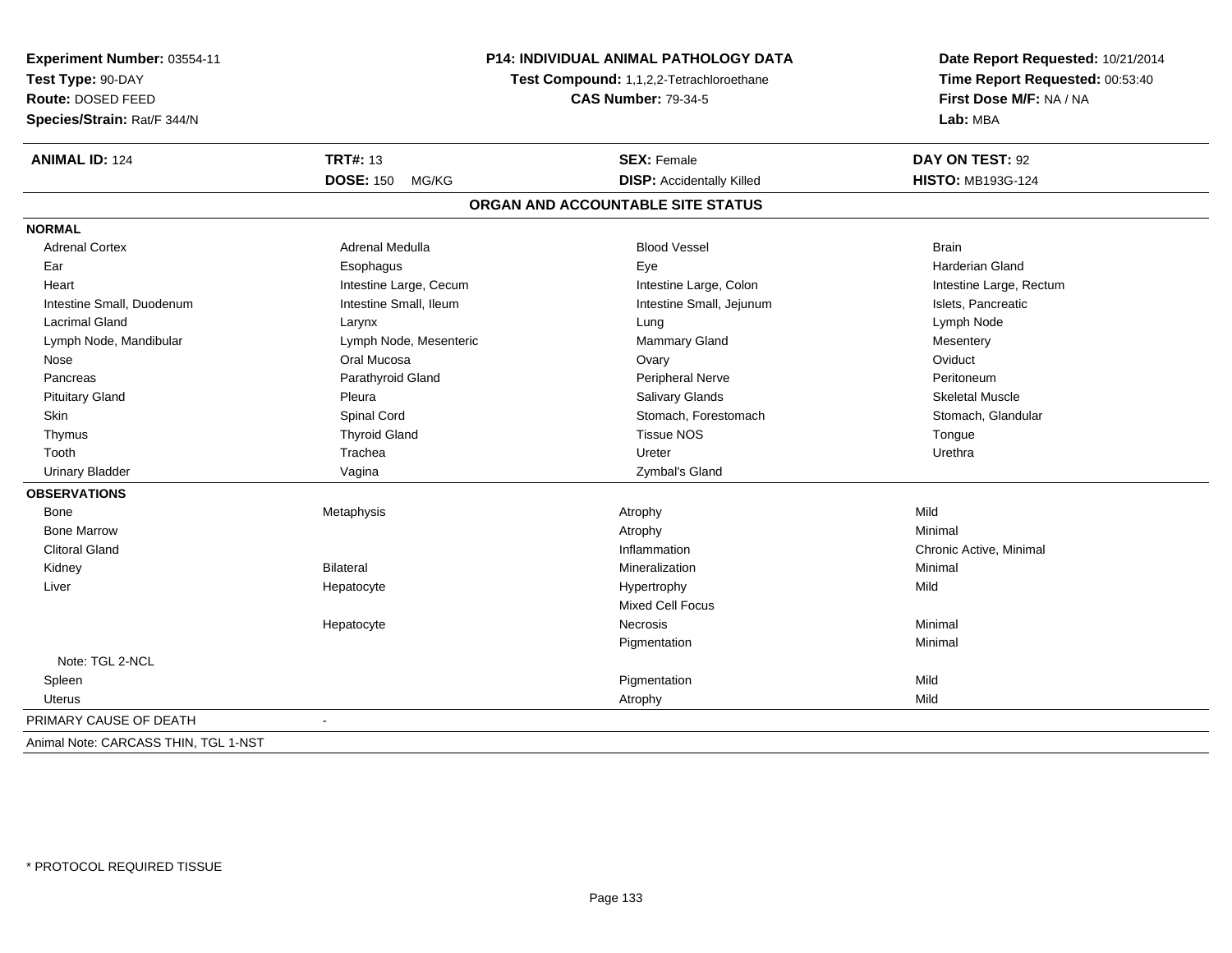| Experiment Number: 03554-11<br>Test Type: 90-DAY<br>Route: DOSED FEED<br>Species/Strain: Rat/F 344/N |                           | <b>P14: INDIVIDUAL ANIMAL PATHOLOGY DATA</b><br>Test Compound: 1,1,2,2-Tetrachloroethane<br><b>CAS Number: 79-34-5</b> | Date Report Requested: 10/21/2014<br>Time Report Requested: 00:53:40<br>First Dose M/F: NA / NA<br>Lab: MBA |  |
|------------------------------------------------------------------------------------------------------|---------------------------|------------------------------------------------------------------------------------------------------------------------|-------------------------------------------------------------------------------------------------------------|--|
| <b>ANIMAL ID: 125</b>                                                                                | <b>TRT#: 13</b>           | <b>SEX: Female</b>                                                                                                     | DAY ON TEST: 92                                                                                             |  |
|                                                                                                      | <b>DOSE: 150</b><br>MG/KG | <b>DISP: Terminal Sacrifice</b>                                                                                        | <b>HISTO: MB193G-125</b>                                                                                    |  |
|                                                                                                      |                           | ORGAN AND ACCOUNTABLE SITE STATUS                                                                                      |                                                                                                             |  |
| <b>NORMAL</b>                                                                                        |                           |                                                                                                                        |                                                                                                             |  |
| <b>Clitoral Gland</b>                                                                                |                           |                                                                                                                        |                                                                                                             |  |
| <b>OBSERVATIONS</b>                                                                                  |                           |                                                                                                                        |                                                                                                             |  |
| Bone                                                                                                 | Metaphysis                | Atrophy                                                                                                                | Mild                                                                                                        |  |
| <b>Bone Marrow</b>                                                                                   |                           | Atrophy                                                                                                                | Minimal                                                                                                     |  |
| Liver                                                                                                |                           | <b>Eosinophilic Focus</b>                                                                                              |                                                                                                             |  |
|                                                                                                      | Hepatocyte                | Hypertrophy                                                                                                            | Mild                                                                                                        |  |
|                                                                                                      |                           | <b>Mixed Cell Focus</b>                                                                                                |                                                                                                             |  |
|                                                                                                      | Hepatocyte                | <b>Necrosis</b>                                                                                                        | Minimal                                                                                                     |  |
|                                                                                                      |                           | Pigmentation                                                                                                           | Minimal                                                                                                     |  |
| Ovary                                                                                                | <b>Interstit Cell</b>     | <b>Cytoplasmic Alteration</b>                                                                                          | Minimal                                                                                                     |  |
| Spleen                                                                                               |                           | Pigmentation                                                                                                           | Minimal                                                                                                     |  |
| <b>Uterus</b>                                                                                        |                           | Atrophy                                                                                                                | Minimal                                                                                                     |  |
| PRIMARY CAUSE OF DEATH                                                                               |                           |                                                                                                                        |                                                                                                             |  |
| Animal Note: CARCASS THIN, TGL 1-NST                                                                 |                           |                                                                                                                        |                                                                                                             |  |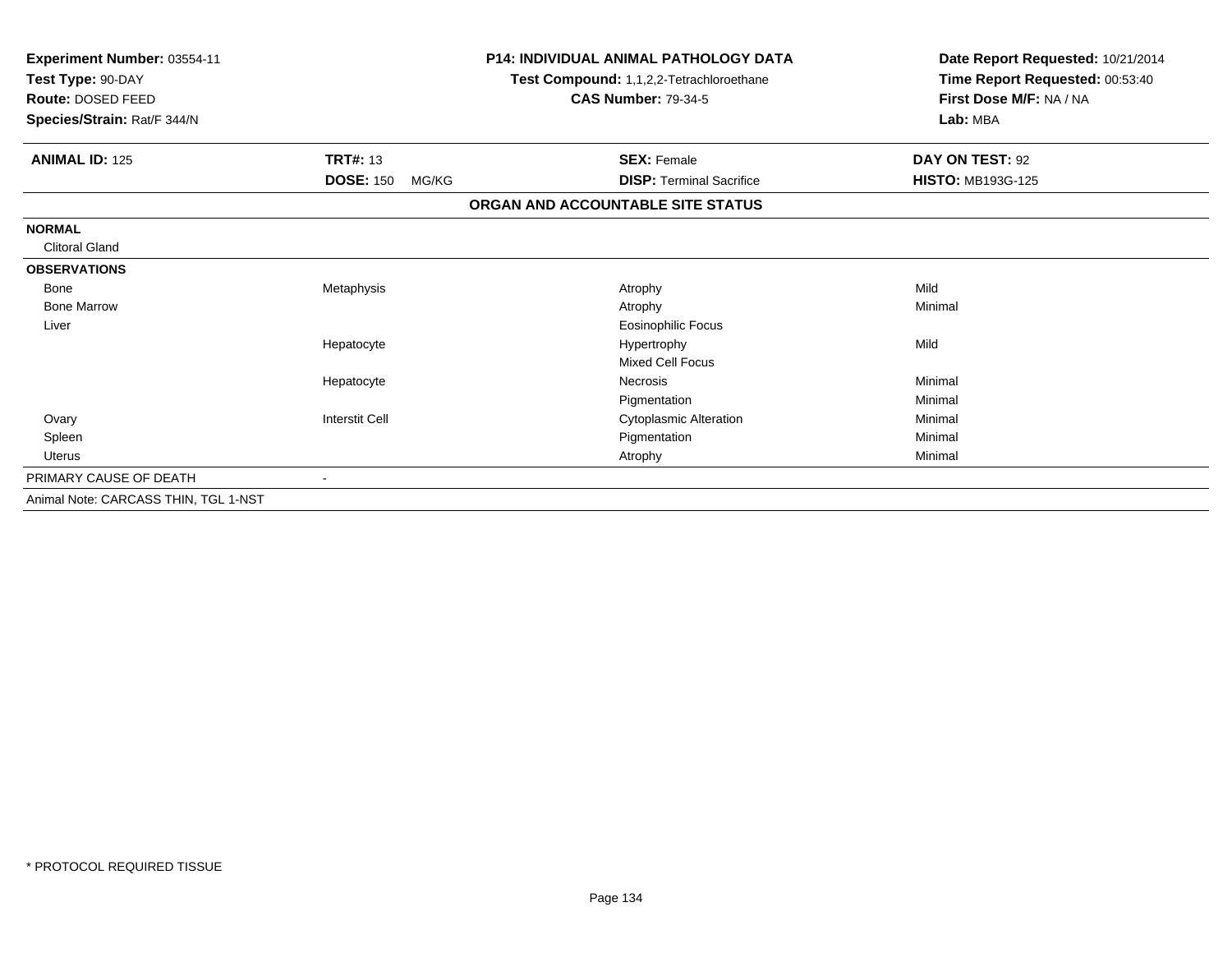**Experiment Number:** 03554-11

**Test Type:** 90-DAY

**Route:** DOSED FEED

**Species/Strain:** Rat/F 344/N

## **P14: INDIVIDUAL ANIMAL PATHOLOGY DATA**

**Test Compound:** 1,1,2,2-Tetrachloroethane**CAS Number:** 79-34-5

**Date Report Requested:** 10/21/2014**Time Report Requested:** 00:53:40**First Dose M/F:** NA / NA**Lab:** MBA

| <b>ANIMAL ID: 126</b>                       | <b>TRT#: 13</b>           | <b>SEX: Female</b>              | DAY ON TEST: 92          |  |
|---------------------------------------------|---------------------------|---------------------------------|--------------------------|--|
|                                             | <b>DOSE: 150</b><br>MG/KG | <b>DISP: Terminal Sacrifice</b> | <b>HISTO: MB193G-126</b> |  |
| <b>OBSERVATIONS</b>                         |                           |                                 |                          |  |
| Bone                                        | Metaphysis                | Atrophy                         | Mild                     |  |
| <b>Bone Marrow</b>                          |                           | Atrophy                         | Minimal                  |  |
| <b>Clitoral Gland</b>                       |                           | Inflammation                    | Chronic Active, Mild     |  |
| Liver                                       |                           | Hepatodiaphragmatic Nodule      |                          |  |
|                                             | <b>Bile Duct</b>          | Hyperplasia                     | Minimal                  |  |
|                                             | Hepatocyte                | Hypertrophy                     | Mild                     |  |
|                                             |                           | <b>Mixed Cell Focus</b>         |                          |  |
|                                             |                           | Pigmentation                    | Minimal                  |  |
|                                             | Hepatocyte                | Vacuolization Cytoplasmic       | Minimal                  |  |
| [ Hepatodiaphragmatic Nodule TGLS = 2,3-8 ] |                           |                                 |                          |  |
| [Vacuolization Cytoplasmic TGLS = 4-8]      |                           |                                 |                          |  |
| Ovary                                       | <b>Interstit Cell</b>     | <b>Cytoplasmic Alteration</b>   | Minimal                  |  |
| Spleen                                      |                           | Pigmentation                    | Minimal                  |  |
| Uterus                                      |                           | Atrophy                         | Minimal                  |  |
| [Atrophy TGLS = $5-9$ ]                     |                           |                                 |                          |  |
| PRIMARY CAUSE OF DEATH                      | -                         |                                 |                          |  |
| Animal Note: CARCASS THIN, TGL 1-NST        |                           |                                 |                          |  |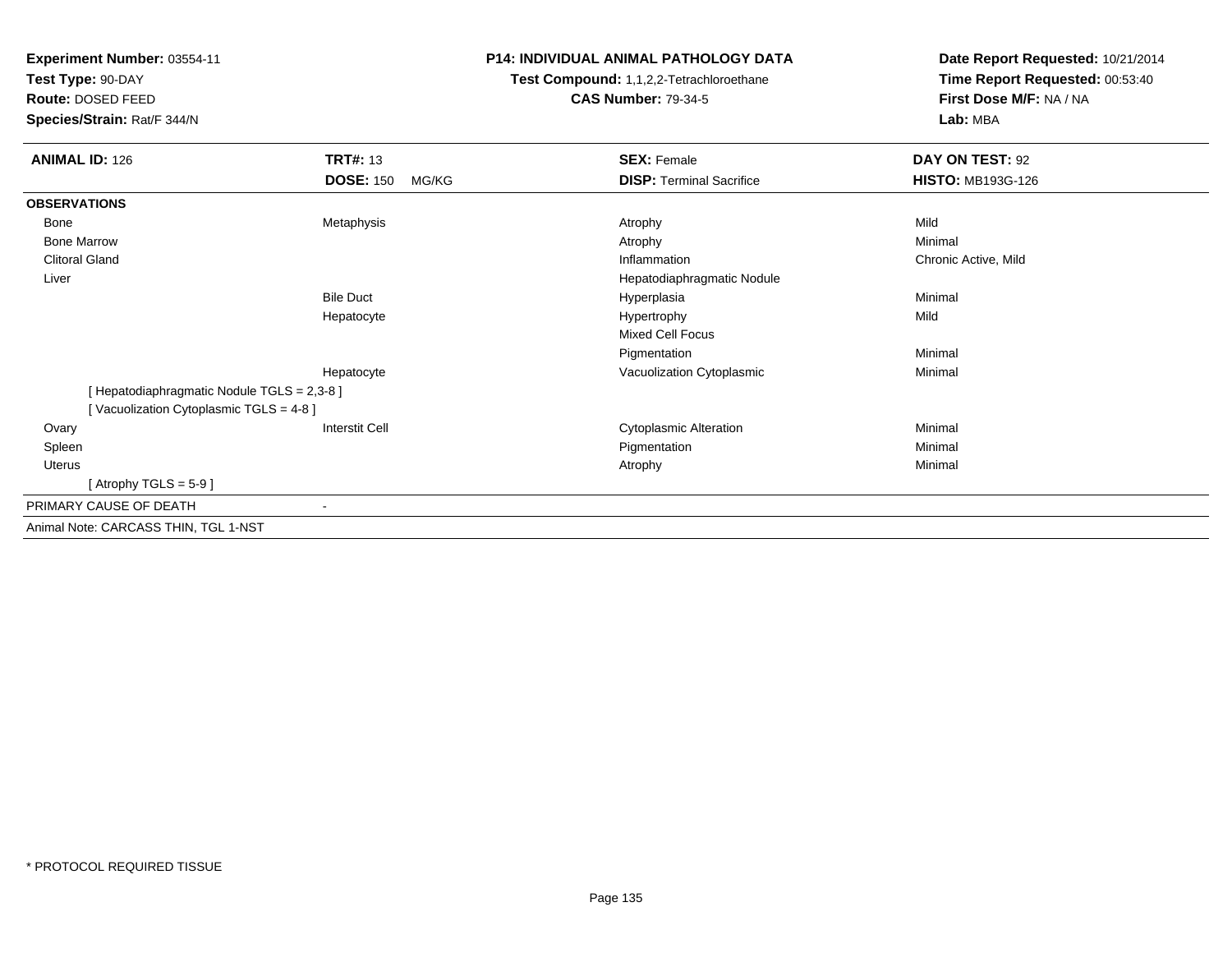| Experiment Number: 03554-11<br>Test Type: 90-DAY<br>Route: DOSED FEED<br>Species/Strain: Rat/F 344/N |                           | <b>P14: INDIVIDUAL ANIMAL PATHOLOGY DATA</b><br>Test Compound: 1,1,2,2-Tetrachloroethane<br><b>CAS Number: 79-34-5</b> | Date Report Requested: 10/21/2014<br>Time Report Requested: 00:53:40<br>First Dose M/F: NA / NA<br>Lab: MBA |
|------------------------------------------------------------------------------------------------------|---------------------------|------------------------------------------------------------------------------------------------------------------------|-------------------------------------------------------------------------------------------------------------|
| <b>ANIMAL ID: 127</b>                                                                                | <b>TRT#: 13</b>           | <b>SEX: Female</b>                                                                                                     | DAY ON TEST: 92                                                                                             |
|                                                                                                      | <b>DOSE: 150</b><br>MG/KG | <b>DISP: Terminal Sacrifice</b>                                                                                        | <b>HISTO: MB193G-127</b>                                                                                    |
|                                                                                                      |                           | ORGAN AND ACCOUNTABLE SITE STATUS                                                                                      |                                                                                                             |
| <b>NORMAL</b>                                                                                        |                           |                                                                                                                        |                                                                                                             |
| <b>Bone</b>                                                                                          | <b>Bone Marrow</b>        | Ovary                                                                                                                  |                                                                                                             |
| <b>OBSERVATIONS</b>                                                                                  |                           |                                                                                                                        |                                                                                                             |
| <b>Clitoral Gland</b>                                                                                |                           | Inflammation                                                                                                           | Chronic Active, Mild                                                                                        |
| Liver                                                                                                |                           | Clear Cell Focus                                                                                                       |                                                                                                             |
|                                                                                                      | <b>Bile Duct</b>          | Hyperplasia                                                                                                            | Minimal                                                                                                     |
|                                                                                                      | Hepatocyte                | Hypertrophy                                                                                                            | Mild                                                                                                        |
|                                                                                                      |                           | Pigmentation                                                                                                           | Minimal                                                                                                     |
|                                                                                                      | Hepatocyte                | Vacuolization Cytoplasmic                                                                                              | Mild                                                                                                        |
| [Clear Cell Focus TGLS = 2-8 ]                                                                       |                           |                                                                                                                        |                                                                                                             |
| Spleen                                                                                               |                           | Pigmentation                                                                                                           | Minimal                                                                                                     |
| <b>Uterus</b>                                                                                        |                           | Atrophy                                                                                                                | Minimal                                                                                                     |
| [Atrophy TGLS = $3-9$ ]                                                                              |                           |                                                                                                                        |                                                                                                             |
| PRIMARY CAUSE OF DEATH                                                                               |                           |                                                                                                                        |                                                                                                             |
| Animal Note: CARCASS THIN, TGL 1-NST                                                                 |                           |                                                                                                                        |                                                                                                             |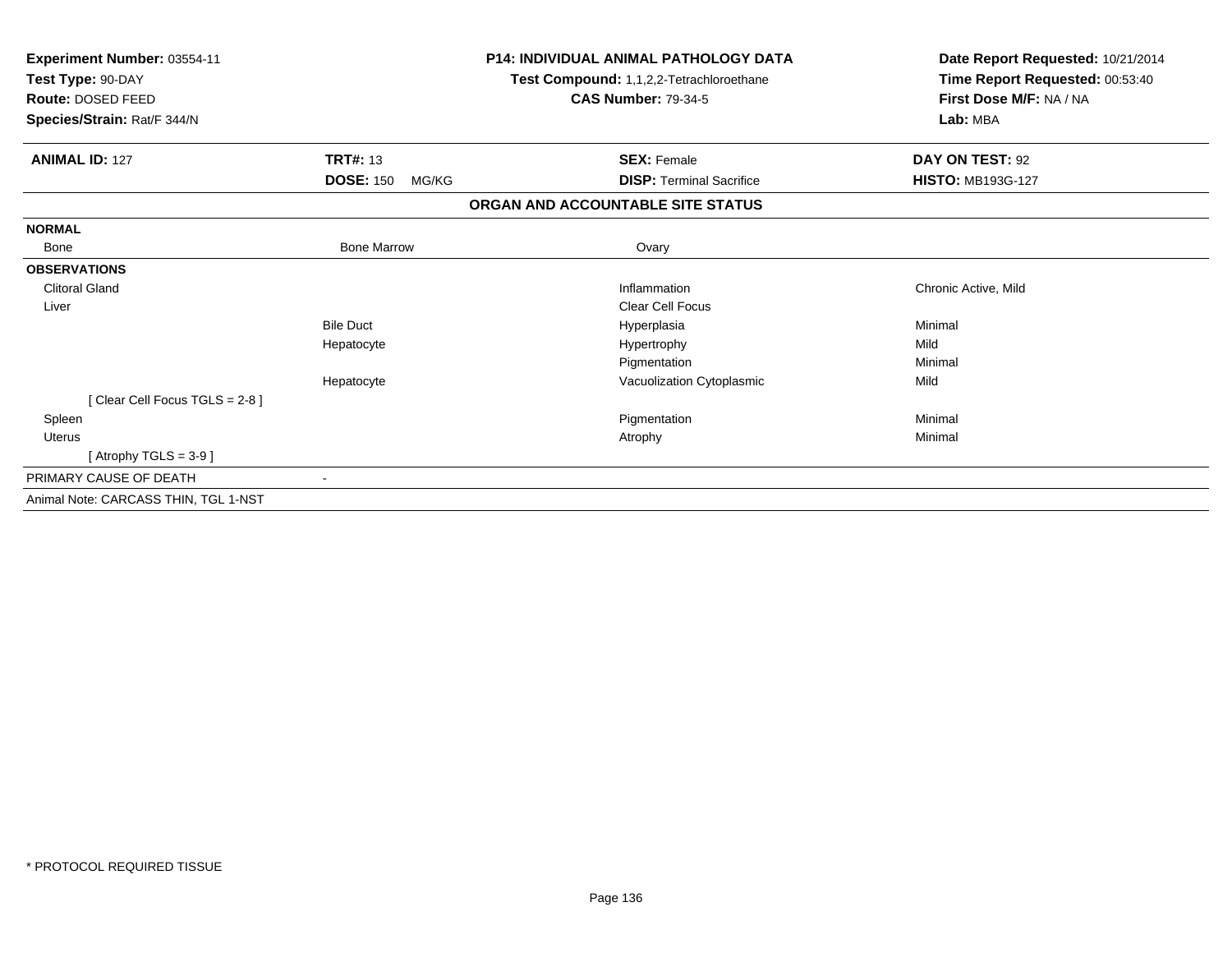| Experiment Number: 03554-11<br>Test Type: 90-DAY<br>Route: DOSED FEED<br>Species/Strain: Rat/F 344/N |                           | <b>P14: INDIVIDUAL ANIMAL PATHOLOGY DATA</b><br>Test Compound: 1,1,2,2-Tetrachloroethane<br><b>CAS Number: 79-34-5</b> | Date Report Requested: 10/21/2014<br>Time Report Requested: 00:53:40<br>First Dose M/F: NA / NA<br>Lab: MBA |  |
|------------------------------------------------------------------------------------------------------|---------------------------|------------------------------------------------------------------------------------------------------------------------|-------------------------------------------------------------------------------------------------------------|--|
| <b>ANIMAL ID: 128</b>                                                                                | <b>TRT#: 13</b>           | <b>SEX: Female</b>                                                                                                     | DAY ON TEST: 92                                                                                             |  |
|                                                                                                      | <b>DOSE: 150</b><br>MG/KG | <b>DISP: Terminal Sacrifice</b>                                                                                        | <b>HISTO: MB193G-128</b>                                                                                    |  |
|                                                                                                      |                           | ORGAN AND ACCOUNTABLE SITE STATUS                                                                                      |                                                                                                             |  |
| <b>NORMAL</b>                                                                                        |                           |                                                                                                                        |                                                                                                             |  |
| <b>Bone Marrow</b>                                                                                   | Ovary                     | <b>Uterus</b>                                                                                                          |                                                                                                             |  |
| <b>OBSERVATIONS</b>                                                                                  |                           |                                                                                                                        |                                                                                                             |  |
| Bone                                                                                                 | Metaphysis                | Atrophy                                                                                                                | Minimal                                                                                                     |  |
| <b>Clitoral Gland</b>                                                                                |                           | Inflammation                                                                                                           | Chronic Active, Moderate                                                                                    |  |
| [Inflammation TGLS = $2-9,9.1$ ]                                                                     |                           |                                                                                                                        |                                                                                                             |  |
| Liver                                                                                                |                           | Clear Cell Focus                                                                                                       |                                                                                                             |  |
|                                                                                                      |                           | <b>Eosinophilic Focus</b>                                                                                              |                                                                                                             |  |
|                                                                                                      | <b>Bile Duct</b>          | Hyperplasia                                                                                                            | Minimal                                                                                                     |  |
|                                                                                                      | Hepatocyte                | Hypertrophy                                                                                                            | Minimal                                                                                                     |  |
|                                                                                                      |                           | Pigmentation                                                                                                           | Minimal                                                                                                     |  |
| Note: TGL 3-NCL                                                                                      |                           |                                                                                                                        |                                                                                                             |  |
| [ Clear Cell Focus TGLS = 4,5-8 ]                                                                    |                           |                                                                                                                        |                                                                                                             |  |
| Spleen                                                                                               |                           | Pigmentation                                                                                                           | Minimal                                                                                                     |  |
| PRIMARY CAUSE OF DEATH                                                                               |                           |                                                                                                                        |                                                                                                             |  |
| Animal Note: CARCASS THIN, TGL 1-NST                                                                 |                           |                                                                                                                        |                                                                                                             |  |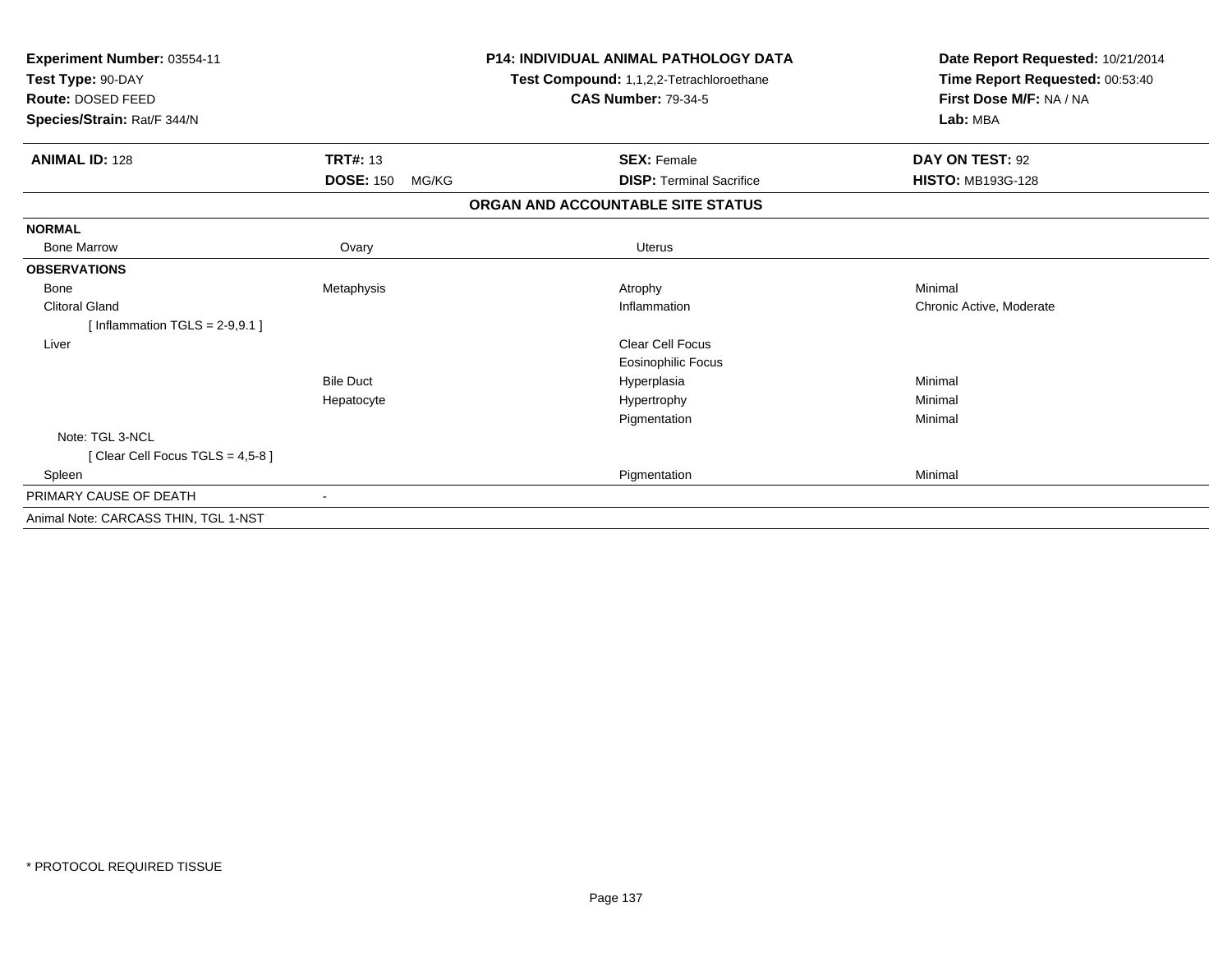| Experiment Number: 03554-11<br>Test Type: 90-DAY<br>Route: DOSED FEED |                           | <b>P14: INDIVIDUAL ANIMAL PATHOLOGY DATA</b><br>Test Compound: 1,1,2,2-Tetrachloroethane<br><b>CAS Number: 79-34-5</b> | Date Report Requested: 10/21/2014<br>Time Report Requested: 00:53:40<br>First Dose M/F: NA / NA |  |
|-----------------------------------------------------------------------|---------------------------|------------------------------------------------------------------------------------------------------------------------|-------------------------------------------------------------------------------------------------|--|
| Species/Strain: Rat/F 344/N                                           |                           |                                                                                                                        | Lab: MBA                                                                                        |  |
| <b>ANIMAL ID: 129</b>                                                 | <b>TRT#: 13</b>           | <b>SEX: Female</b>                                                                                                     | DAY ON TEST: 92                                                                                 |  |
|                                                                       | <b>DOSE: 150</b><br>MG/KG | <b>DISP: Terminal Sacrifice</b>                                                                                        | <b>HISTO: MB193G-129</b>                                                                        |  |
|                                                                       |                           | ORGAN AND ACCOUNTABLE SITE STATUS                                                                                      |                                                                                                 |  |
| <b>NORMAL</b>                                                         |                           |                                                                                                                        |                                                                                                 |  |
| <b>Bone Marrow</b>                                                    | <b>Clitoral Gland</b>     | Ovary                                                                                                                  | <b>Uterus</b>                                                                                   |  |
| <b>OBSERVATIONS</b>                                                   |                           |                                                                                                                        |                                                                                                 |  |
| Bone                                                                  | Metaphysis                | Atrophy                                                                                                                | Mild                                                                                            |  |
| Liver                                                                 | Hepatocyte                | Hypertrophy                                                                                                            | Minimal                                                                                         |  |
|                                                                       |                           | Mixed Cell Focus                                                                                                       |                                                                                                 |  |
|                                                                       | Hepatocyte                | <b>Necrosis</b>                                                                                                        | Minimal                                                                                         |  |
|                                                                       |                           | Pigmentation                                                                                                           | Minimal                                                                                         |  |
|                                                                       | Hepatocyte                | Vacuolization Cytoplasmic                                                                                              | Minimal                                                                                         |  |
| [Vacuolization Cytoplasmic TGLS = 2-8]                                |                           |                                                                                                                        |                                                                                                 |  |
| Spleen                                                                |                           | Pigmentation                                                                                                           | Minimal                                                                                         |  |
| PRIMARY CAUSE OF DEATH                                                | $\blacksquare$            |                                                                                                                        |                                                                                                 |  |
| Animal Note: CARCASS THIN, TGL 1-NST                                  |                           |                                                                                                                        |                                                                                                 |  |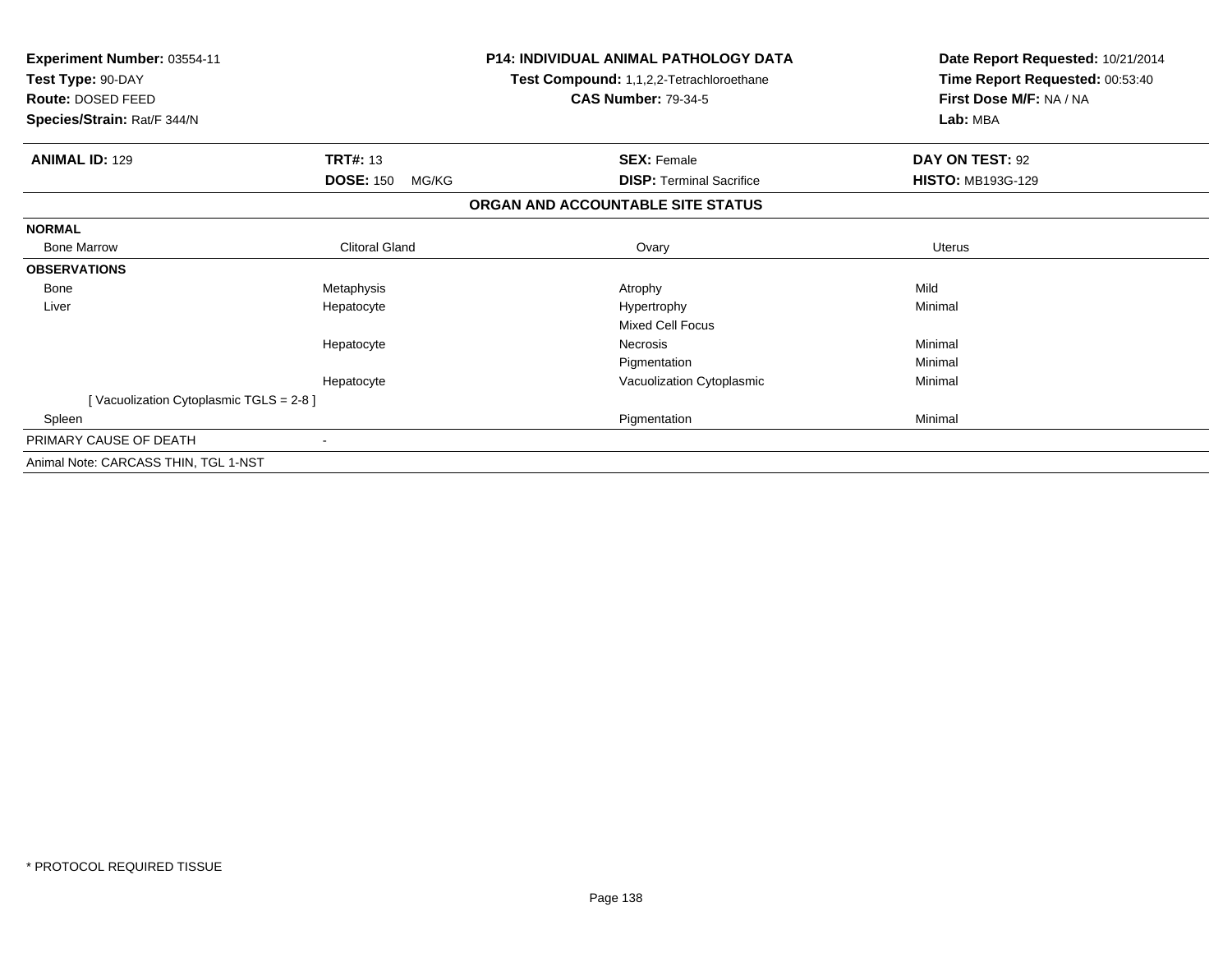| Experiment Number: 03554-11<br>Test Type: 90-DAY<br>Route: DOSED FEED<br>Species/Strain: Rat/F 344/N |                           | <b>P14: INDIVIDUAL ANIMAL PATHOLOGY DATA</b><br>Test Compound: 1,1,2,2-Tetrachloroethane<br><b>CAS Number: 79-34-5</b> | Date Report Requested: 10/21/2014<br>Time Report Requested: 00:53:40<br>First Dose M/F: NA / NA<br>Lab: MBA |
|------------------------------------------------------------------------------------------------------|---------------------------|------------------------------------------------------------------------------------------------------------------------|-------------------------------------------------------------------------------------------------------------|
| <b>ANIMAL ID: 130</b>                                                                                | <b>TRT#: 13</b>           | <b>SEX: Female</b>                                                                                                     | DAY ON TEST: 92                                                                                             |
|                                                                                                      | <b>DOSE: 150</b><br>MG/KG | <b>DISP: Terminal Sacrifice</b>                                                                                        | <b>HISTO: MB193G-130</b>                                                                                    |
|                                                                                                      |                           | ORGAN AND ACCOUNTABLE SITE STATUS                                                                                      |                                                                                                             |
| <b>NORMAL</b>                                                                                        |                           |                                                                                                                        |                                                                                                             |
| <b>Bone Marrow</b>                                                                                   | Ovary                     |                                                                                                                        |                                                                                                             |
| <b>OBSERVATIONS</b>                                                                                  |                           |                                                                                                                        |                                                                                                             |
| Bone                                                                                                 | Metaphysis                | Atrophy                                                                                                                | Mild                                                                                                        |
| <b>Clitoral Gland</b>                                                                                |                           | Inflammation                                                                                                           | Chronic Active, Mild                                                                                        |
| Liver                                                                                                | <b>Bile Duct</b>          | Hyperplasia                                                                                                            | Minimal                                                                                                     |
|                                                                                                      | Hepatocyte                | Hypertrophy                                                                                                            | Mild                                                                                                        |
|                                                                                                      |                           | <b>Mixed Cell Focus</b>                                                                                                |                                                                                                             |
|                                                                                                      | Hepatocyte                | <b>Necrosis</b>                                                                                                        | Minimal                                                                                                     |
|                                                                                                      |                           | Pigmentation                                                                                                           | Mild                                                                                                        |
| Note: TGL 2-NCL                                                                                      |                           |                                                                                                                        |                                                                                                             |
| [Mixed Cell Focus TGLS = 3,4-8]                                                                      |                           |                                                                                                                        |                                                                                                             |
| Spleen                                                                                               |                           | Pigmentation                                                                                                           | Minimal                                                                                                     |
| Uterus                                                                                               |                           | Atrophy                                                                                                                | Mild                                                                                                        |
| [Atrophy TGLS = $1-9$ ]                                                                              |                           |                                                                                                                        |                                                                                                             |
| PRIMARY CAUSE OF DEATH                                                                               |                           |                                                                                                                        |                                                                                                             |
| Animal Note: CARCASS THIN, TGL 5-NST                                                                 |                           |                                                                                                                        |                                                                                                             |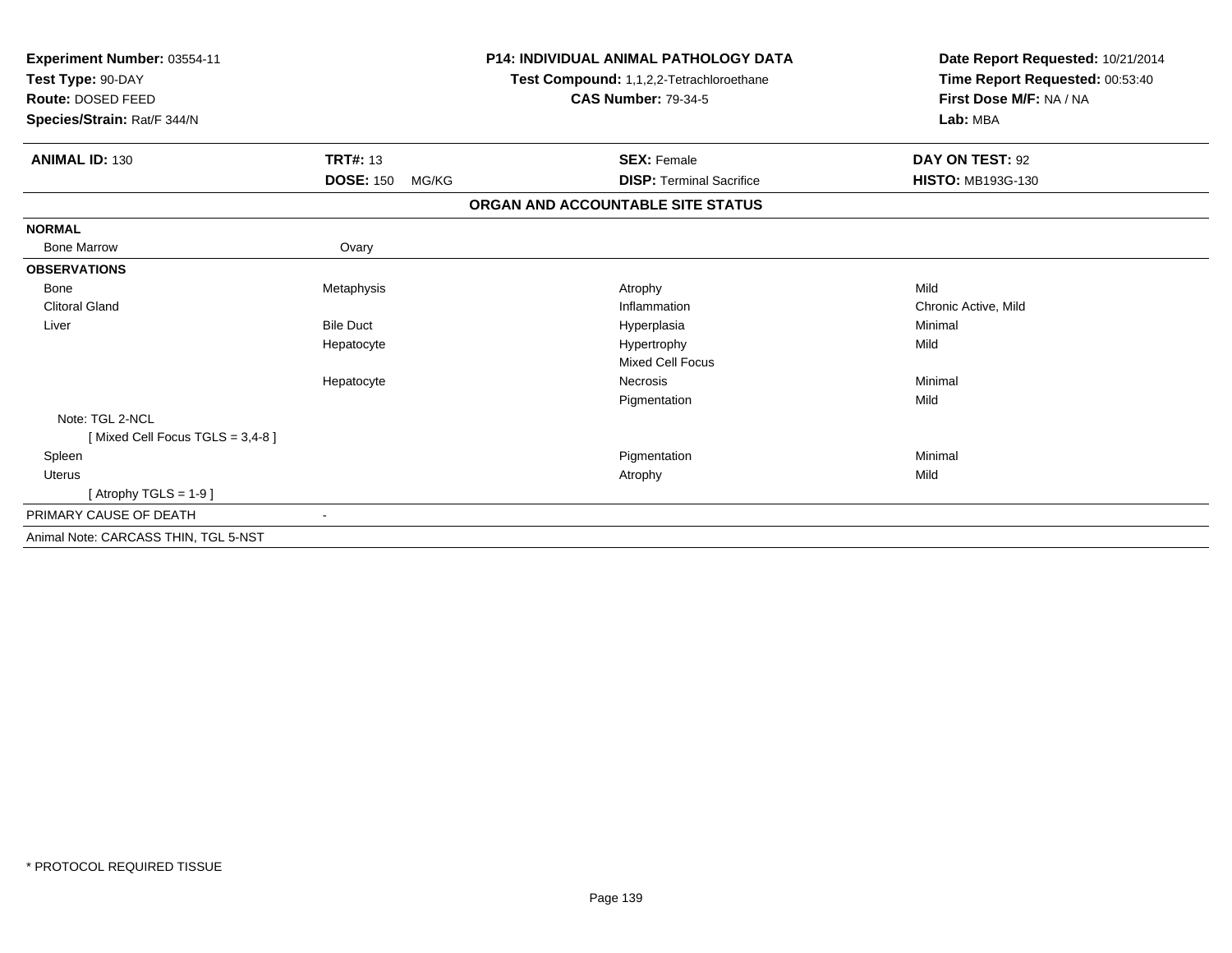| Experiment Number: 03554-11          | P14: INDIVIDUAL ANIMAL PATHOLOGY DATA<br>Test Compound: 1,1,2,2-Tetrachloroethane<br><b>CAS Number: 79-34-5</b> |                                   | Date Report Requested: 10/21/2014<br>Time Report Requested: 00:53:40<br>First Dose M/F: NA / NA |
|--------------------------------------|-----------------------------------------------------------------------------------------------------------------|-----------------------------------|-------------------------------------------------------------------------------------------------|
| Test Type: 90-DAY                    |                                                                                                                 |                                   |                                                                                                 |
| Route: DOSED FEED                    |                                                                                                                 |                                   |                                                                                                 |
| Species/Strain: Rat/F 344/N          |                                                                                                                 |                                   | Lab: MBA                                                                                        |
| <b>ANIMAL ID: 131</b>                | <b>TRT#: 14</b>                                                                                                 | <b>SEX: Female</b>                | DAY ON TEST: 92                                                                                 |
|                                      | <b>DOSE: 300</b><br>MG/KG                                                                                       | <b>DISP: Terminal Sacrifice</b>   | <b>HISTO: MB193G-131</b>                                                                        |
|                                      |                                                                                                                 | ORGAN AND ACCOUNTABLE SITE STATUS |                                                                                                 |
| <b>NORMAL</b>                        |                                                                                                                 |                                   |                                                                                                 |
| * Adrenal Cortex                     | * Adrenal Medulla                                                                                               | * Blood Vessel                    | * Brain                                                                                         |
| * Esophagus                          | * Heart                                                                                                         | * Intestine Large, Cecum          | * Intestine Large, Colon                                                                        |
| * Intestine Large, Rectum            | * Intestine Small, Duodenum                                                                                     | * Intestine Small, Ileum          | * Intestine Small, Jejunum                                                                      |
| * Islets, Pancreatic                 | * Lung                                                                                                          | * Lymph Node, Mandibular          | * Lymph Node, Mesenteric                                                                        |
| * Mammary Gland                      | * Nose                                                                                                          | * Pancreas                        | * Parathyroid Gland                                                                             |
| * Pituitary Gland                    | * Salivary Glands                                                                                               | * Skin                            | * Stomach, Forestomach                                                                          |
| * Stomach, Glandular                 | * Thymus                                                                                                        | * Thyroid Gland                   | * Trachea                                                                                       |
| * Urinary Bladder                    |                                                                                                                 |                                   |                                                                                                 |
| <b>OBSERVATIONS</b>                  |                                                                                                                 |                                   |                                                                                                 |
| * Bone                               | Metaphysis                                                                                                      | Atrophy                           | Moderate                                                                                        |
| * Bone Marrow                        |                                                                                                                 | Atrophy                           | Minimal                                                                                         |
| * Clitoral Gland                     |                                                                                                                 | Atrophy                           | Minimal                                                                                         |
|                                      | <b>Bilateral</b>                                                                                                | Inflammation                      | Chronic, Minimal                                                                                |
| * Kidney                             | <b>Bilateral</b>                                                                                                | Mineralization                    | Minimal                                                                                         |
| * Liver                              | <b>Bile Duct</b>                                                                                                | Hyperplasia                       | Minimal                                                                                         |
|                                      | Hepatocyte                                                                                                      | Hypertrophy                       | Mild                                                                                            |
|                                      | Hepatocyte                                                                                                      | <b>Mitotic Alteration</b>         | Minimal                                                                                         |
|                                      | Hepatocyte                                                                                                      | Necrosis                          | Minimal                                                                                         |
|                                      |                                                                                                                 | Pigmentation                      | Mild                                                                                            |
| Note: TGL 3-NCL; TGL 4-NCL           |                                                                                                                 |                                   |                                                                                                 |
| [ Pigmentation TGLS = 2-8 ]          |                                                                                                                 |                                   |                                                                                                 |
| * Ovary                              | <b>Interstit Cell</b>                                                                                           | <b>Cytoplasmic Alteration</b>     | Mild                                                                                            |
| * Spleen                             | <b>Red Pulp</b>                                                                                                 | Atrophy                           | Mild                                                                                            |
|                                      |                                                                                                                 | Pigmentation                      | Minimal                                                                                         |
| * Uterus                             |                                                                                                                 | Atrophy                           | Moderate                                                                                        |
| [Atrophy TGLS = $5-9$ ]              |                                                                                                                 |                                   |                                                                                                 |
| PRIMARY CAUSE OF DEATH               | $\blacksquare$                                                                                                  |                                   |                                                                                                 |
| Animal Note: CARCASS THIN, TGL 1-NST |                                                                                                                 |                                   |                                                                                                 |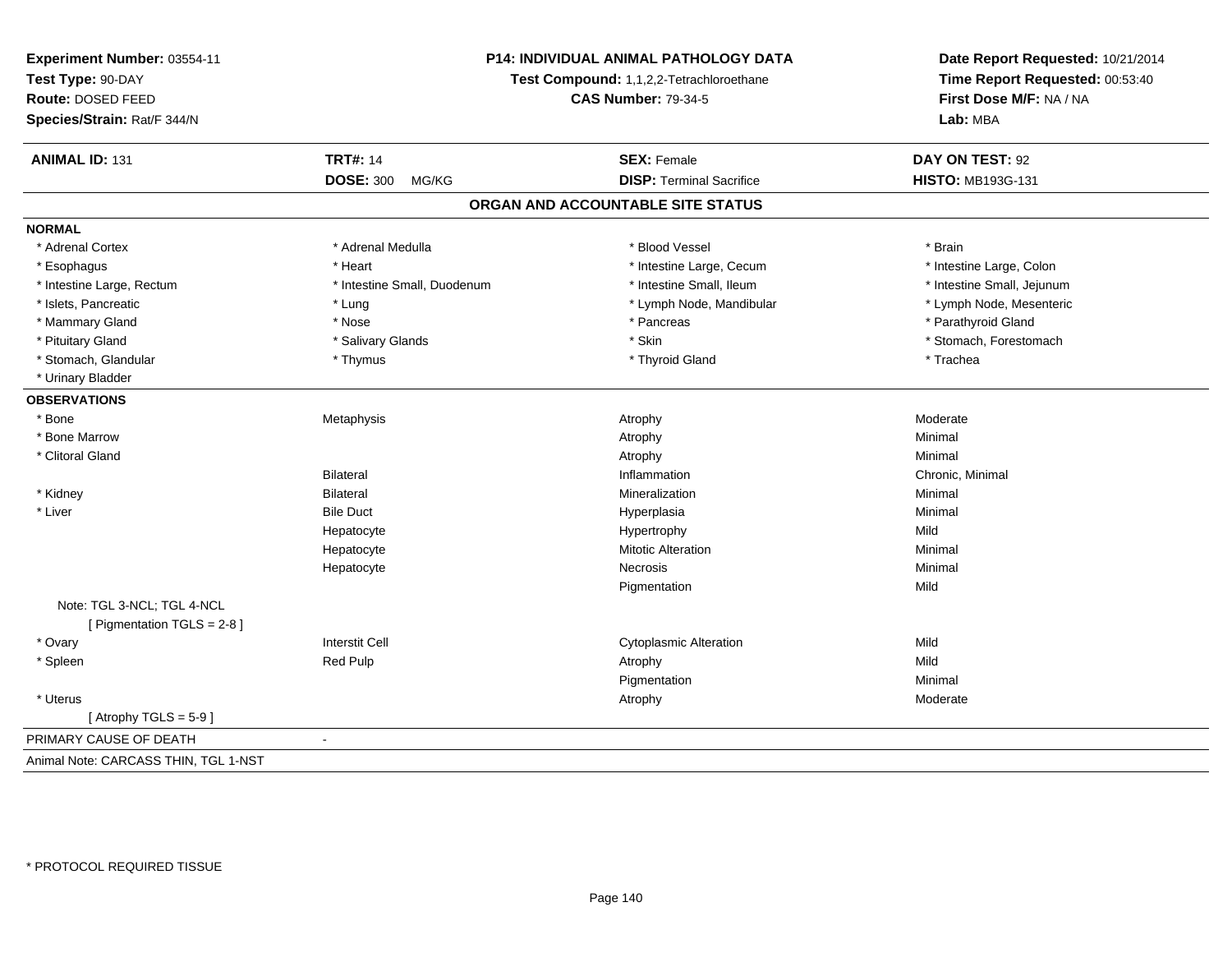| Experiment Number: 03554-11          | P14: INDIVIDUAL ANIMAL PATHOLOGY DATA<br>Test Compound: 1,1,2,2-Tetrachloroethane<br><b>CAS Number: 79-34-5</b> |                                   | Date Report Requested: 10/21/2014 |  |
|--------------------------------------|-----------------------------------------------------------------------------------------------------------------|-----------------------------------|-----------------------------------|--|
| Test Type: 90-DAY                    |                                                                                                                 |                                   | Time Report Requested: 00:53:40   |  |
| Route: DOSED FEED                    |                                                                                                                 |                                   | First Dose M/F: NA / NA           |  |
| Species/Strain: Rat/F 344/N          |                                                                                                                 |                                   | Lab: MBA                          |  |
|                                      |                                                                                                                 |                                   |                                   |  |
| <b>ANIMAL ID: 132</b>                | <b>TRT#: 14</b>                                                                                                 | <b>SEX: Female</b>                | DAY ON TEST: 92                   |  |
|                                      | <b>DOSE: 300</b><br>MG/KG                                                                                       | <b>DISP: Terminal Sacrifice</b>   | <b>HISTO: MB193G-132</b>          |  |
|                                      |                                                                                                                 | ORGAN AND ACCOUNTABLE SITE STATUS |                                   |  |
| <b>NORMAL</b>                        |                                                                                                                 |                                   |                                   |  |
| * Adrenal Cortex                     | * Adrenal Medulla                                                                                               | * Blood Vessel                    | * Bone Marrow                     |  |
| * Brain                              | * Esophagus                                                                                                     | * Heart                           | * Intestine Large, Cecum          |  |
| * Intestine Large, Colon             | * Intestine Large, Rectum                                                                                       | * Intestine Small, Duodenum       | * Intestine Small, Ileum          |  |
| * Intestine Small, Jejunum           | * Islets, Pancreatic                                                                                            | * Lung                            | * Lymph Node, Mandibular          |  |
| * Lymph Node, Mesenteric             | * Mammary Gland                                                                                                 | * Nose                            | * Pancreas                        |  |
| * Parathyroid Gland                  | * Pituitary Gland                                                                                               | * Salivary Glands                 | * Skin                            |  |
| * Stomach, Forestomach               | * Stomach, Glandular                                                                                            | * Thymus                          | * Thyroid Gland                   |  |
| * Trachea                            | * Urinary Bladder                                                                                               |                                   |                                   |  |
| <b>OBSERVATIONS</b>                  |                                                                                                                 |                                   |                                   |  |
| * Bone                               | Metaphysis                                                                                                      | Atrophy                           | Minimal                           |  |
| * Clitoral Gland                     |                                                                                                                 | Inflammation                      | Chronic, Minimal                  |  |
| * Kidney                             | <b>Bilateral, Renal Tubule</b>                                                                                  | Degeneration                      | Mild                              |  |
|                                      | <b>Bilateral</b>                                                                                                | Mineralization                    | Minimal                           |  |
| [Degeneration TGLS = 3-7]            |                                                                                                                 |                                   |                                   |  |
| * Liver                              |                                                                                                                 | Clear Cell Focus                  |                                   |  |
|                                      |                                                                                                                 | <b>Eosinophilic Focus</b>         |                                   |  |
|                                      | <b>Bile Duct</b>                                                                                                | Hyperplasia                       | Mild                              |  |
|                                      | Hepatocyte                                                                                                      | Hypertrophy                       | Moderate                          |  |
|                                      | Hepatocyte                                                                                                      | <b>Mitotic Alteration</b>         | Mild                              |  |
|                                      | Hepatocyte                                                                                                      | Necrosis                          | Minimal                           |  |
|                                      |                                                                                                                 | Pigmentation                      | Mild                              |  |
| Note: TGL 2-NCL                      |                                                                                                                 |                                   |                                   |  |
| * Ovary                              | <b>Interstit Cell</b>                                                                                           | <b>Cytoplasmic Alteration</b>     | Mild                              |  |
| * Spleen                             | Red Pulp                                                                                                        | Atrophy                           | Minimal                           |  |
|                                      |                                                                                                                 | Pigmentation                      | Minimal                           |  |
| * Uterus                             |                                                                                                                 | Atrophy                           | Mild                              |  |
| [Atrophy TGLS = $1-9$ ]              |                                                                                                                 |                                   |                                   |  |
| PRIMARY CAUSE OF DEATH               |                                                                                                                 |                                   |                                   |  |
| Animal Note: CARCASS THIN, TGL 4-NST |                                                                                                                 |                                   |                                   |  |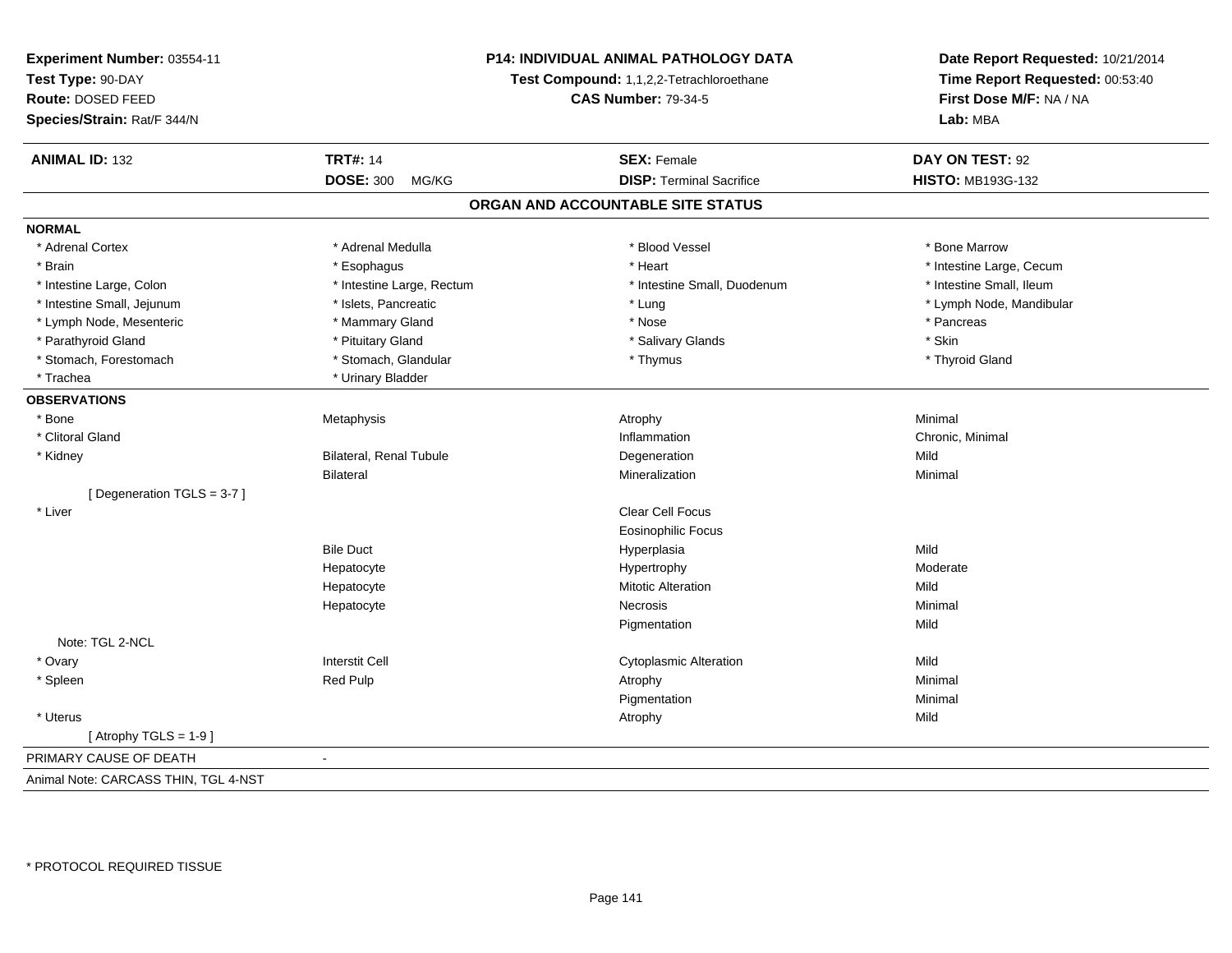| Experiment Number: 03554-11            |                                          | <b>P14: INDIVIDUAL ANIMAL PATHOLOGY DATA</b> | Date Report Requested: 10/21/2014<br>Time Report Requested: 00:53:40 |  |
|----------------------------------------|------------------------------------------|----------------------------------------------|----------------------------------------------------------------------|--|
| Test Type: 90-DAY<br>Route: DOSED FEED | Test Compound: 1,1,2,2-Tetrachloroethane |                                              |                                                                      |  |
|                                        |                                          | <b>CAS Number: 79-34-5</b>                   | First Dose M/F: NA / NA<br>Lab: MBA                                  |  |
| Species/Strain: Rat/F 344/N            |                                          |                                              |                                                                      |  |
| <b>ANIMAL ID: 133</b>                  | <b>TRT#: 14</b>                          | <b>SEX: Female</b>                           | DAY ON TEST: 92                                                      |  |
|                                        | <b>DOSE: 300</b><br>MG/KG                | <b>DISP: Terminal Sacrifice</b>              | HISTO: MB193G-133                                                    |  |
|                                        |                                          | ORGAN AND ACCOUNTABLE SITE STATUS            |                                                                      |  |
| <b>NORMAL</b>                          |                                          |                                              |                                                                      |  |
| * Adrenal Cortex                       | * Adrenal Medulla                        | * Blood Vessel                               | * Brain                                                              |  |
| * Esophagus                            | * Heart                                  | * Intestine Large, Cecum                     | * Intestine Large, Colon                                             |  |
| * Intestine Large, Rectum              | * Intestine Small, Duodenum              | * Intestine Small, Ileum                     | * Intestine Small, Jejunum                                           |  |
| * Islets, Pancreatic                   | $*$ Lung                                 | * Lymph Node, Mandibular                     | * Lymph Node, Mesenteric                                             |  |
| * Mammary Gland                        | * Nose                                   | * Pancreas                                   | * Parathyroid Gland                                                  |  |
| * Pituitary Gland                      | * Salivary Glands                        | * Skin                                       | * Stomach, Forestomach                                               |  |
| * Stomach, Glandular                   | * Thymus                                 | * Thyroid Gland                              | * Trachea                                                            |  |
| * Urinary Bladder                      |                                          |                                              |                                                                      |  |
| <b>OBSERVATIONS</b>                    |                                          |                                              |                                                                      |  |
| * Bone                                 | Metaphysis                               | Atrophy                                      | Moderate                                                             |  |
| * Bone Marrow                          |                                          | Atrophy                                      | Minimal                                                              |  |
| * Clitoral Gland                       |                                          | Atrophy                                      | Mild                                                                 |  |
|                                        | <b>Bilateral</b>                         | Inflammation                                 | Chronic, Mild                                                        |  |
| * Kidney                               | <b>Renal Tubule</b>                      | Degeneration                                 | Minimal                                                              |  |
|                                        | <b>Bilateral</b>                         | Mineralization                               | Mild                                                                 |  |
| * Liver                                |                                          | Clear Cell Focus                             |                                                                      |  |
|                                        | <b>Bile Duct</b>                         | Hyperplasia                                  | Mild                                                                 |  |
|                                        | Hepatocyte                               | Hypertrophy                                  | Moderate                                                             |  |
|                                        | Hepatocyte                               | <b>Mitotic Alteration</b>                    | Mild                                                                 |  |
|                                        | Hepatocyte                               | <b>Necrosis</b>                              | Minimal                                                              |  |
|                                        |                                          | Pigmentation                                 | Mild                                                                 |  |
| [Clear Cell Focus TGLS = 2-8]          |                                          |                                              |                                                                      |  |
| * Ovary                                | <b>Interstit Cell</b>                    | <b>Cytoplasmic Alteration</b>                | Moderate                                                             |  |
| * Spleen                               | Red Pulp                                 | Atrophy                                      | Mild                                                                 |  |
|                                        |                                          | Pigmentation                                 | Mild                                                                 |  |
| Note: TGL 4-NCL                        |                                          |                                              |                                                                      |  |
| * Uterus                               |                                          | Atrophy                                      | Mild                                                                 |  |
| [Atrophy TGLS = $5-9$ ]                |                                          |                                              |                                                                      |  |
| PRIMARY CAUSE OF DEATH                 | $\sim$                                   |                                              |                                                                      |  |

Animal Note: CARCASS THIN, TGL 1-NST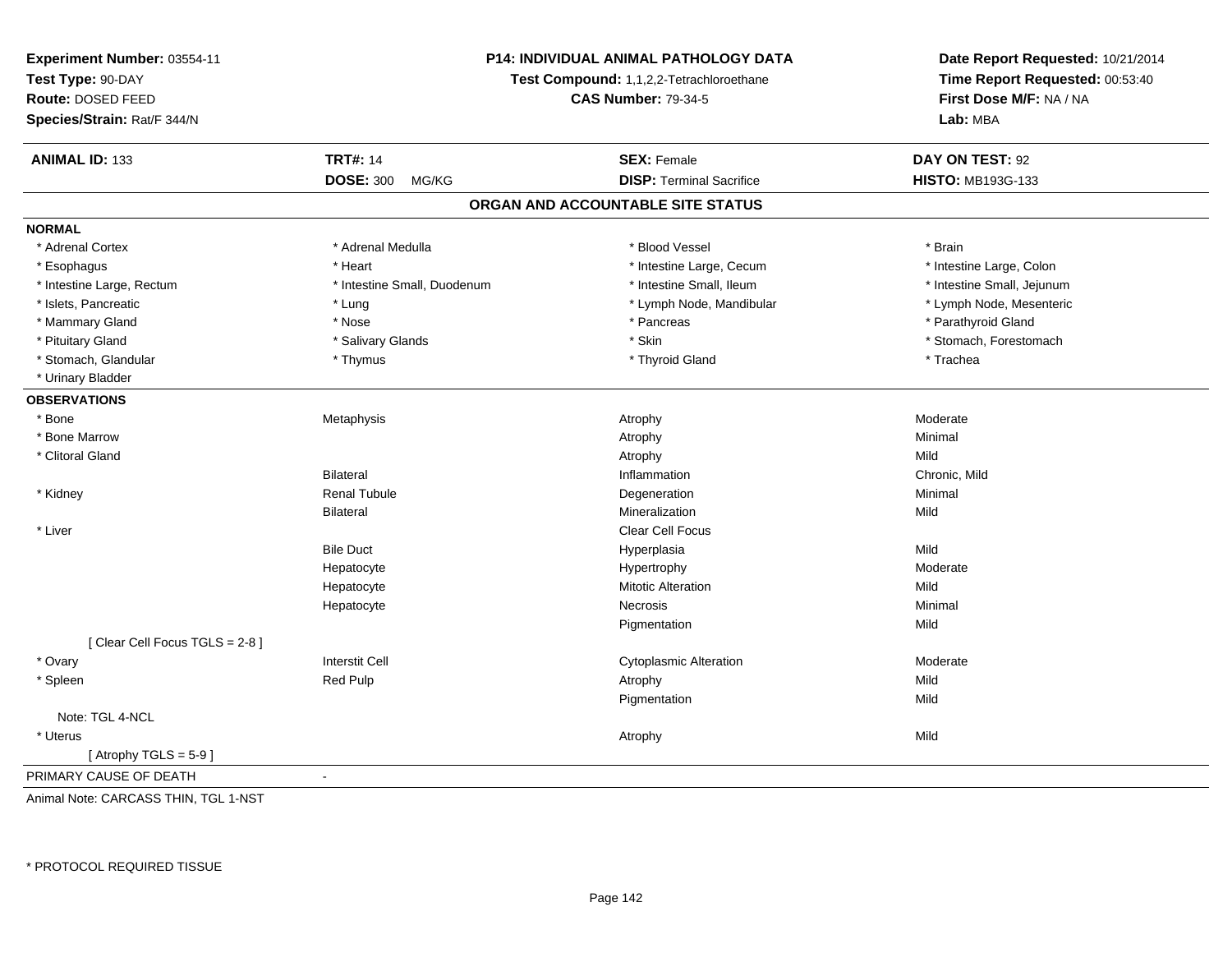| Experiment Number: 03554-11<br>Test Type: 90-DAY |                           | <b>P14: INDIVIDUAL ANIMAL PATHOLOGY DATA</b><br>Test Compound: 1,1,2,2-Tetrachloroethane | Date Report Requested: 10/21/2014<br>Time Report Requested: 00:53:40 |
|--------------------------------------------------|---------------------------|------------------------------------------------------------------------------------------|----------------------------------------------------------------------|
| Route: DOSED FEED                                |                           | <b>CAS Number: 79-34-5</b>                                                               | First Dose M/F: NA / NA                                              |
| Species/Strain: Rat/F 344/N                      |                           |                                                                                          | Lab: MBA                                                             |
| <b>ANIMAL ID: 133</b>                            | <b>TRT#: 14</b>           | <b>SEX:</b> Female                                                                       | DAY ON TEST: 92                                                      |
|                                                  | <b>DOSE: 300</b><br>MG/KG | <b>DISP: Terminal Sacrifice</b>                                                          | <b>HISTO: MB193G-133</b>                                             |
|                                                  |                           | ORGAN AND ACCOUNTABLE SITE STATUS                                                        |                                                                      |
|                                                  |                           |                                                                                          |                                                                      |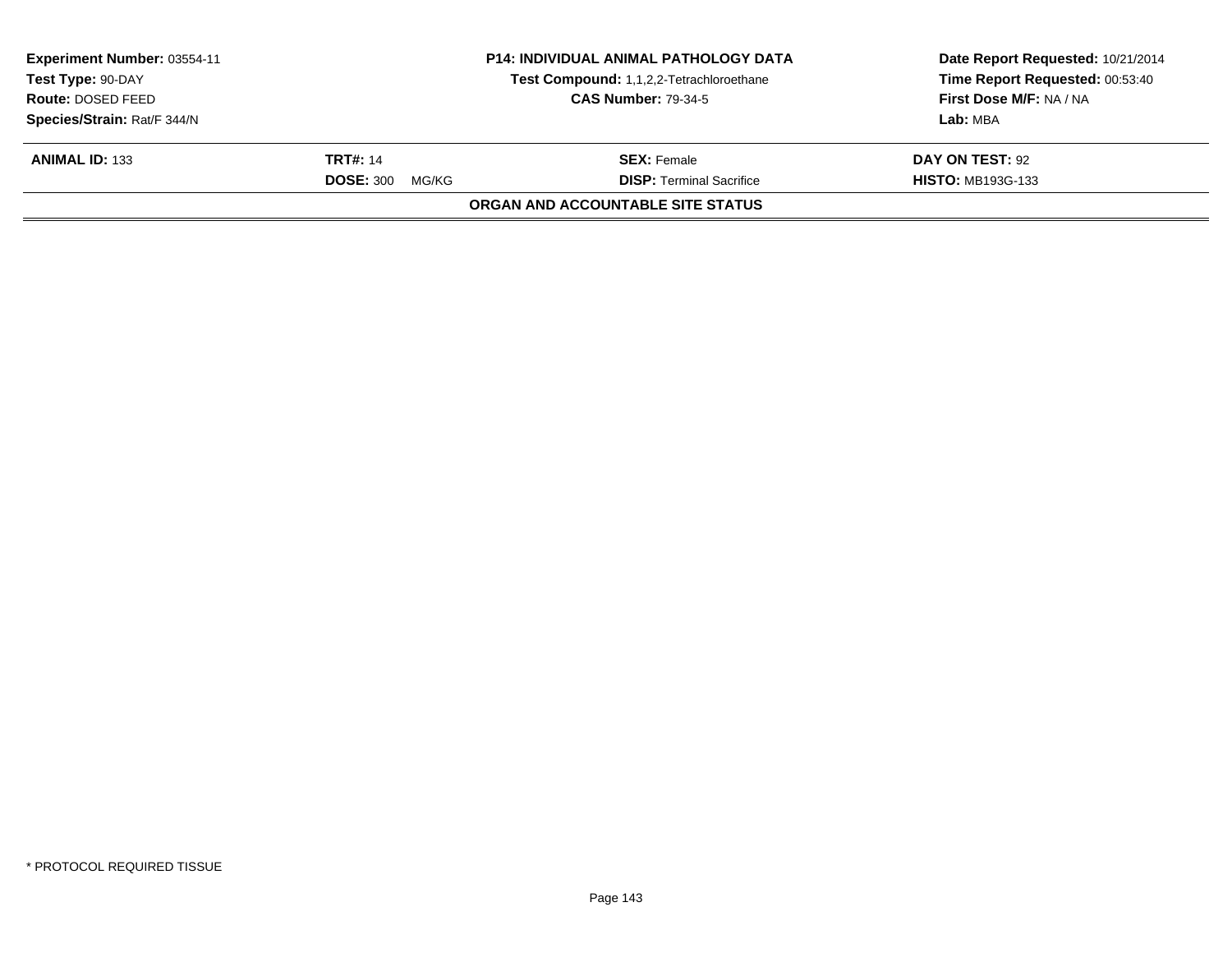| Experiment Number: 03554-11<br>Test Type: 90-DAY<br>Route: DOSED FEED<br>Species/Strain: Rat/F 344/N |                             | P14: INDIVIDUAL ANIMAL PATHOLOGY DATA<br>Test Compound: 1,1,2,2-Tetrachloroethane<br><b>CAS Number: 79-34-5</b> |                            |
|------------------------------------------------------------------------------------------------------|-----------------------------|-----------------------------------------------------------------------------------------------------------------|----------------------------|
| <b>ANIMAL ID: 134</b>                                                                                | <b>TRT#: 14</b>             | <b>SEX: Female</b>                                                                                              | DAY ON TEST: 92            |
|                                                                                                      | <b>DOSE: 300</b><br>MG/KG   | <b>DISP: Terminal Sacrifice</b>                                                                                 | HISTO: MB193G-134          |
|                                                                                                      |                             | ORGAN AND ACCOUNTABLE SITE STATUS                                                                               |                            |
| <b>NORMAL</b>                                                                                        |                             |                                                                                                                 |                            |
| * Adrenal Cortex                                                                                     | * Adrenal Medulla           | * Blood Vessel                                                                                                  | * Brain                    |
| * Esophagus                                                                                          | * Heart                     | * Intestine Large, Cecum                                                                                        | * Intestine Large, Colon   |
| * Intestine Large, Rectum                                                                            | * Intestine Small, Duodenum | * Intestine Small, Ileum                                                                                        | * Intestine Small, Jejunum |
| * Islets, Pancreatic                                                                                 | * Lung                      | * Lymph Node, Mesenteric                                                                                        | * Mammary Gland            |
| * Nose                                                                                               | * Pancreas                  | * Pituitary Gland                                                                                               | * Salivary Glands          |
| * Skin                                                                                               | * Stomach, Forestomach      | * Stomach, Glandular                                                                                            | * Thymus                   |
| * Thyroid Gland                                                                                      | * Trachea                   | * Urinary Bladder                                                                                               |                            |
| <b>MISSING</b>                                                                                       |                             |                                                                                                                 |                            |
| * Parathyroid Gland                                                                                  |                             |                                                                                                                 |                            |
| <b>OBSERVATIONS</b>                                                                                  |                             |                                                                                                                 |                            |
| * Bone                                                                                               | Metaphysis                  | Atrophy                                                                                                         | Moderate                   |
| * Bone Marrow                                                                                        |                             | Atrophy                                                                                                         | Mild                       |
| * Clitoral Gland                                                                                     |                             | Atrophy                                                                                                         | Minimal                    |
| * Kidney                                                                                             | <b>Bilateral</b>            | Mineralization                                                                                                  | Minimal                    |
| * Liver                                                                                              |                             | Hepatodiaphragmatic Nodule                                                                                      |                            |
|                                                                                                      | <b>Bile Duct</b>            | Hyperplasia                                                                                                     | Mild                       |
|                                                                                                      | Hepatocyte                  | Hypertrophy                                                                                                     | Moderate                   |
|                                                                                                      | Hepatocyte                  | <b>Mitotic Alteration</b>                                                                                       | Mild                       |
|                                                                                                      | Hepatocyte                  | Necrosis                                                                                                        | Minimal                    |
|                                                                                                      |                             | Pigmentation                                                                                                    | Mild                       |
| [ Hepatodiaphragmatic Nodule TGLS = 3-8 ]                                                            |                             |                                                                                                                 |                            |
| * Lymph Node, Mandibular                                                                             |                             | Hemorrhage                                                                                                      | Minimal                    |
| * Ovary                                                                                              | <b>Interstit Cell</b>       | <b>Cytoplasmic Alteration</b>                                                                                   | Mild                       |
| * Spleen                                                                                             | Red Pulp                    | Atrophy                                                                                                         | Minimal                    |
|                                                                                                      |                             | Pigmentation                                                                                                    | Minimal                    |
| * Uterus                                                                                             |                             | Atrophy                                                                                                         | Mild                       |
| [Atrophy TGLS = $2-9$ ]                                                                              |                             |                                                                                                                 |                            |
| PRIMARY CAUSE OF DEATH                                                                               |                             |                                                                                                                 |                            |
| Animal Note: CARCASS THIN, TGL 1-NST                                                                 |                             |                                                                                                                 |                            |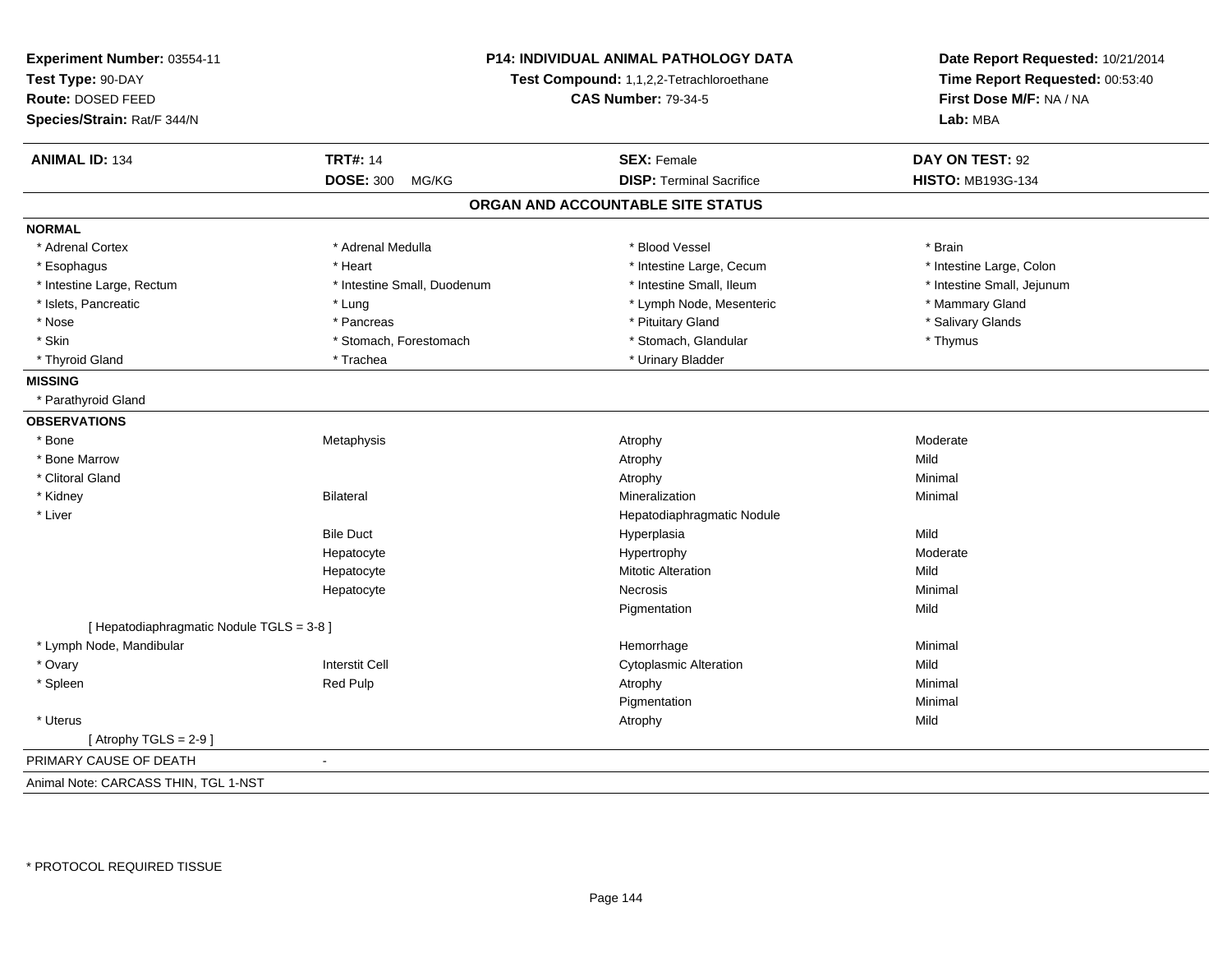| Experiment Number: 03554-11               | <b>P14: INDIVIDUAL ANIMAL PATHOLOGY DATA</b> |                                   | Date Report Requested: 10/21/2014   |
|-------------------------------------------|----------------------------------------------|-----------------------------------|-------------------------------------|
| Test Type: 90-DAY                         | Test Compound: 1,1,2,2-Tetrachloroethane     |                                   | Time Report Requested: 00:53:40     |
| Route: DOSED FEED                         |                                              | <b>CAS Number: 79-34-5</b>        |                                     |
| Species/Strain: Rat/F 344/N               |                                              |                                   | First Dose M/F: NA / NA<br>Lab: MBA |
| <b>ANIMAL ID: 135</b>                     | <b>TRT#: 14</b>                              | <b>SEX: Female</b>                | DAY ON TEST: 92                     |
|                                           | <b>DOSE: 300</b><br>MG/KG                    | <b>DISP: Terminal Sacrifice</b>   | HISTO: MB193G-135                   |
|                                           |                                              | ORGAN AND ACCOUNTABLE SITE STATUS |                                     |
| <b>NORMAL</b>                             |                                              |                                   |                                     |
| * Adrenal Cortex                          | * Adrenal Medulla                            | * Blood Vessel                    | * Brain                             |
| * Esophagus                               | * Heart                                      | * Intestine Large, Cecum          | * Intestine Large, Colon            |
| * Intestine Large, Rectum                 | * Intestine Small, Duodenum                  | * Intestine Small, Ileum          | * Intestine Small, Jejunum          |
| * Lung                                    | * Lymph Node, Mandibular                     | * Lymph Node, Mesenteric          | * Mammary Gland                     |
| * Nose                                    | * Pancreas                                   | * Parathyroid Gland               | * Pituitary Gland                   |
| * Salivary Glands                         | * Skin                                       | * Stomach, Forestomach            | * Stomach, Glandular                |
| * Thyroid Gland                           | * Trachea                                    | * Urinary Bladder                 |                                     |
| <b>OBSERVATIONS</b>                       |                                              |                                   |                                     |
| * Bone                                    | Metaphysis                                   | Atrophy                           | Moderate                            |
| * Bone Marrow                             |                                              | Atrophy                           | Mild                                |
| * Clitoral Gland                          |                                              | Atrophy                           | Minimal                             |
| * Islets, Pancreatic                      |                                              | Metaplasia                        | Minimal                             |
| * Kidney                                  | Bilateral                                    | Mineralization                    | Minimal                             |
| * Liver                                   |                                              | Clear Cell Focus                  |                                     |
|                                           |                                              | Eosinophilic Focus                |                                     |
|                                           |                                              | Hepatodiaphragmatic Nodule        |                                     |
|                                           | <b>Bile Duct</b>                             | Hyperplasia                       | Mild                                |
|                                           | Hepatocyte                                   | Hypertrophy                       | Moderate                            |
|                                           | Hepatocyte                                   | <b>Mitotic Alteration</b>         | Mild                                |
|                                           | Hepatocyte                                   | <b>Necrosis</b>                   | Minimal                             |
|                                           |                                              | Pigmentation                      | Mild                                |
| [Clear Cell Focus TGLS = 5-8]             |                                              |                                   |                                     |
| [ Eosinophilic Focus TGLS = 4-8 ]         |                                              |                                   |                                     |
| [ Hepatodiaphragmatic Nodule TGLS = 3-8 ] |                                              |                                   |                                     |
| * Ovary                                   | <b>Interstit Cell</b>                        | <b>Cytoplasmic Alteration</b>     | Mild                                |
| * Spleen                                  | <b>Red Pulp</b>                              | Atrophy                           | Minimal                             |
|                                           |                                              | Pigmentation                      | Minimal                             |
| * Thymus                                  |                                              | Hemorrhage                        | Minimal                             |
| * Uterus                                  |                                              | Atrophy                           | Moderate                            |
| [Atrophy TGLS = 2-9 ]                     |                                              |                                   |                                     |

\* PROTOCOL REQUIRED TISSUE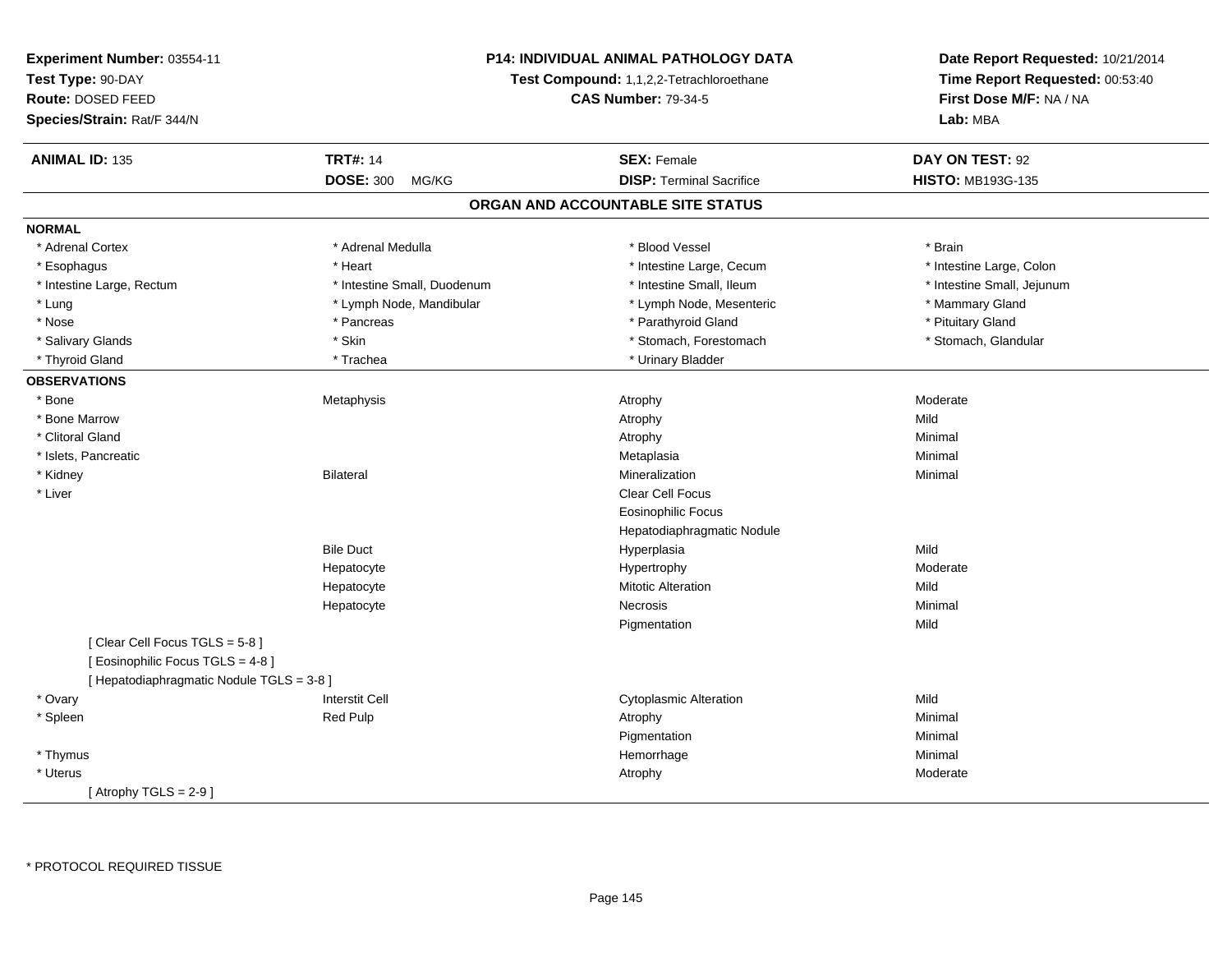| <b>Experiment Number: 03554-11</b><br>Test Type: 90-DAY<br><b>Route: DOSED FEED</b><br>Species/Strain: Rat/F 344/N |                                              | <b>P14: INDIVIDUAL ANIMAL PATHOLOGY DATA</b><br>Test Compound: 1,1,2,2-Tetrachloroethane<br><b>CAS Number: 79-34-5</b> | Date Report Requested: 10/21/2014<br>Time Report Requested: 00:53:40<br>First Dose M/F: NA / NA<br>Lab: MBA |
|--------------------------------------------------------------------------------------------------------------------|----------------------------------------------|------------------------------------------------------------------------------------------------------------------------|-------------------------------------------------------------------------------------------------------------|
| <b>ANIMAL ID: 135</b>                                                                                              | <b>TRT#: 14</b><br><b>DOSE: 300</b><br>MG/KG | <b>SEX: Female</b><br><b>DISP:</b> Terminal Sacrifice                                                                  | DAY ON TEST: 92<br><b>HISTO: MB193G-135</b>                                                                 |
|                                                                                                                    |                                              | ORGAN AND ACCOUNTABLE SITE STATUS                                                                                      |                                                                                                             |
| PRIMARY CAUSE OF DEATH                                                                                             | $\overline{\phantom{a}}$                     |                                                                                                                        |                                                                                                             |
| Animal Note: CARCASS THIN, TGL 1-NST                                                                               |                                              |                                                                                                                        |                                                                                                             |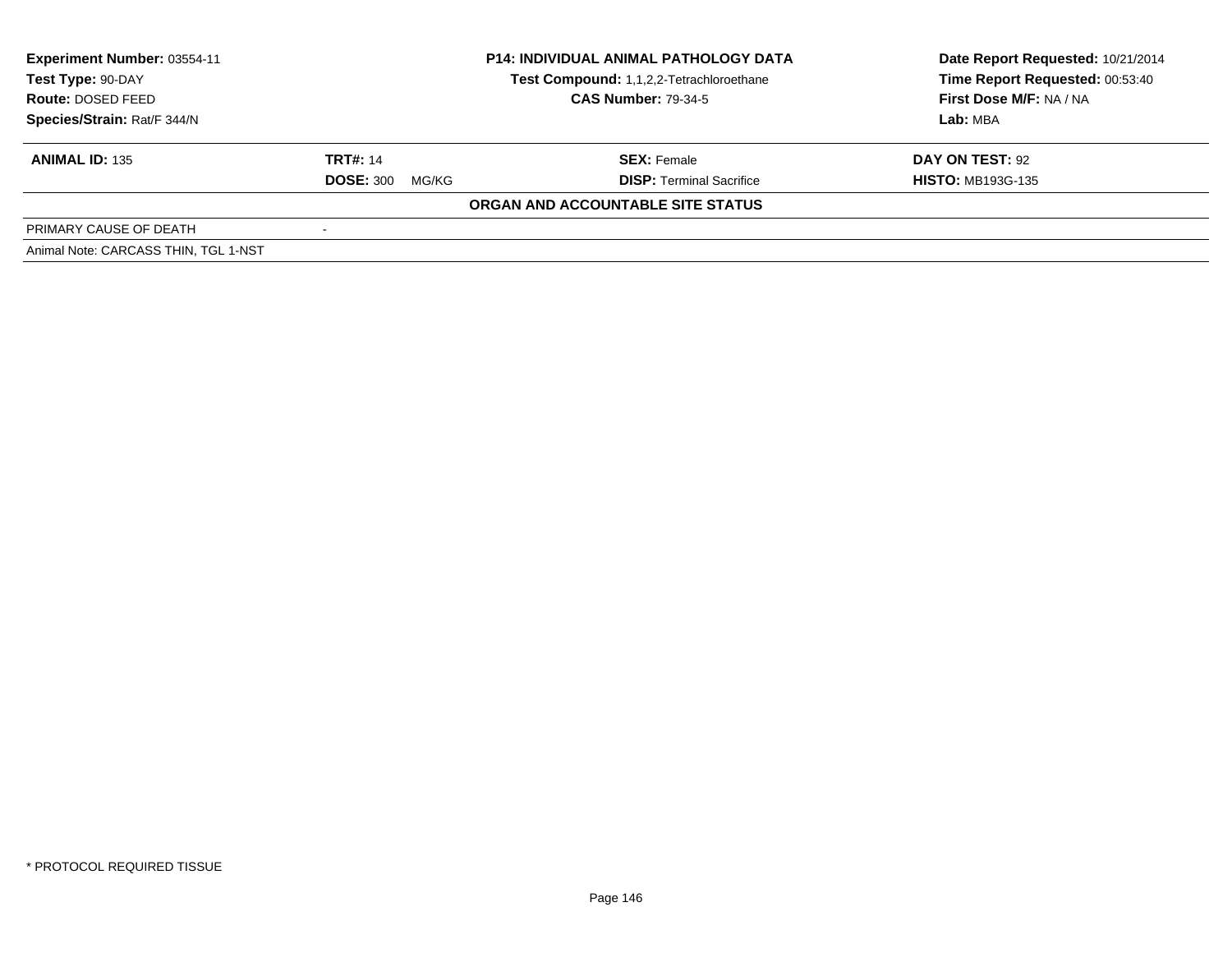| Experiment Number: 03554-11<br>Test Type: 90-DAY<br>Route: DOSED FEED |                           | P14: INDIVIDUAL ANIMAL PATHOLOGY DATA<br>Test Compound: 1,1,2,2-Tetrachloroethane<br><b>CAS Number: 79-34-5</b> | Date Report Requested: 10/21/2014<br>Time Report Requested: 00:53:40<br>First Dose M/F: NA / NA<br>Lab: MBA |
|-----------------------------------------------------------------------|---------------------------|-----------------------------------------------------------------------------------------------------------------|-------------------------------------------------------------------------------------------------------------|
| Species/Strain: Rat/F 344/N                                           |                           |                                                                                                                 |                                                                                                             |
| <b>ANIMAL ID: 136</b>                                                 | <b>TRT#: 14</b>           | <b>SEX: Female</b>                                                                                              | DAY ON TEST: 92                                                                                             |
|                                                                       | <b>DOSE: 300</b><br>MG/KG | <b>DISP: Terminal Sacrifice</b>                                                                                 | <b>HISTO: MB193G-136</b>                                                                                    |
|                                                                       |                           | ORGAN AND ACCOUNTABLE SITE STATUS                                                                               |                                                                                                             |
| <b>NORMAL</b>                                                         |                           |                                                                                                                 |                                                                                                             |
| * Adrenal Cortex                                                      | * Adrenal Medulla         | * Blood Vessel                                                                                                  | * Bone Marrow                                                                                               |
| * Brain                                                               | * Esophagus               | * Heart                                                                                                         | * Intestine Large, Cecum                                                                                    |
| * Intestine Large, Colon                                              | * Intestine Large, Rectum | * Intestine Small, Duodenum                                                                                     | * Intestine Small, Ileum                                                                                    |
| * Intestine Small, Jejunum                                            | * Islets, Pancreatic      | * Lung                                                                                                          | * Lymph Node, Mandibular                                                                                    |
| * Lymph Node, Mesenteric                                              | * Mammary Gland           | * Nose                                                                                                          | * Pancreas                                                                                                  |
| * Parathyroid Gland                                                   | * Pituitary Gland         | * Salivary Glands                                                                                               | * Skin                                                                                                      |
| * Stomach, Glandular                                                  | * Thymus                  | * Thyroid Gland                                                                                                 | * Trachea                                                                                                   |
| * Urinary Bladder                                                     |                           |                                                                                                                 |                                                                                                             |
| <b>OBSERVATIONS</b>                                                   |                           |                                                                                                                 |                                                                                                             |
| * Bone                                                                | Metaphysis                | Atrophy                                                                                                         | Mild                                                                                                        |
| * Clitoral Gland                                                      |                           | Atrophy                                                                                                         | Minimal                                                                                                     |
| * Kidney                                                              | <b>Bilateral</b>          | Mineralization                                                                                                  | Minimal                                                                                                     |
| * Liver                                                               |                           | Hepatodiaphragmatic Nodule                                                                                      |                                                                                                             |
|                                                                       | <b>Bile Duct</b>          | Hyperplasia                                                                                                     | Mild                                                                                                        |
|                                                                       | Hepatocyte                | Hypertrophy                                                                                                     | Moderate                                                                                                    |
|                                                                       | Hepatocyte                | <b>Mitotic Alteration</b>                                                                                       | Mild                                                                                                        |
|                                                                       | Hepatocyte                | <b>Necrosis</b>                                                                                                 | Minimal                                                                                                     |
|                                                                       |                           | Pigmentation                                                                                                    | Mild                                                                                                        |
| Note: TGL 3-NCL                                                       |                           |                                                                                                                 |                                                                                                             |
| [ Hepatodiaphragmatic Nodule TGLS = 4,5-8 ]                           |                           |                                                                                                                 |                                                                                                             |
| * Ovary                                                               | <b>Interstit Cell</b>     | <b>Cytoplasmic Alteration</b>                                                                                   | Mild                                                                                                        |
| * Spleen                                                              | Lymph Follic              | Atrophy                                                                                                         | Minimal                                                                                                     |
|                                                                       | Red Pulp                  | Atrophy                                                                                                         | Minimal                                                                                                     |
| * Stomach, Forestomach                                                |                           | Edema                                                                                                           | Mild                                                                                                        |
| * Uterus                                                              |                           | Atrophy                                                                                                         | Mild                                                                                                        |
| [Atrophy TGLS = $2-9$ ]                                               |                           |                                                                                                                 |                                                                                                             |
| PRIMARY CAUSE OF DEATH                                                |                           |                                                                                                                 |                                                                                                             |
| Animal Note: CARCASS THIN, TGL 1-NST                                  |                           |                                                                                                                 |                                                                                                             |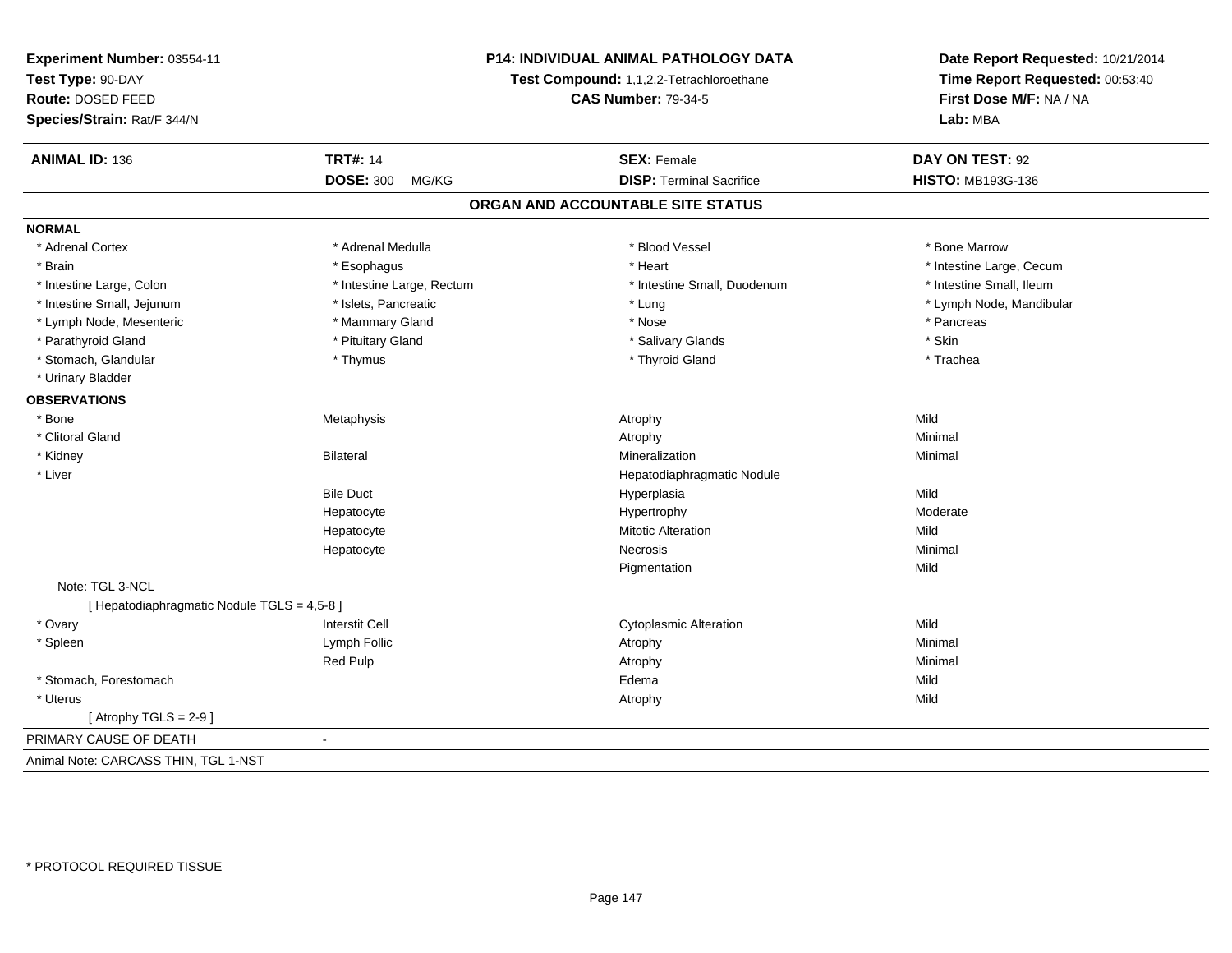| Experiment Number: 03554-11          | <b>P14: INDIVIDUAL ANIMAL PATHOLOGY DATA</b> |                                          | Date Report Requested: 10/21/2014                          |
|--------------------------------------|----------------------------------------------|------------------------------------------|------------------------------------------------------------|
| Test Type: 90-DAY                    |                                              | Test Compound: 1,1,2,2-Tetrachloroethane | Time Report Requested: 00:53:40<br>First Dose M/F: NA / NA |
| Route: DOSED FEED                    |                                              | <b>CAS Number: 79-34-5</b>               |                                                            |
| Species/Strain: Rat/F 344/N          |                                              |                                          | Lab: MBA                                                   |
| <b>ANIMAL ID: 137</b>                | <b>TRT#: 14</b>                              | <b>SEX: Female</b>                       | DAY ON TEST: 92                                            |
|                                      | <b>DOSE: 300</b><br>MG/KG                    | <b>DISP: Terminal Sacrifice</b>          | <b>HISTO: MB193G-137</b>                                   |
|                                      |                                              | ORGAN AND ACCOUNTABLE SITE STATUS        |                                                            |
| <b>NORMAL</b>                        |                                              |                                          |                                                            |
| * Adrenal Cortex                     | * Adrenal Medulla                            | * Blood Vessel                           | * Bone                                                     |
| * Bone Marrow                        | * Brain                                      | * Esophagus                              | * Heart                                                    |
| * Intestine Large, Cecum             | * Intestine Large, Colon                     | * Intestine Large, Rectum                | * Intestine Small, Duodenum                                |
| * Intestine Small, Ileum             | * Intestine Small, Jejunum                   | * Islets, Pancreatic                     | * Lung                                                     |
| * Lymph Node, Mandibular             | * Lymph Node, Mesenteric                     | * Mammary Gland                          | * Nose                                                     |
| * Pancreas                           | * Parathyroid Gland                          | * Pituitary Gland                        | * Salivary Glands                                          |
| * Skin                               | * Stomach, Forestomach                       | * Stomach, Glandular                     | * Thymus                                                   |
| * Thyroid Gland                      | * Trachea                                    | * Urinary Bladder                        |                                                            |
| <b>OBSERVATIONS</b>                  |                                              |                                          |                                                            |
| * Clitoral Gland                     |                                              | Atrophy                                  | Mild                                                       |
|                                      |                                              | Inflammation                             | Chronic, Minimal                                           |
| * Kidney<br>Note: TGL 3-NCL          | Bilateral                                    | Mineralization                           | Minimal                                                    |
| * Liver                              | <b>Bile Duct</b>                             | Hyperplasia                              | Mild                                                       |
|                                      | Hepatocyte                                   | Hypertrophy                              | Moderate                                                   |
|                                      | Hepatocyte                                   | <b>Mitotic Alteration</b>                | Mild                                                       |
|                                      |                                              | Mixed Cell Focus                         |                                                            |
|                                      | Hepatocyte                                   | <b>Necrosis</b>                          | Mild                                                       |
|                                      |                                              | Pigmentation                             | Mild                                                       |
| Note: TGL 4-NCL                      |                                              |                                          |                                                            |
| * Ovary                              | <b>Interstit Cell</b>                        | <b>Cytoplasmic Alteration</b>            | Mild                                                       |
| * Skin                               |                                              |                                          |                                                            |
| Note: TGL 1-NCL; TGL 5-NCL           |                                              |                                          |                                                            |
| * Spleen                             |                                              | Pigmentation                             | Minimal                                                    |
| * Uterus                             |                                              | Atrophy                                  | Mild                                                       |
| PRIMARY CAUSE OF DEATH               | $\blacksquare$                               |                                          |                                                            |
| Animal Note: CARCASS THIN, TGL 2-NST |                                              |                                          |                                                            |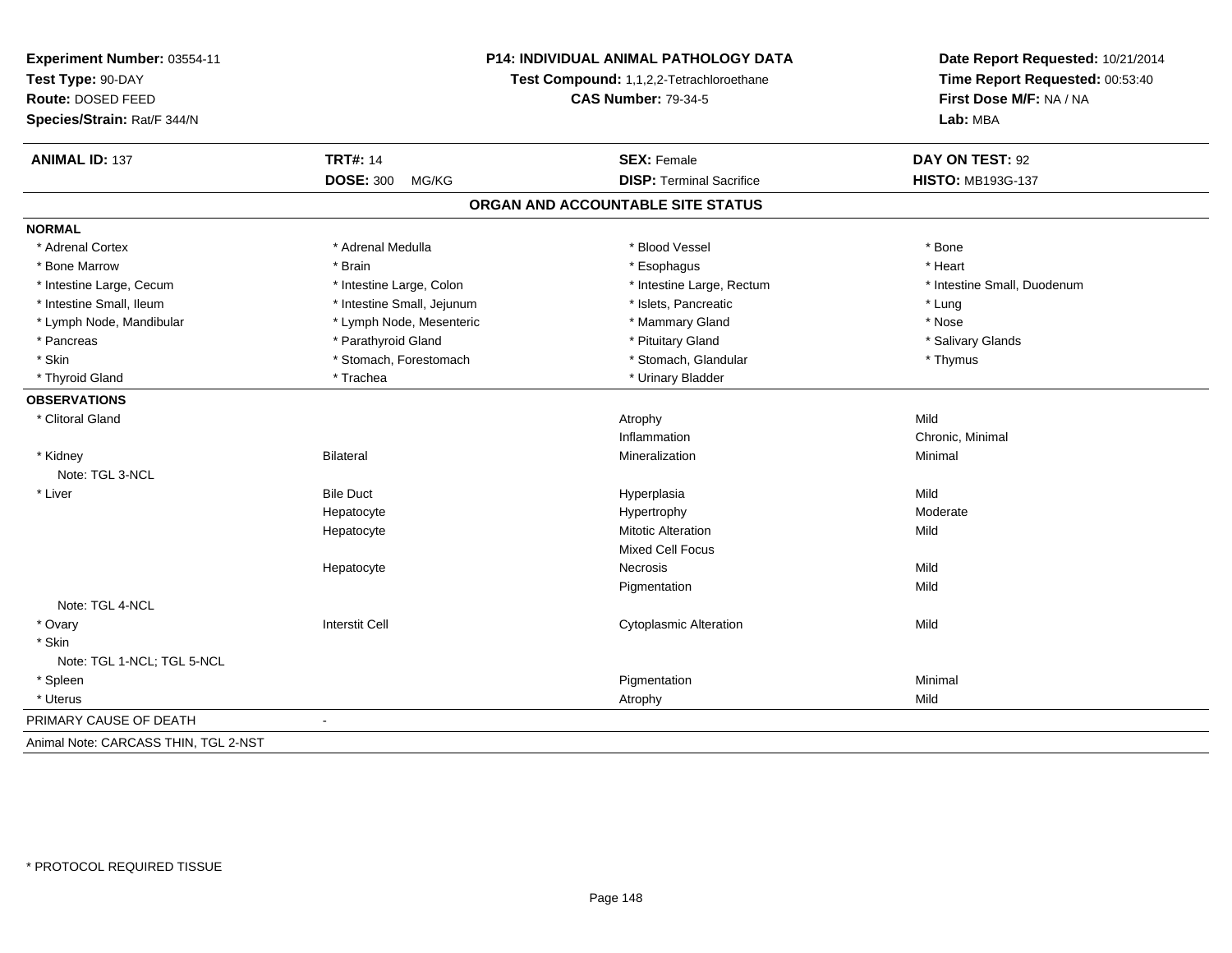| Experiment Number: 03554-11<br>Test Type: 90-DAY<br><b>Route: DOSED FEED</b><br>Species/Strain: Rat/F 344/N | P14: INDIVIDUAL ANIMAL PATHOLOGY DATA<br>Test Compound: 1,1,2,2-Tetrachloroethane<br><b>CAS Number: 79-34-5</b> |                                   | Date Report Requested: 10/21/2014<br>Time Report Requested: 00:53:40<br>First Dose M/F: NA / NA<br>Lab: MBA |
|-------------------------------------------------------------------------------------------------------------|-----------------------------------------------------------------------------------------------------------------|-----------------------------------|-------------------------------------------------------------------------------------------------------------|
| <b>ANIMAL ID: 138</b>                                                                                       | <b>TRT#: 14</b>                                                                                                 | <b>SEX: Female</b>                | DAY ON TEST: 92                                                                                             |
|                                                                                                             | <b>DOSE: 300</b><br>MG/KG                                                                                       | <b>DISP: Terminal Sacrifice</b>   | <b>HISTO: MB193G-138</b>                                                                                    |
|                                                                                                             |                                                                                                                 | ORGAN AND ACCOUNTABLE SITE STATUS |                                                                                                             |
| <b>NORMAL</b>                                                                                               |                                                                                                                 |                                   |                                                                                                             |
| * Adrenal Cortex                                                                                            | * Adrenal Medulla                                                                                               | * Blood Vessel                    | * Brain                                                                                                     |
| * Esophagus                                                                                                 | * Heart                                                                                                         | * Intestine Large, Cecum          | * Intestine Large, Colon                                                                                    |
| * Intestine Large, Rectum                                                                                   | * Intestine Small, Duodenum                                                                                     | * Intestine Small, Ileum          | * Intestine Small, Jejunum                                                                                  |
| * Islets, Pancreatic                                                                                        | * Lymph Node, Mandibular                                                                                        | * Lymph Node, Mesenteric          | * Mammary Gland                                                                                             |
| * Nose                                                                                                      | * Pancreas                                                                                                      | * Pituitary Gland                 | * Salivary Glands                                                                                           |
| * Skin                                                                                                      | * Stomach, Forestomach                                                                                          | * Stomach, Glandular              | * Thymus                                                                                                    |
| * Thyroid Gland                                                                                             | * Trachea                                                                                                       | * Urinary Bladder                 |                                                                                                             |
| <b>MISSING</b>                                                                                              |                                                                                                                 |                                   |                                                                                                             |
| * Parathyroid Gland                                                                                         |                                                                                                                 |                                   |                                                                                                             |
| <b>OBSERVATIONS</b>                                                                                         |                                                                                                                 |                                   |                                                                                                             |
| * Bone                                                                                                      | Metaphysis                                                                                                      | Atrophy                           | Moderate                                                                                                    |
| * Bone Marrow                                                                                               |                                                                                                                 | Atrophy                           | Mild                                                                                                        |
| * Clitoral Gland                                                                                            |                                                                                                                 | Atrophy                           | Mild                                                                                                        |
| * Kidney                                                                                                    | <b>Bilateral</b>                                                                                                | Mineralization                    | Minimal                                                                                                     |
| * Liver                                                                                                     | <b>Bile Duct</b>                                                                                                | Hyperplasia                       | Mild                                                                                                        |
|                                                                                                             | Hepatocyte                                                                                                      | Hypertrophy                       | Mild                                                                                                        |
|                                                                                                             | Hepatocyte                                                                                                      | <b>Mitotic Alteration</b>         | Mild                                                                                                        |
|                                                                                                             | Hepatocyte                                                                                                      | <b>Necrosis</b>                   | Minimal                                                                                                     |
|                                                                                                             |                                                                                                                 | Pigmentation                      | Mild                                                                                                        |
| * Lung                                                                                                      | Interstitium                                                                                                    | Inflammation                      | Acute, Minimal                                                                                              |
| * Ovary                                                                                                     | <b>Interstit Cell</b>                                                                                           | <b>Cytoplasmic Alteration</b>     | Minimal                                                                                                     |
| * Skin                                                                                                      |                                                                                                                 |                                   |                                                                                                             |
| Note: TGL 1-NCL                                                                                             |                                                                                                                 |                                   |                                                                                                             |
| * Spleen                                                                                                    | Red Pulp                                                                                                        | Atrophy                           | Mild                                                                                                        |
| * Uterus                                                                                                    |                                                                                                                 | Atrophy                           | Mild                                                                                                        |
| [Atrophy TGLS = $3-9$ ]                                                                                     |                                                                                                                 |                                   |                                                                                                             |
| PRIMARY CAUSE OF DEATH                                                                                      | $\blacksquare$                                                                                                  |                                   |                                                                                                             |
| Animal Note: CARCASS THIN, TGL 2-NST                                                                        |                                                                                                                 |                                   |                                                                                                             |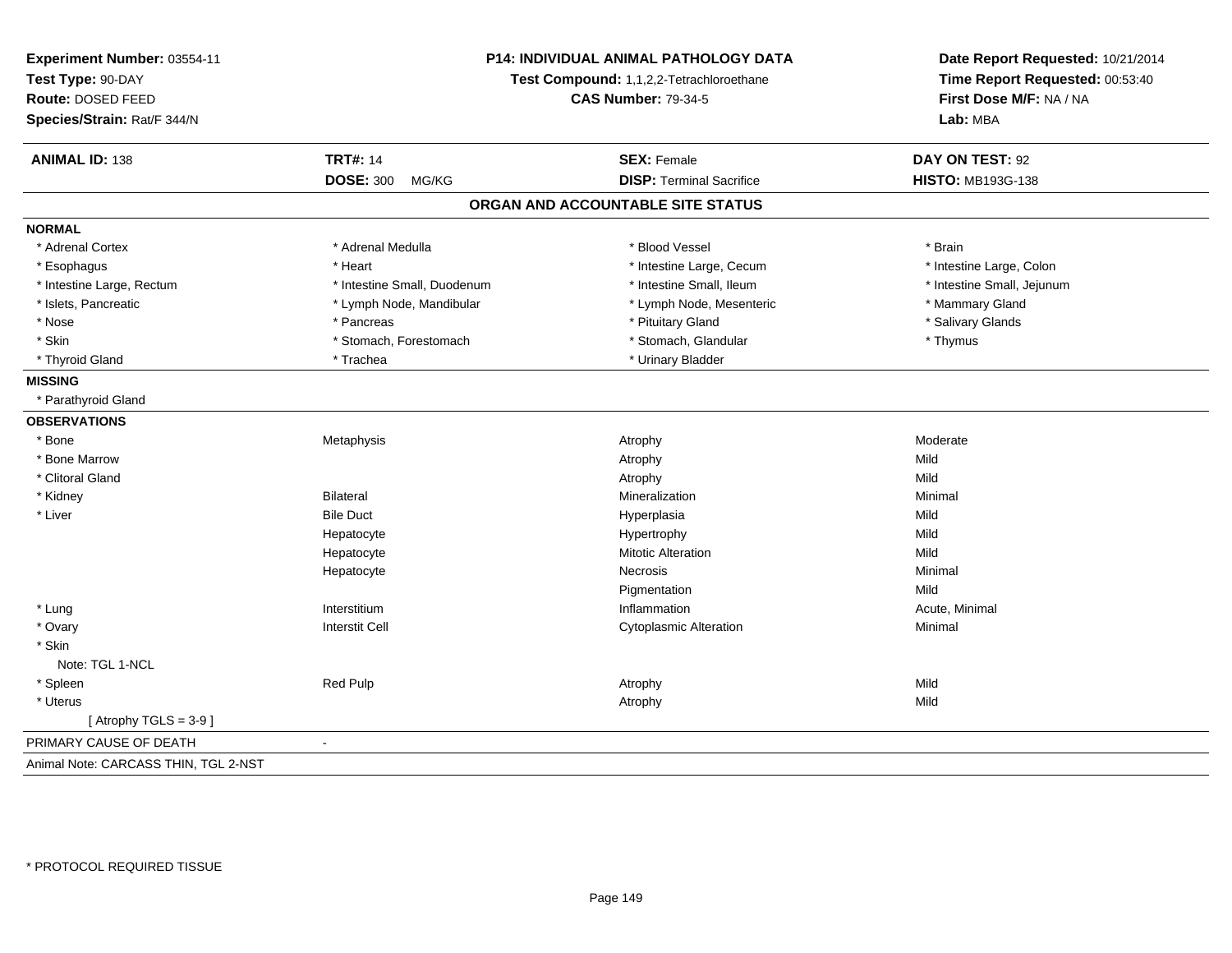| Experiment Number: 03554-11            |                                          | P14: INDIVIDUAL ANIMAL PATHOLOGY DATA | Date Report Requested: 10/21/2014                          |
|----------------------------------------|------------------------------------------|---------------------------------------|------------------------------------------------------------|
| Test Type: 90-DAY<br>Route: DOSED FEED | Test Compound: 1,1,2,2-Tetrachloroethane |                                       | Time Report Requested: 00:53:40<br>First Dose M/F: NA / NA |
| Species/Strain: Rat/F 344/N            |                                          | <b>CAS Number: 79-34-5</b>            | Lab: MBA                                                   |
|                                        |                                          |                                       |                                                            |
| <b>ANIMAL ID: 139</b>                  | <b>TRT#: 14</b>                          | <b>SEX: Female</b>                    | DAY ON TEST: 92                                            |
|                                        | <b>DOSE: 300</b><br>MG/KG                | <b>DISP: Terminal Sacrifice</b>       | HISTO: MB193G-139                                          |
|                                        |                                          | ORGAN AND ACCOUNTABLE SITE STATUS     |                                                            |
| <b>NORMAL</b>                          |                                          |                                       |                                                            |
| * Adrenal Cortex                       | * Adrenal Medulla                        | * Blood Vessel                        | * Brain                                                    |
| * Esophagus                            | * Heart                                  | * Intestine Large, Cecum              | * Intestine Large, Colon                                   |
| * Intestine Large, Rectum              | * Intestine Small, Duodenum              | * Intestine Small, Ileum              | * Intestine Small, Jejunum                                 |
| * Islets, Pancreatic                   | * Lung                                   | * Lymph Node, Mandibular              | * Lymph Node, Mesenteric                                   |
| * Mammary Gland                        | * Nose                                   | * Pancreas                            | * Parathyroid Gland                                        |
| * Pituitary Gland                      | * Salivary Glands                        | * Skin                                | * Stomach, Forestomach                                     |
| * Stomach, Glandular                   | * Thymus                                 | * Thyroid Gland                       | * Trachea                                                  |
| * Urinary Bladder                      |                                          |                                       |                                                            |
| <b>OBSERVATIONS</b>                    |                                          |                                       |                                                            |
| * Bone                                 | Metaphysis                               | Atrophy                               | Marked                                                     |
| * Bone Marrow                          |                                          | Atrophy                               | Mild                                                       |
| * Clitoral Gland                       |                                          | Inflammation                          | Chronic, Minimal                                           |
| * Kidney                               | <b>Bilateral</b>                         | Mineralization                        | Mild                                                       |
| * Liver                                | <b>Bile Duct</b>                         | Hyperplasia                           | Mild                                                       |
|                                        | Hepatocyte                               | Hypertrophy                           | Moderate                                                   |
|                                        | Hepatocyte                               | <b>Mitotic Alteration</b>             | Mild                                                       |
|                                        | Hepatocyte                               | <b>Mixed Cell Focus</b>               |                                                            |
|                                        | Hepatocyte                               | Necrosis                              | Minimal                                                    |
|                                        |                                          | Pigmentation                          | Mild                                                       |
| [Mixed Cell Focus TGLS = 3,4-8]        |                                          |                                       |                                                            |
| * Ovary                                | <b>Interstit Cell</b>                    | <b>Cytoplasmic Alteration</b>         | Mild                                                       |
| * Skin                                 |                                          |                                       |                                                            |
| Note: TGL 2-NCL                        |                                          |                                       |                                                            |
| * Spleen                               | Lymph Follic                             | Atrophy                               | Minimal                                                    |
|                                        | <b>Red Pulp</b>                          | Atrophy                               | Mild                                                       |
|                                        |                                          | Pigmentation                          | Minimal                                                    |
| * Uterus                               |                                          | Atrophy                               | Mild                                                       |
| [Atrophy TGLS = $5-9$ ]                |                                          |                                       |                                                            |
| PRIMARY CAUSE OF DEATH                 |                                          |                                       |                                                            |

Animal Note: CARCASS THIN, TGL 1-NST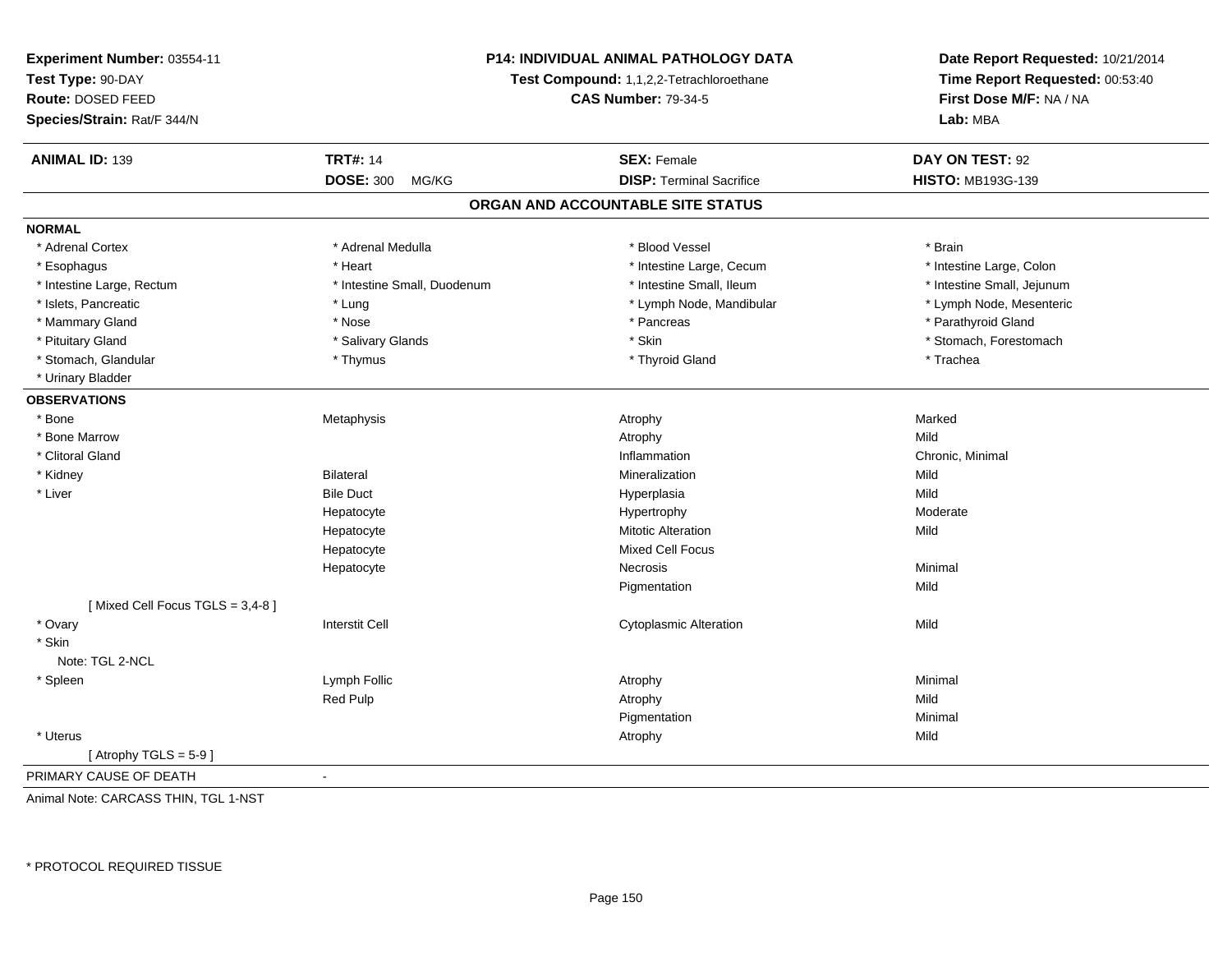| Experiment Number: 03554-11<br>Test Type: 90-DAY |                           | <b>P14: INDIVIDUAL ANIMAL PATHOLOGY DATA</b><br>Test Compound: 1,1,2,2-Tetrachloroethane | Date Report Requested: 10/21/2014<br>Time Report Requested: 00:53:40 |  |  |
|--------------------------------------------------|---------------------------|------------------------------------------------------------------------------------------|----------------------------------------------------------------------|--|--|
| Route: DOSED FEED                                |                           | <b>CAS Number: 79-34-5</b>                                                               | First Dose M/F: NA / NA                                              |  |  |
| Species/Strain: Rat/F 344/N                      |                           |                                                                                          | Lab: MBA                                                             |  |  |
| <b>ANIMAL ID: 139</b>                            | <b>TRT#: 14</b>           | <b>SEX:</b> Female                                                                       | DAY ON TEST: 92                                                      |  |  |
|                                                  | <b>DOSE: 300</b><br>MG/KG | <b>DISP: Terminal Sacrifice</b>                                                          | <b>HISTO: MB193G-139</b>                                             |  |  |
| ORGAN AND ACCOUNTABLE SITE STATUS                |                           |                                                                                          |                                                                      |  |  |
|                                                  |                           |                                                                                          |                                                                      |  |  |